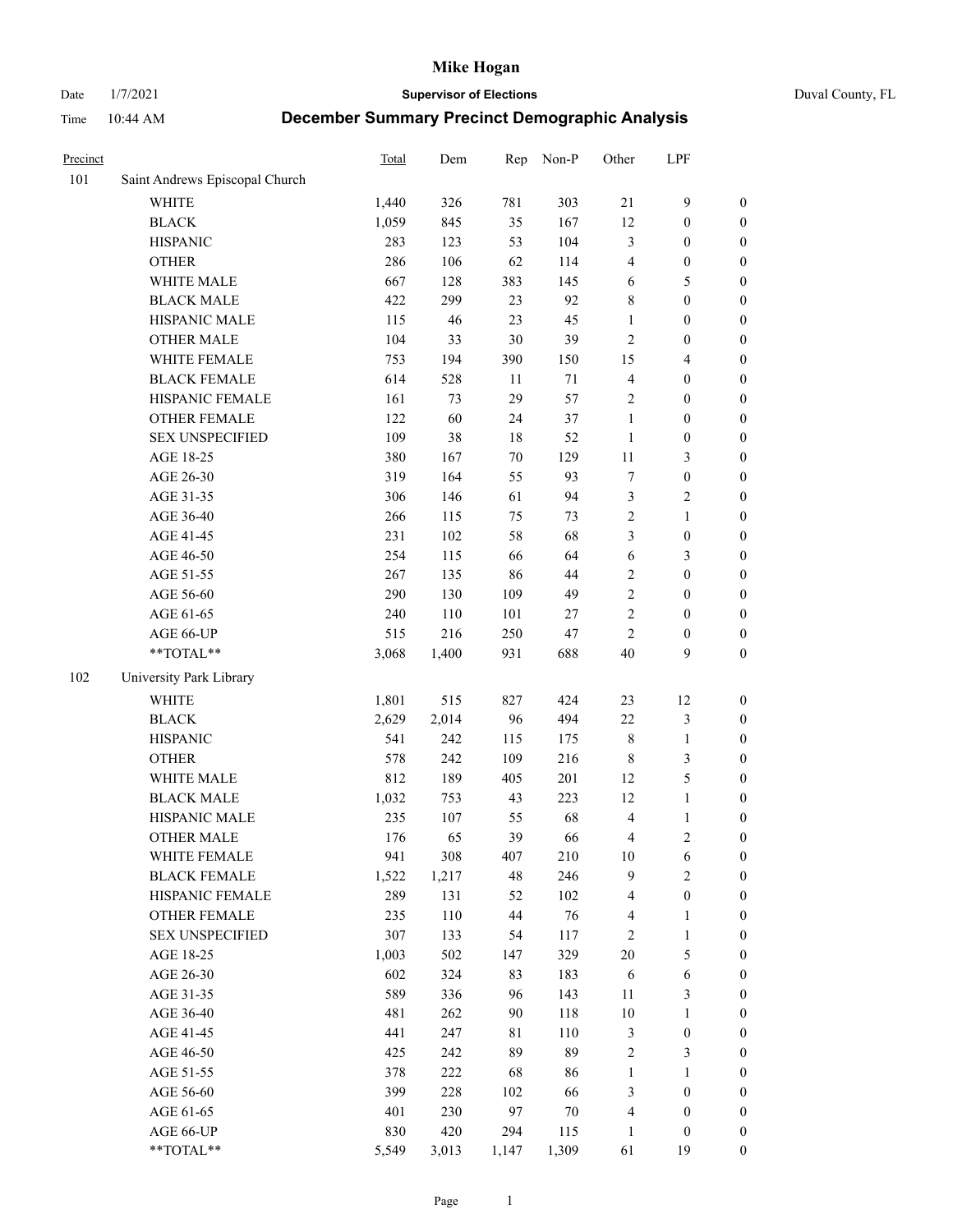Date 1/7/2021 **Supervisor of Elections** Duval County, FL

| Precinct |                            | <b>Total</b> | Dem     | Rep         | Non-P | Other            | LPF              |                  |
|----------|----------------------------|--------------|---------|-------------|-------|------------------|------------------|------------------|
| 103      | River Reach Baptist Church |              |         |             |       |                  |                  |                  |
|          | <b>WHITE</b>               | 974          | 203     | 541         | 204   | 19               | $\boldsymbol{7}$ | 0                |
|          | <b>BLACK</b>               | 492          | 381     | 19          | 83    | 9                | $\boldsymbol{0}$ | $\boldsymbol{0}$ |
|          | <b>HISPANIC</b>            | 150          | 56      | 34          | 59    | $\mathbf{1}$     | $\boldsymbol{0}$ | $\boldsymbol{0}$ |
|          | <b>OTHER</b>               | 224          | 57      | 59          | 103   | 3                | $\mathbf{2}$     | $\boldsymbol{0}$ |
|          | WHITE MALE                 | 469          | 75      | 277         | 105   | 8                | $\overline{4}$   | $\boldsymbol{0}$ |
|          | <b>BLACK MALE</b>          | 222          | 161     | 9           | 46    | 6                | $\boldsymbol{0}$ | $\boldsymbol{0}$ |
|          | HISPANIC MALE              | 65           | 24      | 16          | 25    | $\boldsymbol{0}$ | $\boldsymbol{0}$ | $\boldsymbol{0}$ |
|          | <b>OTHER MALE</b>          | 84           | 23      | 21          | 39    | $\boldsymbol{0}$ | $\mathbf{1}$     | $\boldsymbol{0}$ |
|          | WHITE FEMALE               | 491          | 124     | 257         | 97    | 11               | $\mathbf{2}$     | $\boldsymbol{0}$ |
|          | <b>BLACK FEMALE</b>        | 262          | 214     | 9           | 36    | $\mathfrak{Z}$   | $\boldsymbol{0}$ | 0                |
|          | HISPANIC FEMALE            | $8\sqrt{1}$  | 30      | $18\,$      | 32    | $\mathbf{1}$     | $\boldsymbol{0}$ | 0                |
|          | OTHER FEMALE               | 107          | 27      | 32          | 44    | 3                | $\mathbf{1}$     | $\boldsymbol{0}$ |
|          | <b>SEX UNSPECIFIED</b>     | 59           | 19      | 14          | 25    | $\boldsymbol{0}$ | $\mathbf{1}$     | $\boldsymbol{0}$ |
|          | AGE 18-25                  | 200          | 77      | 50          | 64    | 7                | $\sqrt{2}$       | $\boldsymbol{0}$ |
|          | AGE 26-30                  | 189          | 58      | 57          | 67    | 7                | $\boldsymbol{0}$ | $\boldsymbol{0}$ |
|          | AGE 31-35                  | 194          | 73      | 59          | 58    | $\mathbf{1}$     | $\mathfrak{Z}$   | $\boldsymbol{0}$ |
|          | AGE 36-40                  | 170          | 59      | 47          | 61    | 3                | $\boldsymbol{0}$ | $\boldsymbol{0}$ |
|          | AGE 41-45                  | 146          | 62      | 43          | 38    | $\sqrt{2}$       | $\mathbf{1}$     | $\boldsymbol{0}$ |
|          | AGE 46-50                  | 135          | 64      | 42          | 26    | 3                | $\boldsymbol{0}$ | $\boldsymbol{0}$ |
|          | AGE 51-55                  | 183          | 72      | 72          | 35    | 3                | $\mathbf{1}$     | 0                |
|          | AGE 56-60                  | 180          | 58      | 82          | 39    | $\mathbf{1}$     | $\boldsymbol{0}$ | 0                |
|          | AGE 61-65                  | 112          | 46      | 49          | 13    | 3                | $\mathbf{1}$     | 0                |
|          | AGE 66-UP                  | 331          | 128     | 152         | 48    | $\sqrt{2}$       | $\mathbf{1}$     | $\boldsymbol{0}$ |
|          | $**TOTAL**$                | 1,840        | 697     | 653         | 449   | 32               | $\boldsymbol{9}$ | $\boldsymbol{0}$ |
| 104      | Arlington Christian Church |              |         |             |       |                  |                  |                  |
|          | <b>WHITE</b>               | 1,501        | 320     | 810         | 338   | 26               | $\boldsymbol{7}$ | $\boldsymbol{0}$ |
|          | <b>BLACK</b>               | 951          | 741     | 60          | 140   | $\,$ $\,$        | $\sqrt{2}$       | $\boldsymbol{0}$ |
|          | <b>HISPANIC</b>            | 339          | 129     | 82          | 121   | $\overline{4}$   | 3                | $\boldsymbol{0}$ |
|          | <b>OTHER</b>               | 335          | 111     | 97          | 124   | 3                | $\boldsymbol{0}$ | $\boldsymbol{0}$ |
|          | WHITE MALE                 | 727          | 133     | 396         | 179   | 12               | $\boldsymbol{7}$ | $\boldsymbol{0}$ |
|          | <b>BLACK MALE</b>          | 400          | 288     | 30          | 76    | $\overline{4}$   | $\sqrt{2}$       | $\boldsymbol{0}$ |
|          | HISPANIC MALE              | 146          | 47      | 36          | 60    | 2                | $\mathbf{1}$     | $\boldsymbol{0}$ |
|          | <b>OTHER MALE</b>          | 127          | 34      | 46          | 45    | $\sqrt{2}$       | $\boldsymbol{0}$ | $\boldsymbol{0}$ |
|          | WHITE FEMALE               | 747          | 183     | 397         | 153   | 14               | $\boldsymbol{0}$ | 0                |
|          | <b>BLACK FEMALE</b>        | 536          | 442     | $30\,$      | 60    | 4                | $\boldsymbol{0}$ | $\boldsymbol{0}$ |
|          | HISPANIC FEMALE            | 184          | $77 \,$ | 42          | 61    | $\sqrt{2}$       | $\sqrt{2}$       | $\overline{0}$   |
|          | <b>OTHER FEMALE</b>        | 158          | 62      | 43          | 53    | $\boldsymbol{0}$ | $\boldsymbol{0}$ | $\overline{0}$   |
|          | <b>SEX UNSPECIFIED</b>     | 101          | 35      | 29          | 36    | $\mathbf{1}$     | $\boldsymbol{0}$ | 0                |
|          | AGE 18-25                  | 363          | 159     | 78          | 118   | 7                | $\mathbf{1}$     | $\overline{0}$   |
|          | AGE 26-30                  | 313          | 122     | $8\sqrt{1}$ | 101   | 6                | $\mathfrak{Z}$   | 0                |
|          | AGE 31-35                  | 334          | 142     | $8\sqrt{1}$ | 100   | $\,$ 8 $\,$      | $\mathfrak{Z}$   | 0                |
|          | AGE 36-40                  | 299          | 106     | 86          | 102   | 3                | $\sqrt{2}$       | 0                |
|          | AGE 41-45                  | 249          | 113     | 74          | 60    | $\sqrt{2}$       | $\boldsymbol{0}$ | 0                |
|          | AGE 46-50                  | 269          | 110     | 92          | 60    | 7                | $\boldsymbol{0}$ | 0                |
|          | AGE 51-55                  | 243          | 99      | 96          | 46    | $\sqrt{2}$       | $\boldsymbol{0}$ | $\boldsymbol{0}$ |
|          | AGE 56-60                  | 279          | 124     | 118         | 35    | $\sqrt{2}$       | $\boldsymbol{0}$ | $\boldsymbol{0}$ |
|          | AGE 61-65                  | 256          | 102     | 107         | 44    | 2                | $\mathbf{1}$     | $\boldsymbol{0}$ |
|          | AGE 66-UP                  | 521          | 224     | 236         | 57    | 2                | $\sqrt{2}$       | $\boldsymbol{0}$ |
|          | **TOTAL**                  | 3,126        | 1,301   | 1,049       | 723   | 41               | 12               | $\boldsymbol{0}$ |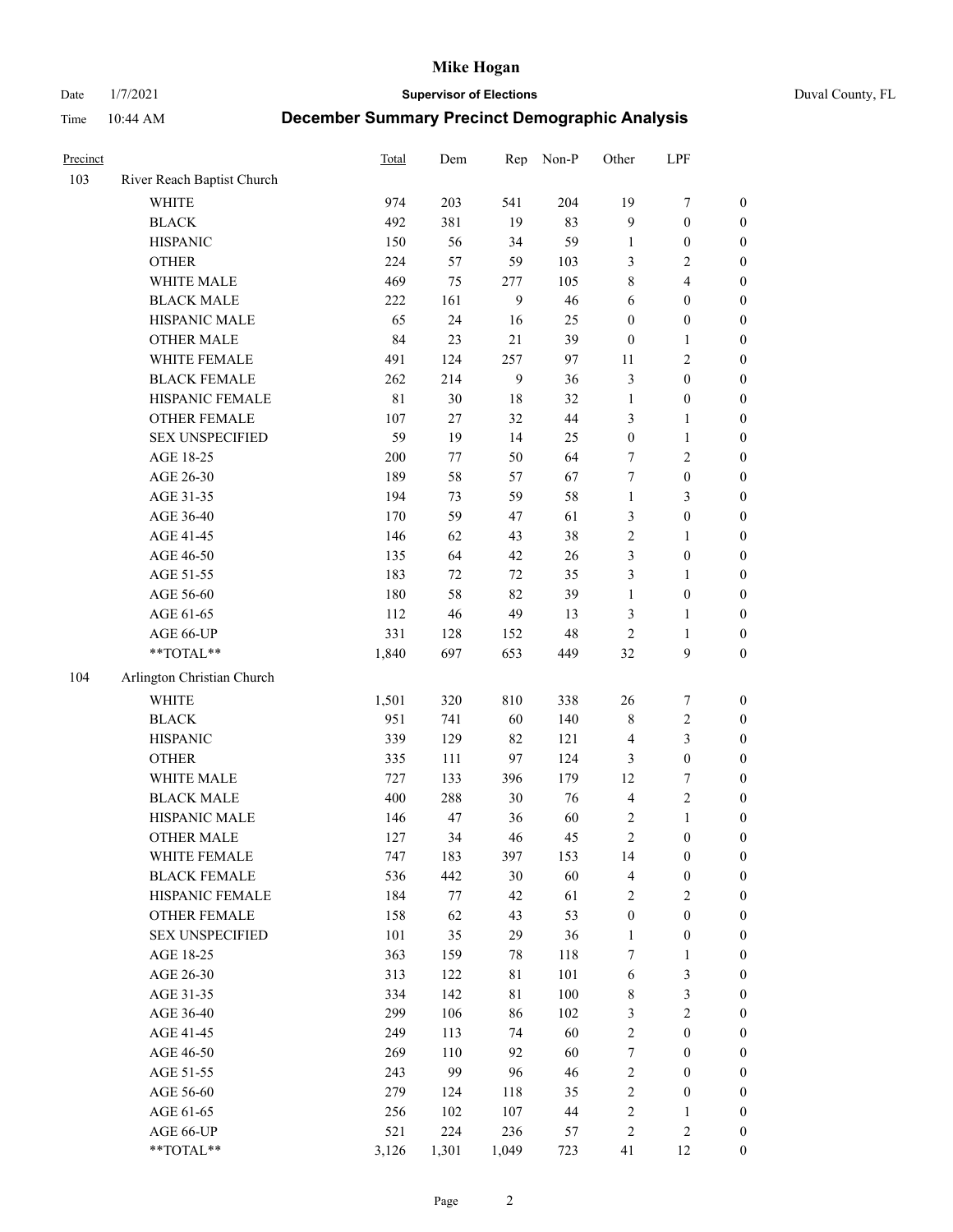Date 1/7/2021 **Supervisor of Elections** Duval County, FL

| Precinct |                               | Total   | Dem   | Rep    | Non-P  | Other            | LPF                     |                  |
|----------|-------------------------------|---------|-------|--------|--------|------------------|-------------------------|------------------|
| 105      | Terry Parker Baptist Church   |         |       |        |        |                  |                         |                  |
|          | <b>WHITE</b>                  | 2,523   | 591   | 1,336  | 551    | 32               | 13                      | $\boldsymbol{0}$ |
|          | <b>BLACK</b>                  | 1,188   | 914   | 62     | 200    | $10\,$           | $\sqrt{2}$              | $\boldsymbol{0}$ |
|          | <b>HISPANIC</b>               | 384     | 138   | 109    | 133    | $\overline{4}$   | $\boldsymbol{0}$        | $\boldsymbol{0}$ |
|          | <b>OTHER</b>                  | 410     | 126   | 112    | 168    | 1                | $\mathfrak{Z}$          | $\boldsymbol{0}$ |
|          | WHITE MALE                    | 1,154   | 218   | 619    | 289    | 17               | 11                      | $\boldsymbol{0}$ |
|          | <b>BLACK MALE</b>             | 518     | 376   | 33     | 102    | 6                | $\mathbf{1}$            | $\boldsymbol{0}$ |
|          | HISPANIC MALE                 | 154     | 48    | 49     | 54     | 3                | $\boldsymbol{0}$        | $\boldsymbol{0}$ |
|          | <b>OTHER MALE</b>             | 158     | 38    | 51     | 68     | $\boldsymbol{0}$ | $\mathbf{1}$            | $\boldsymbol{0}$ |
|          | WHITE FEMALE                  | 1,330   | 364   | 694    | 255    | 15               | $\sqrt{2}$              | $\boldsymbol{0}$ |
|          | <b>BLACK FEMALE</b>           | 637     | 518   | $27\,$ | 87     | $\overline{4}$   | $\mathbf{1}$            | $\boldsymbol{0}$ |
|          | HISPANIC FEMALE               | 219     | 86    | 58     | 74     | $\mathbf{1}$     | $\boldsymbol{0}$        | 0                |
|          | OTHER FEMALE                  | 170     | 66    | $48\,$ | 53     | $\mathbf{1}$     | $\sqrt{2}$              | 0                |
|          | <b>SEX UNSPECIFIED</b>        | 165     | 55    | $40\,$ | $70\,$ | $\boldsymbol{0}$ | $\boldsymbol{0}$        | $\boldsymbol{0}$ |
|          | AGE 18-25                     | 557     | 225   | 133    | 191    | 6                | $\sqrt{2}$              | $\boldsymbol{0}$ |
|          | AGE 26-30                     | 398     | 138   | 104    | 146    | 8                | $\sqrt{2}$              | $\boldsymbol{0}$ |
|          | AGE 31-35                     | 447     | 162   | 115    | 158    | 6                | 6                       | $\boldsymbol{0}$ |
|          | AGE 36-40                     | 392     | 156   | 103    | 125    | 4                | $\overline{\mathbf{4}}$ | $\boldsymbol{0}$ |
|          | AGE 41-45                     | 339     | 130   | 117    | $88\,$ | $\sqrt{2}$       | $\sqrt{2}$              | $\boldsymbol{0}$ |
|          | AGE 46-50                     | 319     | 115   | 119    | $80\,$ | 3                | $\overline{2}$          | $\boldsymbol{0}$ |
|          | AGE 51-55                     | 356     | 134   | 159    | 57     | 6                | $\boldsymbol{0}$        | $\boldsymbol{0}$ |
|          | AGE 56-60                     | 428     | 171   | 179    | 74     | 4                | $\boldsymbol{0}$        | 0                |
|          | AGE 61-65                     | 404     | 172   | 174    | 54     | 4                | $\boldsymbol{0}$        | $\boldsymbol{0}$ |
|          | AGE 66-UP                     | 865     | 366   | 416    | 79     | 4                | $\boldsymbol{0}$        | $\boldsymbol{0}$ |
|          | $**TOTAL**$                   | 4,505   | 1,769 | 1,619  | 1,052  | 47               | $18\,$                  | $\boldsymbol{0}$ |
| 106      | Blue Cypress Community Center |         |       |        |        |                  |                         |                  |
|          | <b>WHITE</b>                  | 2,385   | 573   | 1,315  | 456    | $28\,$           | 13                      | $\boldsymbol{0}$ |
|          | <b>BLACK</b>                  | 2,080   | 1,698 | $78\,$ | 287    | 15               | $\sqrt{2}$              | $\boldsymbol{0}$ |
|          | <b>HISPANIC</b>               | 288     | 106   | $72\,$ | 106    | 3                | $\mathbf{1}$            | $\boldsymbol{0}$ |
|          | <b>OTHER</b>                  | 471     | 143   | 139    | 182    | 5                | $\sqrt{2}$              | $\boldsymbol{0}$ |
|          | WHITE MALE                    | 1,123   | 233   | 655    | 217    | 10               | $\,$ 8 $\,$             | $\boldsymbol{0}$ |
|          | <b>BLACK MALE</b>             | $777\,$ | 593   | 38     | 137    | $\,$ 8 $\,$      | $\mathbf{1}$            | $\boldsymbol{0}$ |
|          | HISPANIC MALE                 | 133     | 46    | 33     | 50     | 3                | 1                       | $\boldsymbol{0}$ |
|          | <b>OTHER MALE</b>             | 167     | 48    | 61     | 56     | $\mathbf{1}$     | $\mathbf{1}$            | $\boldsymbol{0}$ |
|          | WHITE FEMALE                  | 1,226   | 330   | 642    | 232    | 17               | 5                       | 0                |
|          | <b>BLACK FEMALE</b>           | 1,266   | 1,075 | 38     | 146    | 6                | $\mathbf{1}$            | $\boldsymbol{0}$ |
|          | HISPANIC FEMALE               | 150     | 58    | 39     | 53     | $\boldsymbol{0}$ | $\boldsymbol{0}$        | $\overline{0}$   |
|          | OTHER FEMALE                  | 224     | 72    | 68     | 80     | $\overline{4}$   | $\boldsymbol{0}$        | $\overline{0}$   |
|          | <b>SEX UNSPECIFIED</b>        | 158     | 65    | 30     | 60     | $\overline{c}$   | $\mathbf{1}$            | 0                |
|          | AGE 18-25                     | 655     | 329   | 136    | 174    | 12               | $\overline{\mathbf{4}}$ | 0                |
|          | AGE 26-30                     | 553     | 281   | 105    | 159    | 5                | $\mathfrak{Z}$          | 0                |
|          | AGE 31-35                     | 523     | 275   | 113    | 126    | 7                | $\sqrt{2}$              | 0                |
|          | AGE 36-40                     | 456     | 228   | 100    | 122    | 5                | $\mathbf{1}$            | 0                |
|          | AGE 41-45                     | 396     | 210   | 86     | 97     | $\boldsymbol{0}$ | $\mathfrak{Z}$          | 0                |
|          | AGE 46-50                     | 387     | 184   | 124    | $71\,$ | 7                | $\mathbf{1}$            | 0                |
|          | AGE 51-55                     | 377     | 184   | 129    | 61     | $\mathbf{1}$     | $\sqrt{2}$              | 0                |
|          | AGE 56-60                     | 464     | 212   | 176    | 67     | 7                | $\sqrt{2}$              | 0                |
|          | AGE 61-65                     | 408     | 186   | 167    | 53     | $\overline{c}$   | $\boldsymbol{0}$        | $\boldsymbol{0}$ |
|          | AGE 66-UP                     | 1,005   | 431   | 468    | 101    | 5                | $\boldsymbol{0}$        | 0                |
|          | **TOTAL**                     | 5,224   | 2,520 | 1,604  | 1,031  | 51               | 18                      | $\boldsymbol{0}$ |
|          |                               |         |       |        |        |                  |                         |                  |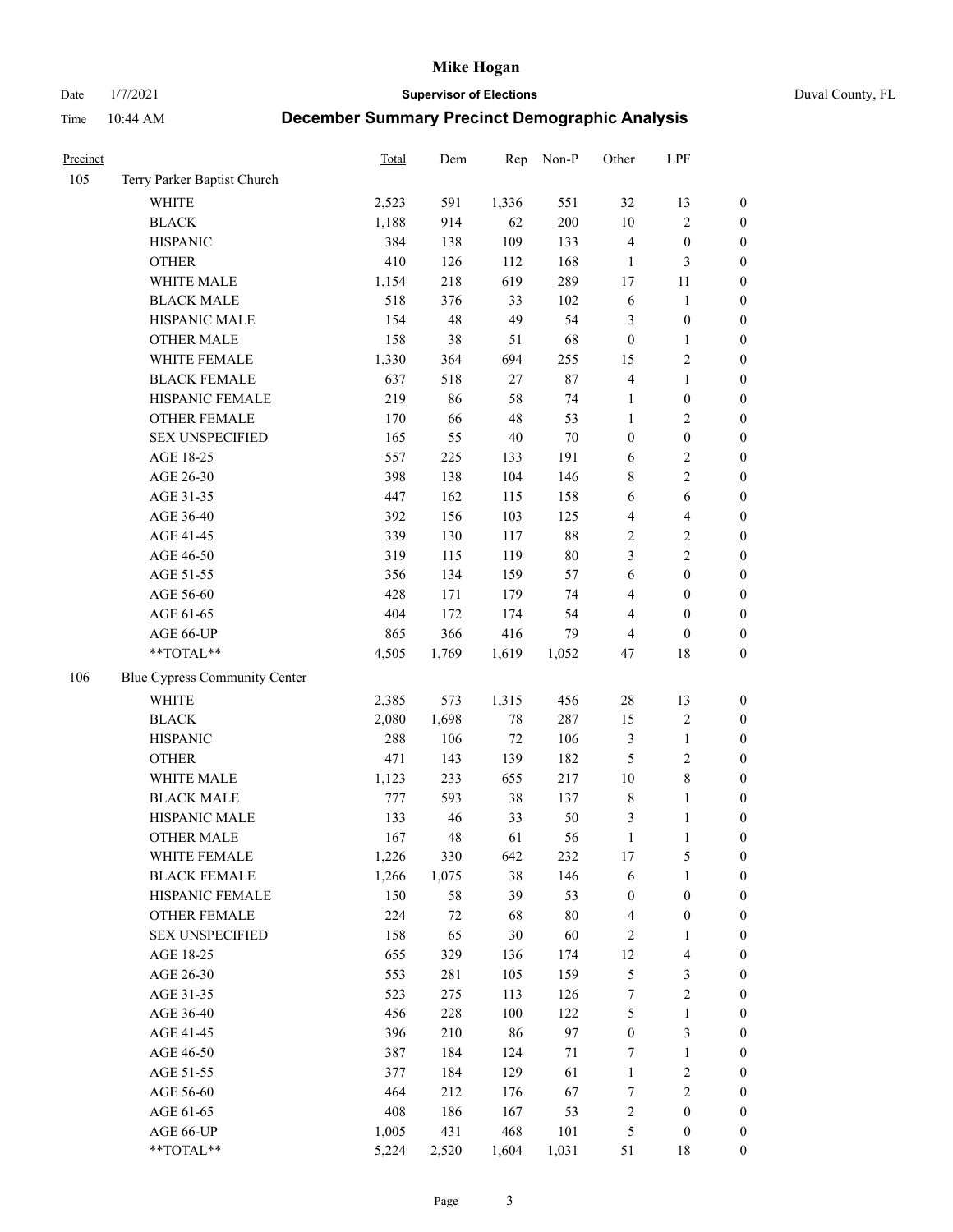Date 1/7/2021 **Supervisor of Elections** Duval County, FL

| Precinct |                                    | <b>Total</b> | Dem    | Rep         | Non-P  | Other            | LPF              |                  |
|----------|------------------------------------|--------------|--------|-------------|--------|------------------|------------------|------------------|
| 107      | Arlington Baptist Church           |              |        |             |        |                  |                  |                  |
|          | <b>WHITE</b>                       | 647          | 201    | 286         | 149    | $10\,$           | $\mathbf{1}$     | 0                |
|          | <b>BLACK</b>                       | 808          | 631    | 36          | 136    | 3                | $\sqrt{2}$       | 0                |
|          | <b>HISPANIC</b>                    | 117          | 53     | 23          | 38     | 3                | $\boldsymbol{0}$ | $\boldsymbol{0}$ |
|          | <b>OTHER</b>                       | 168          | 70     | 28          | 67     | 2                | 1                | $\boldsymbol{0}$ |
|          | WHITE MALE                         | 312          | 90     | 142         | 76     | 4                | $\boldsymbol{0}$ | $\boldsymbol{0}$ |
|          | <b>BLACK MALE</b>                  | 325          | 243    | 19          | 60     | 2                | 1                | $\boldsymbol{0}$ |
|          | HISPANIC MALE                      | 50           | 21     | 10          | 18     | $\mathbf{1}$     | $\boldsymbol{0}$ | $\boldsymbol{0}$ |
|          | <b>OTHER MALE</b>                  | 57           | 19     | 17          | $20\,$ | $\boldsymbol{0}$ | $\mathbf{1}$     | $\boldsymbol{0}$ |
|          | WHITE FEMALE                       | 328          | 109    | 140         | $72\,$ | 6                | $\mathbf{1}$     | $\boldsymbol{0}$ |
|          | <b>BLACK FEMALE</b>                | 467          | 377    | 16          | $72\,$ | $\mathbf{1}$     | $\mathbf{1}$     | 0                |
|          | HISPANIC FEMALE                    | 65           | 32     | 12          | 19     | $\overline{c}$   | $\boldsymbol{0}$ | 0                |
|          | <b>OTHER FEMALE</b>                | 78           | 38     | 9           | 29     | $\overline{2}$   | $\boldsymbol{0}$ | $\boldsymbol{0}$ |
|          | <b>SEX UNSPECIFIED</b>             | 58           | 26     | $\,$ 8 $\,$ | 24     | $\boldsymbol{0}$ | $\boldsymbol{0}$ | $\boldsymbol{0}$ |
|          | AGE 18-25                          | 190          | 110    | $27\,$      | 51     | $\overline{c}$   | $\boldsymbol{0}$ | $\boldsymbol{0}$ |
|          | AGE 26-30                          | 169          | 91     | 24          | 53     | $\mathbf{1}$     | $\boldsymbol{0}$ | $\boldsymbol{0}$ |
|          | AGE 31-35                          | 190          | 116    | 17          | 55     | $\overline{c}$   | $\boldsymbol{0}$ | $\boldsymbol{0}$ |
|          | AGE 36-40                          | 134          | $78\,$ | 17          | 35     | 4                | $\boldsymbol{0}$ | $\boldsymbol{0}$ |
|          | AGE 41-45                          | 130          | 64     | 29          | 35     | 2                | $\boldsymbol{0}$ | $\boldsymbol{0}$ |
|          | AGE 46-50                          | 139          | 79     | 27          | 31     | $\mathbf{1}$     | 1                | $\boldsymbol{0}$ |
|          | AGE 51-55                          | 143          | $80\,$ | 34          | 26     | $\mathbf{1}$     | $\sqrt{2}$       | $\boldsymbol{0}$ |
|          | AGE 56-60                          | 162          | 96     | 38          | 26     | $\overline{c}$   | $\boldsymbol{0}$ | 0                |
|          | AGE 61-65                          | 158          | 85     | 40          | 31     | 2                | $\boldsymbol{0}$ | $\boldsymbol{0}$ |
|          | AGE 66-UP                          | 325          | 156    | 120         | $47\,$ | $\mathbf{1}$     | 1                | $\boldsymbol{0}$ |
|          | **TOTAL**                          | 1,740        | 955    | 373         | 390    | 18               | $\overline{4}$   | $\boldsymbol{0}$ |
| 108      | The Central Church of the Nazarene |              |        |             |        |                  |                  |                  |
|          | <b>WHITE</b>                       | 1,512        | 361    | 786         | 338    | 21               | 6                | $\boldsymbol{0}$ |
|          | <b>BLACK</b>                       | 568          | 457    | 21          | 85     | 4                | $\mathbf{1}$     | $\boldsymbol{0}$ |
|          | <b>HISPANIC</b>                    | 200          | 84     | 43          | 72     | $\mathbf{1}$     | $\boldsymbol{0}$ | $\boldsymbol{0}$ |
|          | <b>OTHER</b>                       | 197          | 82     | 46          | 68     | $\mathbf{1}$     | $\boldsymbol{0}$ | $\boldsymbol{0}$ |
|          | WHITE MALE                         | 685          | 138    | 373         | 165    | 5                | $\overline{4}$   | $\boldsymbol{0}$ |
|          | <b>BLACK MALE</b>                  | 236          | 176    | 15          | 42     | $\overline{2}$   | $\mathbf{1}$     | $\boldsymbol{0}$ |
|          | HISPANIC MALE                      | 93           | 34     | 24          | 35     | $\boldsymbol{0}$ | $\boldsymbol{0}$ | 0                |
|          | <b>OTHER MALE</b>                  | 66           | 26     | 22          | 18     | $\boldsymbol{0}$ | $\boldsymbol{0}$ | $\boldsymbol{0}$ |
|          | WHITE FEMALE                       | 817          | 221    | 409         | 169    | 16               | 2                | 0                |
|          | <b>BLACK FEMALE</b>                | 314          | 266    | 6           | 40     | 2                | $\boldsymbol{0}$ | $\boldsymbol{0}$ |
|          | HISPANIC FEMALE                    | 103          | 49     | 19          | 34     | $\mathbf{1}$     | $\boldsymbol{0}$ | $\overline{0}$   |
|          | <b>OTHER FEMALE</b>                | 84           | 39     | 17          | $27\,$ | $\mathbf{1}$     | $\boldsymbol{0}$ | $\overline{0}$   |
|          | <b>SEX UNSPECIFIED</b>             | 79           | 35     | 11          | 33     | $\boldsymbol{0}$ | $\boldsymbol{0}$ | 0                |
|          | AGE 18-25                          | 264          | 114    | 61          | 83     | 5                | $\mathbf{1}$     | 0                |
|          | AGE 26-30                          | 227          | 94     | 46          | 82     | 4                | $\mathbf{1}$     | 0                |
|          | AGE 31-35                          | 228          | 100    | 64          | 59     | 5                | $\boldsymbol{0}$ | 0                |
|          | AGE 36-40                          | 218          | 82     | 63          | 69     | 3                | 1                | 0                |
|          | AGE 41-45                          | 178          | 69     | 48          | 58     | 2                | $\mathbf{1}$     | 0                |
|          | AGE 46-50                          | 176          | 65     | 66          | 42     | 3                | $\boldsymbol{0}$ | 0                |
|          | AGE 51-55                          | 202          | 85     | 85          | 31     | $\mathbf{1}$     | $\boldsymbol{0}$ | 0                |
|          | AGE 56-60                          | 301          | 125    | 131         | 41     | 2                | $\sqrt{2}$       | $\overline{0}$   |
|          | AGE 61-65                          | 220          | 83     | 95          | 42     | $\boldsymbol{0}$ | $\boldsymbol{0}$ | $\overline{0}$   |
|          | AGE 66-UP                          | 463          | 167    | 237         | 56     | 2                | $\mathbf{1}$     | 0                |
|          | **TOTAL**                          | 2,477        | 984    | 896         | 563    | 27               | 7                | $\boldsymbol{0}$ |
|          |                                    |              |        |             |        |                  |                  |                  |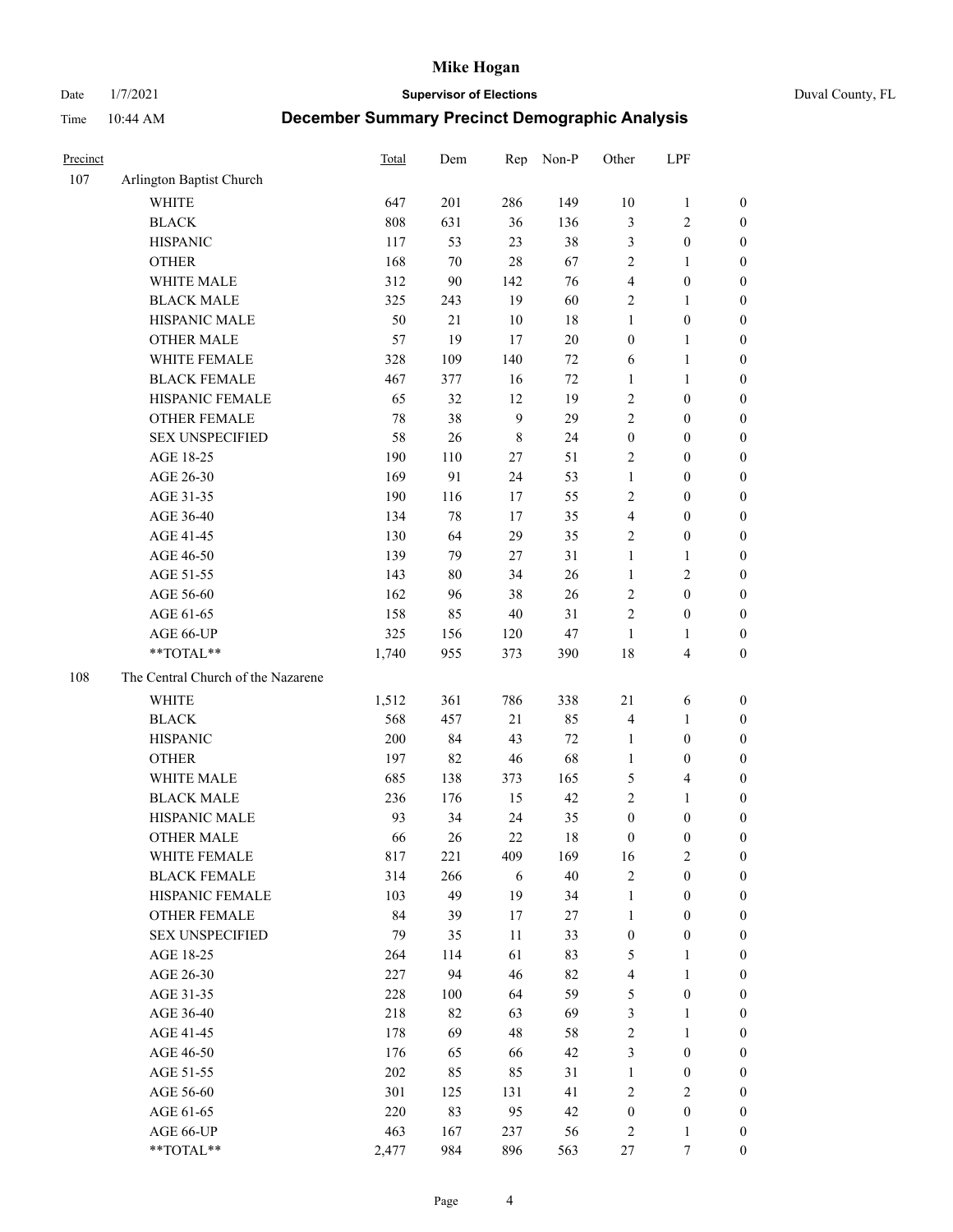Date 1/7/2021 **Supervisor of Elections** Duval County, FL

| Precinct |                                 | Total | Dem    | Rep              | Non-P       | Other            | LPF                     |                  |
|----------|---------------------------------|-------|--------|------------------|-------------|------------------|-------------------------|------------------|
| 109      | Arlington Congregational Church |       |        |                  |             |                  |                         |                  |
|          | <b>WHITE</b>                    | 888   | 233    | 474              | 162         | 12               | $\boldsymbol{7}$        | 0                |
|          | <b>BLACK</b>                    | 467   | 344    | $20\,$           | 95          | $\boldsymbol{7}$ | $\mathbf{1}$            | $\boldsymbol{0}$ |
|          | <b>HISPANIC</b>                 | 118   | 56     | 26               | 33          | 2                | $\mathbf{1}$            | $\boldsymbol{0}$ |
|          | <b>OTHER</b>                    | 116   | 48     | $27\,$           | 39          | 2                | $\boldsymbol{0}$        | $\boldsymbol{0}$ |
|          | WHITE MALE                      | 424   | 91     | 235              | 89          | 4                | 5                       | $\boldsymbol{0}$ |
|          | <b>BLACK MALE</b>               | 203   | 142    | 11               | 44          | 5                | $\mathbf{1}$            | $\boldsymbol{0}$ |
|          | HISPANIC MALE                   | 47    | 22     | 9                | 15          | $\boldsymbol{0}$ | $\mathbf{1}$            | $\boldsymbol{0}$ |
|          | <b>OTHER MALE</b>               | 38    | 11     | 10               | 16          | $\mathbf{1}$     | $\boldsymbol{0}$        | $\boldsymbol{0}$ |
|          | WHITE FEMALE                    | 457   | 141    | 234              | $72\,$      | 8                | $\overline{2}$          | $\boldsymbol{0}$ |
|          | <b>BLACK FEMALE</b>             | 252   | 196    | $\,$ 8 $\,$      | 46          | $\overline{c}$   | $\boldsymbol{0}$        | $\boldsymbol{0}$ |
|          | HISPANIC FEMALE                 | 65    | 32     | 16               | 15          | $\sqrt{2}$       | $\boldsymbol{0}$        | $\boldsymbol{0}$ |
|          | OTHER FEMALE                    | 56    | 33     | 12               | $10\,$      | $\mathbf{1}$     | $\boldsymbol{0}$        | $\boldsymbol{0}$ |
|          | <b>SEX UNSPECIFIED</b>          | 47    | 13     | 12               | 22          | $\boldsymbol{0}$ | $\boldsymbol{0}$        | $\boldsymbol{0}$ |
|          | AGE 18-25                       | 192   | 79     | 48               | 60          | 2                | $\mathfrak{Z}$          | $\boldsymbol{0}$ |
|          | AGE 26-30                       | 176   | $80\,$ | 43               | 48          | 5                | $\boldsymbol{0}$        | $\boldsymbol{0}$ |
|          | AGE 31-35                       | 204   | 93     | 45               | 61          | 3                | $\sqrt{2}$              | $\boldsymbol{0}$ |
|          | AGE 36-40                       | 122   | 66     | 30               | 23          | $\overline{c}$   | $\mathbf{1}$            | $\boldsymbol{0}$ |
|          | AGE 41-45                       | 112   | 59     | 26               | 24          | 3                | $\boldsymbol{0}$        | $\boldsymbol{0}$ |
|          | AGE 46-50                       | 98    | 39     | 27               | $30\,$      | $\overline{2}$   | $\boldsymbol{0}$        | $\boldsymbol{0}$ |
|          | AGE 51-55                       | 135   | 54     | 58               | $20\,$      | $\mathbf{1}$     | $\sqrt{2}$              | $\boldsymbol{0}$ |
|          | AGE 56-60                       | 117   | 43     | 58               | 14          | $\sqrt{2}$       | $\boldsymbol{0}$        | 0                |
|          | AGE 61-65                       | 132   | 48     | 63               | 19          | $\mathfrak{2}$   | $\boldsymbol{0}$        | $\boldsymbol{0}$ |
|          | AGE 66-UP                       | 301   | 120    | 149              | $30\,$      | $\mathbf{1}$     | 1                       | $\boldsymbol{0}$ |
|          | **TOTAL**                       | 1,589 | 681    | 547              | 329         | $23\,$           | $\boldsymbol{9}$        | $\boldsymbol{0}$ |
| 110      | St. Pauls Episcopal Church      |       |        |                  |             |                  |                         |                  |
|          | <b>WHITE</b>                    | 1,778 | 474    | 978              | 296         | 19               | 11                      | $\boldsymbol{0}$ |
|          | <b>BLACK</b>                    | 238   | 170    | 12               | 53          | 3                | $\boldsymbol{0}$        | $\boldsymbol{0}$ |
|          | <b>HISPANIC</b>                 | 110   | 43     | 38               | $27\,$      | 2                | $\boldsymbol{0}$        | $\boldsymbol{0}$ |
|          | <b>OTHER</b>                    | 174   | 53     | 54               | 62          | 4                | $\mathbf{1}$            | $\boldsymbol{0}$ |
|          | WHITE MALE                      | 830   | 186    | 476              | 154         | 9                | $\mathfrak{S}$          | $\boldsymbol{0}$ |
|          | <b>BLACK MALE</b>               | 103   | 67     | $\boldsymbol{7}$ | $27\,$      | $\overline{c}$   | $\boldsymbol{0}$        | $\boldsymbol{0}$ |
|          | HISPANIC MALE                   | 49    | 19     | $22\,$           | $\,$ 8 $\,$ | $\boldsymbol{0}$ | $\boldsymbol{0}$        | $\boldsymbol{0}$ |
|          | OTHER MALE                      | 56    | 16     | 21               | 16          | 2                | $\mathbf{1}$            | $\boldsymbol{0}$ |
|          | WHITE FEMALE                    | 926   | 278    | 493              | 139         | 10               | 6                       | 0                |
|          | <b>BLACK FEMALE</b>             | 129   | 100    | 5                | 23          | $\mathbf{1}$     | $\boldsymbol{0}$        | $\boldsymbol{0}$ |
|          | HISPANIC FEMALE                 | 60    | 24     | 16               | 18          | $\overline{c}$   | $\boldsymbol{0}$        | $\overline{0}$   |
|          | <b>OTHER FEMALE</b>             | 84    | 30     | 25               | $28\,$      | $\mathbf{1}$     | $\boldsymbol{0}$        | $\overline{0}$   |
|          | <b>SEX UNSPECIFIED</b>          | 63    | $20\,$ | 17               | 25          | $\mathbf{1}$     | $\boldsymbol{0}$        | 0                |
|          | AGE 18-25                       | 193   | 52     | 82               | 56          | 3                | $\boldsymbol{0}$        | $\theta$         |
|          | AGE 26-30                       | 170   | 60     | 64               | 45          | $\mathbf{1}$     | $\boldsymbol{0}$        | 0                |
|          | AGE 31-35                       | 197   | 54     | $80\,$           | 53          | 6                | $\overline{\mathbf{4}}$ | 0                |
|          | AGE 36-40                       | 180   | 58     | 69               | 46          | 4                | $\mathfrak{Z}$          | 0                |
|          | AGE 41-45                       | 157   | 40     | 72               | 43          | 2                | $\boldsymbol{0}$        | 0                |
|          | AGE 46-50                       | 176   | 51     | 88               | 32          | 3                | $\sqrt{2}$              | 0                |
|          | AGE 51-55                       | 196   | 63     | 92               | 38          | 2                | $\mathbf{1}$            | 0                |
|          | AGE 56-60                       | 220   | 65     | 112              | 39          | 4                | $\boldsymbol{0}$        | $\overline{0}$   |
|          | AGE 61-65                       | 227   | 82     | 114              | 30          | $\boldsymbol{0}$ | 1                       | $\overline{0}$   |
|          | AGE 66-UP                       | 584   | 215    | 309              | 56          | 3                | $\mathbf{1}$            | $\boldsymbol{0}$ |
|          | **TOTAL**                       | 2,300 | 740    | 1,082            | 438         | 28               | 12                      | $\boldsymbol{0}$ |
|          |                                 |       |        |                  |             |                  |                         |                  |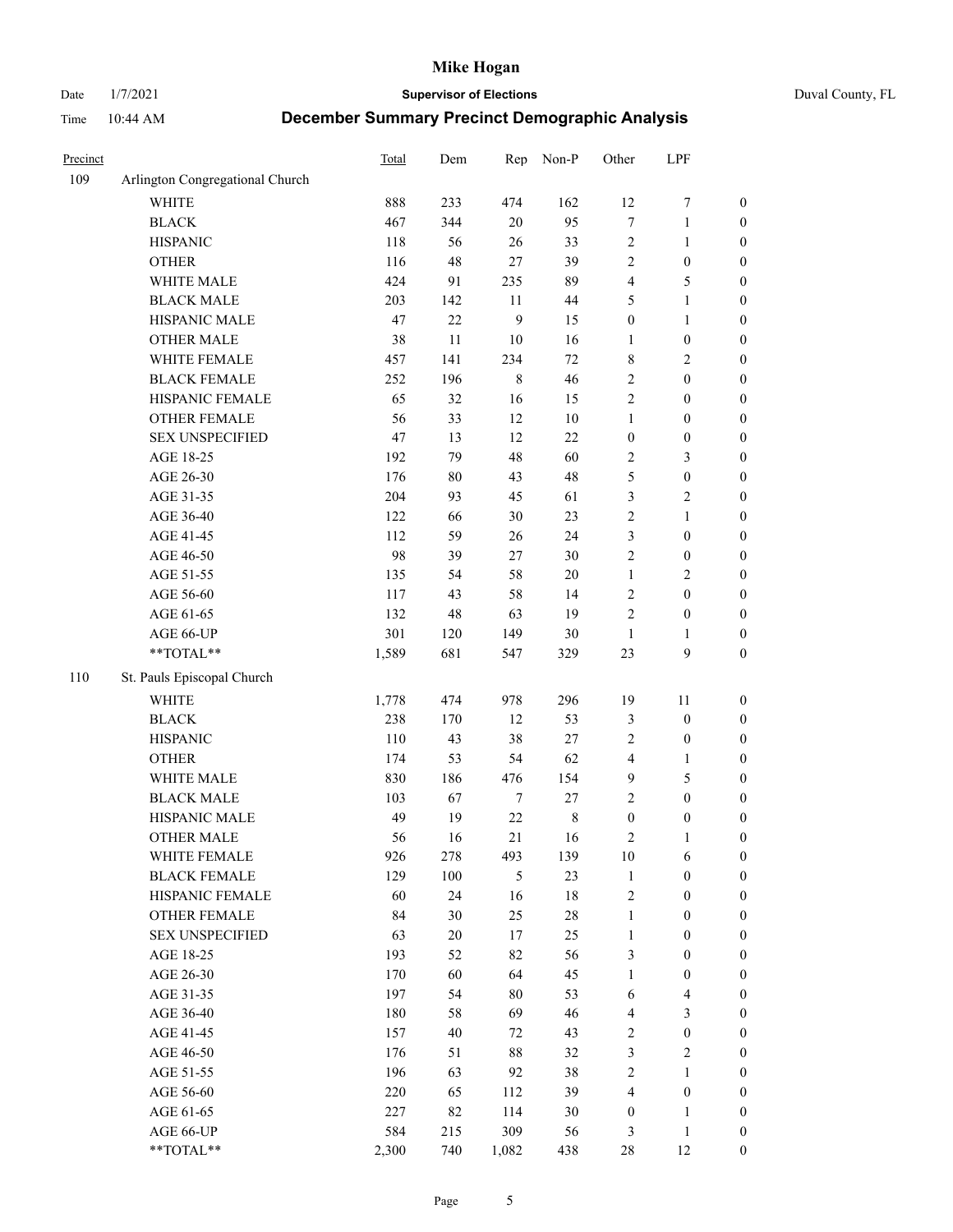Date 1/7/2021 **Supervisor of Elections** Duval County, FL

| Precinct |                                   | <b>Total</b> | Dem         | Rep     | Non-P  | Other            | LPF              |                  |
|----------|-----------------------------------|--------------|-------------|---------|--------|------------------|------------------|------------------|
| 111      | Fort Caroline Presbyterian Church |              |             |         |        |                  |                  |                  |
|          | <b>WHITE</b>                      | 1,173        | 267         | 691     | 191    | 19               | $\mathfrak{S}$   | 0                |
|          | <b>BLACK</b>                      | 331          | 262         | 13      | 54     | $\mathbf{2}$     | $\boldsymbol{0}$ | $\boldsymbol{0}$ |
|          | <b>HISPANIC</b>                   | 111          | 44          | 31      | 34     | $\mathbf{1}$     | 1                | $\boldsymbol{0}$ |
|          | <b>OTHER</b>                      | 125          | 36          | 39      | 49     | 1                | $\boldsymbol{0}$ | $\boldsymbol{0}$ |
|          | WHITE MALE                        | 554          | 102         | 350     | 90     | 9                | $\mathfrak{Z}$   | $\boldsymbol{0}$ |
|          | <b>BLACK MALE</b>                 | 146          | 103         | $\,8\,$ | 33     | 2                | $\boldsymbol{0}$ | $\boldsymbol{0}$ |
|          | HISPANIC MALE                     | 46           | 15          | 16      | 15     | $\boldsymbol{0}$ | $\boldsymbol{0}$ | $\boldsymbol{0}$ |
|          | <b>OTHER MALE</b>                 | 44           | $\,$ 8 $\,$ | 16      | $20\,$ | $\boldsymbol{0}$ | $\boldsymbol{0}$ | $\boldsymbol{0}$ |
|          | WHITE FEMALE                      | 606          | 163         | 334     | 97     | $10\,$           | $\overline{2}$   | $\boldsymbol{0}$ |
|          | <b>BLACK FEMALE</b>               | 181          | 156         | 5       | $20\,$ | $\boldsymbol{0}$ | $\boldsymbol{0}$ | 0                |
|          | HISPANIC FEMALE                   | 60           | 25          | 15      | 18     | 1                | $\mathbf{1}$     | 0                |
|          | <b>OTHER FEMALE</b>               | 67           | 26          | 16      | 24     | $\mathbf{1}$     | $\boldsymbol{0}$ | $\boldsymbol{0}$ |
|          | <b>SEX UNSPECIFIED</b>            | 36           | 11          | 14      | 11     | $\boldsymbol{0}$ | $\boldsymbol{0}$ | $\boldsymbol{0}$ |
|          | AGE 18-25                         | 180          | 67          | 62      | 48     | 2                | 1                | $\boldsymbol{0}$ |
|          | AGE 26-30                         | 132          | 45          | 42      | 41     | 3                | $\mathbf{1}$     | $\boldsymbol{0}$ |
|          | AGE 31-35                         | 140          | 47          | 49      | 41     | $\sqrt{2}$       | $\mathbf{1}$     | $\boldsymbol{0}$ |
|          | AGE 36-40                         | 152          | 55          | 52      | 42     | 3                | $\boldsymbol{0}$ | $\boldsymbol{0}$ |
|          | AGE 41-45                         | 130          | 46          | 50      | $30\,$ | $\mathbf{1}$     | 3                | $\boldsymbol{0}$ |
|          | AGE 46-50                         | 114          | 43          | 49      | $20\,$ | $\overline{c}$   | $\boldsymbol{0}$ | $\boldsymbol{0}$ |
|          | AGE 51-55                         | 137          | 46          | 69      | $20\,$ | $\overline{c}$   | $\boldsymbol{0}$ | $\boldsymbol{0}$ |
|          | AGE 56-60                         | 168          | 46          | 95      | 22     | 5                | $\boldsymbol{0}$ | 0                |
|          | AGE 61-65                         | 160          | 45          | 91      | 22     | 2                | $\boldsymbol{0}$ | 0                |
|          | AGE 66-UP                         | 427          | 169         | 215     | 42     | $\mathbf{1}$     | $\boldsymbol{0}$ | $\boldsymbol{0}$ |
|          | **TOTAL**                         | 1,740        | 609         | 774     | 328    | 23               | 6                | $\boldsymbol{0}$ |
| 112      | Regency Square Regional Library   |              |             |         |        |                  |                  |                  |
|          | <b>WHITE</b>                      | 985          | 257         | 436     | 267    | 18               | $\boldsymbol{7}$ | $\boldsymbol{0}$ |
|          | <b>BLACK</b>                      | 883          | 655         | 42      | 175    | 10               | $\mathbf{1}$     | $\boldsymbol{0}$ |
|          | <b>HISPANIC</b>                   | 203          | 82          | 34      | 83     | 4                | $\boldsymbol{0}$ | $\boldsymbol{0}$ |
|          | <b>OTHER</b>                      | 238          | 87          | 57      | 85     | 6                | 3                | $\boldsymbol{0}$ |
|          | WHITE MALE                        | 456          | 92          | 214     | 140    | 6                | $\overline{4}$   | $\boldsymbol{0}$ |
|          | <b>BLACK MALE</b>                 | 353          | 247         | $20\,$  | 82     | 4                | $\boldsymbol{0}$ | $\boldsymbol{0}$ |
|          | HISPANIC MALE                     | 74           | 26          | 15      | 31     | 2                | $\boldsymbol{0}$ | $\boldsymbol{0}$ |
|          | OTHER MALE                        | 87           | 27          | 21      | 34     | $\overline{c}$   | 3                | $\boldsymbol{0}$ |
|          | WHITE FEMALE                      | 520          | 163         | 218     | 125    | 11               | 3                | 0                |
|          | <b>BLACK FEMALE</b>               | 514          | 398         | 21      | $88\,$ | 6                | $\mathbf{1}$     | $\boldsymbol{0}$ |
|          | HISPANIC FEMALE                   | 125          | 55          | 19      | 49     | 2                | $\boldsymbol{0}$ | $\overline{0}$   |
|          | <b>OTHER FEMALE</b>               | 105          | 49          | 24      | $30\,$ | 2                | $\boldsymbol{0}$ | $\overline{0}$   |
|          | <b>SEX UNSPECIFIED</b>            | 75           | 24          | 17      | 31     | 3                | $\boldsymbol{0}$ | 0                |
|          | AGE 18-25                         | 326          | 142         | 55      | 117    | 9                | $\mathfrak{Z}$   | 0                |
|          | AGE 26-30                         | 347          | 162         | 68      | 108    | $\boldsymbol{7}$ | $\overline{2}$   | 0                |
|          | AGE 31-35                         | 236          | 122         | 37      | 75     | $\overline{c}$   | $\boldsymbol{0}$ | 0                |
|          | AGE 36-40                         | 182          | 82          | 38      | 53     | 7                | $\sqrt{2}$       | 0                |
|          | AGE 41-45                         | 173          | 78          | 41      | 51     | 3                | $\boldsymbol{0}$ | 0                |
|          | AGE 46-50                         | 168          | 83          | 42      | 42     | $\boldsymbol{0}$ | $\mathbf{1}$     | 0                |
|          | AGE 51-55                         | 155          | 78          | 31      | 42     | $\overline{4}$   | $\boldsymbol{0}$ | 0                |
|          | AGE 56-60                         | 166          | 86          | 43      | 33     | 2                | $\sqrt{2}$       | 0                |
|          | AGE 61-65                         | 157          | 70          | 57      | 29     | $\mathbf{1}$     | $\boldsymbol{0}$ | $\overline{0}$   |
|          | AGE 66-UP                         | 399          | 178         | 157     | 60     | 3                | $\mathbf{1}$     | 0                |
|          | **TOTAL**                         | 2,309        | 1,081       | 569     | 610    | 38               | 11               | $\boldsymbol{0}$ |
|          |                                   |              |             |         |        |                  |                  |                  |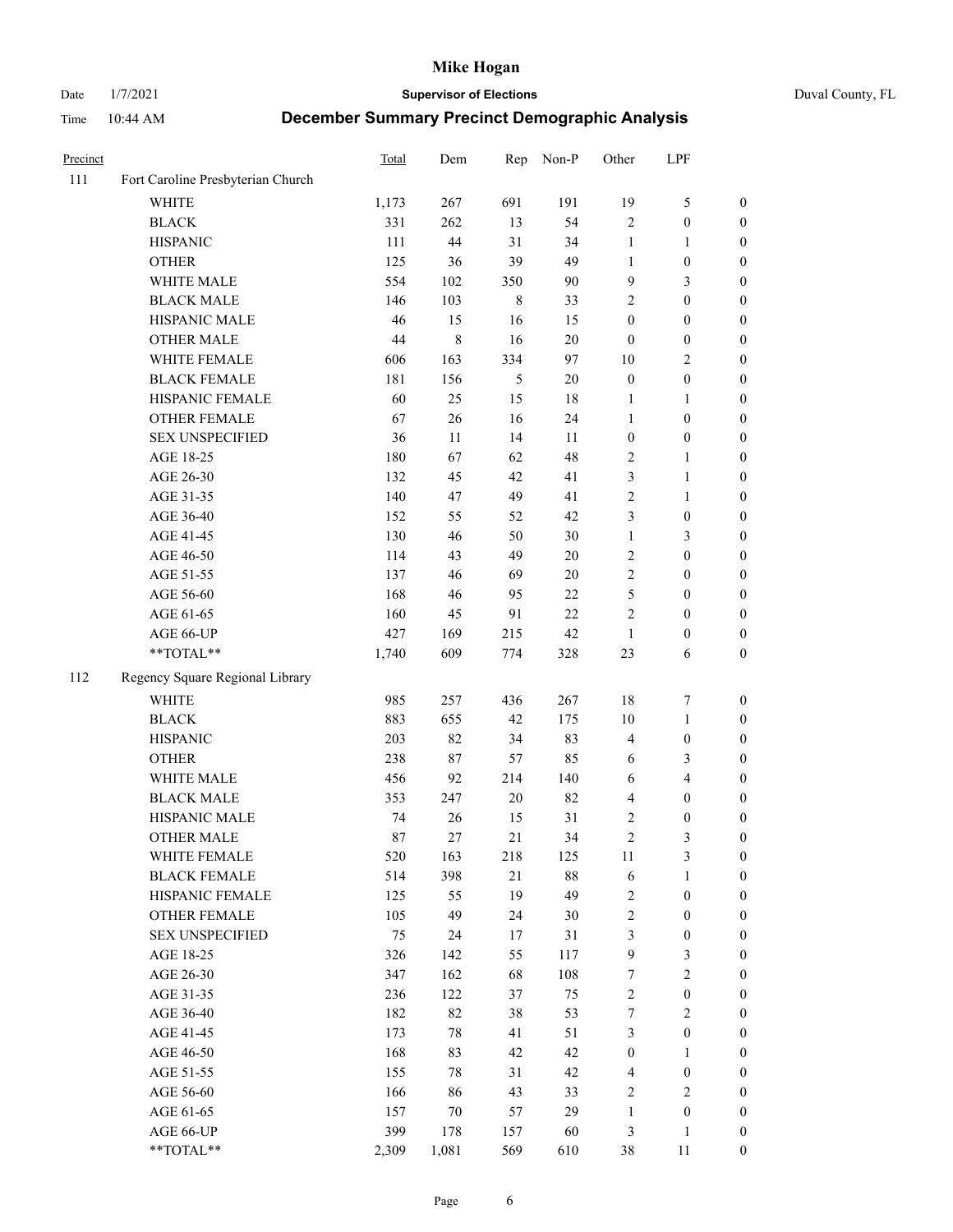Date 1/7/2021 **Supervisor of Elections** Duval County, FL

| Precinct |                                    | <b>Total</b> | Dem    | Rep    | Non-P       | Other            | LPF              |                  |
|----------|------------------------------------|--------------|--------|--------|-------------|------------------|------------------|------------------|
| 113      | Fort Caroline Christian Church     |              |        |        |             |                  |                  |                  |
|          | <b>WHITE</b>                       | 3,183        | 771    | 1,692  | 669         | 37               | 14               | 0                |
|          | <b>BLACK</b>                       | 2,101        | 1,652  | 75     | 343         | 29               | $\sqrt{2}$       | 0                |
|          | <b>HISPANIC</b>                    | 490          | 202    | 113    | 170         | 4                | $\mathbf{1}$     | $\boldsymbol{0}$ |
|          | <b>OTHER</b>                       | 644          | 217    | 137    | 277         | 9                | $\overline{4}$   | $\boldsymbol{0}$ |
|          | WHITE MALE                         | 1,448        | 297    | 792    | 329         | 20               | 10               | $\boldsymbol{0}$ |
|          | <b>BLACK MALE</b>                  | 842          | 638    | 44     | 146         | 14               | $\boldsymbol{0}$ | $\boldsymbol{0}$ |
|          | HISPANIC MALE                      | 233          | 91     | 59     | 79          | 3                | $\mathbf{1}$     | $\boldsymbol{0}$ |
|          | <b>OTHER MALE</b>                  | 245          | 76     | 61     | 102         | 3                | 3                | $\boldsymbol{0}$ |
|          | WHITE FEMALE                       | 1,698        | 464    | 884    | 331         | 16               | $\mathfrak{Z}$   | $\boldsymbol{0}$ |
|          | <b>BLACK FEMALE</b>                | 1,210        | 983    | 29     | 181         | 15               | $\sqrt{2}$       | 0                |
|          | HISPANIC FEMALE                    | 244          | 105    | 52     | 86          | $\mathbf{1}$     | $\boldsymbol{0}$ | 0                |
|          | OTHER FEMALE                       | 291          | 108    | 60     | 117         | 5                | $\mathbf{1}$     | 0                |
|          | <b>SEX UNSPECIFIED</b>             | 206          | $80\,$ | 36     | $87\,$      | $\sqrt{2}$       | $\mathbf{1}$     | $\boldsymbol{0}$ |
|          | AGE 18-25                          | 826          | 352    | 191    | 253         | 23               | $\tau$           | $\boldsymbol{0}$ |
|          | AGE 26-30                          | 681          | 313    | 146    | 208         | $10\,$           | $\overline{4}$   | $\boldsymbol{0}$ |
|          | AGE 31-35                          | 588          | 264    | 130    | 182         | 10               | $\sqrt{2}$       | $\boldsymbol{0}$ |
|          | AGE 36-40                          | 598          | 275    | 142    | 169         | 10               | $\sqrt{2}$       | $\boldsymbol{0}$ |
|          | AGE 41-45                          | 474          | 228    | 120    | 116         | 7                | $\mathfrak{Z}$   | $\boldsymbol{0}$ |
|          | AGE 46-50                          | 541          | 251    | 175    | 110         | 3                | $\overline{c}$   | $\boldsymbol{0}$ |
|          | AGE 51-55                          | 580          | 262    | 192    | 120         | $\sqrt{6}$       | $\boldsymbol{0}$ | 0                |
|          | AGE 56-60                          | 547          | 223    | 221    | 96          | 6                | 1                | 0                |
|          | AGE 61-65                          | 489          | 224    | 198    | 64          | 3                | $\boldsymbol{0}$ | 0                |
|          | AGE 66-UP                          | 1,094        | 450    | 502    | 141         | $\mathbf{1}$     | $\boldsymbol{0}$ | $\boldsymbol{0}$ |
|          | $**TOTAL**$                        | 6,418        | 2,842  | 2,017  | 1,459       | 79               | 21               | $\boldsymbol{0}$ |
| 114      | Destination Church Assembly of God |              |        |        |             |                  |                  |                  |
|          | <b>WHITE</b>                       | 1,048        | 262    | 466    | 300         | 15               | 5                | $\boldsymbol{0}$ |
|          | <b>BLACK</b>                       | 1,338        | 1,034  | 54     | 233         | 13               | $\overline{4}$   | $\boldsymbol{0}$ |
|          | <b>HISPANIC</b>                    | 263          | 119    | $40\,$ | 98          | 5                | $\mathbf{1}$     | $\boldsymbol{0}$ |
|          | <b>OTHER</b>                       | 283          | 118    | 38     | 124         | $\overline{c}$   | $\mathbf{1}$     | $\boldsymbol{0}$ |
|          | WHITE MALE                         | 521          | 110    | 245    | 155         | $\boldsymbol{7}$ | $\overline{4}$   | $\boldsymbol{0}$ |
|          | <b>BLACK MALE</b>                  | 478          | 343    | 23     | 105         | 5                | $\mathbf{2}$     | $\boldsymbol{0}$ |
|          | HISPANIC MALE                      | 113          | 54     | 19     | 39          | $\mathbf{1}$     | $\boldsymbol{0}$ | 0                |
|          | <b>OTHER MALE</b>                  | 93           | 40     | 15     | 37          | $\mathbf{1}$     | $\boldsymbol{0}$ | $\boldsymbol{0}$ |
|          | WHITE FEMALE                       | 507          | 149    | 210    | 139         | 8                | 1                | 0                |
|          | <b>BLACK FEMALE</b>                | 817          | 655    | 28     | 124         | 8                | $\sqrt{2}$       | $\boldsymbol{0}$ |
|          | HISPANIC FEMALE                    | 142          | 60     | $20\,$ | 57          | 4                | $\mathbf{1}$     | $\overline{0}$   |
|          | <b>OTHER FEMALE</b>                | 112          | 56     | 13     | 41          | $\mathbf{1}$     | $\mathbf{1}$     | $\overline{0}$   |
|          | <b>SEX UNSPECIFIED</b>             | 149          | 66     | 25     | 58          | $\boldsymbol{0}$ | $\boldsymbol{0}$ | 0                |
|          | AGE 18-25                          | 454          | 229    | 50     | 166         | 8                | $\mathbf{1}$     | 0                |
|          | AGE 26-30                          | 380          | 202    | 56     | 111         | 6                | $\mathfrak s$    | 0                |
|          | AGE 31-35                          | 391          | 203    | 54     | 131         | 2                | $\mathbf{1}$     | 0                |
|          | AGE 36-40                          | 274          | 146    | 39     | $8\sqrt{1}$ | 6                | $\sqrt{2}$       | 0                |
|          | AGE 41-45                          | 220          | 125    | 48     | 41          | 6                | $\boldsymbol{0}$ | 0                |
|          | AGE 46-50                          | 246          | 130    | 59     | 52          | 3                | $\sqrt{2}$       | 0                |
|          | AGE 51-55                          | 230          | 112    | 68     | 48          | 2                | $\boldsymbol{0}$ | 0                |
|          | AGE 56-60                          | 234          | 114    | 65     | 53          | 2                | $\boldsymbol{0}$ | $\overline{0}$   |
|          | AGE 61-65                          | 182          | 104    | 50     | $28\,$      | $\boldsymbol{0}$ | $\boldsymbol{0}$ | $\overline{0}$   |
|          | AGE 66-UP                          | 321          | 168    | 109    | 44          | $\boldsymbol{0}$ | $\boldsymbol{0}$ | 0                |
|          | **TOTAL**                          | 2,932        | 1,533  | 598    | 755         | 35               | 11               | $\boldsymbol{0}$ |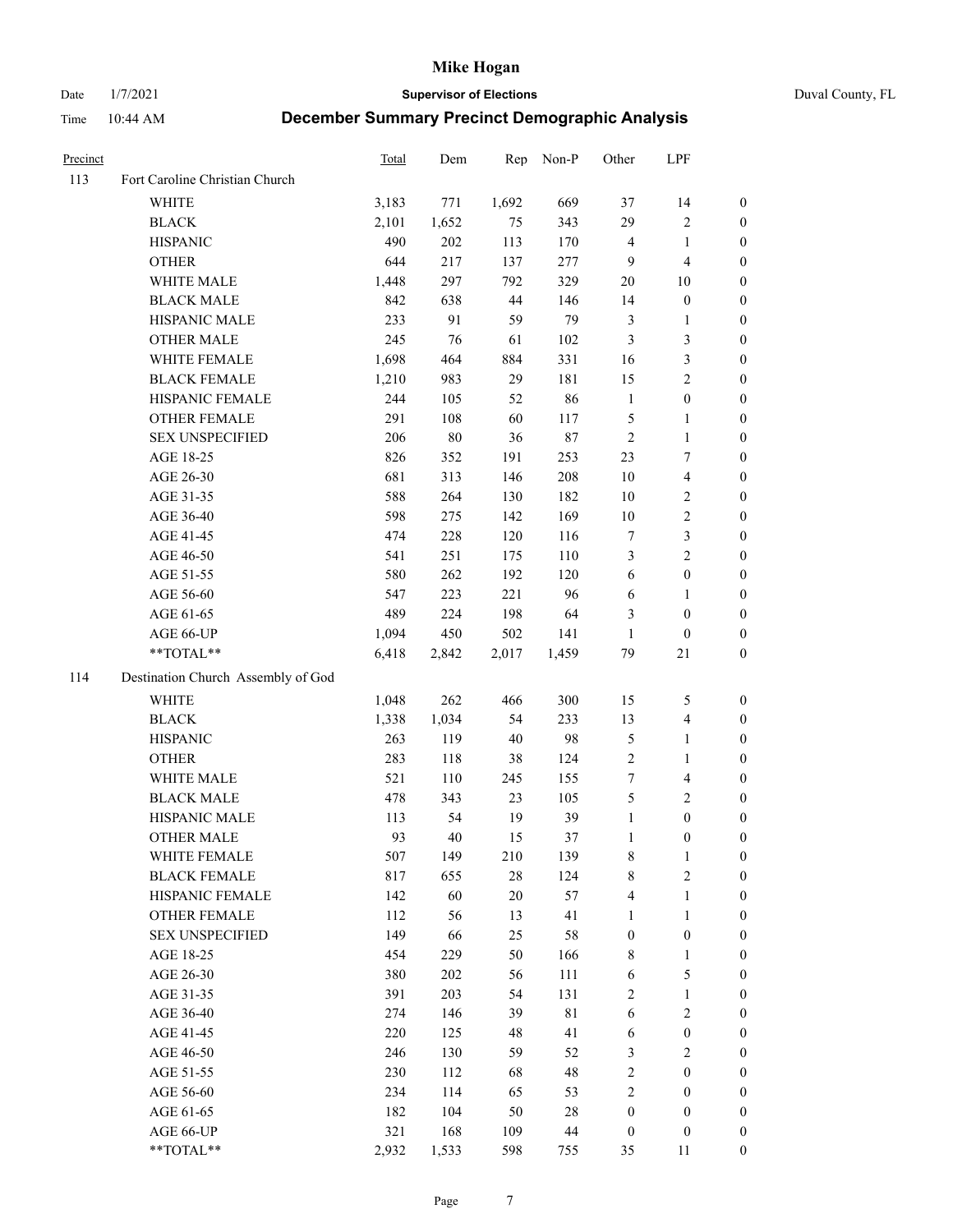Date 1/7/2021 **Supervisor of Elections** Duval County, FL

| Precinct |                        | Total | Dem    | Rep   | Non-P  | Other            | LPF                     |                  |
|----------|------------------------|-------|--------|-------|--------|------------------|-------------------------|------------------|
| 201      | New Berlin Elementary  |       |        |       |        |                  |                         |                  |
|          | <b>WHITE</b>           | 2,122 | 352    | 1,326 | 402    | $27\,$           | 15                      | 0                |
|          | <b>BLACK</b>           | 1,022 | 775    | 47    | 178    | 19               | $\mathfrak{Z}$          | $\boldsymbol{0}$ |
|          | <b>HISPANIC</b>        | 295   | 90     | 84    | 116    | $\overline{4}$   | $\mathbf{1}$            | $\boldsymbol{0}$ |
|          | <b>OTHER</b>           | 357   | 115    | 119   | 117    | 5                | $\mathbf{1}$            | $\boldsymbol{0}$ |
|          | WHITE MALE             | 1,039 | 142    | 667   | 208    | 12               | $10\,$                  | $\boldsymbol{0}$ |
|          | <b>BLACK MALE</b>      | 465   | 325    | 28    | 99     | $11\,$           | $\sqrt{2}$              | $\boldsymbol{0}$ |
|          | HISPANIC MALE          | 138   | 32     | 47    | 55     | $\mathfrak{Z}$   | $\mathbf{1}$            | $\boldsymbol{0}$ |
|          | <b>OTHER MALE</b>      | 149   | $44\,$ | 53    | 51     | $\boldsymbol{0}$ | $\mathbf{1}$            | $\boldsymbol{0}$ |
|          | WHITE FEMALE           | 1,059 | 206    | 646   | 188    | 14               | $\mathfrak s$           | $\boldsymbol{0}$ |
|          | <b>BLACK FEMALE</b>    | 542   | 442    | 19    | $72\,$ | $\,$ 8 $\,$      | $\mathbf{1}$            | 0                |
|          | HISPANIC FEMALE        | 149   | 56     | 34    | 58     | $\mathbf{1}$     | $\boldsymbol{0}$        | 0                |
|          | <b>OTHER FEMALE</b>    | 166   | 61     | 57    | $44\,$ | $\overline{4}$   | $\boldsymbol{0}$        | $\boldsymbol{0}$ |
|          | <b>SEX UNSPECIFIED</b> | 89    | 24     | 25    | 38     | $\sqrt{2}$       | $\boldsymbol{0}$        | $\boldsymbol{0}$ |
|          | AGE 18-25              | 432   | 157    | 133   | 130    | $10\,$           | $\sqrt{2}$              | $\boldsymbol{0}$ |
|          | AGE 26-30              | 412   | 136    | 151   | 116    | 5                | $\overline{\mathbf{4}}$ | $\boldsymbol{0}$ |
|          | AGE 31-35              | 433   | 136    | 183   | 102    | $\,$ 8 $\,$      | $\overline{\mathbf{4}}$ | $\boldsymbol{0}$ |
|          | AGE 36-40              | 430   | 159    | 124   | 131    | 11               | 5                       | $\boldsymbol{0}$ |
|          | AGE 41-45              | 338   | 113    | 143   | $77\,$ | 3                | $\sqrt{2}$              | $\boldsymbol{0}$ |
|          | AGE 46-50              | 368   | 133    | 154   | 75     | 5                | $\mathbf{1}$            | $\boldsymbol{0}$ |
|          | AGE 51-55              | 331   | 137    | 140   | 53     | $\mathbf{1}$     | $\boldsymbol{0}$        | $\boldsymbol{0}$ |
|          | AGE 56-60              | 316   | 119    | 151   | 37     | 8                | $\mathbf{1}$            | 0                |
|          | AGE 61-65              | 265   | $87\,$ | 138   | 39     | $\mathbf{1}$     | $\boldsymbol{0}$        | $\boldsymbol{0}$ |
|          | AGE 66-UP              | 471   | 155    | 259   | 53     | 3                | $\mathbf{1}$            | $\boldsymbol{0}$ |
|          | $**TOTAL**$            | 3,796 | 1,332  | 1,576 | 813    | 55               | $20\,$                  | $\boldsymbol{0}$ |
| 202      | Faith Bridge Church    |       |        |       |        |                  |                         |                  |
|          | <b>WHITE</b>           | 3,675 | 749    | 2,031 | 816    | 59               | $20\,$                  | $\boldsymbol{0}$ |
|          | <b>BLACK</b>           | 880   | 646    | 60    | 164    | $10\,$           | $\boldsymbol{0}$        | $\boldsymbol{0}$ |
|          | <b>HISPANIC</b>        | 448   | 151    | 132   | 157    | 5                | $\mathfrak{Z}$          | $\boldsymbol{0}$ |
|          | <b>OTHER</b>           | 1,028 | 268    | 338   | 407    | 14               | $\mathbf{1}$            | $\boldsymbol{0}$ |
|          | WHITE MALE             | 1,767 | 296    | 1,003 | 430    | 25               | 13                      | $\boldsymbol{0}$ |
|          | <b>BLACK MALE</b>      | 413   | 277    | 35    | 97     | $\overline{4}$   | $\boldsymbol{0}$        | $\boldsymbol{0}$ |
|          | HISPANIC MALE          | 209   | 62     | 64    | $78\,$ | 4                | 1                       | $\boldsymbol{0}$ |
|          | <b>OTHER MALE</b>      | 426   | 111    | 147   | 162    | $\mathfrak{S}$   | $\mathbf{1}$            | $\boldsymbol{0}$ |
|          | WHITE FEMALE           | 1,867 | 444    | 1,007 | 375    | 34               | 7                       | 0                |
|          | <b>BLACK FEMALE</b>    | 448   | 353    | 25    | 65     | 5                | $\boldsymbol{0}$        | $\boldsymbol{0}$ |
|          | HISPANIC FEMALE        | 227   | 86     | 66    | $72\,$ | $\mathbf{1}$     | $\sqrt{2}$              | $\overline{0}$   |
|          | <b>OTHER FEMALE</b>    | 492   | 134    | 165   | 185    | 8                | $\boldsymbol{0}$        | $\overline{0}$   |
|          | <b>SEX UNSPECIFIED</b> | 182   | 51     | 49    | $80\,$ | $\overline{c}$   | $\boldsymbol{0}$        | 0                |
|          | AGE 18-25              | 812   | 264    | 294   | 219    | 30               | $\mathfrak s$           | 0                |
|          | AGE 26-30              | 597   | 178    | 228   | 177    | $11\,$           | $\mathfrak{Z}$          | 0                |
|          | AGE 31-35              | 709   | 194    | 262   | 237    | $10\,$           | $\sqrt{6}$              | 0                |
|          | AGE 36-40              | 586   | 163    | 231   | 182    | $\tau$           | $\mathfrak{Z}$          | 0                |
|          | AGE 41-45              | 534   | 158    | 199   | 163    | 12               | $\sqrt{2}$              | 0                |
|          | AGE 46-50              | 582   | 167    | 279   | 131    | 3                | $\sqrt{2}$              | 0                |
|          | AGE 51-55              | 504   | 149    | 244   | 106    | 3                | $\sqrt{2}$              | 0                |
|          | AGE 56-60              | 523   | 145    | 267   | 107    | 4                | $\boldsymbol{0}$        | $\boldsymbol{0}$ |
|          | AGE 61-65              | 378   | 133    | 168   | 72     | 5                | $\boldsymbol{0}$        | $\boldsymbol{0}$ |
|          | AGE 66-UP              | 806   | 263    | 389   | 150    | 3                | $\mathbf{1}$            | $\boldsymbol{0}$ |
|          | **TOTAL**              | 6,031 | 1,814  | 2,561 | 1,544  | 88               | 24                      | $\boldsymbol{0}$ |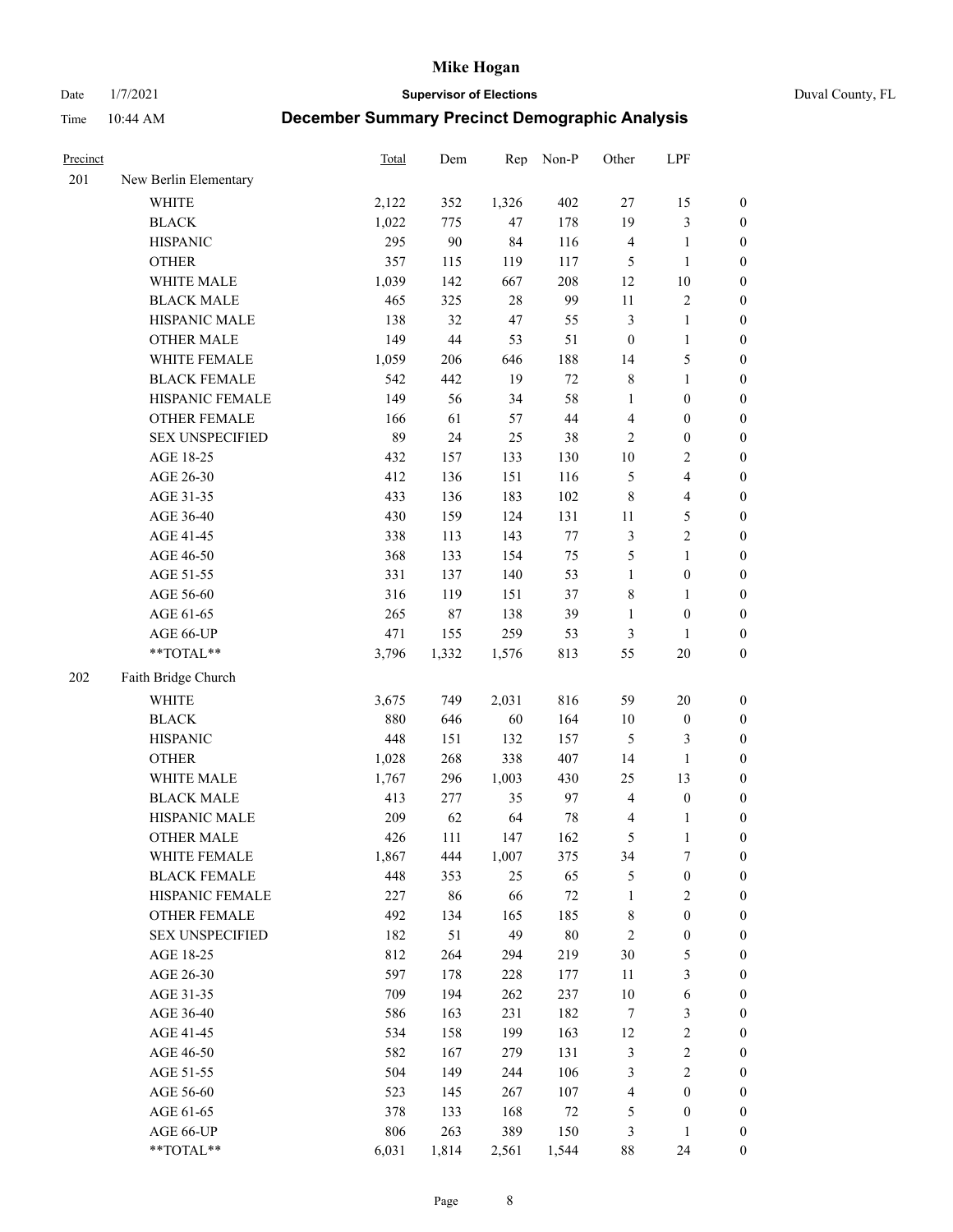#### Date 1/7/2021 **Supervisor of Elections** Duval County, FL

| Precinct |                                       | Total | Dem   | Rep            | Non-P  | Other            | LPF                     |                  |
|----------|---------------------------------------|-------|-------|----------------|--------|------------------|-------------------------|------------------|
| 203      | Faith Chapel Free Will Baptist Church |       |       |                |        |                  |                         |                  |
|          | <b>WHITE</b>                          | 2,767 | 608   | 1,521          | 577    | 36               | 25                      | $\boldsymbol{0}$ |
|          | <b>BLACK</b>                          | 1,412 | 1,061 | 51             | 281    | 15               | $\overline{4}$          | $\boldsymbol{0}$ |
|          | <b>HISPANIC</b>                       | 408   | 174   | $72\,$         | 157    | 5                | $\boldsymbol{0}$        | $\boldsymbol{0}$ |
|          | <b>OTHER</b>                          | 494   | 157   | 130            | 192    | 10               | $\mathfrak{S}$          | $\boldsymbol{0}$ |
|          | WHITE MALE                            | 1,329 | 257   | 735            | 300    | 19               | $18\,$                  | $\boldsymbol{0}$ |
|          | <b>BLACK MALE</b>                     | 557   | 366   | 28             | 152    | 7                | $\overline{\mathbf{4}}$ | $\boldsymbol{0}$ |
|          | HISPANIC MALE                         | 185   | 76    | $40\,$         | 68     | $\mathbf{1}$     | $\boldsymbol{0}$        | $\boldsymbol{0}$ |
|          | <b>OTHER MALE</b>                     | 180   | 57    | 56             | 61     | 4                | $\overline{2}$          | $\boldsymbol{0}$ |
|          | WHITE FEMALE                          | 1,402 | 339   | 769            | 270    | 17               | $\boldsymbol{7}$        | $\boldsymbol{0}$ |
|          | <b>BLACK FEMALE</b>                   | 832   | 682   | 23             | 119    | 8                | $\boldsymbol{0}$        | 0                |
|          | HISPANIC FEMALE                       | 210   | 93    | 29             | 84     | 4                | $\boldsymbol{0}$        | $\boldsymbol{0}$ |
|          | OTHER FEMALE                          | 244   | 82    | 61             | 92     | 6                | $\mathfrak{Z}$          | $\boldsymbol{0}$ |
|          | <b>SEX UNSPECIFIED</b>                | 142   | 48    | 33             | 61     | $\boldsymbol{0}$ | $\boldsymbol{0}$        | $\boldsymbol{0}$ |
|          | AGE 18-25                             | 624   | 247   | 161            | 195    | 15               | 6                       | $\boldsymbol{0}$ |
|          | AGE 26-30                             | 608   | 264   | 135            | 192    | 12               | 5                       | $\boldsymbol{0}$ |
|          | AGE 31-35                             | 547   | 225   | 141            | 168    | 7                | 6                       | $\boldsymbol{0}$ |
|          | AGE 36-40                             | 494   | 191   | 133            | 162    | $\sqrt{2}$       | 6                       | $\boldsymbol{0}$ |
|          | AGE 41-45                             | 421   | 162   | 141            | 108    | 5                | $\mathfrak s$           | $\boldsymbol{0}$ |
|          | AGE 46-50                             | 383   | 146   | 146            | $80\,$ | 8                | $\mathfrak{Z}$          | $\boldsymbol{0}$ |
|          | AGE 51-55                             | 406   | 145   | 176            | 77     | 8                | $\boldsymbol{0}$        | 0                |
|          | AGE 56-60                             | 424   | 141   | 195            | 84     | 3                | $\mathbf{1}$            | 0                |
|          | AGE 61-65                             | 378   | 137   | 184            | 52     | 4                | $\mathbf{1}$            | $\boldsymbol{0}$ |
|          | AGE 66-UP                             | 796   | 342   | 362            | 89     | 2                | $\mathbf{1}$            | $\boldsymbol{0}$ |
|          | $**TOTAL**$                           | 5,081 | 2,000 | 1,774          | 1,207  | 66               | 34                      | $\boldsymbol{0}$ |
| 204      | Cedar Bay Baptist Church              |       |       |                |        |                  |                         |                  |
|          | <b>WHITE</b>                          | 2,139 | 423   | 1,342          | 335    | 31               | $\,$ 8 $\,$             | $\boldsymbol{0}$ |
|          | <b>BLACK</b>                          | 327   | 252   | 15             | 56     | 3                | $\mathbf{1}$            | $\boldsymbol{0}$ |
|          | <b>HISPANIC</b>                       | 93    | 30    | 41             | 22     | $\boldsymbol{0}$ | $\boldsymbol{0}$        | $\boldsymbol{0}$ |
|          | <b>OTHER</b>                          | 167   | 35    | 63             | 66     | 3                | $\boldsymbol{0}$        | $\boldsymbol{0}$ |
|          | WHITE MALE                            | 952   | 157   | 610            | 168    | 13               | $\overline{\mathbf{4}}$ | $\boldsymbol{0}$ |
|          | <b>BLACK MALE</b>                     | 143   | 99    | $\overline{9}$ | 33     | $\mathbf{1}$     | $\mathbf{1}$            | $\boldsymbol{0}$ |
|          | HISPANIC MALE                         | 53    | 17    | 24             | 12     | $\boldsymbol{0}$ | $\boldsymbol{0}$        | 0                |
|          | <b>OTHER MALE</b>                     | 66    | 9     | 23             | 33     | $\mathbf{1}$     | $\boldsymbol{0}$        | $\boldsymbol{0}$ |
|          | WHITE FEMALE                          | 1,169 | 263   | 724            | 161    | 18               | 3                       | $\overline{0}$   |
|          | <b>BLACK FEMALE</b>                   | 183   | 152   | 6              | 23     | $\mathfrak{2}$   | $\boldsymbol{0}$        | $\boldsymbol{0}$ |
|          | HISPANIC FEMALE                       | 40    | 13    | $17\,$         | $10\,$ | $\boldsymbol{0}$ | $\boldsymbol{0}$        | $\overline{0}$   |
|          | <b>OTHER FEMALE</b>                   | 63    | 18    | $27\,$         | 16     | $\sqrt{2}$       | $\boldsymbol{0}$        | 0                |
|          | <b>SEX UNSPECIFIED</b>                | 57    | 12    | 21             | 23     | $\boldsymbol{0}$ | $\mathbf{1}$            | 0                |
|          | AGE 18-25                             | 279   | 77    | 123            | $72\,$ | 7                | $\boldsymbol{0}$        | 0                |
|          | AGE 26-30                             | 260   | 64    | 105            | 82     | 6                | $\mathfrak{Z}$          | 0                |
|          | AGE 31-35                             | 247   | 66    | 111            | 62     | $\mathfrak s$    | $\mathfrak{Z}$          | 0                |
|          | AGE 36-40                             | 220   | 63    | 113            | 41     | $\sqrt{2}$       | $\mathbf{1}$            | 0                |
|          | AGE 41-45                             | 202   | 54    | 86             | 60     | $\sqrt{2}$       | $\boldsymbol{0}$        | 0                |
|          | AGE 46-50                             | 211   | 67    | 101            | 39     | 4                | $\boldsymbol{0}$        | 0                |
|          | AGE 51-55                             | 206   | 53    | 123            | 27     | $\mathfrak{2}$   | $\mathbf{1}$            | $\boldsymbol{0}$ |
|          | AGE 56-60                             | 261   | 59    | 161            | 35     | 6                | $\boldsymbol{0}$        | $\boldsymbol{0}$ |
|          | AGE 61-65                             | 222   | 54    | 148            | 19     | $\mathbf{1}$     | $\boldsymbol{0}$        | 0                |
|          | AGE 66-UP                             | 618   | 183   | 390            | 42     | $\sqrt{2}$       | $\mathbf{1}$            | 0                |
|          | **TOTAL**                             | 2,726 | 740   | 1,461          | 479    | 37               | 9                       | $\boldsymbol{0}$ |
|          |                                       |       |       |                |        |                  |                         |                  |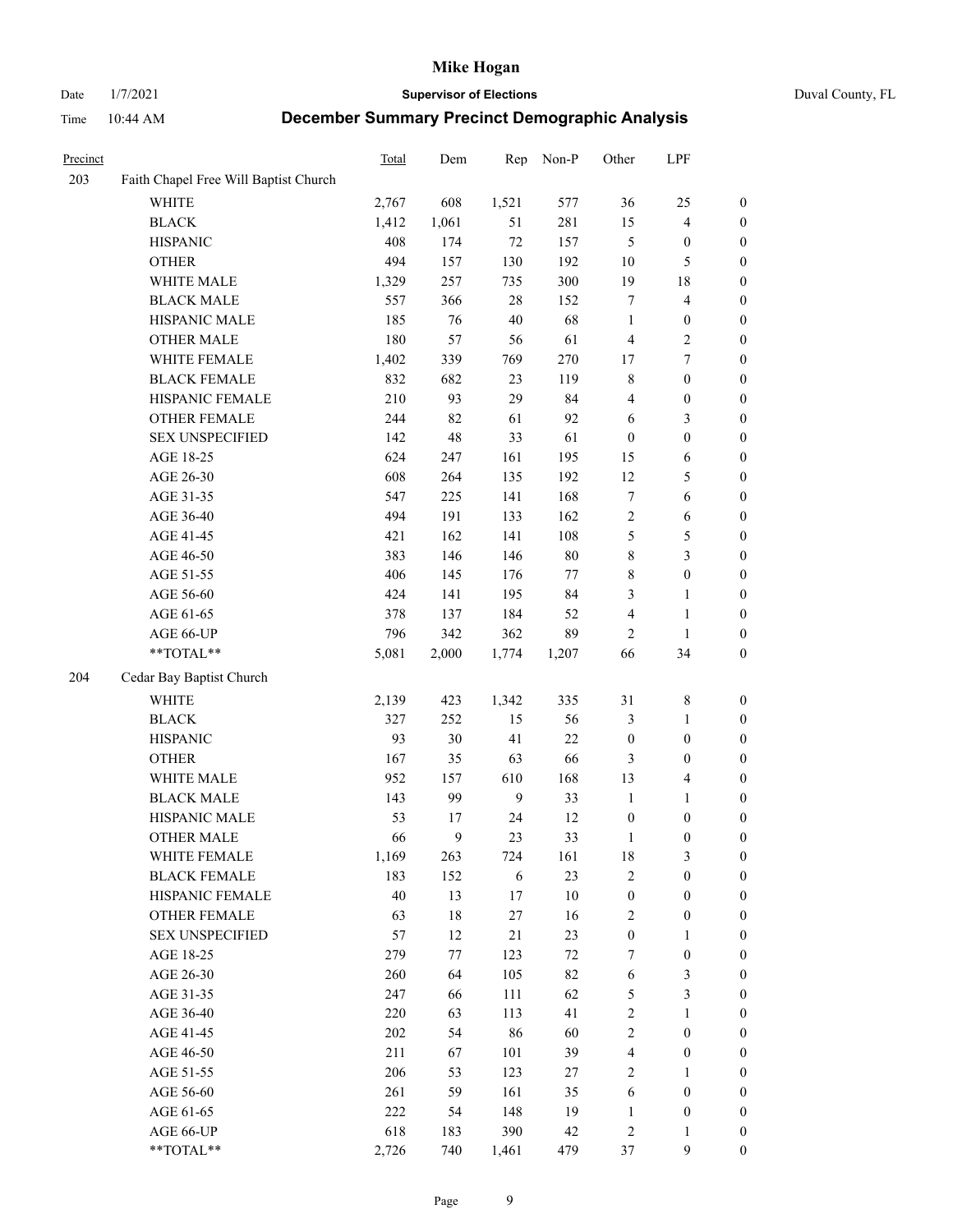Date 1/7/2021 **Supervisor of Elections** Duval County, FL

| Precinct |                               | Total  | Dem   | Rep         | Non-P  | Other            | LPF                     |                  |
|----------|-------------------------------|--------|-------|-------------|--------|------------------|-------------------------|------------------|
| 205      | Dunns Creek Baptist Church    |        |       |             |        |                  |                         |                  |
|          | <b>WHITE</b>                  | 5,511  | 982   | 3,288       | 1,122  | 79               | $40\,$                  | $\boldsymbol{0}$ |
|          | <b>BLACK</b>                  | 2,663  | 2,089 | 112         | 421    | 38               | $\mathfrak{Z}$          | $\boldsymbol{0}$ |
|          | <b>HISPANIC</b>               | 609    | 217   | 170         | 215    | $\tau$           | $\boldsymbol{0}$        | $\boldsymbol{0}$ |
|          | <b>OTHER</b>                  | 831    | 234   | 274         | 306    | 12               | $\mathfrak{S}$          | $\boldsymbol{0}$ |
|          | WHITE MALE                    | 2,598  | 377   | 1,586       | 574    | 36               | $25\,$                  | $\boldsymbol{0}$ |
|          | <b>BLACK MALE</b>             | 1,179  | 862   | 67          | 231    | 16               | $\mathfrak{Z}$          | $\boldsymbol{0}$ |
|          | HISPANIC MALE                 | 293    | 90    | 95          | 104    | $\overline{4}$   | $\boldsymbol{0}$        | $\boldsymbol{0}$ |
|          | <b>OTHER MALE</b>             | 319    | 84    | 110         | 118    | 3                | $\overline{4}$          | $\boldsymbol{0}$ |
|          | WHITE FEMALE                  | 2,849  | 597   | 1,660       | 535    | 42               | 15                      | $\boldsymbol{0}$ |
|          | <b>BLACK FEMALE</b>           | 1,452  | 1,205 | 45          | 180    | $22\,$           | $\boldsymbol{0}$        | $\boldsymbol{0}$ |
|          | HISPANIC FEMALE               | 310    | 124   | $72\,$      | 111    | 3                | $\boldsymbol{0}$        | 0                |
|          | OTHER FEMALE                  | 374    | 119   | 125         | 123    | 6                | $\mathbf{1}$            | $\boldsymbol{0}$ |
|          | <b>SEX UNSPECIFIED</b>        | 240    | 64    | 84          | 88     | $\overline{4}$   | $\boldsymbol{0}$        | $\boldsymbol{0}$ |
|          | AGE 18-25                     | 1,135  | 420   | 350         | 326    | 35               | $\overline{\mathbf{4}}$ | $\boldsymbol{0}$ |
|          | AGE 26-30                     | 891    | 310   | 293         | 261    | 16               | 11                      | $\boldsymbol{0}$ |
|          | AGE 31-35                     | 1,051  | 307   | 383         | 332    | $20\,$           | $\boldsymbol{9}$        | $\boldsymbol{0}$ |
|          | AGE 36-40                     | 988    | 357   | 341         | 268    | 13               | $\mathbf{9}$            | $\boldsymbol{0}$ |
|          | AGE 41-45                     | 896    | 351   | 317         | 209    | 12               | $\boldsymbol{7}$        | $\boldsymbol{0}$ |
|          | AGE 46-50                     | 920    | 394   | 340         | 175    | $\tau$           | $\overline{\mathbf{4}}$ | $\boldsymbol{0}$ |
|          | AGE 51-55                     | 884    | 317   | 400         | 156    | $10\,$           | $\mathbf{1}$            | $\boldsymbol{0}$ |
|          | AGE 56-60                     | 847    | 325   | 395         | 118    | 7                | $\sqrt{2}$              | 0                |
|          | AGE 61-65                     | 640    | 230   | 332         | 73     | 5                | $\boldsymbol{0}$        | $\boldsymbol{0}$ |
|          | AGE 66-UP                     | 1,362  | 511   | 693         | 146    | 11               | $\mathbf{1}$            | $\boldsymbol{0}$ |
|          | $**TOTAL**$                   | 9,614  | 3,522 | 3,844       | 2,064  | 136              | 48                      | $\boldsymbol{0}$ |
| 206      | Resurrection Episcopal Church |        |       |             |        |                  |                         |                  |
|          | <b>WHITE</b>                  | 4,005  | 719   | 2,607       | 613    | 53               | 13                      | $\boldsymbol{0}$ |
|          | <b>BLACK</b>                  | 321    | 251   | $20\,$      | 48     | $\mathbf{1}$     | $\mathbf{1}$            | $\boldsymbol{0}$ |
|          | <b>HISPANIC</b>               | 183    | 51    | 77          | 53     | $\overline{c}$   | $\boldsymbol{0}$        | $\boldsymbol{0}$ |
|          | <b>OTHER</b>                  | 342    | 97    | 132         | 110    | $\mathfrak{Z}$   | $\boldsymbol{0}$        | $\boldsymbol{0}$ |
|          | WHITE MALE                    | 1,939  | 287   | 1,284       | 333    | 25               | $10\,$                  | $\boldsymbol{0}$ |
|          | <b>BLACK MALE</b>             | 152    | 114   | 12          | 25     | $\boldsymbol{0}$ | $\mathbf{1}$            | $\boldsymbol{0}$ |
|          | HISPANIC MALE                 | $72\,$ | 13    | 31          | $27\,$ | 1                | $\boldsymbol{0}$        | $\boldsymbol{0}$ |
|          | <b>OTHER MALE</b>             | 134    | 31    | 54          | 47     | $\overline{c}$   | $\boldsymbol{0}$        | $\boldsymbol{0}$ |
|          | WHITE FEMALE                  | 2,033  | 427   | 1,301       | 274    | 28               | 3                       | 0                |
|          | <b>BLACK FEMALE</b>           | 167    | 135   | $\,$ 8 $\,$ | 23     | $\mathbf{1}$     | $\boldsymbol{0}$        | $\boldsymbol{0}$ |
|          | HISPANIC FEMALE               | 106    | 36    | 45          | 24     | $\mathbf{1}$     | $\boldsymbol{0}$        | $\overline{0}$   |
|          | OTHER FEMALE                  | 155    | 51    | 62          | 42     | $\boldsymbol{0}$ | $\boldsymbol{0}$        | $\overline{0}$   |
|          | <b>SEX UNSPECIFIED</b>        | 93     | 24    | 39          | 29     | $\mathbf{1}$     | $\boldsymbol{0}$        | 0                |
|          | AGE 18-25                     | 456    | 115   | 210         | 119    | 10               | $\sqrt{2}$              | 0                |
|          | AGE 26-30                     | 347    | 89    | 165         | 82     | $\overline{9}$   | $\sqrt{2}$              | 0                |
|          | AGE 31-35                     | 371    | 95    | 185         | 81     | $\,$ 8 $\,$      | $\sqrt{2}$              | 0                |
|          | AGE 36-40                     | 380    | 83    | 196         | 92     | 7                | $\sqrt{2}$              | 0                |
|          | AGE 41-45                     | 327    | 76    | 166         | 83     | $\sqrt{2}$       | $\boldsymbol{0}$        | 0                |
|          | AGE 46-50                     | 337    | 76    | 183         | 68     | $\boldsymbol{7}$ | 3                       | 0                |
|          | AGE 51-55                     | 462    | 88    | 298         | 73     | $\sqrt{2}$       | $\mathbf{1}$            | 0                |
|          | AGE 56-60                     | 547    | 122   | 364         | 58     | $\overline{c}$   | $\mathbf{1}$            | 0                |
|          | AGE 61-65                     | 447    | 97    | 297         | 52     | $\mathbf{1}$     | $\boldsymbol{0}$        | 0                |
|          | AGE 66-UP                     | 1,177  | 277   | 772         | 116    | 11               | $\mathbf{1}$            | 0                |
|          | **TOTAL**                     | 4,851  | 1,118 | 2,836       | 824    | 59               | 14                      | $\boldsymbol{0}$ |
|          |                               |        |       |             |        |                  |                         |                  |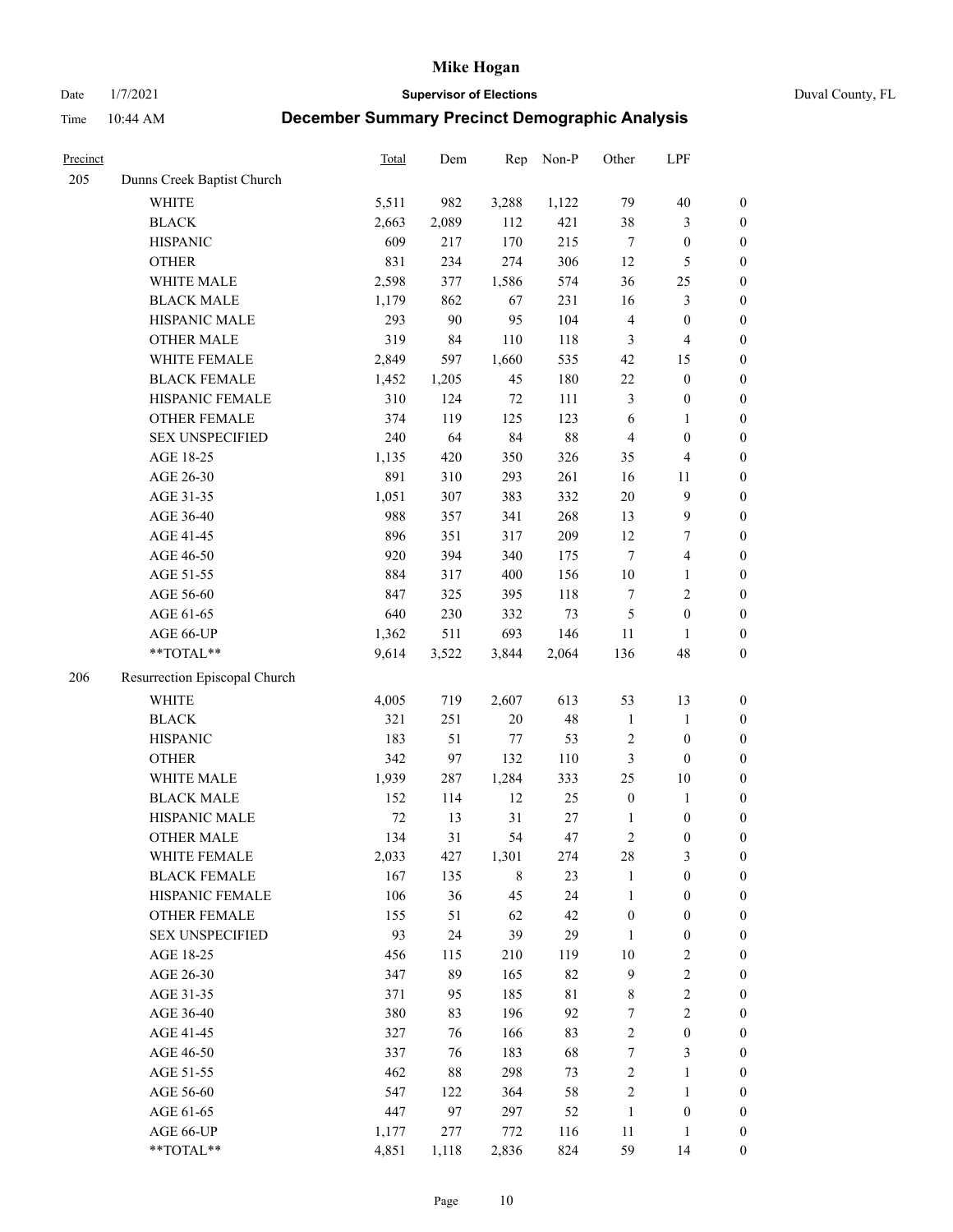Date 1/7/2021 **Supervisor of Elections** Duval County, FL

| Precinct |                                   | Total | Dem                     | Rep            | Non-P       | Other            | LPF                     |                  |
|----------|-----------------------------------|-------|-------------------------|----------------|-------------|------------------|-------------------------|------------------|
| 207      | Police Athletic League            |       |                         |                |             |                  |                         |                  |
|          | <b>WHITE</b>                      | 3,668 | 769                     | 2,033          | 796         | 53               | 17                      | 0                |
|          | <b>BLACK</b>                      | 1,149 | 911                     | 28             | 198         | 11               | $\mathbf{1}$            | $\boldsymbol{0}$ |
|          | <b>HISPANIC</b>                   | 458   | 168                     | 114            | 172         | 3                | $\mathbf{1}$            | $\boldsymbol{0}$ |
|          | <b>OTHER</b>                      | 586   | 161                     | 194            | 221         | 8                | $\sqrt{2}$              | $\boldsymbol{0}$ |
|          | WHITE MALE                        | 1,729 | 298                     | 1,019          | 376         | 28               | $8\,$                   | $\boldsymbol{0}$ |
|          | <b>BLACK MALE</b>                 | 479   | 353                     | 16             | 103         | 6                | $\mathbf{1}$            | $\boldsymbol{0}$ |
|          | HISPANIC MALE                     | 196   | 58                      | 55             | $8\sqrt{1}$ | $\mathbf{1}$     | $\mathbf{1}$            | $\boldsymbol{0}$ |
|          | <b>OTHER MALE</b>                 | 244   | 56                      | 88             | 95          | 4                | $\mathbf{1}$            | $\boldsymbol{0}$ |
|          | WHITE FEMALE                      | 1,904 | 465                     | 1,000          | 405         | 25               | $\mathbf{9}$            | $\boldsymbol{0}$ |
|          | <b>BLACK FEMALE</b>               | 653   | 545                     | 11             | 92          | 5                | $\boldsymbol{0}$        | $\boldsymbol{0}$ |
|          | HISPANIC FEMALE                   | 249   | 105                     | 58             | 84          | $\overline{2}$   | $\boldsymbol{0}$        | $\boldsymbol{0}$ |
|          | <b>OTHER FEMALE</b>               | 258   | 89                      | 82             | 83          | 4                | $\boldsymbol{0}$        | $\boldsymbol{0}$ |
|          | <b>SEX UNSPECIFIED</b>            | 149   | $40\,$                  | 40             | 68          | $\boldsymbol{0}$ | $\mathbf{1}$            | $\boldsymbol{0}$ |
|          | AGE 18-25                         | 567   | 201                     | 151            | 195         | 17               | $\mathfrak{Z}$          | $\boldsymbol{0}$ |
|          | AGE 26-30                         | 584   | 197                     | 185            | 184         | 14               | $\overline{\mathbf{4}}$ | $\boldsymbol{0}$ |
|          | AGE 31-35                         | 615   | 210                     | 192            | 203         | 3                | $\boldsymbol{7}$        | $\boldsymbol{0}$ |
|          | AGE 36-40                         | 569   | 190                     | 197            | 172         | 7                | $\mathfrak{Z}$          | $\boldsymbol{0}$ |
|          | AGE 41-45                         | 463   | 175                     | 149            | 131         | 8                | $\boldsymbol{0}$        | $\boldsymbol{0}$ |
|          | AGE 46-50                         | 423   | 145                     | 166            | 104         | $\sqrt{6}$       | $\overline{2}$          | $\boldsymbol{0}$ |
|          | AGE 51-55                         | 477   | 172                     | 194            | 106         | 4                | $\mathbf{1}$            | $\boldsymbol{0}$ |
|          | AGE 56-60                         | 551   | 187                     | 275            | 85          | 3                | $\mathbf{1}$            | 0                |
|          | AGE 61-65                         | 501   | 183                     | 233            | $80\,$      | 5                | $\boldsymbol{0}$        | $\boldsymbol{0}$ |
|          | AGE 66-UP                         | 1,111 | 349                     | 627            | 127         | 8                | $\boldsymbol{0}$        | $\boldsymbol{0}$ |
|          | **TOTAL**                         | 5,861 | 2,009                   | 2,369          | 1,387       | 75               | $21\,$                  | $\boldsymbol{0}$ |
| 208      | Christ's Church River City Campus |       |                         |                |             |                  |                         |                  |
|          | <b>WHITE</b>                      | 2,006 | 289                     | 1,405          | 290         | 17               | $\mathfrak{S}$          | $\boldsymbol{0}$ |
|          | <b>BLACK</b>                      | 182   | 132                     | 16             | $30\,$      | 4                | $\boldsymbol{0}$        | $\boldsymbol{0}$ |
|          | <b>HISPANIC</b>                   | 56    | 10                      | 30             | 15          | $\mathbf{1}$     | $\boldsymbol{0}$        | $\boldsymbol{0}$ |
|          | <b>OTHER</b>                      | 106   | 30                      | 43             | 31          | 2                | $\boldsymbol{0}$        | $\boldsymbol{0}$ |
|          | WHITE MALE                        | 962   | 121                     | 680            | 151         | 8                | $\overline{2}$          | $\boldsymbol{0}$ |
|          | <b>BLACK MALE</b>                 | 90    | 55                      | $\overline{9}$ | 22          | 4                | $\boldsymbol{0}$        | $\boldsymbol{0}$ |
|          | HISPANIC MALE                     | 28    | $\overline{\mathbf{4}}$ | 17             | 7           | $\boldsymbol{0}$ | $\boldsymbol{0}$        | $\boldsymbol{0}$ |
|          | <b>OTHER MALE</b>                 | 31    | 9                       | 12             | $10\,$      | $\boldsymbol{0}$ | $\boldsymbol{0}$        | $\boldsymbol{0}$ |
|          | WHITE FEMALE                      | 1,017 | 165                     | 705            | 136         | 8                | 3                       | 0                |
|          | <b>BLACK FEMALE</b>               | 90    | 76                      | 7              | 7           | $\boldsymbol{0}$ | $\boldsymbol{0}$        | $\overline{0}$   |
|          | HISPANIC FEMALE                   | 26    | 6                       | 12             | $\,$ 8 $\,$ | $\boldsymbol{0}$ | $\boldsymbol{0}$        | $\overline{0}$   |
|          | OTHER FEMALE                      | 47    | 16                      | 21             | $10\,$      | $\boldsymbol{0}$ | $\boldsymbol{0}$        | $\overline{0}$   |
|          | <b>SEX UNSPECIFIED</b>            | 59    | 9                       | 31             | 15          | 4                | $\boldsymbol{0}$        | 0                |
|          | AGE 18-25                         | 212   | 40                      | 116            | 51          | 5                | $\boldsymbol{0}$        | 0                |
|          | AGE 26-30                         | 129   | 30                      | 64             | 31          | 3                | $\mathbf{1}$            | 0                |
|          | AGE 31-35                         | 126   | 21                      | $71\,$         | 34          | $\boldsymbol{0}$ | $\boldsymbol{0}$        | 0                |
|          | AGE 36-40                         | 175   | $18\,$                  | 106            | 46          | 2                | $\mathfrak{Z}$          | 0                |
|          | AGE 41-45                         | 158   | 33                      | 98             | 26          | $\mathbf{1}$     | $\boldsymbol{0}$        | 0                |
|          | AGE 46-50                         | 181   | 27                      | 126            | 25          | 3                | $\boldsymbol{0}$        | 0                |
|          | AGE 51-55                         | 236   | 51                      | 152            | 29          | 4                | $\boldsymbol{0}$        | 0                |
|          | AGE 56-60                         | 276   | 61                      | 173            | 39          | 3                | $\boldsymbol{0}$        | $\overline{0}$   |
|          | AGE 61-65                         | 270   | 57                      | 181            | 29          | 2                | $\mathbf{1}$            | 0                |
|          | AGE 66-UP                         | 587   | 123                     | 407            | 56          | $\mathbf{1}$     | $\boldsymbol{0}$        | 0                |
|          | **TOTAL**                         | 2,350 | 461                     | 1,494          | 366         | 24               | 5                       | $\boldsymbol{0}$ |
|          |                                   |       |                         |                |             |                  |                         |                  |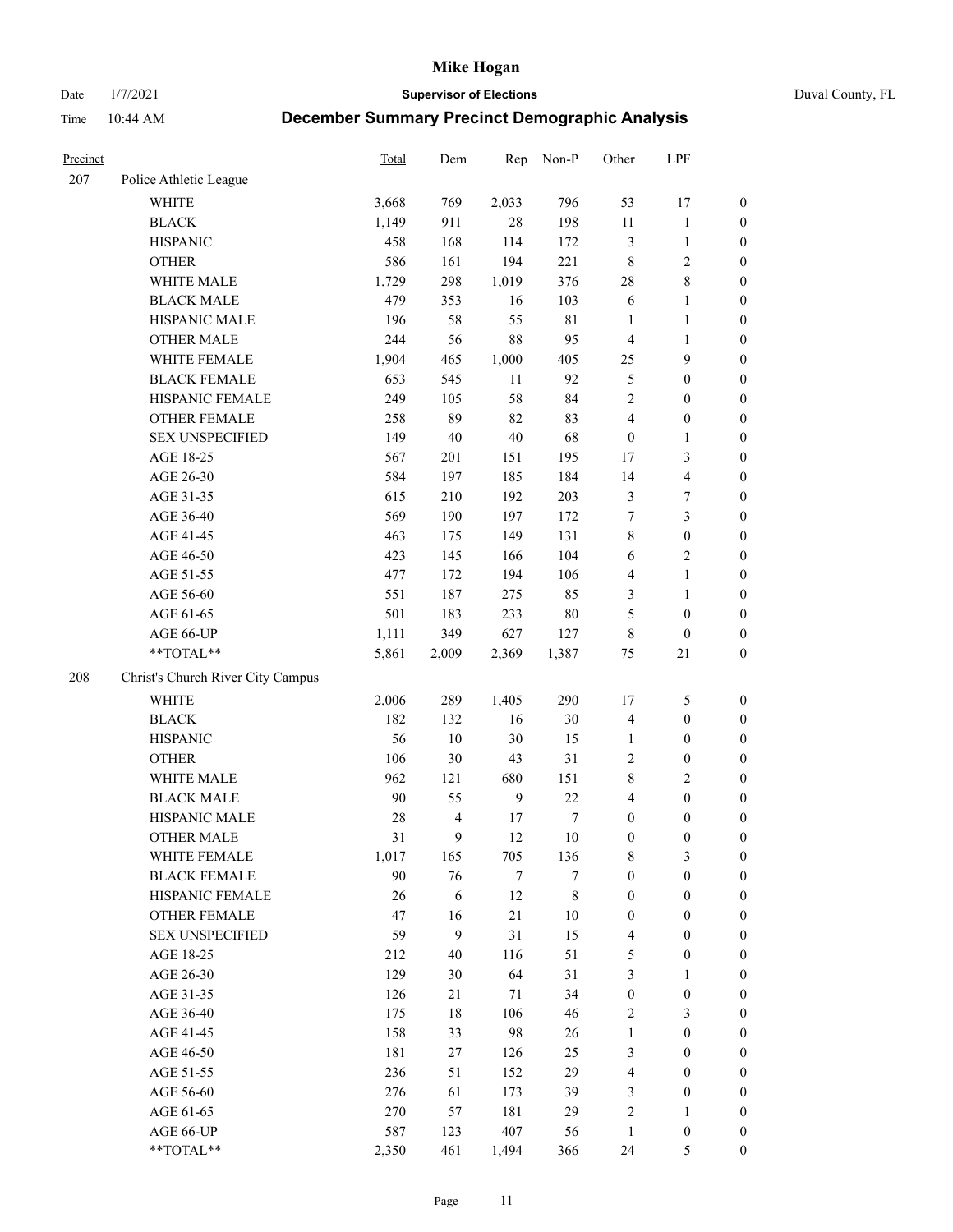Date 1/7/2021 **Supervisor of Elections** Duval County, FL

| Precinct |                            | Total | Dem       |                  | Rep Non-P   | Other            | LPF                     |                  |
|----------|----------------------------|-------|-----------|------------------|-------------|------------------|-------------------------|------------------|
| 209      | Monument Pointe Fellowship |       |           |                  |             |                  |                         |                  |
|          | <b>WHITE</b>               | 2,252 | 452       | 1,402            | 362         | 25               | 11                      | $\boldsymbol{0}$ |
|          | <b>BLACK</b>               | 132   | 97        | 17               | $18\,$      | $\boldsymbol{0}$ | $\boldsymbol{0}$        | $\boldsymbol{0}$ |
|          | <b>HISPANIC</b>            | 100   | 43        | 35               | 21          | 1                | $\boldsymbol{0}$        | $\boldsymbol{0}$ |
|          | <b>OTHER</b>               | 188   | 31        | 92               | 60          | 4                | $\mathbf{1}$            | $\boldsymbol{0}$ |
|          | WHITE MALE                 | 1,111 | 180       | 715              | 191         | 15               | $10\,$                  | $\boldsymbol{0}$ |
|          | <b>BLACK MALE</b>          | 72    | 47        | 12               | 13          | $\boldsymbol{0}$ | $\boldsymbol{0}$        | $\boldsymbol{0}$ |
|          | HISPANIC MALE              | 48    | 15        | 19               | 13          | $\mathbf{1}$     | $\boldsymbol{0}$        | $\boldsymbol{0}$ |
|          | <b>OTHER MALE</b>          | 63    | 8         | 28               | 26          | $\mathbf{1}$     | $\boldsymbol{0}$        | $\boldsymbol{0}$ |
|          | WHITE FEMALE               | 1,114 | 267       | 670              | 166         | $10\,$           | $\mathbf{1}$            | $\boldsymbol{0}$ |
|          | <b>BLACK FEMALE</b>        | 60    | 50        | 5                | 5           | $\boldsymbol{0}$ | $\boldsymbol{0}$        | 0                |
|          | HISPANIC FEMALE            | 51    | $28\,$    | 16               | $\tau$      | $\boldsymbol{0}$ | $\boldsymbol{0}$        | $\boldsymbol{0}$ |
|          | OTHER FEMALE               | 88    | 19        | 50               | 15          | 3                | $\mathbf{1}$            | $\boldsymbol{0}$ |
|          | <b>SEX UNSPECIFIED</b>     | 65    | 9         | 31               | 25          | $\boldsymbol{0}$ | $\boldsymbol{0}$        | $\boldsymbol{0}$ |
|          | AGE 18-25                  | 231   | 57        | 113              | 54          | 6                | $\mathbf{1}$            | $\boldsymbol{0}$ |
|          | AGE 26-30                  | 185   | 53        | 83               | 44          | 4                | $\mathbf{1}$            | $\boldsymbol{0}$ |
|          | AGE 31-35                  | 238   | 44        | 118              | 72          | 4                | $\boldsymbol{0}$        | $\boldsymbol{0}$ |
|          | AGE 36-40                  | 228   | 45        | 113              | 61          | 3                | 6                       | $\boldsymbol{0}$ |
|          | AGE 41-45                  | 178   | 36        | 96               | 45          | $\mathbf{1}$     | $\boldsymbol{0}$        | $\boldsymbol{0}$ |
|          | AGE 46-50                  | 194   | 32        | 123              | 33          | 5                | $\mathbf{1}$            | $\boldsymbol{0}$ |
|          | AGE 51-55                  | 220   | 53        | 131              | 32          | 3                | $\mathbf{1}$            | 0                |
|          | AGE 56-60                  | 275   | 52        | 187              | 34          | $\mathbf{1}$     | $\mathbf{1}$            | 0                |
|          | AGE 61-65                  | 286   | 75        | 186              | 22          | $\overline{c}$   | $\mathbf{1}$            | 0                |
|          | AGE 66-UP                  | 637   | 176       | 396              | 64          | $\mathbf{1}$     | $\boldsymbol{0}$        | $\boldsymbol{0}$ |
|          | **TOTAL**                  | 2,672 | 623       | 1,546            | 461         | 30               | 12                      | $\boldsymbol{0}$ |
| 210      | Sisters Creek Marina       |       |           |                  |             |                  |                         |                  |
|          | WHITE                      | 1,318 | 235       | 872              | 185         | 15               | 11                      | $\boldsymbol{0}$ |
|          | <b>BLACK</b>               | 72    | 59        | $\mathfrak{2}$   | $10\,$      | $\mathbf{1}$     | $\boldsymbol{0}$        | $\boldsymbol{0}$ |
|          | <b>HISPANIC</b>            | 45    | 12        | 16               | 17          | $\boldsymbol{0}$ | $\boldsymbol{0}$        | $\boldsymbol{0}$ |
|          | <b>OTHER</b>               | 93    | 24        | 46               | $22\,$      | $\mathbf{1}$     | $\boldsymbol{0}$        | $\boldsymbol{0}$ |
|          | WHITE MALE                 | 658   | 105       | 447              | 94          | 7                | $\mathfrak{S}$          | $\boldsymbol{0}$ |
|          | <b>BLACK MALE</b>          | 38    | 30        | $\boldsymbol{0}$ | $\,$ 8 $\,$ | $\boldsymbol{0}$ | $\boldsymbol{0}$        | $\boldsymbol{0}$ |
|          | HISPANIC MALE              | 21    | 3         | $\,$ 8 $\,$      | $10\,$      | $\boldsymbol{0}$ | $\boldsymbol{0}$        | 0                |
|          | <b>OTHER MALE</b>          | 42    | 9         | 23               | 10          | $\boldsymbol{0}$ | $\boldsymbol{0}$        | $\boldsymbol{0}$ |
|          | WHITE FEMALE               | 642   | 126       | 417              | 85          | 8                | 6                       | $\overline{0}$   |
|          | <b>BLACK FEMALE</b>        | 33    | $28\,$    | $\sqrt{2}$       | $\sqrt{2}$  | $\mathbf{1}$     | $\boldsymbol{0}$        | $\overline{0}$   |
|          | HISPANIC FEMALE            | 23    | $\,$ $\,$ | $\,8\,$          | $\tau$      | $\boldsymbol{0}$ | $\boldsymbol{0}$        | $\overline{0}$   |
|          | <b>OTHER FEMALE</b>        | 42    | 15        | 18               | $\,8\,$     | $\mathbf{1}$     | $\boldsymbol{0}$        | $\overline{0}$   |
|          | <b>SEX UNSPECIFIED</b>     | 29    | 6         | 13               | $10\,$      | $\boldsymbol{0}$ | $\boldsymbol{0}$        | 0                |
|          | AGE 18-25                  | 117   | 25        | 67               | 23          | $\mathbf{1}$     | $\mathbf{1}$            | $\theta$         |
|          | AGE 26-30                  | 79    | 17        | 40               | 19          | 3                | $\boldsymbol{0}$        | 0                |
|          | AGE 31-35                  | 94    | 11        | 54               | 25          | $\overline{c}$   | $\sqrt{2}$              | 0                |
|          | AGE 36-40                  | 76    | 12        | 38               | 23          | 3                | $\boldsymbol{0}$        | 0                |
|          | AGE 41-45                  | 102   | 20        | 61               | 16          | $\mathbf{1}$     | $\overline{\mathbf{4}}$ | 0                |
|          | AGE 46-50                  | 106   | 17        | 70               | 15          | $\sqrt{2}$       | $\sqrt{2}$              | $\overline{0}$   |
|          | AGE 51-55                  | 133   | 17        | 95               | 19          | $\sqrt{2}$       | $\boldsymbol{0}$        | $\overline{0}$   |
|          | AGE 56-60                  | 179   | 36        | 122              | 19          | $\overline{c}$   | $\boldsymbol{0}$        | $\overline{0}$   |
|          | AGE 61-65                  | 212   | 53        | 127              | 31          | $\boldsymbol{0}$ | $\mathbf{1}$            | 0                |
|          | AGE 66-UP                  | 430   | 122       | 262              | 44          | $\mathbf{1}$     | $\mathbf{1}$            | 0                |
|          | **TOTAL**                  | 1,528 | 330       | 936              | 234         | 17               | 11                      | $\boldsymbol{0}$ |
|          |                            |       |           |                  |             |                  |                         |                  |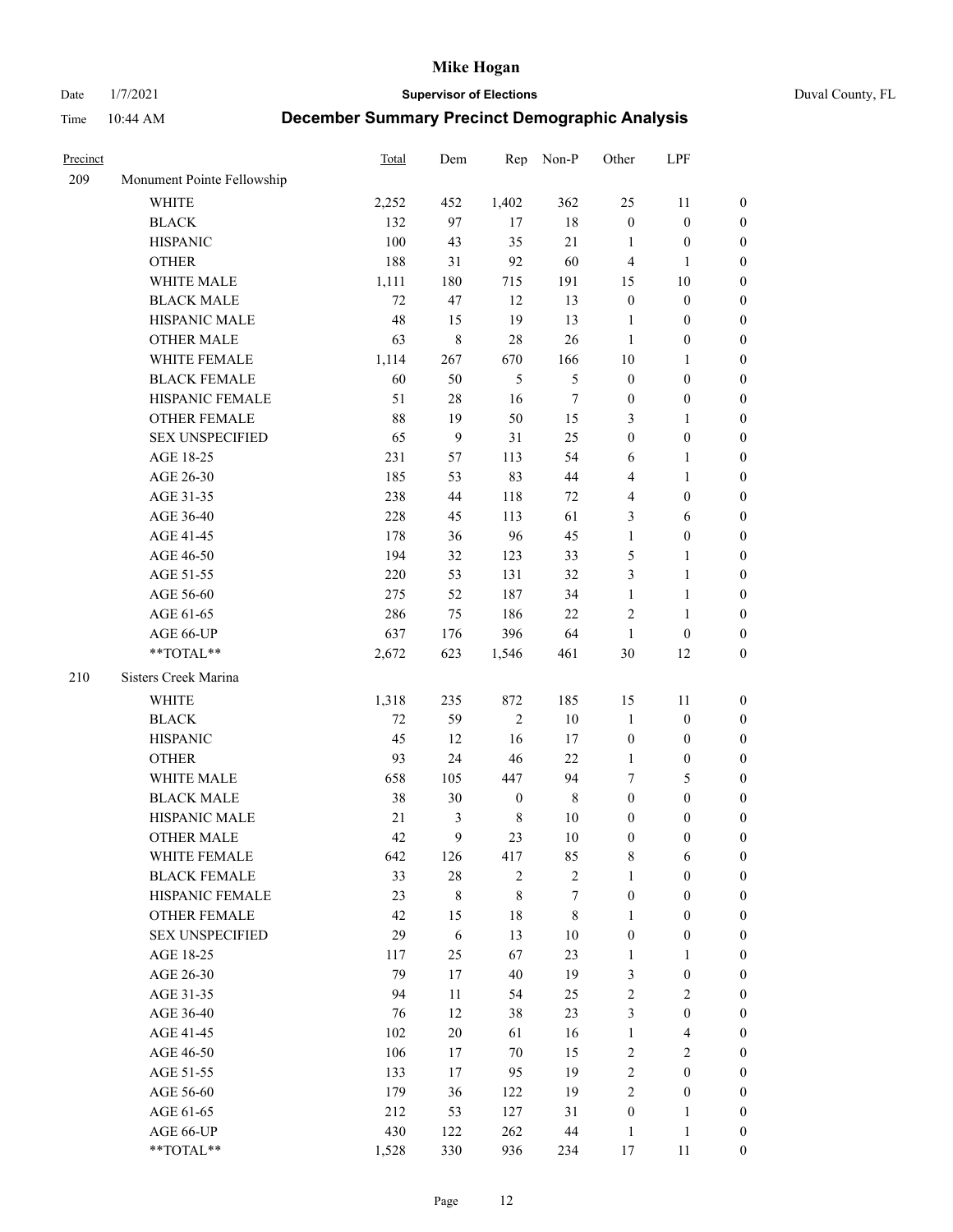Date 1/7/2021 **Supervisor of Elections** Duval County, FL

| Precinct |                                       | <b>Total</b>   | Dem            | Rep              | Non-P            | Other            | LPF              |                  |
|----------|---------------------------------------|----------------|----------------|------------------|------------------|------------------|------------------|------------------|
| 211      | Spirit of Life Lutheran Church        |                |                |                  |                  |                  |                  |                  |
|          | <b>WHITE</b>                          | 3,300          | 565            | 1,986            | 695              | 41               | 13               | 0                |
|          | <b>BLACK</b>                          | 1,476          | 1,112          | 73               | 270              | $20\,$           | $\mathbf{1}$     | 0                |
|          | <b>HISPANIC</b>                       | 336            | 130            | 96               | 107              | 3                | $\boldsymbol{0}$ | 0                |
|          | <b>OTHER</b>                          | 520            | 138            | 162              | 213              | $\mathbf{2}$     | 5                | $\boldsymbol{0}$ |
|          | WHITE MALE                            | 1,609          | 225            | 996              | 361              | 16               | 11               | $\boldsymbol{0}$ |
|          | <b>BLACK MALE</b>                     | 672            | 470            | 39               | 149              | 13               | $\mathbf{1}$     | $\boldsymbol{0}$ |
|          | HISPANIC MALE                         | 167            | 64             | 52               | 50               | $\mathbf{1}$     | $\boldsymbol{0}$ | $\boldsymbol{0}$ |
|          | <b>OTHER MALE</b>                     | 211            | 55             | 72               | $80\,$           | $\mathbf{1}$     | $\mathfrak{Z}$   | $\boldsymbol{0}$ |
|          | WHITE FEMALE                          | 1,652          | 334            | 966              | 325              | 25               | $\overline{2}$   | $\boldsymbol{0}$ |
|          | <b>BLACK FEMALE</b>                   | 778            | 620            | 34               | 117              | 7                | $\boldsymbol{0}$ | 0                |
|          | HISPANIC FEMALE                       | 166            | 63             | 44               | 57               | $\overline{2}$   | $\boldsymbol{0}$ | 0                |
|          | OTHER FEMALE                          | 217            | 69             | 67               | $80\,$           | $\boldsymbol{0}$ | $\mathbf{1}$     | 0                |
|          | <b>SEX UNSPECIFIED</b>                | 160            | 45             | 47               | 66               | $\mathbf{1}$     | $\mathbf{1}$     | $\boldsymbol{0}$ |
|          | AGE 18-25                             | 681            | 226            | 215              | 224              | $11\,$           | $\mathfrak{S}$   | $\boldsymbol{0}$ |
|          | AGE 26-30                             | 491            | 170            | 157              | 153              | 9                | $\sqrt{2}$       | $\boldsymbol{0}$ |
|          | AGE 31-35                             | 616            | 198            | 240              | 165              | $10\,$           | $\mathfrak{Z}$   | $\boldsymbol{0}$ |
|          | AGE 36-40                             | 652            | 226            | 230              | 184              | 5                | 7                | $\boldsymbol{0}$ |
|          | AGE 41-45                             | 600            | 209            | 233              | 150              | 7                | $\mathbf{1}$     | $\boldsymbol{0}$ |
|          | AGE 46-50                             | 620            | 268            | 228              | 118              | $\sqrt{6}$       | $\boldsymbol{0}$ | $\boldsymbol{0}$ |
|          | AGE 51-55                             | 513            | 195            | 214              | 96               | 8                | $\boldsymbol{0}$ | 0                |
|          | AGE 56-60                             | 437            | 133            | 235              | 65               | $\overline{4}$   | $\boldsymbol{0}$ | 0                |
|          | AGE 61-65                             | 359            | 110            | 198              | 48               | 3                | $\boldsymbol{0}$ | 0                |
|          | AGE 66-UP                             | 663            | 210            | 367              | 82               | 3                | 1                | $\boldsymbol{0}$ |
|          | **TOTAL**                             | 5,632          | 1,945          | 2,317            | 1,285            | 66               | 19               | $\boldsymbol{0}$ |
| 212      | Black Hammock Island Community Center |                |                |                  |                  |                  |                  |                  |
|          | WHITE                                 | 718            | 121            | 475              | 114              | 7                | $\mathbf{1}$     | $\boldsymbol{0}$ |
|          | <b>BLACK</b>                          | $\sqrt{6}$     | 5              | $\boldsymbol{0}$ | $\mathbf{1}$     | $\boldsymbol{0}$ | $\boldsymbol{0}$ | $\boldsymbol{0}$ |
|          | <b>HISPANIC</b>                       | 5              | 3              | $\overline{2}$   | $\boldsymbol{0}$ | $\boldsymbol{0}$ | $\boldsymbol{0}$ | $\boldsymbol{0}$ |
|          | <b>OTHER</b>                          | 27             | $\overline{4}$ | 12               | 11               | $\boldsymbol{0}$ | $\boldsymbol{0}$ | $\boldsymbol{0}$ |
|          | WHITE MALE                            | 349            | 46             | 238              | 61               | 3                | $\mathbf{1}$     | $\boldsymbol{0}$ |
|          | <b>BLACK MALE</b>                     | $\overline{4}$ | $\overline{4}$ | $\boldsymbol{0}$ | $\boldsymbol{0}$ | $\boldsymbol{0}$ | $\boldsymbol{0}$ | $\boldsymbol{0}$ |
|          | HISPANIC MALE                         | $\mathfrak{Z}$ | 2              | $\mathbf{1}$     | $\boldsymbol{0}$ | $\boldsymbol{0}$ | $\boldsymbol{0}$ | 0                |
|          | OTHER MALE                            | 11             | $\mathbf{1}$   | 6                | $\overline{4}$   | $\boldsymbol{0}$ | $\boldsymbol{0}$ | $\boldsymbol{0}$ |
|          | WHITE FEMALE                          | 357            | 74             | 227              | 52               | 4                | $\boldsymbol{0}$ | 0                |
|          | <b>BLACK FEMALE</b>                   | $\overline{c}$ | 1              | $\boldsymbol{0}$ | $\mathbf{1}$     | $\boldsymbol{0}$ | $\boldsymbol{0}$ | $\overline{0}$   |
|          | HISPANIC FEMALE                       | 1              | 1              | $\boldsymbol{0}$ | $\boldsymbol{0}$ | $\boldsymbol{0}$ | $\boldsymbol{0}$ | $\overline{0}$   |
|          | <b>OTHER FEMALE</b>                   | 8              | 3              | 3                | $\sqrt{2}$       | $\boldsymbol{0}$ | $\boldsymbol{0}$ | $\overline{0}$   |
|          | <b>SEX UNSPECIFIED</b>                | 21             | $\mathbf{1}$   | 14               | 6                | $\boldsymbol{0}$ | $\overline{0}$   | $\overline{0}$   |
|          | AGE 18-25                             | 62             | 6              | 37               | 18               | $\mathbf{1}$     | $\boldsymbol{0}$ | $\theta$         |
|          | AGE 26-30                             | 50             | 3              | 31               | 15               | $\boldsymbol{0}$ | $\mathbf{1}$     | $\overline{0}$   |
|          | AGE 31-35                             | 64             | 9              | 40               | 15               | $\boldsymbol{0}$ | $\boldsymbol{0}$ | 0                |
|          | AGE 36-40                             | 42             | 6              | 26               | $10\,$           | $\boldsymbol{0}$ | $\boldsymbol{0}$ | 0                |
|          | AGE 41-45                             | 38             | 6              | 22               | 10               | $\boldsymbol{0}$ | $\boldsymbol{0}$ | 0                |
|          | AGE 46-50                             | 66             | 9              | 40               | 16               | $\mathbf{1}$     | $\boldsymbol{0}$ | 0                |
|          | AGE 51-55                             | 84             | 17             | 57               | 10               | $\boldsymbol{0}$ | $\boldsymbol{0}$ | $\overline{0}$   |
|          | AGE 56-60                             | 105            | 17             | 77               | 11               | $\boldsymbol{0}$ | $\boldsymbol{0}$ | $\overline{0}$   |
|          | AGE 61-65                             | 101            | 27             | 65               | 6                | 3                | $\boldsymbol{0}$ | $\overline{0}$   |
|          | AGE 66-UP                             | 144            | 33             | 94               | 15               | 2                | $\boldsymbol{0}$ | 0                |
|          | **TOTAL**                             | 756            | 133            | 489              | 126              | $\boldsymbol{7}$ | $\mathbf{1}$     | $\overline{0}$   |
|          |                                       |                |                |                  |                  |                  |                  |                  |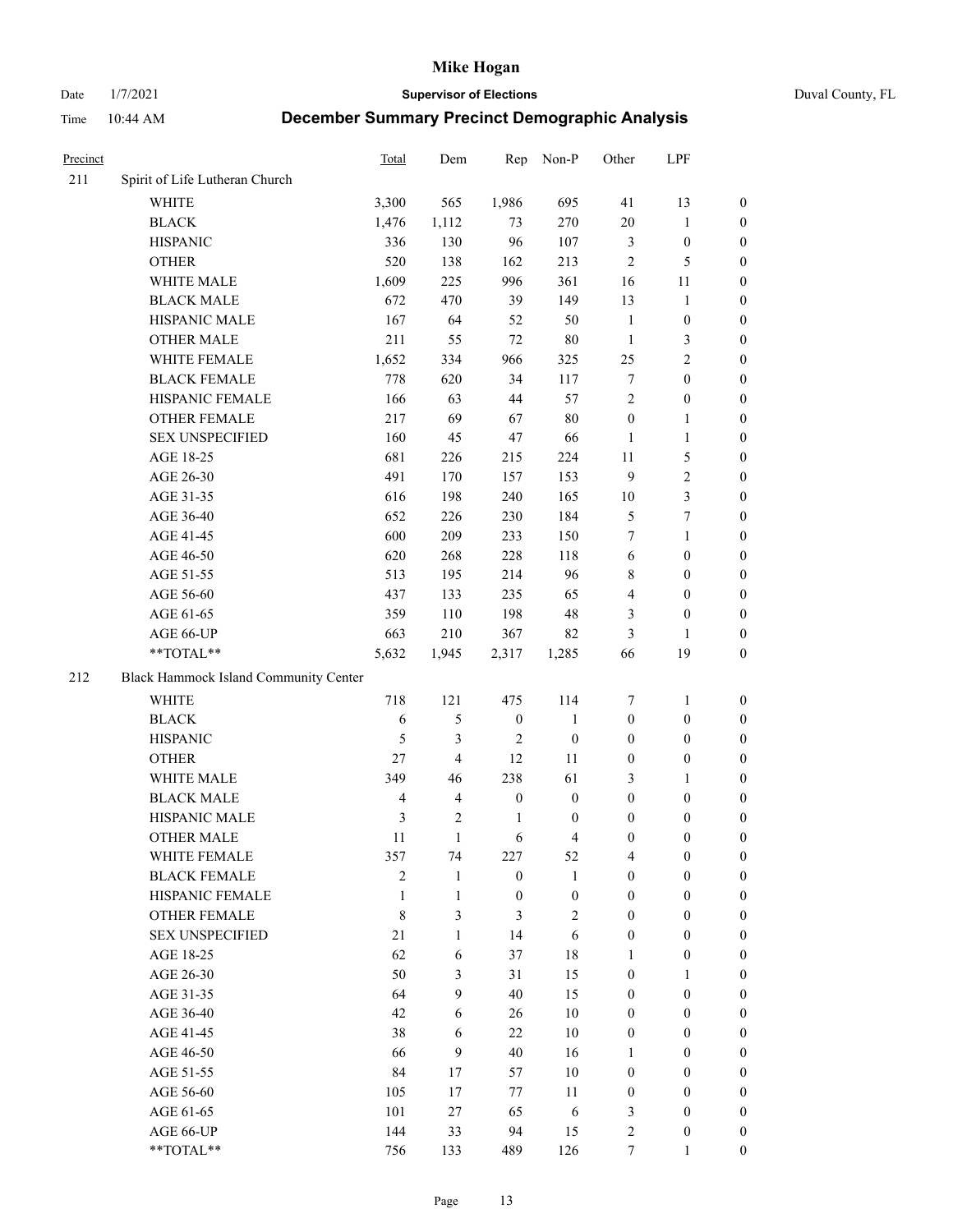Date 1/7/2021 **Supervisor of Elections** Duval County, FL

| Precinct |                                     | <b>Total</b> | Dem              | Rep            | Non-P            | Other            | LPF              |                  |
|----------|-------------------------------------|--------------|------------------|----------------|------------------|------------------|------------------|------------------|
| 213      | Hidden Hills Country Club           |              |                  |                |                  |                  |                  |                  |
|          | <b>WHITE</b>                        | 993          | 176              | 672            | 134              | 10               | $\mathbf{1}$     | 0                |
|          | <b>BLACK</b>                        | 200          | 165              | 13             | 20               | $\mathfrak{2}$   | $\boldsymbol{0}$ | $\boldsymbol{0}$ |
|          | <b>HISPANIC</b>                     | 53           | 17               | 24             | 10               | $\mathfrak{2}$   | $\boldsymbol{0}$ | $\boldsymbol{0}$ |
|          | <b>OTHER</b>                        | 130          | 29               | 67             | 34               | $\boldsymbol{0}$ | $\boldsymbol{0}$ | $\boldsymbol{0}$ |
|          | WHITE MALE                          | 487          | 81               | 335            | 65               | 6                | $\boldsymbol{0}$ | $\boldsymbol{0}$ |
|          | <b>BLACK MALE</b>                   | 92           | 70               | 9              | 12               | $\mathbf{1}$     | $\boldsymbol{0}$ | $\boldsymbol{0}$ |
|          | HISPANIC MALE                       | 24           | $\,$ $\,$        | 10             | 5                | $\mathbf{1}$     | $\boldsymbol{0}$ | $\boldsymbol{0}$ |
|          | <b>OTHER MALE</b>                   | 49           | 11               | 25             | 13               | $\boldsymbol{0}$ | $\boldsymbol{0}$ | $\boldsymbol{0}$ |
|          | WHITE FEMALE                        | 498          | 95               | 333            | 65               | 4                | 1                | $\boldsymbol{0}$ |
|          | <b>BLACK FEMALE</b>                 | 103          | 91               | $\overline{4}$ | $\boldsymbol{7}$ | $\mathbf{1}$     | $\boldsymbol{0}$ | $\boldsymbol{0}$ |
|          | HISPANIC FEMALE                     | 28           | 9                | 13             | 5                | $\mathbf{1}$     | $\boldsymbol{0}$ | 0                |
|          | <b>OTHER FEMALE</b>                 | 60           | 13               | 33             | 14               | $\boldsymbol{0}$ | $\boldsymbol{0}$ | $\boldsymbol{0}$ |
|          | <b>SEX UNSPECIFIED</b>              | 35           | 9                | 14             | 12               | $\boldsymbol{0}$ | $\boldsymbol{0}$ | $\boldsymbol{0}$ |
|          | AGE 18-25                           | 137          | 46               | 59             | 29               | 3                | $\boldsymbol{0}$ | $\boldsymbol{0}$ |
|          | AGE 26-30                           | 69           | $22\,$           | 26             | 17               | 3                | $\mathbf{1}$     | $\boldsymbol{0}$ |
|          | AGE 31-35                           | 60           | 16               | 34             | 10               | $\boldsymbol{0}$ | $\boldsymbol{0}$ | $\boldsymbol{0}$ |
|          | AGE 36-40                           | 48           | 12               | 19             | 15               | 2                | $\boldsymbol{0}$ | $\boldsymbol{0}$ |
|          | AGE 41-45                           | 86           | 33               | 37             | 16               | $\boldsymbol{0}$ | $\boldsymbol{0}$ | $\boldsymbol{0}$ |
|          | AGE 46-50                           | 119          | 36               | 57             | 25               | 1                | $\boldsymbol{0}$ | $\boldsymbol{0}$ |
|          | AGE 51-55                           | 134          | 39               | 73             | $22\,$           | $\boldsymbol{0}$ | $\boldsymbol{0}$ | $\boldsymbol{0}$ |
|          | AGE 56-60                           | 157          | 31               | 107            | 17               | $\mathfrak{2}$   | $\boldsymbol{0}$ | 0                |
|          | AGE 61-65                           | 161          | 51               | 96             | 13               | $\mathbf{1}$     | $\boldsymbol{0}$ | $\boldsymbol{0}$ |
|          | AGE 66-UP                           | 405          | 101              | 268            | 34               | $\mathfrak{2}$   | $\boldsymbol{0}$ | $\boldsymbol{0}$ |
|          | **TOTAL**                           | 1,376        | 387              | 776            | 198              | 14               | $\mathbf{1}$     | $\boldsymbol{0}$ |
| 301      | Queen's Harbor Yacht & Country Club |              |                  |                |                  |                  |                  |                  |
|          | <b>WHITE</b>                        | 1,788        | 297              | 1,204          | 258              | 26               | $\mathfrak{Z}$   | $\boldsymbol{0}$ |
|          | <b>BLACK</b>                        | 145          | 111              | 12             | 21               | $\mathbf{1}$     | $\boldsymbol{0}$ | $\boldsymbol{0}$ |
|          | <b>HISPANIC</b>                     | 58           | 12               | 31             | 15               | $\boldsymbol{0}$ | $\boldsymbol{0}$ | $\boldsymbol{0}$ |
|          | <b>OTHER</b>                        | 185          | 39               | $8\sqrt{1}$    | 62               | 2                | $\mathbf{1}$     | $\boldsymbol{0}$ |
|          | WHITE MALE                          | 892          | 119              | 620            | 136              | 15               | $\mathfrak{2}$   | $\boldsymbol{0}$ |
|          | <b>BLACK MALE</b>                   | 69           | 50               | $\overline{9}$ | $10\,$           | $\boldsymbol{0}$ | $\boldsymbol{0}$ | $\boldsymbol{0}$ |
|          | HISPANIC MALE                       | 24           | 5                | 13             | 6                | $\boldsymbol{0}$ | $\boldsymbol{0}$ | $\boldsymbol{0}$ |
|          | OTHER MALE                          | 64           | 9                | 28             | 26               | $\boldsymbol{0}$ | $\mathbf{1}$     | $\boldsymbol{0}$ |
|          | WHITE FEMALE                        | 875          | 175              | 575            | 113              | 11               | 1                | 0                |
|          | <b>BLACK FEMALE</b>                 | 74           | 60               | 3              | $10\,$           | $\mathbf{1}$     | $\boldsymbol{0}$ | $\boldsymbol{0}$ |
|          | HISPANIC FEMALE                     | 32           | $\boldsymbol{7}$ | 18             | 7                | $\boldsymbol{0}$ | $\boldsymbol{0}$ | $\overline{0}$   |
|          | OTHER FEMALE                        | 90           | $22\,$           | 40             | 26               | 2                | $\boldsymbol{0}$ | $\overline{0}$   |
|          | <b>SEX UNSPECIFIED</b>              | 56           | 12               | 22             | $22\,$           | $\boldsymbol{0}$ | $\boldsymbol{0}$ | 0                |
|          | AGE 18-25                           | 218          | 62               | 109            | 38               | 8                | $\mathbf{1}$     | $\overline{0}$   |
|          | AGE 26-30                           | 99           | 30               | 49             | 18               | $\mathbf{1}$     | $\mathbf{1}$     | $\overline{0}$   |
|          | AGE 31-35                           | 69           | 12               | 37             | $20\,$           | $\boldsymbol{0}$ | $\boldsymbol{0}$ | 0                |
|          | AGE 36-40                           | 97           | 22               | 46             | 29               | $\boldsymbol{0}$ | $\boldsymbol{0}$ | 0                |
|          | AGE 41-45                           | 117          | 24               | 61             | 32               | $\boldsymbol{0}$ | $\boldsymbol{0}$ | 0                |
|          | AGE 46-50                           | 184          | 44               | 97             | 39               | 3                | $\mathbf{1}$     | 0                |
|          | AGE 51-55                           | 191          | 40               | 121            | 25               | 5                | $\boldsymbol{0}$ | $\overline{0}$   |
|          | AGE 56-60                           | 238          | 34               | 170            | 34               | $\boldsymbol{0}$ | $\boldsymbol{0}$ | $\overline{0}$   |
|          | AGE 61-65                           | 248          | 50               | 144            | 43               | 11               | $\boldsymbol{0}$ | $\boldsymbol{0}$ |
|          | AGE 66-UP                           | 715          | 141              | 494            | $78\,$           | $\mathbf{1}$     | 1                | 0                |
|          | **TOTAL**                           | 2,176        | 459              | 1,328          | 356              | 29               | $\overline{4}$   | $\boldsymbol{0}$ |
|          |                                     |              |                  |                |                  |                  |                  |                  |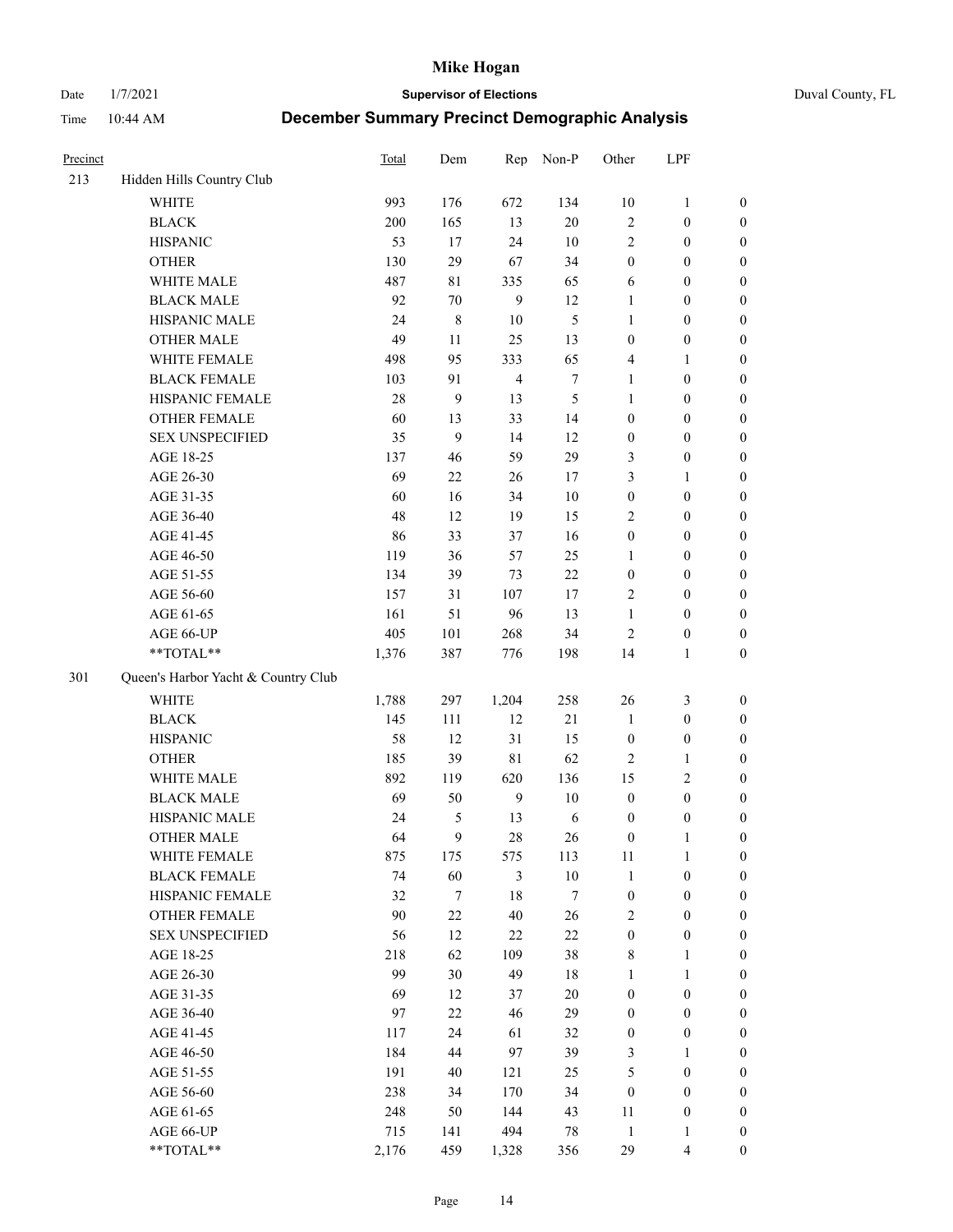Date 1/7/2021 **Supervisor of Elections** Duval County, FL

| Precinct |                                       | <b>Total</b> | Dem    | Rep            | Non-P  | Other            | LPF              |                  |
|----------|---------------------------------------|--------------|--------|----------------|--------|------------------|------------------|------------------|
| 302      | Abess Elementary                      |              |        |                |        |                  |                  |                  |
|          | <b>WHITE</b>                          | 1,725        | 394    | 894            | 411    | 17               | $\mathbf{9}$     | 0                |
|          | <b>BLACK</b>                          | 252          | 185    | 17             | 48     | $\mathbf{2}$     | $\boldsymbol{0}$ | 0                |
|          | <b>HISPANIC</b>                       | 170          | 52     | 54             | 59     | 4                | $\mathbf{1}$     | $\boldsymbol{0}$ |
|          | <b>OTHER</b>                          | 330          | 79     | 134            | 112    | 5                | $\boldsymbol{0}$ | $\boldsymbol{0}$ |
|          | WHITE MALE                            | 854          | 153    | 481            | 203    | 9                | $8\,$            | $\boldsymbol{0}$ |
|          | <b>BLACK MALE</b>                     | 119          | 80     | 11             | 26     | 2                | $\boldsymbol{0}$ | $\boldsymbol{0}$ |
|          | HISPANIC MALE                         | 87           | 21     | 24             | 39     | $\mathfrak{2}$   | $\mathbf{1}$     | $\boldsymbol{0}$ |
|          | <b>OTHER MALE</b>                     | 132          | 32     | 53             | $44\,$ | 3                | $\boldsymbol{0}$ | $\boldsymbol{0}$ |
|          | WHITE FEMALE                          | 851          | 236    | 406            | 201    | 7                | $\mathbf{1}$     | $\boldsymbol{0}$ |
|          | <b>BLACK FEMALE</b>                   | 130          | 103    | 6              | 21     | $\boldsymbol{0}$ | $\boldsymbol{0}$ | 0                |
|          | HISPANIC FEMALE                       | 79           | 28     | 30             | 19     | $\mathbf{2}$     | $\boldsymbol{0}$ | 0                |
|          | <b>OTHER FEMALE</b>                   | 151          | 33     | 69             | 47     | $\mathbf{2}$     | $\boldsymbol{0}$ | $\boldsymbol{0}$ |
|          | <b>SEX UNSPECIFIED</b>                | 74           | 24     | 19             | 30     | $\mathbf{1}$     | $\boldsymbol{0}$ | $\boldsymbol{0}$ |
|          | AGE 18-25                             | 236          | 75     | 73             | 83     | 4                | $\mathbf{1}$     | $\boldsymbol{0}$ |
|          | AGE 26-30                             | 256          | $80\,$ | 89             | 82     | 3                | $\sqrt{2}$       | $\boldsymbol{0}$ |
|          | AGE 31-35                             | 256          | 57     | 102            | 91     | 4                | $\sqrt{2}$       | $\boldsymbol{0}$ |
|          | AGE 36-40                             | 205          | 50     | $87\,$         | 61     | 5                | $\sqrt{2}$       | $\boldsymbol{0}$ |
|          | AGE 41-45                             | 249          | 75     | 99             | $70\,$ | 4                | $\mathbf{1}$     | $\boldsymbol{0}$ |
|          | AGE 46-50                             | 198          | 46     | 100            | 49     | 3                | $\boldsymbol{0}$ | $\boldsymbol{0}$ |
|          | AGE 51-55                             | 178          | 50     | 83             | 44     | $\mathbf{1}$     | $\boldsymbol{0}$ | 0                |
|          | AGE 56-60                             | 225          | 61     | 116            | 47     | $\boldsymbol{0}$ | $\mathbf{1}$     | 0                |
|          | AGE 61-65                             | 235          | 79     | 118            | 36     | 2                | $\boldsymbol{0}$ | 0                |
|          | AGE 66-UP                             | 439          | 137    | 232            | 67     | $\sqrt{2}$       | $\mathbf{1}$     | $\boldsymbol{0}$ |
|          | **TOTAL**                             | 2,477        | 710    | 1,099          | 630    | $28\,$           | $10\,$           | $\boldsymbol{0}$ |
| 303      | Isle of Faith United Methodist Church |              |        |                |        |                  |                  |                  |
|          | <b>WHITE</b>                          | 2,898        | 654    | 1,594          | 601    | 35               | 14               | $\boldsymbol{0}$ |
|          | <b>BLACK</b>                          | 155          | 115    | $\,$ 8 $\,$    | 29     | 3                | $\boldsymbol{0}$ | $\boldsymbol{0}$ |
|          | <b>HISPANIC</b>                       | 145          | 46     | 56             | 41     | $\mathbf{1}$     | $\mathbf{1}$     | $\boldsymbol{0}$ |
|          | <b>OTHER</b>                          | 294          | 78     | 115            | 99     | $\mathfrak{2}$   | $\boldsymbol{0}$ | $\boldsymbol{0}$ |
|          | <b>WHITE MALE</b>                     | 1,364        | 251    | 787            | 295    | $22\,$           | 9                | $\boldsymbol{0}$ |
|          | <b>BLACK MALE</b>                     | 78           | 49     | $\mathfrak{Z}$ | 24     | $\mathbf{2}$     | $\boldsymbol{0}$ | $\boldsymbol{0}$ |
|          | HISPANIC MALE                         | 62           | 16     | 24             | 20     | $\mathbf{1}$     | 1                | 0                |
|          | <b>OTHER MALE</b>                     | 108          | 27     | 39             | 42     | $\boldsymbol{0}$ | $\boldsymbol{0}$ | 0                |
|          | WHITE FEMALE                          | 1,496        | 395    | 791            | 292    | 13               | 5                | 0                |
|          | <b>BLACK FEMALE</b>                   | 73           | 62     | 5              | 5      | $\mathbf{1}$     | $\boldsymbol{0}$ | $\boldsymbol{0}$ |
|          | HISPANIC FEMALE                       | 78           | 29     | 31             | $18\,$ | $\boldsymbol{0}$ | $\boldsymbol{0}$ | $\overline{0}$   |
|          | <b>OTHER FEMALE</b>                   | 140          | 42     | 56             | 40     | 2                | $\boldsymbol{0}$ | $\overline{0}$   |
|          | <b>SEX UNSPECIFIED</b>                | 93           | $22\,$ | 37             | 34     | $\boldsymbol{0}$ | $\boldsymbol{0}$ | 0                |
|          | AGE 18-25                             | 358          | 100    | 154            | 97     | 6                | $\mathbf{1}$     | $\overline{0}$   |
|          | AGE 26-30                             | 314          | 96     | 139            | 71     | 6                | $\overline{2}$   | 0                |
|          | AGE 31-35                             | 308          | $80\,$ | 123            | 102    | 3                | $\boldsymbol{0}$ | 0                |
|          | AGE 36-40                             | 328          | 74     | 127            | 120    | 5                | $\sqrt{2}$       | 0                |
|          | AGE 41-45                             | 280          | 72     | 126            | 75     | $\sqrt{2}$       | 5                | 0                |
|          | AGE 46-50                             | 275          | 63     | 137            | 68     | 4                | $\mathfrak{Z}$   | 0                |
|          | AGE 51-55                             | 273          | 56     | 164            | 46     | 5                | $\overline{2}$   | $\overline{0}$   |
|          | AGE 56-60                             | 318          | 72     | 201            | 42     | 3                | $\boldsymbol{0}$ | $\overline{0}$   |
|          | AGE 61-65                             | 307          | 68     | 182            | 55     | 2                | $\boldsymbol{0}$ | $\boldsymbol{0}$ |
|          | AGE 66-UP                             | 731          | 212    | 420            | 94     | 5                | $\boldsymbol{0}$ | $\boldsymbol{0}$ |
|          | **TOTAL**                             | 3,492        | 893    | 1,773          | 770    | 41               | 15               | $\boldsymbol{0}$ |
|          |                                       |              |        |                |        |                  |                  |                  |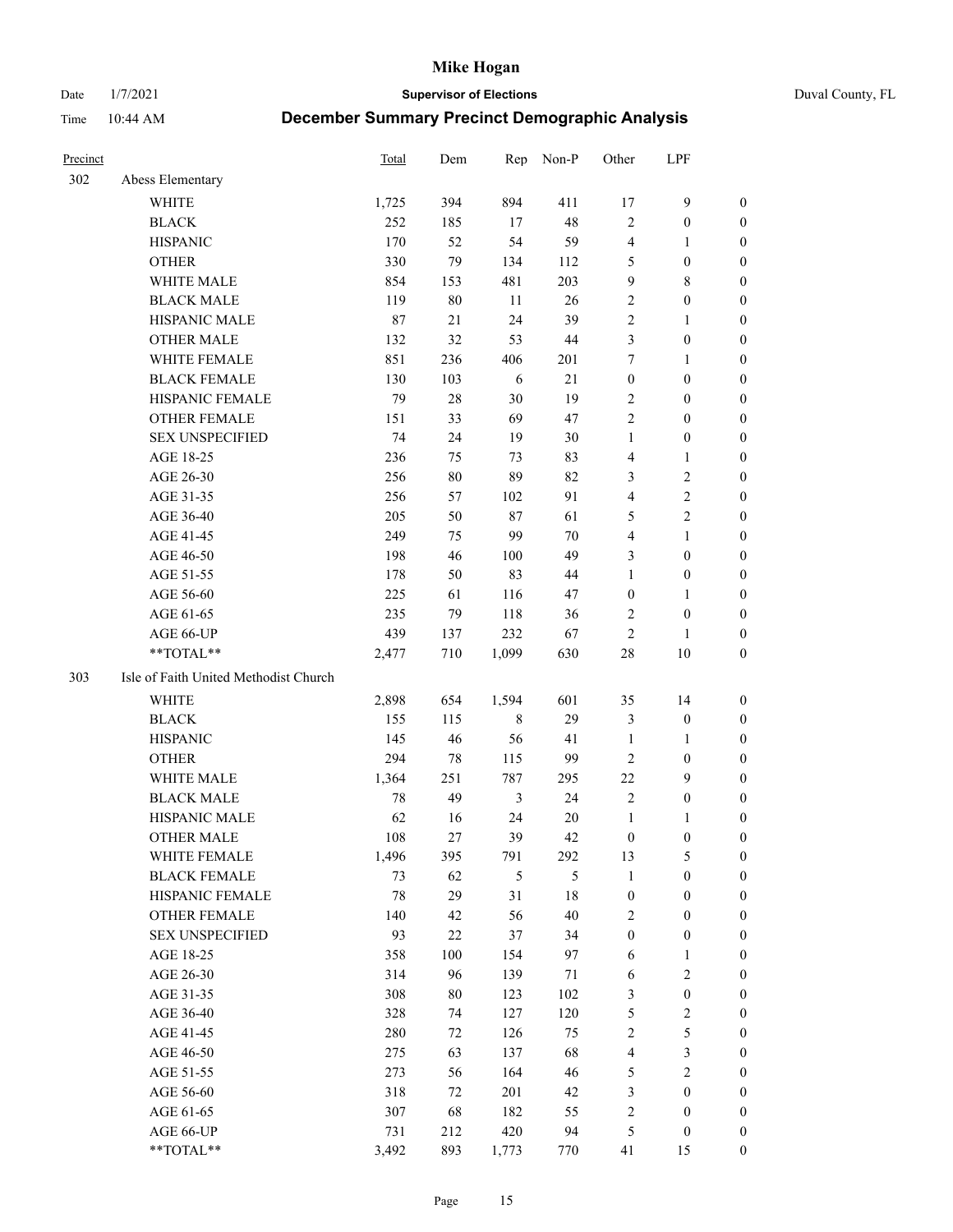#### Date 1/7/2021 **Supervisor of Elections** Duval County, FL

| Precinct |                                    | Total   | Dem       | Rep            | Non-P        | Other            | LPF                     |                  |
|----------|------------------------------------|---------|-----------|----------------|--------------|------------------|-------------------------|------------------|
| 304      | Jacksonville Golf and Country Club |         |           |                |              |                  |                         |                  |
|          | <b>WHITE</b>                       | 1,841   | 299       | 1,195          | 323          | 20               | $\overline{4}$          | 0                |
|          | <b>BLACK</b>                       | 58      | 40        | 10             | $8\,$        | $\boldsymbol{0}$ | $\boldsymbol{0}$        | 0                |
|          | <b>HISPANIC</b>                    | 57      | 13        | 27             | 15           | $\overline{2}$   | $\boldsymbol{0}$        | $\boldsymbol{0}$ |
|          | <b>OTHER</b>                       | 179     | 33        | 63             | 83           | $\boldsymbol{0}$ | $\boldsymbol{0}$        | $\boldsymbol{0}$ |
|          | WHITE MALE                         | 891     | 101       | 616            | 165          | 7                | $\sqrt{2}$              | $\boldsymbol{0}$ |
|          | <b>BLACK MALE</b>                  | 27      | 15        | 6              | 6            | $\boldsymbol{0}$ | $\boldsymbol{0}$        | $\boldsymbol{0}$ |
|          | HISPANIC MALE                      | 28      | $\,$ $\,$ | 11             | $\,$ 8 $\,$  | $\mathbf{1}$     | $\boldsymbol{0}$        | $\boldsymbol{0}$ |
|          | <b>OTHER MALE</b>                  | 74      | 12        | 29             | 33           | $\boldsymbol{0}$ | $\boldsymbol{0}$        | $\boldsymbol{0}$ |
|          | WHITE FEMALE                       | 933     | 194       | 571            | 155          | 11               | $\mathfrak{2}$          | $\boldsymbol{0}$ |
|          | <b>BLACK FEMALE</b>                | 30      | 25        | $\overline{4}$ | $\mathbf{1}$ | $\boldsymbol{0}$ | $\boldsymbol{0}$        | 0                |
|          | HISPANIC FEMALE                    | 27      | 5         | 16             | 6            | $\boldsymbol{0}$ | $\boldsymbol{0}$        | 0                |
|          | <b>OTHER FEMALE</b>                | $77 \,$ | 16        | 24             | 37           | $\boldsymbol{0}$ | $\boldsymbol{0}$        | 0                |
|          | <b>SEX UNSPECIFIED</b>             | 48      | 9         | 18             | $18\,$       | 3                | $\boldsymbol{0}$        | $\boldsymbol{0}$ |
|          | AGE 18-25                          | 238     | 54        | 129            | 50           | 5                | $\boldsymbol{0}$        | $\boldsymbol{0}$ |
|          | AGE 26-30                          | 110     | 24        | 52             | 32           | 2                | $\boldsymbol{0}$        | $\boldsymbol{0}$ |
|          | AGE 31-35                          | 90      | 12        | 56             | 21           | $\mathbf{1}$     | $\boldsymbol{0}$        | $\boldsymbol{0}$ |
|          | AGE 36-40                          | 136     | 26        | 73             | 35           | 2                | $\boldsymbol{0}$        | $\boldsymbol{0}$ |
|          | AGE 41-45                          | 134     | $22\,$    | 74             | 35           | $\mathbf{2}$     | $\mathbf{1}$            | $\boldsymbol{0}$ |
|          | AGE 46-50                          | 167     | 29        | 95             | 42           | $\boldsymbol{0}$ | $\mathbf{1}$            | $\boldsymbol{0}$ |
|          | AGE 51-55                          | 190     | 25        | 138            | 25           | 1                | $\mathbf{1}$            | 0                |
|          | AGE 56-60                          | 242     | 45        | 146            | 48           | 3                | $\boldsymbol{0}$        | 0                |
|          | AGE 61-65                          | 248     | 35        | 164            | 46           | $\overline{c}$   | $\mathbf{1}$            | 0                |
|          | AGE 66-UP                          | 580     | 113       | 368            | 95           | $\overline{4}$   | $\boldsymbol{0}$        | $\boldsymbol{0}$ |
|          | **TOTAL**                          | 2,135   | 385       | 1,295          | 429          | $22\,$           | $\overline{\mathbf{4}}$ | $\boldsymbol{0}$ |
| 305      | Chets Creek Church                 |         |           |                |              |                  |                         |                  |
|          | <b>WHITE</b>                       | 4,511   | 1,040     | 2,369          | 989          | 81               | 32                      | $\boldsymbol{0}$ |
|          | <b>BLACK</b>                       | 397     | 282       | $27\,$         | 81           | 6                | $\mathbf{1}$            | $\boldsymbol{0}$ |
|          | <b>HISPANIC</b>                    | 332     | 117       | 93             | 114          | 6                | $\sqrt{2}$              | $\boldsymbol{0}$ |
|          | <b>OTHER</b>                       | 563     | 163       | 181            | 208          | $\,$ 8 $\,$      | $\mathfrak{Z}$          | $\boldsymbol{0}$ |
|          | WHITE MALE                         | 2,076   | 370       | 1,146          | 502          | 35               | 23                      | $\boldsymbol{0}$ |
|          | <b>BLACK MALE</b>                  | 189     | 125       | 19             | 41           | $\mathfrak{Z}$   | $\mathbf{1}$            | $\boldsymbol{0}$ |
|          | HISPANIC MALE                      | 144     | 47        | 42             | 52           | 3                | $\boldsymbol{0}$        | 0                |
|          | <b>OTHER MALE</b>                  | 196     | 55        | 63             | 75           | $\mathfrak{2}$   | $\mathbf{1}$            | $\boldsymbol{0}$ |
|          | WHITE FEMALE                       | 2,385   | 657       | 1,203          | 473          | 45               | 7                       | 0                |
|          | <b>BLACK FEMALE</b>                | 203     | 153       | $\,8\,$        | 39           | 3                | $\boldsymbol{0}$        | $\boldsymbol{0}$ |
|          | HISPANIC FEMALE                    | 184     | $70\,$    | 50             | 60           | $\mathfrak{Z}$   | $\mathbf{1}$            | $\boldsymbol{0}$ |
|          | OTHER FEMALE                       | 257     | 86        | $8\sqrt{1}$    | 84           | 5                | $\mathbf{1}$            | $\overline{0}$   |
|          | <b>SEX UNSPECIFIED</b>             | 169     | 39        | 58             | 66           | $\overline{c}$   | $\overline{\mathbf{4}}$ | 0                |
|          | AGE 18-25                          | 732     | 213       | 259            | 219          | 30               | 11                      | 0                |
|          | AGE 26-30                          | 610     | 181       | 261            | 154          | $\mathbf{9}$     | $\mathfrak s$           | 0                |
|          | AGE 31-35                          | 558     | 169       | 200            | 178          | 7                | $\overline{\mathbf{4}}$ | 0                |
|          | AGE 36-40                          | 485     | 141       | 180            | 155          | 7                | $\sqrt{2}$              | 0                |
|          | AGE 41-45                          | 466     | 135       | 193            | 127          | $\mathfrak{S}$   | $\sqrt{6}$              | 0                |
|          | AGE 46-50                          | 506     | 119       | 233            | 138          | 13               | $\mathfrak{Z}$          | 0                |
|          | AGE 51-55                          | 501     | 108       | 291            | 93           | $\tau$           | $\sqrt{2}$              | 0                |
|          | AGE 56-60                          | 449     | 112       | 234            | 86           | 15               | $\sqrt{2}$              | 0                |
|          | AGE 61-65                          | 405     | 122       | 212            | 65           | 4                | $\sqrt{2}$              | $\boldsymbol{0}$ |
|          | AGE 66-UP                          | 1,091   | 302       | 607            | 177          | $\overline{4}$   | $\mathbf{1}$            | $\boldsymbol{0}$ |
|          | **TOTAL**                          | 5,803   | 1,602     | 2,670          | 1,392        | 101              | 38                      | $\boldsymbol{0}$ |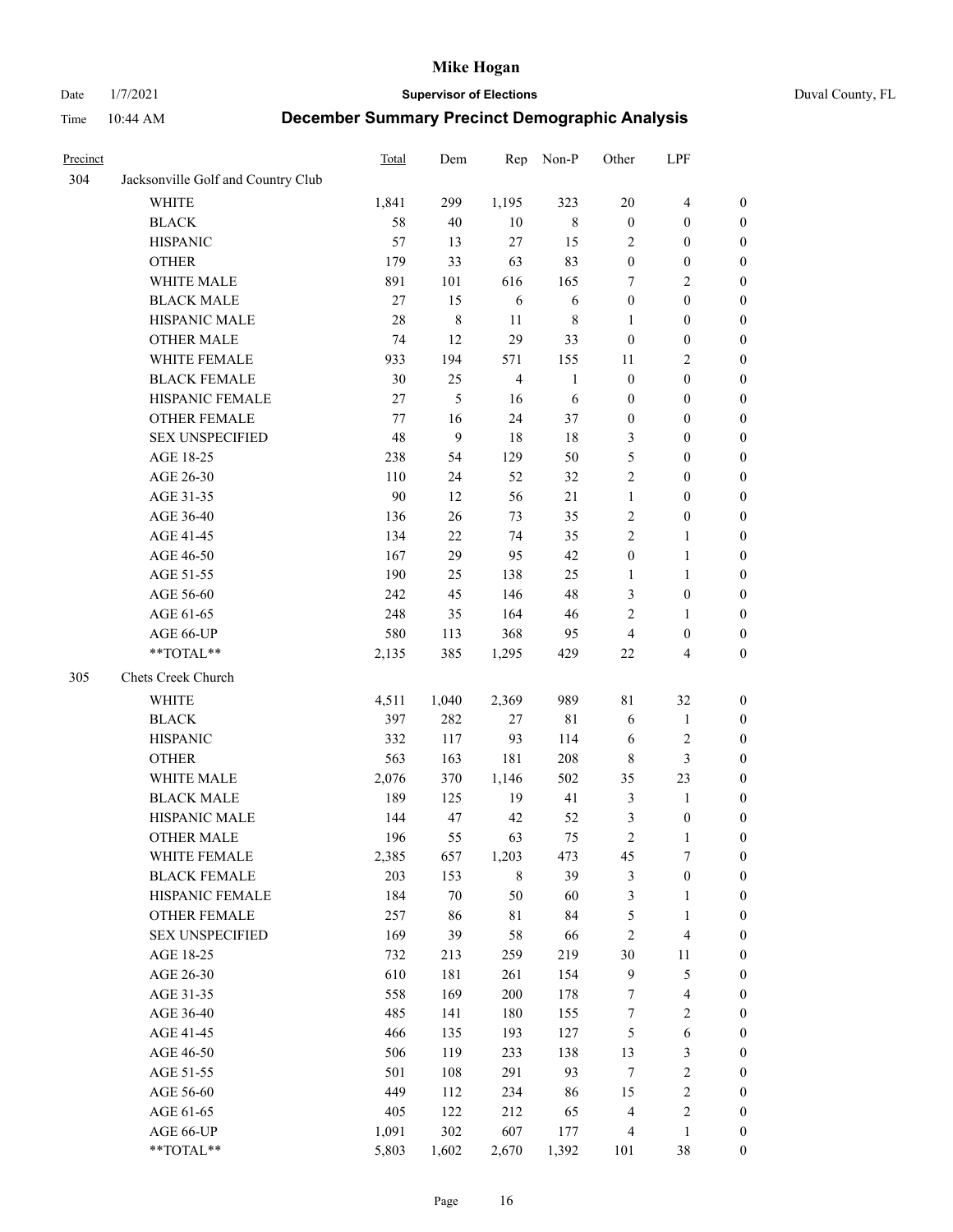Date 1/7/2021 **Supervisor of Elections** Duval County, FL

| Precinct |                              | Total | Dem    | Rep         | Non-P  | Other            | LPF                     |                  |
|----------|------------------------------|-------|--------|-------------|--------|------------------|-------------------------|------------------|
| 306      | East Pointe Baptist Church   |       |        |             |        |                  |                         |                  |
|          | <b>WHITE</b>                 | 2,375 | 575    | 1,129       | 622    | 32               | 17                      | 0                |
|          | <b>BLACK</b>                 | 796   | 570    | 36          | 182    | 6                | $\sqrt{2}$              | $\boldsymbol{0}$ |
|          | <b>HISPANIC</b>              | 447   | 148    | 125         | 166    | $\,$ 8 $\,$      | $\boldsymbol{0}$        | $\boldsymbol{0}$ |
|          | <b>OTHER</b>                 | 1,086 | 313    | 331         | 424    | 16               | $\sqrt{2}$              | $\boldsymbol{0}$ |
|          | WHITE MALE                   | 1,138 | 240    | 570         | 303    | 13               | 12                      | $\boldsymbol{0}$ |
|          | <b>BLACK MALE</b>            | 379   | 255    | 25          | 94     | $\overline{4}$   | $\mathbf{1}$            | $\boldsymbol{0}$ |
|          | HISPANIC MALE                | 203   | 51     | 67          | 78     | 7                | $\boldsymbol{0}$        | $\boldsymbol{0}$ |
|          | <b>OTHER MALE</b>            | 476   | 129    | 150         | 187    | 8                | $\overline{2}$          | $\boldsymbol{0}$ |
|          | WHITE FEMALE                 | 1,202 | 329    | 542         | 307    | 19               | $\mathfrak s$           | $\boldsymbol{0}$ |
|          | <b>BLACK FEMALE</b>          | 405   | 306    | 11          | 85     | $\sqrt{2}$       | $\mathbf{1}$            | $\boldsymbol{0}$ |
|          | HISPANIC FEMALE              | 227   | 92     | 54          | $80\,$ | $\mathbf{1}$     | $\boldsymbol{0}$        | 0                |
|          | OTHER FEMALE                 | 503   | 158    | 162         | 177    | $\sqrt{6}$       | $\boldsymbol{0}$        | $\boldsymbol{0}$ |
|          | <b>SEX UNSPECIFIED</b>       | 171   | 46     | $40\,$      | 83     | $\sqrt{2}$       | $\boldsymbol{0}$        | $\boldsymbol{0}$ |
|          | AGE 18-25                    | 623   | 220    | 148         | 235    | $17$             | $\mathfrak{Z}$          | $\boldsymbol{0}$ |
|          | AGE 26-30                    | 476   | 145    | 154         | 165    | 9                | $\mathfrak{Z}$          | $\boldsymbol{0}$ |
|          | AGE 31-35                    | 508   | 182    | 156         | 159    | 6                | $\mathfrak s$           | $\boldsymbol{0}$ |
|          | AGE 36-40                    | 499   | 158    | 159         | 168    | 10               | $\overline{\mathbf{4}}$ | $\boldsymbol{0}$ |
|          | AGE 41-45                    | 464   | 153    | 159         | 147    | $\overline{4}$   | $\mathbf{1}$            | $\boldsymbol{0}$ |
|          | AGE 46-50                    | 457   | 165    | 160         | 125    | 6                | $\mathbf{1}$            | $\boldsymbol{0}$ |
|          | AGE 51-55                    | 400   | 153    | 154         | 89     | $\sqrt{2}$       | $\sqrt{2}$              | $\boldsymbol{0}$ |
|          | AGE 56-60                    | 404   | 132    | 162         | 107    | 3                | $\boldsymbol{0}$        | 0                |
|          | AGE 61-65                    | 301   | 97     | 128         | 73     | 1                | $\mathfrak{2}$          | $\boldsymbol{0}$ |
|          | AGE 66-UP                    | 572   | 201    | 241         | 126    | $\overline{4}$   | $\boldsymbol{0}$        | $\boldsymbol{0}$ |
|          | $**TOTAL**$                  | 4,704 | 1,606  | 1,621       | 1,394  | 62               | 21                      | $\boldsymbol{0}$ |
| 307      | Pablo Creek Regional Library |       |        |             |        |                  |                         |                  |
|          | <b>WHITE</b>                 | 2,105 | 464    | 1,007       | 573    | 44               | 17                      | $\boldsymbol{0}$ |
|          | <b>BLACK</b>                 | 327   | 216    | $28\,$      | 78     | 5                | $\boldsymbol{0}$        | $\boldsymbol{0}$ |
|          | <b>HISPANIC</b>              | 388   | 156    | $78\,$      | 146    | 6                | $\mathfrak{2}$          | $\boldsymbol{0}$ |
|          | <b>OTHER</b>                 | 330   | 84     | 95          | 142    | 9                | $\boldsymbol{0}$        | $\boldsymbol{0}$ |
|          | WHITE MALE                   | 966   | 169    | 491         | 276    | 18               | 12                      | $\boldsymbol{0}$ |
|          | <b>BLACK MALE</b>            | 163   | 101    | 18          | $40\,$ | $\overline{4}$   | $\boldsymbol{0}$        | $\boldsymbol{0}$ |
|          | HISPANIC MALE                | 177   | 65     | $40\,$      | 67     | 3                | $\sqrt{2}$              | $\boldsymbol{0}$ |
|          | <b>OTHER MALE</b>            | 128   | 33     | 41          | 51     | $\mathfrak{Z}$   | $\boldsymbol{0}$        | $\boldsymbol{0}$ |
|          | WHITE FEMALE                 | 1,112 | 290    | 499         | 292    | 26               | 5                       | 0                |
|          | <b>BLACK FEMALE</b>          | 160   | 112    | 10          | 37     | $\mathbf{1}$     | $\boldsymbol{0}$        | $\boldsymbol{0}$ |
|          | HISPANIC FEMALE              | 204   | 88     | 36          | $77\,$ | 3                | $\boldsymbol{0}$        | $\overline{0}$   |
|          | OTHER FEMALE                 | 157   | 42     | 48          | 61     | 6                | $\boldsymbol{0}$        | $\overline{0}$   |
|          | <b>SEX UNSPECIFIED</b>       | 83    | $20\,$ | 25          | 38     | $\boldsymbol{0}$ | $\boldsymbol{0}$        | 0                |
|          | AGE 18-25                    | 448   | 138    | 127         | 164    | 18               | $\mathbf{1}$            | 0                |
|          | AGE 26-30                    | 410   | 117    | 118         | 161    | $\boldsymbol{7}$ | $\boldsymbol{7}$        | 0                |
|          | AGE 31-35                    | 372   | 106    | 121         | 128    | $11\,$           | 6                       | 0                |
|          | AGE 36-40                    | 293   | 84     | 95          | 109    | 3                | $\sqrt{2}$              | 0                |
|          | AGE 41-45                    | 239   | 79     | $8\sqrt{1}$ | 73     | 5                | $\mathbf{1}$            | 0                |
|          | AGE 46-50                    | 265   | 76     | 115         | 71     | 3                | $\boldsymbol{0}$        | 0                |
|          | AGE 51-55                    | 233   | 66     | 98          | 64     | 4                | $\mathbf{1}$            | 0                |
|          | AGE 56-60                    | 270   | 66     | 142         | 60     | $\overline{c}$   | $\boldsymbol{0}$        | $\boldsymbol{0}$ |
|          | AGE 61-65                    | 212   | 60     | 100         | 45     | 6                | 1                       | $\boldsymbol{0}$ |
|          | AGE 66-UP                    | 408   | 128    | 211         | 64     | 5                | $\boldsymbol{0}$        | 0                |
|          | **TOTAL**                    | 3,150 | 920    | 1,208       | 939    | 64               | 19                      | $\boldsymbol{0}$ |
|          |                              |       |        |             |        |                  |                         |                  |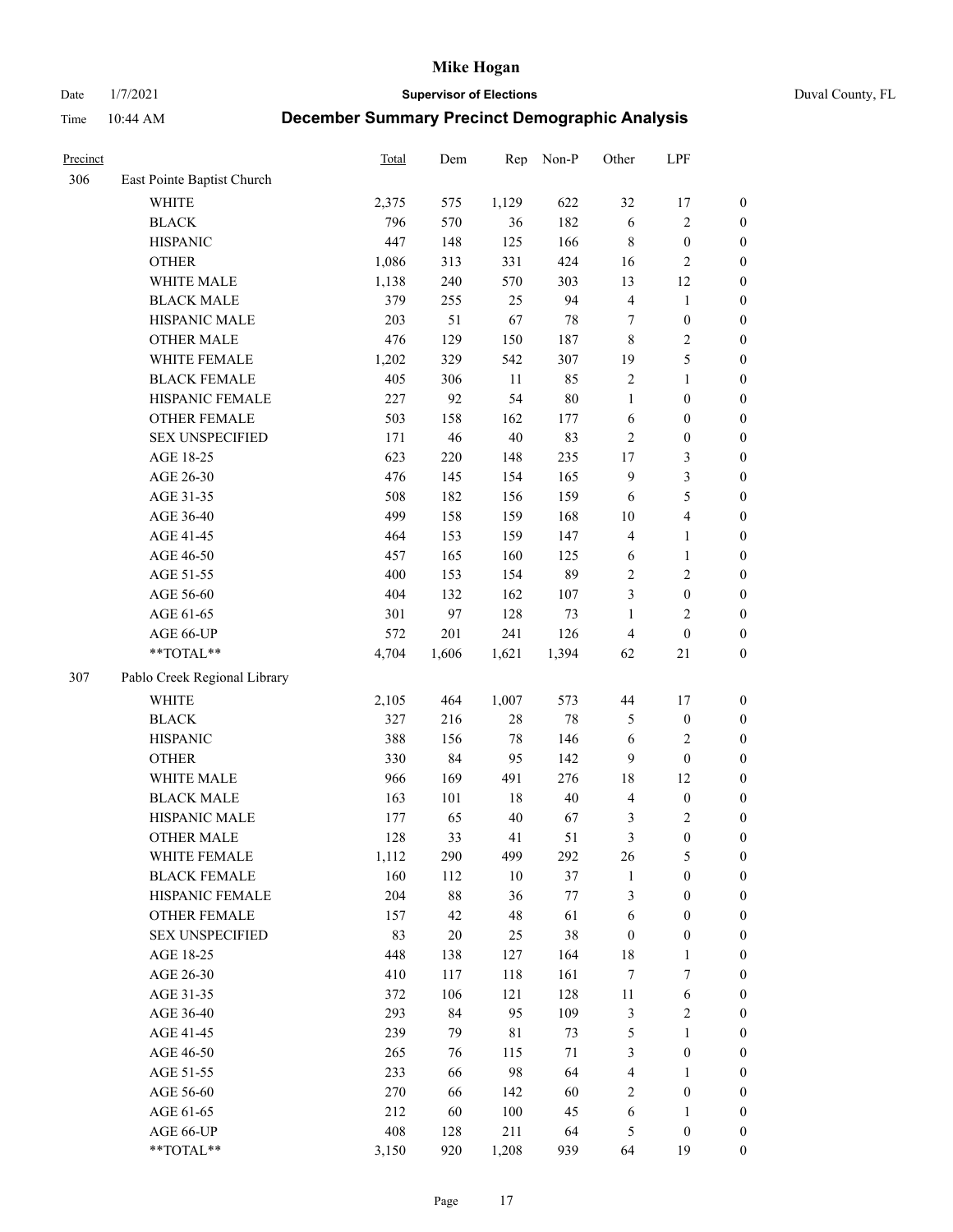Date 1/7/2021 **Supervisor of Elections** Duval County, FL

| Precinct |                            | Total | Dem    | Rep            | Non-P       | Other            | LPF                     |                  |
|----------|----------------------------|-------|--------|----------------|-------------|------------------|-------------------------|------------------|
| 308      | The Woods Community Center |       |        |                |             |                  |                         |                  |
|          | <b>WHITE</b>               | 1,484 | 323    | 850            | 283         | 15               | 13                      | $\boldsymbol{0}$ |
|          | <b>BLACK</b>               | 97    | 71     | 9              | 16          | $\mathbf{1}$     | $\boldsymbol{0}$        | $\boldsymbol{0}$ |
|          | <b>HISPANIC</b>            | 74    | 25     | $30\,$         | 18          | $\mathbf{1}$     | $\boldsymbol{0}$        | $\boldsymbol{0}$ |
|          | <b>OTHER</b>               | 142   | 33     | $46\,$         | 57          | 3                | $\mathfrak{Z}$          | $\boldsymbol{0}$ |
|          | WHITE MALE                 | 707   | 129    | 416            | 147         | 7                | $\,$ 8 $\,$             | $\boldsymbol{0}$ |
|          | <b>BLACK MALE</b>          | 50    | 37     | 5              | $\,$ 8 $\,$ | $\boldsymbol{0}$ | $\boldsymbol{0}$        | $\boldsymbol{0}$ |
|          | HISPANIC MALE              | 28    | 9      | 12             | 6           | 1                | $\boldsymbol{0}$        | $\boldsymbol{0}$ |
|          | <b>OTHER MALE</b>          | 57    | $10\,$ | 24             | 19          | $\mathbf{2}$     | $\overline{2}$          | $\boldsymbol{0}$ |
|          | WHITE FEMALE               | 762   | 192    | 429            | 129         | 7                | 5                       | $\boldsymbol{0}$ |
|          | <b>BLACK FEMALE</b>        | 44    | 33     | $\mathfrak{Z}$ | $\tau$      | $\mathbf{1}$     | $\boldsymbol{0}$        | $\boldsymbol{0}$ |
|          | HISPANIC FEMALE            | 45    | 16     | 17             | 12          | $\boldsymbol{0}$ | $\boldsymbol{0}$        | 0                |
|          | <b>OTHER FEMALE</b>        | 67    | 21     | $18\,$         | 27          | $\boldsymbol{0}$ | $\mathbf{1}$            | $\boldsymbol{0}$ |
|          | <b>SEX UNSPECIFIED</b>     | 37    | 5      | 11             | 19          | $\mathbf{2}$     | $\boldsymbol{0}$        | $\boldsymbol{0}$ |
|          | AGE 18-25                  | 177   | 53     | 61             | 57          | 4                | $\sqrt{2}$              | $\boldsymbol{0}$ |
|          | AGE 26-30                  | 97    | 25     | 45             | 23          | $\overline{c}$   | $\sqrt{2}$              | $\boldsymbol{0}$ |
|          | AGE 31-35                  | 161   | 39     | $78\,$         | 41          | $\mathbf{1}$     | $\sqrt{2}$              | $\boldsymbol{0}$ |
|          | AGE 36-40                  | 190   | 29     | 111            | 42          | 3                | $\mathfrak s$           | $\boldsymbol{0}$ |
|          | AGE 41-45                  | 174   | 45     | 83             | 43          | $\overline{c}$   | $\mathbf{1}$            | $\boldsymbol{0}$ |
|          | AGE 46-50                  | 162   | 34     | 82             | 43          | $\mathbf{1}$     | $\overline{c}$          | $\boldsymbol{0}$ |
|          | AGE 51-55                  | 140   | 27     | 81             | 30          | $\mathbf{1}$     | $\mathbf{1}$            | $\boldsymbol{0}$ |
|          | AGE 56-60                  | 158   | 40     | 98             | 19          | $\mathbf{1}$     | $\boldsymbol{0}$        | 0                |
|          | AGE 61-65                  | 138   | 37     | $78\,$         | 21          | 1                | $\mathbf{1}$            | 0                |
|          | AGE 66-UP                  | 400   | 123    | 218            | 55          | $\overline{4}$   | $\boldsymbol{0}$        | $\boldsymbol{0}$ |
|          | $**TOTAL**$                | 1,797 | 452    | 935            | 374         | 20               | 16                      | $\boldsymbol{0}$ |
| 309      | Watson Realty Corporation  |       |        |                |             |                  |                         |                  |
|          | <b>WHITE</b>               | 2,239 | 495    | 1,127          | 570         | 30               | 17                      | $\boldsymbol{0}$ |
|          | <b>BLACK</b>               | 540   | 418    | 23             | 94          | 4                | $\mathbf{1}$            | $\boldsymbol{0}$ |
|          | <b>HISPANIC</b>            | 269   | 107    | 75             | 83          | $\overline{4}$   | $\boldsymbol{0}$        | $\boldsymbol{0}$ |
|          | <b>OTHER</b>               | 492   | 166    | 151            | 169         | 6                | $\boldsymbol{0}$        | $\boldsymbol{0}$ |
|          | WHITE MALE                 | 1,024 | 165    | 562            | 268         | 14               | 15                      | $\boldsymbol{0}$ |
|          | <b>BLACK MALE</b>          | 227   | 163    | 12             | 49          | $\overline{2}$   | $\mathbf{1}$            | $\boldsymbol{0}$ |
|          | HISPANIC MALE              | 111   | 39     | 34             | 36          | $\overline{c}$   | $\boldsymbol{0}$        | $\boldsymbol{0}$ |
|          | <b>OTHER MALE</b>          | 213   | 63     | 66             | 82          | $\overline{c}$   | $\boldsymbol{0}$        | $\boldsymbol{0}$ |
|          | WHITE FEMALE               | 1,184 | 322    | 554            | 292         | 15               | 1                       | 0                |
|          | <b>BLACK FEMALE</b>        | 311   | 254    | 11             | 44          | $\sqrt{2}$       | $\boldsymbol{0}$        | $\boldsymbol{0}$ |
|          | HISPANIC FEMALE            | 152   | 66     | 39             | 45          | $\sqrt{2}$       | $\boldsymbol{0}$        | $\overline{0}$   |
|          | OTHER FEMALE               | 223   | 84     | 74             | 63          | $\sqrt{2}$       | $\boldsymbol{0}$        | $\overline{0}$   |
|          | <b>SEX UNSPECIFIED</b>     | 95    | 30     | 24             | 37          | 3                | $\mathbf{1}$            | 0                |
|          | AGE 18-25                  | 429   | 155    | 129            | 135         | 9                | $\mathbf{1}$            | $\theta$         |
|          | AGE 26-30                  | 363   | 134    | 112            | 108         | 6                | $\mathfrak{Z}$          | 0                |
|          | AGE 31-35                  | 389   | 141    | 108            | 129         | 7                | $\overline{\mathbf{4}}$ | 0                |
|          | AGE 36-40                  | 364   | 106    | 135            | 112         | 4                | 7                       | 0                |
|          | AGE 41-45                  | 270   | 102    | 76             | 89          | 3                | $\boldsymbol{0}$        | 0                |
|          | AGE 46-50                  | 236   | 69     | 106            | 55          | 5                | $\mathbf{1}$            | 0                |
|          | AGE 51-55                  | 275   | 90     | 129            | 56          | $\boldsymbol{0}$ | $\boldsymbol{0}$        | 0                |
|          | AGE 56-60                  | 291   | 75     | 144            | 71          | 1                | $\boldsymbol{0}$        | $\boldsymbol{0}$ |
|          | AGE 61-65                  | 329   | 112    | 162            | 52          | $\overline{c}$   | 1                       | $\boldsymbol{0}$ |
|          | AGE 66-UP                  | 594   | 202    | 275            | 109         | 7                | $\mathbf{1}$            | $\boldsymbol{0}$ |
|          | **TOTAL**                  | 3,540 | 1,186  | 1,376          | 916         | 44               | 18                      | $\boldsymbol{0}$ |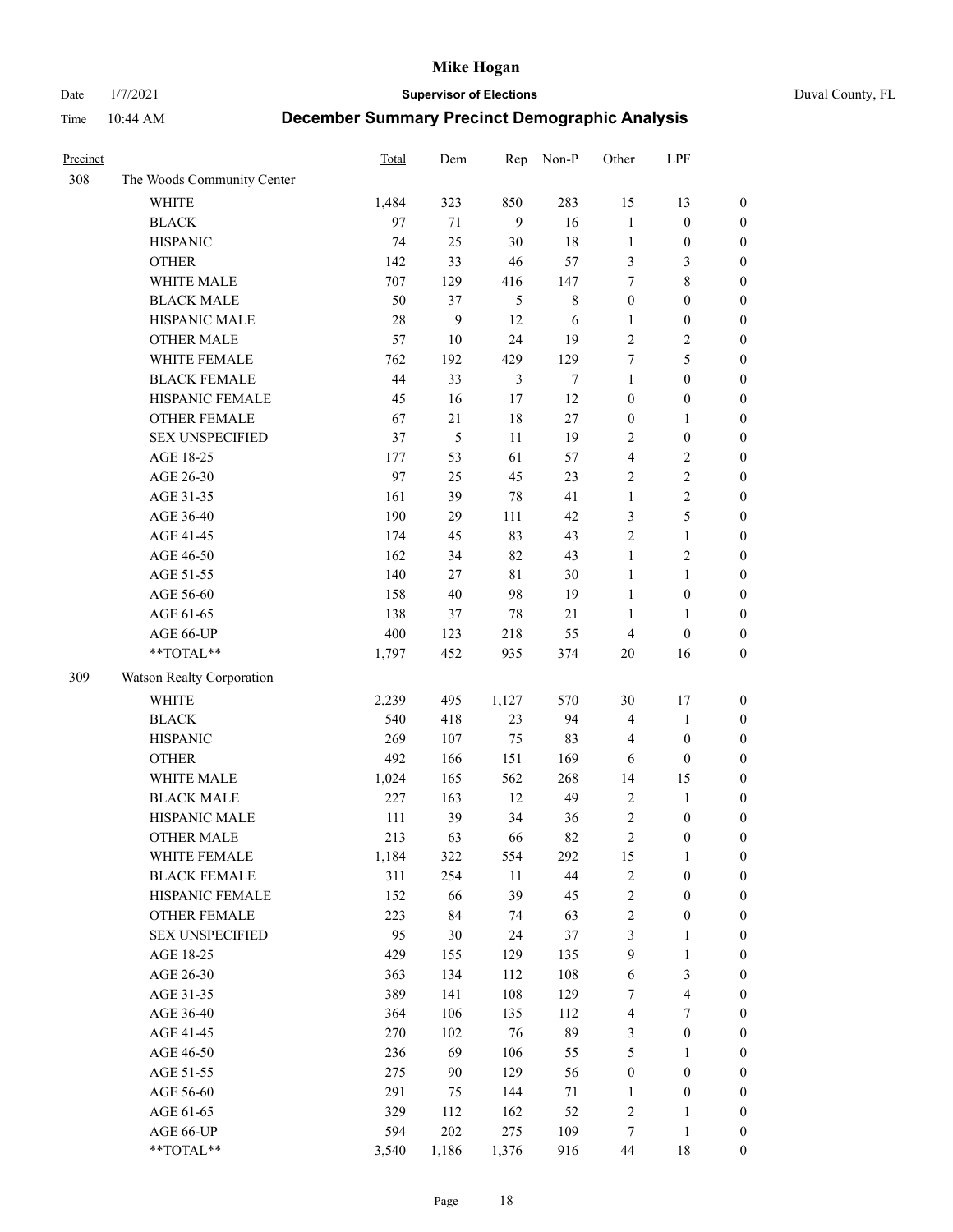Date 1/7/2021 **Supervisor of Elections** Duval County, FL

| <b>Precinct</b> |                                       | Total | Dem          | Rep            | Non-P       | Other            | LPF              |                  |
|-----------------|---------------------------------------|-------|--------------|----------------|-------------|------------------|------------------|------------------|
| 310             | Fire Station #59                      |       |              |                |             |                  |                  |                  |
|                 | <b>WHITE</b>                          | 2,580 | 510          | 1,549          | 485         | 28               | $\,$ 8 $\,$      | 0                |
|                 | <b>BLACK</b>                          | 96    | 73           | 6              | 16          | $\mathbf{1}$     | $\boldsymbol{0}$ | 0                |
|                 | <b>HISPANIC</b>                       | 103   | 24           | 36             | 43          | $\boldsymbol{0}$ | $\boldsymbol{0}$ | 0                |
|                 | <b>OTHER</b>                          | 224   | 73           | 77             | 67          | $\overline{4}$   | 3                | $\boldsymbol{0}$ |
|                 | WHITE MALE                            | 1,147 | 173          | 712            | 244         | 12               | 6                | $\boldsymbol{0}$ |
|                 | <b>BLACK MALE</b>                     | 46    | 35           | $\overline{2}$ | $\,8\,$     | $\mathbf{1}$     | $\boldsymbol{0}$ | 0                |
|                 | HISPANIC MALE                         | 41    | $\mathbf{9}$ | 16             | 16          | $\boldsymbol{0}$ | $\boldsymbol{0}$ | 0                |
|                 | <b>OTHER MALE</b>                     | 81    | 22           | 32             | 24          | $\mathfrak{2}$   | $\mathbf{1}$     | $\boldsymbol{0}$ |
|                 | WHITE FEMALE                          | 1,413 | 329          | 828            | 238         | 16               | $\mathfrak{2}$   | 0                |
|                 | <b>BLACK FEMALE</b>                   | 49    | 37           | $\overline{4}$ | $\,$ 8 $\,$ | $\boldsymbol{0}$ | $\boldsymbol{0}$ | 0                |
|                 | HISPANIC FEMALE                       | 62    | 15           | $20\,$         | 27          | $\boldsymbol{0}$ | $\boldsymbol{0}$ | 0                |
|                 | OTHER FEMALE                          | 117   | 47           | 36             | 30          | $\overline{2}$   | $\sqrt{2}$       | 0                |
|                 | <b>SEX UNSPECIFIED</b>                | 47    | 13           | 18             | 16          | $\boldsymbol{0}$ | $\boldsymbol{0}$ | $\boldsymbol{0}$ |
|                 | AGE 18-25                             | 169   | 45           | 69             | 49          | 5                | $\mathbf{1}$     | $\boldsymbol{0}$ |
|                 | AGE 26-30                             | 135   | 27           | 67             | 39          | $\mathbf{1}$     | $\mathbf{1}$     | $\boldsymbol{0}$ |
|                 | AGE 31-35                             | 202   | 37           | 96             | 62          | $\overline{4}$   | $\mathfrak{Z}$   | $\boldsymbol{0}$ |
|                 | AGE 36-40                             | 289   | 67           | 132            | 84          | 5                | $\mathbf{1}$     | $\boldsymbol{0}$ |
|                 | AGE 41-45                             | 239   | 57           | 118            | 61          | $\mathbf{2}$     | $\mathbf{1}$     | $\boldsymbol{0}$ |
|                 | AGE 46-50                             | 229   | 55           | 124            | 48          | $\overline{c}$   | $\boldsymbol{0}$ | 0                |
|                 | AGE 51-55                             | 215   | 32           | 132            | 48          | $\mathbf{1}$     | $\sqrt{2}$       | 0                |
|                 | AGE 56-60                             | 209   | 38           | 129            | 41          | $\boldsymbol{0}$ | $\mathbf{1}$     | 0                |
|                 | AGE 61-65                             | 178   | 50           | 105            | 21          | 2                | $\boldsymbol{0}$ | 0                |
|                 | AGE 66-UP                             | 1,138 | 272          | 696            | 158         | 11               | 1                | 0                |
|                 | **TOTAL**                             | 3,003 | 680          | 1,668          | 611         | 33               | 11               | $\boldsymbol{0}$ |
| 311             | Isle of Faith United Methodist Church |       |              |                |             |                  |                  |                  |
|                 | <b>WHITE</b>                          | 2,528 | 507          | 1,454          | 523         | 28               | 16               | $\boldsymbol{0}$ |
|                 | <b>BLACK</b>                          | 103   | 78           | 6              | 17          | $\overline{c}$   | $\boldsymbol{0}$ | $\boldsymbol{0}$ |
|                 | <b>HISPANIC</b>                       | 97    | 31           | 38             | $27\,$      | $\mathbf{1}$     | $\boldsymbol{0}$ | 0                |
|                 | <b>OTHER</b>                          | 214   | 67           | 85             | 60          | $\mathbf{1}$     | $\mathbf{1}$     | $\boldsymbol{0}$ |
|                 | WHITE MALE                            | 1,191 | 170          | 721            | 272         | 16               | 12               | $\boldsymbol{0}$ |
|                 | <b>BLACK MALE</b>                     | 47    | 33           | $\overline{4}$ | $10\,$      | $\boldsymbol{0}$ | $\boldsymbol{0}$ | 0                |
|                 | HISPANIC MALE                         | 43    | 14           | 15             | 14          | $\boldsymbol{0}$ | $\boldsymbol{0}$ | 0                |
|                 | <b>OTHER MALE</b>                     | 84    | 27           | 36             | 21          | $\boldsymbol{0}$ | $\boldsymbol{0}$ | 0                |
|                 | WHITE FEMALE                          | 1,316 | 332          | 722            | 247         | 11               | 4                | 0                |
|                 | <b>BLACK FEMALE</b>                   | 54    | 43           | $\sqrt{2}$     | 7           | $\sqrt{2}$       | $\boldsymbol{0}$ | $\overline{0}$   |
|                 | HISPANIC FEMALE                       | 52    | 16           | 23             | 12          | $\mathbf{1}$     | $\boldsymbol{0}$ | $\overline{0}$   |
|                 | OTHER FEMALE                          | 93    | 30           | 37             | 25          | $\mathbf{1}$     | $\boldsymbol{0}$ | $\overline{0}$   |
|                 | <b>SEX UNSPECIFIED</b>                | 62    | 18           | 23             | 19          | $\mathbf{1}$     | $\mathbf{1}$     | 0                |
|                 | AGE 18-25                             | 282   | 72           | 131            | 68          | 6                | $\mathfrak s$    | 0                |
|                 | AGE 26-30                             | 298   | 66           | 133            | 90          | 6                | $\mathfrak{Z}$   | 0                |
|                 | AGE 31-35                             | 256   | 62           | 106            | 84          | $\sqrt{2}$       | $\sqrt{2}$       | 0                |
|                 | AGE 36-40                             | 254   | 61           | 114            | 72          | 5                | $\sqrt{2}$       | 0                |
|                 | AGE 41-45                             | 191   | 44           | 93             | 52          | $\mathbf{1}$     | $\mathbf{1}$     | 0                |
|                 | AGE 46-50                             | 196   | 40           | 116            | 38          | $\mathbf{1}$     | $\mathbf{1}$     | 0                |
|                 | AGE 51-55                             | 246   | 54           | 134            | 54          | $\sqrt{2}$       | $\sqrt{2}$       | 0                |
|                 | AGE 56-60                             | 280   | 52           | 183            | 41          | 3                | 1                | 0                |
|                 | AGE 61-65                             | 270   | 59           | 166            | 43          | 2                | $\boldsymbol{0}$ | $\boldsymbol{0}$ |
|                 | AGE 66-UP                             | 669   | 173          | 407            | 85          | $\overline{4}$   | $\boldsymbol{0}$ | 0                |
|                 | **TOTAL**                             | 2,942 | 683          | 1,583          | 627         | 32               | 17               | $\boldsymbol{0}$ |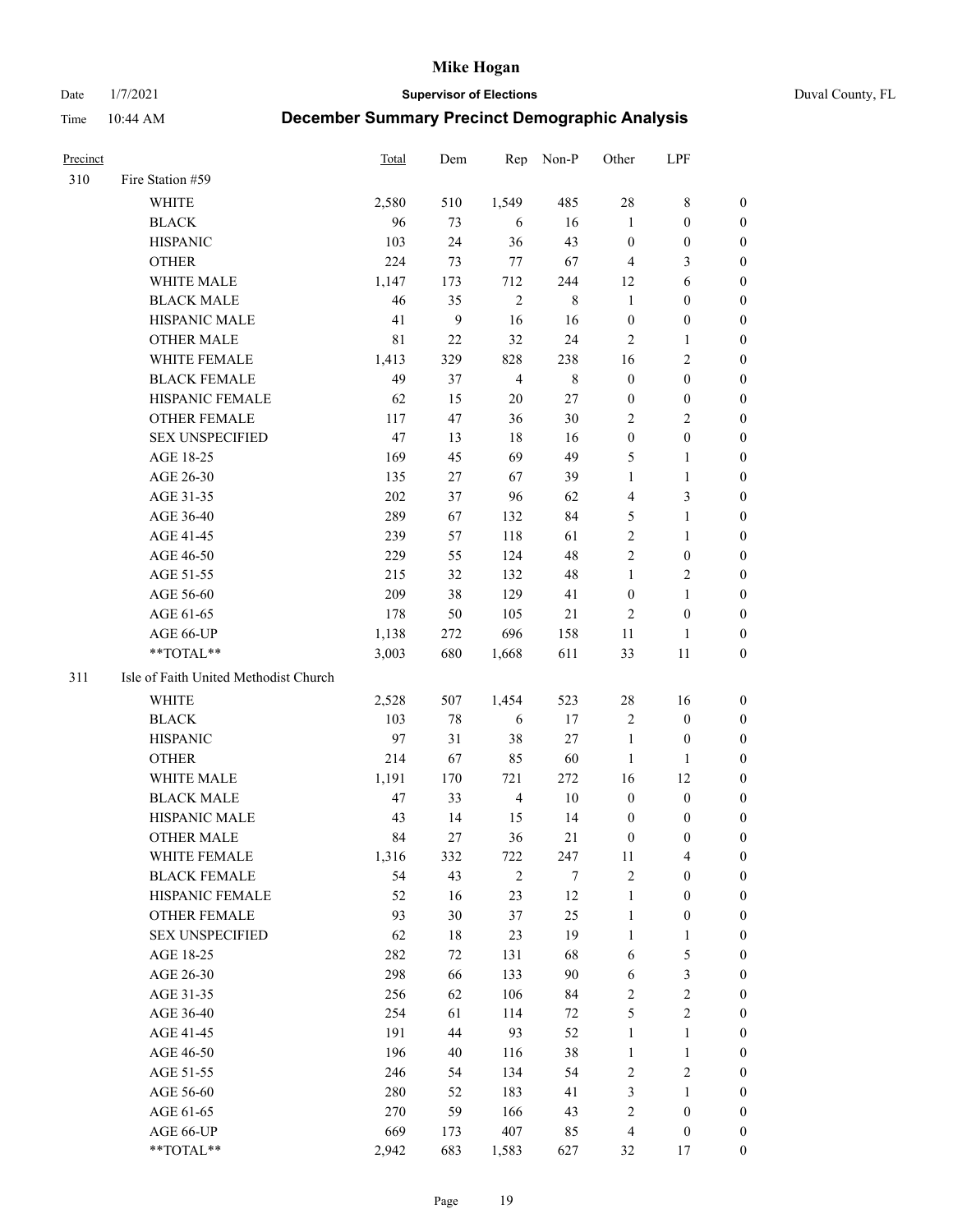Date 1/7/2021 **Supervisor of Elections** Duval County, FL

| <b>Precinct</b> |                              | Total | Dem   | Rep    | Non-P  | Other            | LPF                     |                  |
|-----------------|------------------------------|-------|-------|--------|--------|------------------|-------------------------|------------------|
| 312             | Pablo Creek Regional Library |       |       |        |        |                  |                         |                  |
|                 | <b>WHITE</b>                 | 6,354 | 1,360 | 3,426  | 1,427  | 101              | $40\,$                  | 0                |
|                 | <b>BLACK</b>                 | 877   | 627   | 41     | 192    | 16               | $\mathbf{1}$            | $\boldsymbol{0}$ |
|                 | <b>HISPANIC</b>              | 661   | 238   | 173    | 233    | 16               | $\mathbf{1}$            | $\boldsymbol{0}$ |
|                 | <b>OTHER</b>                 | 1,466 | 435   | 434    | 581    | $\,$ 8 $\,$      | 8                       | $\boldsymbol{0}$ |
|                 | WHITE MALE                   | 2,951 | 495   | 1,706  | 675    | 45               | $30\,$                  | $\boldsymbol{0}$ |
|                 | <b>BLACK MALE</b>            | 409   | 266   | 23     | 108    | 11               | $\mathbf{1}$            | $\boldsymbol{0}$ |
|                 | HISPANIC MALE                | 291   | 87    | $77\,$ | 117    | $\overline{9}$   | $\mathbf{1}$            | $\boldsymbol{0}$ |
|                 | <b>OTHER MALE</b>            | 581   | 166   | 170    | 236    | $\overline{4}$   | $\mathfrak{S}$          | $\boldsymbol{0}$ |
|                 | WHITE FEMALE                 | 3,331 | 846   | 1,686  | 734    | 55               | $10\,$                  | $\boldsymbol{0}$ |
|                 | <b>BLACK FEMALE</b>          | 454   | 352   | 16     | 81     | 5                | $\boldsymbol{0}$        | $\boldsymbol{0}$ |
|                 | HISPANIC FEMALE              | 355   | 148   | 91     | 109    | $\boldsymbol{7}$ | $\boldsymbol{0}$        | 0                |
|                 | OTHER FEMALE                 | 702   | 225   | 217    | 255    | 3                | $\sqrt{2}$              | $\boldsymbol{0}$ |
|                 | <b>SEX UNSPECIFIED</b>       | 284   | 75    | 88     | 118    | $\sqrt{2}$       | $\mathbf{1}$            | $\boldsymbol{0}$ |
|                 | AGE 18-25                    | 1,082 | 363   | 350    | 333    | $27\,$           | $\boldsymbol{9}$        | $\boldsymbol{0}$ |
|                 | AGE 26-30                    | 989   | 258   | 376    | 325    | 18               | 12                      | $\boldsymbol{0}$ |
|                 | AGE 31-35                    | 893   | 253   | 323    | 298    | 12               | $\boldsymbol{7}$        | $\boldsymbol{0}$ |
|                 | AGE 36-40                    | 840   | 241   | 323    | 249    | 19               | $\,$ 8 $\,$             | $\boldsymbol{0}$ |
|                 | AGE 41-45                    | 780   | 214   | 301    | 254    | $\boldsymbol{7}$ | $\overline{4}$          | $\boldsymbol{0}$ |
|                 | AGE 46-50                    | 847   | 253   | 368    | 211    | 13               | $\sqrt{2}$              | $\boldsymbol{0}$ |
|                 | AGE 51-55                    | 833   | 219   | 418    | 189    | $\mathfrak{S}$   | $\sqrt{2}$              | $\boldsymbol{0}$ |
|                 | AGE 56-60                    | 805   | 189   | 421    | 177    | 14               | $\overline{\mathbf{4}}$ | 0                |
|                 | AGE 61-65                    | 730   | 220   | 357    | 139    | 13               | $\mathbf{1}$            | 0                |
|                 | AGE 66-UP                    | 1,559 | 450   | 837    | 258    | 13               | $\mathbf{1}$            | $\boldsymbol{0}$ |
|                 | $**TOTAL**$                  | 9,358 | 2,660 | 4,074  | 2,433  | 141              | $50\,$                  | $\boldsymbol{0}$ |
| 313             | Coastal Baptist Church       |       |       |        |        |                  |                         |                  |
|                 | <b>WHITE</b>                 | 3,013 | 632   | 1,658  | 684    | $27\,$           | 12                      | $\boldsymbol{0}$ |
|                 | <b>BLACK</b>                 | 794   | 614   | 37     | 141    | 2                | $\boldsymbol{0}$        | $\boldsymbol{0}$ |
|                 | <b>HISPANIC</b>              | 398   | 149   | 124    | 120    | 5                | $\boldsymbol{0}$        | $\boldsymbol{0}$ |
|                 | <b>OTHER</b>                 | 1,041 | 250   | 371    | 408    | $\overline{9}$   | $\mathfrak{Z}$          | $\boldsymbol{0}$ |
|                 | WHITE MALE                   | 1,478 | 241   | 877    | 340    | 12               | $\,$ 8 $\,$             | $\boldsymbol{0}$ |
|                 | <b>BLACK MALE</b>            | 374   | 265   | $20\,$ | $87\,$ | $\overline{2}$   | $\boldsymbol{0}$        | $\boldsymbol{0}$ |
|                 | HISPANIC MALE                | 169   | 47    | 66     | 56     | $\boldsymbol{0}$ | $\boldsymbol{0}$        | $\boldsymbol{0}$ |
|                 | <b>OTHER MALE</b>            | 425   | 93    | 152    | 176    | 3                | $\mathbf{1}$            | $\boldsymbol{0}$ |
|                 | WHITE FEMALE                 | 1,493 | 389   | 760    | 326    | 14               | 4                       | 0                |
|                 | <b>BLACK FEMALE</b>          | 403   | 340   | 16     | 47     | $\boldsymbol{0}$ | $\boldsymbol{0}$        | $\boldsymbol{0}$ |
|                 | HISPANIC FEMALE              | 222   | 99    | 58     | 60     | 5                | $\boldsymbol{0}$        | $\boldsymbol{0}$ |
|                 | OTHER FEMALE                 | 501   | 130   | 195    | 169    | 5                | $\sqrt{2}$              | $\overline{0}$   |
|                 | <b>SEX UNSPECIFIED</b>       | 180   | 41    | 46     | 91     | $\overline{c}$   | $\boldsymbol{0}$        | 0                |
|                 | AGE 18-25                    | 594   | 201   | 190    | 191    | $11\,$           | $\mathbf{1}$            | $\overline{0}$   |
|                 | AGE 26-30                    | 512   | 159   | 181    | 161    | $\,$ 8 $\,$      | $\mathfrak{Z}$          | 0                |
|                 | AGE 31-35                    | 548   | 159   | 215    | 170    | 3                | $\mathbf{1}$            | 0                |
|                 | AGE 36-40                    | 583   | 163   | 242    | 173    | 3                | $\sqrt{2}$              | 0                |
|                 | AGE 41-45                    | 466   | 147   | 166    | 145    | 3                | $\mathfrak s$           | 0                |
|                 | AGE 46-50                    | 418   | 116   | 190    | 109    | $\overline{c}$   | $\mathbf{1}$            | 0                |
|                 | AGE 51-55                    | 462   | 156   | 200    | 101    | 3                | $\sqrt{2}$              | $\boldsymbol{0}$ |
|                 | AGE 56-60                    | 523   | 171   | 239    | 109    | 4                | $\boldsymbol{0}$        | $\boldsymbol{0}$ |
|                 | AGE 61-65                    | 444   | 147   | 207    | $88\,$ | $\overline{c}$   | $\boldsymbol{0}$        | $\boldsymbol{0}$ |
|                 | AGE 66-UP                    | 696   | 226   | 360    | 106    | $\overline{4}$   | $\boldsymbol{0}$        | $\boldsymbol{0}$ |
|                 | **TOTAL**                    | 5,246 | 1,645 | 2,190  | 1,353  | 43               | 15                      | $\boldsymbol{0}$ |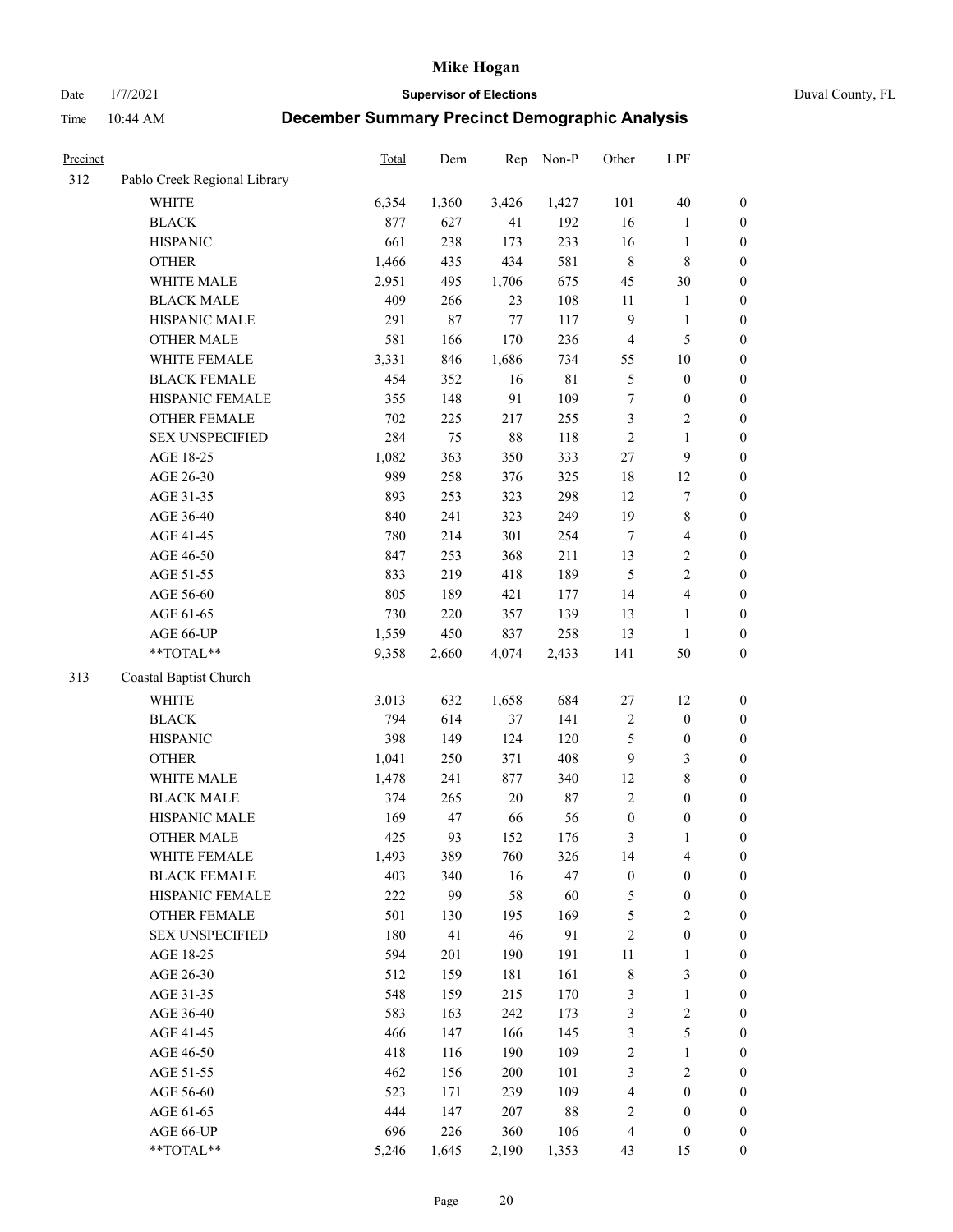# Date 1/7/2021 **Supervisor of Elections** Duval County, FL

| Precinct |                                   | <b>Total</b> | Dem    | Rep        | Non-P  | Other            | LPF              |                  |
|----------|-----------------------------------|--------------|--------|------------|--------|------------------|------------------|------------------|
| 315      | Lighthouse Church of the Nazarene |              |        |            |        |                  |                  |                  |
|          | <b>WHITE</b>                      | 1,282        | 242    | 719        | 302    | 14               | $\mathfrak{S}$   | 0                |
|          | <b>BLACK</b>                      | 268          | 217    | 18         | 32     | 1                | $\boldsymbol{0}$ | 0                |
|          | <b>HISPANIC</b>                   | 117          | $28\,$ | 45         | 44     | $\boldsymbol{0}$ | $\boldsymbol{0}$ | $\boldsymbol{0}$ |
|          | <b>OTHER</b>                      | 235          | 61     | $72\,$     | 98     | 4                | $\boldsymbol{0}$ | $\boldsymbol{0}$ |
|          | WHITE MALE                        | 627          | 86     | 370        | 162    | 5                | $\overline{4}$   | $\boldsymbol{0}$ |
|          | <b>BLACK MALE</b>                 | 130          | 98     | 11         | 20     | 1                | $\boldsymbol{0}$ | $\boldsymbol{0}$ |
|          | HISPANIC MALE                     | 51           | 10     | 21         | $20\,$ | $\boldsymbol{0}$ | $\boldsymbol{0}$ | $\boldsymbol{0}$ |
|          | <b>OTHER MALE</b>                 | 99           | 25     | 31         | 42     | $\mathbf{1}$     | $\boldsymbol{0}$ | $\boldsymbol{0}$ |
|          | WHITE FEMALE                      | 635          | 153    | 335        | 137    | 9                | 1                | $\boldsymbol{0}$ |
|          | <b>BLACK FEMALE</b>               | 135          | 117    | 6          | 12     | $\boldsymbol{0}$ | $\boldsymbol{0}$ | 0                |
|          | HISPANIC FEMALE                   | 63           | 17     | 23         | 23     | $\boldsymbol{0}$ | $\boldsymbol{0}$ | 0                |
|          | <b>OTHER FEMALE</b>               | 106          | 26     | 36         | 41     | 3                | $\boldsymbol{0}$ | $\boldsymbol{0}$ |
|          | <b>SEX UNSPECIFIED</b>            | 56           | 16     | 21         | 19     | $\boldsymbol{0}$ | $\boldsymbol{0}$ | $\boldsymbol{0}$ |
|          | AGE 18-25                         | 193          | 60     | 65         | 66     | 2                | $\boldsymbol{0}$ | $\boldsymbol{0}$ |
|          | AGE 26-30                         | 179          | 48     | 69         | 57     | 3                | $\sqrt{2}$       | $\boldsymbol{0}$ |
|          | AGE 31-35                         | 181          | 56     | 68         | 55     | $\overline{c}$   | $\boldsymbol{0}$ | $\boldsymbol{0}$ |
|          | AGE 36-40                         | 188          | 52     | 72         | 61     | $\overline{c}$   | $\mathbf{1}$     | $\boldsymbol{0}$ |
|          | AGE 41-45                         | 160          | 36     | 75         | 46     | 3                | $\boldsymbol{0}$ | $\boldsymbol{0}$ |
|          | AGE 46-50                         | 155          | 43     | 78         | 31     | $\mathbf{1}$     | $\overline{2}$   | $\boldsymbol{0}$ |
|          | AGE 51-55                         | 165          | 45     | $80\,$     | 37     | 3                | $\boldsymbol{0}$ | $\boldsymbol{0}$ |
|          | AGE 56-60                         | 210          | 57     | 112        | 40     | $\mathbf{1}$     | $\boldsymbol{0}$ | 0                |
|          | AGE 61-65                         | 183          | 60     | 90         | 31     | 2                | $\boldsymbol{0}$ | 0                |
|          | AGE 66-UP                         | 288          | 91     | 145        | 52     | $\boldsymbol{0}$ | $\boldsymbol{0}$ | $\boldsymbol{0}$ |
|          | **TOTAL**                         | 1,902        | 548    | 854        | 476    | 19               | 5                | $\boldsymbol{0}$ |
| 401      | Glendale Community Church         |              |        |            |        |                  |                  |                  |
|          | <b>WHITE</b>                      | 1,095        | 257    | 618        | 197    | 17               | 6                | $\boldsymbol{0}$ |
|          | <b>BLACK</b>                      | 255          | 194    | 13         | 46     | 2                | $\boldsymbol{0}$ | $\boldsymbol{0}$ |
|          | <b>HISPANIC</b>                   | 99           | 33     | 27         | 39     | $\boldsymbol{0}$ | $\boldsymbol{0}$ | $\boldsymbol{0}$ |
|          | <b>OTHER</b>                      | 107          | 24     | 33         | $48\,$ | 1                | $\mathbf{1}$     | $\boldsymbol{0}$ |
|          | WHITE MALE                        | 516          | 109    | 295        | 101    | 7                | $\overline{4}$   | $\boldsymbol{0}$ |
|          | <b>BLACK MALE</b>                 | 100          | $70\,$ | $\sqrt{5}$ | 24     | $\mathbf{1}$     | $\boldsymbol{0}$ | $\boldsymbol{0}$ |
|          | HISPANIC MALE                     | 50           | 17     | 12         | $21\,$ | $\boldsymbol{0}$ | $\boldsymbol{0}$ | 0                |
|          | <b>OTHER MALE</b>                 | 39           | 4      | 14         | 19     | $\mathbf{1}$     | 1                | $\boldsymbol{0}$ |
|          | WHITE FEMALE                      | 567          | 146    | 318        | 91     | 10               | 2                | 0                |
|          | <b>BLACK FEMALE</b>               | 151          | 121    | 8          | 21     | $\mathbf{1}$     | $\boldsymbol{0}$ | $\boldsymbol{0}$ |
|          | HISPANIC FEMALE                   | 45           | 14     | 15         | 16     | $\boldsymbol{0}$ | $\boldsymbol{0}$ | $\overline{0}$   |
|          | OTHER FEMALE                      | 50           | 16     | 18         | 16     | $\boldsymbol{0}$ | $\boldsymbol{0}$ | $\overline{0}$   |
|          | <b>SEX UNSPECIFIED</b>            | 38           | 11     | 6          | 21     | $\boldsymbol{0}$ | $\boldsymbol{0}$ | 0                |
|          | AGE 18-25                         | 194          | 65     | 56         | 66     | 6                | $\mathbf{1}$     | 0                |
|          | AGE 26-30                         | 137          | 46     | 48         | 39     | $\mathbf{1}$     | 3                | 0                |
|          | AGE 31-35                         | 139          | 57     | 37         | 42     | 2                | $\mathbf{1}$     | 0                |
|          | AGE 36-40                         | 120          | 34     | 44         | 39     | 3                | $\boldsymbol{0}$ | 0                |
|          | AGE 41-45                         | 101          | 32     | 35         | 32     | $\mathbf{1}$     | 1                | 0                |
|          | AGE 46-50                         | 124          | 34     | 62         | 26     | 2                | $\boldsymbol{0}$ | 0                |
|          | AGE 51-55                         | 119          | 41     | 54         | 23     | $\mathbf{1}$     | $\boldsymbol{0}$ | 0                |
|          | AGE 56-60                         | 135          | 34     | 83         | 17     | 1                | $\boldsymbol{0}$ | $\overline{0}$   |
|          | AGE 61-65                         | 139          | 41     | 79         | 15     | 3                | $\mathbf{1}$     | $\overline{0}$   |
|          | AGE 66-UP                         | 348          | 124    | 193        | 31     | $\boldsymbol{0}$ | $\boldsymbol{0}$ | 0                |
|          | **TOTAL**                         | 1,556        | 508    | 691        | 330    | 20               | 7                | $\boldsymbol{0}$ |
|          |                                   |              |        |            |        |                  |                  |                  |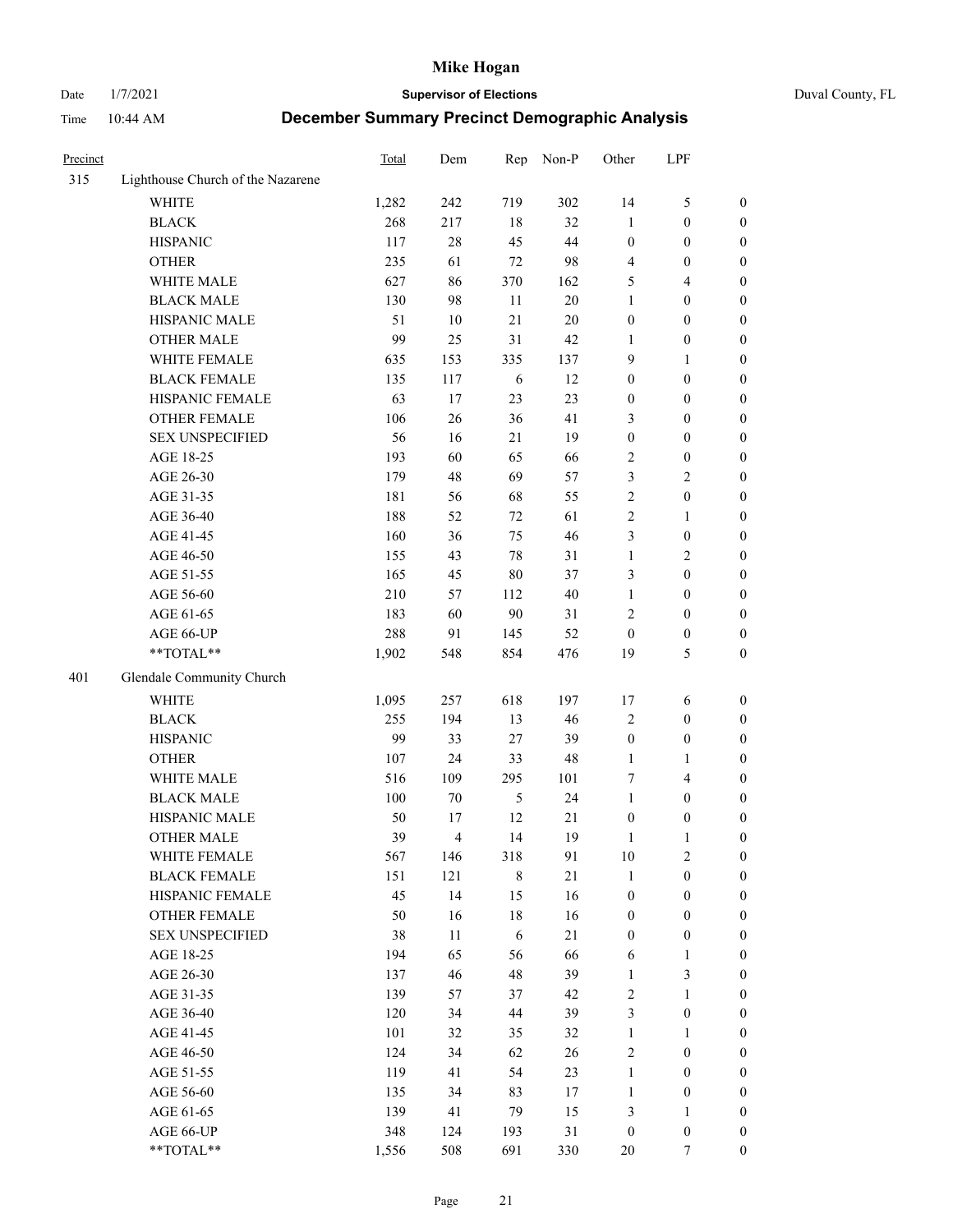Date 1/7/2021 **Supervisor of Elections** Duval County, FL

| <b>Precinct</b> |                                       | Total        | Dem        | Rep           | Non-P      | Other            | LPF                     |                  |
|-----------------|---------------------------------------|--------------|------------|---------------|------------|------------------|-------------------------|------------------|
| 402             | Iglesia Pentecostal Presencia De Dios |              |            |               |            |                  |                         |                  |
|                 | <b>WHITE</b>                          | 2,395        | 554        | 1,166         | 620        | 38               | 17                      | 0                |
|                 | <b>BLACK</b>                          | 874          | 668        | 46            | 148        | 12               | $\boldsymbol{0}$        | 0                |
|                 | <b>HISPANIC</b>                       | 510          | 196        | 121           | 184        | 8                | 1                       | 0                |
|                 | <b>OTHER</b>                          | 673          | 202        | 187           | 276        | 7                | $\mathbf{1}$            | $\boldsymbol{0}$ |
|                 | WHITE MALE                            | 1,117        | 203        | 567           | 314        | 21               | 12                      | $\boldsymbol{0}$ |
|                 | <b>BLACK MALE</b>                     | 372          | 262        | 21            | 83         | 6                | $\boldsymbol{0}$        | $\boldsymbol{0}$ |
|                 | HISPANIC MALE                         | 227          | 72         | 71            | 78         | 5                | $\mathbf{1}$            | $\boldsymbol{0}$ |
|                 | <b>OTHER MALE</b>                     | 264          | 78         | 74            | 110        | $\mathbf{2}$     | $\boldsymbol{0}$        | 0                |
|                 | WHITE FEMALE                          | 1,243        | 348        | 575           | 298        | 17               | 5                       | $\boldsymbol{0}$ |
|                 | <b>BLACK FEMALE</b>                   | 491          | 396        | 25            | 64         | 6                | $\boldsymbol{0}$        | 0                |
|                 | HISPANIC FEMALE                       | 269          | 116        | 49            | 101        | 3                | $\boldsymbol{0}$        | 0                |
|                 | <b>OTHER FEMALE</b>                   | 316          | 104        | 97            | 112        | $\overline{c}$   | $\mathbf{1}$            | 0                |
|                 | <b>SEX UNSPECIFIED</b>                | 153          | 41         | 41            | 68         | 3                | $\boldsymbol{0}$        | $\boldsymbol{0}$ |
|                 | AGE 18-25                             | 494          | 183        | 108           | 182        | $20\,$           | $\mathbf{1}$            | $\boldsymbol{0}$ |
|                 | AGE 26-30                             | 507          | 174        | 127           | 188        | 13               | $\mathfrak{S}$          | $\boldsymbol{0}$ |
|                 | AGE 31-35                             | 431          | 155        | 111           | 157        | 5                | $\mathfrak{Z}$          | $\boldsymbol{0}$ |
|                 | AGE 36-40                             | 403          | 154        | 114           | 131        | 4                | $\boldsymbol{0}$        | $\boldsymbol{0}$ |
|                 | AGE 41-45                             | 372          | 138        | 117           | 108        | 7                | $\mathbf{2}$            | $\boldsymbol{0}$ |
|                 | AGE 46-50                             | 346          | 119        | 127           | 94         | 5                | $\mathbf{1}$            | $\boldsymbol{0}$ |
|                 | AGE 51-55                             | 345          | 131        | 132           | 80         | $\mathbf{1}$     | $\mathbf{1}$            | 0                |
|                 | AGE 56-60                             | 453          | 159        | 195           | 96         | 3                | $\boldsymbol{0}$        | 0                |
|                 | AGE 61-65                             | 347          | 130        | 138           | 75         | 3                | $\mathbf{1}$            | 0                |
|                 | AGE 66-UP                             | 754          | 277        | 351           | 117        | $\overline{4}$   | $\mathfrak{S}$          | 0                |
|                 | $**TOTAL**$                           | 4,452        | 1,620      | 1,520         | 1,228      | 65               | 19                      | $\boldsymbol{0}$ |
| 403             | Restoration Church                    |              |            |               |            |                  |                         |                  |
|                 | <b>WHITE</b>                          | 3,332        | 854        | 1,643         | 779        | 44               | 12                      | $\boldsymbol{0}$ |
|                 | <b>BLACK</b>                          | 1,515        | 1,177      | 62            | 259        | 16               | $\mathbf{1}$            | $\boldsymbol{0}$ |
|                 | <b>HISPANIC</b>                       | 734          | 278        | 171           | 274        | 7                | $\overline{\mathbf{4}}$ | $\boldsymbol{0}$ |
|                 | <b>OTHER</b>                          | 824          | 300        | 181           | 335        | 6                | $\sqrt{2}$              | $\boldsymbol{0}$ |
|                 | WHITE MALE                            |              | 330        |               | 361        | 20               | $\mathbf{9}$            | $\overline{0}$   |
|                 | <b>BLACK MALE</b>                     | 1,560<br>587 | 410        | 840<br>32     | 135        | $\overline{9}$   | $\mathbf{1}$            | 0                |
|                 | HISPANIC MALE                         | 309          | 105        | 85            | 116        |                  |                         | 0                |
|                 | <b>OTHER MALE</b>                     | 334          | 123        | 75            | 129        | 2<br>5           | 1<br>$\mathfrak{2}$     | 0                |
|                 |                                       |              |            |               |            |                  | 3                       | 0                |
|                 | WHITE FEMALE<br><b>BLACK FEMALE</b>   | 1,738<br>905 | 516<br>750 | 790<br>$30\,$ | 406<br>119 | 23<br>6          | $\boldsymbol{0}$        | $\boldsymbol{0}$ |
|                 | HISPANIC FEMALE                       | 401          | 168        | 79            | 146        | 5                | $\mathfrak{Z}$          | $\overline{0}$   |
|                 | <b>OTHER FEMALE</b>                   | 358          | 140        | 89            | 128        | $\mathbf{1}$     | $\boldsymbol{0}$        | $\overline{0}$   |
|                 | <b>SEX UNSPECIFIED</b>                | 213          | 67         | 37            | 107        | 2                | $\boldsymbol{0}$        | 0                |
|                 | AGE 18-25                             | 742          | 295        | 161           | 258        | 26               | $\sqrt{2}$              | 0                |
|                 | AGE 26-30                             | 663          | 268        | 157           | 227        | $10\,$           | $\mathbf{1}$            | 0                |
|                 | AGE 31-35                             | 583          | 231        | 155           | 190        | 7                | $\boldsymbol{0}$        | 0                |
|                 | AGE 36-40                             | 595          | 244        | 147           | 194        | 6                | $\overline{\mathbf{4}}$ | 0                |
|                 | AGE 41-45                             | 509          | 226        | 119           | 159        | $\overline{c}$   | $\mathfrak{Z}$          | 0                |
|                 | AGE 46-50                             | 501          | 189        | 171           | 132        | 5                | $\overline{\mathbf{4}}$ | 0                |
|                 | AGE 51-55                             | 518          | 219        | 193           | 105        | $\boldsymbol{0}$ | $\mathbf{1}$            | 0                |
|                 | AGE 56-60                             | 614          | 233        | 258           | 114        | 6                | $\mathfrak{Z}$          | $\boldsymbol{0}$ |
|                 | AGE 61-65                             | 559          | 216        | 237           | 102        | 3                | $\mathbf{1}$            | $\boldsymbol{0}$ |
|                 | AGE 66-UP                             | 1,121        | 488        | 459           | 166        | 8                | $\boldsymbol{0}$        | $\boldsymbol{0}$ |
|                 | **TOTAL**                             | 6,405        | 2,609      | 2,057         | 1,647      | 73               | 19                      | $\boldsymbol{0}$ |
|                 |                                       |              |            |               |            |                  |                         |                  |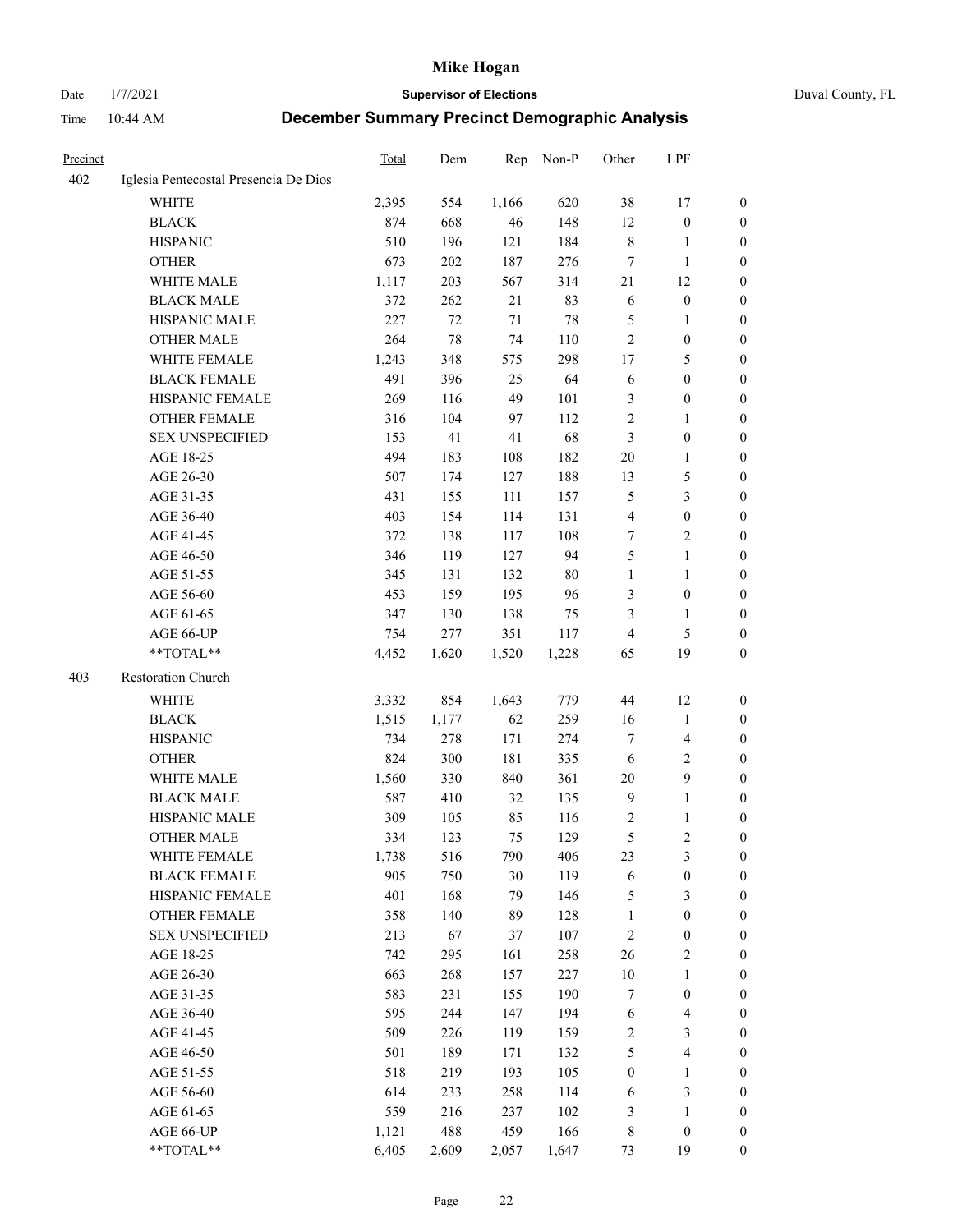Date 1/7/2021 **Supervisor of Elections** Duval County, FL

| Precinct |                                   | <b>Total</b> | Dem    | Rep            | Non-P  | Other            | LPF                     |                  |
|----------|-----------------------------------|--------------|--------|----------------|--------|------------------|-------------------------|------------------|
| 404      | Holiday Hill Baptist Church       |              |        |                |        |                  |                         |                  |
|          | <b>WHITE</b>                      | 2,502        | 583    | 1,475          | 401    | 27               | 16                      | 0                |
|          | <b>BLACK</b>                      | 195          | 160    | 9              | 24     | $\sqrt{2}$       | $\boldsymbol{0}$        | $\boldsymbol{0}$ |
|          | <b>HISPANIC</b>                   | 117          | 41     | 39             | 35     | $\sqrt{2}$       | $\boldsymbol{0}$        | $\boldsymbol{0}$ |
|          | <b>OTHER</b>                      | 212          | 62     | 62             | 85     | $\mathbf{1}$     | $\mathfrak{2}$          | $\boldsymbol{0}$ |
|          | WHITE MALE                        | 1,166        | 237    | 696            | 209    | 15               | 9                       | $\boldsymbol{0}$ |
|          | <b>BLACK MALE</b>                 | 101          | 79     | $\overline{4}$ | 16     | $\sqrt{2}$       | $\boldsymbol{0}$        | $\boldsymbol{0}$ |
|          | HISPANIC MALE                     | 63           | 21     | 20             | $20\,$ | $\mathfrak{2}$   | $\boldsymbol{0}$        | $\boldsymbol{0}$ |
|          | <b>OTHER MALE</b>                 | 78           | 16     | 22             | 37     | $\mathbf{1}$     | $\overline{2}$          | $\boldsymbol{0}$ |
|          | WHITE FEMALE                      | 1,305        | 341    | 761            | 184    | 12               | $\boldsymbol{7}$        | $\boldsymbol{0}$ |
|          | <b>BLACK FEMALE</b>               | 90           | 78     | 5              | $\tau$ | $\boldsymbol{0}$ | $\boldsymbol{0}$        | $\boldsymbol{0}$ |
|          | HISPANIC FEMALE                   | 52           | $20\,$ | 18             | 14     | $\boldsymbol{0}$ | $\boldsymbol{0}$        | 0                |
|          | <b>OTHER FEMALE</b>               | 85           | 35     | 23             | 27     | $\boldsymbol{0}$ | $\boldsymbol{0}$        | $\boldsymbol{0}$ |
|          | <b>SEX UNSPECIFIED</b>            | 86           | 19     | 36             | 31     | $\boldsymbol{0}$ | $\boldsymbol{0}$        | $\boldsymbol{0}$ |
|          | AGE 18-25                         | 278          | 75     | 110            | 86     | 4                | $\mathfrak{Z}$          | $\boldsymbol{0}$ |
|          | AGE 26-30                         | 242          | 59     | 114            | 64     | 3                | $\sqrt{2}$              | $\boldsymbol{0}$ |
|          | AGE 31-35                         | 272          | 76     | 111            | 77     | 3                | $\mathfrak s$           | $\boldsymbol{0}$ |
|          | AGE 36-40                         | 256          | 75     | 122            | 54     | 4                | $\mathbf{1}$            | $\boldsymbol{0}$ |
|          | AGE 41-45                         | 205          | 57     | 94             | 43     | 8                | $\mathfrak{Z}$          | $\boldsymbol{0}$ |
|          | AGE 46-50                         | 234          | 63     | 119            | 49     | 3                | $\boldsymbol{0}$        | $\boldsymbol{0}$ |
|          | AGE 51-55                         | 221          | 48     | 134            | 36     | 3                | $\boldsymbol{0}$        | $\boldsymbol{0}$ |
|          | AGE 56-60                         | 268          | 71     | 146            | 45     | 3                | $\mathfrak{Z}$          | 0                |
|          | AGE 61-65                         | 295          | 82     | 179            | 33     | $\boldsymbol{0}$ | $\mathbf{1}$            | 0                |
|          | AGE 66-UP                         | 755          | 240    | 456            | 58     | 1                | $\boldsymbol{0}$        | $\boldsymbol{0}$ |
|          | $**TOTAL**$                       | 3,026        | 846    | 1,585          | 545    | 32               | $18\,$                  | $\boldsymbol{0}$ |
| 405      | Harvest Time Christian Fellowship |              |        |                |        |                  |                         |                  |
|          | <b>WHITE</b>                      | 1,057        | 317    | 481            | 229    | $21\,$           | $\mathbf{9}$            | $\boldsymbol{0}$ |
|          | <b>BLACK</b>                      | 660          | 499    | 24             | 131    | 3                | $\mathfrak{Z}$          | $\boldsymbol{0}$ |
|          | <b>HISPANIC</b>                   | 216          | 92     | 47             | 71     | 5                | $\mathbf{1}$            | $\boldsymbol{0}$ |
|          | <b>OTHER</b>                      | 204          | 69     | 50             | 85     | $\boldsymbol{0}$ | $\boldsymbol{0}$        | $\boldsymbol{0}$ |
|          | WHITE MALE                        | 499          | 128    | 248            | 104    | 13               | 6                       | $\boldsymbol{0}$ |
|          | <b>BLACK MALE</b>                 | 275          | 196    | 17             | 59     | $\overline{2}$   | $\mathbf{1}$            | $\boldsymbol{0}$ |
|          | HISPANIC MALE                     | 86           | 39     | 16             | 29     | $\mathbf{1}$     | 1                       | 0                |
|          | <b>OTHER MALE</b>                 | 73           | 21     | 15             | 37     | $\boldsymbol{0}$ | $\boldsymbol{0}$        | $\boldsymbol{0}$ |
|          | WHITE FEMALE                      | 541          | 183    | 226            | 121    | 8                | 3                       | 0                |
|          | <b>BLACK FEMALE</b>               | 366          | 291    | 7              | 65     | $\mathbf{1}$     | $\sqrt{2}$              | $\boldsymbol{0}$ |
|          | HISPANIC FEMALE                   | 124          | 52     | $27\,$         | 41     | 4                | $\boldsymbol{0}$        | $\overline{0}$   |
|          | OTHER FEMALE                      | 98           | 40     | 26             | 32     | $\boldsymbol{0}$ | $\boldsymbol{0}$        | $\overline{0}$   |
|          | <b>SEX UNSPECIFIED</b>            | 75           | 27     | $20\,$         | 28     | $\boldsymbol{0}$ | $\boldsymbol{0}$        | 0                |
|          | AGE 18-25                         | 295          | 134    | 42             | 111    | 7                | $\mathbf{1}$            | 0                |
|          | AGE 26-30                         | 254          | 120    | 53             | $78\,$ | $\mathbf{1}$     | $\sqrt{2}$              | 0                |
|          | AGE 31-35                         | 246          | 115    | 53             | 67     | 6                | $\mathfrak s$           | 0                |
|          | AGE 36-40                         | 199          | 88     | 50             | 55     | $\sqrt{2}$       | $\overline{\mathbf{4}}$ | 0                |
|          | AGE 41-45                         | 173          | 83     | 42             | 43     | 5                | $\boldsymbol{0}$        | 0                |
|          | AGE 46-50                         | 157          | 64     | 47             | 44     | $\sqrt{2}$       | $\boldsymbol{0}$        | 0                |
|          | AGE 51-55                         | 166          | 86     | 47             | 32     | $\mathbf{1}$     | $\boldsymbol{0}$        | $\overline{0}$   |
|          | AGE 56-60                         | 209          | 100    | 81             | 26     | $\mathbf{1}$     | $\mathbf{1}$            | $\overline{0}$   |
|          | AGE 61-65                         | 156          | 60     | 77             | 19     | $\boldsymbol{0}$ | $\boldsymbol{0}$        | $\overline{0}$   |
|          | AGE 66-UP                         | 282          | 127    | 110            | 41     | $\overline{4}$   | $\boldsymbol{0}$        | 0                |
|          | **TOTAL**                         | 2,137        | 977    | 602            | 516    | 29               | 13                      | $\boldsymbol{0}$ |
|          |                                   |              |        |                |        |                  |                         |                  |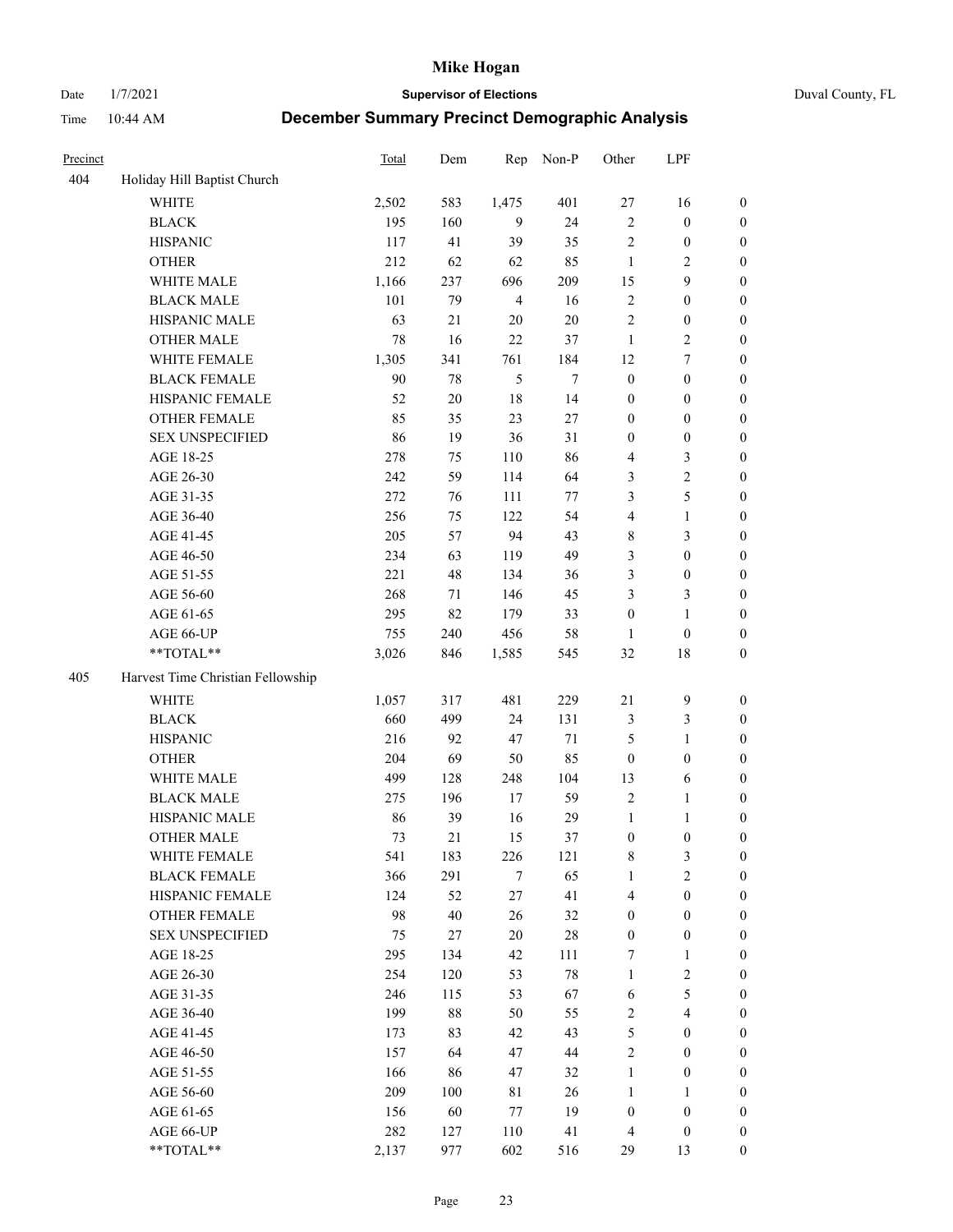Date 1/7/2021 **Supervisor of Elections** Duval County, FL

| Precinct |                            | <b>Total</b> | Dem   | Rep    | Non-P | Other            | LPF                     |                  |
|----------|----------------------------|--------------|-------|--------|-------|------------------|-------------------------|------------------|
| 407      | Southpoint Baptist Church  |              |       |        |       |                  |                         |                  |
|          | <b>WHITE</b>               | 4,075        | 1,010 | 2,096  | 856   | 78               | 35                      | 0                |
|          | <b>BLACK</b>               | 1,076        | 831   | 46     | 176   | 21               | $\sqrt{2}$              | 0                |
|          | <b>HISPANIC</b>            | 440          | 176   | 98     | 158   | $\tau$           | $\mathbf{1}$            | $\boldsymbol{0}$ |
|          | <b>OTHER</b>               | 972          | 346   | 211    | 400   | 11               | $\overline{\mathbf{4}}$ | $\boldsymbol{0}$ |
|          | WHITE MALE                 | 1,911        | 387   | 1,020  | 446   | 34               | 24                      | $\boldsymbol{0}$ |
|          | <b>BLACK MALE</b>          | 434          | 319   | 18     | 86    | 10               | $\mathbf{1}$            | $\boldsymbol{0}$ |
|          | HISPANIC MALE              | 181          | 68    | $44\,$ | 66    | 3                | $\boldsymbol{0}$        | $\boldsymbol{0}$ |
|          | <b>OTHER MALE</b>          | 402          | 128   | 89     | 177   | 6                | $\overline{2}$          | $\boldsymbol{0}$ |
|          | WHITE FEMALE               | 2,117        | 607   | 1,061  | 396   | 43               | $10\,$                  | $\boldsymbol{0}$ |
|          | <b>BLACK FEMALE</b>        | 630          | 503   | 27     | 88    | 11               | $\mathbf{1}$            | 0                |
|          | HISPANIC FEMALE            | 254          | 105   | 53     | 91    | $\overline{4}$   | $\mathbf{1}$            | 0                |
|          | OTHER FEMALE               | 427          | 179   | 97     | 146   | 5                | $\boldsymbol{0}$        | $\boldsymbol{0}$ |
|          | <b>SEX UNSPECIFIED</b>     | 207          | 67    | 42     | 94    | $\mathbf{1}$     | $\mathfrak{Z}$          | $\boldsymbol{0}$ |
|          | AGE 18-25                  | 813          | 320   | 234    | 233   | 19               | $\boldsymbol{7}$        | $\boldsymbol{0}$ |
|          | AGE 26-30                  | 942          | 371   | 269    | 269   | 24               | $\boldsymbol{9}$        | $\boldsymbol{0}$ |
|          | AGE 31-35                  | 785          | 308   | 216    | 237   | 21               | $\mathfrak{Z}$          | $\boldsymbol{0}$ |
|          | AGE 36-40                  | 639          | 236   | 193    | 186   | 19               | $\mathfrak s$           | $\boldsymbol{0}$ |
|          | AGE 41-45                  | 507          | 180   | 162    | 152   | $\tau$           | $\sqrt{6}$              | $\boldsymbol{0}$ |
|          | AGE 46-50                  | 471          | 157   | 188    | 116   | 6                | $\overline{\mathbf{4}}$ | $\boldsymbol{0}$ |
|          | AGE 51-55                  | 464          | 159   | 198    | 101   | 4                | $\mathbf{2}$            | $\boldsymbol{0}$ |
|          | AGE 56-60                  | 450          | 135   | 227    | 81    | 5                | $\sqrt{2}$              | 0                |
|          | AGE 61-65                  | 410          | 139   | 198    | 65    | 4                | $\overline{4}$          | $\boldsymbol{0}$ |
|          | AGE 66-UP                  | 1,082        | 358   | 566    | 150   | 8                | $\boldsymbol{0}$        | $\boldsymbol{0}$ |
|          | **TOTAL**                  | 6,563        | 2,363 | 2,451  | 1,590 | 117              | 42                      | $\boldsymbol{0}$ |
| 408      | Dean Road Church of Christ |              |       |        |       |                  |                         |                  |
|          | <b>WHITE</b>               | 3,028        | 669   | 1,710  | 603   | 32               | 14                      | $\boldsymbol{0}$ |
|          | <b>BLACK</b>               | 587          | 450   | $22\,$ | 106   | 7                | $\sqrt{2}$              | $\boldsymbol{0}$ |
|          | <b>HISPANIC</b>            | 313          | 116   | $72\,$ | 119   | $\overline{4}$   | $\mathbf{2}$            | $\boldsymbol{0}$ |
|          | <b>OTHER</b>               | 426          | 117   | 148    | 154   | 6                | $\mathbf{1}$            | $\boldsymbol{0}$ |
|          | WHITE MALE                 | 1,422        | 257   | 822    | 318   | 14               | $11\,$                  | $\boldsymbol{0}$ |
|          | <b>BLACK MALE</b>          | 211          | 146   | 12     | 49    | 3                | $\mathbf{1}$            | $\boldsymbol{0}$ |
|          | HISPANIC MALE              | 143          | 48    | 34     | 58    | $\overline{c}$   | 1                       | 0                |
|          | <b>OTHER MALE</b>          | 159          | 32    | 59     | 67    | $\mathbf{1}$     | $\boldsymbol{0}$        | $\boldsymbol{0}$ |
|          | WHITE FEMALE               | 1,567        | 404   | 871    | 271   | 18               | 3                       | 0                |
|          | <b>BLACK FEMALE</b>        | 362          | 294   | 9      | 54    | 4                | $\mathbf{1}$            | $\boldsymbol{0}$ |
|          | HISPANIC FEMALE            | 160          | 66    | 36     | 55    | $\sqrt{2}$       | $\mathbf{1}$            | $\overline{0}$   |
|          | <b>OTHER FEMALE</b>        | 193          | 62    | $72\,$ | 55    | 4                | $\boldsymbol{0}$        | $\overline{0}$   |
|          | <b>SEX UNSPECIFIED</b>     | 137          | 43    | 37     | 55    | $\mathbf{1}$     | $\mathbf{1}$            | 0                |
|          | AGE 18-25                  | 429          | 146   | 116    | 152   | 13               | $\sqrt{2}$              | 0                |
|          | AGE 26-30                  | 392          | 119   | 132    | 127   | 10               | $\overline{\mathbf{4}}$ | 0                |
|          | AGE 31-35                  | 422          | 141   | 146    | 130   | 4                | $\mathbf{1}$            | 0                |
|          | AGE 36-40                  | 364          | 107   | 140    | 111   | 4                | $\sqrt{2}$              | 0                |
|          | AGE 41-45                  | 300          | 88    | 127    | 76    | $\overline{4}$   | 5                       | 0                |
|          | AGE 46-50                  | 309          | 90    | 150    | 64    | 3                | $\sqrt{2}$              | 0                |
|          | AGE 51-55                  | 340          | 90    | 168    | 77    | 3                | $\sqrt{2}$              | $\boldsymbol{0}$ |
|          | AGE 56-60                  | 411          | 101   | 225    | 85    | $\boldsymbol{0}$ | $\boldsymbol{0}$        | $\boldsymbol{0}$ |
|          | AGE 61-65                  | 424          | 117   | 234    | 71    | $\overline{c}$   | $\boldsymbol{0}$        | $\boldsymbol{0}$ |
|          | AGE 66-UP                  | 963          | 353   | 514    | 89    | 6                | $\mathbf{1}$            | $\boldsymbol{0}$ |
|          | **TOTAL**                  | 4,354        | 1,352 | 1,952  | 982   | 49               | 19                      | $\boldsymbol{0}$ |
|          |                            |              |       |        |       |                  |                         |                  |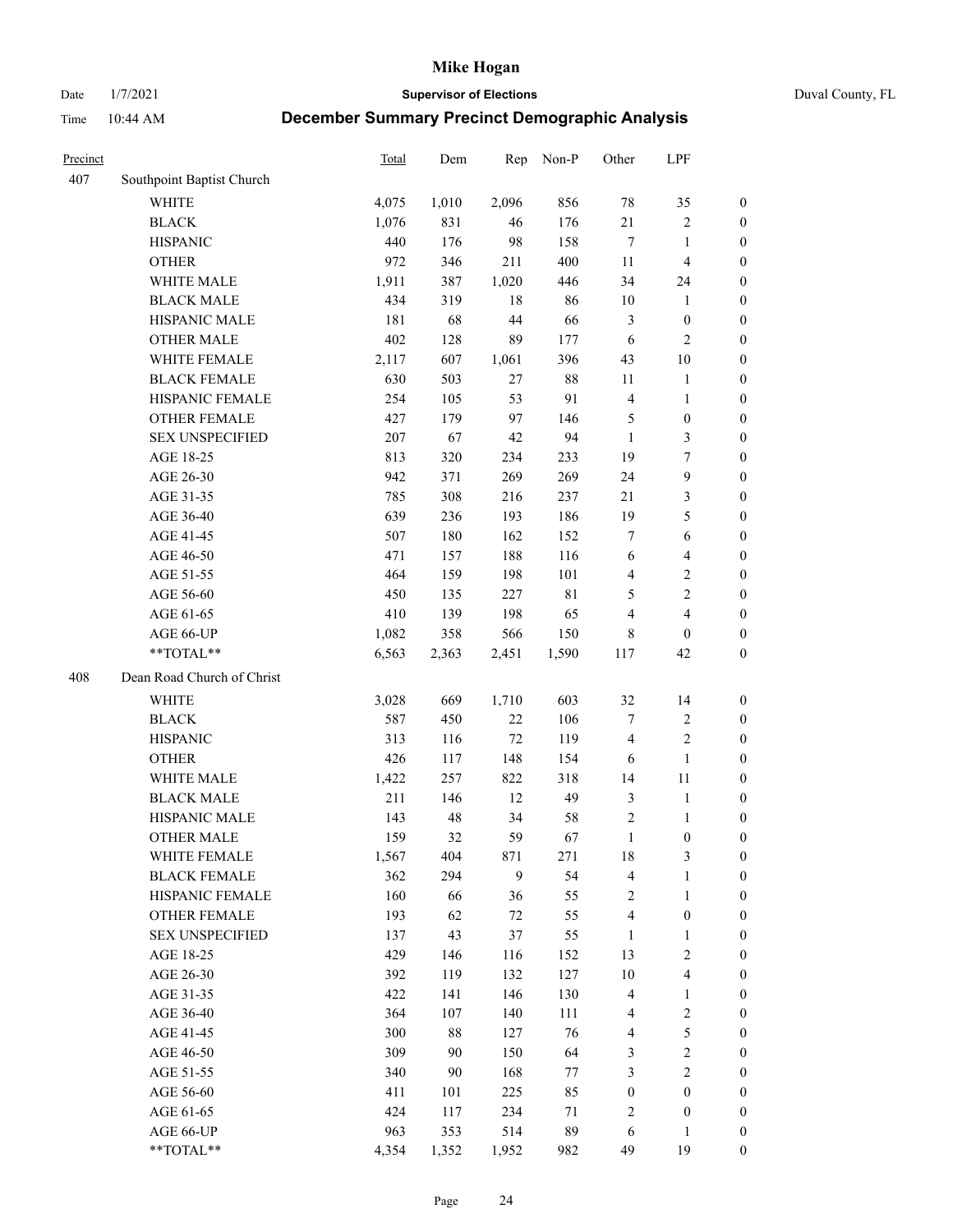## Date 1/7/2021 **Supervisor of Elections** Duval County, FL

| Precinct |                                        | Total | Dem    | Rep    | Non-P  | Other            | LPF                     |                  |
|----------|----------------------------------------|-------|--------|--------|--------|------------------|-------------------------|------------------|
| 409      | Ramallah American Club of Jacksonville |       |        |        |        |                  |                         |                  |
|          | <b>WHITE</b>                           | 1,841 | 506    | 925    | 377    | $20\,$           | 13                      | $\boldsymbol{0}$ |
|          | <b>BLACK</b>                           | 710   | 547    | 26     | 132    | 5                | $\boldsymbol{0}$        | $\boldsymbol{0}$ |
|          | <b>HISPANIC</b>                        | 292   | 120    | 59     | 104    | 6                | $\mathfrak{Z}$          | $\boldsymbol{0}$ |
|          | <b>OTHER</b>                           | 417   | 113    | 110    | 187    | 5                | $\sqrt{2}$              | $\boldsymbol{0}$ |
|          | WHITE MALE                             | 834   | 199    | 436    | 182    | 10               | $\boldsymbol{7}$        | $\boldsymbol{0}$ |
|          | <b>BLACK MALE</b>                      | 291   | 206    | 14     | 68     | 3                | $\boldsymbol{0}$        | $\boldsymbol{0}$ |
|          | HISPANIC MALE                          | 107   | 41     | 28     | 35     | $\mathbf{1}$     | $\sqrt{2}$              | $\boldsymbol{0}$ |
|          | <b>OTHER MALE</b>                      | 159   | 43     | 44     | 67     | 3                | $\sqrt{2}$              | $\boldsymbol{0}$ |
|          | WHITE FEMALE                           | 987   | 303    | 480    | 189    | $10\,$           | 5                       | 0                |
|          | <b>BLACK FEMALE</b>                    | 402   | 329    | 11     | 60     | $\sqrt{2}$       | $\boldsymbol{0}$        | 0                |
|          | HISPANIC FEMALE                        | 182   | 77     | 30     | 69     | 5                | $\mathbf{1}$            | $\boldsymbol{0}$ |
|          | OTHER FEMALE                           | 181   | 59     | 49     | 71     | $\overline{c}$   | $\boldsymbol{0}$        | $\boldsymbol{0}$ |
|          | <b>SEX UNSPECIFIED</b>                 | 117   | 29     | 28     | 59     | $\boldsymbol{0}$ | $\mathbf{1}$            | $\boldsymbol{0}$ |
|          | AGE 18-25                              | 332   | 143    | 71     | 112    | 4                | $\sqrt{2}$              | $\boldsymbol{0}$ |
|          | AGE 26-30                              | 339   | 137    | 67     | 125    | 5                | $\mathfrak s$           | $\boldsymbol{0}$ |
|          | AGE 31-35                              | 284   | 96     | $80\,$ | 96     | 7                | $\mathfrak{S}$          | $\overline{0}$   |
|          | AGE 36-40                              | 273   | 105    | $80\,$ | $80\,$ | $\sqrt{6}$       | $\sqrt{2}$              | $\overline{0}$   |
|          | AGE 41-45                              | 222   | 96     | 60     | 60     | 4                | $\sqrt{2}$              | $\boldsymbol{0}$ |
|          | AGE 46-50                              | 240   | 105    | 72     | 58     | 3                | $\sqrt{2}$              | 0                |
|          | AGE 51-55                              | 253   | 89     | 114    | 49     | $\mathbf{1}$     | $\boldsymbol{0}$        | 0                |
|          | AGE 56-60                              | 282   | 111    | 107    | 62     | 2                | $\boldsymbol{0}$        | $\boldsymbol{0}$ |
|          | AGE 61-65                              | 279   | 101    | 130    | $48\,$ | $\boldsymbol{0}$ | $\boldsymbol{0}$        | $\boldsymbol{0}$ |
|          | AGE 66-UP                              | 756   | 303    | 339    | 110    | 4                | $\boldsymbol{0}$        | $\boldsymbol{0}$ |
|          | **TOTAL**                              | 3,260 | 1,286  | 1,120  | 800    | 36               | $18\,$                  | $\boldsymbol{0}$ |
| 410      | St. Barnabas Anglican Church           |       |        |        |        |                  |                         |                  |
|          | <b>WHITE</b>                           | 2,575 | 611    | 1,321  | 587    | 39               | 17                      | $\boldsymbol{0}$ |
|          | <b>BLACK</b>                           | 901   | 671    | 50     | 167    | 12               | $\mathbf{1}$            | $\boldsymbol{0}$ |
|          | <b>HISPANIC</b>                        | 457   | 194    | 93     | 163    | 7                | $\boldsymbol{0}$        | $\boldsymbol{0}$ |
|          | <b>OTHER</b>                           | 795   | 222    | 247    | 315    | $\tau$           | $\overline{4}$          | $\overline{0}$   |
|          | WHITE MALE                             | 1,246 | 256    | 675    | 288    | 17               | $10\,$                  | $\boldsymbol{0}$ |
|          | <b>BLACK MALE</b>                      | 373   | 263    | $26\,$ | 76     | 7                | $\mathbf{1}$            | 0                |
|          | HISPANIC MALE                          | 210   | 75     | 49     | 82     | 4                | $\boldsymbol{0}$        | 0                |
|          | OTHER MALE                             | 329   | 84     | 111    | 132    | $\mathbf{1}$     | $\mathbf{1}$            | $\boldsymbol{0}$ |
|          | WHITE FEMALE                           | 1,280 | 342    | 624    | 285    | $22\,$           | $\tau$                  | 0                |
|          | <b>BLACK FEMALE</b>                    | 509   | 392    | 22     | $90\,$ | 5                | $\boldsymbol{0}$        | $\boldsymbol{0}$ |
|          | HISPANIC FEMALE                        | 233   | 112    | 40     | $78\,$ | 3                | $\boldsymbol{0}$        | $\overline{0}$   |
|          | <b>OTHER FEMALE</b>                    | 346   | 102    | 113    | 123    | 5                | $\mathfrak{Z}$          | 0                |
|          | <b>SEX UNSPECIFIED</b>                 | 202   | $72\,$ | 51     | $78\,$ | $\mathbf{1}$     | $\boldsymbol{0}$        | $\overline{0}$   |
|          | AGE 18-25                              | 596   | 227    | 150    | 206    | 10               | $\mathfrak{Z}$          | 0                |
|          | AGE 26-30                              | 476   | 178    | 122    | 165    | $\,$ 8 $\,$      | $\mathfrak{Z}$          | 0                |
|          | AGE 31-35                              | 425   | 155    | 134    | 122    | 10               | $\overline{\mathbf{4}}$ | 0                |
|          | AGE 36-40                              | 418   | 153    | 119    | 137    | 7                | $\sqrt{2}$              | 0                |
|          | AGE 41-45                              | 320   | 113    | 95     | 106    | 5                | $\mathbf{1}$            | 0                |
|          | AGE 46-50                              | 386   | 135    | 144    | 96     | 5                | 6                       | 0                |
|          | AGE 51-55                              | 405   | 139    | 165    | 96     | 4                | $\mathbf{1}$            | $\boldsymbol{0}$ |
|          | AGE 56-60                              | 457   | 145    | 204    | 102    | 6                | $\boldsymbol{0}$        | $\overline{0}$   |
|          | AGE 61-65                              | 400   | 129    | 179    | 85     | 6                | 1                       | 0                |
|          | AGE 66-UP                              | 845   | 324    | 399    | 117    | 4                | $\mathbf{1}$            | 0                |
|          | **TOTAL**                              | 4,728 | 1,698  | 1,711  | 1,232  | 65               | 22                      | $\boldsymbol{0}$ |
|          |                                        |       |        |        |        |                  |                         |                  |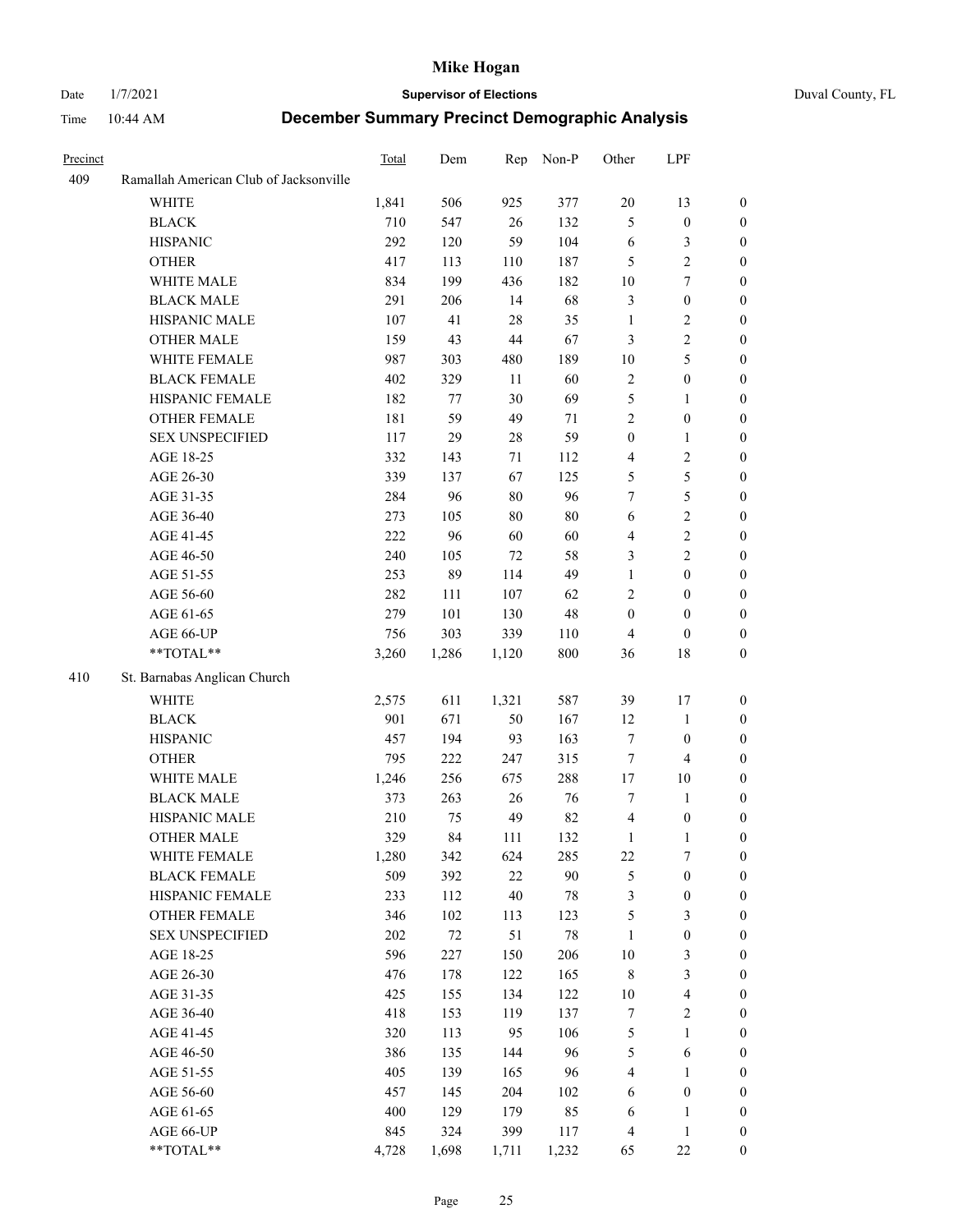Date 1/7/2021 **Supervisor of Elections** Duval County, FL

| Precinct |                             | <b>Total</b> | Dem    | Rep    | Non-P       | Other            | LPF              |                  |
|----------|-----------------------------|--------------|--------|--------|-------------|------------------|------------------|------------------|
| 411      | Windy Hill Community Center |              |        |        |             |                  |                  |                  |
|          | <b>WHITE</b>                | 3,175        | 787    | 1,483  | 826         | 61               | 18               | 0                |
|          | <b>BLACK</b>                | 786          | 571    | 34     | 170         | $11\,$           | $\boldsymbol{0}$ | $\boldsymbol{0}$ |
|          | <b>HISPANIC</b>             | 734          | 298    | 152    | 271         | $10\,$           | 3                | $\boldsymbol{0}$ |
|          | <b>OTHER</b>                | 683          | 226    | 167    | 279         | $\,$ $\,$        | $\mathfrak{Z}$   | $\boldsymbol{0}$ |
|          | WHITE MALE                  | 1,523        | 306    | 767    | 411         | $28\,$           | 11               | $\boldsymbol{0}$ |
|          | <b>BLACK MALE</b>           | 311          | 197    | 23     | 86          | 5                | $\boldsymbol{0}$ | $\boldsymbol{0}$ |
|          | HISPANIC MALE               | 332          | 127    | 76     | 124         | 4                | $\mathbf{1}$     | $\boldsymbol{0}$ |
|          | <b>OTHER MALE</b>           | 271          | 83     | $80\,$ | 102         | 3                | $\mathfrak{Z}$   | $\boldsymbol{0}$ |
|          | WHITE FEMALE                | 1,601        | 471    | 694    | 396         | 33               | $\boldsymbol{7}$ | $\boldsymbol{0}$ |
|          | <b>BLACK FEMALE</b>         | 467          | 370    | 11     | $8\sqrt{1}$ | 5                | $\boldsymbol{0}$ | $\boldsymbol{0}$ |
|          | HISPANIC FEMALE             | 385          | 165    | 73     | 140         | 5                | $\sqrt{2}$       | $\boldsymbol{0}$ |
|          | <b>OTHER FEMALE</b>         | 307          | 116    | 62     | 124         | 5                | $\boldsymbol{0}$ | $\boldsymbol{0}$ |
|          | <b>SEX UNSPECIFIED</b>      | 181          | 47     | 50     | 82          | $\sqrt{2}$       | $\boldsymbol{0}$ | $\boldsymbol{0}$ |
|          | AGE 18-25                   | 746          | 288    | 173    | 259         | 21               | $\mathfrak s$    | $\boldsymbol{0}$ |
|          | AGE 26-30                   | 697          | 234    | 192    | 251         | 17               | $\mathfrak{Z}$   | $\boldsymbol{0}$ |
|          | AGE 31-35                   | 633          | 223    | 188    | 206         | 11               | 5                | $\boldsymbol{0}$ |
|          | AGE 36-40                   | 446          | 157    | 121    | 155         | 9                | $\overline{4}$   | $\boldsymbol{0}$ |
|          | AGE 41-45                   | 412          | 147    | 118    | 134         | $\mathbf{9}$     | $\overline{4}$   | $\boldsymbol{0}$ |
|          | AGE 46-50                   | 385          | 131    | 142    | 105         | $\sqrt{6}$       | $\mathbf{1}$     | $\boldsymbol{0}$ |
|          | AGE 51-55                   | 402          | 127    | 153    | 112         | $\mathbf{9}$     | $\mathbf{1}$     | $\boldsymbol{0}$ |
|          | AGE 56-60                   | 471          | 166    | 180    | 122         | 3                | $\boldsymbol{0}$ | 0                |
|          | AGE 61-65                   | 397          | 127    | 184    | 82          | 3                | $\mathbf{1}$     | $\boldsymbol{0}$ |
|          | AGE 66-UP                   | 789          | 282    | 385    | 120         | $\mathfrak{2}$   | $\boldsymbol{0}$ | $\boldsymbol{0}$ |
|          | $**TOTAL**$                 | 5,378        | 1,882  | 1,836  | 1,546       | $90\,$           | 24               | $\boldsymbol{0}$ |
| 412      | CrossRoad Church, UMC       |              |        |        |             |                  |                  |                  |
|          |                             |              |        |        |             |                  |                  |                  |
|          | <b>WHITE</b>                | 2,466        | 671    | 1,048  | 657         | 67               | 23               | $\boldsymbol{0}$ |
|          | <b>BLACK</b>                | 653          | 478    | 25     | 137         | 12               | $\mathbf{1}$     | $\boldsymbol{0}$ |
|          | <b>HISPANIC</b>             | 347          | 118    | 104    | 120         | 5                | $\boldsymbol{0}$ | $\boldsymbol{0}$ |
|          | <b>OTHER</b>                | 478          | 179    | 94     | 191         | 13               | $\mathbf{1}$     | $\boldsymbol{0}$ |
|          | WHITE MALE                  | 1,165        | 274    | 505    | 335         | 35               | 16               | $\boldsymbol{0}$ |
|          | <b>BLACK MALE</b>           | 271          | 173    | 15     | 75          | $\boldsymbol{7}$ | $\mathbf{1}$     | $\boldsymbol{0}$ |
|          | HISPANIC MALE               | 172          | 54     | 58     | 57          | 3                | $\boldsymbol{0}$ | 0                |
|          | <b>OTHER MALE</b>           | 187          | 57     | 45     | $78\,$      | $\tau$           | $\boldsymbol{0}$ | $\boldsymbol{0}$ |
|          | WHITE FEMALE                | 1,269        | 383    | 536    | 313         | 30               | 7                | 0                |
|          | <b>BLACK FEMALE</b>         | 368          | 293    | $10\,$ | 60          | 5                | $\boldsymbol{0}$ | $\boldsymbol{0}$ |
|          | HISPANIC FEMALE             | 166          | 61     | 45     | 58          | $\overline{c}$   | $\boldsymbol{0}$ | $\overline{0}$   |
|          | <b>OTHER FEMALE</b>         | 226          | 99     | 41     | $8\sqrt{1}$ | 4                | $\mathbf{1}$     | $\overline{0}$   |
|          | <b>SEX UNSPECIFIED</b>      | 120          | 52     | 16     | 48          | 4                | $\boldsymbol{0}$ | 0                |
|          | AGE 18-25                   | 743          | 289    | 207    | 221         | $20\,$           | 6                | 0                |
|          | AGE 26-30                   | 764          | 286    | 228    | 222         | 23               | $\mathfrak s$    | 0                |
|          | AGE 31-35                   | 485          | 162    | 149    | 158         | 13               | $\mathfrak{Z}$   | 0                |
|          | AGE 36-40                   | 355          | 123    | 102    | 114         | 9                | $\boldsymbol{7}$ | 0                |
|          | AGE 41-45                   | 282          | 113    | 85     | $80\,$      | 4                | $\boldsymbol{0}$ | 0                |
|          | AGE 46-50                   | 275          | 117    | $72\,$ | 73          | $10\,$           | 3                | 0                |
|          | AGE 51-55                   | 261          | $90\,$ | 112    | 53          | 5                | $\mathbf{1}$     | 0                |
|          | AGE 56-60                   | 231          | 78     | 90     | 57          | 6                | $\boldsymbol{0}$ | 0                |
|          | AGE 61-65                   | 194          | 68     | 74     | 49          | 3                | $\boldsymbol{0}$ | $\overline{0}$   |
|          | AGE 66-UP                   | 354          | 120    | 152    | 78          | 4                | $\boldsymbol{0}$ | 0                |
|          | **TOTAL**                   | 3,944        | 1,446  | 1,271  | 1,105       | 97               | 25               | $\boldsymbol{0}$ |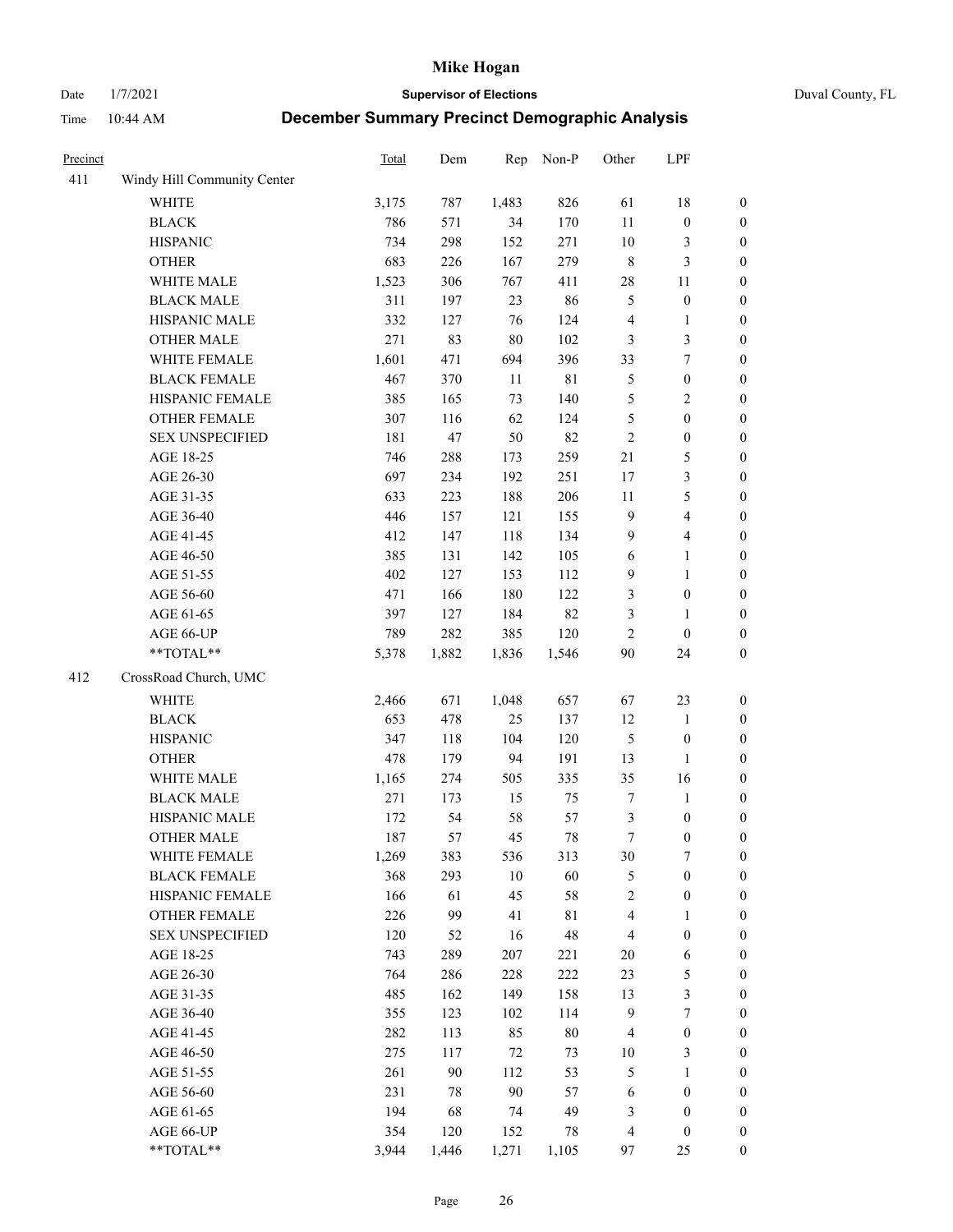Date 1/7/2021 **Supervisor of Elections** Duval County, FL

| Precinct |                                    | Total  | Dem       | Rep           | Non-P   | Other            | LPF                     |                  |
|----------|------------------------------------|--------|-----------|---------------|---------|------------------|-------------------------|------------------|
| 501      | <b>Balis Community Center</b>      |        |           |               |         |                  |                         |                  |
|          | <b>WHITE</b>                       | 2,749  | 893       | 1,249         | 546     | 39               | $22\,$                  | 0                |
|          | <b>BLACK</b>                       | 238    | 162       | 16            | 54      | $\overline{4}$   | $\sqrt{2}$              | 0                |
|          | <b>HISPANIC</b>                    | 140    | 47        | 45            | 45      | 3                | $\boldsymbol{0}$        | $\boldsymbol{0}$ |
|          | <b>OTHER</b>                       | 303    | 101       | $78\,$        | 118     | 3                | 3                       | $\boldsymbol{0}$ |
|          | WHITE MALE                         | 1,304  | 381       | 610           | 282     | 15               | 16                      | $\boldsymbol{0}$ |
|          | <b>BLACK MALE</b>                  | 112    | 74        | $\,8\,$       | 26      | 3                | $\mathbf{1}$            | $\boldsymbol{0}$ |
|          | HISPANIC MALE                      | 66     | $22\,$    | 19            | 25      | $\boldsymbol{0}$ | $\boldsymbol{0}$        | $\boldsymbol{0}$ |
|          | <b>OTHER MALE</b>                  | 108    | 25        | 32            | 49      | $\mathbf{1}$     | $\mathbf{1}$            | $\boldsymbol{0}$ |
|          | WHITE FEMALE                       | 1,405  | 501       | 624           | 250     | 24               | 6                       | $\boldsymbol{0}$ |
|          | <b>BLACK FEMALE</b>                | 123    | 86        | $\,$ 8 $\,$   | $27\,$  | $\mathbf{1}$     | $\mathbf{1}$            | 0                |
|          | HISPANIC FEMALE                    | 71     | 24        | 25            | 19      | 3                | $\boldsymbol{0}$        | 0                |
|          | OTHER FEMALE                       | 143    | 59        | 37            | 46      | $\boldsymbol{0}$ | $\mathbf{1}$            | 0                |
|          | <b>SEX UNSPECIFIED</b>             | 98     | 31        | 25            | 39      | $\mathfrak{2}$   | $\mathbf{1}$            | $\boldsymbol{0}$ |
|          | AGE 18-25                          | 308    | 121       | 100           | $77 \,$ | 8                | $\sqrt{2}$              | $\boldsymbol{0}$ |
|          | AGE 26-30                          | 363    | 136       | 107           | 109     | 6                | $\mathfrak{S}$          | $\boldsymbol{0}$ |
|          | AGE 31-35                          | 423    | 159       | 141           | 107     | $\overline{9}$   | $\boldsymbol{7}$        | $\boldsymbol{0}$ |
|          | AGE 36-40                          | 285    | 100       | 82            | 96      | 3                | $\overline{\mathbf{4}}$ | $\boldsymbol{0}$ |
|          | AGE 41-45                          | 240    | 75        | 91            | 67      | 4                | $\mathfrak{Z}$          | $\boldsymbol{0}$ |
|          | AGE 46-50                          | 260    | 78        | 106           | 68      | 5                | $\mathfrak{Z}$          | $\boldsymbol{0}$ |
|          | AGE 51-55                          | 237    | 63        | 122           | 49      | 3                | $\boldsymbol{0}$        | 0                |
|          | AGE 56-60                          | 294    | 98        | 141           | 51      | $\overline{c}$   | $\overline{2}$          | 0                |
|          | AGE 61-65                          | 295    | 107       | 135           | 47      | 6                | $\boldsymbol{0}$        | 0                |
|          | AGE 66-UP                          | 725    | 266       | 363           | 92      | 3                | $\mathbf{1}$            | $\boldsymbol{0}$ |
|          | $**TOTAL**$                        | 3,430  | 1,203     | 1,388         | 763     | 49               | $27\,$                  | $\boldsymbol{0}$ |
| 502      | St. Nicholas Park Christian Church |        |           |               |         |                  |                         |                  |
|          | <b>WHITE</b>                       | 955    | 295       | 494           | 150     | 11               | 5                       | $\boldsymbol{0}$ |
|          | <b>BLACK</b>                       | 56     | 37        | $\mathfrak s$ | 13      | $\mathbf{1}$     | $\boldsymbol{0}$        | $\boldsymbol{0}$ |
|          | <b>HISPANIC</b>                    | 41     | 14        | 12            | 11      | 3                | $\mathbf{1}$            | $\boldsymbol{0}$ |
|          | <b>OTHER</b>                       | 82     | 21        | $30\,$        | 29      | $\mathfrak{2}$   | $\boldsymbol{0}$        | $\boldsymbol{0}$ |
|          | WHITE MALE                         | 431    | 122       | 222           | 77      | 5                | $\mathfrak{S}$          | $\boldsymbol{0}$ |
|          | <b>BLACK MALE</b>                  | $20\,$ | 10        | $\sqrt{2}$    | $\tau$  | $\mathbf{1}$     | $\boldsymbol{0}$        | $\boldsymbol{0}$ |
|          | HISPANIC MALE                      | 20     | 6         | $\tau$        | 6       | $\mathbf{1}$     | $\boldsymbol{0}$        | 0                |
|          | <b>OTHER MALE</b>                  | 34     | 10        | $10\,$        | 12      | $\overline{c}$   | $\boldsymbol{0}$        | 0                |
|          | WHITE FEMALE                       | 513    | 170       | 267           | 70      | 6                | $\boldsymbol{0}$        | 0                |
|          | <b>BLACK FEMALE</b>                | 36     | 27        | 3             | 6       | $\boldsymbol{0}$ | $\boldsymbol{0}$        | $\boldsymbol{0}$ |
|          | HISPANIC FEMALE                    | 21     | $\,$ $\,$ | 5             | 5       | $\mathbf{2}$     | $\mathbf{1}$            | $\overline{0}$   |
|          | OTHER FEMALE                       | 28     | 7         | 14            | 7       | $\boldsymbol{0}$ | $\boldsymbol{0}$        | $\overline{0}$   |
|          | <b>SEX UNSPECIFIED</b>             | 31     | $\tau$    | 11            | 13      | $\boldsymbol{0}$ | $\boldsymbol{0}$        | 0                |
|          | AGE 18-25                          | 91     | 34        | 31            | 23      | 3                | $\boldsymbol{0}$        | 0                |
|          | AGE 26-30                          | 121    | 39        | 57            | 21      | 3                | $\mathbf{1}$            | 0                |
|          | AGE 31-35                          | 126    | 42        | 56            | 25      | $\overline{c}$   | $\mathbf{1}$            | 0                |
|          | AGE 36-40                          | 130    | 41        | 49            | 37      | $\mathbf{1}$     | $\sqrt{2}$              | 0                |
|          | AGE 41-45                          | 50     | 14        | 22            | 12      | $\mathbf{2}$     | $\boldsymbol{0}$        | 0                |
|          | AGE 46-50                          | 83     | 23        | 46            | 14      | $\boldsymbol{0}$ | $\boldsymbol{0}$        | 0                |
|          | AGE 51-55                          | 88     | 30        | 44            | 14      | $\boldsymbol{0}$ | $\boldsymbol{0}$        | $\boldsymbol{0}$ |
|          | AGE 56-60                          | 93     | 25        | 51            | 12      | 4                | $\mathbf{1}$            | $\boldsymbol{0}$ |
|          | AGE 61-65                          | 99     | 25        | 59            | 14      | $\mathbf{1}$     | $\boldsymbol{0}$        | $\boldsymbol{0}$ |
|          | AGE 66-UP                          | 253    | 94        | 126           | 31      | $\mathbf{1}$     | $\mathbf{1}$            | $\boldsymbol{0}$ |
|          | **TOTAL**                          | 1,134  | 367       | 541           | 203     | 17               | 6                       | $\boldsymbol{0}$ |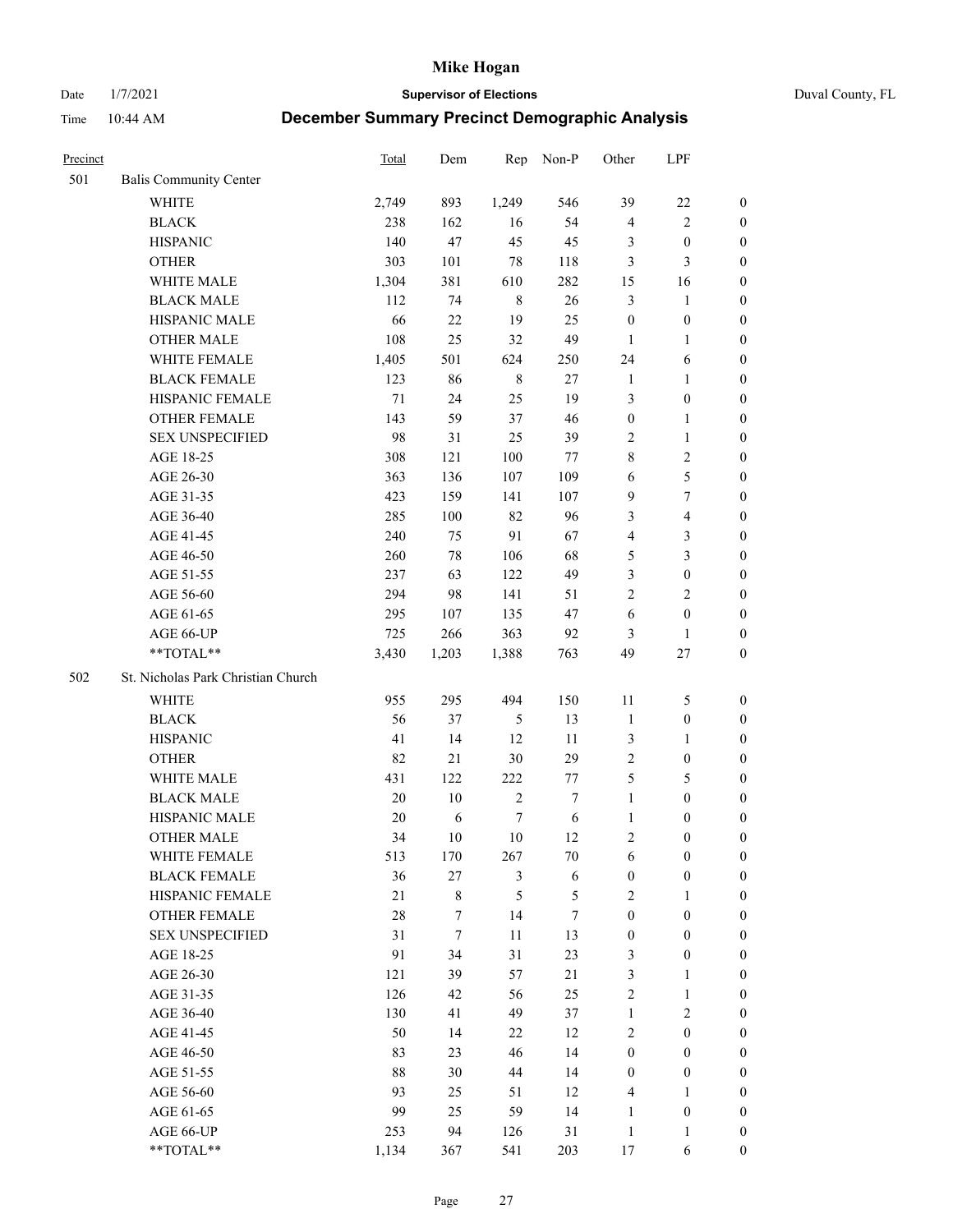Date 1/7/2021 **Supervisor of Elections** Duval County, FL

| Precinct |                                   | <b>Total</b> | Dem    | Rep            | Non-P          | Other            | LPF                     |                  |
|----------|-----------------------------------|--------------|--------|----------------|----------------|------------------|-------------------------|------------------|
| 503      | Jacksonville Community Church     |              |        |                |                |                  |                         |                  |
|          | <b>WHITE</b>                      | 1,299        | 383    | 550            | 336            | $22\,$           | $8\,$                   | 0                |
|          | <b>BLACK</b>                      | 1,016        | 771    | 39             | 197            | 8                | $\mathbf{1}$            | 0                |
|          | <b>HISPANIC</b>                   | 349          | 150    | 63             | 130            | 6                | $\boldsymbol{0}$        | $\boldsymbol{0}$ |
|          | <b>OTHER</b>                      | 314          | 123    | 60             | 124            | 5                | $\sqrt{2}$              | $\boldsymbol{0}$ |
|          | WHITE MALE                        | 552          | 137    | 232            | 166            | 10               | $\tau$                  | $\boldsymbol{0}$ |
|          | <b>BLACK MALE</b>                 | 417          | 290    | 24             | 99             | 4                | $\boldsymbol{0}$        | $\boldsymbol{0}$ |
|          | HISPANIC MALE                     | 146          | 61     | 30             | 52             | 3                | $\boldsymbol{0}$        | $\boldsymbol{0}$ |
|          | <b>OTHER MALE</b>                 | 126          | 45     | 39             | $40\,$         | $\boldsymbol{0}$ | $\overline{2}$          | $\boldsymbol{0}$ |
|          | WHITE FEMALE                      | 717          | 232    | 310            | 162            | 12               | $\mathbf{1}$            | $\boldsymbol{0}$ |
|          | <b>BLACK FEMALE</b>               | 576          | 463    | 14             | 94             | 4                | $\mathbf{1}$            | 0                |
|          | HISPANIC FEMALE                   | 196          | $88\,$ | 32             | 73             | 3                | $\boldsymbol{0}$        | 0                |
|          | OTHER FEMALE                      | 121          | 58     | 16             | 42             | 5                | $\boldsymbol{0}$        | $\boldsymbol{0}$ |
|          | <b>SEX UNSPECIFIED</b>            | 127          | 53     | 15             | 59             | $\boldsymbol{0}$ | $\boldsymbol{0}$        | $\boldsymbol{0}$ |
|          | AGE 18-25                         | 364          | 198    | 48             | 107            | $10\,$           | 1                       | $\boldsymbol{0}$ |
|          | AGE 26-30                         | 352          | 156    | 51             | 136            | 5                | $\overline{\mathbf{4}}$ | $\boldsymbol{0}$ |
|          | AGE 31-35                         | 317          | 155    | 46             | 109            | 5                | $\sqrt{2}$              | $\boldsymbol{0}$ |
|          | AGE 36-40                         | 268          | 122    | 46             | 92             | 8                | $\boldsymbol{0}$        | $\boldsymbol{0}$ |
|          | AGE 41-45                         | 209          | 98     | 52             | 56             | $\overline{c}$   | $\mathbf{1}$            | $\boldsymbol{0}$ |
|          | AGE 46-50                         | 203          | 100    | 42             | 58             | $\overline{2}$   | 1                       | $\boldsymbol{0}$ |
|          | AGE 51-55                         | 207          | 106    | 44             | 55             | 2                | $\boldsymbol{0}$        | 0                |
|          | AGE 56-60                         | 221          | 115    | 54             | 49             | 3                | $\boldsymbol{0}$        | 0                |
|          | AGE 61-65                         | 218          | 119    | 68             | 29             | 1                | $\mathbf{1}$            | 0                |
|          | AGE 66-UP                         | 619          | 258    | 261            | 96             | 3                | $\mathbf{1}$            | $\boldsymbol{0}$ |
|          | **TOTAL**                         | 2,978        | 1,427  | 712            | 787            | 41               | 11                      | $\boldsymbol{0}$ |
|          |                                   |              |        |                |                |                  |                         |                  |
| 504      | Southside United Methodist Church |              |        |                |                |                  |                         |                  |
|          | <b>WHITE</b>                      | 1,634        | 475    | 880            | 257            | 14               | $\,$ 8 $\,$             | $\boldsymbol{0}$ |
|          | <b>BLACK</b>                      | 67           | 49     | 6              | 11             | $\mathbf{1}$     | $\boldsymbol{0}$        | $\boldsymbol{0}$ |
|          | <b>HISPANIC</b>                   | 58           | 17     | 22             | 19             | $\boldsymbol{0}$ | $\boldsymbol{0}$        | $\boldsymbol{0}$ |
|          | <b>OTHER</b>                      | 106          | 38     | 36             | $30\,$         | $\mathbf{1}$     | $\mathbf{1}$            | $\boldsymbol{0}$ |
|          | WHITE MALE                        | 776          | 198    | 427            | 142            | 3                | 6                       | $\boldsymbol{0}$ |
|          | <b>BLACK MALE</b>                 | 29           | $18\,$ | $\overline{4}$ | 7              | $\boldsymbol{0}$ | $\boldsymbol{0}$        | $\boldsymbol{0}$ |
|          | HISPANIC MALE                     | 28           | 11     | $\,$ 8 $\,$    | $\mathbf{9}$   | $\boldsymbol{0}$ | $\boldsymbol{0}$        | 0                |
|          | <b>OTHER MALE</b>                 | 46           | 13     | 18             | 14             | $\boldsymbol{0}$ | $\mathbf{1}$            | 0                |
|          | WHITE FEMALE                      | 841          | 273    | 444            | 111            | 11               | 2                       | 0                |
|          | <b>BLACK FEMALE</b>               | 34           | $28\,$ | $\mathfrak{2}$ | $\mathfrak{Z}$ | $\mathbf{1}$     | $\boldsymbol{0}$        | $\overline{0}$   |
|          | HISPANIC FEMALE                   | 27           | 5      | 13             | 9              | $\boldsymbol{0}$ | $\boldsymbol{0}$        | $\overline{0}$   |
|          | OTHER FEMALE                      | 38           | $18\,$ | 12             | 7              | 1                | $\boldsymbol{0}$        | $\overline{0}$   |
|          | <b>SEX UNSPECIFIED</b>            | 46           | 15     | 16             | 15             | $\boldsymbol{0}$ | $\boldsymbol{0}$        | 0                |
|          | AGE 18-25                         | 177          | 57     | 78             | 36             | 6                | $\boldsymbol{0}$        | 0                |
|          | AGE 26-30                         | 149          | 49     | 64             | 31             | $\overline{2}$   | 3                       | 0                |
|          | AGE 31-35                         | 184          | 50     | 77             | 52             | 2                | $\mathfrak{Z}$          | 0                |
|          | AGE 36-40                         | 181          | 62     | 85             | 32             | $\mathbf{1}$     | $\mathbf{1}$            | 0                |
|          | AGE 41-45                         | 160          | 52     | 71             | 35             | 2                | $\boldsymbol{0}$        | 0                |
|          | AGE 46-50                         | 162          | 37     | 91             | 34             | $\boldsymbol{0}$ | $\boldsymbol{0}$        | 0                |
|          | AGE 51-55                         | 154          | 49     | 85             | 17             | $\mathbf{1}$     | $\overline{2}$          | 0                |
|          | AGE 56-60                         | 155          | 49     | 87             | 18             | 1                | $\boldsymbol{0}$        | $\overline{0}$   |
|          | AGE 61-65                         | 160          | 46     | 91             | 23             | $\boldsymbol{0}$ | $\boldsymbol{0}$        | $\overline{0}$   |
|          | AGE 66-UP                         | 383          | 128    | 215            | 39             | $\mathbf{1}$     | $\boldsymbol{0}$        | 0                |
|          | **TOTAL**                         | 1,865        | 579    | 944            | 317            | 16               | 9                       | $\overline{0}$   |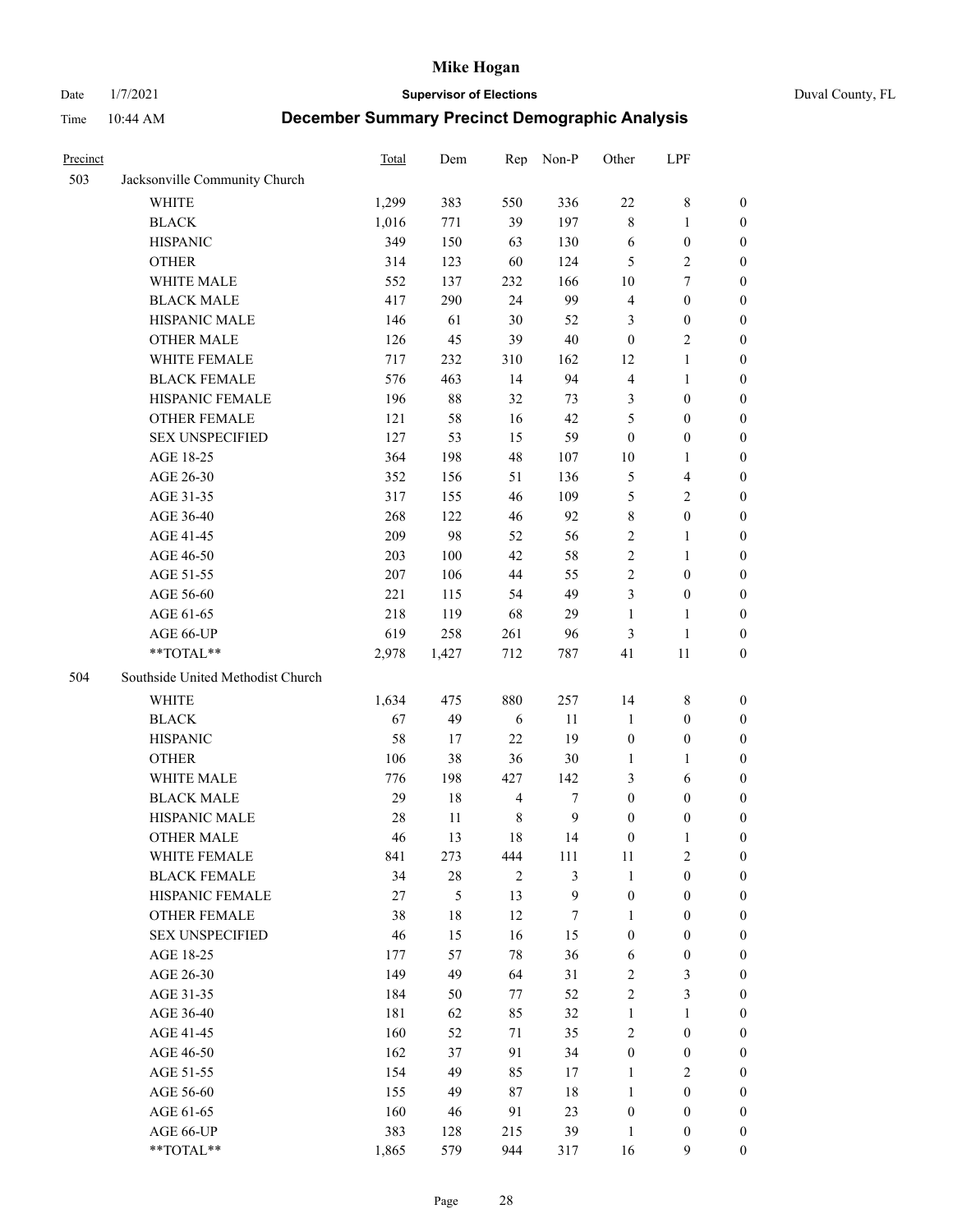Date 1/7/2021 **Supervisor of Elections** Duval County, FL

| <b>Precinct</b> |                                           | <b>Total</b> | Dem              | Rep              | Non-P  | Other            | LPF                     |                  |
|-----------------|-------------------------------------------|--------------|------------------|------------------|--------|------------------|-------------------------|------------------|
| 505             | Saint Mark's Lutheran Church - ELCA       |              |                  |                  |        |                  |                         |                  |
|                 | <b>WHITE</b>                              | 2,254        | 585              | 1,324            | 311    | 25               | $\mathbf{9}$            | 0                |
|                 | <b>BLACK</b>                              | 19           | 8                | 1                | 10     | $\boldsymbol{0}$ | $\boldsymbol{0}$        | 0                |
|                 | <b>HISPANIC</b>                           | 73           | 22               | $30\,$           | 21     | $\boldsymbol{0}$ | $\boldsymbol{0}$        | 0                |
|                 | <b>OTHER</b>                              | 143          | 53               | 45               | 42     | 2                | $\mathbf{1}$            | 0                |
|                 | WHITE MALE                                | 1,044        | 220              | 639              | 169    | 9                | $\tau$                  | $\boldsymbol{0}$ |
|                 | <b>BLACK MALE</b>                         | 11           | 5                | $\mathbf{1}$     | 5      | $\boldsymbol{0}$ | $\boldsymbol{0}$        | 0                |
|                 | HISPANIC MALE                             | 38           | 13               | 16               | 9      | $\boldsymbol{0}$ | $\boldsymbol{0}$        | 0                |
|                 | <b>OTHER MALE</b>                         | 61           | 20               | 21               | 19     | $\boldsymbol{0}$ | $\mathbf{1}$            | 0                |
|                 | WHITE FEMALE                              | 1,186        | 359              | 672              | 137    | 16               | $\mathfrak{2}$          | 0                |
|                 | <b>BLACK FEMALE</b>                       | $\,$ 8 $\,$  | 3                | $\boldsymbol{0}$ | 5      | $\boldsymbol{0}$ | $\boldsymbol{0}$        | 0                |
|                 | HISPANIC FEMALE                           | 33           | $\boldsymbol{9}$ | 13               | 11     | $\boldsymbol{0}$ | $\boldsymbol{0}$        | 0                |
|                 | OTHER FEMALE                              | 64           | 26               | 19               | $18\,$ | 1                | $\boldsymbol{0}$        | 0                |
|                 | <b>SEX UNSPECIFIED</b>                    | 44           | 13               | 19               | 11     | $\mathbf{1}$     | $\boldsymbol{0}$        | 0                |
|                 | AGE 18-25                                 | 249          | 62               | 137              | 39     | 9                | $\sqrt{2}$              | 0                |
|                 | AGE 26-30                                 | 168          | 31               | 92               | 41     | 3                | $\mathbf{1}$            | $\boldsymbol{0}$ |
|                 | AGE 31-35                                 | 233          | 79               | 111              | 40     | $\sqrt{2}$       | $\mathbf{1}$            | 0                |
|                 | AGE 36-40                                 | 242          | 75               | 115              | 49     | $\mathbf{1}$     | $\sqrt{2}$              | $\boldsymbol{0}$ |
|                 | AGE 41-45                                 | 204          | 37               | 98               | 62     | 4                | $\mathfrak{Z}$          | $\boldsymbol{0}$ |
|                 | AGE 46-50                                 | 211          | 62               | 114              | 33     | 1                | $\mathbf{1}$            | $\boldsymbol{0}$ |
|                 | AGE 51-55                                 | 215          | 54               | 129              | $30\,$ | $\overline{c}$   | $\boldsymbol{0}$        | 0                |
|                 | AGE 56-60                                 | 210          | 37               | 138              | 33     | $\mathfrak{2}$   | $\boldsymbol{0}$        | 0                |
|                 | AGE 61-65                                 | 188          | 46               | 124              | 17     | $\mathbf{1}$     | $\boldsymbol{0}$        | 0                |
|                 | AGE 66-UP                                 | 569          | 185              | 342              | $40\,$ | $\overline{c}$   | $\boldsymbol{0}$        | 0                |
|                 | **TOTAL**                                 | 2,489        | 668              | 1,400            | 384    | 27               | $10\,$                  | $\boldsymbol{0}$ |
| 506             | St. John the Divine Greek Orthodox Church |              |                  |                  |        |                  |                         |                  |
|                 | <b>WHITE</b>                              | 2,230        | 699              | 990              | 501    | 33               | $\boldsymbol{7}$        | $\boldsymbol{0}$ |
|                 | <b>BLACK</b>                              | 1,398        | 1,124            | 50               | 212    | $11\,$           | $\mathbf{1}$            | $\boldsymbol{0}$ |
|                 | <b>HISPANIC</b>                           | 316          | 138              | 65               | 108    | $\overline{4}$   | $\mathbf{1}$            | $\boldsymbol{0}$ |
|                 | <b>OTHER</b>                              | 435          | 145              | 113              | 169    | 6                | $\mathbf{2}$            | $\boldsymbol{0}$ |
|                 | WHITE MALE                                | 1,022        | 273              | 491              | 240    | 12               | $\sqrt{6}$              | 0                |
|                 | <b>BLACK MALE</b>                         | 552          | 414              | 22               | 111    | $\overline{4}$   | $\mathbf{1}$            | 0                |
|                 | HISPANIC MALE                             | 150          | 64               | 41               | 43     | 2                | $\boldsymbol{0}$        | 0                |
|                 | <b>OTHER MALE</b>                         | 148          | 43               | 39               | 61     | 4                | 1                       | 0                |
|                 | WHITE FEMALE                              | 1,175        | 415              | 487              | 252    | 20               | 1                       | 0                |
|                 | <b>BLACK FEMALE</b>                       | 815          | 688              | 26               | 94     | 7                | $\boldsymbol{0}$        | $\boldsymbol{0}$ |
|                 | HISPANIC FEMALE                           | 157          | 69               | 23               | 62     | $\sqrt{2}$       | $\mathbf{1}$            | $\boldsymbol{0}$ |
|                 | OTHER FEMALE                              | 190          | $70\,$           | 55               | 62     | $\overline{c}$   | $\mathbf{1}$            | $\overline{0}$   |
|                 | <b>SEX UNSPECIFIED</b>                    | 170          | 70               | 34               | 65     | $\mathbf{1}$     | $\boldsymbol{0}$        | 0                |
|                 | AGE 18-25                                 | 491          | 227              | 92               | 154    | 15               | $\mathfrak{Z}$          | 0                |
|                 | AGE 26-30                                 | 529          | 241              | 87               | 189    | $\,$ 8 $\,$      | $\overline{\mathbf{4}}$ | 0                |
|                 | AGE 31-35                                 | 445          | 218              | $90\,$           | 122    | $11\,$           | $\overline{\mathbf{4}}$ | 0                |
|                 | AGE 36-40                                 | 401          | 194              | 102              | 104    | $\mathbf{1}$     | $\boldsymbol{0}$        | 0                |
|                 | AGE 41-45                                 | 328          | 163              | 91               | $72\,$ | $\sqrt{2}$       | $\boldsymbol{0}$        | 0                |
|                 | AGE 46-50                                 | 366          | 158              | 120              | 86     | $\sqrt{2}$       | $\boldsymbol{0}$        | 0                |
|                 | AGE 51-55                                 | 374          | 160              | 130              | $80\,$ | 4                | $\boldsymbol{0}$        | 0                |
|                 | AGE 56-60                                 | 403          | 192              | 144              | 62     | 5                | $\boldsymbol{0}$        | $\boldsymbol{0}$ |
|                 | AGE 61-65                                 | 360          | 208              | 112              | 37     | 3                | $\boldsymbol{0}$        | $\overline{0}$   |
|                 | AGE 66-UP                                 | 682          | 345              | 250              | 84     | 3                | $\boldsymbol{0}$        | 0                |
|                 | **TOTAL**                                 | 4,379        | 2,106            | 1,218            | 990    | 54               | 11                      | $\boldsymbol{0}$ |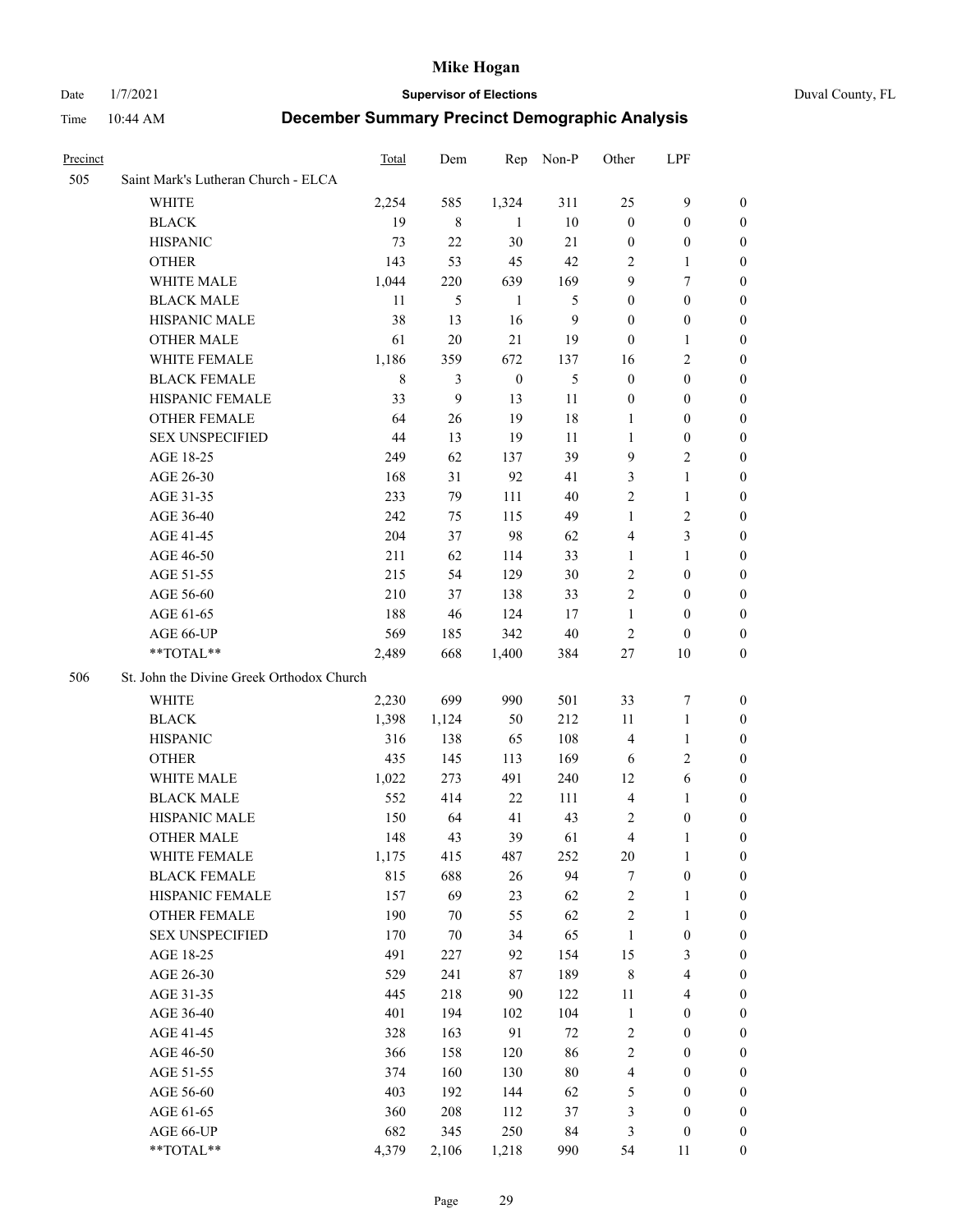Date 1/7/2021 **Supervisor of Elections** Duval County, FL

| Precinct |                                 | Total | Dem    | Rep            | Non-P  | Other            | LPF                     |                  |
|----------|---------------------------------|-------|--------|----------------|--------|------------------|-------------------------|------------------|
| 507      | Hendricks Avenue Baptist Church |       |        |                |        |                  |                         |                  |
|          | <b>WHITE</b>                    | 980   | 284    | 481            | 191    | 9                | 15                      | 0                |
|          | $\operatorname{BLACK}$          | 748   | 626    | 25             | 92     | 4                | $\mathbf{1}$            | 0                |
|          | <b>HISPANIC</b>                 | 73    | 36     | $\tau$         | 29     | 1                | $\boldsymbol{0}$        | $\boldsymbol{0}$ |
|          | <b>OTHER</b>                    | 166   | 48     | 45             | 66     | 4                | $\mathfrak{Z}$          | $\boldsymbol{0}$ |
|          | WHITE MALE                      | 440   | 96     | 242            | 91     | 5                | 6                       | $\boldsymbol{0}$ |
|          | <b>BLACK MALE</b>               | 324   | 256    | 16             | 49     | $\overline{c}$   | 1                       | $\boldsymbol{0}$ |
|          | HISPANIC MALE                   | 34    | 12     | $\mathfrak s$  | 17     | $\boldsymbol{0}$ | $\boldsymbol{0}$        | $\boldsymbol{0}$ |
|          | <b>OTHER MALE</b>               | 64    | 17     | 22             | 23     | $\mathbf{1}$     | $\mathbf{1}$            | $\boldsymbol{0}$ |
|          | WHITE FEMALE                    | 530   | 183    | 237            | 97     | 4                | $\mathbf{9}$            | $\boldsymbol{0}$ |
|          | <b>BLACK FEMALE</b>             | 407   | 357    | $\overline{9}$ | 40     | $\mathbf{1}$     | $\boldsymbol{0}$        | $\boldsymbol{0}$ |
|          | HISPANIC FEMALE                 | 32    | 19     | $\mathfrak{2}$ | 10     | $\mathbf{1}$     | $\boldsymbol{0}$        | 0                |
|          | <b>OTHER FEMALE</b>             | 73    | 25     | 14             | 29     | 3                | $\sqrt{2}$              | $\boldsymbol{0}$ |
|          | <b>SEX UNSPECIFIED</b>          | 63    | 29     | 11             | 22     | $\mathbf{1}$     | $\boldsymbol{0}$        | $\boldsymbol{0}$ |
|          | AGE 18-25                       | 191   | 91     | 41             | 52     | 3                | $\overline{\mathbf{4}}$ | $\boldsymbol{0}$ |
|          | AGE 26-30                       | 195   | 101    | 40             | 49     | 3                | $\sqrt{2}$              | $\boldsymbol{0}$ |
|          | AGE 31-35                       | 210   | 92     | 56             | 57     | 4                | $\mathbf{1}$            | $\boldsymbol{0}$ |
|          | AGE 36-40                       | 180   | 87     | 44             | 39     | 1                | $\mathbf{9}$            | $\boldsymbol{0}$ |
|          | AGE 41-45                       | 134   | 62     | 29             | 42     | $\boldsymbol{0}$ | $\mathbf{1}$            | $\boldsymbol{0}$ |
|          | AGE 46-50                       | 137   | 60     | 55             | 21     | 1                | $\boldsymbol{0}$        | $\boldsymbol{0}$ |
|          | AGE 51-55                       | 145   | 69     | 47             | 27     | $\sqrt{2}$       | $\boldsymbol{0}$        |                  |
|          |                                 |       |        |                |        |                  |                         | 0                |
|          | AGE 56-60                       | 213   | 108    | 66             | 37     | $\mathbf{1}$     | $\mathbf{1}$            | 0                |
|          | AGE 61-65                       | 182   | 94     | 57             | $28\,$ | $\mathfrak{2}$   | $\mathbf{1}$            | 0                |
|          | AGE 66-UP<br>$**TOTAL**$        | 380   | 230    | 123            | 26     | $\mathbf{1}$     | $\boldsymbol{0}$        | $\boldsymbol{0}$ |
|          |                                 | 1,967 | 994    | 558            | 378    | 18               | 19                      | $\boldsymbol{0}$ |
| 508      | San Jose Church of Christ       |       |        |                |        |                  |                         |                  |
|          | <b>WHITE</b>                    | 4,208 | 1,280  | 2,124          | 729    | 45               | 30                      | $\boldsymbol{0}$ |
|          | <b>BLACK</b>                    | 268   | 179    | $11\,$         | 74     | 4                | $\boldsymbol{0}$        | $\boldsymbol{0}$ |
|          | <b>HISPANIC</b>                 | 284   | 102    | 82             | 95     | $\overline{4}$   | $\mathbf{1}$            | $\boldsymbol{0}$ |
|          | <b>OTHER</b>                    | 350   | 99     | 113            | 130    | $\,$ 8 $\,$      | $\boldsymbol{0}$        | $\boldsymbol{0}$ |
|          | WHITE MALE                      | 1,959 | 531    | 1,030          | 353    | 25               | $20\,$                  | $\boldsymbol{0}$ |
|          | <b>BLACK MALE</b>               | 116   | 71     | 6              | 38     | $\mathbf{1}$     | $\boldsymbol{0}$        | $\boldsymbol{0}$ |
|          | HISPANIC MALE                   | 130   | 42     | 43             | 44     | $\boldsymbol{0}$ | 1                       | 0                |
|          | <b>OTHER MALE</b>               | 138   | 35     | 51             | 51     | $\mathbf{1}$     | $\boldsymbol{0}$        | $\boldsymbol{0}$ |
|          | WHITE FEMALE                    | 2,213 | 740    | 1,078          | 366    | 20               | 9                       | 0                |
|          | <b>BLACK FEMALE</b>             | 150   | 107    | 5              | 35     | 3                | $\boldsymbol{0}$        | $\boldsymbol{0}$ |
|          | HISPANIC FEMALE                 | 148   | 60     | 36             | 48     | 4                | $\boldsymbol{0}$        | $\overline{0}$   |
|          | OTHER FEMALE                    | 158   | 53     | 47             | 51     | 7                | $\boldsymbol{0}$        | $\overline{0}$   |
|          | <b>SEX UNSPECIFIED</b>          | 98    | $21\,$ | 34             | 42     | $\boldsymbol{0}$ | $\mathbf{1}$            | 0                |
|          | AGE 18-25                       | 463   | 134    | 171            | 144    | $10\,$           | $\overline{\mathbf{4}}$ | 0                |
|          | AGE 26-30                       | 419   | 129    | 161            | 110    | $11\,$           | $\,$ 8 $\,$             | 0                |
|          | AGE 31-35                       | 505   | 173    | 181            | 136    | $\overline{9}$   | $\sqrt{6}$              | 0                |
|          | AGE 36-40                       | 362   | 127    | 131            | 101    | $\mathbf{1}$     | $\sqrt{2}$              | 0                |
|          | AGE 41-45                       | 346   | 112    | 149            | 74     | 9                | $\sqrt{2}$              | 0                |
|          | AGE 46-50                       | 382   | 121    | 154            | 99     | 4                | $\overline{\mathbf{4}}$ | 0                |
|          | AGE 51-55                       | 400   | 89     | 223            | 86     | $\mathbf{1}$     | $\mathbf{1}$            | 0                |
|          | AGE 56-60                       | 454   | 142    | 231            | 74     | 5                | $\sqrt{2}$              | $\boldsymbol{0}$ |
|          | AGE 61-65                       | 470   | 152    | 246            | 65     | 6                | $\mathbf{1}$            | $\boldsymbol{0}$ |
|          | AGE 66-UP                       | 1,309 | 481    | 683            | 139    | 5                | $\mathbf{1}$            | $\boldsymbol{0}$ |
|          | **TOTAL**                       | 5,110 | 1,660  | 2,330          | 1,028  | 61               | 31                      | $\boldsymbol{0}$ |
|          |                                 |       |        |                |        |                  |                         |                  |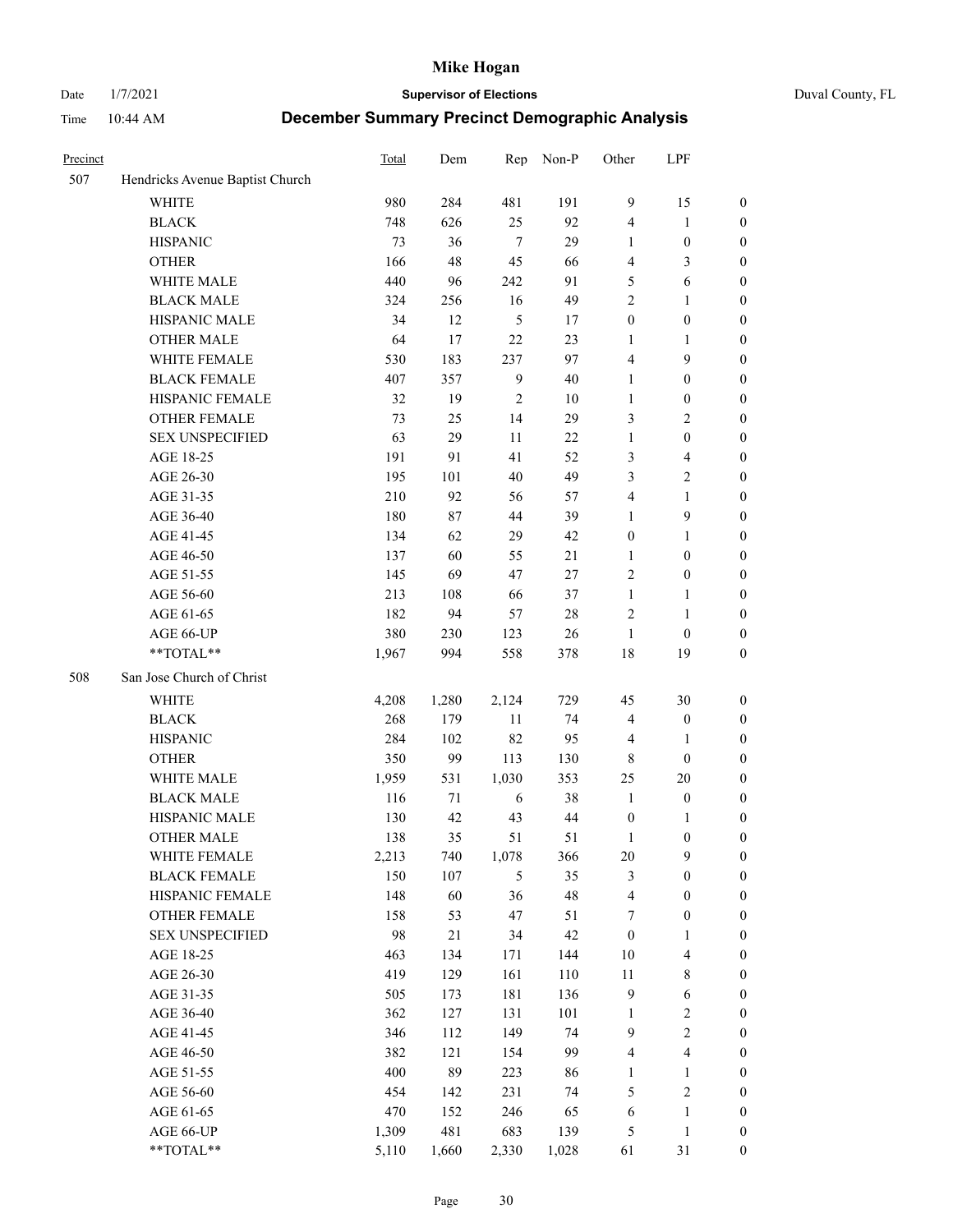Date 1/7/2021 **Supervisor of Elections** Duval County, FL

| Precinct |                           | Total | Dem    | Rep    | Non-P  | Other            | LPF              |                  |
|----------|---------------------------|-------|--------|--------|--------|------------------|------------------|------------------|
| 509      | Christ the Messiah Church |       |        |        |        |                  |                  |                  |
|          | <b>WHITE</b>              | 3,513 | 971    | 1,957  | 539    | 30               | 16               | 0                |
|          | <b>BLACK</b>              | 379   | 273    | 19     | 84     | 3                | $\boldsymbol{0}$ | 0                |
|          | <b>HISPANIC</b>           | 217   | 77     | $71\,$ | 65     | 3                | $\mathbf{1}$     | $\boldsymbol{0}$ |
|          | <b>OTHER</b>              | 320   | 95     | 118    | 103    | 3                | $\mathbf{1}$     | $\boldsymbol{0}$ |
|          | WHITE MALE                | 1,615 | 379    | 933    | 284    | 10               | 9                | $\boldsymbol{0}$ |
|          | <b>BLACK MALE</b>         | 154   | 101    | 9      | 43     | $\mathbf{1}$     | $\boldsymbol{0}$ | $\boldsymbol{0}$ |
|          | HISPANIC MALE             | 104   | 38     | 36     | 29     | $\mathbf{1}$     | $\boldsymbol{0}$ | $\boldsymbol{0}$ |
|          | <b>OTHER MALE</b>         | 126   | 30     | 59     | 37     | $\boldsymbol{0}$ | $\boldsymbol{0}$ | $\boldsymbol{0}$ |
|          | WHITE FEMALE              | 1,863 | 584    | 1,007  | 247    | $20\,$           | $\mathfrak{S}$   | $\boldsymbol{0}$ |
|          | <b>BLACK FEMALE</b>       | 219   | 169    | 10     | 38     | $\sqrt{2}$       | $\boldsymbol{0}$ | 0                |
|          | HISPANIC FEMALE           | 111   | 39     | 34     | 35     | $\sqrt{2}$       | $\mathbf{1}$     | 0                |
|          | OTHER FEMALE              | 143   | 57     | $46\,$ | 39     | $\mathbf{1}$     | $\boldsymbol{0}$ | 0                |
|          | <b>SEX UNSPECIFIED</b>    | 94    | 19     | 31     | 39     | $\sqrt{2}$       | 3                | $\boldsymbol{0}$ |
|          | AGE 18-25                 | 416   | 135    | 158    | 109    | 12               | $\sqrt{2}$       | $\boldsymbol{0}$ |
|          | AGE 26-30                 | 360   | 99     | 145    | 108    | 5                | $\mathfrak{Z}$   | $\boldsymbol{0}$ |
|          | AGE 31-35                 | 349   | 121    | 135    | 89     | $\mathbf{1}$     | $\mathfrak{Z}$   | $\boldsymbol{0}$ |
|          | AGE 36-40                 | 332   | 110    | 120    | 95     | 4                | $\mathfrak{Z}$   | $\boldsymbol{0}$ |
|          | AGE 41-45                 | 288   | 98     | 118    | 68     | $\mathbf{2}$     | $\overline{2}$   | $\boldsymbol{0}$ |
|          | AGE 46-50                 | 325   | 117    | 141    | 62     | 5                | $\boldsymbol{0}$ | $\boldsymbol{0}$ |
|          | AGE 51-55                 | 343   | 98     | 181    | 60     | $\mathbf{1}$     | $\mathfrak{Z}$   | $\boldsymbol{0}$ |
|          | AGE 56-60                 | 359   | 104    | 205    | 48     | $\mathbf{1}$     | $\mathbf{1}$     | 0                |
|          | AGE 61-65                 | 389   | 127    | 216    | $44\,$ | $\overline{c}$   | $\boldsymbol{0}$ | 0                |
|          | AGE 66-UP                 | 1,268 | 407    | 746    | 108    | 6                | $\mathbf{1}$     | $\boldsymbol{0}$ |
|          | $**TOTAL**$               | 4,429 | 1,416  | 2,165  | 791    | 39               | $18\,$           | $\boldsymbol{0}$ |
| 510      | Wayman Chapel AME Church  |       |        |        |        |                  |                  |                  |
|          | <b>WHITE</b>              | 2,721 | 727    | 1,460  | 493    | 25               | 16               | $\boldsymbol{0}$ |
|          | <b>BLACK</b>              | 417   | 308    | 21     | 82     | 5                | $\mathbf{1}$     | $\boldsymbol{0}$ |
|          | <b>HISPANIC</b>           | 221   | 84     | 58     | 77     | $\mathbf{1}$     | $\mathbf{1}$     | $\boldsymbol{0}$ |
|          | <b>OTHER</b>              | 267   | 63     | 93     | 106    | 4                | $\mathbf{1}$     | $\boldsymbol{0}$ |
|          | WHITE MALE                | 1,269 | 283    | 711    | 253    | 14               | $8\,$            | $\boldsymbol{0}$ |
|          | <b>BLACK MALE</b>         | 168   | 116    | $11\,$ | 37     | $\overline{4}$   | $\boldsymbol{0}$ | $\boldsymbol{0}$ |
|          | HISPANIC MALE             | 113   | 40     | 31     | 40     | 1                | 1                | 0                |
|          | <b>OTHER MALE</b>         | 99    | 21     | $40\,$ | 36     | 2                | $\boldsymbol{0}$ | $\boldsymbol{0}$ |
|          | WHITE FEMALE              | 1,429 | 439    | 740    | 231    | 11               | 8                | 0                |
|          | <b>BLACK FEMALE</b>       | 245   | 189    | $10\,$ | 44     | $\mathbf{1}$     | $\mathbf{1}$     | $\boldsymbol{0}$ |
|          | HISPANIC FEMALE           | 105   | 42     | $27\,$ | 36     | $\boldsymbol{0}$ | $\boldsymbol{0}$ | $\overline{0}$   |
|          | OTHER FEMALE              | 113   | 25     | 40     | 45     | 2                | $\mathbf{1}$     | $\overline{0}$   |
|          | <b>SEX UNSPECIFIED</b>    | 85    | 27     | 22     | 36     | $\boldsymbol{0}$ | $\boldsymbol{0}$ | 0                |
|          | AGE 18-25                 | 363   | 118    | 131    | 106    | 7                | $\mathbf{1}$     | 0                |
|          | AGE 26-30                 | 327   | 120    | 108    | 94     | $\overline{c}$   | $\mathfrak{Z}$   | 0                |
|          | AGE 31-35                 | 318   | 121    | 98     | 90     | 6                | $\mathfrak{Z}$   | 0                |
|          | AGE 36-40                 | 249   | $72\,$ | 86     | 86     | 3                | $\sqrt{2}$       | 0                |
|          | AGE 41-45                 | 224   | 66     | $80\,$ | 72     | $\overline{4}$   | $\sqrt{2}$       | 0                |
|          | AGE 46-50                 | 252   | 73     | 99     | 75     | $\overline{c}$   | $\mathfrak{Z}$   | 0                |
|          | AGE 51-55                 | 248   | 83     | 110    | 50     | $\sqrt{2}$       | $\mathfrak{Z}$   | $\boldsymbol{0}$ |
|          | AGE 56-60                 | 328   | 104    | 172    | 46     | 5                | 1                | $\boldsymbol{0}$ |
|          | AGE 61-65                 | 369   | 115    | 208    | 44     | 2                | $\boldsymbol{0}$ | $\boldsymbol{0}$ |
|          | AGE 66-UP                 | 948   | 310    | 540    | 95     | 2                | $\mathbf{1}$     | $\boldsymbol{0}$ |
|          | **TOTAL**                 | 3,626 | 1,182  | 1,632  | 758    | 35               | 19               | $\boldsymbol{0}$ |
|          |                           |       |        |        |        |                  |                  |                  |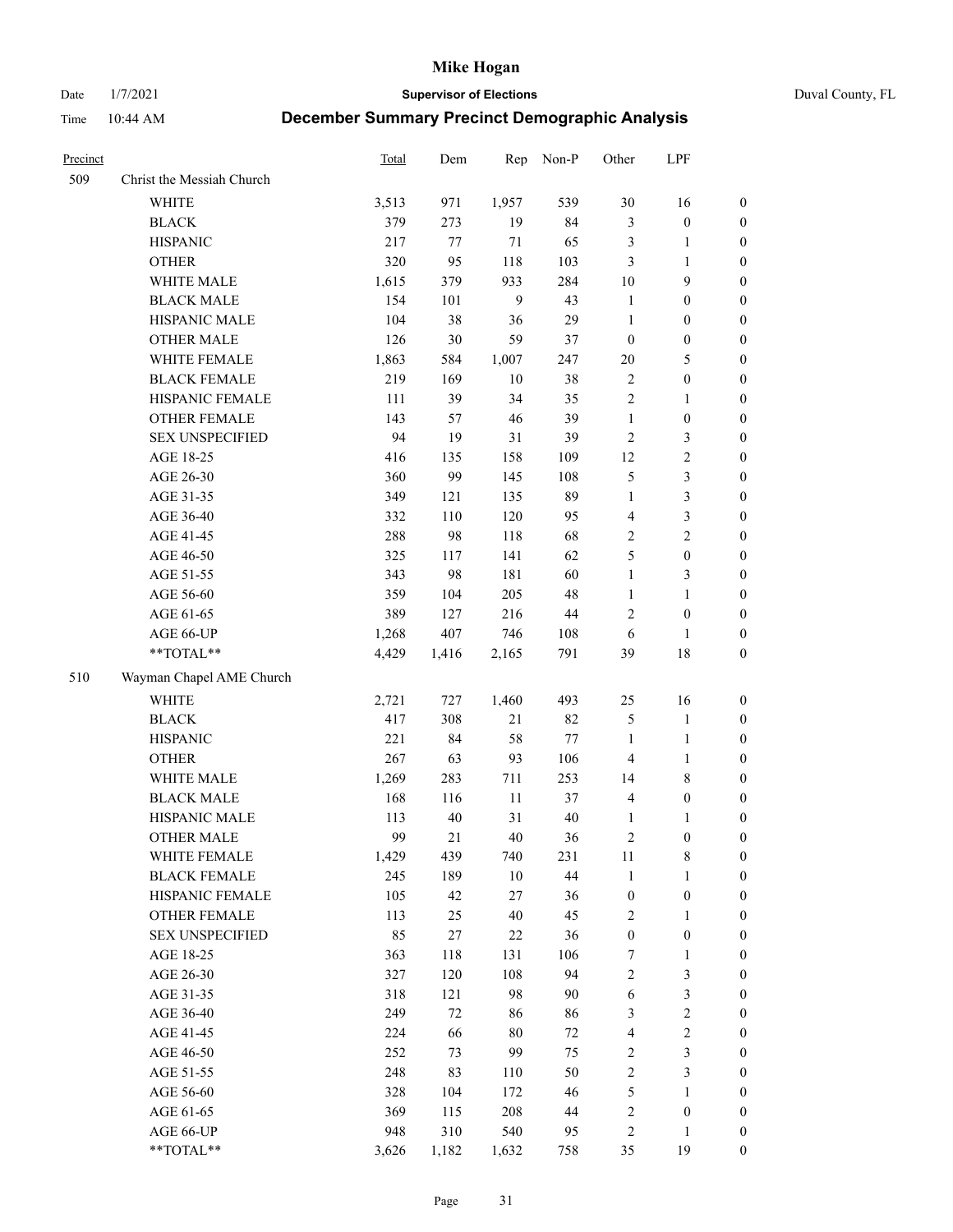Date 1/7/2021 **Supervisor of Elections** Duval County, FL

| Precinct |                              | <b>Total</b> | Dem         | Rep         | Non-P  | Other                   | LPF              |                  |
|----------|------------------------------|--------------|-------------|-------------|--------|-------------------------|------------------|------------------|
| 511      | Cuba Hunter Community Center |              |             |             |        |                         |                  |                  |
|          | <b>WHITE</b>                 | 1,891        | 574         | 888         | 399    | 24                      | 6                | 0                |
|          | <b>BLACK</b>                 | 816          | 655         | 36          | 121    | 4                       | $\boldsymbol{0}$ | 0                |
|          | <b>HISPANIC</b>              | 288          | 117         | 64          | 103    | $\mathbf{1}$            | 3                | $\boldsymbol{0}$ |
|          | <b>OTHER</b>                 | 368          | 106         | 114         | 142    | 5                       | $\mathbf{1}$     | $\boldsymbol{0}$ |
|          | WHITE MALE                   | 861          | 222         | 429         | 197    | $10\,$                  | $\mathfrak{Z}$   | $\boldsymbol{0}$ |
|          | <b>BLACK MALE</b>            | 359          | 273         | $18\,$      | 66     | $\overline{c}$          | $\boldsymbol{0}$ | $\boldsymbol{0}$ |
|          | HISPANIC MALE                | 121          | 43          | 31          | 43     | $\mathbf{1}$            | 3                | $\boldsymbol{0}$ |
|          | <b>OTHER MALE</b>            | 147          | 43          | 50          | 53     | $\mathbf{1}$            | $\boldsymbol{0}$ | $\boldsymbol{0}$ |
|          | WHITE FEMALE                 | 1,002        | 342         | 448         | 195    | 14                      | $\mathfrak{Z}$   | $\boldsymbol{0}$ |
|          | <b>BLACK FEMALE</b>          | 448          | 376         | 17          | 53     | 2                       | $\boldsymbol{0}$ | $\boldsymbol{0}$ |
|          | HISPANIC FEMALE              | 155          | 71          | 30          | 54     | $\boldsymbol{0}$        | $\boldsymbol{0}$ | $\boldsymbol{0}$ |
|          | <b>OTHER FEMALE</b>          | 151          | $44\,$      | 49          | 56     | 2                       | $\boldsymbol{0}$ | $\boldsymbol{0}$ |
|          | <b>SEX UNSPECIFIED</b>       | 118          | 38          | 30          | 47     | $\overline{c}$          | $\mathbf{1}$     | $\boldsymbol{0}$ |
|          | AGE 18-25                    | 312          | 139         | 64          | 99     | 8                       | $\sqrt{2}$       | $\boldsymbol{0}$ |
|          | AGE 26-30                    | 304          | 119         | 70          | 105    | 9                       | $\mathbf{1}$     | $\boldsymbol{0}$ |
|          | AGE 31-35                    | 300          | 117         | 88          | 93     | $\mathbf{1}$            | $\mathbf{1}$     | $\boldsymbol{0}$ |
|          | AGE 36-40                    | 249          | 96          | 78          | 73     | $\boldsymbol{0}$        | $\sqrt{2}$       | $\boldsymbol{0}$ |
|          | AGE 41-45                    | 227          | $8\sqrt{1}$ | 67          | 75     | 3                       | $\mathbf{1}$     | $\boldsymbol{0}$ |
|          | AGE 46-50                    | 261          | 112         | $8\sqrt{1}$ | 64     | $\overline{c}$          | $\sqrt{2}$       | $\boldsymbol{0}$ |
|          | AGE 51-55                    | 266          | 118         | 88          | 57     | $\overline{c}$          | $\mathbf{1}$     | $\boldsymbol{0}$ |
|          | AGE 56-60                    | 366          | 151         | 143         | 68     | $\overline{\mathbf{4}}$ | $\boldsymbol{0}$ | 0                |
|          | AGE 61-65                    | 323          | 143         | 125         | 52     | 3                       | $\boldsymbol{0}$ | $\boldsymbol{0}$ |
|          | AGE 66-UP                    | 755          | 376         | 298         | 79     | $\mathbf{2}$            | $\boldsymbol{0}$ | $\boldsymbol{0}$ |
|          | **TOTAL**                    | 3,363        | 1,452       | 1,102       | 765    | 34                      | 10               | $\boldsymbol{0}$ |
| 512      | Community Hospice of NE FL   |              |             |             |        |                         |                  |                  |
|          | <b>WHITE</b>                 | 3,009        | 811         | 1,449       | 689    | 46                      | 14               | $\boldsymbol{0}$ |
|          | <b>BLACK</b>                 | 1,194        | 901         | 32          | 247    | 13                      | $\mathbf{1}$     | $\boldsymbol{0}$ |
|          | <b>HISPANIC</b>              | 495          | 210         | 107         | 173    | 5                       | $\boldsymbol{0}$ | $\boldsymbol{0}$ |
|          | <b>OTHER</b>                 | 619          | 195         | 165         | 249    | 9                       | $\mathbf{1}$     | $\boldsymbol{0}$ |
|          | WHITE MALE                   | 1,336        | 299         | 665         | 335    | 25                      | 12               | $\boldsymbol{0}$ |
|          | <b>BLACK MALE</b>            | 446          | 308         | 13          | 117    | $\boldsymbol{7}$        | $\mathbf{1}$     | $\boldsymbol{0}$ |
|          | HISPANIC MALE                | 204          | $80\,$      | 50          | 73     | $\mathbf{1}$            | $\boldsymbol{0}$ | 0                |
|          | <b>OTHER MALE</b>            | 232          | 72          | 63          | 92     | 5                       | $\boldsymbol{0}$ | $\boldsymbol{0}$ |
|          | WHITE FEMALE                 | 1,638        | 500         | 772         | 343    | 21                      | $\overline{c}$   | 0                |
|          | <b>BLACK FEMALE</b>          | 731          | 582         | 19          | 124    | 6                       | $\boldsymbol{0}$ | $\overline{0}$   |
|          | HISPANIC FEMALE              | 277          | 124         | 52          | 97     | 4                       | $\boldsymbol{0}$ | $\overline{0}$   |
|          | <b>OTHER FEMALE</b>          | 278          | 97          | 80          | 97     | 3                       | $\mathbf{1}$     | $\overline{0}$   |
|          | <b>SEX UNSPECIFIED</b>       | 175          | 55          | 39          | $80\,$ | $\mathbf{1}$            | $\boldsymbol{0}$ | 0                |
|          | AGE 18-25                    | 590          | 238         | 136         | 200    | 12                      | $\overline{4}$   | 0                |
|          | AGE 26-30                    | 609          | 248         | 132         | 213    | 12                      | $\overline{4}$   | 0                |
|          | AGE 31-35                    | 545          | 255         | 122         | 159    | 7                       | $\sqrt{2}$       | 0                |
|          | AGE 36-40                    | 506          | 209         | 120         | 171    | 5                       | $\mathbf{1}$     | 0                |
|          | AGE 41-45                    | 393          | 162         | 104         | 121    | 5                       | $\mathbf{1}$     | 0                |
|          | AGE 46-50                    | 385          | 145         | 134         | 102    | 4                       | $\boldsymbol{0}$ | 0                |
|          | AGE 51-55                    | 376          | 153         | 145         | 73     | 4                       | $\mathbf{1}$     | 0                |
|          | AGE 56-60                    | 464          | 163         | 201         | 89     | 10                      | $\mathbf{1}$     | 0                |
|          | AGE 61-65                    | 428          | 179         | 165         | 78     | 6                       | $\boldsymbol{0}$ | 0                |
|          | AGE 66-UP                    | 1,021        | 365         | 494         | 152    | 8                       | $\mathfrak{2}$   | 0                |
|          | **TOTAL**                    | 5,317        | 2,117       | 1,753       | 1,358  | 73                      | 16               | $\boldsymbol{0}$ |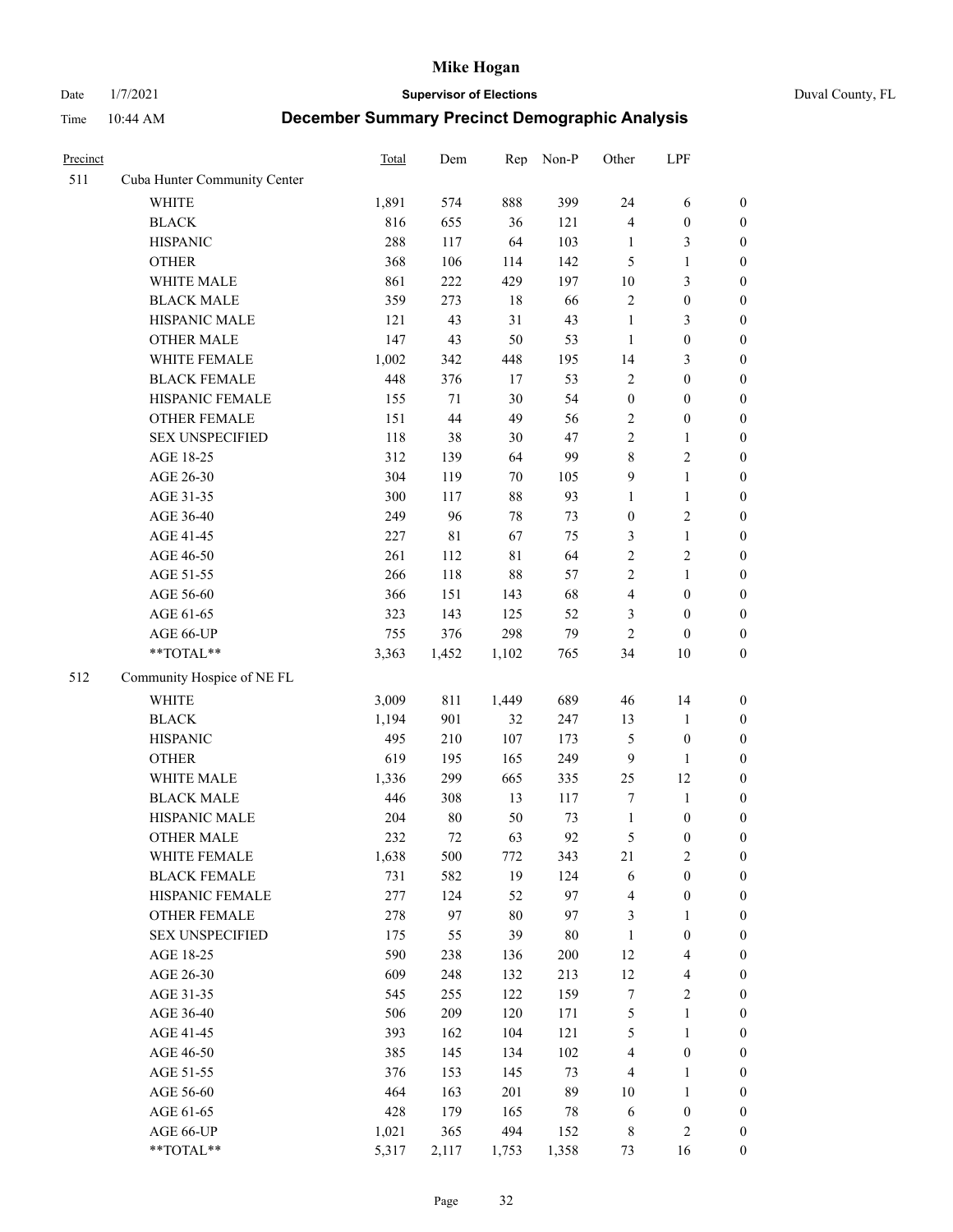Date 1/7/2021 **Supervisor of Elections** Duval County, FL

| Precinct |                          | Total | Dem    | Rep            | Non-P  | Other            | LPF              |                  |
|----------|--------------------------|-------|--------|----------------|--------|------------------|------------------|------------------|
| 513      | Englewood Baptist Church |       |        |                |        |                  |                  |                  |
|          | <b>WHITE</b>             | 1,508 | 405    | 775            | 313    | $10\,$           | $\mathfrak{S}$   | 0                |
|          | <b>BLACK</b>             | 554   | 423    | 26             | 100    | 4                | $\mathbf{1}$     | 0                |
|          | <b>HISPANIC</b>          | 243   | 101    | 60             | 79     | 3                | $\boldsymbol{0}$ | $\boldsymbol{0}$ |
|          | <b>OTHER</b>             | 380   | 92     | 120            | 165    | $\sqrt{2}$       | $\mathbf{1}$     | $\boldsymbol{0}$ |
|          | WHITE MALE               | 691   | 160    | 370            | 153    | 5                | $\mathfrak{Z}$   | $\boldsymbol{0}$ |
|          | <b>BLACK MALE</b>        | 269   | 193    | 17             | 55     | 3                | $\mathbf{1}$     | $\boldsymbol{0}$ |
|          | HISPANIC MALE            | 116   | 43     | 33             | 38     | 2                | $\boldsymbol{0}$ | $\boldsymbol{0}$ |
|          | <b>OTHER MALE</b>        | 160   | 32     | 61             | 67     | $\boldsymbol{0}$ | $\boldsymbol{0}$ | $\boldsymbol{0}$ |
|          | WHITE FEMALE             | 787   | 237    | 392            | 151    | 5                | $\overline{2}$   | $\boldsymbol{0}$ |
|          | <b>BLACK FEMALE</b>      | 278   | 223    | $\overline{9}$ | 45     | $\mathbf{1}$     | $\boldsymbol{0}$ | $\boldsymbol{0}$ |
|          | HISPANIC FEMALE          | 114   | 51     | 25             | 38     | $\boldsymbol{0}$ | $\boldsymbol{0}$ | 0                |
|          | <b>OTHER FEMALE</b>      | 145   | 44     | 42             | 57     | $\mathbf{1}$     | $\mathbf{1}$     | $\boldsymbol{0}$ |
|          | <b>SEX UNSPECIFIED</b>   | 125   | 38     | 32             | 53     | $\mathbf{2}$     | $\boldsymbol{0}$ | $\boldsymbol{0}$ |
|          | AGE 18-25                | 257   | 115    | 55             | 83     | 4                | $\boldsymbol{0}$ | $\boldsymbol{0}$ |
|          | AGE 26-30                | 226   | 73     | 62             | 85     | 3                | $\mathfrak{Z}$   | $\boldsymbol{0}$ |
|          | AGE 31-35                | 231   | 85     | 75             | 66     | $\overline{c}$   | $\mathfrak{Z}$   | $\boldsymbol{0}$ |
|          | AGE 36-40                | 196   | 67     | 61             | 62     | 6                | $\boldsymbol{0}$ | $\boldsymbol{0}$ |
|          | AGE 41-45                | 206   | 66     | 72             | 68     | $\boldsymbol{0}$ | $\boldsymbol{0}$ | $\boldsymbol{0}$ |
|          | AGE 46-50                | 229   | $88\,$ | $70\,$         | 68     | 2                | 1                | $\boldsymbol{0}$ |
|          | AGE 51-55                | 208   | $80\,$ | 80             | 48     | $\boldsymbol{0}$ | $\boldsymbol{0}$ | $\boldsymbol{0}$ |
|          | AGE 56-60                | 263   | 103    | 107            | 52     | 1                | $\boldsymbol{0}$ | 0                |
|          | AGE 61-65                | 255   | 100    | 110            | 45     | $\boldsymbol{0}$ | $\boldsymbol{0}$ | 0                |
|          | AGE 66-UP                | 614   | 244    | 289            | $80\,$ | 1                | $\boldsymbol{0}$ | $\boldsymbol{0}$ |
|          | **TOTAL**                | 2,685 | 1,021  | 981            | 657    | 19               | $\tau$           | $\boldsymbol{0}$ |
| 601      | Italian American Club    |       |        |                |        |                  |                  |                  |
|          | <b>WHITE</b>             | 3,117 | 569    | 2,024          | 480    | 27               | $17\,$           | $\boldsymbol{0}$ |
|          | <b>BLACK</b>             | 142   | 95     | 15             | 31     | $\mathbf{1}$     | $\boldsymbol{0}$ | $\boldsymbol{0}$ |
|          | <b>HISPANIC</b>          | 120   | 30     | 57             | 30     | 3                | $\boldsymbol{0}$ | $\boldsymbol{0}$ |
|          | <b>OTHER</b>             | 232   | 51     | 111            | 64     | 4                | $\overline{c}$   | $\boldsymbol{0}$ |
|          | WHITE MALE               | 1,517 | 226    | 1,002          | 262    | 16               | $11\,$           | $\boldsymbol{0}$ |
|          | <b>BLACK MALE</b>        | 64    | 36     | $10\,$         | $17\,$ | $\mathbf{1}$     | $\boldsymbol{0}$ | $\boldsymbol{0}$ |
|          | HISPANIC MALE            | 56    | 13     | 28             | 13     | $\overline{c}$   | $\boldsymbol{0}$ | 0                |
|          | <b>OTHER MALE</b>        | 88    | 20     | 45             | 21     | $\boldsymbol{0}$ | $\mathbf{2}$     | $\boldsymbol{0}$ |
|          | WHITE FEMALE             | 1,568 | 339    | 1,002          | 211    | 11               | 5                | 0                |
|          | <b>BLACK FEMALE</b>      | 77    | 59     | $\overline{4}$ | 14     | $\boldsymbol{0}$ | $\boldsymbol{0}$ | $\boldsymbol{0}$ |
|          | HISPANIC FEMALE          | 60    | 14     | 29             | 16     | 1                | $\boldsymbol{0}$ | $\overline{0}$   |
|          | OTHER FEMALE             | 114   | 27     | 56             | 27     | 4                | $\boldsymbol{0}$ | $\overline{0}$   |
|          | <b>SEX UNSPECIFIED</b>   | 67    | 11     | 31             | 24     | $\boldsymbol{0}$ | $\mathbf{1}$     | 0                |
|          | AGE 18-25                | 361   | 72     | 196            | $80\,$ | 10               | $\mathfrak{Z}$   | 0                |
|          | AGE 26-30                | 206   | 37     | 111            | 56     | $\boldsymbol{0}$ | $\sqrt{2}$       | 0                |
|          | AGE 31-35                | 230   | 53     | 116            | 57     | $\mathbf{1}$     | $\mathfrak{Z}$   | 0                |
|          | AGE 36-40                | 270   | 59     | 136            | $70\,$ | 3                | $\sqrt{2}$       | 0                |
|          | AGE 41-45                | 203   | 40     | 119            | 40     | $\overline{c}$   | $\sqrt{2}$       | 0                |
|          | AGE 46-50                | 255   | 46     | 148            | 56     | 3                | $\sqrt{2}$       | 0                |
|          | AGE 51-55                | 318   | 51     | 203            | 57     | 4                | $\mathfrak{Z}$   | $\overline{0}$   |
|          | AGE 56-60                | 380   | 66     | 264            | 47     | 3                | $\boldsymbol{0}$ | $\boldsymbol{0}$ |
|          | AGE 61-65                | 349   | 61     | 246            | 41     | $\boldsymbol{0}$ | 1                | $\boldsymbol{0}$ |
|          | AGE 66-UP                | 1,039 | 260    | 668            | 101    | 9                | $\mathbf{1}$     | 0                |
|          | **TOTAL**                | 3,611 | 745    | 2,207          | 605    | 35               | 19               | $\boldsymbol{0}$ |
|          |                          |       |        |                |        |                  |                  |                  |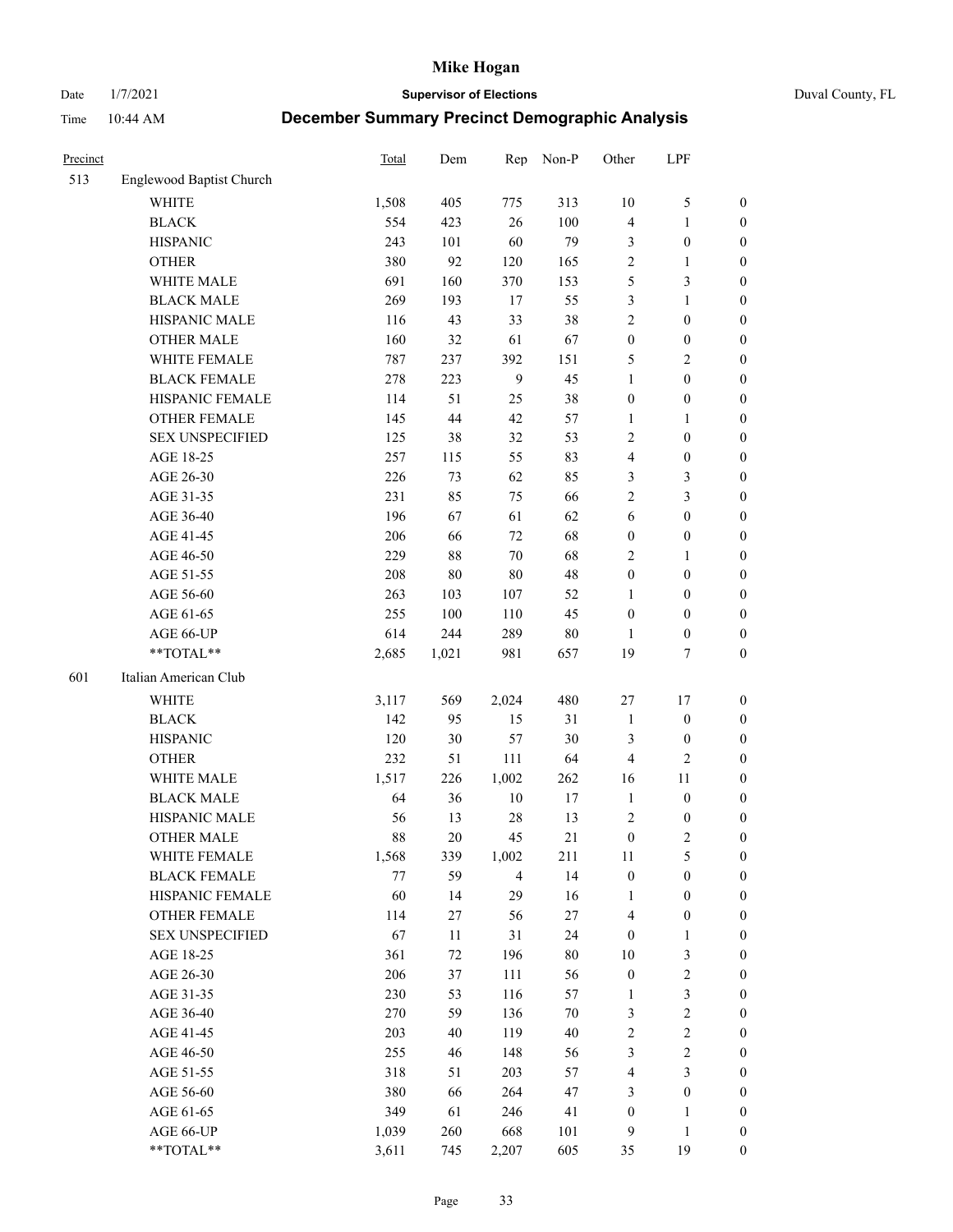Date 1/7/2021 **Supervisor of Elections** Duval County, FL

| Precinct |                           | Total | Dem    | Rep         | Non-P  | Other            | LPF                     |                  |
|----------|---------------------------|-------|--------|-------------|--------|------------------|-------------------------|------------------|
| 602      | All Souls Anglican Church |       |        |             |        |                  |                         |                  |
|          | <b>WHITE</b>              | 3,385 | 756    | 1,919       | 663    | 33               | 14                      | 0                |
|          | <b>BLACK</b>              | 412   | 319    | 31          | 56     | $\sqrt{6}$       | $\boldsymbol{0}$        | $\boldsymbol{0}$ |
|          | <b>HISPANIC</b>           | 302   | 95     | 95          | 105    | $\tau$           | $\boldsymbol{0}$        | $\boldsymbol{0}$ |
|          | <b>OTHER</b>              | 503   | 134    | 158         | 203    | 6                | $\mathbf{2}$            | $\boldsymbol{0}$ |
|          | WHITE MALE                | 1,612 | 301    | 957         | 334    | 11               | 9                       | $\boldsymbol{0}$ |
|          | <b>BLACK MALE</b>         | 193   | 136    | 20          | 33     | $\overline{4}$   | $\boldsymbol{0}$        | $\boldsymbol{0}$ |
|          | HISPANIC MALE             | 126   | 37     | 39          | 47     | 3                | $\boldsymbol{0}$        | $\boldsymbol{0}$ |
|          | <b>OTHER MALE</b>         | 220   | 51     | $70\,$      | 97     | $\overline{c}$   | $\boldsymbol{0}$        | $\boldsymbol{0}$ |
|          | WHITE FEMALE              | 1,746 | 448    | 945         | 328    | 21               | $\overline{\mathbf{4}}$ | $\boldsymbol{0}$ |
|          | <b>BLACK FEMALE</b>       | 215   | 181    | $10\,$      | $22\,$ | $\overline{c}$   | $\boldsymbol{0}$        | 0                |
|          | HISPANIC FEMALE           | 175   | 58     | 56          | 57     | $\overline{4}$   | $\boldsymbol{0}$        | 0                |
|          | <b>OTHER FEMALE</b>       | 211   | $70\,$ | 66          | $70\,$ | 4                | $\mathbf{1}$            | $\boldsymbol{0}$ |
|          | <b>SEX UNSPECIFIED</b>    | 104   | 22     | 40          | 39     | $\mathbf{1}$     | $\sqrt{2}$              | $\boldsymbol{0}$ |
|          | AGE 18-25                 | 498   | 140    | 194         | 149    | 9                | 6                       | $\boldsymbol{0}$ |
|          | AGE 26-30                 | 335   | 97     | 136         | 95     | 4                | $\mathfrak{Z}$          | $\boldsymbol{0}$ |
|          | AGE 31-35                 | 430   | 125    | 182         | 117    | 5                | $\mathbf{1}$            | $\boldsymbol{0}$ |
|          | AGE 36-40                 | 441   | 125    | 180         | 128    | $\sqrt{6}$       | $\sqrt{2}$              | $\boldsymbol{0}$ |
|          | AGE 41-45                 | 337   | 101    | 130         | 99     | 7                | $\boldsymbol{0}$        | $\boldsymbol{0}$ |
|          | AGE 46-50                 | 361   | 93     | 188         | 75     | 4                | $\mathbf{1}$            | $\boldsymbol{0}$ |
|          | AGE 51-55                 | 404   | 91     | 210         | 97     | $\overline{4}$   | $\sqrt{2}$              | 0                |
|          | AGE 56-60                 | 470   | 134    | 256         | $80\,$ | $\boldsymbol{0}$ | $\boldsymbol{0}$        | 0                |
|          | AGE 61-65                 | 479   | 147    | 267         | 59     | 5                | $\mathbf{1}$            | 0                |
|          | AGE 66-UP                 | 847   | 251    | 460         | 128    | 8                | $\boldsymbol{0}$        | $\boldsymbol{0}$ |
|          | $**TOTAL**$               | 4,602 | 1,304  | 2,203       | 1,027  | 52               | 16                      | $\boldsymbol{0}$ |
| 603      | Mandarin Branch Library   |       |        |             |        |                  |                         |                  |
|          |                           |       |        |             |        |                  |                         |                  |
|          | WHITE                     | 3,453 | 925    | 1,983       | 505    | 29               | 11                      | $\boldsymbol{0}$ |
|          | <b>BLACK</b>              | 117   | $80\,$ | $\,$ 8 $\,$ | 28     | $\mathbf{1}$     | $\boldsymbol{0}$        | $\boldsymbol{0}$ |
|          | <b>HISPANIC</b>           | 157   | 50     | 56          | 50     | $\mathbf{1}$     | $\boldsymbol{0}$        | $\boldsymbol{0}$ |
|          | <b>OTHER</b>              | 297   | 84     | 103         | 108    | $\mathbf{1}$     | $\mathbf{1}$            | $\boldsymbol{0}$ |
|          | WHITE MALE                | 1,578 | 355    | 945         | 259    | $11\,$           | $\,$ 8 $\,$             | $\boldsymbol{0}$ |
|          | <b>BLACK MALE</b>         | 55    | 33     | $\sqrt{5}$  | 16     | $\mathbf{1}$     | $\boldsymbol{0}$        | $\boldsymbol{0}$ |
|          | HISPANIC MALE             | 68    | 21     | 24          | 22     | $\mathbf{1}$     | $\boldsymbol{0}$        | $\boldsymbol{0}$ |
|          | <b>OTHER MALE</b>         | 114   | 24     | 50          | 40     | $\boldsymbol{0}$ | $\boldsymbol{0}$        | $\boldsymbol{0}$ |
|          | WHITE FEMALE              | 1,852 | 564    | 1,027       | 240    | 18               | 3                       | 0                |
|          | <b>BLACK FEMALE</b>       | 61    | 46     | 3           | 12     | $\boldsymbol{0}$ | $\boldsymbol{0}$        | $\boldsymbol{0}$ |
|          | HISPANIC FEMALE           | 86    | 27     | 32          | 27     | $\boldsymbol{0}$ | $\boldsymbol{0}$        | $\overline{0}$   |
|          | <b>OTHER FEMALE</b>       | 135   | 47     | 39          | 47     | $\mathbf{1}$     | $\mathbf{1}$            | $\overline{0}$   |
|          | <b>SEX UNSPECIFIED</b>    | 75    | 22     | 25          | 28     | $\boldsymbol{0}$ | $\boldsymbol{0}$        | 0                |
|          | AGE 18-25                 | 397   | 111    | 178         | 100    | 7                | $\mathbf{1}$            | 0                |
|          | AGE 26-30                 | 276   | 60     | 141         | $70\,$ | 4                | $\mathbf{1}$            | 0                |
|          | AGE 31-35                 | 257   | 71     | 111         | 67     | $\mathbf{1}$     | $\boldsymbol{7}$        | 0                |
|          | AGE 36-40                 | 263   | 89     | 104         | 65     | 5                | $\boldsymbol{0}$        | 0                |
|          | AGE 41-45                 | 273   | 77     | 127         | 67     | $\mathbf{1}$     | $\mathbf{1}$            | 0                |
|          | AGE 46-50                 | 314   | 73     | 175         | 61     | 3                | $\sqrt{2}$              | 0                |
|          | AGE 51-55                 | 284   | 65     | 165         | 52     | $\sqrt{2}$       | $\boldsymbol{0}$        | $\boldsymbol{0}$ |
|          | AGE 56-60                 | 338   | 90     | 198         | 49     | 1                | $\boldsymbol{0}$        | $\boldsymbol{0}$ |
|          | AGE 61-65                 | 341   | 111    | 188         | 38     | 4                | $\boldsymbol{0}$        | $\boldsymbol{0}$ |
|          | AGE 66-UP                 | 1,281 | 392    | 763         | 122    | $\overline{4}$   | $\boldsymbol{0}$        | $\boldsymbol{0}$ |
|          | **TOTAL**                 | 4,024 | 1,139  | 2,150       | 691    | 32               | 12                      | $\boldsymbol{0}$ |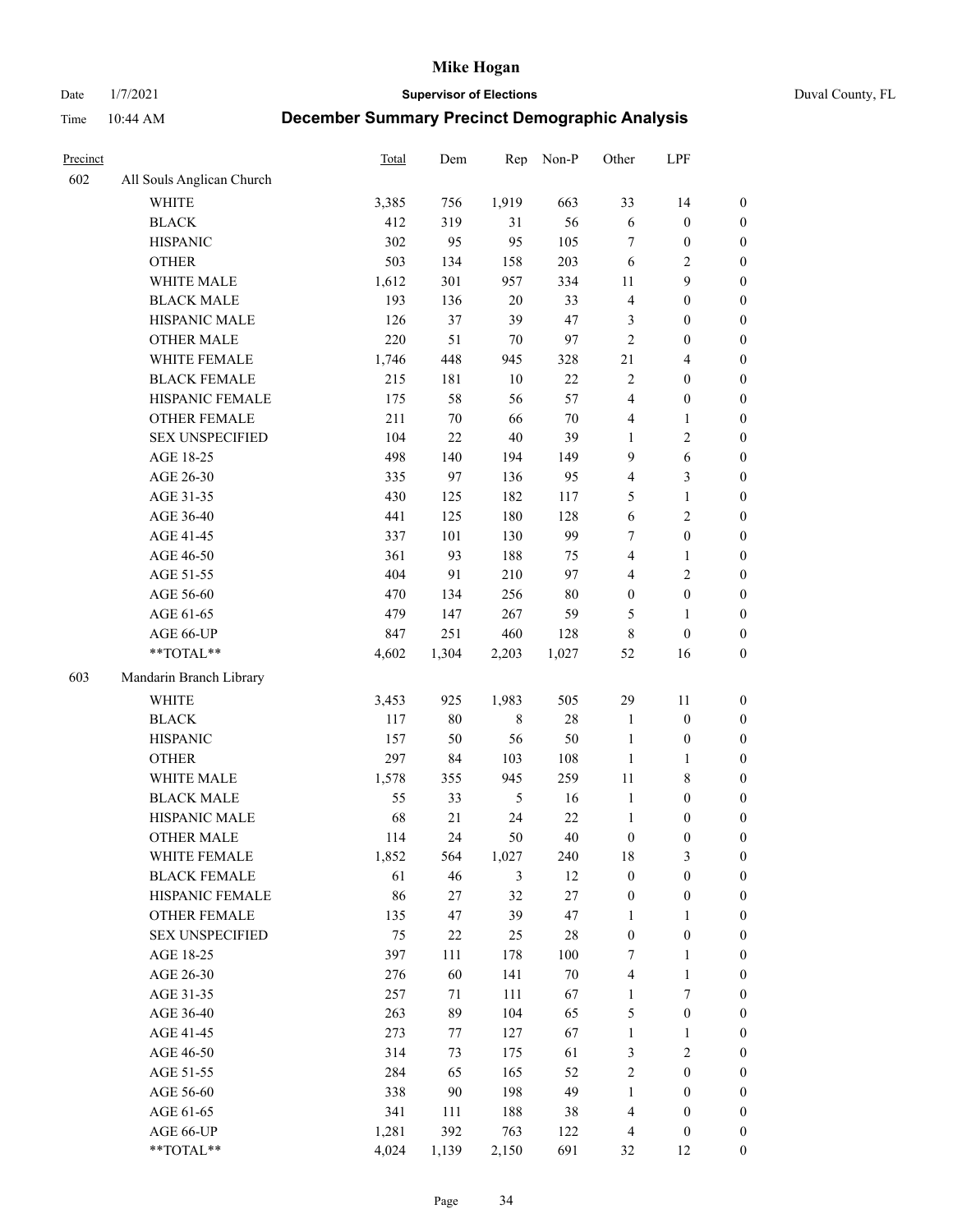Date 1/7/2021 **Supervisor of Elections** Duval County, FL

| Precinct |                                | Total   | Dem    | Rep            | Non-P                   | Other            | LPF                     |                  |
|----------|--------------------------------|---------|--------|----------------|-------------------------|------------------|-------------------------|------------------|
| 604      | Mandarin Presbyterian Church   |         |        |                |                         |                  |                         |                  |
|          | <b>WHITE</b>                   | 1,755   | 364    | 1,089          | 290                     | 7                | $\mathfrak{S}$          | 0                |
|          | <b>BLACK</b>                   | 33      | 18     | 4              | 10                      | $\mathbf{1}$     | $\boldsymbol{0}$        | 0                |
|          | <b>HISPANIC</b>                | 82      | 27     | 30             | 24                      | $\boldsymbol{0}$ | $\mathbf{1}$            | $\boldsymbol{0}$ |
|          | <b>OTHER</b>                   | 116     | 35     | 49             | 29                      | 3                | $\boldsymbol{0}$        | $\boldsymbol{0}$ |
|          | WHITE MALE                     | 848     | 138    | 543            | 158                     | 4                | 5                       | $\boldsymbol{0}$ |
|          | <b>BLACK MALE</b>              | 16      | 8      | $\overline{2}$ | 6                       | $\boldsymbol{0}$ | $\boldsymbol{0}$        | $\boldsymbol{0}$ |
|          | HISPANIC MALE                  | 34      | 11     | 14             | $\,$ 8 $\,$             | $\boldsymbol{0}$ | $\mathbf{1}$            | $\boldsymbol{0}$ |
|          | <b>OTHER MALE</b>              | 51      | 13     | 24             | 12                      | $\overline{c}$   | $\boldsymbol{0}$        | $\boldsymbol{0}$ |
|          | WHITE FEMALE                   | 890     | 221    | 538            | 128                     | 3                | $\boldsymbol{0}$        | $\boldsymbol{0}$ |
|          | <b>BLACK FEMALE</b>            | 16      | 9      | $\sqrt{2}$     | $\overline{\mathbf{4}}$ | $\mathbf{1}$     | $\boldsymbol{0}$        | 0                |
|          | HISPANIC FEMALE                | 48      | 16     | 16             | 16                      | $\boldsymbol{0}$ | $\boldsymbol{0}$        | 0                |
|          | <b>OTHER FEMALE</b>            | 49      | 18     | 19             | 11                      | 1                | $\boldsymbol{0}$        | 0                |
|          | <b>SEX UNSPECIFIED</b>         | 34      | 10     | 14             | $10\,$                  | $\boldsymbol{0}$ | $\boldsymbol{0}$        | $\boldsymbol{0}$ |
|          | AGE 18-25                      | 160     | 40     | 69             | 48                      | $\overline{c}$   | $\mathbf{1}$            | $\boldsymbol{0}$ |
|          | AGE 26-30                      | 123     | 29     | 55             | 37                      | $\overline{c}$   | $\boldsymbol{0}$        | $\boldsymbol{0}$ |
|          | AGE 31-35                      | 147     | 26     | 90             | 30                      | $\mathbf{1}$     | $\boldsymbol{0}$        | $\boldsymbol{0}$ |
|          | AGE 36-40                      | 130     | 25     | 70             | 33                      | $\mathbf{1}$     | $\mathbf{1}$            | $\boldsymbol{0}$ |
|          | AGE 41-45                      | 141     | 25     | $80\,$         | 35                      | $\mathbf{1}$     | $\boldsymbol{0}$        | $\boldsymbol{0}$ |
|          | AGE 46-50                      | 142     | 30     | 83             | 27                      | $\boldsymbol{0}$ | $\mathbf{2}$            | $\boldsymbol{0}$ |
|          | AGE 51-55                      | 160     | 33     | 92             | 33                      | $\overline{c}$   | $\boldsymbol{0}$        | $\boldsymbol{0}$ |
|          | AGE 56-60                      | 177     | 37     | 111            | 29                      | $\boldsymbol{0}$ | $\boldsymbol{0}$        | 0                |
|          | AGE 61-65                      | 196     | 52     | 125            | 19                      | $\boldsymbol{0}$ | $\boldsymbol{0}$        | 0                |
|          | AGE 66-UP                      | 610     | 147    | 397            | 62                      | $\overline{c}$   | $\overline{c}$          | 0                |
|          | **TOTAL**                      | 1,986   | 444    | 1,172          | 353                     | 11               | 6                       | $\boldsymbol{0}$ |
| 605      | Episcopal Church of Our Savior |         |        |                |                         |                  |                         |                  |
|          |                                |         |        |                |                         |                  |                         |                  |
|          | <b>WHITE</b>                   | 3,530   | 691    | 2,241          | 548                     | 29               | $21\,$                  | $\boldsymbol{0}$ |
|          | <b>BLACK</b>                   | 153     | 104    | 14             | 31                      | $\overline{4}$   | $\boldsymbol{0}$        | $\boldsymbol{0}$ |
|          | <b>HISPANIC</b>                | 148     | 27     | 76             | 41                      | 3                | $\mathbf{1}$            | $\boldsymbol{0}$ |
|          | <b>OTHER</b>                   | 278     | 77     | 112            | 84                      | 3                | $\sqrt{2}$              | $\boldsymbol{0}$ |
|          | WHITE MALE                     | 1,688   | 271    | 1,113          | 279                     | 14               | 11                      | $\boldsymbol{0}$ |
|          | <b>BLACK MALE</b>              | $77 \,$ | 48     | $10\,$         | $17\,$                  | $\overline{2}$   | $\boldsymbol{0}$        | $\boldsymbol{0}$ |
|          | HISPANIC MALE                  | 59      | 11     | 32             | 15                      | $\boldsymbol{0}$ | 1                       | 0                |
|          | <b>OTHER MALE</b>              | 97      | 28     | 36             | 32                      | 1                | $\boldsymbol{0}$        | $\boldsymbol{0}$ |
|          | WHITE FEMALE                   | 1,805   | 415    | 1,104          | 261                     | 15               | 10                      | 0                |
|          | <b>BLACK FEMALE</b>            | 73      | 54     | $\overline{4}$ | 13                      | $\sqrt{2}$       | $\boldsymbol{0}$        | $\boldsymbol{0}$ |
|          | HISPANIC FEMALE                | 85      | 14     | $44\,$         | 24                      | 3                | $\boldsymbol{0}$        | $\boldsymbol{0}$ |
|          | <b>OTHER FEMALE</b>            | 135     | 38     | 66             | 29                      | $\boldsymbol{0}$ | $\sqrt{2}$              | $\overline{0}$   |
|          | <b>SEX UNSPECIFIED</b>         | 90      | $20\,$ | 34             | 34                      | 2                | $\boldsymbol{0}$        | 0                |
|          | AGE 18-25                      | 417     | 104    | 199            | 100                     | $11\,$           | $\mathfrak{Z}$          | $\overline{0}$   |
|          | AGE 26-30                      | 243     | 52     | 127            | 54                      | 5                | $\mathfrak s$           | 0                |
|          | AGE 31-35                      | 259     | 53     | 140            | 59                      | 5                | $\sqrt{2}$              | 0                |
|          | AGE 36-40                      | 276     | 55     | 160            | 52                      | 4                | 5                       | 0                |
|          | AGE 41-45                      | 236     | 41     | 133            | 56                      | 3                | $\mathfrak{Z}$          | 0                |
|          | AGE 46-50                      | 315     | 58     | 174            | 76                      | $\mathfrak{Z}$   | $\overline{\mathbf{4}}$ | 0                |
|          | AGE 51-55                      | 341     | 57     | 224            | 56                      | 3                | $\mathbf{1}$            | $\boldsymbol{0}$ |
|          | AGE 56-60                      | 421     | 84     | 252            | 85                      | $\boldsymbol{0}$ | $\boldsymbol{0}$        | $\boldsymbol{0}$ |
|          | AGE 61-65                      | 444     | 122    | 281            | 41                      | $\boldsymbol{0}$ | $\boldsymbol{0}$        | $\boldsymbol{0}$ |
|          | AGE 66-UP                      | 1,157   | 273    | 753            | 125                     | 5                | $\mathbf{1}$            | $\boldsymbol{0}$ |
|          | **TOTAL**                      | 4,109   | 899    | 2,443          | 704                     | 39               | 24                      | $\boldsymbol{0}$ |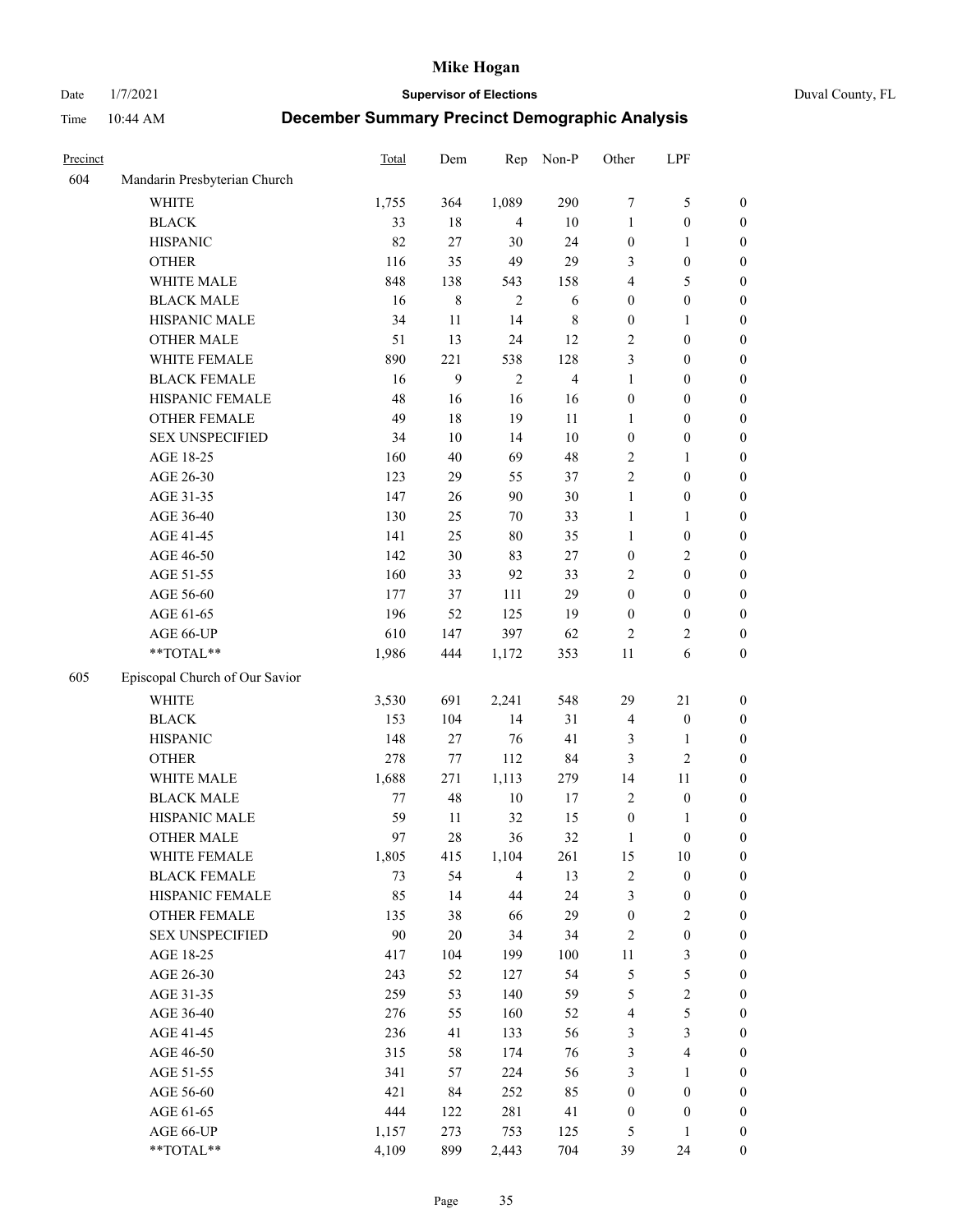Date 1/7/2021 **Supervisor of Elections** Duval County, FL

| Precinct |                                 | Total | Dem   | Rep            | Non-P  | Other            | LPF                     |                  |
|----------|---------------------------------|-------|-------|----------------|--------|------------------|-------------------------|------------------|
| 606      | South Mandarin Regional Library |       |       |                |        |                  |                         |                  |
|          | <b>WHITE</b>                    | 4,993 | 1,034 | 3,080          | 813    | 39               | $27\,$                  | 0                |
|          | <b>BLACK</b>                    | 295   | 209   | 19             | 62     | 4                | $\mathbf{1}$            | 0                |
|          | <b>HISPANIC</b>                 | 211   | 67    | 85             | 57     | 1                | $\mathbf{1}$            | $\boldsymbol{0}$ |
|          | <b>OTHER</b>                    | 363   | 89    | 140            | 128    | 4                | $\mathbf{2}$            | $\boldsymbol{0}$ |
|          | WHITE MALE                      | 2,378 | 396   | 1,508          | 439    | 17               | $18\,$                  | $\boldsymbol{0}$ |
|          | <b>BLACK MALE</b>               | 146   | 92    | 15             | 37     | $\sqrt{2}$       | $\boldsymbol{0}$        | $\boldsymbol{0}$ |
|          | HISPANIC MALE                   | 98    | 25    | 44             | 27     | $\mathbf{1}$     | $\mathbf{1}$            | $\boldsymbol{0}$ |
|          | <b>OTHER MALE</b>               | 140   | 27    | 62             | 49     | $\mathbf{2}$     | $\boldsymbol{0}$        | $\boldsymbol{0}$ |
|          | WHITE FEMALE                    | 2,573 | 629   | 1,548          | 365    | 22               | $\mathbf{9}$            | $\boldsymbol{0}$ |
|          | <b>BLACK FEMALE</b>             | 146   | 116   | $\overline{4}$ | 23     | $\sqrt{2}$       | $\mathbf{1}$            | $\boldsymbol{0}$ |
|          | HISPANIC FEMALE                 | 106   | 40    | 39             | 27     | $\boldsymbol{0}$ | $\boldsymbol{0}$        | 0                |
|          | <b>OTHER FEMALE</b>             | 167   | 55    | 57             | 51     | $\mathbf{2}$     | $\sqrt{2}$              | $\boldsymbol{0}$ |
|          | <b>SEX UNSPECIFIED</b>          | 108   | 19    | 47             | 42     | $\boldsymbol{0}$ | $\boldsymbol{0}$        | $\boldsymbol{0}$ |
|          | AGE 18-25                       | 559   | 128   | 283            | 138    | 9                | $\mathbf{1}$            | $\boldsymbol{0}$ |
|          | AGE 26-30                       | 390   | 96    | 179            | 98     | 8                | 9                       | $\boldsymbol{0}$ |
|          | AGE 31-35                       | 438   | 94    | 226            | 116    | $\sqrt{2}$       | $\boldsymbol{0}$        | $\boldsymbol{0}$ |
|          | AGE 36-40                       | 433   | 111   | 194            | 119    | 4                | $\mathfrak{S}$          | $\boldsymbol{0}$ |
|          | AGE 41-45                       | 391   | 84    | 186            | 113    | 5                | $\mathfrak{Z}$          | $\boldsymbol{0}$ |
|          | AGE 46-50                       | 424   | 107   | 221            | 90     | 3                | $\mathfrak{Z}$          | $\boldsymbol{0}$ |
|          | AGE 51-55                       | 516   | 98    | 334            | 76     | 5                | $\mathfrak{Z}$          | $\boldsymbol{0}$ |
|          | AGE 56-60                       | 580   | 127   | 375            | 72     | 5                | $\mathbf{1}$            | 0                |
|          | AGE 61-65                       | 554   | 134   | 342            | 73     | $\overline{c}$   | $\mathfrak{Z}$          | 0                |
|          | AGE 66-UP                       | 1,577 | 420   | 984            | 165    | 5                | $\mathfrak{Z}$          | $\boldsymbol{0}$ |
|          | $**TOTAL**$                     | 5,862 | 1,399 | 3,324          | 1,060  | 48               | $31\,$                  | $\boldsymbol{0}$ |
| 607      | Mandarin Branch Library         |       |       |                |        |                  |                         |                  |
|          | <b>WHITE</b>                    | 1,616 | 381   | 872            | 319    | 29               | 15                      | $\boldsymbol{0}$ |
|          | <b>BLACK</b>                    | 261   | 196   | 13             | 47     | 5                | $\boldsymbol{0}$        | $\boldsymbol{0}$ |
|          | <b>HISPANIC</b>                 | 178   | 56    | 59             | 62     | $\mathbf{1}$     | $\boldsymbol{0}$        | $\boldsymbol{0}$ |
|          | <b>OTHER</b>                    | 154   | 45    | 54             | 47     | 5                | $\mathfrak{Z}$          | $\boldsymbol{0}$ |
|          | WHITE MALE                      | 713   | 140   | 405            | 151    | 10               | $\boldsymbol{7}$        | $\boldsymbol{0}$ |
|          | <b>BLACK MALE</b>               | 97    | 71    | $\overline{4}$ | $20\,$ | $\overline{c}$   | $\boldsymbol{0}$        | $\boldsymbol{0}$ |
|          | HISPANIC MALE                   | 77    | 19    | 32             | 25     | $\mathbf{1}$     | $\boldsymbol{0}$        | 0                |
|          | <b>OTHER MALE</b>               | 61    | 17    | 21             | 20     | $\mathbf{1}$     | $\mathfrak{2}$          | $\boldsymbol{0}$ |
|          | WHITE FEMALE                    | 887   | 237   | 456            | 167    | 19               | 8                       | 0                |
|          | <b>BLACK FEMALE</b>             | 158   | 122   | $\,$ 8 $\,$    | 25     | 3                | $\boldsymbol{0}$        | $\boldsymbol{0}$ |
|          | HISPANIC FEMALE                 | 95    | 36    | 26             | 33     | $\boldsymbol{0}$ | $\boldsymbol{0}$        | $\overline{0}$   |
|          | <b>OTHER FEMALE</b>             | 63    | 19    | $28\,$         | 14     | $\boldsymbol{2}$ | $\boldsymbol{0}$        | $\overline{0}$   |
|          | <b>SEX UNSPECIFIED</b>          | 58    | 17    | 18             | $20\,$ | 2                | $\mathbf{1}$            | 0                |
|          | AGE 18-25                       | 194   | 61    | 69             | 60     | 4                | $\boldsymbol{0}$        | $\theta$         |
|          | AGE 26-30                       | 216   | 65    | 76             | 64     | 7                | $\overline{\mathbf{4}}$ | 0                |
|          | AGE 31-35                       | 197   | 65    | 61             | 59     | 8                | $\overline{\mathbf{4}}$ | 0                |
|          | AGE 36-40                       | 183   | 49    | 68             | 57     | 5                | $\overline{4}$          | 0                |
|          | AGE 41-45                       | 131   | 42    | 54             | 30     | 5                | $\boldsymbol{0}$        | 0                |
|          | AGE 46-50                       | 151   | 52    | 58             | 33     | 4                | $\overline{4}$          | 0                |
|          | AGE 51-55                       | 155   | 44    | 82             | $28\,$ | 1                | $\boldsymbol{0}$        | $\overline{0}$   |
|          | AGE 56-60                       | 167   | 38    | 89             | 36     | $\overline{c}$   | $\mathbf{2}$            | $\overline{0}$   |
|          | AGE 61-65                       | 191   | 69    | 90             | 32     | $\boldsymbol{0}$ | $\boldsymbol{0}$        | $\overline{0}$   |
|          | AGE 66-UP                       | 624   | 193   | 351            | 76     | $\overline{4}$   | $\boldsymbol{0}$        | 0                |
|          | **TOTAL**                       | 2,209 | 678   | 998            | 475    | 40               | 18                      | $\boldsymbol{0}$ |
|          |                                 |       |       |                |        |                  |                         |                  |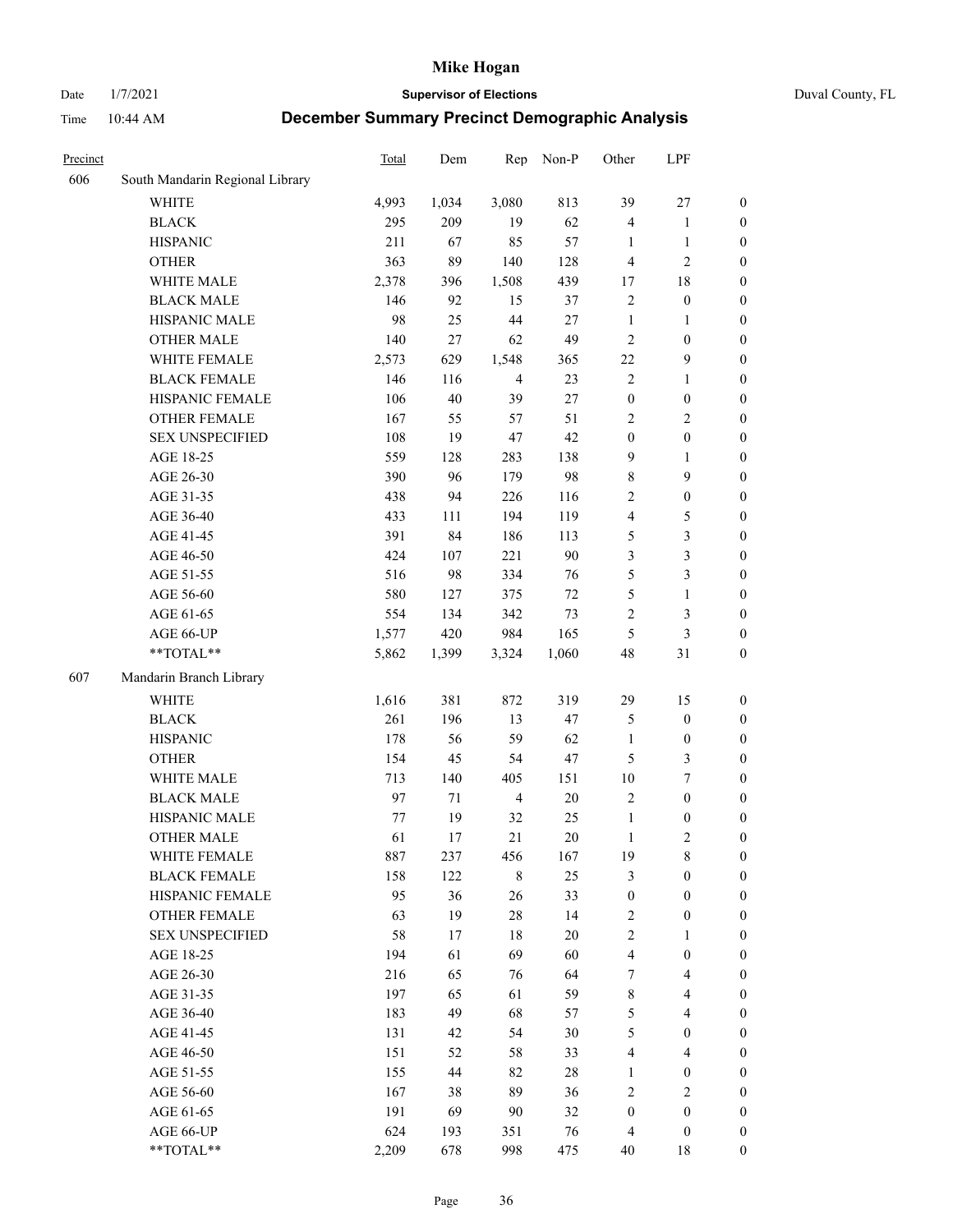Date 1/7/2021 **Supervisor of Elections** Duval County, FL

| Precinct |                                       | Total | Dem    | Rep            | Non-P  | Other            | LPF                     |                  |
|----------|---------------------------------------|-------|--------|----------------|--------|------------------|-------------------------|------------------|
| 608      | Freedom Christian Fellowship          |       |        |                |        |                  |                         |                  |
|          | <b>WHITE</b>                          | 4,960 | 1,110  | 2,693          | 1,054  | 74               | 29                      | 0                |
|          | <b>BLACK</b>                          | 670   | 471    | 37             | 154    | $\tau$           | $\mathbf{1}$            | 0                |
|          | <b>HISPANIC</b>                       | 549   | 189    | 161            | 192    | 6                | $\mathbf{1}$            | $\boldsymbol{0}$ |
|          | <b>OTHER</b>                          | 569   | 178    | 169            | 205    | 13               | $\overline{\mathbf{4}}$ | $\boldsymbol{0}$ |
|          | WHITE MALE                            | 2,268 | 401    | 1,272          | 538    | 38               | 19                      | $\boldsymbol{0}$ |
|          | <b>BLACK MALE</b>                     | 273   | 187    | 18             | 66     | 2                | $\boldsymbol{0}$        | $\boldsymbol{0}$ |
|          | HISPANIC MALE                         | 253   | 75     | 77             | 98     | $\sqrt{2}$       | $\mathbf{1}$            | $\boldsymbol{0}$ |
|          | <b>OTHER MALE</b>                     | 216   | $70\,$ | 56             | 82     | 5                | $\mathfrak{Z}$          | $\boldsymbol{0}$ |
|          | WHITE FEMALE                          | 2,646 | 697    | 1,400          | 503    | 36               | $10\,$                  | 0                |
|          | <b>BLACK FEMALE</b>                   | 387   | 277    | 18             | 86     | 5                | $\mathbf{1}$            | 0                |
|          | HISPANIC FEMALE                       | 279   | 111    | 79             | 86     | 3                | $\boldsymbol{0}$        | 0                |
|          | OTHER FEMALE                          | 270   | 88     | 89             | 84     | $\,$ 8 $\,$      | $\mathbf{1}$            | 0                |
|          | <b>SEX UNSPECIFIED</b>                | 156   | 42     | 51             | 62     | $\mathbf{1}$     | $\boldsymbol{0}$        | $\boldsymbol{0}$ |
|          | AGE 18-25                             | 742   | 216    | 259            | 240    | 23               | $\overline{\mathbf{4}}$ | $\boldsymbol{0}$ |
|          | AGE 26-30                             | 662   | 192    | 262            | 185    | 19               | $\overline{\mathbf{4}}$ | $\boldsymbol{0}$ |
|          | AGE 31-35                             | 630   | 205    | 234            | 167    | 11               | 13                      | $\boldsymbol{0}$ |
|          | AGE 36-40                             | 578   | 153    | 236            | 177    | $\overline{9}$   | $\mathfrak{Z}$          | $\boldsymbol{0}$ |
|          | AGE 41-45                             | 522   | 140    | 212            | 161    | 6                | $\mathfrak{Z}$          | $\boldsymbol{0}$ |
|          | AGE 46-50                             | 532   | 144    | 237            | 142    | 8                | $\mathbf{1}$            | $\boldsymbol{0}$ |
|          | AGE 51-55                             | 543   | 131    | 273            | 129    | 7                | $\mathfrak{Z}$          | 0                |
|          | AGE 56-60                             | 570   | 141    | 319            | 105    | 5                | $\boldsymbol{0}$        | 0                |
|          | AGE 61-65                             | 510   | 138    | 270            | 94     | 5                | 3                       | 0                |
|          | AGE 66-UP                             | 1,459 | 488    | 758            | 205    | 7                | $\mathbf{1}$            | $\boldsymbol{0}$ |
|          | **TOTAL**                             | 6,748 | 1,948  | 3,060          | 1,605  | 100              | 35                      | $\boldsymbol{0}$ |
| 609      | <b>Burnett Park Recreation Center</b> |       |        |                |        |                  |                         |                  |
|          | <b>WHITE</b>                          | 1,573 | 417    | 780            | 332    | 31               | 13                      | $\boldsymbol{0}$ |
|          | <b>BLACK</b>                          | 252   | 182    | $10\,$         | 57     | 3                | $\boldsymbol{0}$        | $\boldsymbol{0}$ |
|          | <b>HISPANIC</b>                       | 196   | 73     | 49             | 71     | 2                | $\mathbf{1}$            | $\boldsymbol{0}$ |
|          | <b>OTHER</b>                          | 204   | 56     | 64             | 81     | $\sqrt{2}$       | $\mathbf{1}$            | $\boldsymbol{0}$ |
|          | WHITE MALE                            | 709   | 166    | 363            | 161    | $\overline{9}$   | $10\,$                  | $\boldsymbol{0}$ |
|          | <b>BLACK MALE</b>                     | 106   | 69     | $\,$ 8 $\,$    | $28\,$ | $\mathbf{1}$     | $\boldsymbol{0}$        | $\boldsymbol{0}$ |
|          | HISPANIC MALE                         | 92    | 29     | $28\,$         | 33     | 2                | $\boldsymbol{0}$        | 0                |
|          | <b>OTHER MALE</b>                     | 74    | 16     | 24             | 32     | $\mathbf{1}$     | 1                       | 0                |
|          | WHITE FEMALE                          | 844   | 243    | 410            | 166    | 22               | 3                       | 0                |
|          | <b>BLACK FEMALE</b>                   | 143   | 110    | $\overline{2}$ | 29     | $\mathfrak{2}$   | $\boldsymbol{0}$        | $\boldsymbol{0}$ |
|          | HISPANIC FEMALE                       | 99    | 44     | 21             | 33     | $\boldsymbol{0}$ | $\mathbf{1}$            | $\overline{0}$   |
|          | <b>OTHER FEMALE</b>                   | 99    | 35     | 29             | 35     | $\boldsymbol{0}$ | $\boldsymbol{0}$        | $\overline{0}$   |
|          | <b>SEX UNSPECIFIED</b>                | 59    | 16     | 18             | 24     | $\mathbf{1}$     | $\boldsymbol{0}$        | 0                |
|          | AGE 18-25                             | 257   | 79     | $8\sqrt{1}$    | 87     | 8                | $\sqrt{2}$              | 0                |
|          | AGE 26-30                             | 235   | 77     | 80             | 71     | 5                | $\overline{2}$          | 0                |
|          | AGE 31-35                             | 188   | 66     | 52             | 63     | 4                | $\mathfrak{Z}$          | 0                |
|          | AGE 36-40                             | 186   | 53     | 73             | 53     | $\sqrt{2}$       | 5                       | 0                |
|          | AGE 41-45                             | 157   | 53     | 44             | 56     | $\mathfrak{2}$   | $\mathfrak{2}$          | 0                |
|          | AGE 46-50                             | 160   | 52     | 67             | 36     | 4                | $\mathbf{1}$            | 0                |
|          | AGE 51-55                             | 184   | 50     | 83             | 47     | 4                | $\boldsymbol{0}$        | 0                |
|          | AGE 56-60                             | 175   | 47     | 97             | 27     | 4                | $\boldsymbol{0}$        | 0                |
|          | AGE 61-65                             | 167   | 64     | 75             | 27     | 1                | $\boldsymbol{0}$        | $\overline{0}$   |
|          | AGE 66-UP                             | 516   | 187    | 251            | 74     | $\overline{4}$   | $\boldsymbol{0}$        | 0                |
|          | **TOTAL**                             | 2,225 | 728    | 903            | 541    | 38               | 15                      | $\boldsymbol{0}$ |
|          |                                       |       |        |                |        |                  |                         |                  |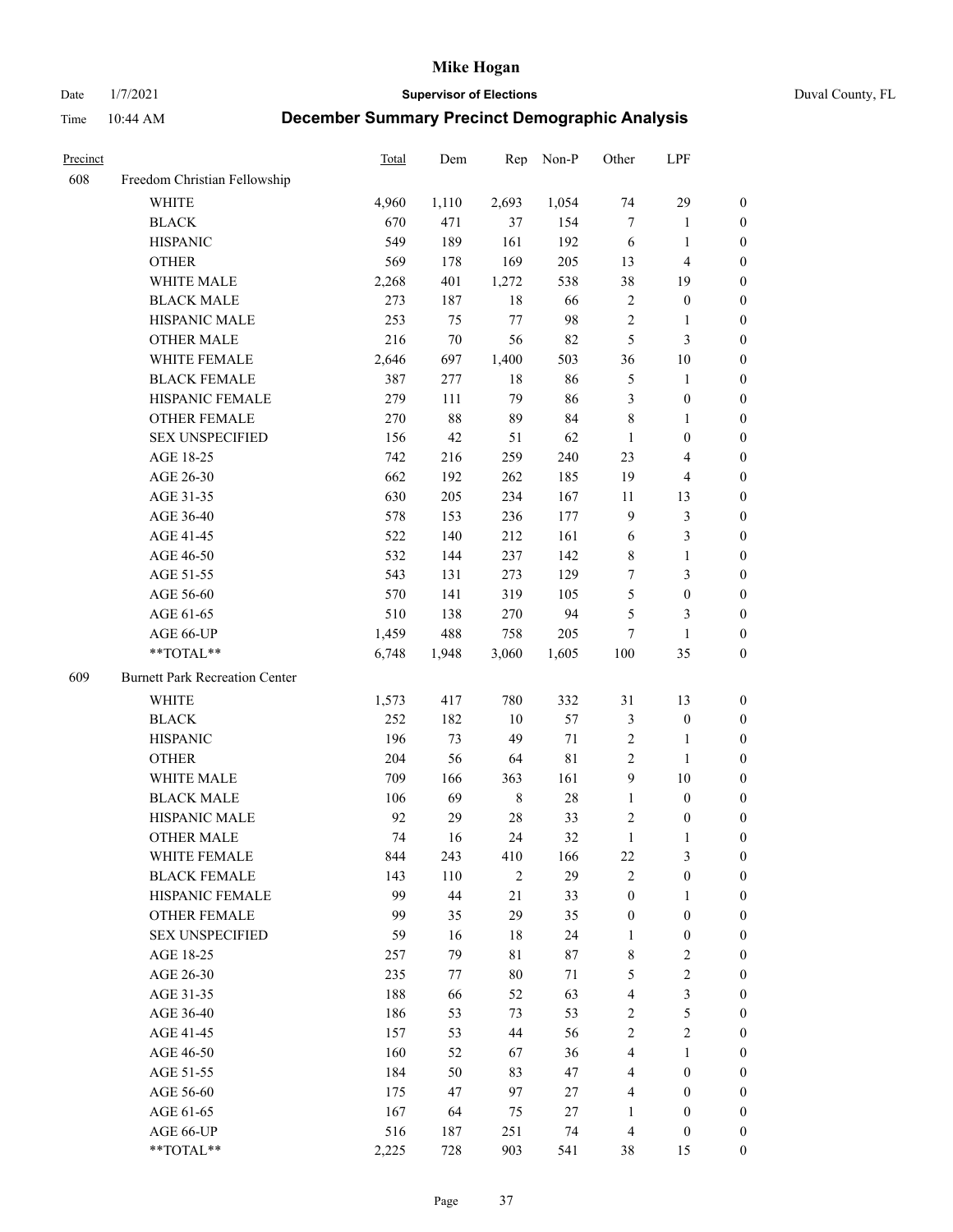Date 1/7/2021 **Supervisor of Elections** Duval County, FL

| Precinct |                        | <b>Total</b> | Dem   | Rep            | Non-P  | Other            | LPF                     |                  |
|----------|------------------------|--------------|-------|----------------|--------|------------------|-------------------------|------------------|
| 610      | St Justin Martyr       |              |       |                |        |                  |                         |                  |
|          | <b>WHITE</b>           | 4,825        | 949   | 2,862          | 933    | 55               | 26                      | 0                |
|          | <b>BLACK</b>           | 302          | 227   | 19             | 51     | 4                | $\mathbf{1}$            | 0                |
|          | <b>HISPANIC</b>        | 274          | 92    | 96             | $80\,$ | 3                | 3                       | $\boldsymbol{0}$ |
|          | <b>OTHER</b>           | 414          | 104   | 164            | 139    | 6                | $\mathbf{1}$            | $\boldsymbol{0}$ |
|          | WHITE MALE             | 2,348        | 360   | 1,463          | 479    | 27               | 19                      | $\boldsymbol{0}$ |
|          | <b>BLACK MALE</b>      | 150          | 108   | 10             | 29     | $\sqrt{2}$       | $\mathbf{1}$            | $\boldsymbol{0}$ |
|          | HISPANIC MALE          | 130          | 35    | 53             | 39     | $\mathbf{1}$     | $\sqrt{2}$              | $\boldsymbol{0}$ |
|          | <b>OTHER MALE</b>      | 164          | 42    | 71             | $47\,$ | 3                | $\mathbf{1}$            | $\boldsymbol{0}$ |
|          | WHITE FEMALE           | 2,426        | 578   | 1,368          | 446    | $27\,$           | $\boldsymbol{7}$        | $\boldsymbol{0}$ |
|          | <b>BLACK FEMALE</b>    | 147          | 115   | $\overline{9}$ | 21     | $\sqrt{2}$       | $\boldsymbol{0}$        | $\boldsymbol{0}$ |
|          | HISPANIC FEMALE        | 143          | 57    | 42             | 41     | $\sqrt{2}$       | $\mathbf{1}$            | 0                |
|          | <b>OTHER FEMALE</b>    | 182          | 49    | 78             | 54     | $\mathbf{1}$     | $\boldsymbol{0}$        | $\boldsymbol{0}$ |
|          | <b>SEX UNSPECIFIED</b> | 125          | 28    | 47             | $47\,$ | 3                | $\boldsymbol{0}$        | $\boldsymbol{0}$ |
|          | AGE 18-25              | 630          | 142   | 302            | 174    | 8                | $\overline{\mathbf{4}}$ | $\boldsymbol{0}$ |
|          | AGE 26-30              | 407          | 104   | 181            | 113    | 8                | $\mathbf{1}$            | $\boldsymbol{0}$ |
|          | AGE 31-35              | 505          | 101   | 240            | 145    | 9                | $10\,$                  | $\boldsymbol{0}$ |
|          | AGE 36-40              | 467          | 100   | 219            | 134    | 9                | $\mathfrak s$           | $\boldsymbol{0}$ |
|          | AGE 41-45              | 458          | 108   | 224            | 116    | $\sqrt{6}$       | $\overline{\mathbf{4}}$ | $\boldsymbol{0}$ |
|          | AGE 46-50              | 471          | 103   | 259            | 103    | 5                | $\mathbf{1}$            | $\boldsymbol{0}$ |
|          | AGE 51-55              | 544          | 105   | 323            | 106    | $10\,$           | $\boldsymbol{0}$        | 0                |
|          | AGE 56-60              | 588          | 125   | 366            | 95     | $\mathbf{1}$     | $\mathbf{1}$            | 0                |
|          | AGE 61-65              | 571          | 139   | 335            | 91     | $\mathbf{2}$     | $\overline{4}$          | 0                |
|          | AGE 66-UP              | 1,174        | 345   | 692            | 126    | $10\,$           | $\mathbf{1}$            | $\boldsymbol{0}$ |
|          | **TOTAL**              | 5,815        | 1,372 | 3,141          | 1,203  | 68               | $31\,$                  | $\boldsymbol{0}$ |
| 611      | Mandarin Senior Center |              |       |                |        |                  |                         |                  |
|          | <b>WHITE</b>           | 2,005        | 496   | 1,072          | 406    | 17               | 14                      | $\boldsymbol{0}$ |
|          | <b>BLACK</b>           | 204          | 155   | $10\,$         | 36     | $\sqrt{2}$       | $\mathbf{1}$            | $\boldsymbol{0}$ |
|          | <b>HISPANIC</b>        | 178          | 70    | 41             | 64     | 3                | $\boldsymbol{0}$        | $\boldsymbol{0}$ |
|          | <b>OTHER</b>           | 209          | 68    | 50             | $88\,$ | $\overline{c}$   | $\mathbf{1}$            | $\boldsymbol{0}$ |
|          | WHITE MALE             | 907          | 181   | 507            | 202    | 7                | $10\,$                  | $\boldsymbol{0}$ |
|          | <b>BLACK MALE</b>      | 94           | 66    | $\tau$         | $20\,$ | $\mathbf{1}$     | $\boldsymbol{0}$        | $\boldsymbol{0}$ |
|          | HISPANIC MALE          | 79           | 30    | 19             | $30\,$ | $\boldsymbol{0}$ | $\boldsymbol{0}$        | 0                |
|          | <b>OTHER MALE</b>      | 91           | 24    | 26             | 39     | $\mathbf{1}$     | $\mathbf{1}$            | $\boldsymbol{0}$ |
|          | WHITE FEMALE           | 1,083        | 313   | 556            | 200    | 10               | 4                       | 0                |
|          | <b>BLACK FEMALE</b>    | 105          | 86    | 3              | 14     | $\mathbf{1}$     | $\mathbf{1}$            | $\boldsymbol{0}$ |
|          | HISPANIC FEMALE        | 96           | 39    | 21             | 33     | 3                | $\boldsymbol{0}$        | $\overline{0}$   |
|          | <b>OTHER FEMALE</b>    | 86           | 34    | 18             | 33     | $\mathbf{1}$     | $\boldsymbol{0}$        | $\overline{0}$   |
|          | <b>SEX UNSPECIFIED</b> | 55           | 16    | 16             | 23     | $\boldsymbol{0}$ | $\boldsymbol{0}$        | 0                |
|          | AGE 18-25              | 241          | 65    | 83             | 86     | 6                | $\mathbf{1}$            | 0                |
|          | AGE 26-30              | 234          | 74    | 85             | 66     | 6                | 3                       | 0                |
|          | AGE 31-35              | 257          | 86    | 90             | 76     | 2                | $\mathfrak{Z}$          | 0                |
|          | AGE 36-40              | 215          | 63    | 85             | 63     | 3                | $\mathbf{1}$            | 0                |
|          | AGE 41-45              | 179          | 49    | 69             | 58     | $\boldsymbol{0}$ | $\mathfrak{Z}$          | 0                |
|          | AGE 46-50              | 214          | 47    | 106            | 56     | 3                | $\sqrt{2}$              | 0                |
|          | AGE 51-55              | 156          | 58    | 69             | 27     | $\mathbf{1}$     | $\mathbf{1}$            | 0                |
|          | AGE 56-60              | 246          | 64    | 140            | $40\,$ | $\mathbf{1}$     | 1                       | 0                |
|          | AGE 61-65              | 246          | 87    | 121            | 37     | $\mathbf{1}$     | $\boldsymbol{0}$        | 0                |
|          | AGE 66-UP              | 608          | 196   | 325            | 85     | $\mathbf{1}$     | $\mathbf{1}$            | 0                |
|          | **TOTAL**              | 2,596        | 789   | 1,173          | 594    | 24               | 16                      | $\boldsymbol{0}$ |
|          |                        |              |       |                |        |                  |                         |                  |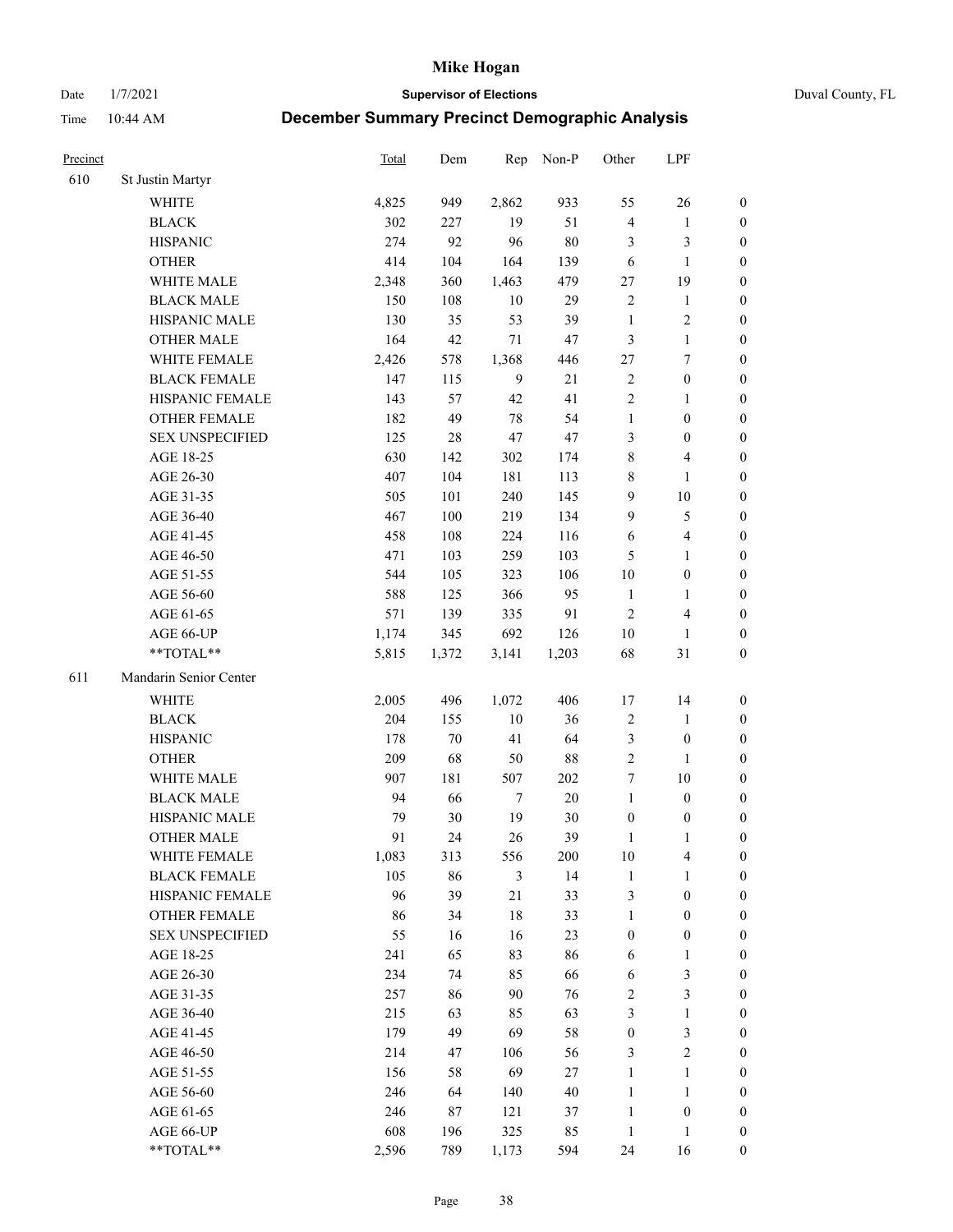Date 1/7/2021 **Supervisor of Elections** Duval County, FL

| Precinct |                                 | Total      | Dem       | Rep         | Non-P  | Other            | LPF                                  |                  |
|----------|---------------------------------|------------|-----------|-------------|--------|------------------|--------------------------------------|------------------|
| 612      | Mandarin Church of Christ       |            |           |             |        |                  |                                      |                  |
|          | <b>WHITE</b>                    | 3,343      | 702       | 1,933       | 658    | 38               | 12                                   | 0                |
|          | <b>BLACK</b>                    | 478        | 380       | 21          | $71\,$ | $\sqrt{6}$       | $\boldsymbol{0}$                     | 0                |
|          | <b>HISPANIC</b>                 | 310        | 96        | 106         | 101    | 5                | $\sqrt{2}$                           | $\boldsymbol{0}$ |
|          | <b>OTHER</b>                    | 790        | 222       | 239         | 321    | 7                | 1                                    | $\boldsymbol{0}$ |
|          | WHITE MALE                      | 1,612      | 293       | 956         | 339    | 15               | 9                                    | $\boldsymbol{0}$ |
|          | <b>BLACK MALE</b>               | 228        | 167       | 13          | 43     | 5                | $\boldsymbol{0}$                     | $\boldsymbol{0}$ |
|          | HISPANIC MALE                   | 152        | 40        | 55          | 53     | 2                | $\sqrt{2}$                           | $\boldsymbol{0}$ |
|          | <b>OTHER MALE</b>               | 322        | 77        | 109         | 134    | $\overline{2}$   | $\boldsymbol{0}$                     | $\boldsymbol{0}$ |
|          | WHITE FEMALE                    | 1,699      | 405       | 956         | 312    | 23               | $\mathfrak{Z}$                       | $\boldsymbol{0}$ |
|          | <b>BLACK FEMALE</b>             | 246        | 210       | $\,$ 8 $\,$ | $27\,$ | $\mathbf{1}$     | $\boldsymbol{0}$                     | 0                |
|          | HISPANIC FEMALE                 | 154        | 55        | 50          | 46     | 3                | $\boldsymbol{0}$                     | 0                |
|          | OTHER FEMALE                    | 382        | 132       | 106         | 139    | 5                | $\boldsymbol{0}$                     | $\boldsymbol{0}$ |
|          | <b>SEX UNSPECIFIED</b>          | 126        | 21        | 46          | 58     | $\boldsymbol{0}$ | $\mathbf{1}$                         | $\boldsymbol{0}$ |
|          | AGE 18-25                       | 610        | 200       | 211         | 176    | 21               | $\sqrt{2}$                           | $\boldsymbol{0}$ |
|          | AGE 26-30                       | 356        | 108       | 141         | 100    | 3                | $\overline{\mathbf{4}}$              | $\boldsymbol{0}$ |
|          | AGE 31-35                       | 388        | 107       | 159         | 118    | 3                | $\mathbf{1}$                         | $\boldsymbol{0}$ |
|          | AGE 36-40                       | 419        | 110       | 172         | 127    | 6                | $\overline{\mathbf{4}}$              | $\boldsymbol{0}$ |
|          | AGE 41-45                       | 405        | 119       | 153         | 127    | 5                | $\mathbf{1}$                         | $\boldsymbol{0}$ |
|          | AGE 46-50                       | 482        | 139       | 222         | 117    | 4                | $\boldsymbol{0}$                     | $\boldsymbol{0}$ |
|          | AGE 51-55                       | 508        | 135       | 255         | 113    | 4                | $\mathbf{1}$                         | 0                |
|          | AGE 56-60                       | 488        | 121       | 269         | 96     | $\mathbf{1}$     | $\mathbf{1}$                         | 0                |
|          | AGE 61-65                       | 409        | 107       | 221         | 75     | 5                | $\mathbf{1}$                         | 0                |
|          | AGE 66-UP                       | 856        | 254       | 496         | 102    | $\overline{4}$   | $\boldsymbol{0}$                     | $\boldsymbol{0}$ |
|          | $**TOTAL**$                     | 4,921      | 1,400     | 2,299       | 1,151  | 56               | 15                                   | $\boldsymbol{0}$ |
| 613      | Mandarin Moose Lodge #42        |            |           |             |        |                  |                                      |                  |
|          | <b>WHITE</b>                    |            |           | 1,391       | 569    | 34               |                                      |                  |
|          |                                 | 2,535      | 525       |             | 68     |                  | 16                                   | $\boldsymbol{0}$ |
|          | <b>BLACK</b><br><b>HISPANIC</b> | 349<br>246 | 260<br>91 | 14<br>61    | $90\,$ | 7                | $\boldsymbol{0}$<br>$\boldsymbol{0}$ | $\boldsymbol{0}$ |
|          |                                 |            |           |             |        | $\overline{4}$   |                                      | $\boldsymbol{0}$ |
|          | <b>OTHER</b>                    | 318        | 102       | $88\,$      | 120    | $\,$ 8 $\,$      | $\boldsymbol{0}$                     | $\boldsymbol{0}$ |
|          | WHITE MALE<br><b>BLACK MALE</b> | 1,203      | 205       | 675         | 295    | 18               | $10\,$                               | $\boldsymbol{0}$ |
|          |                                 | 162        | 107       | $\,8\,$     | 41     | 6                | $\boldsymbol{0}$                     | $\boldsymbol{0}$ |
|          | HISPANIC MALE                   | 111        | 41        | 31          | 37     | 2                | $\boldsymbol{0}$                     | $\boldsymbol{0}$ |
|          | <b>OTHER MALE</b>               | 127        | 38        | 31          | 55     | $\mathfrak{Z}$   | $\boldsymbol{0}$                     | $\boldsymbol{0}$ |
|          | WHITE FEMALE                    | 1,308      | 317       | 702         | 267    | 16               | 6                                    | 0                |
|          | <b>BLACK FEMALE</b>             | 184        | 151       | 6           | 26     | $\mathbf{1}$     | $\boldsymbol{0}$                     | $\boldsymbol{0}$ |
|          | HISPANIC FEMALE                 | 129        | 49        | $28\,$      | 50     | 2                | $\boldsymbol{0}$                     | $\overline{0}$   |
|          | <b>OTHER FEMALE</b>             | 145        | 56        | 44          | 43     | $\sqrt{2}$       | $\boldsymbol{0}$                     | $\overline{0}$   |
|          | <b>SEX UNSPECIFIED</b>          | 79         | 14        | 29          | 33     | 3                | $\boldsymbol{0}$                     | 0                |
|          | AGE 18-25                       | 396        | 110       | 143         | 129    | 11               | $\mathfrak{Z}$                       | 0                |
|          | AGE 26-30                       | 332        | 74        | 119         | 127    | 8                | $\overline{\mathbf{4}}$              | 0                |
|          | AGE 31-35                       | 342        | 104       | 118         | 113    | 6                | $\mathbf{1}$                         | 0                |
|          | AGE 36-40                       | 304        | 81        | 126         | 85     | $\overline{9}$   | $\mathfrak{Z}$                       | 0                |
|          | AGE 41-45                       | 291        | 78        | 122         | 86     | 4                | $\mathbf{1}$                         | 0                |
|          | AGE 46-50                       | 278        | 66        | 133         | 75     | 3                | $\mathbf{1}$                         | 0                |
|          | AGE 51-55                       | 280        | 72        | 137         | 64     | 6                | $\mathbf{1}$                         | 0                |
|          | AGE 56-60                       | 290        | 89        | 152         | 46     | 3                | $\boldsymbol{0}$                     | 0                |
|          | AGE 61-65                       | 272        | 85        | 139         | 46     | 2                | $\boldsymbol{0}$                     | $\overline{0}$   |
|          | AGE 66-UP                       | 663        | 219       | 365         | 76     | $\mathbf{1}$     | $\mathbf{2}$                         | $\boldsymbol{0}$ |
|          | **TOTAL**                       | 3,448      | 978       | 1,554       | 847    | 53               | 16                                   | $\boldsymbol{0}$ |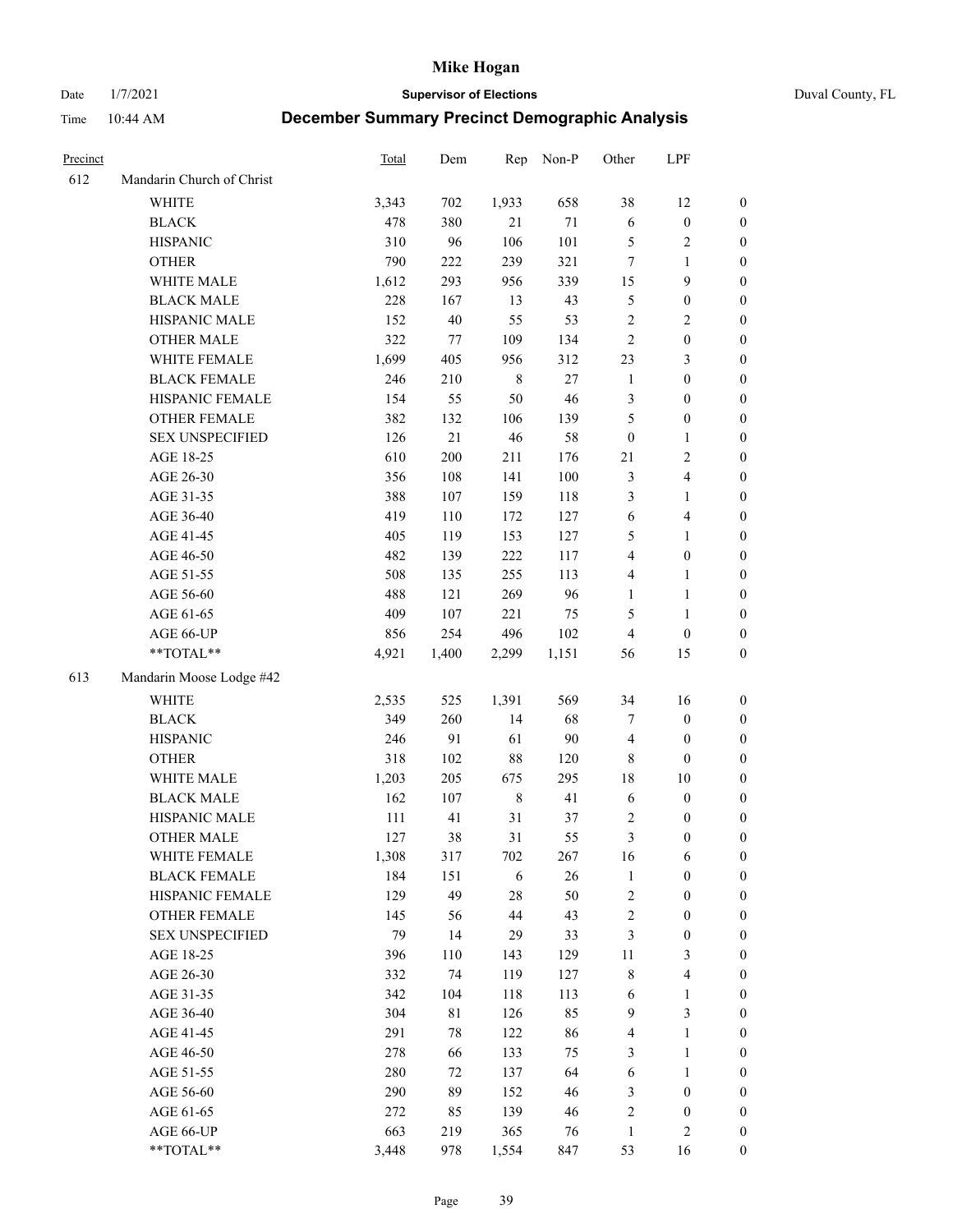Date 1/7/2021 **Supervisor of Elections** Duval County, FL

| Precinct |                                 | Total       | Dem    | Rep            | Non-P          | Other            | LPF                     |                  |
|----------|---------------------------------|-------------|--------|----------------|----------------|------------------|-------------------------|------------------|
| 614      | Mandarin Senior Center          |             |        |                |                |                  |                         |                  |
|          | <b>WHITE</b>                    | 1,319       | 262    | 755            | 279            | 17               | 6                       | 0                |
|          | <b>BLACK</b>                    | 211         | 170    | 6              | 32             | $\sqrt{2}$       | $\mathbf{1}$            | $\boldsymbol{0}$ |
|          | <b>HISPANIC</b>                 | 150         | 56     | 44             | $48\,$         | $\sqrt{2}$       | $\boldsymbol{0}$        | $\boldsymbol{0}$ |
|          | <b>OTHER</b>                    | 305         | 78     | 103            | 117            | 5                | $\sqrt{2}$              | $\boldsymbol{0}$ |
|          | WHITE MALE                      | 648         | 99     | 383            | 158            | 6                | $\sqrt{2}$              | $\boldsymbol{0}$ |
|          | <b>BLACK MALE</b>               | 98          | 76     | 3              | 17             | $\sqrt{2}$       | $\boldsymbol{0}$        | $\boldsymbol{0}$ |
|          | HISPANIC MALE                   | 67          | 21     | 25             | 19             | $\overline{c}$   | $\boldsymbol{0}$        | $\boldsymbol{0}$ |
|          | <b>OTHER MALE</b>               | 139         | 35     | 54             | $48\,$         | $\mathfrak{2}$   | $\boldsymbol{0}$        | $\boldsymbol{0}$ |
|          | WHITE FEMALE                    | 662         | 162    | 367            | 118            | 11               | $\overline{\mathbf{4}}$ | $\boldsymbol{0}$ |
|          | <b>BLACK FEMALE</b>             | 110         | 92     | $\mathfrak{Z}$ | 14             | $\boldsymbol{0}$ | $\mathbf{1}$            | $\boldsymbol{0}$ |
|          | HISPANIC FEMALE                 | $8\sqrt{1}$ | 35     | 18             | $28\,$         | $\boldsymbol{0}$ | $\boldsymbol{0}$        | 0                |
|          | OTHER FEMALE                    | 137         | 39     | 42             | 53             | $\mathbf{1}$     | $\overline{c}$          | 0                |
|          | <b>SEX UNSPECIFIED</b>          | 43          | $\tau$ | 13             | 21             | $\sqrt{2}$       | $\boldsymbol{0}$        | $\boldsymbol{0}$ |
|          | AGE 18-25                       | 160         | 44     | 61             | 53             | $\mathbf{1}$     | $\mathbf{1}$            | $\boldsymbol{0}$ |
|          | AGE 26-30                       | 186         | 44     | 85             | 53             | 3                | $\mathbf{1}$            | $\boldsymbol{0}$ |
|          | AGE 31-35                       | 248         | 87     | 78             | $77\,$         | 5                | $\mathbf{1}$            | $\boldsymbol{0}$ |
|          | AGE 36-40                       | 217         | 50     | 102            | 59             | 4                | $\sqrt{2}$              | $\boldsymbol{0}$ |
|          | AGE 41-45                       | 204         | 50     | 81             | 66             | 5                | $\sqrt{2}$              | $\boldsymbol{0}$ |
|          | AGE 46-50                       | 152         | 50     | 71             | $28\,$         | $\mathbf{1}$     | $\overline{2}$          | $\boldsymbol{0}$ |
|          | AGE 51-55                       | 187         | 53     | 99             | 35             | $\boldsymbol{0}$ | $\boldsymbol{0}$        | $\boldsymbol{0}$ |
|          | AGE 56-60                       | 180         | 55     | 85             | 38             | $\overline{2}$   | $\boldsymbol{0}$        | 0                |
|          | AGE 61-65                       | 138         | $30\,$ | 83             | 24             | 1                | $\boldsymbol{0}$        | 0                |
|          | AGE 66-UP                       | 313         | 103    | 163            | 43             | $\overline{4}$   | $\boldsymbol{0}$        | $\boldsymbol{0}$ |
|          | **TOTAL**                       | 1,985       | 566    | 908            | 476            | 26               | 9                       | $\boldsymbol{0}$ |
| 701      | Charlie T. Joseph Senior Center |             |        |                |                |                  |                         |                  |
|          | <b>WHITE</b>                    | 476         | 128    | 244            | 94             | 7                | $\mathfrak{Z}$          | $\boldsymbol{0}$ |
|          | <b>BLACK</b>                    | 690         | 574    | 25             | 85             | 5                | $\mathbf{1}$            | $\boldsymbol{0}$ |
|          | <b>HISPANIC</b>                 | 34          | $18\,$ | $\,$ 8 $\,$    | $\sqrt{6}$     | $\mathbf{1}$     | $\mathbf{1}$            | $\boldsymbol{0}$ |
|          | <b>OTHER</b>                    | 75          | 38     | 11             | 25             | $\mathbf{1}$     | $\boldsymbol{0}$        | $\boldsymbol{0}$ |
|          | WHITE MALE                      | 218         | 49     | 124            | 43             | $\overline{2}$   | $\boldsymbol{0}$        | $\boldsymbol{0}$ |
|          | <b>BLACK MALE</b>               | 269         | 218    | 14             | 34             | $\overline{c}$   | $\mathbf{1}$            | $\boldsymbol{0}$ |
|          | HISPANIC MALE                   | 19          | 10     | 5              | $\mathfrak{Z}$ | $\boldsymbol{0}$ | 1                       | 0                |
|          | OTHER MALE                      | 19          | 9      | 3              | $\tau$         | $\boldsymbol{0}$ | $\boldsymbol{0}$        | $\boldsymbol{0}$ |
|          | WHITE FEMALE                    | 249         | 78     | 116            | 47             | 5                | 3                       | 0                |
|          | <b>BLACK FEMALE</b>             | 408         | 348    | 10             | 48             | 2                | $\boldsymbol{0}$        | $\overline{0}$   |
|          | HISPANIC FEMALE                 | 13          | 6      | 3              | $\mathfrak{Z}$ | $\mathbf{1}$     | $\boldsymbol{0}$        | $\overline{0}$   |
|          | OTHER FEMALE                    | 37          | 23     | 5              | $8\,$          | $\mathbf{1}$     | $\boldsymbol{0}$        | $\overline{0}$   |
|          | <b>SEX UNSPECIFIED</b>          | 43          | 17     | 8              | 17             | $\mathbf{1}$     | $\boldsymbol{0}$        | 0                |
|          | AGE 18-25                       | 158         | 86     | 20             | 47             | 5                | $\boldsymbol{0}$        | 0                |
|          | AGE 26-30                       | 95          | 60     | $10\,$         | 24             | $\boldsymbol{0}$ | $\mathbf{1}$            | 0                |
|          | AGE 31-35                       | 123         | 73     | 13             | 33             | 4                | $\boldsymbol{0}$        | 0                |
|          | AGE 36-40                       | 89          | 60     | 16             | 12             | $\boldsymbol{0}$ | $\mathbf{1}$            | 0                |
|          | AGE 41-45                       | 93          | 55     | 16             | $20\,$         | $\mathbf{1}$     | $\mathbf{1}$            | 0                |
|          | AGE 46-50                       | 104         | 59     | 27             | 16             | $\boldsymbol{0}$ | $\sqrt{2}$              | 0                |
|          | AGE 51-55                       | 117         | 71     | 34             | 12             | $\boldsymbol{0}$ | $\boldsymbol{0}$        | $\overline{0}$   |
|          | AGE 56-60                       | 135         | 83     | 38             | 14             | $\boldsymbol{0}$ | $\boldsymbol{0}$        | $\boldsymbol{0}$ |
|          | AGE 61-65                       | 122         | 79     | 31             | 11             | 1                | $\boldsymbol{0}$        | $\boldsymbol{0}$ |
|          | AGE 66-UP                       | 239         | 132    | 83             | $21\,$         | 3                | $\boldsymbol{0}$        | 0                |
|          | **TOTAL**                       | 1,275       | 758    | 288            | 210            | 14               | $\mathfrak{S}$          | $\boldsymbol{0}$ |
|          |                                 |             |        |                |                |                  |                         |                  |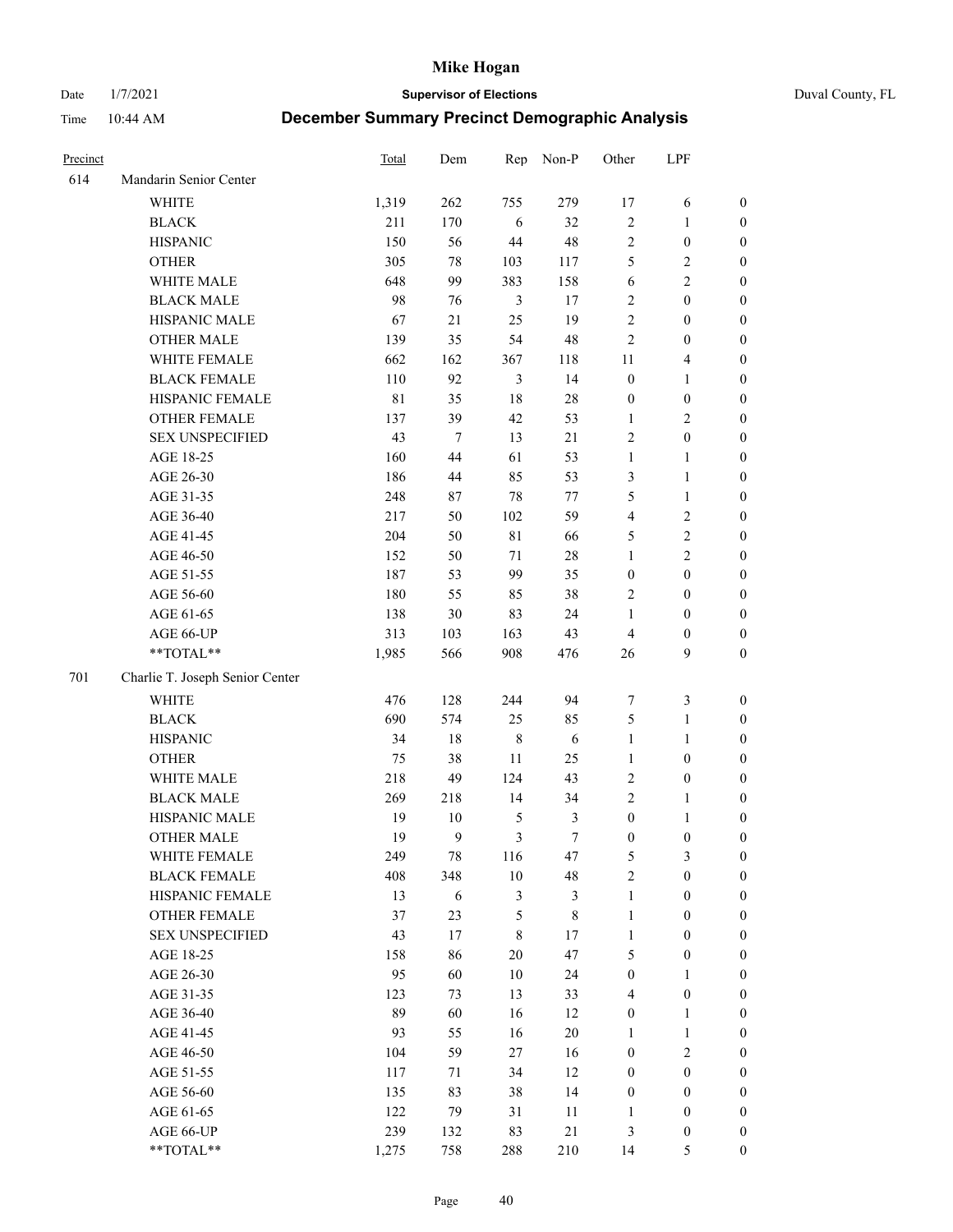Date 1/7/2021 **Supervisor of Elections** Duval County, FL

| Precinct |                                 | <b>Total</b> | Dem    | Rep            | Non-P          | Other            | LPF                     |                  |
|----------|---------------------------------|--------------|--------|----------------|----------------|------------------|-------------------------|------------------|
| 702      | Unity Missionary Baptist Church |              |        |                |                |                  |                         |                  |
|          | <b>WHITE</b>                    | 249          | 85     | 91             | 67             | 6                | $\boldsymbol{0}$        | 0                |
|          | <b>BLACK</b>                    | 903          | 789    | 21             | 89             | 3                | $\mathbf{1}$            | $\boldsymbol{0}$ |
|          | <b>HISPANIC</b>                 | 31           | 12     | $\tau$         | 12             | $\boldsymbol{0}$ | $\boldsymbol{0}$        | $\boldsymbol{0}$ |
|          | <b>OTHER</b>                    | 83           | 39     | $\overline{7}$ | 35             | $\overline{c}$   | $\boldsymbol{0}$        | $\boldsymbol{0}$ |
|          | WHITE MALE                      | 114          | 40     | 43             | 30             | $\mathbf{1}$     | $\boldsymbol{0}$        | $\boldsymbol{0}$ |
|          | <b>BLACK MALE</b>               | 351          | 297    | 10             | 43             | $\mathbf{1}$     | $\boldsymbol{0}$        | $\boldsymbol{0}$ |
|          | HISPANIC MALE                   | 15           | 3      | $\overline{4}$ | $\,$ 8 $\,$    | $\boldsymbol{0}$ | $\boldsymbol{0}$        | $\boldsymbol{0}$ |
|          | <b>OTHER MALE</b>               | 32           | 13     | 3              | 16             | $\boldsymbol{0}$ | $\boldsymbol{0}$        | $\boldsymbol{0}$ |
|          | WHITE FEMALE                    | 130          | 45     | 45             | 35             | 5                | $\boldsymbol{0}$        | $\boldsymbol{0}$ |
|          | <b>BLACK FEMALE</b>             | 527          | 472    | 11             | 41             | $\sqrt{2}$       | $\mathbf{1}$            | $\boldsymbol{0}$ |
|          | HISPANIC FEMALE                 | 15           | 8      | $\mathfrak{Z}$ | $\overline{4}$ | $\boldsymbol{0}$ | $\boldsymbol{0}$        | $\boldsymbol{0}$ |
|          | <b>OTHER FEMALE</b>             | 31           | 18     | $\overline{2}$ | 9              | $\mathfrak{2}$   | $\boldsymbol{0}$        | $\boldsymbol{0}$ |
|          | <b>SEX UNSPECIFIED</b>          | 51           | 29     | $\mathfrak{S}$ | 17             | $\boldsymbol{0}$ | $\boldsymbol{0}$        | $\boldsymbol{0}$ |
|          | AGE 18-25                       | 115          | 69     | 5              | 36             | 4                | $\mathbf{1}$            | $\boldsymbol{0}$ |
|          | AGE 26-30                       | 87           | 58     | 9              | 20             | $\boldsymbol{0}$ | $\boldsymbol{0}$        | $\boldsymbol{0}$ |
|          | AGE 31-35                       | 111          | 74     | $\overline{4}$ | 32             | $\mathbf{1}$     | $\boldsymbol{0}$        | $\boldsymbol{0}$ |
|          | AGE 36-40                       | 101          | 73     | 6              | 21             | $\mathbf{1}$     | $\boldsymbol{0}$        | $\boldsymbol{0}$ |
|          | AGE 41-45                       | 69           | 55     | $\overline{4}$ | $10\,$         | $\boldsymbol{0}$ | $\boldsymbol{0}$        | $\boldsymbol{0}$ |
|          | AGE 46-50                       | 87           | 60     | 11             | 14             | $\mathfrak{2}$   | $\boldsymbol{0}$        | $\boldsymbol{0}$ |
|          | AGE 51-55                       | 91           | 60     | 12             | $18\,$         | $\mathbf{1}$     | $\boldsymbol{0}$        | $\boldsymbol{0}$ |
|          | AGE 56-60                       | 152          | 104    | 27             | 19             | $\overline{c}$   | $\boldsymbol{0}$        | 0                |
|          | AGE 61-65                       | 138          | 107    | 16             | 15             | $\boldsymbol{0}$ | $\boldsymbol{0}$        | $\boldsymbol{0}$ |
|          | AGE 66-UP                       | 315          | 265    | 32             | 18             | $\boldsymbol{0}$ | $\boldsymbol{0}$        | $\boldsymbol{0}$ |
|          | **TOTAL**                       | 1,266        | 925    | 126            | 203            | 11               | $\mathbf{1}$            | $\boldsymbol{0}$ |
| 703      | Oceanway Community Center       |              |        |                |                |                  |                         |                  |
|          | <b>WHITE</b>                    | 5,113        | 963    | 2,835          | 1,164          | 107              | 44                      | $\boldsymbol{0}$ |
|          | <b>BLACK</b>                    | 2,881        | 2,241  | 92             | 524            | 24               | $\boldsymbol{0}$        | $\boldsymbol{0}$ |
|          | <b>HISPANIC</b>                 | 546          | 194    | 121            | 217            | 10               | $\overline{\mathbf{4}}$ | $\boldsymbol{0}$ |
|          | <b>OTHER</b>                    | 708          | 212    | 203            | 278            | $\overline{9}$   | 6                       | $\boldsymbol{0}$ |
|          | WHITE MALE                      | 2,485        | 390    | 1,417          | 599            | 50               | 29                      | $\boldsymbol{0}$ |
|          | <b>BLACK MALE</b>               | 1,205        | 869    | 55             | 267            | 14               | $\boldsymbol{0}$        | $\boldsymbol{0}$ |
|          | HISPANIC MALE                   | 249          | 77     | 64             | 100            | 5                | 3                       | $\boldsymbol{0}$ |
|          | <b>OTHER MALE</b>               | 236          | 66     | 72             | 93             | 3                | $\overline{c}$          | $\boldsymbol{0}$ |
|          | WHITE FEMALE                    | 2,567        | 563    | 1,380          | 552            | 57               | 15                      | 0                |
|          | <b>BLACK FEMALE</b>             | 1,638        | 1,348  | 35             | 246            | 9                | $\boldsymbol{0}$        | $\boldsymbol{0}$ |
|          | HISPANIC FEMALE                 | 292          | 117    | 56             | 113            | 5                | $\mathbf{1}$            | $\boldsymbol{0}$ |
|          | OTHER FEMALE                    | 335          | 110    | 101            | 117            | 4                | $\mathfrak{Z}$          | $\overline{0}$   |
|          | <b>SEX UNSPECIFIED</b>          | 241          | $70\,$ | 71             | 96             | 3                | $\mathbf{1}$            | 0                |
|          | AGE 18-25                       | 1,147        | 427    | 290            | 393            | $25\,$           | 12                      | 0                |
|          | AGE 26-30                       | 973          | 345    | 277            | 317            | $21\,$           | 13                      | 0                |
|          | AGE 31-35                       | 927          | 312    | 304            | 282            | 17               | 12                      | 0                |
|          | AGE 36-40                       | 921          | 365    | 288            | 249            | 15               | $\overline{\mathbf{4}}$ | 0                |
|          | AGE 41-45                       | 831          | 346    | 245            | 221            | 13               | 6                       | 0                |
|          | AGE 46-50                       | 942          | 399    | 317            | 209            | 14               | $\mathfrak{Z}$          | 0                |
|          | AGE 51-55                       | 873          | 377    | 319            | 166            | 11               | $\boldsymbol{0}$        | 0                |
|          | AGE 56-60                       | 773          | 284    | 340            | 133            | 14               | $\sqrt{2}$              | $\boldsymbol{0}$ |
|          | AGE 61-65                       | 578          | 229    | 259            | 84             | 5                | $\mathbf{1}$            | $\boldsymbol{0}$ |
|          | AGE 66-UP                       | 1,283        | 526    | 612            | 129            | 15               | $\mathbf{1}$            | $\boldsymbol{0}$ |
|          | **TOTAL**                       | 9,248        | 3,610  | 3,251          | 2,183          | 150              | 54                      | $\boldsymbol{0}$ |
|          |                                 |              |        |                |                |                  |                         |                  |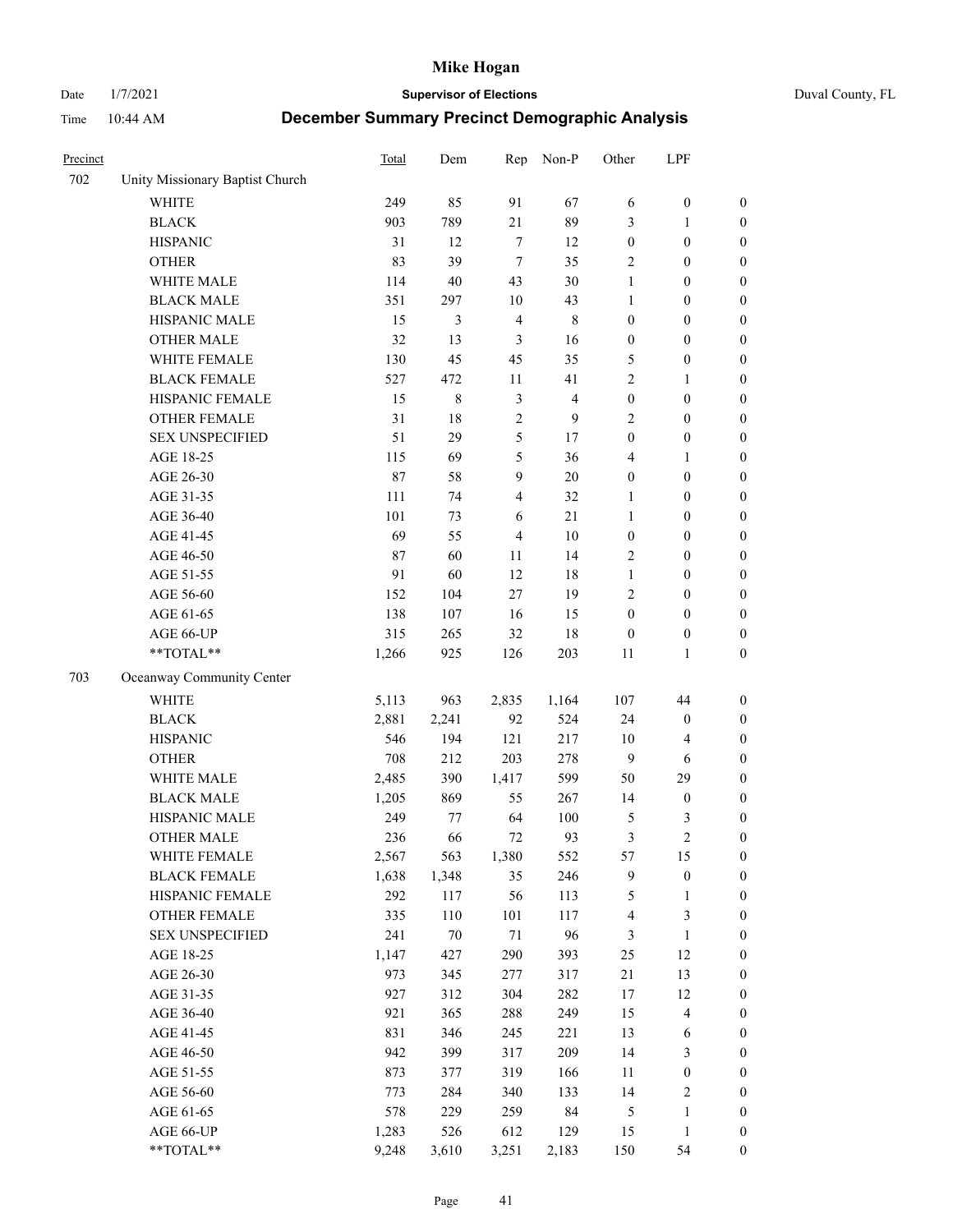Date 1/7/2021 **Supervisor of Elections** Duval County, FL

| Precinct |                                     | Total | Dem    | Rep         | Non-P  | Other            | LPF                     |                  |
|----------|-------------------------------------|-------|--------|-------------|--------|------------------|-------------------------|------------------|
| 704      | Westside Church of Christ           |       |        |             |        |                  |                         |                  |
|          | WHITE                               | 1,318 | 661    | 335         | 282    | 24               | 16                      | 0                |
|          | <b>BLACK</b>                        | 1,522 | 1,231  | 64          | 212    | 15               | $\boldsymbol{0}$        | 0                |
|          | <b>HISPANIC</b>                     | 116   | 58     | 20          | 36     | $\sqrt{2}$       | $\boldsymbol{0}$        | 0                |
|          | <b>OTHER</b>                        | 288   | 143    | 23          | 116    | 4                | $\mathfrak{2}$          | $\boldsymbol{0}$ |
|          | WHITE MALE                          | 666   | 304    | 189         | 151    | 10               | 12                      | $\boldsymbol{0}$ |
|          | <b>BLACK MALE</b>                   | 646   | 503    | 34          | 100    | $\mathbf{9}$     | $\boldsymbol{0}$        | $\boldsymbol{0}$ |
|          | HISPANIC MALE                       | 57    | 26     | 10          | $21\,$ | $\boldsymbol{0}$ | $\boldsymbol{0}$        | $\boldsymbol{0}$ |
|          | <b>OTHER MALE</b>                   | 102   | $44\,$ | $\,$ 8 $\,$ | 48     | $\mathbf{1}$     | $\mathbf{1}$            | $\boldsymbol{0}$ |
|          | WHITE FEMALE                        | 638   | 352    | 142         | 127    | 13               | $\overline{\mathbf{4}}$ | $\boldsymbol{0}$ |
|          | <b>BLACK FEMALE</b>                 | 840   | 701    | $30\,$      | 103    | 6                | $\boldsymbol{0}$        | 0                |
|          | HISPANIC FEMALE                     | 56    | 30     | 10          | 14     | $\overline{c}$   | $\boldsymbol{0}$        | 0                |
|          | OTHER FEMALE                        | 129   | 78     | 10          | 38     | $\sqrt{2}$       | $\mathbf{1}$            | 0                |
|          | <b>SEX UNSPECIFIED</b>              | 110   | 55     | 9           | $44\,$ | $\sqrt{2}$       | $\boldsymbol{0}$        | $\boldsymbol{0}$ |
|          | AGE 18-25                           | 370   | 213    | 26          | 121    | 8                | $\sqrt{2}$              | $\boldsymbol{0}$ |
|          | AGE 26-30                           | 311   | 180    | 41          | 83     | 5                | $\sqrt{2}$              | $\boldsymbol{0}$ |
|          | AGE 31-35                           | 419   | 255    | 53          | 98     | $\mathbf{9}$     | $\overline{\mathbf{4}}$ | $\boldsymbol{0}$ |
|          | AGE 36-40                           | 351   | 233    | $40\,$      | 74     | $\sqrt{2}$       | $\sqrt{2}$              | $\boldsymbol{0}$ |
|          | AGE 41-45                           | 291   | 179    | 37          | 68     | 5                | $\overline{2}$          | $\boldsymbol{0}$ |
|          | AGE 46-50                           | 285   | 172    | 47          | 62     | 3                | $\mathbf{1}$            | $\boldsymbol{0}$ |
|          | AGE 51-55                           | 233   | 161    | 42          | 26     | 3                | $\mathbf{1}$            | 0                |
|          | AGE 56-60                           | 246   | 167    | 31          | 42     | $\overline{4}$   | $\sqrt{2}$              | 0                |
|          | AGE 61-65                           | 245   | 159    | 51          | 30     | 4                | $\mathbf{1}$            | 0                |
|          | AGE 66-UP                           | 493   | 374    | 74          | 42     | $\overline{c}$   | $\mathbf{1}$            | 0                |
|          | $**TOTAL**$                         | 3,244 | 2,093  | 442         | 646    | 45               | $18\,$                  | $\boldsymbol{0}$ |
| 705      | Garden City United Methodist Church |       |        |             |        |                  |                         |                  |
|          | <b>WHITE</b>                        | 2,019 | 361    | 1,203       | 416    | $28\,$           | 11                      | $\boldsymbol{0}$ |
|          | <b>BLACK</b>                        | 2,693 | 2,287  | 73          | 313    | $20\,$           | $\boldsymbol{0}$        | $\boldsymbol{0}$ |
|          | <b>HISPANIC</b>                     | 219   | 105    | 33          | 77     | 3                | $\mathbf{1}$            | $\boldsymbol{0}$ |
|          | <b>OTHER</b>                        | 328   | 133    | 68          | 116    | 7                | $\overline{\mathbf{4}}$ | $\boldsymbol{0}$ |
|          | WHITE MALE                          | 960   | 139    | 596         | 205    | 13               | $\boldsymbol{7}$        | $\boldsymbol{0}$ |
|          | <b>BLACK MALE</b>                   | 1,108 | 896    | 40          | 163    | $\overline{9}$   | $\boldsymbol{0}$        | $\boldsymbol{0}$ |
|          | HISPANIC MALE                       | 90    | 40     | 16          | 32     | 2                | $\boldsymbol{0}$        | 0                |
|          | <b>OTHER MALE</b>                   | 118   | 51     | 26          | 34     | $\mathfrak{S}$   | $\mathbf{2}$            | 0                |
|          | WHITE FEMALE                        | 1,040 | 217    | 597         | 207    | 15               | 4                       | 0                |
|          | <b>BLACK FEMALE</b>                 | 1,554 | 1,368  | 33          | 142    | 11               | $\boldsymbol{0}$        | $\boldsymbol{0}$ |
|          | HISPANIC FEMALE                     | 123   | 62     | 15          | 44     | $\mathbf{1}$     | $\mathbf{1}$            | $\boldsymbol{0}$ |
|          | OTHER FEMALE                        | 120   | 52     | $30\,$      | 35     | 2                | $\mathbf{1}$            | $\overline{0}$   |
|          | <b>SEX UNSPECIFIED</b>              | 146   | 61     | 24          | 60     | $\boldsymbol{0}$ | $\mathbf{1}$            | 0                |
|          | AGE 18-25                           | 678   | 312    | 141         | 206    | 13               | 6                       | 0                |
|          | AGE 26-30                           | 500   | 237    | 116         | 142    | 5                | $\boldsymbol{0}$        | 0                |
|          | AGE 31-35                           | 508   | 270    | 110         | 118    | 7                | $\mathfrak{Z}$          | 0                |
|          | AGE 36-40                           | 491   | 295    | 93          | 96     | 6                | $\mathbf{1}$            | 0                |
|          | AGE 41-45                           | 455   | 286    | 86          | 73     | 8                | $\sqrt{2}$              | 0                |
|          | AGE 46-50                           | 471   | 263    | 135         | 69     | 3                | $\mathbf{1}$            | 0                |
|          | AGE 51-55                           | 463   | 260    | 142         | 56     | 4                | $\mathbf{1}$            | 0                |
|          | AGE 56-60                           | 452   | 260    | 143         | 46     | 2                | $\mathbf{1}$            | 0                |
|          | AGE 61-65                           | 407   | 226    | 136         | 40     | 4                | $\mathbf{1}$            | 0                |
|          | AGE 66-UP                           | 834   | 477    | 275         | 76     | 6                | $\boldsymbol{0}$        | 0                |
|          | **TOTAL**                           | 5,259 | 2,886  | 1,377       | 922    | 58               | 16                      | $\boldsymbol{0}$ |
|          |                                     |       |        |             |        |                  |                         |                  |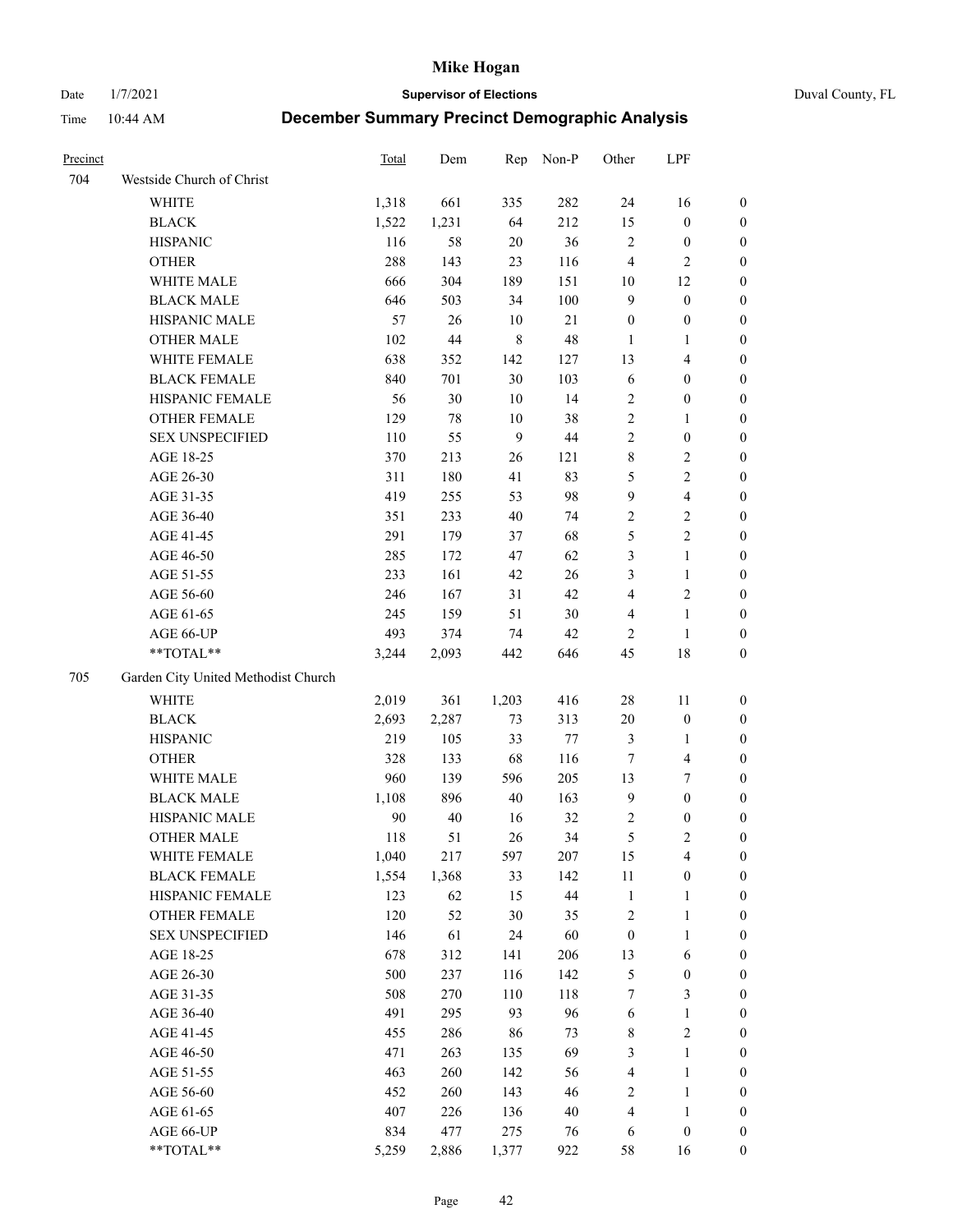Date 1/7/2021 **Supervisor of Elections** Duval County, FL

| Precinct |                             | <b>Total</b> | Dem            | Rep              | Non-P  | Other            | LPF              |                  |
|----------|-----------------------------|--------------|----------------|------------------|--------|------------------|------------------|------------------|
| 706      | Long Branch Senior Center   |              |                |                  |        |                  |                  |                  |
|          | <b>WHITE</b>                | 40           | 14             | 12               | 14     | $\boldsymbol{0}$ | $\boldsymbol{0}$ | $\boldsymbol{0}$ |
|          | <b>BLACK</b>                | 1,095        | 964            | 23               | 102    | 4                | $\overline{2}$   | $\boldsymbol{0}$ |
|          | <b>HISPANIC</b>             | 11           | 7              | $\mathbf{1}$     | 3      | $\boldsymbol{0}$ | $\boldsymbol{0}$ | $\boldsymbol{0}$ |
|          | <b>OTHER</b>                | 82           | 38             | $\mathbf{1}$     | 42     | $\boldsymbol{0}$ | $\mathbf{1}$     | $\boldsymbol{0}$ |
|          | WHITE MALE                  | 16           | 3              | 6                | $\tau$ | $\boldsymbol{0}$ | $\boldsymbol{0}$ | $\boldsymbol{0}$ |
|          | <b>BLACK MALE</b>           | 432          | 378            | 13               | 39     | 1                | $\mathbf{1}$     | $\boldsymbol{0}$ |
|          | HISPANIC MALE               | 5            | $\overline{2}$ | $\mathbf{1}$     | 2      | $\boldsymbol{0}$ | $\boldsymbol{0}$ | $\boldsymbol{0}$ |
|          | <b>OTHER MALE</b>           | 21           | 7              | $\boldsymbol{0}$ | 13     | $\boldsymbol{0}$ | $\mathbf{1}$     | $\boldsymbol{0}$ |
|          | WHITE FEMALE                | 24           | 11             | 6                | $\tau$ | $\boldsymbol{0}$ | $\boldsymbol{0}$ | $\boldsymbol{0}$ |
|          | <b>BLACK FEMALE</b>         | 634          | 560            | $10\,$           | 60     | 3                | $\mathbf{1}$     | $\boldsymbol{0}$ |
|          | HISPANIC FEMALE             | 5            | 4              | $\boldsymbol{0}$ | 1      | $\boldsymbol{0}$ | $\boldsymbol{0}$ | 0                |
|          | <b>OTHER FEMALE</b>         | 32           | 22             | $\boldsymbol{0}$ | 10     | $\boldsymbol{0}$ | $\boldsymbol{0}$ | $\boldsymbol{0}$ |
|          | <b>SEX UNSPECIFIED</b>      | 59           | 36             | $\mathbf{1}$     | 22     | $\boldsymbol{0}$ | $\boldsymbol{0}$ | $\boldsymbol{0}$ |
|          | AGE 18-25                   | 147          | 101            | 3                | 43     | $\boldsymbol{0}$ | $\boldsymbol{0}$ | $\boldsymbol{0}$ |
|          | AGE 26-30                   | 131          | 103            | 5                | 23     | $\boldsymbol{0}$ | $\boldsymbol{0}$ | $\boldsymbol{0}$ |
|          | AGE 31-35                   | 101          | 80             | $\sqrt{2}$       | 16     | $\mathbf{1}$     | $\sqrt{2}$       | $\boldsymbol{0}$ |
|          | AGE 36-40                   | 99           | 76             | 6                | 15     | $\overline{c}$   | $\boldsymbol{0}$ | $\boldsymbol{0}$ |
|          | AGE 41-45                   | 94           | 75             | 5                | 14     | $\boldsymbol{0}$ | $\boldsymbol{0}$ | $\boldsymbol{0}$ |
|          | AGE 46-50                   | 98           | 84             | $\mathbf{1}$     | 12     | 1                | $\boldsymbol{0}$ | $\boldsymbol{0}$ |
|          | AGE 51-55                   | 91           | 77             | 5                | 9      | $\boldsymbol{0}$ | $\boldsymbol{0}$ | $\boldsymbol{0}$ |
|          | AGE 56-60                   | 108          | 92             | 3                | 13     | $\boldsymbol{0}$ | $\boldsymbol{0}$ | 0                |
|          | AGE 61-65                   | 112          | 104            | $\mathbf{1}$     | $\tau$ | $\boldsymbol{0}$ | $\boldsymbol{0}$ | 0                |
|          | AGE 66-UP                   | 247          | 231            | 6                | 9      | $\boldsymbol{0}$ | $\mathbf{1}$     | $\boldsymbol{0}$ |
|          | $**TOTAL**$                 | 1,228        | 1,023          | 37               | 161    | 4                | $\mathfrak{Z}$   | $\boldsymbol{0}$ |
| 707      | Joseph Lee Community Center |              |                |                  |        |                  |                  |                  |
|          |                             |              |                |                  |        |                  |                  |                  |
|          | <b>WHITE</b>                | 258          | 97             | 95               | 60     | 3                | $\mathfrak{Z}$   | $\boldsymbol{0}$ |
|          | <b>BLACK</b>                | 2,598        | 2,264          | 54               | 273    | 7                | $\boldsymbol{0}$ | $\boldsymbol{0}$ |
|          | <b>HISPANIC</b>             | 48           | 24             | 9                | 15     | $\boldsymbol{0}$ | $\boldsymbol{0}$ | $\boldsymbol{0}$ |
|          | <b>OTHER</b>                | 192          | 100            | 12               | 78     | $\mathbf{1}$     | $\mathbf{1}$     | $\boldsymbol{0}$ |
|          | WHITE MALE                  | 96           | 26             | 47               | 21     | $\boldsymbol{0}$ | $\mathbf{2}$     | $\boldsymbol{0}$ |
|          | <b>BLACK MALE</b>           | 976          | 819            | 29               | 126    | $\overline{c}$   | $\boldsymbol{0}$ | $\boldsymbol{0}$ |
|          | HISPANIC MALE               | 20           | $10\,$         | $\overline{4}$   | 6      | $\boldsymbol{0}$ | $\boldsymbol{0}$ | $\boldsymbol{0}$ |
|          | <b>OTHER MALE</b>           | 52           | 28             | $\overline{4}$   | 20     | $\boldsymbol{0}$ | $\boldsymbol{0}$ | $\boldsymbol{0}$ |
|          | WHITE FEMALE                | 157          | 70             | 48               | 35     | 3                | 1                | 0                |
|          | <b>BLACK FEMALE</b>         | 1,574        | 1,407          | 25               | 137    | 5                | $\boldsymbol{0}$ | $\boldsymbol{0}$ |
|          | HISPANIC FEMALE             | 28           | 14             | $\mathfrak{S}$   | 9      | $\boldsymbol{0}$ | $\boldsymbol{0}$ | $\boldsymbol{0}$ |
|          | OTHER FEMALE                | 91           | 52             | 7                | 31     | $\boldsymbol{0}$ | $\mathbf{1}$     | $\overline{0}$   |
|          | <b>SEX UNSPECIFIED</b>      | 102          | 59             | $\mathbf{1}$     | 41     | $\mathbf{1}$     | $\boldsymbol{0}$ | 0                |
|          | AGE 18-25                   | 348          | 234            | 12               | 101    | $\mathbf{1}$     | $\boldsymbol{0}$ | 0                |
|          | AGE 26-30                   | 272          | 192            | 16               | 62     | $\mathbf{1}$     | $\mathbf{1}$     | 0                |
|          | AGE 31-35                   | 298          | 223            | 12               | 61     | $\boldsymbol{0}$ | $\sqrt{2}$       | 0                |
|          | AGE 36-40                   | 256          | 200            | 15               | 40     | $\mathbf{1}$     | $\boldsymbol{0}$ | 0                |
|          | AGE 41-45                   | 217          | 161            | 15               | $40\,$ | $\mathbf{1}$     | $\boldsymbol{0}$ | 0                |
|          | AGE 46-50                   | 239          | 188            | $18\,$           | 31     | $\sqrt{2}$       | $\boldsymbol{0}$ | 0                |
|          | AGE 51-55                   | 227          | 184            | 18               | 24     | $\boldsymbol{0}$ | $\mathbf{1}$     | $\boldsymbol{0}$ |
|          | AGE 56-60                   | 262          | 223            | $20\,$           | 18     | 1                | $\boldsymbol{0}$ | $\boldsymbol{0}$ |
|          | AGE 61-65                   | 341          | 300            | $18\,$           | 21     | 2                | $\boldsymbol{0}$ | $\boldsymbol{0}$ |
|          | AGE 66-UP                   | 636          | 580            | 26               | 28     | 2                | $\boldsymbol{0}$ | $\boldsymbol{0}$ |
|          | **TOTAL**                   | 3,096        | 2,485          | 170              | 426    | 11               | $\overline{4}$   | $\boldsymbol{0}$ |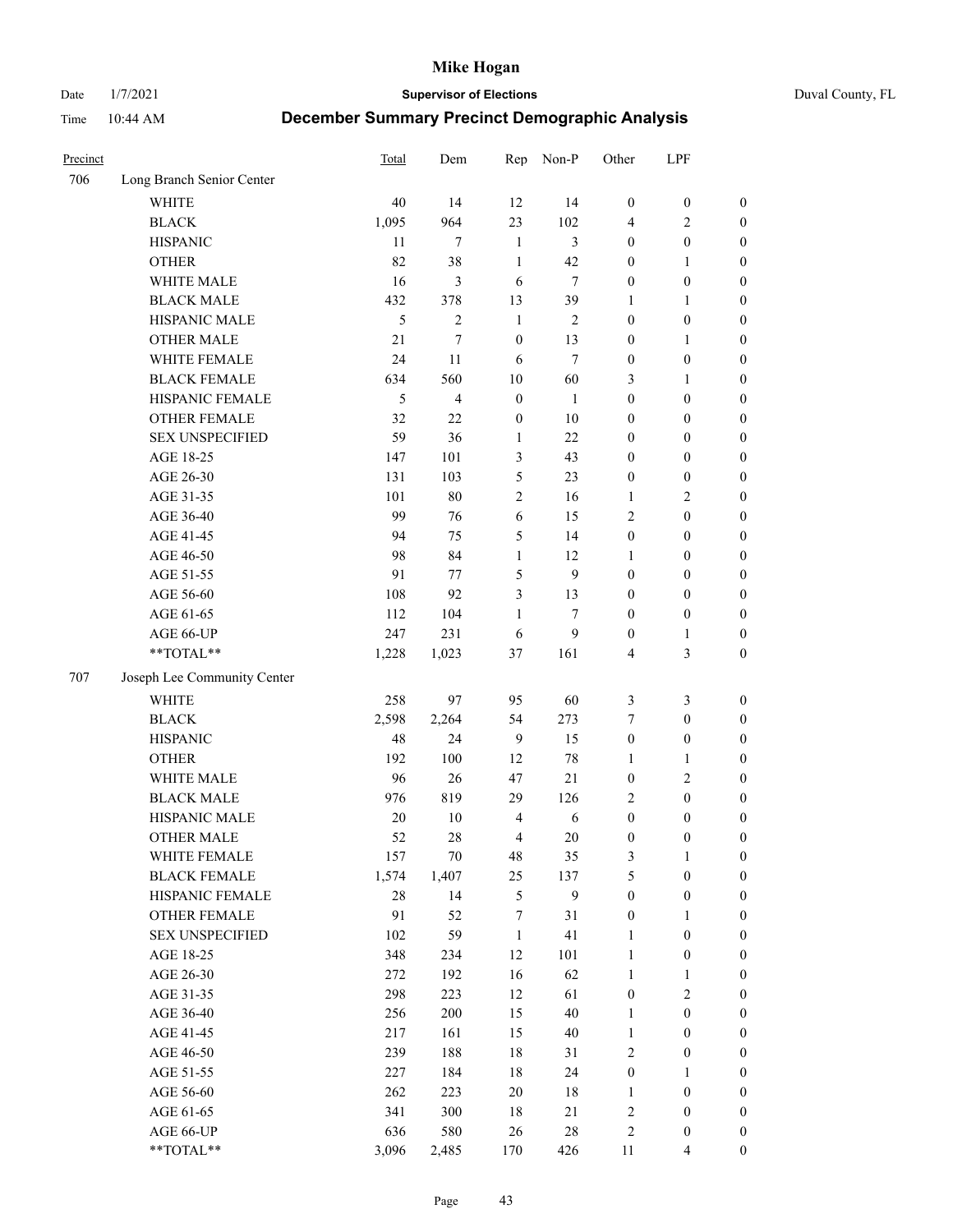Date 1/7/2021 **Supervisor of Elections** Duval County, FL

| Precinct |                               | Total  | Dem            | Rep              | Non-P        | Other            | LPF              |                  |
|----------|-------------------------------|--------|----------------|------------------|--------------|------------------|------------------|------------------|
| 708      | Brown Eastside Branch Library |        |                |                  |              |                  |                  |                  |
|          | <b>WHITE</b>                  | 194    | 67             | 79               | 47           | $\mathbf{1}$     | $\boldsymbol{0}$ | 0                |
|          | <b>BLACK</b>                  | 1,066  | 901            | 34               | 127          | 3                | $\mathbf{1}$     | $\boldsymbol{0}$ |
|          | <b>HISPANIC</b>               | 12     | $\,8\,$        | $\mathbf{1}$     | 3            | $\boldsymbol{0}$ | $\boldsymbol{0}$ | $\boldsymbol{0}$ |
|          | <b>OTHER</b>                  | 94     | 44             | 6                | 44           | $\boldsymbol{0}$ | $\boldsymbol{0}$ | $\boldsymbol{0}$ |
|          | WHITE MALE                    | 87     | 19             | 51               | 17           | $\boldsymbol{0}$ | $\boldsymbol{0}$ | $\boldsymbol{0}$ |
|          | <b>BLACK MALE</b>             | 444    | 355            | 19               | 67           | 3                | $\boldsymbol{0}$ | $\boldsymbol{0}$ |
|          | HISPANIC MALE                 | 5      | $\overline{4}$ | $\boldsymbol{0}$ | $\mathbf{1}$ | $\boldsymbol{0}$ | $\boldsymbol{0}$ | $\boldsymbol{0}$ |
|          | <b>OTHER MALE</b>             | 39     | 20             | 3                | 16           | $\boldsymbol{0}$ | $\boldsymbol{0}$ | $\boldsymbol{0}$ |
|          | WHITE FEMALE                  | 102    | 45             | 27               | 29           | 1                | $\boldsymbol{0}$ | $\boldsymbol{0}$ |
|          | <b>BLACK FEMALE</b>           | 596    | 527            | 14               | 55           | $\boldsymbol{0}$ | $\boldsymbol{0}$ | $\boldsymbol{0}$ |
|          | HISPANIC FEMALE               | $\tau$ | $\overline{4}$ | $\mathbf{1}$     | $\sqrt{2}$   | $\boldsymbol{0}$ | $\boldsymbol{0}$ | 0                |
|          | OTHER FEMALE                  | 33     | 16             | $\mathfrak{2}$   | 15           | $\boldsymbol{0}$ | $\boldsymbol{0}$ | $\boldsymbol{0}$ |
|          | <b>SEX UNSPECIFIED</b>        | 53     | 30             | $\mathfrak{Z}$   | 19           | $\boldsymbol{0}$ | $\mathbf{1}$     | $\boldsymbol{0}$ |
|          | AGE 18-25                     | 167    | 105            | $\boldsymbol{7}$ | 54           | $\boldsymbol{0}$ | $\mathbf{1}$     | $\boldsymbol{0}$ |
|          | AGE 26-30                     | 135    | 95             | 9                | 30           | $\mathbf{1}$     | $\boldsymbol{0}$ | $\boldsymbol{0}$ |
|          | AGE 31-35                     | 130    | 93             | 10               | 27           | $\boldsymbol{0}$ | $\boldsymbol{0}$ | $\boldsymbol{0}$ |
|          | AGE 36-40                     | 122    | 90             | 12               | $20\,$       | $\boldsymbol{0}$ | $\boldsymbol{0}$ | $\boldsymbol{0}$ |
|          | AGE 41-45                     | 103    | 74             | $\tau$           | 21           | $\mathbf{1}$     | $\boldsymbol{0}$ | $\boldsymbol{0}$ |
|          | AGE 46-50                     | 120    | 92             | 13               | 15           | $\boldsymbol{0}$ | $\boldsymbol{0}$ | $\boldsymbol{0}$ |
|          | AGE 51-55                     | 103    | 77             | 12               | 14           | $\boldsymbol{0}$ | $\boldsymbol{0}$ | $\boldsymbol{0}$ |
|          | AGE 56-60                     | 141    | 105            | 18               | 17           | 1                | $\boldsymbol{0}$ | 0                |
|          | AGE 61-65                     | 133    | 111            | $\,$ 8 $\,$      | 13           | $\mathbf{1}$     | $\boldsymbol{0}$ | 0                |
|          | AGE 66-UP                     | 212    | 178            | 24               | $10\,$       | $\boldsymbol{0}$ | $\boldsymbol{0}$ | $\boldsymbol{0}$ |
|          | **TOTAL**                     | 1,366  | 1,020          | 120              | 221          | 4                | $\mathbf{1}$     | $\boldsymbol{0}$ |
| 709      | First Timothy Baptist Church  |        |                |                  |              |                  |                  |                  |
|          | WHITE                         | 259    | 74             | 101              | 74           | 9                | $\mathbf{1}$     | $\boldsymbol{0}$ |
|          | <b>BLACK</b>                  | 4,222  | 3,642          | 117              | 438          | 23               | $\sqrt{2}$       | $\boldsymbol{0}$ |
|          | <b>HISPANIC</b>               | 144    | 71             | 21               | 52           | $\boldsymbol{0}$ | $\boldsymbol{0}$ | $\boldsymbol{0}$ |
|          | <b>OTHER</b>                  | 311    | 171            | 24               | 109          | 6                | $\mathbf{1}$     | $\boldsymbol{0}$ |
|          | WHITE MALE                    | 106    | 19             | 52               | 31           | 3                | $\mathbf{1}$     | $\boldsymbol{0}$ |
|          | <b>BLACK MALE</b>             | 1,706  | 1,394          | 57               | 239          | 15               | $\mathbf{1}$     | $\boldsymbol{0}$ |
|          | HISPANIC MALE                 | 66     | 36             | 11               | 19           | $\boldsymbol{0}$ | $\boldsymbol{0}$ | $\boldsymbol{0}$ |
|          | <b>OTHER MALE</b>             | 93     | 58             | $\,$ 8 $\,$      | 25           | $\overline{c}$   | $\boldsymbol{0}$ | $\boldsymbol{0}$ |
|          | WHITE FEMALE                  | 150    | 55             | 48               | 41           | 6                | $\boldsymbol{0}$ | 0                |
|          | <b>BLACK FEMALE</b>           | 2,451  | 2,193          | 60               | 189          | 8                | $\mathbf{1}$     | $\boldsymbol{0}$ |
|          | HISPANIC FEMALE               | 76     | 34             | 10               | 32           | $\boldsymbol{0}$ | $\boldsymbol{0}$ | $\overline{0}$   |
|          | OTHER FEMALE                  | 138    | 79             | 11               | 45           | $\sqrt{2}$       | $\mathbf{1}$     | $\overline{0}$   |
|          | <b>SEX UNSPECIFIED</b>        | 150    | 90             | 6                | 52           | 2                | $\boldsymbol{0}$ | 0                |
|          | AGE 18-25                     | 639    | 434            | 29               | 165          | 9                | $\sqrt{2}$       | $\theta$         |
|          | AGE 26-30                     | 526    | 384            | 27               | 110          | 3                | $\overline{2}$   | 0                |
|          | AGE 31-35                     | 451    | 348            | 14               | 81           | $\,$ $\,$        | $\boldsymbol{0}$ | 0                |
|          | AGE 36-40                     | 401    | 314            | 18               | 65           | 4                | $\boldsymbol{0}$ | 0                |
|          | AGE 41-45                     | 374    | 299            | 16               | 58           | $\mathbf{1}$     | $\boldsymbol{0}$ | 0                |
|          | AGE 46-50                     | 413    | 321            | 33               | 55           | 4                | $\boldsymbol{0}$ | 0                |
|          | AGE 51-55                     | 450    | 383            | 26               | 38           | 3                | $\boldsymbol{0}$ | $\boldsymbol{0}$ |
|          | AGE 56-60                     | 415    | 346            | 33               | 35           | 1                | $\boldsymbol{0}$ | $\boldsymbol{0}$ |
|          | AGE 61-65                     | 453    | 386            | 28               | 35           | 4                | $\boldsymbol{0}$ | $\boldsymbol{0}$ |
|          | AGE 66-UP                     | 814    | 743            | 39               | 31           | $\mathbf{1}$     | $\boldsymbol{0}$ | 0                |
|          | **TOTAL**                     | 4,936  | 3,958          | 263              | 673          | 38               | $\overline{4}$   | $\boldsymbol{0}$ |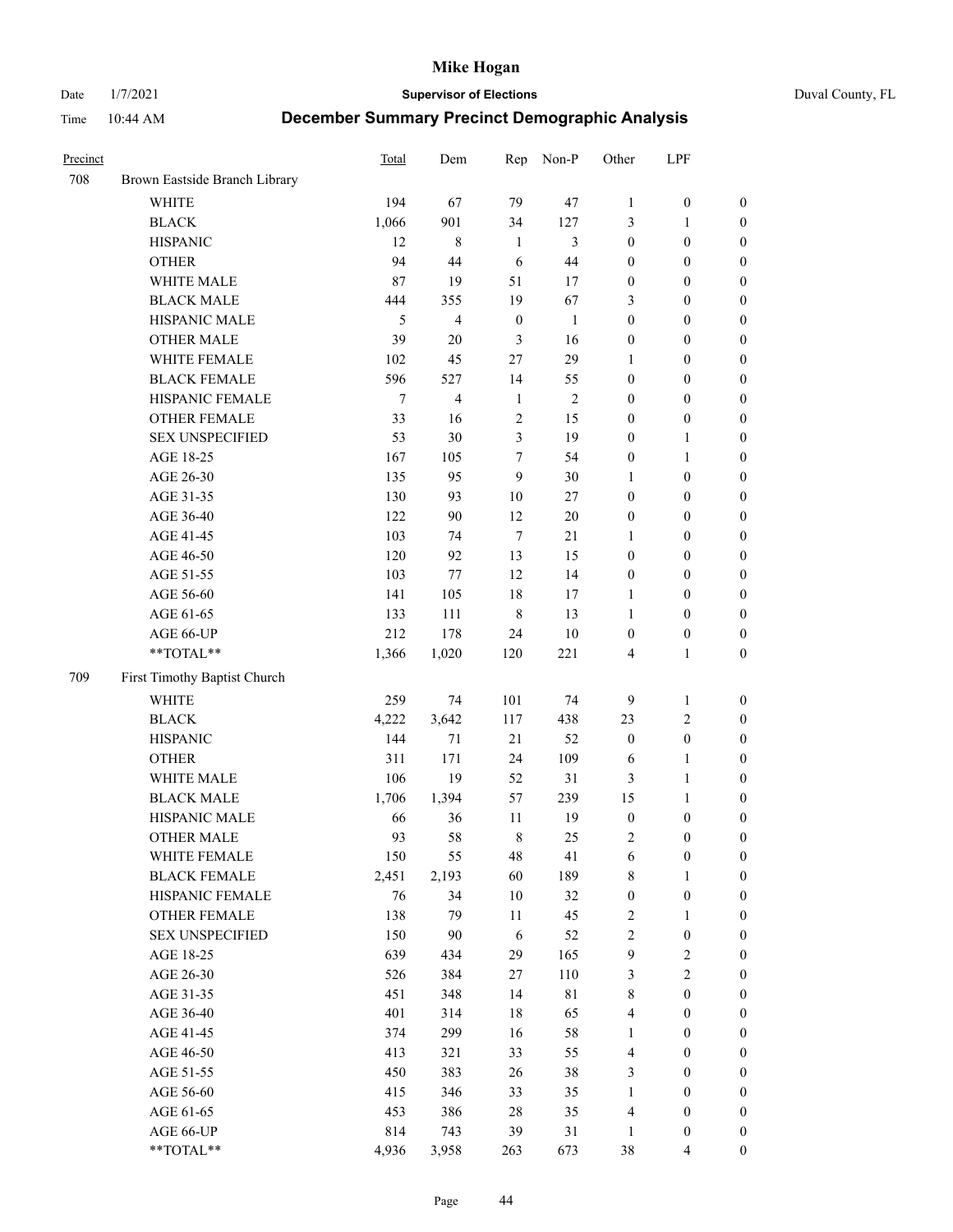Date 1/7/2021 **Supervisor of Elections** Duval County, FL

| Precinct |                                                   | <b>Total</b> | Dem            | Rep                     | Non-P                   | Other            | LPF                     |                  |
|----------|---------------------------------------------------|--------------|----------------|-------------------------|-------------------------|------------------|-------------------------|------------------|
| 710      | Highlands Regional Library                        |              |                |                         |                         |                  |                         |                  |
|          | <b>WHITE</b>                                      | 417          | 90             | 210                     | 106                     | $\,8\,$          | $\mathfrak{Z}$          | 0                |
|          | <b>BLACK</b>                                      | 3,437        | 2,980          | 76                      | 362                     | 18               | $\mathbf{1}$            | 0                |
|          | <b>HISPANIC</b>                                   | 108          | 53             | 13                      | 41                      | $\mathbf{1}$     | $\boldsymbol{0}$        | $\boldsymbol{0}$ |
|          | <b>OTHER</b>                                      | 278          | 155            | 18                      | 103                     | $\overline{c}$   | $\boldsymbol{0}$        | $\boldsymbol{0}$ |
|          | WHITE MALE                                        | 200          | 41             | 99                      | 54                      | 5                | $\mathbf{1}$            | $\boldsymbol{0}$ |
|          | <b>BLACK MALE</b>                                 | 1,399        | 1,155          | 44                      | 189                     | 11               | $\boldsymbol{0}$        | $\boldsymbol{0}$ |
|          | HISPANIC MALE                                     | 46           | 21             | $\tau$                  | 18                      | $\boldsymbol{0}$ | $\boldsymbol{0}$        | $\boldsymbol{0}$ |
|          | <b>OTHER MALE</b>                                 | 85           | 44             | $\,8\,$                 | 33                      | $\boldsymbol{0}$ | $\boldsymbol{0}$        | $\boldsymbol{0}$ |
|          | WHITE FEMALE                                      | 209          | 48             | 109                     | 47                      | 3                | $\mathbf{2}$            | $\boldsymbol{0}$ |
|          | <b>BLACK FEMALE</b>                               | 1,983        | 1,788          | 29                      | 158                     | 7                | $\mathbf{1}$            | $\boldsymbol{0}$ |
|          | HISPANIC FEMALE                                   | 54           | 28             | 6                       | 19                      | $\mathbf{1}$     | $\boldsymbol{0}$        | 0                |
|          | <b>OTHER FEMALE</b>                               | 129          | 81             | $\,$ 8 $\,$             | 38                      | $\mathbf{2}$     | $\boldsymbol{0}$        | 0                |
|          | <b>SEX UNSPECIFIED</b>                            | 135          | 72             | $\tau$                  | 56                      | $\boldsymbol{0}$ | $\boldsymbol{0}$        | $\boldsymbol{0}$ |
|          | AGE 18-25                                         | 658          | 455            | 34                      | 160                     | 8                | $\mathbf{1}$            | $\boldsymbol{0}$ |
|          | AGE 26-30                                         | 408          | 284            | 28                      | 93                      | $\overline{c}$   | $\mathbf{1}$            | $\boldsymbol{0}$ |
|          | AGE 31-35                                         | 359          | 267            | 25                      | 64                      | 3                | $\boldsymbol{0}$        | $\boldsymbol{0}$ |
|          | AGE 36-40                                         | 354          | 273            | 22                      | 54                      | 4                | $\mathbf{1}$            | $\boldsymbol{0}$ |
|          | AGE 41-45                                         | 348          | 268            | 19                      | 58                      | 3                | $\boldsymbol{0}$        | $\boldsymbol{0}$ |
|          | AGE 46-50                                         | 380          | 300            | 27                      | 52                      | $\mathbf{1}$     | $\boldsymbol{0}$        | $\boldsymbol{0}$ |
|          | AGE 51-55                                         | 355          | 293            | 23                      | 34                      | 5                | $\boldsymbol{0}$        | $\boldsymbol{0}$ |
|          | AGE 56-60                                         | 362          | 294            | 33                      | 33                      | $\overline{c}$   | $\boldsymbol{0}$        | 0                |
|          | AGE 61-65                                         | 327          | 283            | 24                      | $18\,$                  | 1                | $\mathbf{1}$            | 0                |
|          | AGE 66-UP                                         | 689          | 561            | 82                      | 46                      | $\boldsymbol{0}$ | $\boldsymbol{0}$        | $\boldsymbol{0}$ |
|          | $**TOTAL**$                                       | 4,240        | 3,278          | 317                     | 612                     | 29               | $\overline{\mathbf{4}}$ | $\boldsymbol{0}$ |
| 711      | Robert F. Kennedy Community Center, Gymn and Park |              |                |                         |                         |                  |                         |                  |
|          | WHITE                                             | 143          | 41             | 43                      | 56                      | 3                | $\boldsymbol{0}$        | $\boldsymbol{0}$ |
|          | <b>BLACK</b>                                      | 1,050        | 897            | 26                      | 120                     | 6                | $\mathbf{1}$            | $\boldsymbol{0}$ |
|          | <b>HISPANIC</b>                                   | 13           | $\tau$         | $\overline{2}$          | $\overline{\mathbf{4}}$ | $\boldsymbol{0}$ | $\boldsymbol{0}$        | $\boldsymbol{0}$ |
|          | <b>OTHER</b>                                      | 95           | 52             | 10                      | 31                      | $\mathbf{1}$     | $\mathbf{1}$            | $\boldsymbol{0}$ |
|          | WHITE MALE                                        | 58           | 13             | 22                      | 22                      | $\mathbf{1}$     | $\boldsymbol{0}$        | $\boldsymbol{0}$ |
|          | <b>BLACK MALE</b>                                 | 430          | 347            | 14                      | 64                      | 4                | $\mathbf{1}$            | $\boldsymbol{0}$ |
|          | HISPANIC MALE                                     | 5            | $\overline{c}$ | $\mathbf{1}$            | $\sqrt{2}$              | $\boldsymbol{0}$ | $\boldsymbol{0}$        | $\boldsymbol{0}$ |
|          | <b>OTHER MALE</b>                                 | 32           | 11             | 5                       | 15                      | 1                | $\boldsymbol{0}$        | $\boldsymbol{0}$ |
|          | WHITE FEMALE                                      | 76           | 24             | 19                      | 31                      | 2                | $\boldsymbol{0}$        | 0                |
|          | <b>BLACK FEMALE</b>                               | 601          | 533            | 12                      | 54                      | $\sqrt{2}$       | $\boldsymbol{0}$        | $\overline{0}$   |
|          | HISPANIC FEMALE                                   | $\,$ 8 $\,$  | 5              | $\mathbf{1}$            | $\sqrt{2}$              | $\boldsymbol{0}$ | $\boldsymbol{0}$        | $\overline{0}$   |
|          | OTHER FEMALE                                      | 41           | 30             | $\overline{\mathbf{4}}$ | 6                       | $\boldsymbol{0}$ | $\mathbf{1}$            | $\overline{0}$   |
|          | <b>SEX UNSPECIFIED</b>                            | 49           | 32             | $\mathfrak{Z}$          | 14                      | $\boldsymbol{0}$ | $\boldsymbol{0}$        | $\overline{0}$   |
|          | AGE 18-25                                         | 200          | 147            | $\,8\,$                 | 41                      | $\mathbf{2}$     | $\sqrt{2}$              | $\overline{0}$   |
|          | AGE 26-30                                         | 128          | 87             | $8\,$                   | 33                      | $\boldsymbol{0}$ | $\boldsymbol{0}$        | $\overline{0}$   |
|          | AGE 31-35                                         | 132          | 94             | $\tau$                  | 30                      | $\mathbf{1}$     | $\boldsymbol{0}$        | 0                |
|          | AGE 36-40                                         | 125          | 94             | $10\,$                  | 21                      | $\boldsymbol{0}$ | $\boldsymbol{0}$        | 0                |
|          | AGE 41-45                                         | 103          | 74             | $\overline{4}$          | 24                      | $\mathbf{1}$     | $\boldsymbol{0}$        | 0                |
|          | AGE 46-50                                         | 79           | 55             | 8                       | 16                      | $\boldsymbol{0}$ | $\boldsymbol{0}$        | 0                |
|          | AGE 51-55                                         | 111          | 89             | 12                      | 10                      | $\boldsymbol{0}$ | $\boldsymbol{0}$        | $\boldsymbol{0}$ |
|          | AGE 56-60                                         | 104          | 86             | 5                       | 11                      | $\overline{c}$   | $\boldsymbol{0}$        | $\boldsymbol{0}$ |
|          | AGE 61-65                                         | 119          | 99             | 10                      | $\,$ 8 $\,$             | $\overline{c}$   | $\boldsymbol{0}$        | $\boldsymbol{0}$ |
|          | AGE 66-UP                                         | 200          | 172            | $\boldsymbol{9}$        | 17                      | $\overline{c}$   | $\boldsymbol{0}$        | $\boldsymbol{0}$ |
|          | **TOTAL**                                         | 1,301        | 997            | 81                      | 211                     | $10\,$           | $\mathbf{2}$            | $\boldsymbol{0}$ |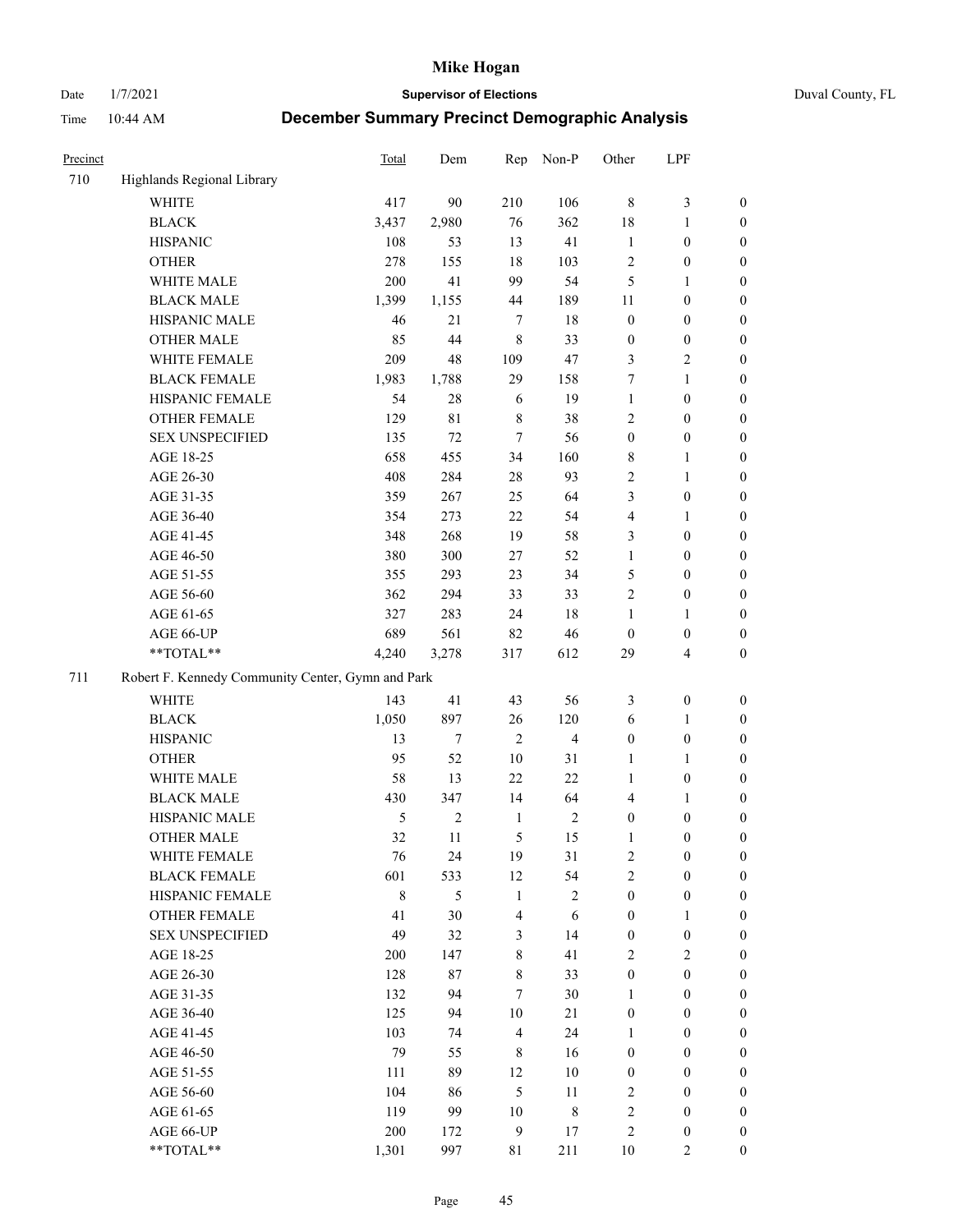Date 1/7/2021 **Supervisor of Elections** Duval County, FL

| Precinct |                                      | Total  | Dem    | Rep           | Non-P  | Other            | LPF                     |                  |
|----------|--------------------------------------|--------|--------|---------------|--------|------------------|-------------------------|------------------|
| 712      | Mary Singleton Senior Citizen Center |        |        |               |        |                  |                         |                  |
|          | WHITE                                | 554    | 243    | 167           | 133    | $\tau$           | $\overline{\mathbf{4}}$ | 0                |
|          | <b>BLACK</b>                         | 1,053  | 897    | 33            | 111    | 10               | $\overline{c}$          | 0                |
|          | <b>HISPANIC</b>                      | $78\,$ | 39     | 13            | 26     | $\boldsymbol{0}$ | $\boldsymbol{0}$        | $\boldsymbol{0}$ |
|          | <b>OTHER</b>                         | 129    | 60     | 13            | 51     | 3                | $\sqrt{2}$              | $\boldsymbol{0}$ |
|          | WHITE MALE                           | 289    | 113    | 95            | 74     | 3                | $\overline{\mathbf{4}}$ | $\boldsymbol{0}$ |
|          | <b>BLACK MALE</b>                    | 446    | 367    | 16            | 56     | 5                | $\sqrt{2}$              | $\boldsymbol{0}$ |
|          | HISPANIC MALE                        | 32     | 15     | $\mathfrak s$ | 12     | $\boldsymbol{0}$ | $\boldsymbol{0}$        | $\boldsymbol{0}$ |
|          | <b>OTHER MALE</b>                    | 58     | 25     | $\tau$        | 24     | $\mathbf{1}$     | $\mathbf{1}$            | $\boldsymbol{0}$ |
|          | WHITE FEMALE                         | 253    | 124    | $71\,$        | 54     | 4                | $\boldsymbol{0}$        | $\boldsymbol{0}$ |
|          | <b>BLACK FEMALE</b>                  | 581    | 512    | 16            | 48     | 5                | $\boldsymbol{0}$        | 0                |
|          | HISPANIC FEMALE                      | 43     | 23     | $\,$ 8 $\,$   | 12     | $\boldsymbol{0}$ | $\boldsymbol{0}$        | 0                |
|          | OTHER FEMALE                         | 52     | $27\,$ | 6             | 17     | 1                | $\mathbf{1}$            | 0                |
|          | <b>SEX UNSPECIFIED</b>               | 60     | 33     | $\sqrt{2}$    | 24     | $\mathbf{1}$     | $\boldsymbol{0}$        | $\boldsymbol{0}$ |
|          | AGE 18-25                            | 159    | 103    | 13            | 40     | $\sqrt{2}$       | $\mathbf{1}$            | $\boldsymbol{0}$ |
|          | AGE 26-30                            | 176    | 125    | 14            | 33     | $\overline{c}$   | $\sqrt{2}$              | $\boldsymbol{0}$ |
|          | AGE 31-35                            | 192    | 123    | 25            | 39     | 5                | $\boldsymbol{0}$        | $\boldsymbol{0}$ |
|          | AGE 36-40                            | 192    | 116    | 24            | 46     | 4                | $\sqrt{2}$              | $\boldsymbol{0}$ |
|          | AGE 41-45                            | 134    | 89     | 19            | 23     | 3                | $\boldsymbol{0}$        | $\boldsymbol{0}$ |
|          | AGE 46-50                            | 130    | 75     | 24            | 29     | $\mathbf{1}$     | $\mathbf{1}$            | $\boldsymbol{0}$ |
|          | AGE 51-55                            | 136    | 86     | 20            | $28\,$ | 1                | $\mathbf{1}$            | 0                |
|          | AGE 56-60                            | 191    | 126    | 39            | 24     | $\overline{2}$   | $\boldsymbol{0}$        | 0                |
|          | AGE 61-65                            | 205    | 152    | 28            | 25     | $\boldsymbol{0}$ | $\boldsymbol{0}$        | 0                |
|          | AGE 66-UP                            | 299    | 244    | $20\,$        | 34     | $\boldsymbol{0}$ | $\mathbf{1}$            | 0                |
|          | **TOTAL**                            | 1,814  | 1,239  | 226           | 321    | $20\,$           | 8                       | $\boldsymbol{0}$ |
| 713      | First Baptist Church of Jacksonville |        |        |               |        |                  |                         |                  |
|          | <b>WHITE</b>                         | 2,149  | 667    | 908           | 514    | 50               | 10                      | $\boldsymbol{0}$ |
|          | <b>BLACK</b>                         | 1,595  | 1,195  | 106           | 265    | 25               | $\overline{\mathbf{4}}$ | $\boldsymbol{0}$ |
|          | <b>HISPANIC</b>                      | 207    | 85     | 50            | 64     | $\mathfrak{S}$   | $\mathfrak{Z}$          | $\boldsymbol{0}$ |
|          | <b>OTHER</b>                         | 542    | 248    | 92            | 179    | 22               | $\mathbf{1}$            | $\boldsymbol{0}$ |
|          | WHITE MALE                           | 1,218  | 323    | 536           | 318    | 34               | $\boldsymbol{7}$        | $\boldsymbol{0}$ |
|          | <b>BLACK MALE</b>                    | 787    | 547    | 67            | 157    | 12               | $\overline{\mathbf{4}}$ | $\boldsymbol{0}$ |
|          | HISPANIC MALE                        | 113    | $38\,$ | 35            | 36     | $\sqrt{2}$       | $\sqrt{2}$              | $\boldsymbol{0}$ |
|          | <b>OTHER MALE</b>                    | 247    | 107    | 49            | 81     | 10               | $\boldsymbol{0}$        | 0                |
|          | WHITE FEMALE                         | 896    | 332    | 358           | 187    | 16               | 3                       | 0                |
|          | <b>BLACK FEMALE</b>                  | 774    | 622    | 37            | 104    | 11               | $\boldsymbol{0}$        | $\boldsymbol{0}$ |
|          | HISPANIC FEMALE                      | 91     | 46     | 14            | 27     | 3                | $\mathbf{1}$            | $\overline{0}$   |
|          | OTHER FEMALE                         | 202    | 114    | 31            | 47     | 9                | $\mathbf{1}$            | $\overline{0}$   |
|          | <b>SEX UNSPECIFIED</b>               | 165    | 66     | 29            | 65     | 5                | $\boldsymbol{0}$        | 0                |
|          | AGE 18-25                            | 314    | 153    | 66            | 84     | 7                | $\overline{\mathbf{4}}$ | 0                |
|          | AGE 26-30                            | 502    | 226    | 108           | 154    | $10\,$           | $\overline{\mathbf{4}}$ | 0                |
|          | AGE 31-35                            | 491    | 230    | 102           | 139    | 15               | $\mathfrak s$           | 0                |
|          | AGE 36-40                            | 482    | 216    | 118           | 135    | $11\,$           | $\sqrt{2}$              | 0                |
|          | AGE 41-45                            | 420    | 165    | 126           | 117    | 10               | $\sqrt{2}$              | 0                |
|          | AGE 46-50                            | 451    | 170    | 165           | 102    | 13               | $\mathbf{1}$            | 0                |
|          | AGE 51-55                            | 401    | 187    | 124           | 79     | 11               | $\boldsymbol{0}$        | 0                |
|          | AGE 56-60                            | 343    | 162    | 100           | 73     | 8                | $\boldsymbol{0}$        | $\boldsymbol{0}$ |
|          | AGE 61-65                            | 311    | 176    | 70            | 59     | 6                | $\boldsymbol{0}$        | $\boldsymbol{0}$ |
|          | AGE 66-UP                            | 778    | 510    | 177           | 80     | 11               | $\boldsymbol{0}$        | 0                |
|          | **TOTAL**                            | 4,493  | 2,195  | 1,156         | 1,022  | 102              | 18                      | $\boldsymbol{0}$ |
|          |                                      |        |        |               |        |                  |                         |                  |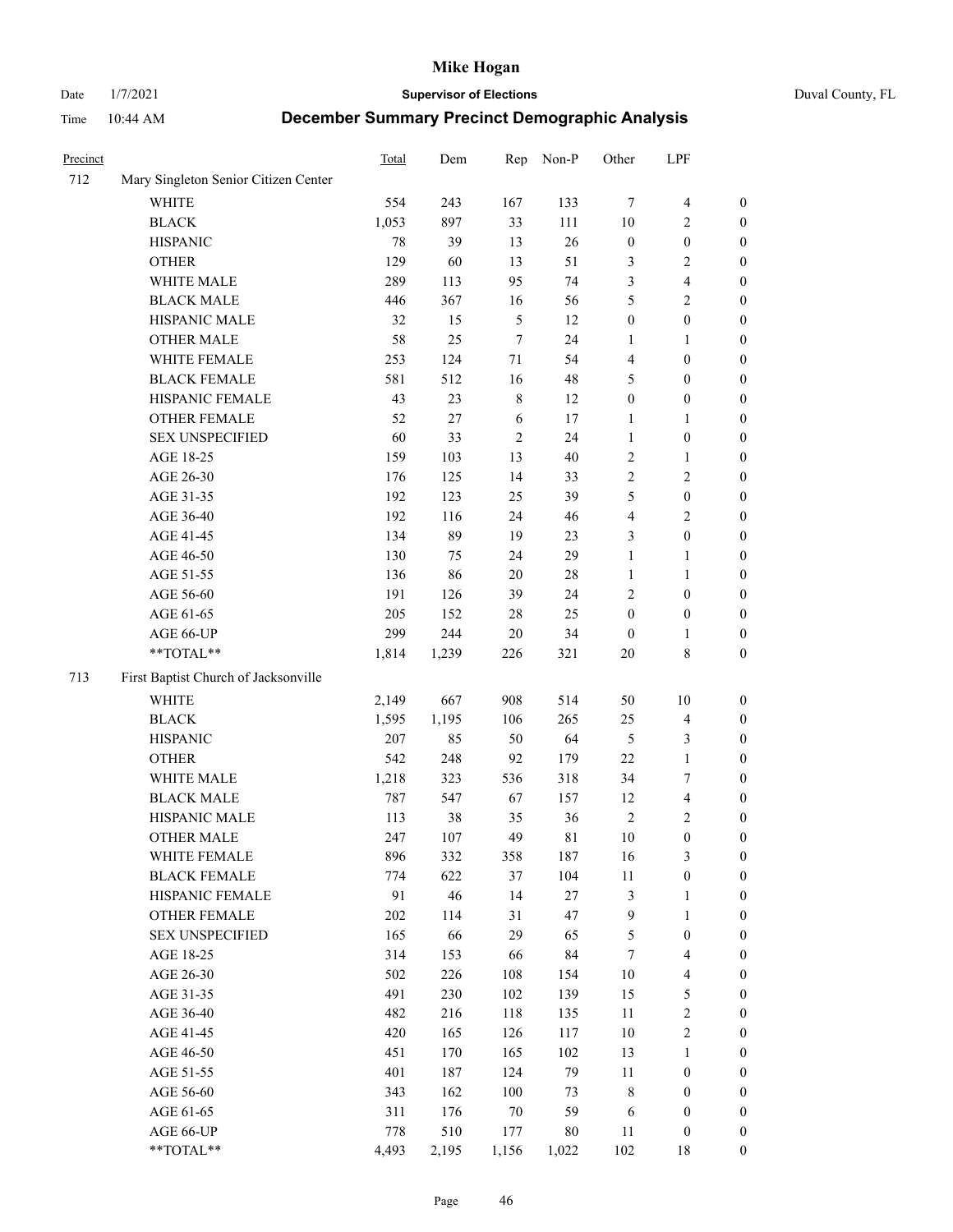Date 1/7/2021 **Supervisor of Elections** Duval County, FL

| Precinct |                                  | <b>Total</b> | Dem                     | Rep                     | Non-P       | Other            | LPF                     |                  |
|----------|----------------------------------|--------------|-------------------------|-------------------------|-------------|------------------|-------------------------|------------------|
| 714      | Grace Baptist Church             |              |                         |                         |             |                  |                         |                  |
|          | <b>WHITE</b>                     | 276          | 106                     | 79                      | $77\,$      | 11               | $\mathfrak z$           | 0                |
|          | <b>BLACK</b>                     | 1,622        | 1,372                   | 49                      | 192         | 7                | $\sqrt{2}$              | $\boldsymbol{0}$ |
|          | <b>HISPANIC</b>                  | 43           | 24                      | 3                       | 14          | 2                | $\boldsymbol{0}$        | $\boldsymbol{0}$ |
|          | <b>OTHER</b>                     | 145          | 77                      | 10                      | 56          | 2                | $\boldsymbol{0}$        | $\boldsymbol{0}$ |
|          | WHITE MALE                       | 140          | 45                      | 49                      | 40          | 4                | $\sqrt{2}$              | $\boldsymbol{0}$ |
|          | <b>BLACK MALE</b>                | 652          | 522                     | 25                      | 97          | 6                | $\sqrt{2}$              | $\boldsymbol{0}$ |
|          | HISPANIC MALE                    | 21           | $\tau$                  | $\sqrt{2}$              | 11          | 1                | $\boldsymbol{0}$        | $\boldsymbol{0}$ |
|          | <b>OTHER MALE</b>                | 50           | 24                      | 5                       | $20\,$      | $\mathbf{1}$     | $\boldsymbol{0}$        | $\boldsymbol{0}$ |
|          | WHITE FEMALE                     | 127          | 57                      | 26                      | 36          | 7                | $\mathbf{1}$            | $\boldsymbol{0}$ |
|          | <b>BLACK FEMALE</b>              | 933          | 825                     | 24                      | 83          | $\mathbf{1}$     | $\boldsymbol{0}$        | 0                |
|          | HISPANIC FEMALE                  | 21           | 16                      | $\mathbf{1}$            | 3           | $\mathbf{1}$     | $\boldsymbol{0}$        | 0                |
|          | <b>OTHER FEMALE</b>              | 61           | 37                      | $\overline{4}$          | $20\,$      | $\boldsymbol{0}$ | $\boldsymbol{0}$        | $\boldsymbol{0}$ |
|          | <b>SEX UNSPECIFIED</b>           | 81           | 46                      | 5                       | 29          | $\mathbf{1}$     | $\boldsymbol{0}$        | $\boldsymbol{0}$ |
|          | AGE 18-25                        | 259          | 162                     | 14                      | 77          | 6                | $\boldsymbol{0}$        | $\boldsymbol{0}$ |
|          | AGE 26-30                        | 202          | 144                     | 10                      | 43          | 4                | $\mathbf{1}$            | $\boldsymbol{0}$ |
|          | AGE 31-35                        | 184          | 127                     | 14                      | 41          | $\mathbf{1}$     | $\mathbf{1}$            | $\boldsymbol{0}$ |
|          | AGE 36-40                        | 209          | 148                     | 13                      | 45          | $\overline{c}$   | $\mathbf{1}$            | $\boldsymbol{0}$ |
|          | AGE 41-45                        | 164          | 125                     | $11\,$                  | 26          | $\overline{2}$   | $\boldsymbol{0}$        | $\boldsymbol{0}$ |
|          | AGE 46-50                        | 141          | 111                     | $\tau$                  | 21          | $\overline{2}$   | $\boldsymbol{0}$        | $\boldsymbol{0}$ |
|          | AGE 51-55                        | 180          | 139                     | 17                      | 24          | $\boldsymbol{0}$ | $\boldsymbol{0}$        | $\boldsymbol{0}$ |
|          | AGE 56-60                        | 210          | 167                     | 14                      | 23          | 4                | $\sqrt{2}$              | 0                |
|          | AGE 61-65                        | 204          | 171                     | 12                      | 20          | 1                | $\boldsymbol{0}$        | 0                |
|          | AGE 66-UP                        | 333          | 285                     | 29                      | 19          | $\boldsymbol{0}$ | $\boldsymbol{0}$        | $\boldsymbol{0}$ |
|          | **TOTAL**                        | 2,086        | 1,579                   | 141                     | 339         | $22\,$           | $\mathfrak s$           | $\boldsymbol{0}$ |
| 801      | North Jacksonville Church of God |              |                         |                         |             |                  |                         |                  |
|          | <b>WHITE</b>                     | 352          | 100                     | 189                     | 52          | 7                | $\overline{\mathbf{4}}$ | $\boldsymbol{0}$ |
|          | <b>BLACK</b>                     | 1,831        | 1,576                   | 56                      | 185         | 9                | $\mathfrak s$           | $\boldsymbol{0}$ |
|          | <b>HISPANIC</b>                  | 26           | 11                      | $\mathfrak{S}$          | $10\,$      | $\boldsymbol{0}$ | $\boldsymbol{0}$        | $\boldsymbol{0}$ |
|          | <b>OTHER</b>                     | 151          | $78\,$                  | $10\,$                  | 62          | 1                | $\boldsymbol{0}$        | $\boldsymbol{0}$ |
|          | WHITE MALE                       | 171          | 43                      | 94                      | $28\,$      | 4                | $\sqrt{2}$              | $\boldsymbol{0}$ |
|          | <b>BLACK MALE</b>                | 735          | 593                     | 28                      | 108         | 4                | $\overline{c}$          | $\boldsymbol{0}$ |
|          | HISPANIC MALE                    | 11           | $\overline{\mathbf{4}}$ | 5                       | $\sqrt{2}$  | $\boldsymbol{0}$ | $\boldsymbol{0}$        | $\boldsymbol{0}$ |
|          | <b>OTHER MALE</b>                | 42           | 21                      | $\overline{4}$          | 17          | $\boldsymbol{0}$ | $\boldsymbol{0}$        | $\boldsymbol{0}$ |
|          | WHITE FEMALE                     | 175          | 56                      | 92                      | 22          | 3                | $\overline{c}$          | 0                |
|          | <b>BLACK FEMALE</b>              | 1,055        | 950                     | 26                      | 71          | 5                | $\mathfrak{Z}$          | $\boldsymbol{0}$ |
|          | HISPANIC FEMALE                  | 14           | 6                       | $\boldsymbol{0}$        | 8           | $\boldsymbol{0}$ | $\boldsymbol{0}$        | $\overline{0}$   |
|          | OTHER FEMALE                     | 60           | 37                      | $\overline{\mathbf{4}}$ | 19          | $\boldsymbol{0}$ | $\boldsymbol{0}$        | $\overline{0}$   |
|          | <b>SEX UNSPECIFIED</b>           | 97           | 55                      | 7                       | 34          | $\mathbf{1}$     | $\boldsymbol{0}$        | 0                |
|          | AGE 18-25                        | 295          | 196                     | $11\,$                  | $8\sqrt{1}$ | 3                | $\overline{4}$          | 0                |
|          | AGE 26-30                        | 201          | 147                     | $10\,$                  | 43          | $\boldsymbol{0}$ | $\mathbf{1}$            | 0                |
|          | AGE 31-35                        | 232          | 167                     | 18                      | 45          | 2                | $\boldsymbol{0}$        | 0                |
|          | AGE 36-40                        | 192          | 144                     | 19                      | 24          | 4                | 1                       | 0                |
|          | AGE 41-45                        | 163          | 124                     | 18                      | 18          | 2                | $\mathbf{1}$            | 0                |
|          | AGE 46-50                        | 164          | 123                     | 19                      | 21          | $\mathbf{1}$     | $\boldsymbol{0}$        | 0                |
|          | AGE 51-55                        | 183          | 133                     | 29                      | 17          | 2                | $\overline{c}$          | 0                |
|          | AGE 56-60                        | 204          | 153                     | 25                      | 26          | $\boldsymbol{0}$ | $\boldsymbol{0}$        | 0                |
|          | AGE 61-65                        | 250          | 207                     | 25                      | 16          | 2                | $\boldsymbol{0}$        | 0                |
|          | AGE 66-UP                        | 476          | 371                     | 86                      | $18\,$      | $\mathbf{1}$     | $\boldsymbol{0}$        | 0                |
|          | **TOTAL**                        | 2,360        | 1,765                   | 260                     | 309         | 17               | 9                       | $\boldsymbol{0}$ |
|          |                                  |              |                         |                         |             |                  |                         |                  |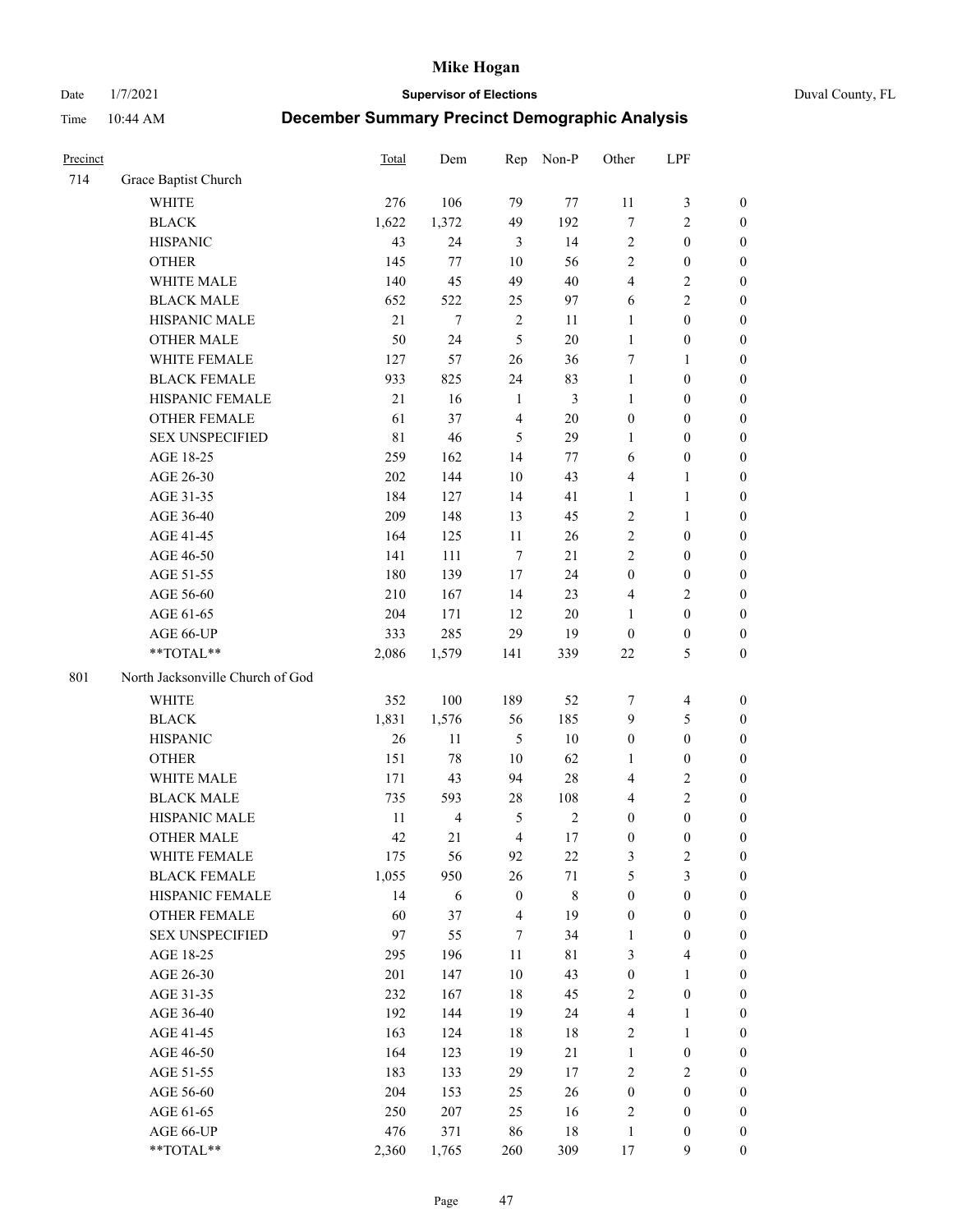Date 1/7/2021 **Supervisor of Elections** Duval County, FL

| Precinct |                                   | <b>Total</b> | Dem            | Rep              | Non-P       | Other            | LPF                     |                  |
|----------|-----------------------------------|--------------|----------------|------------------|-------------|------------------|-------------------------|------------------|
| 802      | St Paul Missionary Baptist Church |              |                |                  |             |                  |                         |                  |
|          | <b>WHITE</b>                      | 91           | 41             | 24               | 25          | 1                | $\boldsymbol{0}$        | 0                |
|          | $\operatorname{BLACK}$            | 2,451        | 2,169          | 43               | 228         | 10               | $\mathbf{1}$            | $\boldsymbol{0}$ |
|          | <b>HISPANIC</b>                   | 18           | $\tau$         | 3                | $\,$ 8 $\,$ | $\boldsymbol{0}$ | $\boldsymbol{0}$        | $\boldsymbol{0}$ |
|          | <b>OTHER</b>                      | 117          | 63             | 5                | 48          | 1                | $\boldsymbol{0}$        | $\boldsymbol{0}$ |
|          | WHITE MALE                        | 38           | 14             | 12               | 11          | $\mathbf{1}$     | $\boldsymbol{0}$        | $\boldsymbol{0}$ |
|          | <b>BLACK MALE</b>                 | 991          | 842            | 23               | 119         | 7                | $\boldsymbol{0}$        | $\boldsymbol{0}$ |
|          | HISPANIC MALE                     | $\tau$       | $\overline{2}$ | $\sqrt{2}$       | 3           | $\boldsymbol{0}$ | $\boldsymbol{0}$        | $\boldsymbol{0}$ |
|          | <b>OTHER MALE</b>                 | 42           | 23             | 3                | 16          | $\boldsymbol{0}$ | $\boldsymbol{0}$        | $\boldsymbol{0}$ |
|          | WHITE FEMALE                      | 52           | 26             | 12               | 14          | $\boldsymbol{0}$ | $\boldsymbol{0}$        | $\boldsymbol{0}$ |
|          | <b>BLACK FEMALE</b>               | 1,420        | 1,293          | 20               | 103         | 3                | $\mathbf{1}$            | $\boldsymbol{0}$ |
|          | HISPANIC FEMALE                   | 11           | 5              | $\mathbf{1}$     | 5           | $\boldsymbol{0}$ | $\boldsymbol{0}$        | 0                |
|          | <b>OTHER FEMALE</b>               | 45           | 26             | $\mathfrak{2}$   | 16          | 1                | $\boldsymbol{0}$        | $\boldsymbol{0}$ |
|          | <b>SEX UNSPECIFIED</b>            | 71           | 49             | $\boldsymbol{0}$ | 22          | $\boldsymbol{0}$ | $\boldsymbol{0}$        | $\boldsymbol{0}$ |
|          | AGE 18-25                         | 292          | 203            | 6                | 82          | 1                | $\boldsymbol{0}$        | $\boldsymbol{0}$ |
|          | AGE 26-30                         | 208          | 155            | 6                | 45          | 2                | $\boldsymbol{0}$        | $\boldsymbol{0}$ |
|          | AGE 31-35                         | 196          | 153            | 11               | 32          | $\boldsymbol{0}$ | $\boldsymbol{0}$        | $\boldsymbol{0}$ |
|          | AGE 36-40                         | 186          | 157            | $\overline{4}$   | 25          | $\boldsymbol{0}$ | $\boldsymbol{0}$        | $\boldsymbol{0}$ |
|          | AGE 41-45                         | 207          | 168            | 9                | 26          | $\overline{4}$   | $\boldsymbol{0}$        | $\boldsymbol{0}$ |
|          | AGE 46-50                         | 208          | 176            | 6                | 24          | 2                | $\boldsymbol{0}$        | $\boldsymbol{0}$ |
|          | AGE 51-55                         | 210          | 188            | 7                | 15          | $\boldsymbol{0}$ | $\boldsymbol{0}$        | $\boldsymbol{0}$ |
|          | AGE 56-60                         | 224          | 191            | $\tau$           | 24          | $\mathbf{2}$     | $\boldsymbol{0}$        | 0                |
|          | AGE 61-65                         | 205          | 187            | 5                | 13          | $\boldsymbol{0}$ | $\boldsymbol{0}$        | $\boldsymbol{0}$ |
|          | AGE 66-UP                         | 741          | 702            | 14               | 23          | $\mathbf{1}$     | 1                       | $\boldsymbol{0}$ |
|          | **TOTAL**                         | 2,677        | 2,280          | 75               | 309         | 12               | $\mathbf{1}$            | $\boldsymbol{0}$ |
| 803      | New Life Community Church         |              |                |                  |             |                  |                         |                  |
|          | <b>WHITE</b>                      | 852          | 215            | 439              | 179         | 13               | 6                       | $\boldsymbol{0}$ |
|          | <b>BLACK</b>                      | 3,617        | 3,132          | 95               | 360         | 25               | $\mathfrak{S}$          | $\boldsymbol{0}$ |
|          | <b>HISPANIC</b>                   | 117          | 47             | 35               | 33          | 2                | $\boldsymbol{0}$        | $\boldsymbol{0}$ |
|          | <b>OTHER</b>                      | 295          | 153            | 29               | 103         | 6                | $\overline{\mathbf{4}}$ | $\boldsymbol{0}$ |
|          | WHITE MALE                        | 384          | 77             | 204              | 95          | $\overline{4}$   | $\overline{4}$          | $\boldsymbol{0}$ |
|          | <b>BLACK MALE</b>                 | 1,369        | 1,114          | 52               | 181         | 19               | 3                       | $\boldsymbol{0}$ |
|          | HISPANIC MALE                     | 58           | 22             | 17               | $18\,$      | $\mathbf{1}$     | $\boldsymbol{0}$        | $\boldsymbol{0}$ |
|          | <b>OTHER MALE</b>                 | 94           | 46             | 16               | 29          | $\overline{c}$   | $\mathbf{1}$            | $\boldsymbol{0}$ |
|          | WHITE FEMALE                      | 454          | 136            | 230              | 77          | 9                | 2                       | 0                |
|          | <b>BLACK FEMALE</b>               | 2,186        | 1,967          | 42               | 169         | 6                | $\sqrt{2}$              | $\boldsymbol{0}$ |
|          | HISPANIC FEMALE                   | 57           | 25             | 16               | 15          | $\mathbf{1}$     | $\boldsymbol{0}$        | $\overline{0}$   |
|          | OTHER FEMALE                      | 118          | 71             | 7                | 35          | $\boldsymbol{2}$ | $\mathfrak{Z}$          | $\overline{0}$   |
|          | <b>SEX UNSPECIFIED</b>            | 161          | 89             | 14               | 56          | $\overline{c}$   | $\boldsymbol{0}$        | 0                |
|          | AGE 18-25                         | 599          | 406            | 33               | 149         | $10\,$           | $\mathbf{1}$            | 0                |
|          | AGE 26-30                         | 412          | 283            | 36               | 83          | 5                | $\mathfrak s$           | 0                |
|          | AGE 31-35                         | 450          | 304            | 45               | 95          | 4                | $\sqrt{2}$              | 0                |
|          | AGE 36-40                         | 417          | 303            | 38               | 69          | 3                | $\overline{\mathbf{4}}$ | 0                |
|          | AGE 41-45                         | 411          | 304            | 43               | 59          | 5                | $\boldsymbol{0}$        | 0                |
|          | AGE 46-50                         | 420          | 333            | 41               | 41          | 3                | $\sqrt{2}$              | 0                |
|          | AGE 51-55                         | 431          | 318            | 55               | 51          | 6                | $\mathbf{1}$            | $\boldsymbol{0}$ |
|          | AGE 56-60                         | 456          | 346            | 65               | 42          | 3                | $\boldsymbol{0}$        | $\boldsymbol{0}$ |
|          | AGE 61-65                         | 417          | 300            | 78               | 37          | $\overline{c}$   | $\boldsymbol{0}$        | $\boldsymbol{0}$ |
|          | AGE 66-UP                         | 868          | 650            | 164              | 49          | 5                | $\boldsymbol{0}$        | 0                |
|          | **TOTAL**                         | 4,881        | 3,547          | 598              | 675         | 46               | 15                      | $\boldsymbol{0}$ |
|          |                                   |              |                |                  |             |                  |                         |                  |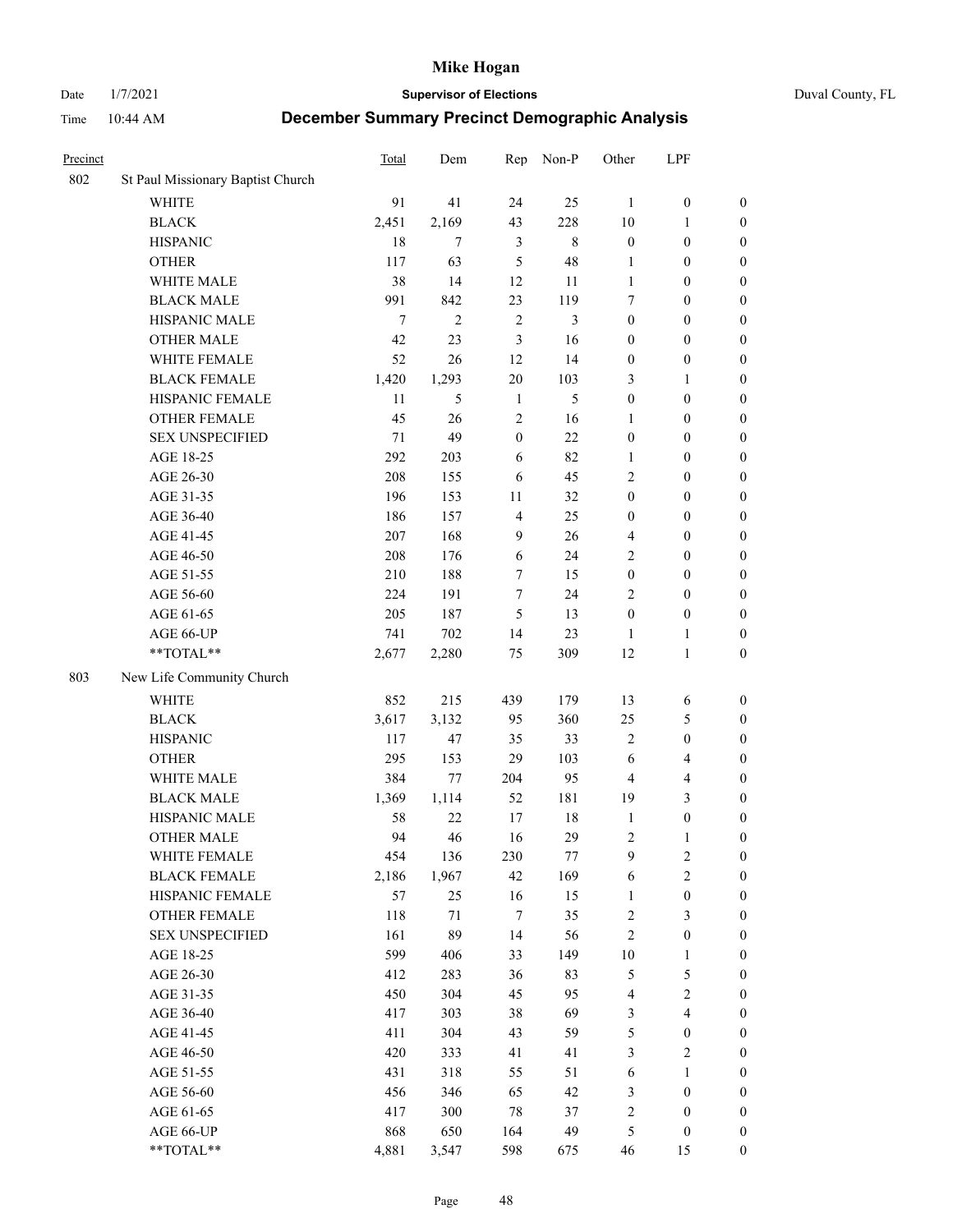Date 1/7/2021 **Supervisor of Elections** Duval County, FL

| Precinct |                         | Total | Dem    |                | Rep Non-P    | Other            | LPF              |                  |
|----------|-------------------------|-------|--------|----------------|--------------|------------------|------------------|------------------|
| 804      | Universal Church        |       |        |                |              |                  |                  |                  |
|          | <b>WHITE</b>            | 984   | 261    | 502            | 198          | 16               | $\boldsymbol{7}$ | 0                |
|          | <b>BLACK</b>            | 1,467 | 1,218  | 47             | 192          | $10\,$           | $\boldsymbol{0}$ | 0                |
|          | <b>HISPANIC</b>         | 70    | 24     | 19             | $26\,$       | $\boldsymbol{0}$ | $\mathbf{1}$     | 0                |
|          | <b>OTHER</b>            | 182   | 71     | 35             | 76           | $\boldsymbol{0}$ | $\boldsymbol{0}$ | $\boldsymbol{0}$ |
|          | WHITE MALE              | 447   | 106    | 248            | 84           | 6                | $\mathfrak{Z}$   | $\boldsymbol{0}$ |
|          | <b>BLACK MALE</b>       | 564   | 436    | 25             | 97           | 6                | $\boldsymbol{0}$ | $\boldsymbol{0}$ |
|          | HISPANIC MALE           | 35    | 9      | 10             | 15           | $\boldsymbol{0}$ | $\mathbf{1}$     | $\boldsymbol{0}$ |
|          | <b>OTHER MALE</b>       | 65    | 25     | 12             | $28\,$       | $\boldsymbol{0}$ | $\boldsymbol{0}$ | $\boldsymbol{0}$ |
|          | WHITE FEMALE            | 529   | 153    | 250            | 112          | 10               | $\overline{4}$   | $\boldsymbol{0}$ |
|          | <b>BLACK FEMALE</b>     | 878   | 763    | $20\,$         | 91           | $\overline{4}$   | $\boldsymbol{0}$ | $\boldsymbol{0}$ |
|          | HISPANIC FEMALE         | 34    | 15     | $\,8\,$        | 11           | 0                | $\boldsymbol{0}$ | 0                |
|          | <b>OTHER FEMALE</b>     | 69    | 33     | 18             | 18           | $\boldsymbol{0}$ | $\boldsymbol{0}$ | 0                |
|          | <b>SEX UNSPECIFIED</b>  | 82    | 34     | 12             | 36           | $\boldsymbol{0}$ | $\boldsymbol{0}$ | $\boldsymbol{0}$ |
|          | AGE 18-25               | 277   | 145    | 39             | $87\,$       | 4                | $\sqrt{2}$       | $\boldsymbol{0}$ |
|          | AGE 26-30               | 264   | 152    | 42             | 66           | 4                | $\boldsymbol{0}$ | $\boldsymbol{0}$ |
|          | AGE 31-35               | 260   | 152    | 39             | 65           | $\overline{c}$   | $\sqrt{2}$       | $\boldsymbol{0}$ |
|          | AGE 36-40               | 214   | 116    | 44             | 50           | 4                | $\boldsymbol{0}$ | $\boldsymbol{0}$ |
|          | AGE 41-45               | 181   | 97     | 39             | 39           | 5                | $\mathbf{1}$     | $\boldsymbol{0}$ |
|          | AGE 46-50               | 193   | 113    | 43             | 35           | $\mathbf{1}$     | $\mathbf{1}$     | $\boldsymbol{0}$ |
|          | AGE 51-55               | 240   | 148    | 54             | 35           | $\sqrt{2}$       | $\mathbf{1}$     | 0                |
|          | AGE 56-60               | 298   | 190    | 73             | 33           | $\mathbf{2}$     | $\boldsymbol{0}$ | 0                |
|          | AGE 61-65               | 276   | 167    | 71             | 36           | 1                | $\mathbf{1}$     | 0                |
|          | AGE 66-UP               | 500   | 294    | 159            | 46           | $\mathbf{1}$     | $\boldsymbol{0}$ | 0                |
|          | **TOTAL**               | 2,703 | 1,574  | 603            | 492          | 26               | $8\,$            | $\boldsymbol{0}$ |
| 805      | Riverview Senior Center |       |        |                |              |                  |                  |                  |
|          | <b>WHITE</b>            | 648   | 172    | 307            | 161          | 5                | $\mathfrak{Z}$   | $\boldsymbol{0}$ |
|          | <b>BLACK</b>            | 1,930 | 1,617  | 62             | 241          | 9                | $\mathbf{1}$     | $\boldsymbol{0}$ |
|          | <b>HISPANIC</b>         | 54    | 19     | 10             | $22\,$       | 2                | $\mathbf{1}$     | $\boldsymbol{0}$ |
|          | <b>OTHER</b>            | 169   | 83     | 18             | 67           | $\mathbf{1}$     | $\boldsymbol{0}$ | $\boldsymbol{0}$ |
|          | WHITE MALE              | 298   | 71     | 151            | 72           | $\mathbf{2}$     | $\overline{2}$   | $\overline{0}$   |
|          | <b>BLACK MALE</b>       | 774   | 619    | 30             | 120          | 5                | $\boldsymbol{0}$ | $\boldsymbol{0}$ |
|          | HISPANIC MALE           | 29    | $10\,$ | 6              | 12           | $\mathbf{1}$     | $\boldsymbol{0}$ | 0                |
|          | <b>OTHER MALE</b>       | 61    | 30     | 8              | $22\,$       | $\mathbf{1}$     | $\boldsymbol{0}$ | 0                |
|          | WHITE FEMALE            | 335   | 95     | 150            | 86           | 3                | 1                | 0                |
|          | <b>BLACK FEMALE</b>     | 1,120 | 971    | 32             | 112          | 4                | $\mathbf{1}$     | $\boldsymbol{0}$ |
|          | HISPANIC FEMALE         | 23    | 9      | 3              | $\mathbf{9}$ | $\mathbf{1}$     | $\mathbf{1}$     | $\overline{0}$   |
|          | OTHER FEMALE            | 67    | 39     | 8              | $20\,$       | $\boldsymbol{0}$ | $\boldsymbol{0}$ | $\overline{0}$   |
|          | <b>SEX UNSPECIFIED</b>  | 94    | 47     | $\overline{9}$ | 38           | $\boldsymbol{0}$ | $\boldsymbol{0}$ | 0                |
|          | AGE 18-25               | 371   | 229    | 29             | 108          | 3                | $\sqrt{2}$       | 0                |
|          | AGE 26-30               | 277   | 157    | 29             | $88\,$       | 2                | $\mathbf{1}$     | 0                |
|          | AGE 31-35               | 234   | 161    | 21             | 50           | $\mathbf{1}$     | $\mathbf{1}$     | 0                |
|          | AGE 36-40               | 263   | 184    | 32             | 43           | 3                | $\mathbf{1}$     | 0                |
|          | AGE 41-45               | 201   | 137    | $20\,$         | 42           | 2                | $\boldsymbol{0}$ | 0                |
|          | AGE 46-50               | 210   | 145    | 25             | 39           | $\mathbf{1}$     | $\boldsymbol{0}$ | 0                |
|          | AGE 51-55               | 228   | 158    | 37             | 32           | $\mathbf{1}$     | $\boldsymbol{0}$ | 0                |
|          | AGE 56-60               | 248   | 161    | 51             | 33           | 3                | $\boldsymbol{0}$ | $\boldsymbol{0}$ |
|          | AGE 61-65               | 248   | 178    | 44             | 26           | $\boldsymbol{0}$ | $\boldsymbol{0}$ | $\boldsymbol{0}$ |
|          | AGE 66-UP               | 521   | 381    | 109            | $30\,$       | $\mathbf{1}$     | $\boldsymbol{0}$ | 0                |
|          | **TOTAL**               | 2,801 | 1,891  | 397            | 491          | 17               | $\mathfrak{S}$   | $\boldsymbol{0}$ |
|          |                         |       |        |                |              |                  |                  |                  |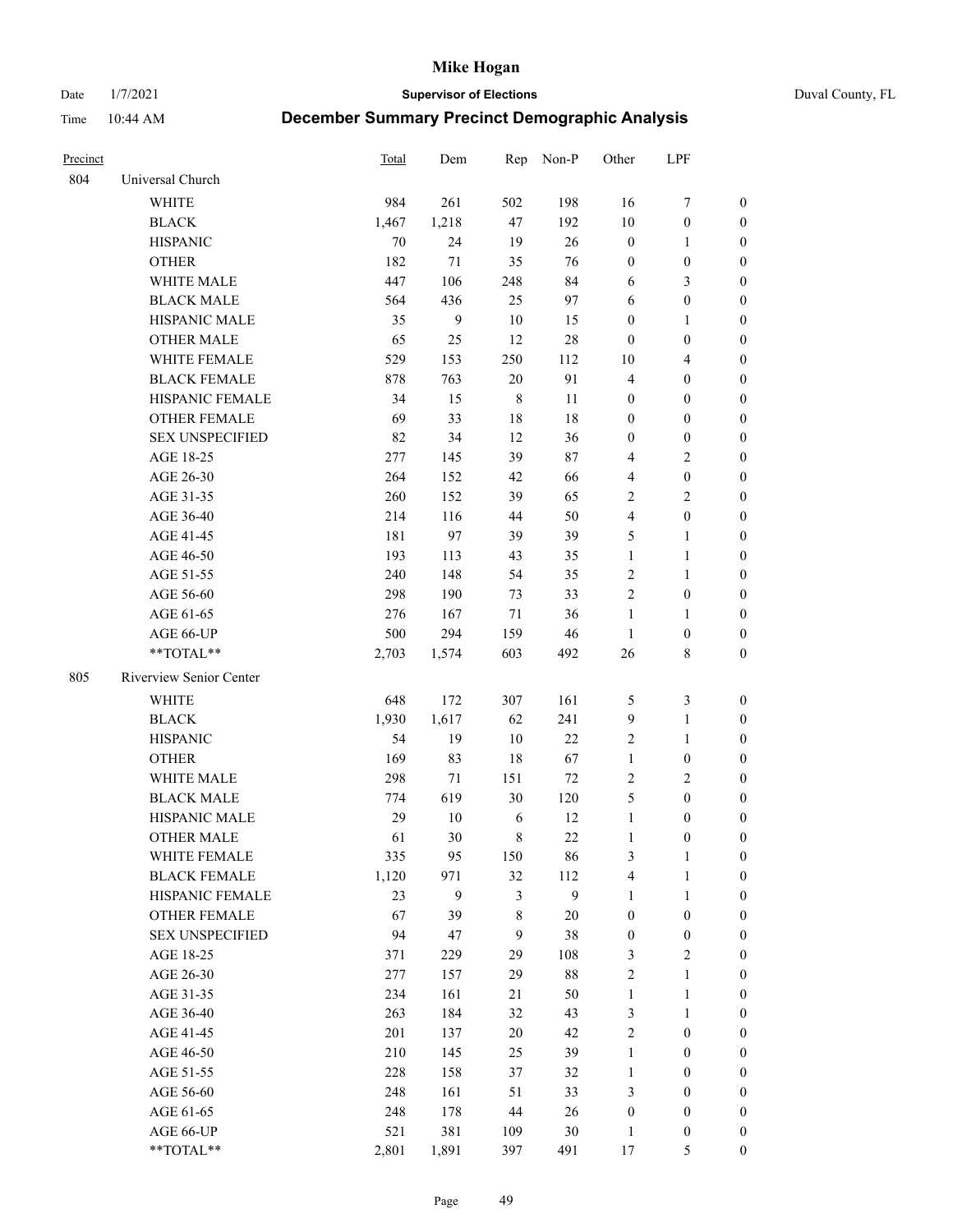#### Date 1/7/2021 **Supervisor of Elections** Duval County, FL

| Precinct |                                   | Total          | Dem                     | Rep                  | Non-P                         | Other                                | LPF                                  |                       |
|----------|-----------------------------------|----------------|-------------------------|----------------------|-------------------------------|--------------------------------------|--------------------------------------|-----------------------|
| 806      | Clanzel T. Brown Community Center |                |                         |                      |                               |                                      |                                      |                       |
|          | <b>WHITE</b>                      | 20             | $\,$ 8 $\,$             | $\,8\,$              | $\overline{4}$                | $\boldsymbol{0}$                     | $\boldsymbol{0}$                     | $\boldsymbol{0}$      |
|          | <b>BLACK</b>                      | 809            | 691                     | 23                   | 91                            | 3                                    | 1                                    | $\boldsymbol{0}$      |
|          | <b>HISPANIC</b>                   | 5              | $\mathbf{2}$            | $\mathbf{1}$         | $\mathbf{2}$                  | $\boldsymbol{0}$                     | $\boldsymbol{0}$                     | $\boldsymbol{0}$      |
|          | <b>OTHER</b>                      | 71             | 41                      | 3                    | 27                            | $\boldsymbol{0}$                     | $\boldsymbol{0}$                     | $\boldsymbol{0}$      |
|          | WHITE MALE                        | 5              | 3                       | $\mathbf{1}$         | 1                             | $\boldsymbol{0}$                     | $\boldsymbol{0}$                     | $\boldsymbol{0}$      |
|          | <b>BLACK MALE</b>                 | 321            | 272                     | 10                   | 37                            | 2                                    | $\boldsymbol{0}$                     | $\boldsymbol{0}$      |
|          | HISPANIC MALE                     | $\mathbf{1}$   | $\boldsymbol{0}$        | $\mathbf{1}$         | $\boldsymbol{0}$              | $\boldsymbol{0}$                     | $\boldsymbol{0}$                     | $\boldsymbol{0}$      |
|          | OTHER MALE                        | 20             | $10\,$                  | $\sqrt{2}$           | 8                             | $\boldsymbol{0}$                     | $\boldsymbol{0}$                     | $\boldsymbol{0}$      |
|          | WHITE FEMALE                      | 15             | 5                       | $\tau$               | 3                             | $\boldsymbol{0}$                     | $\boldsymbol{0}$                     | $\boldsymbol{0}$      |
|          | <b>BLACK FEMALE</b>               | 471            | 404                     | 13                   | 52                            | 1                                    | $\mathbf{1}$                         | 0                     |
|          | HISPANIC FEMALE                   | $\overline{4}$ | $\mathfrak{2}$          | $\boldsymbol{0}$     | $\mathbf{2}$                  | $\boldsymbol{0}$                     | $\boldsymbol{0}$                     | $\boldsymbol{0}$      |
|          | OTHER FEMALE                      | 30             | 23                      | $\mathbf{1}$         | 6                             | $\boldsymbol{0}$                     | $\boldsymbol{0}$                     | $\boldsymbol{0}$      |
|          | <b>SEX UNSPECIFIED</b>            | 38             | 23                      | $\boldsymbol{0}$     | 15                            | $\boldsymbol{0}$                     | $\boldsymbol{0}$                     | $\boldsymbol{0}$      |
|          | AGE 18-25                         | 133            | 91                      | 5                    | 35                            | 1                                    | $\mathbf{1}$                         | $\boldsymbol{0}$      |
|          | AGE 26-30                         | 93             | 63                      | 7                    | 23                            | $\boldsymbol{0}$                     | $\boldsymbol{0}$                     | $\boldsymbol{0}$      |
|          | AGE 31-35                         | 82             | 63                      | 3                    | 15                            | 1                                    | $\boldsymbol{0}$                     | $\boldsymbol{0}$      |
|          | AGE 36-40                         | 71             | 49                      | $\mathbf{1}$         | $20\,$                        | $\mathbf{1}$                         | $\boldsymbol{0}$                     | $\boldsymbol{0}$      |
|          | AGE 41-45                         | 70             | 58                      | 3                    | $\mathbf{9}$                  | $\boldsymbol{0}$                     | $\boldsymbol{0}$                     | $\boldsymbol{0}$      |
|          | AGE 46-50                         | 67             | 57                      | 3                    | 7                             | $\boldsymbol{0}$                     | $\boldsymbol{0}$                     | $\boldsymbol{0}$      |
|          | AGE 51-55                         | 66             | 57                      | 3                    | 6                             | $\boldsymbol{0}$                     | $\boldsymbol{0}$                     | 0                     |
|          | AGE 56-60                         | 79             | 69                      | 6                    | $\overline{4}$                | $\boldsymbol{0}$                     | $\boldsymbol{0}$                     | $\boldsymbol{0}$      |
|          | AGE 61-65                         | 69             | 65                      | $\overline{c}$       | $\mathbf{2}$                  | $\boldsymbol{0}$                     | $\boldsymbol{0}$                     | $\boldsymbol{0}$      |
|          | AGE 66-UP                         | 175            | 170                     | $\overline{2}$       | 3                             | $\boldsymbol{0}$                     | $\boldsymbol{0}$                     | $\boldsymbol{0}$      |
|          | **TOTAL**                         | 905            | 742                     | 35                   | 124                           | 3                                    | $\mathbf{1}$                         | $\boldsymbol{0}$      |
| 807      | Bradham Brooks Regional Library   |                |                         |                      |                               |                                      |                                      |                       |
|          | <b>WHITE</b>                      | 26             | $\overline{\mathbf{4}}$ | 14                   | 6                             | $\overline{c}$                       | $\boldsymbol{0}$                     | $\boldsymbol{0}$      |
|          | <b>BLACK</b>                      | 1,077          | 965                     | 27                   | 83                            | $\boldsymbol{0}$                     | $\mathbf{2}$                         | $\boldsymbol{0}$      |
|          | <b>HISPANIC</b>                   | 12             | 5                       | 3                    | $\overline{4}$                | $\boldsymbol{0}$                     | $\boldsymbol{0}$                     | $\boldsymbol{0}$      |
|          | <b>OTHER</b>                      | 55             | 23                      |                      |                               | $\mathbf{1}$                         | $\boldsymbol{0}$                     | $\boldsymbol{0}$      |
|          | WHITE MALE                        | 15             | 3                       | 6<br>$\,8\,$         | 25<br>$\overline{2}$          | 2                                    |                                      |                       |
|          | <b>BLACK MALE</b>                 | 409            | 351                     |                      | 41                            | $\boldsymbol{0}$                     | $\boldsymbol{0}$                     | $\boldsymbol{0}$      |
|          | HISPANIC MALE                     | 3              | 1                       | 16<br>$\overline{2}$ |                               |                                      | 1                                    | $\boldsymbol{0}$      |
|          | <b>OTHER MALE</b>                 | 14             | 9                       | $\boldsymbol{0}$     | $\boldsymbol{0}$<br>5         | $\boldsymbol{0}$<br>$\boldsymbol{0}$ | $\boldsymbol{0}$<br>$\boldsymbol{0}$ | 0<br>$\boldsymbol{0}$ |
|          | WHITE FEMALE                      | 11             | 1                       | 6                    | $\overline{4}$                | $\boldsymbol{0}$                     | $\boldsymbol{0}$                     | $\boldsymbol{0}$      |
|          | <b>BLACK FEMALE</b>               | 650            | 598                     | 10                   |                               | $\boldsymbol{0}$                     |                                      | $\overline{0}$        |
|          | HISPANIC FEMALE                   | 9              | $\overline{\mathbf{4}}$ | $\mathbf{1}$         | 41<br>$\overline{\mathbf{4}}$ | $\boldsymbol{0}$                     | 1<br>$\boldsymbol{0}$                | $\overline{0}$        |
|          | <b>OTHER FEMALE</b>               | 17             | 9                       | $\overline{4}$       | 3                             | 1                                    | $\boldsymbol{0}$                     | $\overline{0}$        |
|          | <b>SEX UNSPECIFIED</b>            | 42             | 21                      | 3                    | 18                            | $\boldsymbol{0}$                     | $\boldsymbol{0}$                     | $\overline{0}$        |
|          | AGE 18-25                         | 111            | $78\,$                  | $\overline{4}$       | 29                            | $\boldsymbol{0}$                     | $\boldsymbol{0}$                     | $\overline{0}$        |
|          | AGE 26-30                         | 75             | 57                      | $\mathfrak{Z}$       | 15                            | $\boldsymbol{0}$                     | $\boldsymbol{0}$                     | 0                     |
|          | AGE 31-35                         | 80             | 61                      | $\sqrt{2}$           | 16                            | $\boldsymbol{0}$                     | $\mathbf{1}$                         | 0                     |
|          | AGE 36-40                         | 78             | 62                      | $\overline{4}$       | 11                            | $\mathbf{1}$                         | $\boldsymbol{0}$                     | 0                     |
|          | AGE 41-45                         | 67             | 55                      | 3                    | $\mathbf{9}$                  | $\boldsymbol{0}$                     | $\boldsymbol{0}$                     | 0                     |
|          | AGE 46-50                         | 88             | 72                      | 7                    | 9                             | $\boldsymbol{0}$                     | $\boldsymbol{0}$                     | $\overline{0}$        |
|          | AGE 51-55                         | 73             | 59                      | 5                    | 8                             | 1                                    | $\boldsymbol{0}$                     | $\boldsymbol{0}$      |
|          | AGE 56-60                         | 99             | 85                      | 7                    | 7                             | $\boldsymbol{0}$                     | $\boldsymbol{0}$                     | $\boldsymbol{0}$      |
|          | AGE 61-65                         | 102            | $88\,$                  | 5                    | $8\,$                         | $\boldsymbol{0}$                     | $\mathbf{1}$                         | $\overline{0}$        |
|          | AGE 66-UP                         | 397            | 380                     | 10                   | 6                             | $\mathbf{1}$                         | $\boldsymbol{0}$                     | 0                     |
|          | **TOTAL**                         | 1,170          | 997                     | 50                   | 118                           | 3                                    | $\overline{2}$                       | $\boldsymbol{0}$      |
|          |                                   |                |                         |                      |                               |                                      |                                      |                       |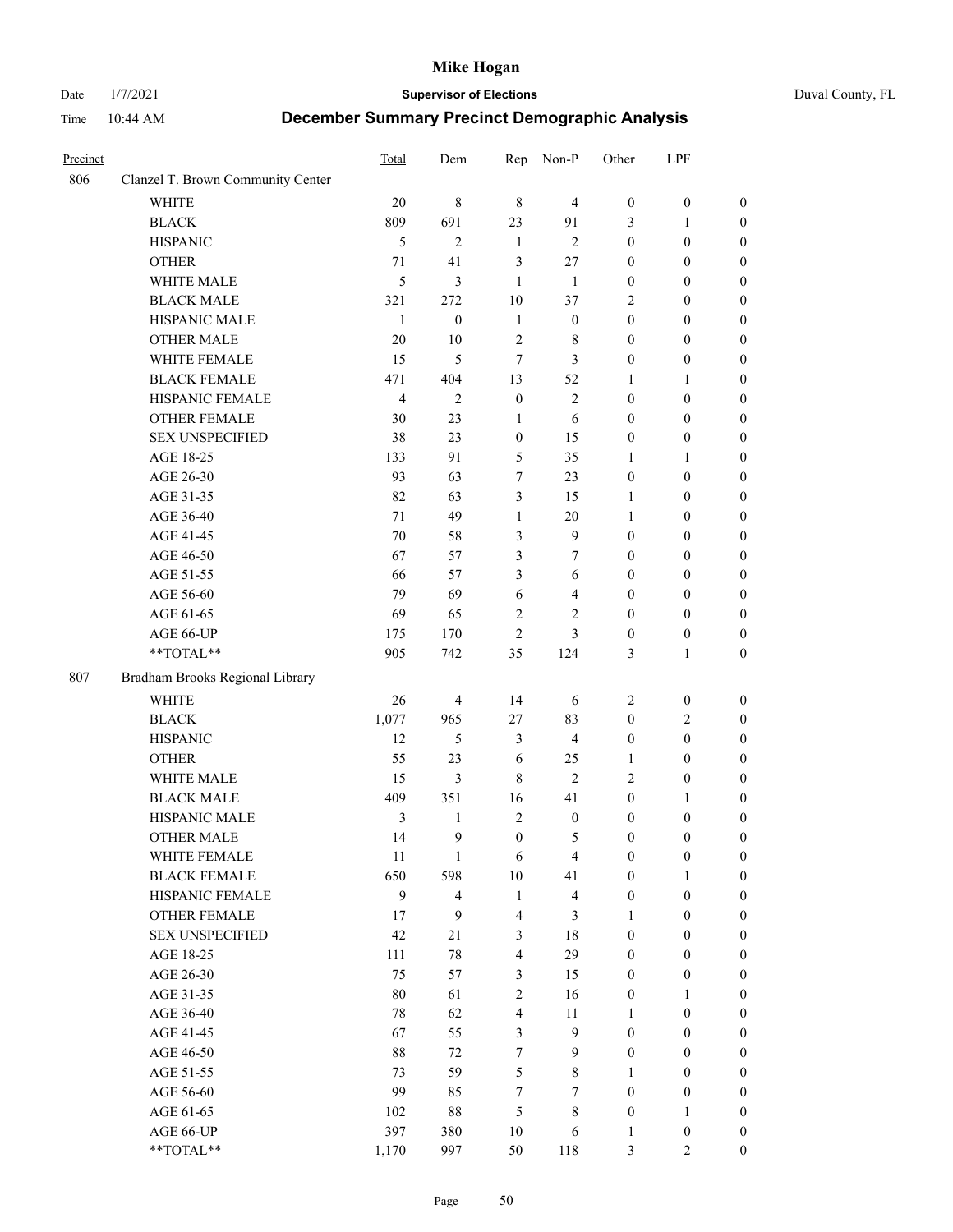Date 1/7/2021 **Supervisor of Elections** Duval County, FL

| Precinct |                                  | Total       | Dem            | Rep              | Non-P         | Other            | LPF              |                  |
|----------|----------------------------------|-------------|----------------|------------------|---------------|------------------|------------------|------------------|
| 808      | Fairway Oaks                     |             |                |                  |               |                  |                  |                  |
|          | <b>WHITE</b>                     | 60          | 17             | 17               | 23            | 3                | $\boldsymbol{0}$ | $\boldsymbol{0}$ |
|          | <b>BLACK</b>                     | 1,799       | 1,564          | 37               | 193           | 5                | $\boldsymbol{0}$ | $\boldsymbol{0}$ |
|          | <b>HISPANIC</b>                  | 21          | 6              | $\sqrt{2}$       | 13            | $\boldsymbol{0}$ | $\boldsymbol{0}$ | $\boldsymbol{0}$ |
|          | <b>OTHER</b>                     | 118         | 61             | $\,$ 8 $\,$      | 48            | $\boldsymbol{0}$ | 1                | $\boldsymbol{0}$ |
|          | WHITE MALE                       | 15          | $\overline{4}$ | 6                | 3             | 2                | $\boldsymbol{0}$ | $\boldsymbol{0}$ |
|          | <b>BLACK MALE</b>                | 684         | 577            | 17               | 88            | 2                | $\boldsymbol{0}$ | $\boldsymbol{0}$ |
|          | HISPANIC MALE                    | 6           | 3              | $\boldsymbol{0}$ | 3             | $\boldsymbol{0}$ | $\boldsymbol{0}$ | $\boldsymbol{0}$ |
|          | <b>OTHER MALE</b>                | 31          | $17\,$         | 3                | 11            | $\boldsymbol{0}$ | $\boldsymbol{0}$ | $\boldsymbol{0}$ |
|          | WHITE FEMALE                     | 45          | 13             | 11               | $20\,$        | $\mathbf{1}$     | $\boldsymbol{0}$ | $\boldsymbol{0}$ |
|          | <b>BLACK FEMALE</b>              | 1,096       | 971            | 20               | 102           | 3                | $\boldsymbol{0}$ | 0                |
|          | HISPANIC FEMALE                  | 15          | 3              | $\overline{2}$   | 10            | $\boldsymbol{0}$ | $\boldsymbol{0}$ | $\boldsymbol{0}$ |
|          | OTHER FEMALE                     | 45          | 28             | $\overline{4}$   | 12            | $\boldsymbol{0}$ | $\mathbf{1}$     | $\boldsymbol{0}$ |
|          | <b>SEX UNSPECIFIED</b>           | 61          | 32             | $\mathbf{1}$     | 28            | $\boldsymbol{0}$ | $\boldsymbol{0}$ | $\boldsymbol{0}$ |
|          | AGE 18-25                        | 288         | 201            | $\,$ $\,$        | $78\,$        | $\mathbf{1}$     | $\boldsymbol{0}$ | $\boldsymbol{0}$ |
|          | AGE 26-30                        | 241         | 179            | $\,$ 8 $\,$      | 52            | $\overline{c}$   | $\boldsymbol{0}$ | $\boldsymbol{0}$ |
|          | AGE 31-35                        | 248         | 191            | 6                | 48            | $\overline{c}$   | $\mathbf{1}$     | $\boldsymbol{0}$ |
|          | AGE 36-40                        | 181         | 143            | 7                | 30            | $\mathbf{1}$     | $\boldsymbol{0}$ | $\boldsymbol{0}$ |
|          | AGE 41-45                        | 129         | 103            | $11\,$           | 15            | $\boldsymbol{0}$ | $\boldsymbol{0}$ | $\boldsymbol{0}$ |
|          | AGE 46-50                        | 129         | 110            | $\mathfrak s$    | 13            | 1                | $\boldsymbol{0}$ | $\boldsymbol{0}$ |
|          | AGE 51-55                        | 154         | 136            | 6                | 12            | $\boldsymbol{0}$ | $\boldsymbol{0}$ | 0                |
|          | AGE 56-60                        | 168         | 156            | $\mathfrak s$    | $\tau$        | $\boldsymbol{0}$ | $\boldsymbol{0}$ | $\boldsymbol{0}$ |
|          | AGE 61-65                        | 185         | 172            | 3                | $10\,$        | $\boldsymbol{0}$ | $\boldsymbol{0}$ | $\boldsymbol{0}$ |
|          | AGE 66-UP                        | 275         | 257            | 5                | 12            | 1                | $\boldsymbol{0}$ | $\boldsymbol{0}$ |
|          | **TOTAL**                        | 1,998       | 1,648          | 64               | 277           | 8                | $\mathbf{1}$     | $\boldsymbol{0}$ |
| 809      | Simonds-Johnson Community Center |             |                |                  |               |                  |                  |                  |
|          |                                  |             |                |                  |               |                  |                  |                  |
|          | <b>WHITE</b>                     | $8\sqrt{1}$ | 31             | 26               | $22\,$        | $\sqrt{2}$       | $\boldsymbol{0}$ | $\boldsymbol{0}$ |
|          | <b>BLACK</b>                     | 2,272       | 1,940          | 57               | 263           | 11               | $\mathbf{1}$     | $\boldsymbol{0}$ |
|          | <b>HISPANIC</b>                  | 32          | 19             | $\mathfrak{Z}$   | $\,$ 8 $\,$   | $\mathfrak{2}$   | $\boldsymbol{0}$ | $\boldsymbol{0}$ |
|          | <b>OTHER</b>                     | 190         | 77             | 14               | 98            | $\mathbf{1}$     | $\boldsymbol{0}$ | $\boldsymbol{0}$ |
|          | WHITE MALE                       | 38          | 13             | 15               | $\mathbf{9}$  | $\mathbf{1}$     | $\boldsymbol{0}$ | $\boldsymbol{0}$ |
|          | <b>BLACK MALE</b>                | 881         | 726            | 25               | 126           | 4                | $\boldsymbol{0}$ | $\boldsymbol{0}$ |
|          | HISPANIC MALE                    | 15          | 11             | $\boldsymbol{0}$ | 3             | $\mathbf{1}$     | $\boldsymbol{0}$ | 0                |
|          | <b>OTHER MALE</b>                | 63          | 25             | $\tau$           | 31            | $\boldsymbol{0}$ | $\boldsymbol{0}$ | $\boldsymbol{0}$ |
|          | WHITE FEMALE                     | 40          | 17             | 11               | 11            | $\mathbf{1}$     | $\boldsymbol{0}$ | $\boldsymbol{0}$ |
|          | <b>BLACK FEMALE</b>              | 1,341       | 1,178          | 32               | 123           | 7                | 1                | $\boldsymbol{0}$ |
|          | HISPANIC FEMALE                  | 17          | 8              | $\mathfrak{Z}$   | $\mathfrak s$ | $\mathbf{1}$     | $\boldsymbol{0}$ | $\overline{0}$   |
|          | <b>OTHER FEMALE</b>              | 70          | 36             | 7                | 27            | $\boldsymbol{0}$ | $\boldsymbol{0}$ | $\overline{0}$   |
|          | <b>SEX UNSPECIFIED</b>           | 110         | 53             | $\boldsymbol{0}$ | 56            | $\mathbf{1}$     | $\boldsymbol{0}$ | $\overline{0}$   |
|          | AGE 18-25                        | 424         | 283            | 18               | 118           | 5                | $\boldsymbol{0}$ | $\theta$         |
|          | AGE 26-30                        | 273         | 195            | 12               | 64            | $\overline{c}$   | $\boldsymbol{0}$ | 0                |
|          | AGE 31-35                        | 282         | 204            | 13               | 61            | 3                | $\mathbf{1}$     | 0                |
|          | AGE 36-40                        | 218         | 165            | $\overline{9}$   | 44            | $\boldsymbol{0}$ | $\boldsymbol{0}$ | 0                |
|          | AGE 41-45                        | 190         | 151            | $\,$ 8 $\,$      | 29            | 2                | $\boldsymbol{0}$ | 0                |
|          | AGE 46-50                        | 188         | 151            | $\,$ 8 $\,$      | 26            | 3                | $\boldsymbol{0}$ | $\overline{0}$   |
|          | AGE 51-55                        | 171         | 140            | 14               | $17\,$        | $\boldsymbol{0}$ | $\boldsymbol{0}$ | $\boldsymbol{0}$ |
|          | AGE 56-60                        | 225         | 208            | 6                | 11            | $\boldsymbol{0}$ | $\boldsymbol{0}$ | $\boldsymbol{0}$ |
|          | AGE 61-65                        | 204         | 192            | 5                | 7             | $\boldsymbol{0}$ | $\boldsymbol{0}$ | $\overline{0}$   |
|          | AGE 66-UP                        | 400         | 378            | 7                | 14            | $\mathbf{1}$     | $\boldsymbol{0}$ | 0                |
|          | **TOTAL**                        | 2,575       | 2,067          | 100              | 391           | 16               | $\mathbf{1}$     | $\boldsymbol{0}$ |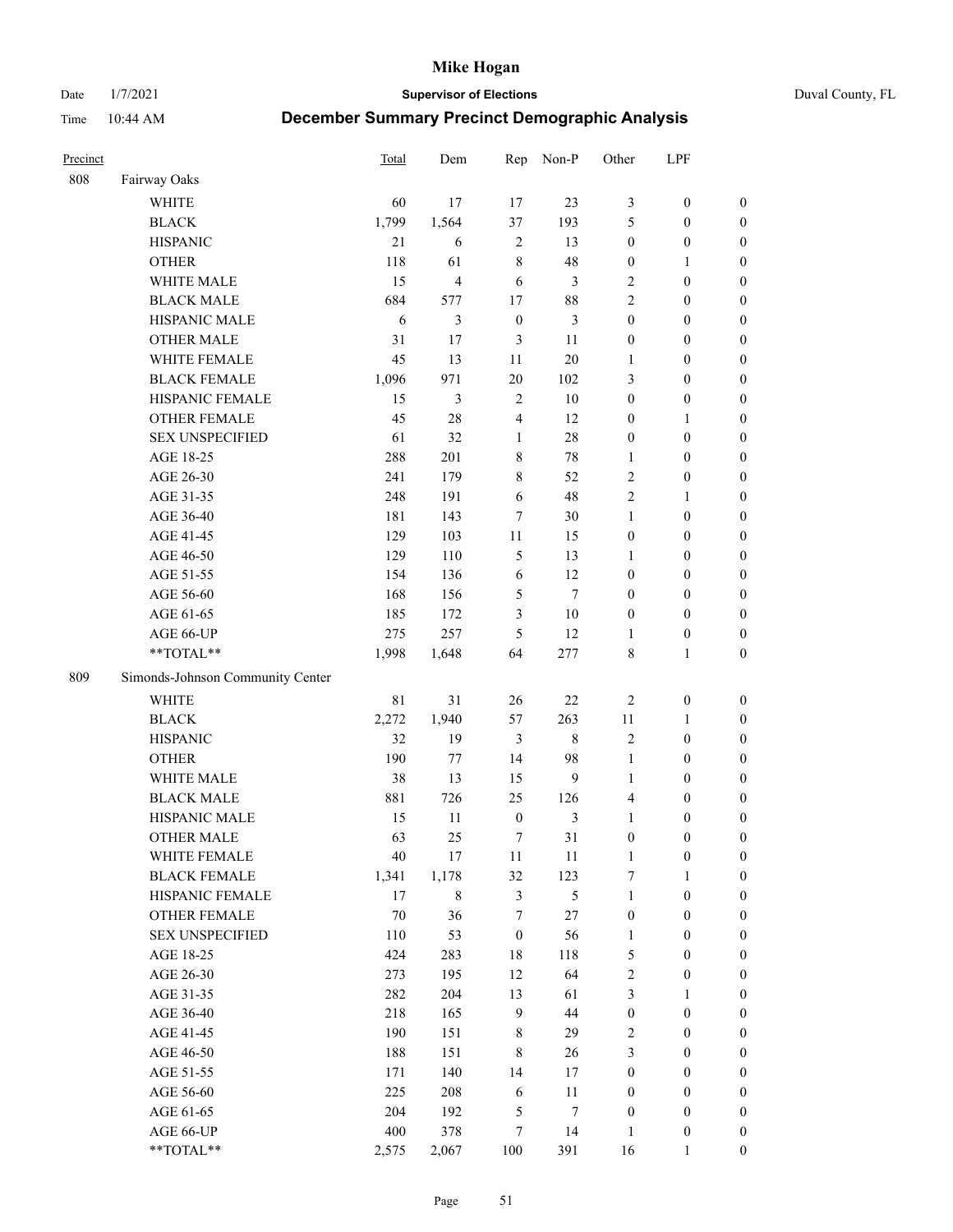Date 1/7/2021 **Supervisor of Elections** Duval County, FL

| Precinct |                                             | Total | Dem                     | Rep              | Non-P          | Other            | LPF              |                  |
|----------|---------------------------------------------|-------|-------------------------|------------------|----------------|------------------|------------------|------------------|
| 810      | Temple Baptist Church                       |       |                         |                  |                |                  |                  |                  |
|          | <b>WHITE</b>                                | 1,070 | 124                     | 798              | 137            | 6                | $\mathfrak{S}$   | 0                |
|          | <b>BLACK</b>                                | 133   | 108                     | $\overline{4}$   | 19             | 2                | $\boldsymbol{0}$ | $\boldsymbol{0}$ |
|          | <b>HISPANIC</b>                             | 24    | 9                       | 9                | 6              | $\boldsymbol{0}$ | $\boldsymbol{0}$ | $\boldsymbol{0}$ |
|          | <b>OTHER</b>                                | 71    | 13                      | 30               | $28\,$         | $\boldsymbol{0}$ | $\boldsymbol{0}$ | $\boldsymbol{0}$ |
|          | WHITE MALE                                  | 524   | 56                      | 390              | 71             | 4                | $\mathfrak{Z}$   | $\boldsymbol{0}$ |
|          | <b>BLACK MALE</b>                           | 51    | 39                      | $\overline{c}$   | $10\,$         | $\boldsymbol{0}$ | $\boldsymbol{0}$ | $\boldsymbol{0}$ |
|          | HISPANIC MALE                               | 11    | $\overline{\mathbf{4}}$ | 5                | $\sqrt{2}$     | $\boldsymbol{0}$ | $\boldsymbol{0}$ | $\boldsymbol{0}$ |
|          | <b>OTHER MALE</b>                           | 26    | $\mathfrak{S}$          | 10               | 11             | $\boldsymbol{0}$ | $\boldsymbol{0}$ | $\boldsymbol{0}$ |
|          | WHITE FEMALE                                | 530   | 67                      | 400              | 59             | 2                | $\overline{2}$   | $\boldsymbol{0}$ |
|          | <b>BLACK FEMALE</b>                         | 77    | 65                      | $\sqrt{2}$       | $\mathbf{9}$   | $\mathbf{1}$     | $\boldsymbol{0}$ | $\boldsymbol{0}$ |
|          | HISPANIC FEMALE                             | 13    | 5                       | $\overline{4}$   | $\overline{4}$ | $\boldsymbol{0}$ | $\boldsymbol{0}$ | $\boldsymbol{0}$ |
|          | OTHER FEMALE                                | 28    | 5                       | 14               | 9              | $\boldsymbol{0}$ | $\boldsymbol{0}$ | $\boldsymbol{0}$ |
|          | <b>SEX UNSPECIFIED</b>                      | 38    | 8                       | 14               | 15             | $\mathbf{1}$     | $\boldsymbol{0}$ | $\boldsymbol{0}$ |
|          | AGE 18-25                                   | 124   | 25                      | 64               | 33             | $\mathbf{1}$     | $\mathbf{1}$     | $\boldsymbol{0}$ |
|          | AGE 26-30                                   | 95    | $20\,$                  | 50               | $22\,$         | $\overline{c}$   | $\mathbf{1}$     | $\boldsymbol{0}$ |
|          | AGE 31-35                                   | 93    | 21                      | 47               | 23             | $\boldsymbol{0}$ | $\sqrt{2}$       | $\boldsymbol{0}$ |
|          | AGE 36-40                                   | 106   | 14                      | 65               | 24             | 2                | $\mathbf{1}$     | $\boldsymbol{0}$ |
|          | AGE 41-45                                   | 107   | 19                      | 64               | 24             | $\boldsymbol{0}$ | $\boldsymbol{0}$ | $\boldsymbol{0}$ |
|          | AGE 46-50                                   | 107   | $28\,$                  | 68               | 11             | $\boldsymbol{0}$ | $\boldsymbol{0}$ | $\boldsymbol{0}$ |
|          | AGE 51-55                                   | 125   | 19                      | 92               | 14             | $\boldsymbol{0}$ | $\boldsymbol{0}$ | $\boldsymbol{0}$ |
|          | AGE 56-60                                   | 131   | 23                      | 91               | 15             | $\mathbf{2}$     | $\boldsymbol{0}$ | 0                |
|          | AGE 61-65                                   | 147   | 23                      | 111              | 13             | $\boldsymbol{0}$ | $\boldsymbol{0}$ | 0                |
|          | AGE 66-UP                                   | 263   | 62                      | 189              | 11             | 1                | $\boldsymbol{0}$ | $\boldsymbol{0}$ |
|          | **TOTAL**                                   | 1,298 | 254                     | 841              | 190            | 8                | $\mathfrak{S}$   | $\boldsymbol{0}$ |
| 811      | Police Athletic League of Jacksonville, Inc |       |                         |                  |                |                  |                  |                  |
|          | WHITE                                       | 50    | $18\,$                  | 15               | 17             | $\boldsymbol{0}$ | $\boldsymbol{0}$ | $\boldsymbol{0}$ |
|          | <b>BLACK</b>                                | 1,307 | 1,137                   | 30               | 131            | 9                | $\boldsymbol{0}$ | $\boldsymbol{0}$ |
|          | <b>HISPANIC</b>                             | 11    | 3                       | $\mathfrak{Z}$   | $\overline{4}$ | $\mathbf{1}$     | $\boldsymbol{0}$ | $\boldsymbol{0}$ |
|          | <b>OTHER</b>                                | 95    | 55                      | $\mathfrak{Z}$   | 35             | 2                | $\boldsymbol{0}$ | $\boldsymbol{0}$ |
|          | WHITE MALE                                  | 15    | $\sqrt{6}$              | 6                | $\mathfrak{Z}$ | $\boldsymbol{0}$ | $\boldsymbol{0}$ | $\boldsymbol{0}$ |
|          | <b>BLACK MALE</b>                           | 533   | 441                     | 19               | 67             | 6                | $\boldsymbol{0}$ | $\boldsymbol{0}$ |
|          | HISPANIC MALE                               | 3     | $\mathbf{1}$            | $\mathbf{1}$     | $\mathbf{1}$   | $\boldsymbol{0}$ | $\boldsymbol{0}$ | $\boldsymbol{0}$ |
|          | <b>OTHER MALE</b>                           | 35    | 20                      | $\boldsymbol{0}$ | 14             | $\mathbf{1}$     | $\boldsymbol{0}$ | $\boldsymbol{0}$ |
|          | WHITE FEMALE                                | 32    | 11                      | 8                | 13             | $\boldsymbol{0}$ | $\boldsymbol{0}$ | 0                |
|          | <b>BLACK FEMALE</b>                         | 755   | 682                     | $11\,$           | 59             | 3                | $\boldsymbol{0}$ | $\boldsymbol{0}$ |
|          | HISPANIC FEMALE                             | 7     | $\mathbf{1}$            | $\sqrt{2}$       | 3              | $\mathbf{1}$     | $\boldsymbol{0}$ | $\overline{0}$   |
|          | OTHER FEMALE                                | 37    | 23                      | $\sqrt{2}$       | 12             | $\boldsymbol{0}$ | $\boldsymbol{0}$ | $\overline{0}$   |
|          | <b>SEX UNSPECIFIED</b>                      | 46    | $28\,$                  | $\overline{c}$   | 15             | $\mathbf{1}$     | $\boldsymbol{0}$ | $\overline{0}$   |
|          | AGE 18-25                                   | 197   | 142                     | 5                | 47             | 3                | $\boldsymbol{0}$ | $\overline{0}$   |
|          | AGE 26-30                                   | 137   | 102                     | 10               | 23             | 2                | $\boldsymbol{0}$ | $\overline{0}$   |
|          | AGE 31-35                                   | 152   | 108                     | $11\,$           | 31             | $\overline{c}$   | $\boldsymbol{0}$ | $\overline{0}$   |
|          | AGE 36-40                                   | 127   | 94                      | $\sqrt{2}$       | 29             | $\overline{c}$   | $\boldsymbol{0}$ | 0                |
|          | AGE 41-45                                   | 123   | 103                     | 3                | 16             | $\mathbf{1}$     | $\boldsymbol{0}$ | 0                |
|          | AGE 46-50                                   | 114   | 103                     | $\mathbf{2}$     | 9              | $\boldsymbol{0}$ | $\boldsymbol{0}$ | $\boldsymbol{0}$ |
|          | AGE 51-55                                   | 102   | 90                      | 5                | 6              | $\mathbf{1}$     | $\boldsymbol{0}$ | $\boldsymbol{0}$ |
|          | AGE 56-60                                   | 127   | 115                     | 3                | 9              | $\boldsymbol{0}$ | $\boldsymbol{0}$ | $\boldsymbol{0}$ |
|          | AGE 61-65                                   | 120   | 107                     | 6                | $\tau$         | $\boldsymbol{0}$ | $\boldsymbol{0}$ | $\boldsymbol{0}$ |
|          | AGE 66-UP                                   | 264   | 249                     | $\overline{4}$   | $10\,$         | $\mathbf{1}$     | $\boldsymbol{0}$ | $\boldsymbol{0}$ |
|          | **TOTAL**                                   | 1,463 | 1,213                   | 51               | 187            | 12               | $\boldsymbol{0}$ | $\boldsymbol{0}$ |
|          |                                             |       |                         |                  |                |                  |                  |                  |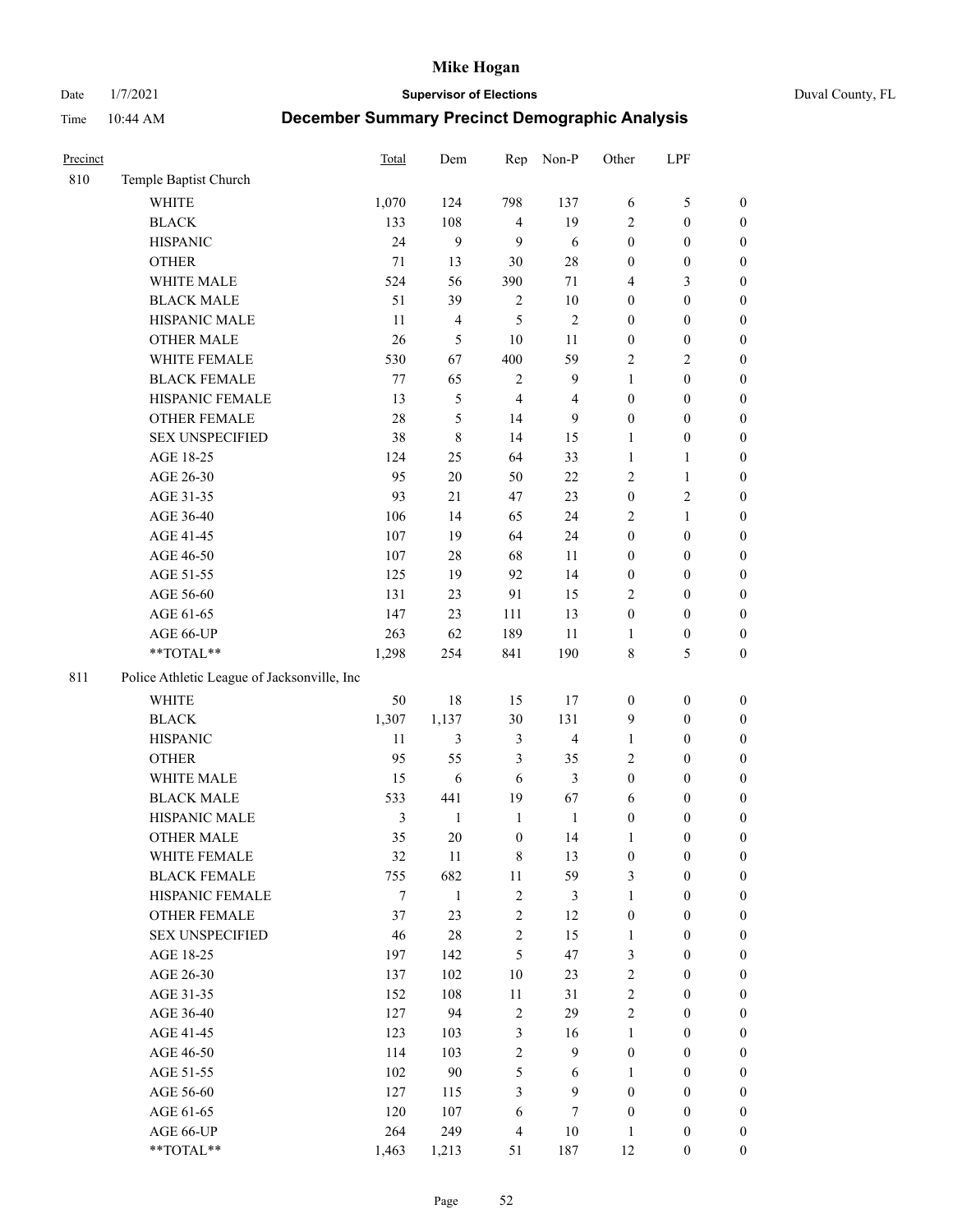Date 1/7/2021 **Supervisor of Elections** Duval County, FL

| Precinct |                              | Total | Dem   |                | Rep Non-P      | Other            | LPF                     |                  |
|----------|------------------------------|-------|-------|----------------|----------------|------------------|-------------------------|------------------|
| 812      | <b>Emmett Reed Center</b>    |       |       |                |                |                  |                         |                  |
|          | <b>WHITE</b>                 | 66    | 28    | 16             | 20             | $\mathbf{1}$     | $\mathbf{1}$            | 0                |
|          | <b>BLACK</b>                 | 1,259 | 1,098 | 24             | 133            | 4                | $\boldsymbol{0}$        | 0                |
|          | <b>HISPANIC</b>              | 25    | 13    | 5              | $\tau$         | $\boldsymbol{0}$ | $\boldsymbol{0}$        | $\boldsymbol{0}$ |
|          | <b>OTHER</b>                 | 87    | 45    | $\overline{4}$ | 37             | 1                | $\boldsymbol{0}$        | $\boldsymbol{0}$ |
|          | WHITE MALE                   | 23    | 9     | $\tau$         | $\tau$         | $\boldsymbol{0}$ | $\boldsymbol{0}$        | $\boldsymbol{0}$ |
|          | <b>BLACK MALE</b>            | 498   | 415   | 11             | 69             | 3                | $\boldsymbol{0}$        | $\boldsymbol{0}$ |
|          | HISPANIC MALE                | 12    | 6     | $\mathfrak{Z}$ | $\mathfrak{Z}$ | $\boldsymbol{0}$ | $\boldsymbol{0}$        | $\boldsymbol{0}$ |
|          | <b>OTHER MALE</b>            | 24    | 10    | $\mathfrak{Z}$ | $10\,$         | $\mathbf{1}$     | $\boldsymbol{0}$        | $\boldsymbol{0}$ |
|          | WHITE FEMALE                 | 42    | 19    | $\overline{9}$ | 12             | $\mathbf{1}$     | $\mathbf{1}$            | $\boldsymbol{0}$ |
|          | <b>BLACK FEMALE</b>          | 735   | 664   | 12             | 58             | $\mathbf{1}$     | $\boldsymbol{0}$        | 0                |
|          | HISPANIC FEMALE              | 11    | 6     | $\sqrt{2}$     | $\mathfrak{Z}$ | $\boldsymbol{0}$ | $\boldsymbol{0}$        | 0                |
|          | <b>OTHER FEMALE</b>          | 31    | 23    | $\mathbf{1}$   | $\tau$         | $\boldsymbol{0}$ | $\boldsymbol{0}$        | $\boldsymbol{0}$ |
|          | <b>SEX UNSPECIFIED</b>       | 61    | 32    | $\mathbf{1}$   | $28\,$         | $\boldsymbol{0}$ | $\boldsymbol{0}$        | $\boldsymbol{0}$ |
|          | AGE 18-25                    | 160   | 94    | 5              | 60             | 1                | $\boldsymbol{0}$        | $\boldsymbol{0}$ |
|          | AGE 26-30                    | 103   | 70    | 6              | 25             | $\mathbf{1}$     | $\mathbf{1}$            | $\boldsymbol{0}$ |
|          | AGE 31-35                    | 123   | 101   | $\overline{4}$ | 17             | $\mathbf{1}$     | $\boldsymbol{0}$        | $\boldsymbol{0}$ |
|          | AGE 36-40                    | 107   | 89    | 3              | 15             | $\boldsymbol{0}$ | $\boldsymbol{0}$        | $\boldsymbol{0}$ |
|          | AGE 41-45                    | 109   | 86    | 8              | 14             | $\mathbf{1}$     | $\boldsymbol{0}$        | $\boldsymbol{0}$ |
|          | AGE 46-50                    | 108   | 87    | $\mathfrak{Z}$ | 18             | $\boldsymbol{0}$ | $\boldsymbol{0}$        | $\boldsymbol{0}$ |
|          | AGE 51-55                    | 105   | 84    | 5              | 14             | 2                | $\boldsymbol{0}$        | $\boldsymbol{0}$ |
|          | AGE 56-60                    | 135   | 122   | 5              | $\,8\,$        | $\boldsymbol{0}$ | $\boldsymbol{0}$        | 0                |
|          | AGE 61-65                    | 158   | 143   | 3              | 12             | $\boldsymbol{0}$ | $\boldsymbol{0}$        | 0                |
|          | AGE 66-UP                    | 329   | 308   | 7              | 14             | $\boldsymbol{0}$ | $\boldsymbol{0}$        | $\boldsymbol{0}$ |
|          | **TOTAL**                    | 1,437 | 1,184 | 49             | 197            | 6                | $\mathbf{1}$            | $\boldsymbol{0}$ |
| 813      | Our Redeemer Lutheran Church |       |       |                |                |                  |                         |                  |
|          | <b>WHITE</b>                 | 2,361 | 422   | 1,509          | 392            | $28\,$           | 10                      | $\boldsymbol{0}$ |
|          | <b>BLACK</b>                 | 3,686 | 3,128 | 102            | 424            | $30\,$           | $\sqrt{2}$              | $\boldsymbol{0}$ |
|          | <b>HISPANIC</b>              | 159   | 61    | 43             | 52             | $\sqrt{2}$       | $\mathbf{1}$            | $\boldsymbol{0}$ |
|          | <b>OTHER</b>                 | 354   | 157   | 59             | 135            | $\sqrt{2}$       | $\mathbf{1}$            | $\boldsymbol{0}$ |
|          | WHITE MALE                   | 1,138 | 182   | 744            | 193            | 12               | $\boldsymbol{7}$        | $\overline{0}$   |
|          | <b>BLACK MALE</b>            | 1,590 | 1,284 | 63             | 228            | 13               | $\overline{2}$          | $\overline{0}$   |
|          | HISPANIC MALE                | 73    | 20    | 24             | $28\,$         | $\mathbf{1}$     | $\boldsymbol{0}$        | 0                |
|          | <b>OTHER MALE</b>            | 135   | 49    | 22             | 63             | $\boldsymbol{0}$ | $\mathbf{1}$            | 0                |
|          | WHITE FEMALE                 | 1,199 | 237   | 749            | 194            | 16               | 3                       | 0                |
|          | <b>BLACK FEMALE</b>          | 2,055 | 1,816 | 38             | 184            | 17               | $\boldsymbol{0}$        | 0                |
|          | HISPANIC FEMALE              | 85    | 41    | 18             | 24             | $\mathbf{1}$     | 1                       | 0                |
|          | <b>OTHER FEMALE</b>          | 141   | 77    | 31             | $32\,$         | $\mathbf{1}$     | $\boldsymbol{0}$        | 0                |
|          | <b>SEX UNSPECIFIED</b>       | 144   | 62    | 24             | 57             | $\mathbf{1}$     | $\boldsymbol{0}$        | 0                |
|          | AGE 18-25                    | 840   | 490   | 130            | 200            | 17               | $\mathfrak{Z}$          | 0                |
|          | AGE 26-30                    | 517   | 258   | 118            | 134            | 6                | $\mathbf{1}$            | 0                |
|          | AGE 31-35                    | 503   | 278   | 111            | 105            | 5                | $\overline{\mathbf{4}}$ | 0                |
|          | AGE 36-40                    | 604   | 358   | 129            | 113            | 3                | $\mathbf{1}$            | 0                |
|          | AGE 41-45                    | 538   | 350   | 92             | $87\,$         | 9                | $\boldsymbol{0}$        | 0                |
|          | AGE 46-50                    | 660   | 417   | 144            | 96             | 2                | 1                       | 0                |
|          | AGE 51-55                    | 691   | 425   | 195            | 63             | $\boldsymbol{7}$ | $\mathbf{1}$            | 0                |
|          | AGE 56-60                    | 610   | 317   | 206            | $8\sqrt{1}$    | 6                | $\boldsymbol{0}$        | 0                |
|          | AGE 61-65                    | 578   | 327   | 183            | 61             | 5                | $\sqrt{2}$              | 0                |
|          | AGE 66-UP                    | 1,019 | 548   | 405            | 63             | 2                | $\mathbf{1}$            | 0                |
|          | **TOTAL**                    | 6,560 | 3,768 | 1,713          | 1,003          | 62               | 14                      | $\boldsymbol{0}$ |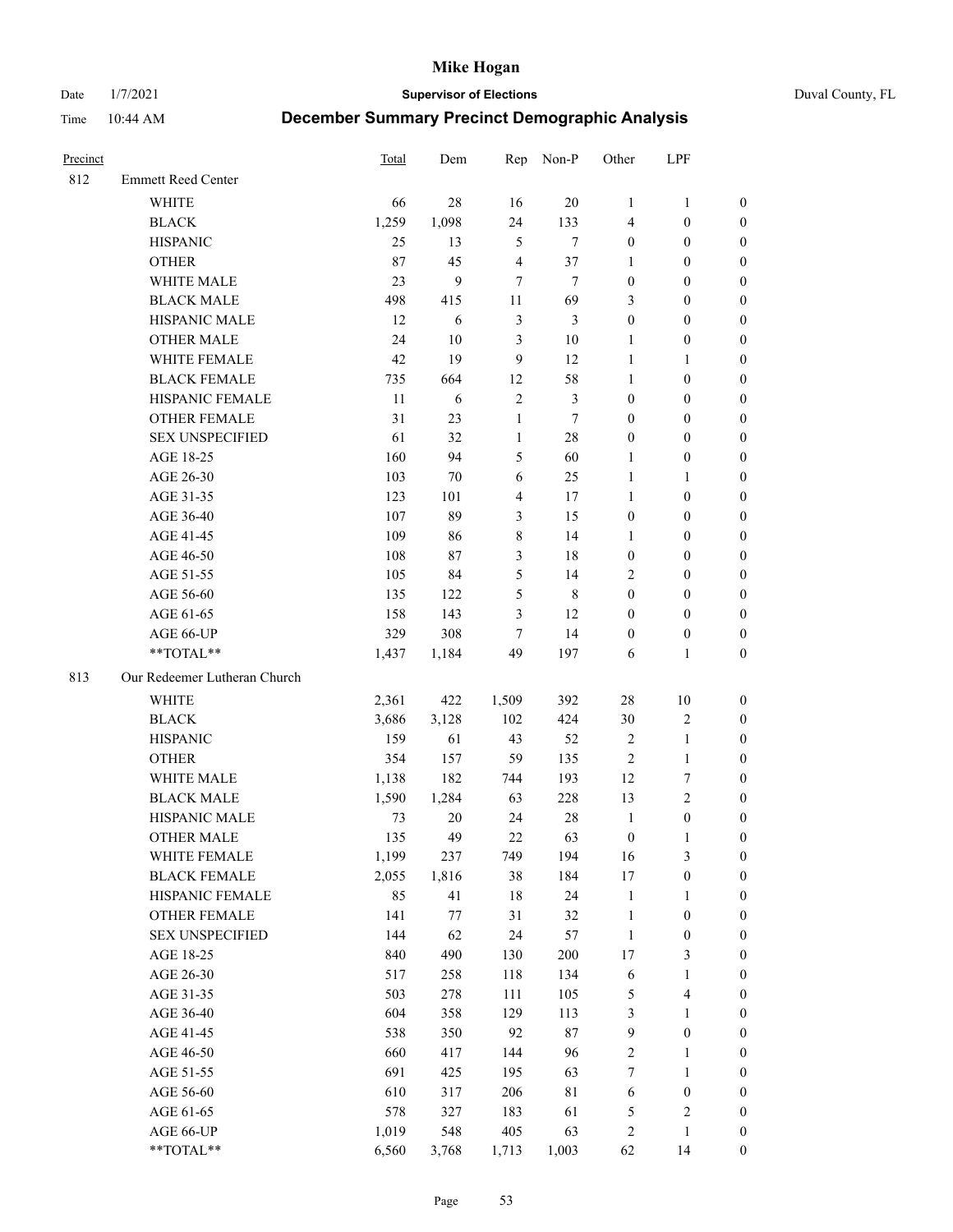Date 1/7/2021 **Supervisor of Elections** Duval County, FL

| Precinct |                               | <b>Total</b> | Dem    | Rep                     | Non-P          | Other            | LPF              |                  |
|----------|-------------------------------|--------------|--------|-------------------------|----------------|------------------|------------------|------------------|
| 814      | Cisco Garden Community Center |              |        |                         |                |                  |                  |                  |
|          | <b>WHITE</b>                  | 2,849        | 426    | 2,041                   | 366            | 13               | $\mathfrak{Z}$   | $\boldsymbol{0}$ |
|          | <b>BLACK</b>                  | 453          | 386    | 17                      | 47             | 3                | $\boldsymbol{0}$ | $\boldsymbol{0}$ |
|          | <b>HISPANIC</b>               | 59           | 19     | 24                      | 16             | $\boldsymbol{0}$ | $\boldsymbol{0}$ | $\boldsymbol{0}$ |
|          | <b>OTHER</b>                  | 153          | 31     | 59                      | 60             | 3                | $\boldsymbol{0}$ | $\boldsymbol{0}$ |
|          | WHITE MALE                    | 1,356        | 168    | 992                     | 188            | 6                | $\sqrt{2}$       | $\boldsymbol{0}$ |
|          | <b>BLACK MALE</b>             | 203          | 165    | 12                      | 25             | $\mathbf{1}$     | $\boldsymbol{0}$ | $\boldsymbol{0}$ |
|          | HISPANIC MALE                 | 30           | 9      | 12                      | $\mathbf{9}$   | $\boldsymbol{0}$ | $\boldsymbol{0}$ | $\boldsymbol{0}$ |
|          | <b>OTHER MALE</b>             | 49           | $10\,$ | 21                      | 17             | $\mathbf{1}$     | $\boldsymbol{0}$ | $\boldsymbol{0}$ |
|          | WHITE FEMALE                  | 1,459        | 255    | 1,025                   | 171            | 7                | $\mathbf{1}$     | $\boldsymbol{0}$ |
|          | <b>BLACK FEMALE</b>           | 246          | 217    | 5                       | $22\,$         | 2                | $\boldsymbol{0}$ | $\boldsymbol{0}$ |
|          | HISPANIC FEMALE               | 27           | 9      | 11                      | $\tau$         | $\boldsymbol{0}$ | $\boldsymbol{0}$ | 0                |
|          | <b>OTHER FEMALE</b>           | 62           | 14     | 21                      | 26             | 1                | $\boldsymbol{0}$ | $\boldsymbol{0}$ |
|          | <b>SEX UNSPECIFIED</b>        | 82           | 15     | 42                      | 24             | $\mathbf{1}$     | $\boldsymbol{0}$ | $\boldsymbol{0}$ |
|          | AGE 18-25                     | 414          | 96     | 216                     | 94             | 6                | $\sqrt{2}$       | $\boldsymbol{0}$ |
|          | AGE 26-30                     | 242          | 40     | 141                     | 58             | 2                | $\mathbf{1}$     | $\boldsymbol{0}$ |
|          | AGE 31-35                     | 251          | 56     | 151                     | 43             | $\mathbf{1}$     | $\boldsymbol{0}$ | $\boldsymbol{0}$ |
|          | AGE 36-40                     | 274          | 72     | 152                     | 49             | $\mathbf{1}$     | $\boldsymbol{0}$ | $\boldsymbol{0}$ |
|          | AGE 41-45                     | 221          | 51     | 127                     | 42             | $\mathbf{1}$     | $\boldsymbol{0}$ | $\boldsymbol{0}$ |
|          | AGE 46-50                     | 277          | 70     | 175                     | 31             | $\mathbf{1}$     | $\boldsymbol{0}$ | $\boldsymbol{0}$ |
|          | AGE 51-55                     | 324          | 92     | 185                     | 45             | 2                | $\boldsymbol{0}$ | $\boldsymbol{0}$ |
|          | AGE 56-60                     | 385          | 90     | 245                     | 47             | 3                | $\boldsymbol{0}$ | 0                |
|          | AGE 61-65                     | 336          | 88     | 222                     | 26             | $\boldsymbol{0}$ | $\boldsymbol{0}$ | 0                |
|          | AGE 66-UP                     | 790          | 207    | 527                     | 54             | $\overline{2}$   | $\boldsymbol{0}$ | $\boldsymbol{0}$ |
|          | **TOTAL**                     | 3,514        | 862    | 2,141                   | 489            | 19               | 3                | $\boldsymbol{0}$ |
| 815      | Graham Branch Library         |              |        |                         |                |                  |                  |                  |
|          |                               |              |        |                         |                |                  |                  |                  |
|          | WHITE                         | 77           | 24     | 22                      | 26             | 5                | $\boldsymbol{0}$ | $\boldsymbol{0}$ |
|          | <b>BLACK</b>                  | 1,614        | 1,390  | 36                      | 179            | 7                | $\sqrt{2}$       | $\boldsymbol{0}$ |
|          | <b>HISPANIC</b>               | 20           | 12     | $\mathbf{1}$            | $\tau$         | $\boldsymbol{0}$ | $\boldsymbol{0}$ | $\boldsymbol{0}$ |
|          | <b>OTHER</b>                  | 119          | 64     | $\overline{4}$          | 51             | $\boldsymbol{0}$ | $\boldsymbol{0}$ | $\boldsymbol{0}$ |
|          | WHITE MALE                    | 22           | $\tau$ | $\tau$                  | 6              | 2                | $\boldsymbol{0}$ | $\boldsymbol{0}$ |
|          | <b>BLACK MALE</b>             | 707          | 598    | 21                      | 85             | 3                | $\boldsymbol{0}$ | $\boldsymbol{0}$ |
|          | HISPANIC MALE                 | $\tau$       | 5      | $\boldsymbol{0}$        | $\sqrt{2}$     | $\boldsymbol{0}$ | $\boldsymbol{0}$ | $\boldsymbol{0}$ |
|          | OTHER MALE                    | 35           | 19     | $\boldsymbol{0}$        | 16             | $\boldsymbol{0}$ | $\boldsymbol{0}$ | $\boldsymbol{0}$ |
|          | WHITE FEMALE                  | 54           | 17     | 15                      | 19             | 3                | $\boldsymbol{0}$ | 0                |
|          | <b>BLACK FEMALE</b>           | 876          | 767    | 15                      | $88\,$         | 4                | $\sqrt{2}$       | $\overline{0}$   |
|          | HISPANIC FEMALE               | 13           | $\tau$ | $\mathbf{1}$            | $\mathfrak{S}$ | $\boldsymbol{0}$ | $\boldsymbol{0}$ | $\overline{0}$   |
|          | OTHER FEMALE                  | 51           | 32     | $\overline{\mathbf{4}}$ | 15             | $\boldsymbol{0}$ | $\boldsymbol{0}$ | $\overline{0}$   |
|          | <b>SEX UNSPECIFIED</b>        | 65           | 38     | $\boldsymbol{0}$        | $27\,$         | $\boldsymbol{0}$ | $\boldsymbol{0}$ | 0                |
|          | AGE 18-25                     | 219          | 144    | $\sqrt{2}$              | $70\,$         | 2                | $\mathbf{1}$     | $\overline{0}$   |
|          | AGE 26-30                     | 160          | 119    | $\sqrt{6}$              | 34             | $\boldsymbol{0}$ | $\mathbf{1}$     | $\overline{0}$   |
|          | AGE 31-35                     | 180          | 134    | 7                       | 36             | 3                | $\boldsymbol{0}$ | 0                |
|          | AGE 36-40                     | 171          | 127    | $\overline{4}$          | 39             | $\mathbf{1}$     | $\boldsymbol{0}$ | 0                |
|          | AGE 41-45                     | 143          | 116    | $\tau$                  | 18             | 2                | $\boldsymbol{0}$ | 0                |
|          | AGE 46-50                     | 123          | 95     | 12                      | 15             | $\mathbf{1}$     | $\boldsymbol{0}$ | 0                |
|          | AGE 51-55                     | 143          | 125    | $\sqrt{5}$              | 12             | $\mathbf{1}$     | $\boldsymbol{0}$ | $\boldsymbol{0}$ |
|          | AGE 56-60                     | 174          | 150    | 7                       | 16             | $\mathbf{1}$     | $\boldsymbol{0}$ | $\boldsymbol{0}$ |
|          | AGE 61-65                     | 172          | 159    | 6                       | 6              | $\mathbf{1}$     | $\boldsymbol{0}$ | $\boldsymbol{0}$ |
|          | AGE 66-UP                     | 345          | 321    | 7                       | 17             | $\boldsymbol{0}$ | $\boldsymbol{0}$ | $\boldsymbol{0}$ |
|          | **TOTAL**                     | 1,830        | 1,490  | 63                      | 263            | 12               | $\overline{2}$   | $\boldsymbol{0}$ |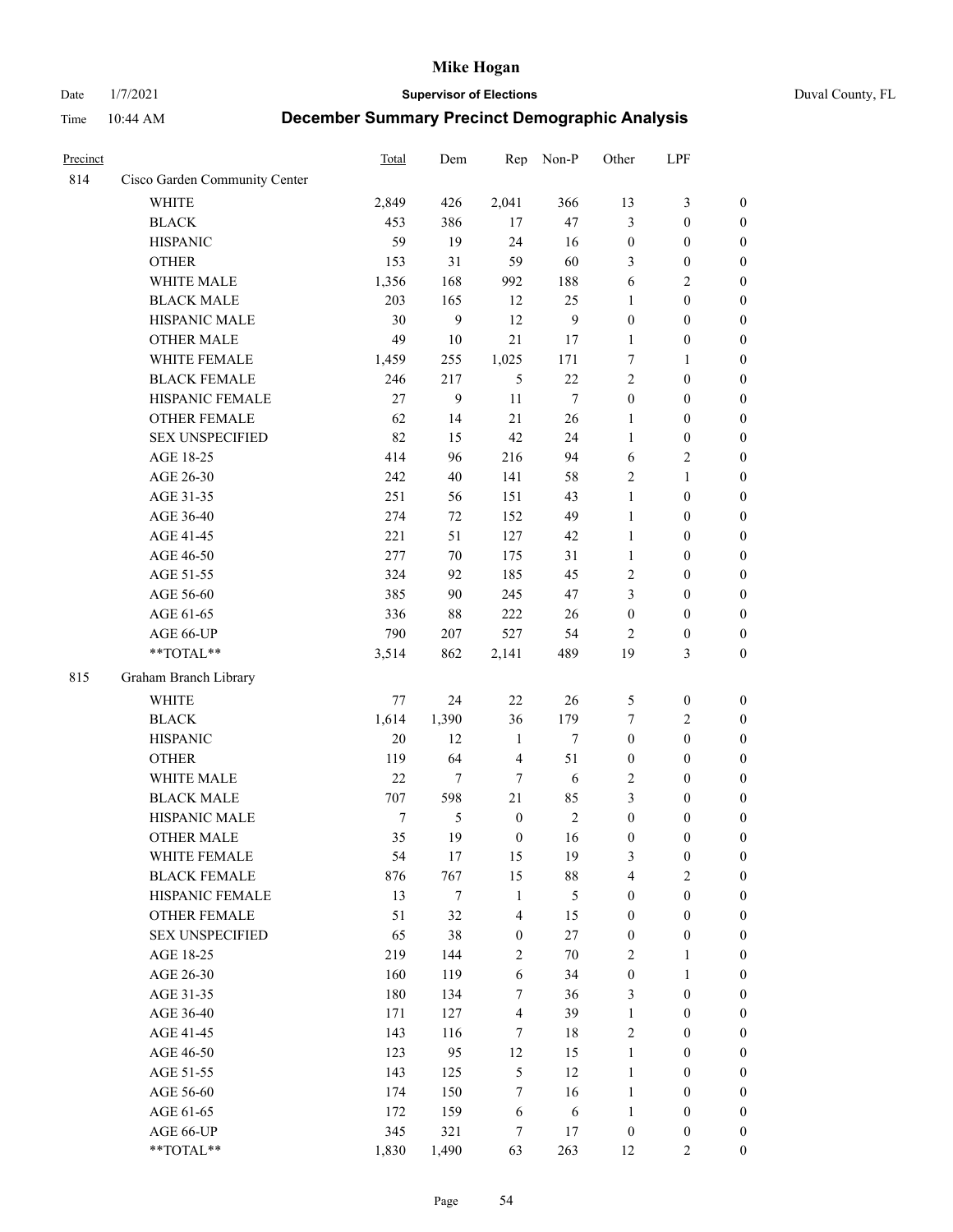Date 1/7/2021 **Supervisor of Elections** Duval County, FL

| Precinct |                          | Total       | Dem   | Rep                     | Non-P          | Other            | LPF                     |                  |
|----------|--------------------------|-------------|-------|-------------------------|----------------|------------------|-------------------------|------------------|
| 816      | Norwood Community Church |             |       |                         |                |                  |                         |                  |
|          | <b>WHITE</b>             | 113         | 35    | 35                      | 36             | 6                | $\mathbf{1}$            | 0                |
|          | <b>BLACK</b>             | 694         | 579   | $18\,$                  | 94             | 3                | $\boldsymbol{0}$        | 0                |
|          | <b>HISPANIC</b>          | 20          | 14    | $\sqrt{2}$              | $\mathfrak{Z}$ | $\boldsymbol{0}$ | $\mathbf{1}$            | $\boldsymbol{0}$ |
|          | <b>OTHER</b>             | 69          | 28    | $\mathfrak{Z}$          | 37             | 1                | $\boldsymbol{0}$        | $\boldsymbol{0}$ |
|          | WHITE MALE               | 54          | 16    | 19                      | 16             | 2                | 1                       | $\boldsymbol{0}$ |
|          | <b>BLACK MALE</b>        | 283         | 220   | $\,$ 8 $\,$             | 52             | 3                | $\boldsymbol{0}$        | $\boldsymbol{0}$ |
|          | HISPANIC MALE            | 9           | 5     | $\mathbf{1}$            | $\sqrt{2}$     | $\boldsymbol{0}$ | $\mathbf{1}$            | $\boldsymbol{0}$ |
|          | OTHER MALE               | 25          | 11    | $\overline{c}$          | 12             | $\boldsymbol{0}$ | $\boldsymbol{0}$        | $\boldsymbol{0}$ |
|          | WHITE FEMALE             | 56          | 18    | 14                      | $20\,$         | 4                | $\boldsymbol{0}$        | $\boldsymbol{0}$ |
|          | <b>BLACK FEMALE</b>      | 396         | 346   | 10                      | $40\,$         | $\boldsymbol{0}$ | $\boldsymbol{0}$        | $\boldsymbol{0}$ |
|          | HISPANIC FEMALE          | 11          | 9     | $\mathbf{1}$            | $\mathbf{1}$   | $\boldsymbol{0}$ | $\boldsymbol{0}$        | $\boldsymbol{0}$ |
|          | <b>OTHER FEMALE</b>      | 21          | 13    | $\mathbf{0}$            | $\,$ 8 $\,$    | $\boldsymbol{0}$ | $\boldsymbol{0}$        | $\boldsymbol{0}$ |
|          | <b>SEX UNSPECIFIED</b>   | 41          | 18    | 3                       | 19             | $\mathbf{1}$     | $\boldsymbol{0}$        | $\boldsymbol{0}$ |
|          | AGE 18-25                | 125         | 71    | $\overline{\mathbf{4}}$ | 49             | $\mathbf{1}$     | $\boldsymbol{0}$        | $\boldsymbol{0}$ |
|          | AGE 26-30                | 84          | 56    | 6                       | $21\,$         | $\mathbf{1}$     | $\boldsymbol{0}$        | $\boldsymbol{0}$ |
|          | AGE 31-35                | 94          | 68    | $\boldsymbol{2}$        | 24             | $\boldsymbol{0}$ | $\boldsymbol{0}$        | $\boldsymbol{0}$ |
|          | AGE 36-40                | 85          | 61    | $\mathfrak{Z}$          | 19             | $\mathbf{1}$     | $\mathbf{1}$            | $\boldsymbol{0}$ |
|          | AGE 41-45                | 74          | 53    | 3                       | 16             | $\mathbf{1}$     | $\mathbf{1}$            | $\boldsymbol{0}$ |
|          | AGE 46-50                | 87          | 62    | 5                       | 17             | 3                | $\boldsymbol{0}$        | $\boldsymbol{0}$ |
|          | AGE 51-55                | 66          | 55    | 5                       | $\mathfrak{S}$ | $\mathbf{1}$     | $\boldsymbol{0}$        | $\boldsymbol{0}$ |
|          | AGE 56-60                | 74          | 54    | 10                      | 9              | $\mathbf{1}$     | $\boldsymbol{0}$        | 0                |
|          | AGE 61-65                | $8\sqrt{1}$ | 69    | 6                       | 6              | $\boldsymbol{0}$ | $\boldsymbol{0}$        | 0                |
|          | AGE 66-UP                | 126         | 107   | 14                      | $\overline{4}$ | 1                | $\boldsymbol{0}$        | $\boldsymbol{0}$ |
|          | **TOTAL**                | 896         | 656   | 58                      | 170            | 10               | $\sqrt{2}$              | $\boldsymbol{0}$ |
| 817      | Highlands Baptist Church |             |       |                         |                |                  |                         |                  |
|          | <b>WHITE</b>             | 1,489       | 355   | 743                     | 357            | 24               | $10\,$                  | $\boldsymbol{0}$ |
|          | <b>BLACK</b>             | 2,450       | 2,038 | 62                      | 331            | 14               | $\mathfrak{S}$          | $\boldsymbol{0}$ |
|          | <b>HISPANIC</b>          | 190         | 82    | 34                      | $70\,$         | 4                | $\boldsymbol{0}$        | $\boldsymbol{0}$ |
|          | <b>OTHER</b>             | 290         | 105   | 56                      | 122            | 4                | $\mathfrak{Z}$          | $\boldsymbol{0}$ |
|          | WHITE MALE               | 670         | 137   | 352                     | 164            | 9                | $\,$ 8 $\,$             | $\boldsymbol{0}$ |
|          | <b>BLACK MALE</b>        | 939         | 736   | $28\,$                  | 160            | $10\,$           | 5                       | $\boldsymbol{0}$ |
|          | HISPANIC MALE            | 87          | 30    | 22                      | 34             | $\mathbf{1}$     | $\boldsymbol{0}$        | $\boldsymbol{0}$ |
|          | OTHER MALE               | 99          | 33    | 24                      | 40             | $\mathbf{1}$     | $\mathbf{1}$            | $\boldsymbol{0}$ |
|          | WHITE FEMALE             | 799         | 213   | 381                     | 188            | 15               | 2                       | 0                |
|          | <b>BLACK FEMALE</b>      | 1,458       | 1,262 | 31                      | 161            | 4                | $\boldsymbol{0}$        | $\boldsymbol{0}$ |
|          | HISPANIC FEMALE          | 99          | 50    | $11\,$                  | 35             | 3                | $\boldsymbol{0}$        | $\boldsymbol{0}$ |
|          | OTHER FEMALE             | 122         | 53    | 23                      | 43             | 3                | $\boldsymbol{0}$        | $\overline{0}$   |
|          | <b>SEX UNSPECIFIED</b>   | 146         | 66    | 23                      | 55             | $\boldsymbol{0}$ | $\mathbf{2}$            | 0                |
|          | AGE 18-25                | 643         | 344   | 85                      | 200            | 13               | $\mathbf{1}$            | $\overline{0}$   |
|          | AGE 26-30                | 513         | 277   | 68                      | 154            | 7                | $\boldsymbol{7}$        | 0                |
|          | AGE 31-35                | 458         | 260   | 64                      | 129            | $\mathbf{1}$     | $\overline{\mathbf{4}}$ | 0                |
|          | AGE 36-40                | 398         | 243   | 63                      | 86             | 4                | $\sqrt{2}$              | 0                |
|          | AGE 41-45                | 329         | 215   | 46                      | 64             | 4                | $\boldsymbol{0}$        | 0                |
|          | AGE 46-50                | 314         | 181   | 63                      | 64             | 5                | $\mathbf{1}$            | 0                |
|          | AGE 51-55                | 342         | 202   | 89                      | 44             | 5                | $\sqrt{2}$              | $\boldsymbol{0}$ |
|          | AGE 56-60                | 383         | 243   | 96                      | 41             | 3                | $\boldsymbol{0}$        | $\boldsymbol{0}$ |
|          | AGE 61-65                | 347         | 220   | 95                      | 31             | $\mathbf{1}$     | $\boldsymbol{0}$        | $\boldsymbol{0}$ |
|          | AGE 66-UP                | 692         | 395   | 226                     | 67             | 3                | $\mathbf{1}$            | $\boldsymbol{0}$ |
|          | **TOTAL**                | 4,419       | 2,580 | 895                     | 880            | 46               | 18                      | $\boldsymbol{0}$ |
|          |                          |             |       |                         |                |                  |                         |                  |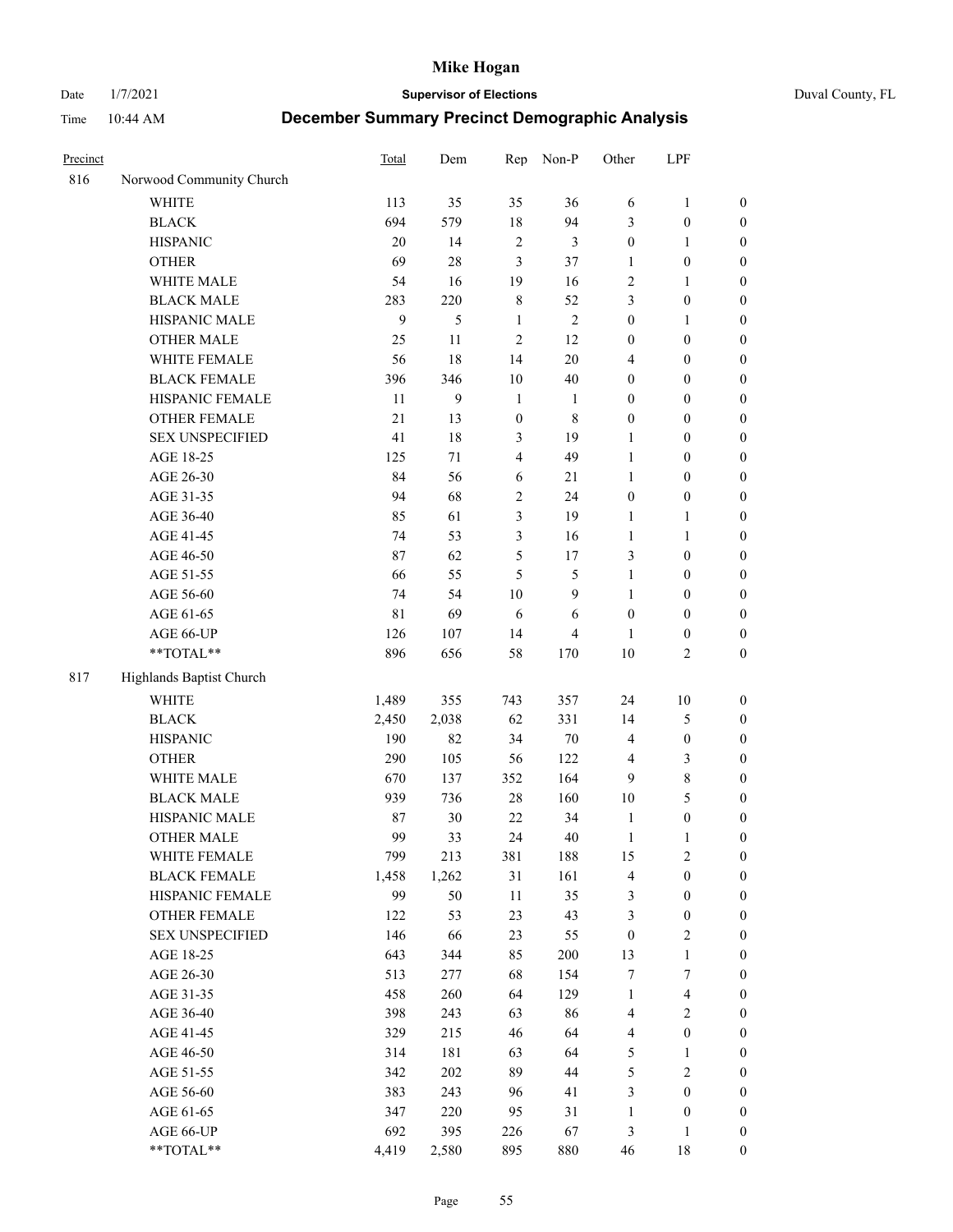Date 1/7/2021 **Supervisor of Elections** Duval County, FL

| Precinct |                                      | <b>Total</b> | Dem            | Rep            | Non-P       | Other            | LPF              |                  |
|----------|--------------------------------------|--------------|----------------|----------------|-------------|------------------|------------------|------------------|
| 818      | Greater Harvest Christian Fellowship |              |                |                |             |                  |                  |                  |
|          | <b>WHITE</b>                         | 321          | 86             | 166            | 65          | $\overline{4}$   | $\boldsymbol{0}$ | 0                |
|          | <b>BLACK</b>                         | 1,033        | 891            | 29             | 109         | 4                | $\boldsymbol{0}$ | 0                |
|          | <b>HISPANIC</b>                      | 21           | $\overline{4}$ | $\tau$         | 10          | $\boldsymbol{0}$ | $\boldsymbol{0}$ | $\boldsymbol{0}$ |
|          | <b>OTHER</b>                         | 91           | 43             | 12             | 35          | $\boldsymbol{0}$ | 1                | $\boldsymbol{0}$ |
|          | WHITE MALE                           | 148          | 25             | 80             | 39          | 4                | $\boldsymbol{0}$ | $\boldsymbol{0}$ |
|          | <b>BLACK MALE</b>                    | 418          | 343            | $20\,$         | 51          | 4                | $\boldsymbol{0}$ | $\boldsymbol{0}$ |
|          | HISPANIC MALE                        | 9            | $\overline{c}$ | $\mathfrak{S}$ | $\sqrt{2}$  | $\boldsymbol{0}$ | $\boldsymbol{0}$ | $\boldsymbol{0}$ |
|          | <b>OTHER MALE</b>                    | 30           | 15             | 6              | $\,$ 8 $\,$ | $\boldsymbol{0}$ | $\mathbf{1}$     | $\boldsymbol{0}$ |
|          | WHITE FEMALE                         | 168          | 59             | 84             | 25          | $\boldsymbol{0}$ | $\boldsymbol{0}$ | $\boldsymbol{0}$ |
|          | <b>BLACK FEMALE</b>                  | 598          | 531            | $\overline{9}$ | 58          | $\boldsymbol{0}$ | $\boldsymbol{0}$ | 0                |
|          | HISPANIC FEMALE                      | 10           | $\overline{2}$ | $\sqrt{2}$     | 6           | $\boldsymbol{0}$ | $\boldsymbol{0}$ | $\boldsymbol{0}$ |
|          | <b>OTHER FEMALE</b>                  | 37           | 21             | 5              | 11          | $\boldsymbol{0}$ | $\boldsymbol{0}$ | $\boldsymbol{0}$ |
|          | <b>SEX UNSPECIFIED</b>               | 48           | 26             | 3              | 19          | $\boldsymbol{0}$ | $\boldsymbol{0}$ | $\boldsymbol{0}$ |
|          | AGE 18-25                            | 179          | 110            | 16             | 52          | 1                | $\boldsymbol{0}$ | $\boldsymbol{0}$ |
|          | AGE 26-30                            | 109          | 73             | $11\,$         | 23          | $\mathbf{1}$     | $\mathbf{1}$     | $\boldsymbol{0}$ |
|          | AGE 31-35                            | 121          | 81             | 11             | 28          | $\mathbf{1}$     | $\boldsymbol{0}$ | $\boldsymbol{0}$ |
|          | AGE 36-40                            | 145          | 97             | 20             | $28\,$      | $\boldsymbol{0}$ | $\boldsymbol{0}$ | $\boldsymbol{0}$ |
|          | AGE 41-45                            | 164          | 130            | 16             | 18          | $\boldsymbol{0}$ | $\boldsymbol{0}$ | $\boldsymbol{0}$ |
|          | AGE 46-50                            | 123          | 89             | 13             | 19          | 2                | $\boldsymbol{0}$ | $\boldsymbol{0}$ |
|          | AGE 51-55                            | 112          | 71             | 22             | 16          | 3                | $\boldsymbol{0}$ | $\boldsymbol{0}$ |
|          | AGE 56-60                            | 125          | 84             | 27             | 14          | $\boldsymbol{0}$ | $\boldsymbol{0}$ | 0                |
|          | AGE 61-65                            | 124          | 90             | 24             | $10\,$      | $\boldsymbol{0}$ | $\boldsymbol{0}$ | $\boldsymbol{0}$ |
|          | AGE 66-UP                            | 264          | 199            | 54             | 11          | $\boldsymbol{0}$ | $\boldsymbol{0}$ | $\boldsymbol{0}$ |
|          | **TOTAL**                            | 1,466        | 1,024          | 214            | 219         | 8                | $\mathbf{1}$     | $\boldsymbol{0}$ |
| 901      | CWA AFL-CIO Local #3106              |              |                |                |             |                  |                  |                  |
|          | <b>WHITE</b>                         | 1,685        | 723            | 503            | 400         | 36               | 23               | $\boldsymbol{0}$ |
|          | <b>BLACK</b>                         | 1,263        | 1,025          | 45             | 182         | 9                | $\sqrt{2}$       | $\boldsymbol{0}$ |
|          | <b>HISPANIC</b>                      | 134          | 66             | 21             | 45          | $\mathbf{1}$     | $\mathbf{1}$     | $\boldsymbol{0}$ |
|          | <b>OTHER</b>                         | 277          | 121            | 49             | 99          | 6                | $\overline{c}$   | $\boldsymbol{0}$ |
|          | WHITE MALE                           | 834          | 328            | 271            | 202         | 19               | 14               | $\boldsymbol{0}$ |
|          | <b>BLACK MALE</b>                    | 542          | 412            | 26             | 95          | 7                | $\overline{2}$   | $\boldsymbol{0}$ |
|          | HISPANIC MALE                        | 70           | 36             | $10\,$         | 23          | $\mathbf{1}$     | $\boldsymbol{0}$ | $\boldsymbol{0}$ |
|          | OTHER MALE                           | 100          | 43             | 18             | 37          | $\boldsymbol{0}$ | $\mathfrak{2}$   | $\boldsymbol{0}$ |
|          | WHITE FEMALE                         | 830          | 384            | 229            | 191         | 17               | 9                | 0                |
|          | <b>BLACK FEMALE</b>                  | 698          | 596            | 19             | $8\sqrt{1}$ | 2                | $\boldsymbol{0}$ | $\boldsymbol{0}$ |
|          | HISPANIC FEMALE                      | 59           | 29             | 10             | 19          | $\boldsymbol{0}$ | 1                | $\overline{0}$   |
|          | OTHER FEMALE                         | 115          | 54             | 22             | 34          | 5                | $\boldsymbol{0}$ | $\overline{0}$   |
|          | <b>SEX UNSPECIFIED</b>               | 111          | 53             | 13             | $44\,$      | $\mathbf{1}$     | $\boldsymbol{0}$ | 0                |
|          | AGE 18-25                            | 361          | 188            | 40             | 123         | 7                | $\mathfrak{Z}$   | $\theta$         |
|          | AGE 26-30                            | 459          | 252            | 65             | 125         | 8                | $\boldsymbol{9}$ | 0                |
|          | AGE 31-35                            | 452          | 255            | 59             | 116         | 14               | $\,$ $\,$        | 0                |
|          | AGE 36-40                            | 331          | 207            | 44             | 75          | 3                | $\sqrt{2}$       | 0                |
|          | AGE 41-45                            | 281          | 155            | 57             | 61          | $\boldsymbol{7}$ | $\mathbf{1}$     | 0                |
|          | AGE 46-50                            | 246          | 133            | 51             | 53          | 7                | $\sqrt{2}$       | 0                |
|          | AGE 51-55                            | 266          | 141            | 62             | 62          | $\mathbf{1}$     | $\boldsymbol{0}$ | $\overline{0}$   |
|          | AGE 56-60                            | 288          | 171            | 78             | 35          | 3                | $\mathbf{1}$     | $\overline{0}$   |
|          | AGE 61-65                            | 256          | 160            | 63             | 31          | $\mathbf{1}$     | $\mathbf{1}$     | $\overline{0}$   |
|          | AGE 66-UP                            | 419          | 273            | 99             | 45          | $\mathbf{1}$     | $\mathbf{1}$     | 0                |
|          | **TOTAL**                            | 3,359        | 1,935          | 618            | 726         | 52               | $28\,$           | $\boldsymbol{0}$ |
|          |                                      |              |                |                |             |                  |                  |                  |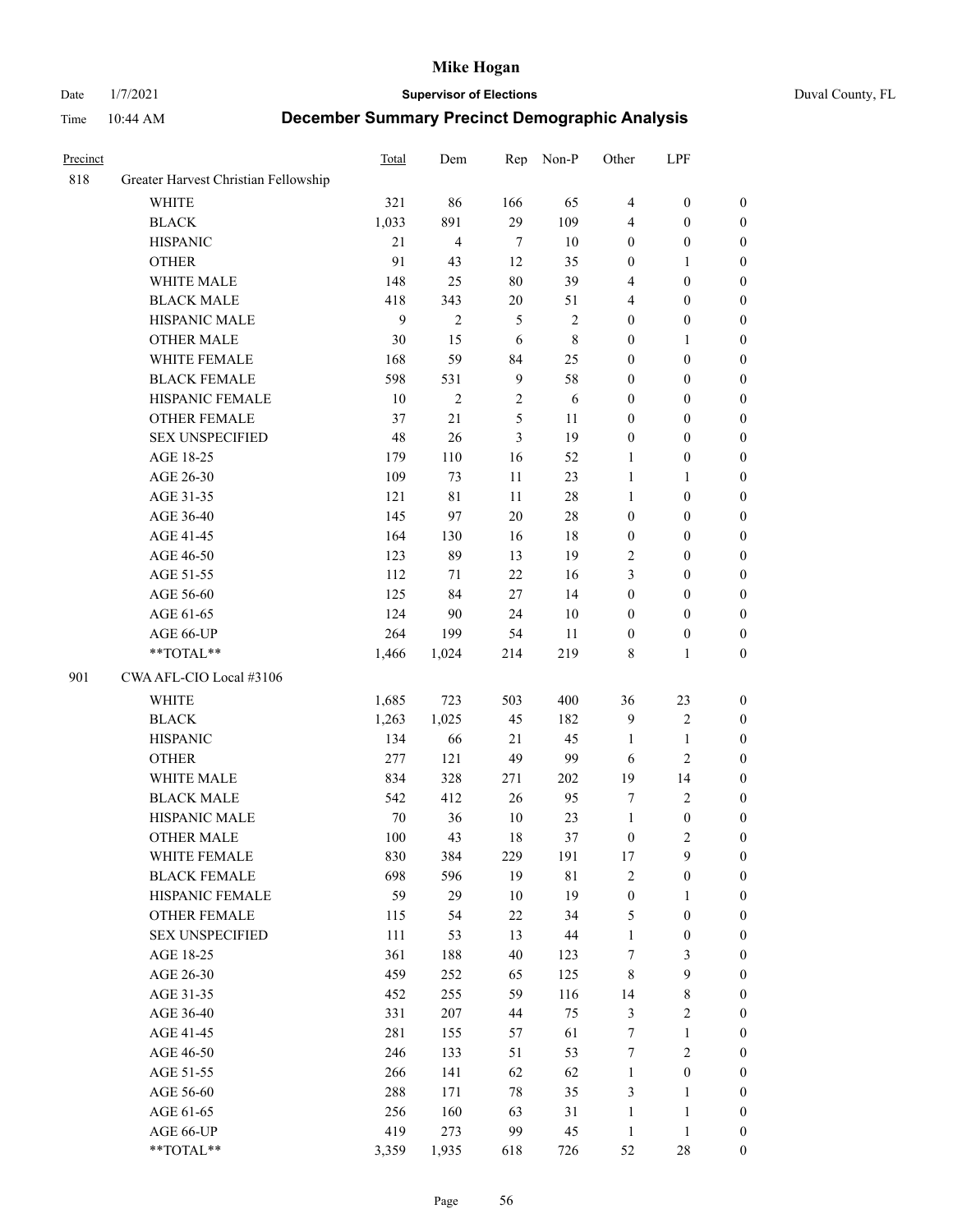Date 1/7/2021 **Supervisor of Elections** Duval County, FL

| Precinct |                                        | Total      | Dem        | Rep            | Non-P      | Other             | LPF                                  |                                    |
|----------|----------------------------------------|------------|------------|----------------|------------|-------------------|--------------------------------------|------------------------------------|
| 902      | Schell-Sweet Resource Wellness Center  |            |            |                |            |                   |                                      |                                    |
|          | <b>WHITE</b>                           | 74         | 30         | 10             | 33         | $\mathbf{1}$      | $\boldsymbol{0}$                     | $\boldsymbol{0}$                   |
|          | <b>BLACK</b>                           | 2,647      | 2,300      | 67             | 263        | 13                | $\overline{4}$                       | $\boldsymbol{0}$                   |
|          | <b>HISPANIC</b>                        | 24         | 14         | $\mathfrak{Z}$ | $\tau$     | $\boldsymbol{0}$  | $\boldsymbol{0}$                     | $\boldsymbol{0}$                   |
|          | <b>OTHER</b>                           | 158        | 76         | 9              | $70\,$     | 3                 | $\boldsymbol{0}$                     | $\boldsymbol{0}$                   |
|          | WHITE MALE                             | 28         | $\,8\,$    | $\tau$         | 13         | $\boldsymbol{0}$  | $\boldsymbol{0}$                     | $\boldsymbol{0}$                   |
|          | <b>BLACK MALE</b>                      | 1,069      | 890        | 38             | 132        | 6                 | $\mathfrak{Z}$                       | $\boldsymbol{0}$                   |
|          | HISPANIC MALE                          | 10         | 6          | $\mathbf{1}$   | 3          | $\boldsymbol{0}$  | $\boldsymbol{0}$                     | $\boldsymbol{0}$                   |
|          | <b>OTHER MALE</b>                      | 60         | 32         | 5              | 22         | 1                 | $\boldsymbol{0}$                     | $\boldsymbol{0}$                   |
|          | WHITE FEMALE                           | 45         | 22         | 3              | 19         | $\mathbf{1}$      | $\boldsymbol{0}$                     | 0                                  |
|          | <b>BLACK FEMALE</b>                    | 1,523      | 1,364      | 28             | 123        | 7                 | $\mathbf{1}$                         | 0                                  |
|          | HISPANIC FEMALE                        | 12         | 8          | $\sqrt{2}$     | $\sqrt{2}$ | $\boldsymbol{0}$  | $\boldsymbol{0}$                     | $\boldsymbol{0}$                   |
|          | OTHER FEMALE                           | 56         | 29         | 3              | 22         | $\overline{2}$    | $\boldsymbol{0}$                     | $\boldsymbol{0}$                   |
|          | <b>SEX UNSPECIFIED</b>                 | 100        | 61         | $\overline{2}$ | 37         | $\boldsymbol{0}$  | $\boldsymbol{0}$                     | $\boldsymbol{0}$                   |
|          | AGE 18-25                              | 336        | 208        | $17$           | 104        | 6                 | $\mathbf{1}$                         | $\boldsymbol{0}$                   |
|          | AGE 26-30                              | 278        | 220        | $\tau$         | 49         | $\boldsymbol{0}$  | $\sqrt{2}$                           | $\boldsymbol{0}$                   |
|          | AGE 31-35                              | 267        | 198        | 11             | 52         | 6                 | $\boldsymbol{0}$                     | $\boldsymbol{0}$                   |
|          | AGE 36-40                              | 242        | 192        | 6              | 42         | 2                 | $\boldsymbol{0}$                     | $\boldsymbol{0}$                   |
|          | AGE 41-45                              | 184        | 147        | $\mathfrak s$  | 32         | $\boldsymbol{0}$  | $\boldsymbol{0}$                     | $\boldsymbol{0}$                   |
|          | AGE 46-50                              | 182        | 161        | 5              | 16         | $\boldsymbol{0}$  | $\boldsymbol{0}$                     | $\boldsymbol{0}$                   |
|          | AGE 51-55                              | 231        | 208        | $\tau$         | 16         | $\boldsymbol{0}$  | $\boldsymbol{0}$                     | 0                                  |
|          | AGE 56-60                              | 244        | 215        | 12             | 15         | 1                 | $\mathbf{1}$                         | 0                                  |
|          | AGE 61-65                              | 248        | 225        | 6              | 17         | $\boldsymbol{0}$  | $\boldsymbol{0}$                     | $\boldsymbol{0}$                   |
|          | AGE 66-UP                              | 691        | 646        | 13             | 30         | $\overline{2}$    | $\boldsymbol{0}$                     | $\boldsymbol{0}$                   |
|          | $**TOTAL**$                            | 2,903      | 2,420      | 89             | 373        | $17$              | $\overline{4}$                       | $\boldsymbol{0}$                   |
| 903      | Redemption Church                      |            |            |                |            |                   |                                      |                                    |
|          |                                        |            |            |                |            |                   |                                      |                                    |
|          | <b>WHITE</b>                           | 1,222      | 354        | 595            | 247        | $20\,$            | 6                                    | $\boldsymbol{0}$                   |
|          | <b>BLACK</b>                           | 1,481      | 1,176      | 53             | 236        | 15                | $\mathbf{1}$                         | $\boldsymbol{0}$                   |
|          | <b>HISPANIC</b>                        | 178        | $70\,$     | 25             | 76         | 6                 | $\mathbf{1}$                         | $\boldsymbol{0}$                   |
|          | <b>OTHER</b>                           | 279        | 106        | 68             | 97         | 7                 | $\mathbf{1}$                         | $\boldsymbol{0}$                   |
|          | WHITE MALE                             | 540        | 140        | 273            | 113        | $10\,$            | $\overline{4}$                       | 0                                  |
|          | <b>BLACK MALE</b><br>HISPANIC MALE     | 565        | 431        | 23             | 106        | 5                 | $\boldsymbol{0}$                     | $\boldsymbol{0}$                   |
|          | <b>OTHER MALE</b>                      | 79         | 27         | 16             | 33         | $\overline{c}$    | $\mathbf{1}$                         | 0                                  |
|          |                                        | 103        | 32         | 28             | 42         | $\mathbf{1}$      | $\boldsymbol{0}$                     | $\boldsymbol{0}$                   |
|          | WHITE FEMALE                           | 670        | 209        | 316            | 133        | 10                | $\sqrt{2}$                           | 0                                  |
|          | <b>BLACK FEMALE</b><br>HISPANIC FEMALE | 875<br>91  | 712<br>39  | 30<br>9        | 122<br>40  | $10\,$            | $\mathbf{1}$<br>$\boldsymbol{0}$     | $\overline{0}$<br>$\overline{0}$   |
|          | <b>OTHER FEMALE</b>                    | 128        | 59         | 31             |            | 3                 | $\boldsymbol{0}$                     |                                    |
|          | <b>SEX UNSPECIFIED</b>                 | 109        |            | 15             | 35<br>32   | 3                 | $\mathbf{1}$                         | 0<br>0                             |
|          | AGE 18-25                              | 385        | 57<br>209  | 49             | 117        | 4                 | $\sqrt{2}$                           | 0                                  |
|          | AGE 26-30                              | 370        | 200        | 54             | 106        | 8                 | $\sqrt{2}$                           | 0                                  |
|          | AGE 31-35                              | 315        | 170        | 43             | 90         | 8<br>$10\,$       | $\sqrt{2}$                           | 0                                  |
|          | AGE 36-40                              | 256        | 138        | 44             | 68         | 5                 | $\mathbf{1}$                         | 0                                  |
|          | AGE 41-45                              | 219        | 118        | 43             | 53         | 4                 | $\mathbf{1}$                         | 0                                  |
|          | AGE 46-50                              | 232        | 126        | 57             | 45         | $\overline{4}$    | $\boldsymbol{0}$                     | 0                                  |
|          |                                        |            |            |                |            |                   |                                      |                                    |
|          | AGE 51-55                              | 253<br>270 | 136        | 72             | 42         | 3                 | $\boldsymbol{0}$<br>$\boldsymbol{0}$ | $\boldsymbol{0}$<br>$\overline{0}$ |
|          | AGE 56-60                              |            | 153        | 77             | 37         | 3<br>$\mathbf{1}$ | $\boldsymbol{0}$                     | 0                                  |
|          | AGE 61-65<br>AGE 66-UP                 | 275<br>585 | 153<br>303 | 80<br>222      | 41<br>57   | $\overline{c}$    | $\mathbf{1}$                         | 0                                  |
|          | **TOTAL**                              | 3,160      | 1,706      | 741            | 656        | 48                | 9                                    | $\boldsymbol{0}$                   |
|          |                                        |            |            |                |            |                   |                                      |                                    |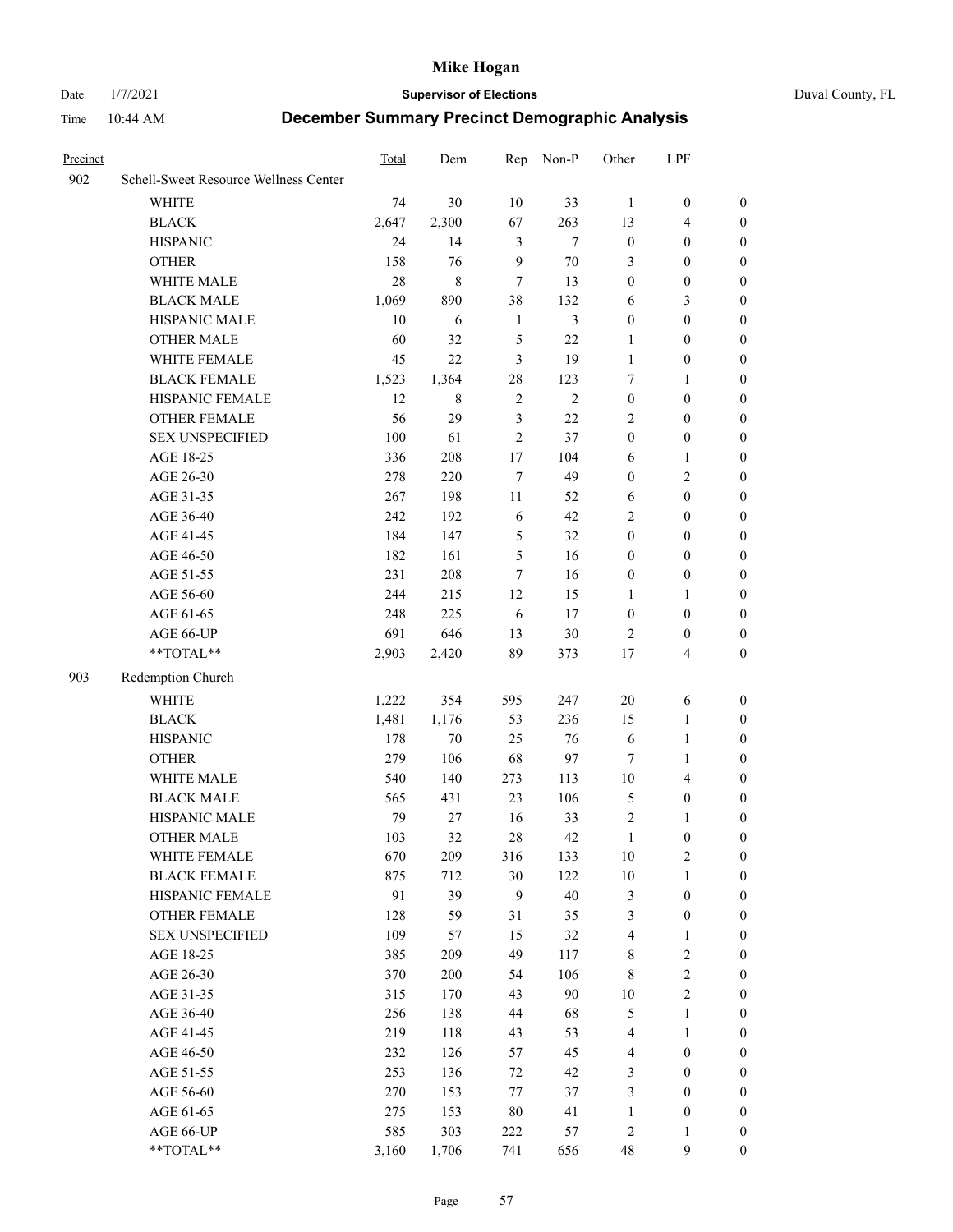Date 1/7/2021 **Supervisor of Elections** Duval County, FL

| Precinct |                                    | Total  | Dem          | Rep              | Non-P          | Other            | LPF              |                  |
|----------|------------------------------------|--------|--------------|------------------|----------------|------------------|------------------|------------------|
| 904      | Johnnie W. Walker Community Center |        |              |                  |                |                  |                  |                  |
|          | <b>WHITE</b>                       | 41     | 22           | $\tau$           | 11             | $\mathbf{1}$     | $\boldsymbol{0}$ | $\boldsymbol{0}$ |
|          | <b>BLACK</b>                       | 2,432  | 2,143        | 50               | 231            | 7                | $\mathbf{1}$     | $\boldsymbol{0}$ |
|          | <b>HISPANIC</b>                    | 10     | 6            | $\boldsymbol{0}$ | $\overline{4}$ | $\boldsymbol{0}$ | $\boldsymbol{0}$ | $\boldsymbol{0}$ |
|          | <b>OTHER</b>                       | 130    | 67           | 5                | 57             | $\boldsymbol{0}$ | 1                | $\boldsymbol{0}$ |
|          | WHITE MALE                         | 20     | 9            | 6                | 5              | $\boldsymbol{0}$ | $\boldsymbol{0}$ | $\boldsymbol{0}$ |
|          | <b>BLACK MALE</b>                  | 955    | 819          | 17               | 115            | 4                | $\boldsymbol{0}$ | $\boldsymbol{0}$ |
|          | HISPANIC MALE                      | 3      | $\mathbf{2}$ | $\boldsymbol{0}$ | $\mathbf{1}$   | $\boldsymbol{0}$ | $\boldsymbol{0}$ | $\boldsymbol{0}$ |
|          | <b>OTHER MALE</b>                  | 40     | 23           | 1                | 16             | $\boldsymbol{0}$ | $\boldsymbol{0}$ | $\boldsymbol{0}$ |
|          | WHITE FEMALE                       | $21\,$ | 13           | $\mathbf{1}$     | 6              | 1                | $\boldsymbol{0}$ | 0                |
|          | <b>BLACK FEMALE</b>                | 1,431  | 1,289        | 30               | 108            | 3                | $\mathbf{1}$     | 0                |
|          | HISPANIC FEMALE                    | 6      | 4            | $\boldsymbol{0}$ | 2              | $\boldsymbol{0}$ | $\boldsymbol{0}$ | $\boldsymbol{0}$ |
|          | OTHER FEMALE                       | 48     | 29           | $\mathfrak{Z}$   | 16             | $\boldsymbol{0}$ | $\boldsymbol{0}$ | $\boldsymbol{0}$ |
|          | <b>SEX UNSPECIFIED</b>             | 89     | 50           | $\overline{4}$   | 34             | $\boldsymbol{0}$ | $\mathbf{1}$     | $\boldsymbol{0}$ |
|          | AGE 18-25                          | 289    | 205          | 7                | 74             | 2                | $\mathbf{1}$     | $\boldsymbol{0}$ |
|          | AGE 26-30                          | 226    | 170          | $\overline{4}$   | 50             | $\sqrt{2}$       | $\boldsymbol{0}$ | $\boldsymbol{0}$ |
|          | AGE 31-35                          | 224    | 179          | $\overline{4}$   | 38             | 3                | $\boldsymbol{0}$ | $\boldsymbol{0}$ |
|          | AGE 36-40                          | 174    | 137          | 8                | $28\,$         | $\boldsymbol{0}$ | $\mathbf{1}$     | $\boldsymbol{0}$ |
|          | AGE 41-45                          | 173    | 146          | $\mathbf{2}$     | 25             | $\boldsymbol{0}$ | $\boldsymbol{0}$ | $\boldsymbol{0}$ |
|          | AGE 46-50                          | 189    | 160          | 5                | 24             | $\boldsymbol{0}$ | $\boldsymbol{0}$ | $\boldsymbol{0}$ |
|          | AGE 51-55                          | 217    | 188          | $\tau$           | 22             | $\boldsymbol{0}$ | $\boldsymbol{0}$ | 0                |
|          | AGE 56-60                          | 245    | 225          | 6                | 14             | $\boldsymbol{0}$ | $\boldsymbol{0}$ | $\boldsymbol{0}$ |
|          | AGE 61-65                          | 224    | 205          | 9                | 10             | $\boldsymbol{0}$ | $\boldsymbol{0}$ | $\boldsymbol{0}$ |
|          | AGE 66-UP                          | 652    | 623          | 10               | 18             | 1                | $\boldsymbol{0}$ | $\boldsymbol{0}$ |
|          | **TOTAL**                          | 2,613  | 2,238        | 62               | 303            | 8                | $\mathbf{2}$     | $\boldsymbol{0}$ |
| 905      | Webb Wesconnett Regional Library   |        |              |                  |                |                  |                  |                  |
|          | <b>WHITE</b>                       | 789    | 189          | 385              | 195            | 12               | $8\,$            | $\boldsymbol{0}$ |
|          | <b>BLACK</b>                       | 1,325  | 1,066        | 44               | 205            | 10               | $\boldsymbol{0}$ | $\boldsymbol{0}$ |
|          | <b>HISPANIC</b>                    | 195    | 67           | 44               | 81             | $\mathbf{1}$     | $\sqrt{2}$       | $\boldsymbol{0}$ |
|          | <b>OTHER</b>                       | 251    | 90           | 54               | 103            | 3                | $\mathbf{1}$     | $\boldsymbol{0}$ |
|          | WHITE MALE                         | 331    | 65           | 172              | 85             | 4                | $\mathfrak s$    | $\boldsymbol{0}$ |
|          | <b>BLACK MALE</b>                  | 494    | 361          | 21               | 103            | 9                | $\boldsymbol{0}$ | $\boldsymbol{0}$ |
|          | HISPANIC MALE                      | 84     | 20           | 22               | 41             | $\boldsymbol{0}$ | 1                | 0                |
|          | <b>OTHER MALE</b>                  | 100    | 36           | 28               | 36             | $\boldsymbol{0}$ | $\boldsymbol{0}$ | $\boldsymbol{0}$ |
|          | WHITE FEMALE                       | 443    | 120          | 207              | 105            | 8                | $\mathfrak{Z}$   | $\boldsymbol{0}$ |
|          | <b>BLACK FEMALE</b>                | 812    | 689          | 23               | 99             | $\mathbf{1}$     | $\boldsymbol{0}$ | $\overline{0}$   |
|          | HISPANIC FEMALE                    | 110    | 46           | $22\,$           | 40             | $\mathbf{1}$     | $\mathbf{1}$     | $\overline{0}$   |
|          | <b>OTHER FEMALE</b>                | 119    | 49           | 21               | 45             | 3                | $\mathbf{1}$     | 0                |
|          | <b>SEX UNSPECIFIED</b>             | 67     | 26           | $11\,$           | 30             | $\boldsymbol{0}$ | $\boldsymbol{0}$ | $\theta$         |
|          | AGE 18-25                          | 325    | 186          | 38               | 96             | $\sqrt{2}$       | $\mathfrak{Z}$   | 0                |
|          | AGE 26-30                          | 290    | 156          | $30\,$           | 94             | 5                | $\mathfrak s$    | 0                |
|          | AGE 31-35                          | 274    | 147          | 39               | $80\,$         | $\,$ $\,$        | $\boldsymbol{0}$ | 0                |
|          | AGE 36-40                          | 251    | 143          | 43               | 61             | 3                | $\mathbf{1}$     | 0                |
|          | AGE 41-45                          | 207    | 119          | 33               | 53             | $\mathbf{1}$     | $\mathbf{1}$     | 0                |
|          | AGE 46-50                          | 210    | 117          | 47               | 44             | $\sqrt{2}$       | $\boldsymbol{0}$ | 0                |
|          | AGE 51-55                          | 216    | 116          | 54               | 43             | $\sqrt{2}$       | $\mathbf{1}$     | $\boldsymbol{0}$ |
|          | AGE 56-60                          | 206    | 114          | 61               | 31             | $\boldsymbol{0}$ | $\boldsymbol{0}$ | $\overline{0}$   |
|          | AGE 61-65                          | 171    | 95           | 44               | 30             | 2                | $\boldsymbol{0}$ | 0                |
|          | AGE 66-UP                          | 410    | 219          | 138              | 52             | $\mathbf{1}$     | $\boldsymbol{0}$ | 0                |
|          | **TOTAL**                          | 2,560  | 1,412        | 527              | 584            | 26               | 11               | $\boldsymbol{0}$ |
|          |                                    |        |              |                  |                |                  |                  |                  |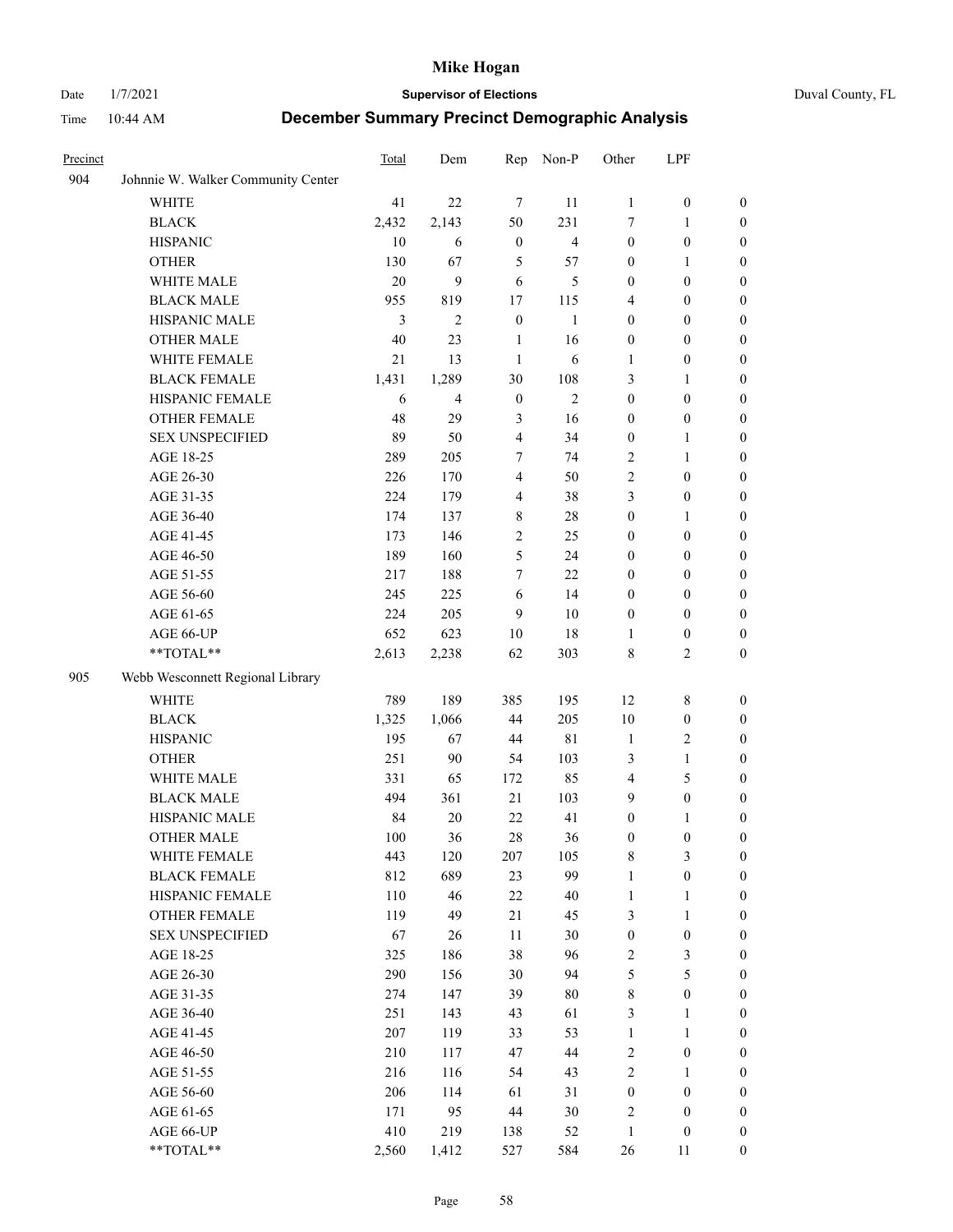Date 1/7/2021 **Supervisor of Elections** Duval County, FL

| Precinct |                                | Total   | Dem | Rep            | Non-P  | Other            | LPF                     |                  |
|----------|--------------------------------|---------|-----|----------------|--------|------------------|-------------------------|------------------|
| 906      | St Andrews Presbyterian Church |         |     |                |        |                  |                         |                  |
|          | <b>WHITE</b>                   | 1,066   | 261 | 546            | 229    | 19               | 11                      | 0                |
|          | <b>BLACK</b>                   | 364     | 290 | 13             | 56     | 5                | $\boldsymbol{0}$        | 0                |
|          | <b>HISPANIC</b>                | 85      | 27  | $20\,$         | 38     | $\boldsymbol{0}$ | $\boldsymbol{0}$        | $\boldsymbol{0}$ |
|          | <b>OTHER</b>                   | 134     | 47  | 45             | 36     | $\overline{4}$   | $\sqrt{2}$              | $\boldsymbol{0}$ |
|          | WHITE MALE                     | 517     | 108 | 282            | 109    | 11               | $\tau$                  | $\boldsymbol{0}$ |
|          | <b>BLACK MALE</b>              | 153     | 119 | 5              | 28     | $\mathbf{1}$     | $\boldsymbol{0}$        | $\boldsymbol{0}$ |
|          | HISPANIC MALE                  | 42      | 12  | 13             | 17     | $\boldsymbol{0}$ | $\boldsymbol{0}$        | $\boldsymbol{0}$ |
|          | <b>OTHER MALE</b>              | 53      | 14  | 23             | 14     | $\mathbf{1}$     | $\mathbf{1}$            | $\boldsymbol{0}$ |
|          | WHITE FEMALE                   | 537     | 149 | 261            | 117    | 7                | $\mathfrak{Z}$          | $\boldsymbol{0}$ |
|          | <b>BLACK FEMALE</b>            | 208     | 170 | $\,$ 8 $\,$    | 26     | 4                | $\boldsymbol{0}$        | 0                |
|          | HISPANIC FEMALE                | 41      | 13  | $\tau$         | 21     | $\boldsymbol{0}$ | $\boldsymbol{0}$        | 0                |
|          | <b>OTHER FEMALE</b>            | 60      | 24  | 19             | 14     | $\overline{2}$   | $\mathbf{1}$            | 0                |
|          | <b>SEX UNSPECIFIED</b>         | 38      | 16  | 6              | 13     | $\sqrt{2}$       | $\mathbf{1}$            | $\boldsymbol{0}$ |
|          | AGE 18-25                      | 180     | 73  | 40             | 63     | 3                | $\mathbf{1}$            | $\boldsymbol{0}$ |
|          | AGE 26-30                      | 130     | 53  | 35             | 39     | $\mathbf{1}$     | $\sqrt{2}$              | $\boldsymbol{0}$ |
|          | AGE 31-35                      | 135     | 61  | 28             | 38     | 6                | $\sqrt{2}$              | $\boldsymbol{0}$ |
|          | AGE 36-40                      | 148     | 49  | 48             | 45     | 3                | $\mathfrak{Z}$          | $\boldsymbol{0}$ |
|          | AGE 41-45                      | 142     | 58  | 47             | 35     | $\mathbf{2}$     | $\boldsymbol{0}$        | $\boldsymbol{0}$ |
|          | AGE 46-50                      | 123     | 54  | 36             | $28\,$ | 5                | $\boldsymbol{0}$        | $\boldsymbol{0}$ |
|          | AGE 51-55                      | 124     | 44  | 54             | 25     | $\boldsymbol{0}$ | $\mathbf{1}$            | $\boldsymbol{0}$ |
|          | AGE 56-60                      | 157     | 47  | 84             | 21     | 5                | $\boldsymbol{0}$        | 0                |
|          | AGE 61-65                      | 161     | 58  | 73             | $28\,$ | $\mathbf{1}$     | $\mathbf{1}$            | 0                |
|          | AGE 66-UP                      | 349     | 128 | 179            | 37     | $\sqrt{2}$       | $\mathfrak{Z}$          | $\boldsymbol{0}$ |
|          | $**TOTAL**$                    | 1,649   | 625 | 624            | 359    | 28               | 13                      | $\boldsymbol{0}$ |
| 907      | Wesconnett Church of Christ    |         |     |                |        |                  |                         |                  |
|          | <b>WHITE</b>                   | 983     | 230 | 542            | 192    | 15               | $\overline{4}$          | $\boldsymbol{0}$ |
|          | <b>BLACK</b>                   | 819     | 654 | $27\,$         | 125    | 10               | $\mathfrak{Z}$          | $\boldsymbol{0}$ |
|          | <b>HISPANIC</b>                | 77      | 40  | $\,$ 8 $\,$    | 28     | $\mathbf{1}$     | $\boldsymbol{0}$        | $\boldsymbol{0}$ |
|          | <b>OTHER</b>                   | 152     | 49  | $40\,$         | 61     | $\mathbf{1}$     | $\mathbf{1}$            | $\boldsymbol{0}$ |
|          | WHITE MALE                     | 469     | 83  | 277            | 99     | 6                | $\overline{\mathbf{4}}$ | $\boldsymbol{0}$ |
|          | <b>BLACK MALE</b>              | 325     | 247 | 15             | 52     | 8                | $\mathfrak{Z}$          | $\boldsymbol{0}$ |
|          | HISPANIC MALE                  | 28      | 15  | $\mathfrak{Z}$ | 9      | $\mathbf{1}$     | $\boldsymbol{0}$        | $\boldsymbol{0}$ |
|          | <b>OTHER MALE</b>              | 62      | 20  | 14             | 27     | $\mathbf{1}$     | $\boldsymbol{0}$        | $\boldsymbol{0}$ |
|          | WHITE FEMALE                   | 497     | 143 | 261            | 84     | 9                | $\boldsymbol{0}$        | 0                |
|          | <b>BLACK FEMALE</b>            | 481     | 397 | 11             | 71     | $\sqrt{2}$       | $\boldsymbol{0}$        | $\boldsymbol{0}$ |
|          | HISPANIC FEMALE                | 47      | 24  | 5              | $18\,$ | $\boldsymbol{0}$ | $\boldsymbol{0}$        | $\overline{0}$   |
|          | OTHER FEMALE                   | 72      | 23  | 24             | 24     | $\boldsymbol{0}$ | $\mathbf{1}$            | $\overline{0}$   |
|          | <b>SEX UNSPECIFIED</b>         | 50      | 21  | $\tau$         | $22\,$ | $\boldsymbol{0}$ | $\boldsymbol{0}$        | 0                |
|          | AGE 18-25                      | 232     | 113 | $40\,$         | 74     | $\mathfrak{Z}$   | $\sqrt{2}$              | 0                |
|          | AGE 26-30                      | 196     | 117 | 36             | 41     | $\sqrt{2}$       | $\boldsymbol{0}$        | 0                |
|          | AGE 31-35                      | $202\,$ | 114 | 32             | 50     | 4                | $\sqrt{2}$              | 0                |
|          | AGE 36-40                      | 207     | 102 | 46             | 50     | $\,$ 8 $\,$      | $\mathbf{1}$            | 0                |
|          | AGE 41-45                      | 160     | 92  | $28\,$         | 36     | $\sqrt{2}$       | $\sqrt{2}$              | 0                |
|          | AGE 46-50                      | 153     | 80  | 41             | 31     | $\mathbf{1}$     | $\boldsymbol{0}$        | 0                |
|          | AGE 51-55                      | 152     | 64  | 54             | 31     | $\sqrt{2}$       | $\mathbf{1}$            | 0                |
|          | AGE 56-60                      | 166     | 69  | 71             | 25     | $\mathbf{1}$     | $\boldsymbol{0}$        | $\boldsymbol{0}$ |
|          | AGE 61-65                      | 164     | 67  | 76             | 20     | $\mathbf{1}$     | $\boldsymbol{0}$        | $\boldsymbol{0}$ |
|          | AGE 66-UP                      | 399     | 155 | 193            | 48     | 3                | $\boldsymbol{0}$        | 0                |
|          | **TOTAL**                      | 2,031   | 973 | 617            | 406    | 27               | 8                       | $\boldsymbol{0}$ |
|          |                                |         |     |                |        |                  |                         |                  |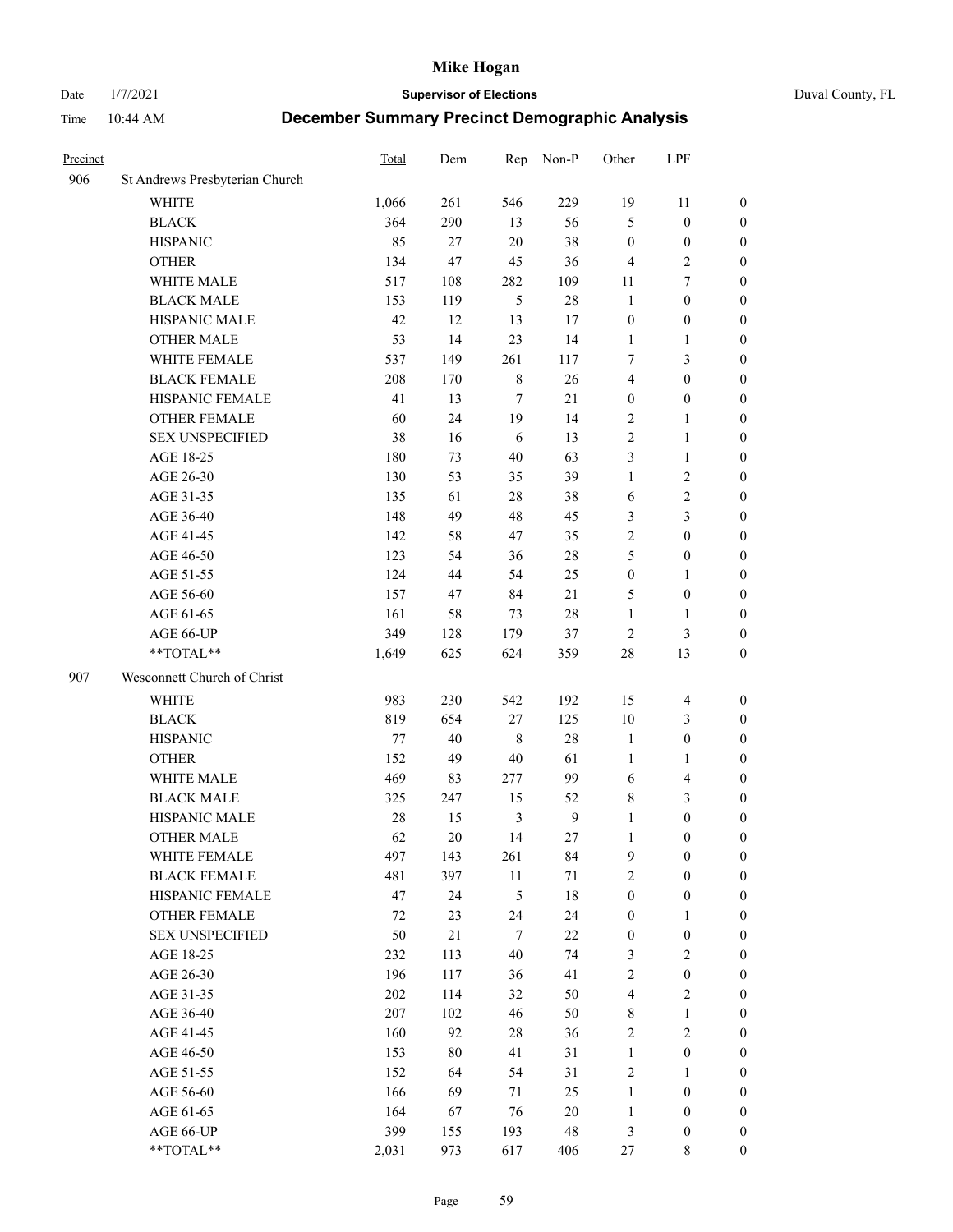Date 1/7/2021 **Supervisor of Elections** Duval County, FL

| Precinct |                                  | <b>Total</b> | Dem         | Rep            | Non-P          | Other            | LPF                     |                  |
|----------|----------------------------------|--------------|-------------|----------------|----------------|------------------|-------------------------|------------------|
| 908      | West Jacksonville Baptist Church |              |             |                |                |                  |                         |                  |
|          | <b>WHITE</b>                     | 2,199        | 693         | 943            | 497            | 46               | $20\,$                  | 0                |
|          | <b>BLACK</b>                     | 1,637        | 1,261       | 68             | 291            | 16               | $\mathbf{1}$            | 0                |
|          | <b>HISPANIC</b>                  | 198          | 84          | 36             | 71             | 6                | $\mathbf{1}$            | $\boldsymbol{0}$ |
|          | <b>OTHER</b>                     | 380          | 131         | 75             | 168            | 6                | $\boldsymbol{0}$        | $\boldsymbol{0}$ |
|          | WHITE MALE                       | 985          | 265         | 457            | 229            | 21               | 13                      | $\boldsymbol{0}$ |
|          | <b>BLACK MALE</b>                | 573          | 403         | 27             | 136            | 7                | $\boldsymbol{0}$        | $\boldsymbol{0}$ |
|          | HISPANIC MALE                    | 74           | 26          | 20             | 23             | 4                | $\mathbf{1}$            | $\boldsymbol{0}$ |
|          | <b>OTHER MALE</b>                | 126          | 39          | 33             | 50             | $\overline{4}$   | $\boldsymbol{0}$        | $\boldsymbol{0}$ |
|          | WHITE FEMALE                     | 1,189        | 418         | 477            | 262            | 25               | $\boldsymbol{7}$        | $\boldsymbol{0}$ |
|          | <b>BLACK FEMALE</b>              | 1,033        | 833         | 41             | 149            | $\overline{9}$   | $\mathbf{1}$            | $\boldsymbol{0}$ |
|          | HISPANIC FEMALE                  | 115          | 53          | 14             | 46             | $\sqrt{2}$       | $\boldsymbol{0}$        | 0                |
|          | OTHER FEMALE                     | 169          | 67          | 32             | 68             | $\mathfrak{2}$   | $\boldsymbol{0}$        | $\boldsymbol{0}$ |
|          | <b>SEX UNSPECIFIED</b>           | 150          | 65          | 21             | 64             | $\boldsymbol{0}$ | $\boldsymbol{0}$        | $\boldsymbol{0}$ |
|          | AGE 18-25                        | 617          | 313         | 79             | 200            | 23               | $\sqrt{2}$              | $\boldsymbol{0}$ |
|          | AGE 26-30                        | 534          | 252         | 99             | 163            | 17               | $\mathfrak{Z}$          | $\boldsymbol{0}$ |
|          | AGE 31-35                        | 516          | 278         | 80             | 144            | 11               | $\mathfrak{Z}$          | $\boldsymbol{0}$ |
|          | AGE 36-40                        | 415          | 210         | 78             | 114            | $\,$ $\,$        | $\mathfrak{S}$          | $\boldsymbol{0}$ |
|          | AGE 41-45                        | 350          | 177         | 78             | 84             | 7                | $\overline{\mathbf{4}}$ | $\boldsymbol{0}$ |
|          | AGE 46-50                        | 347          | 183         | 82             | $78\,$         | $\mathbf{1}$     | $\mathfrak{Z}$          | $\boldsymbol{0}$ |
|          | AGE 51-55                        | 333          | 154         | 116            | 61             | 2                | $\boldsymbol{0}$        | $\boldsymbol{0}$ |
|          | AGE 56-60                        | 364          | 189         | 122            | 50             | $\mathbf{1}$     | $\sqrt{2}$              | 0                |
|          | AGE 61-65                        | 292          | 134         | 112            | 44             | 2                | $\boldsymbol{0}$        | 0                |
|          | AGE 66-UP                        | 646          | 279         | 276            | 89             | $\overline{2}$   | $\boldsymbol{0}$        | $\boldsymbol{0}$ |
|          | **TOTAL**                        | 4,414        | 2,169       | 1,122          | 1,027          | 74               | $22\,$                  | $\boldsymbol{0}$ |
| 909      | City Rescue Mission              |              |             |                |                |                  |                         |                  |
|          | <b>WHITE</b>                     | 179          | 64          | 48             | 62             | 4                | $\mathbf{1}$            | $\boldsymbol{0}$ |
|          | <b>BLACK</b>                     | 1,350        | 1,148       | 33             | 160            | 8                | $\mathbf{1}$            | $\boldsymbol{0}$ |
|          | <b>HISPANIC</b>                  | 41           | 23          | $\overline{4}$ | 13             | $\mathbf{1}$     | $\boldsymbol{0}$        | $\boldsymbol{0}$ |
|          | <b>OTHER</b>                     | 123          | 67          | $\overline{9}$ | 46             | $\mathbf{1}$     | $\boldsymbol{0}$        | $\boldsymbol{0}$ |
|          | WHITE MALE                       | 74           | 21          | 23             | $28\,$         | $\mathbf{1}$     | $\mathbf{1}$            | $\boldsymbol{0}$ |
|          | <b>BLACK MALE</b>                | 531          | 437         | 15             | 73             | 5                | $\mathbf{1}$            | $\boldsymbol{0}$ |
|          | HISPANIC MALE                    | 15           | $\,$ 8 $\,$ | $\sqrt{2}$     | $\mathfrak{S}$ | $\boldsymbol{0}$ | $\boldsymbol{0}$        | 0                |
|          | OTHER MALE                       | 34           | 17          | 3              | 14             | $\boldsymbol{0}$ | $\boldsymbol{0}$        | $\boldsymbol{0}$ |
|          | WHITE FEMALE                     | 104          | 43          | 24             | 34             | 3                | $\boldsymbol{0}$        | 0                |
|          | <b>BLACK FEMALE</b>              | 792          | 690         | 15             | 84             | 3                | $\boldsymbol{0}$        | $\overline{0}$   |
|          | HISPANIC FEMALE                  | 24           | 15          | $\mathbf{1}$   | $\tau$         | $\mathbf{1}$     | $\boldsymbol{0}$        | $\overline{0}$   |
|          | OTHER FEMALE                     | 57           | 39          | 3              | 15             | $\boldsymbol{0}$ | $\boldsymbol{0}$        | $\overline{0}$   |
|          | <b>SEX UNSPECIFIED</b>           | 62           | 32          | 8              | 21             | $\mathbf{1}$     | $\boldsymbol{0}$        | 0                |
|          | AGE 18-25                        | 227          | 142         | 12             | 71             | 2                | $\boldsymbol{0}$        | $\overline{0}$   |
|          | AGE 26-30                        | 179          | 122         | 9              | 48             | $\boldsymbol{0}$ | $\boldsymbol{0}$        | 0                |
|          | AGE 31-35                        | 213          | 149         | 13             | 46             | 5                | $\boldsymbol{0}$        | 0                |
|          | AGE 36-40                        | 151          | 110         | $11\,$         | $30\,$         | $\boldsymbol{0}$ | $\boldsymbol{0}$        | 0                |
|          | AGE 41-45                        | 119          | 91          | $\overline{9}$ | 17             | 2                | $\boldsymbol{0}$        | 0                |
|          | AGE 46-50                        | 135          | 105         | $\mathfrak{S}$ | 23             | $\mathbf{1}$     | $\mathbf{1}$            | 0                |
|          | AGE 51-55                        | 132          | 105         | 11             | 15             | $\mathbf{1}$     | $\boldsymbol{0}$        | $\boldsymbol{0}$ |
|          | AGE 56-60                        | 157          | 133         | 7              | 15             | 2                | $\boldsymbol{0}$        | $\boldsymbol{0}$ |
|          | AGE 61-65                        | 138          | 120         | $\overline{9}$ | 8              | $\boldsymbol{0}$ | $\mathbf{1}$            | $\boldsymbol{0}$ |
|          | AGE 66-UP                        | 242          | 225         | 8              | 8              | $\mathbf{1}$     | $\boldsymbol{0}$        | $\boldsymbol{0}$ |
|          | **TOTAL**                        | 1,693        | 1,302       | 94             | 281            | 14               | $\mathfrak{2}$          | $\boldsymbol{0}$ |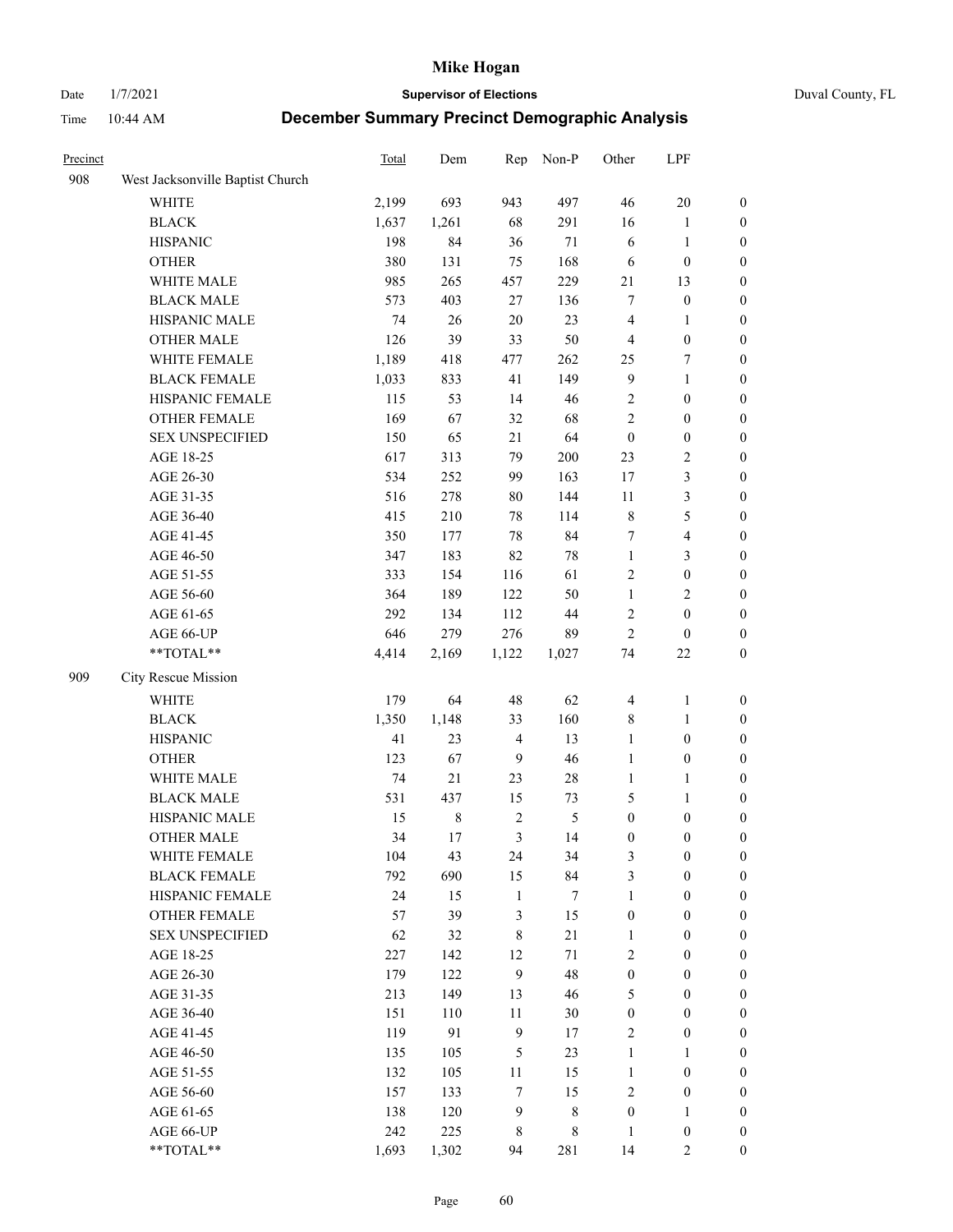Date 1/7/2021 **Supervisor of Elections** Duval County, FL

| Precinct |                                     | Total | Dem   | Rep            | Non-P  | Other            | LPF              |                  |
|----------|-------------------------------------|-------|-------|----------------|--------|------------------|------------------|------------------|
| 910      | Wallace Small Senior Citizen Center |       |       |                |        |                  |                  |                  |
|          | <b>WHITE</b>                        | 316   | 105   | 133            | 70     | 6                | $\sqrt{2}$       | 0                |
|          | <b>BLACK</b>                        | 2,092 | 1,774 | 64             | 244    | 9                | $\mathbf{1}$     | 0                |
|          | <b>HISPANIC</b>                     | 37    | 18    | 6              | 13     | $\boldsymbol{0}$ | $\boldsymbol{0}$ | $\boldsymbol{0}$ |
|          | <b>OTHER</b>                        | 172   | 86    | $\overline{7}$ | $78\,$ | 1                | $\boldsymbol{0}$ | $\boldsymbol{0}$ |
|          | WHITE MALE                          | 128   | 37    | 57             | 28     | 4                | $\sqrt{2}$       | $\boldsymbol{0}$ |
|          | <b>BLACK MALE</b>                   | 827   | 685   | 25             | 109    | 7                | $\mathbf{1}$     | $\boldsymbol{0}$ |
|          | HISPANIC MALE                       | 13    | 6     | $\mathbf{1}$   | 6      | $\boldsymbol{0}$ | $\boldsymbol{0}$ | $\boldsymbol{0}$ |
|          | <b>OTHER MALE</b>                   | 58    | 30    | 3              | 25     | $\boldsymbol{0}$ | $\boldsymbol{0}$ | $\boldsymbol{0}$ |
|          | WHITE FEMALE                        | 184   | 67    | 76             | 39     | 2                | $\boldsymbol{0}$ | $\boldsymbol{0}$ |
|          | <b>BLACK FEMALE</b>                 | 1,214 | 1,052 | 36             | 124    | 2                | $\boldsymbol{0}$ | 0                |
|          | HISPANIC FEMALE                     | 23    | 11    | 5              | 7      | $\boldsymbol{0}$ | $\boldsymbol{0}$ | 0                |
|          | <b>OTHER FEMALE</b>                 | 73    | 45    | $\overline{4}$ | 24     | $\boldsymbol{0}$ | $\boldsymbol{0}$ | 0                |
|          | <b>SEX UNSPECIFIED</b>              | 97    | 50    | 3              | 43     | $\mathbf{1}$     | $\boldsymbol{0}$ | $\boldsymbol{0}$ |
|          | AGE 18-25                           | 342   | 235   | 25             | 78     | 4                | $\boldsymbol{0}$ | $\boldsymbol{0}$ |
|          | AGE 26-30                           | 266   | 187   | 18             | 60     | $\mathbf{1}$     | $\boldsymbol{0}$ | $\boldsymbol{0}$ |
|          | AGE 31-35                           | 297   | 208   | 13             | 74     | $\mathfrak{2}$   | $\boldsymbol{0}$ | $\boldsymbol{0}$ |
|          | AGE 36-40                           | 234   | 169   | 15             | 48     | $\boldsymbol{0}$ | $\sqrt{2}$       | $\boldsymbol{0}$ |
|          | AGE 41-45                           | 198   | 149   | 12             | 34     | 2                | $\mathbf{1}$     | $\boldsymbol{0}$ |
|          | AGE 46-50                           | 216   | 169   | 19             | 26     | $\overline{c}$   | $\boldsymbol{0}$ | $\boldsymbol{0}$ |
|          | AGE 51-55                           | 211   | 165   | $22\,$         | 24     | $\boldsymbol{0}$ | $\boldsymbol{0}$ | 0                |
|          | AGE 56-60                           | 232   | 177   | 28             | 25     | $\overline{2}$   | $\boldsymbol{0}$ | 0                |
|          | AGE 61-65                           | 231   | 191   | 20             | $20\,$ | $\boldsymbol{0}$ | $\boldsymbol{0}$ | 0                |
|          | AGE 66-UP                           | 390   | 333   | 38             | 16     | 3                | $\boldsymbol{0}$ | $\boldsymbol{0}$ |
|          | **TOTAL**                           | 2,617 | 1,983 | 210            | 405    | 16               | $\mathfrak{Z}$   | $\boldsymbol{0}$ |
| 911      | Edith Brown Ford Community Center   |       |       |                |        |                  |                  |                  |
|          | <b>WHITE</b>                        | 791   | 242   | 321            | 210    | 16               | $\sqrt{2}$       | $\boldsymbol{0}$ |
|          | <b>BLACK</b>                        | 2,647 | 2,192 | 99             | 336    | 18               | $\sqrt{2}$       | $\boldsymbol{0}$ |
|          | <b>HISPANIC</b>                     | 91    | 43    | 16             | 30     | $\sqrt{2}$       | $\boldsymbol{0}$ | $\boldsymbol{0}$ |
|          | <b>OTHER</b>                        | 253   | 102   | 39             | 110    | 2                | $\boldsymbol{0}$ | $\boldsymbol{0}$ |
|          | WHITE MALE                          | 373   | 95    | 170            | 100    | 8                | $\boldsymbol{0}$ | $\boldsymbol{0}$ |
|          | <b>BLACK MALE</b>                   | 1,012 | 802   | 49             | 156    | $\overline{4}$   | $\mathbf{1}$     | $\boldsymbol{0}$ |
|          | HISPANIC MALE                       | 39    | 16    | 10             | 13     | $\boldsymbol{0}$ | $\boldsymbol{0}$ | 0                |
|          | <b>OTHER MALE</b>                   | 82    | 33    | 12             | 36     | 1                | $\boldsymbol{0}$ | 0                |
|          | WHITE FEMALE                        | 400   | 144   | 144            | 104    | 6                | 2                | 0                |
|          | <b>BLACK FEMALE</b>                 | 1,558 | 1,326 | 46             | 172    | 13               | $\mathbf{1}$     | $\boldsymbol{0}$ |
|          | HISPANIC FEMALE                     | 51    | 26    | 6              | $17\,$ | 2                | $\boldsymbol{0}$ | $\overline{0}$   |
|          | OTHER FEMALE                        | 100   | 50    | 17             | 33     | $\boldsymbol{0}$ | $\boldsymbol{0}$ | $\overline{0}$   |
|          | <b>SEX UNSPECIFIED</b>              | 167   | 87    | 21             | 55     | 4                | $\boldsymbol{0}$ | $\overline{0}$   |
|          | AGE 18-25                           | 487   | 273   | 40             | 166    | 8                | $\boldsymbol{0}$ | $\theta$         |
|          | AGE 26-30                           | 384   | 251   | 35             | 92     | $\overline{4}$   | $\overline{2}$   | 0                |
|          | AGE 31-35                           | 378   | 255   | 33             | 84     | 6                | $\boldsymbol{0}$ | 0                |
|          | AGE 36-40                           | 342   | 239   | 26             | 75     | 2                | $\boldsymbol{0}$ | 0                |
|          | AGE 41-45                           | 294   | 195   | 33             | 63     | $\overline{c}$   | $\mathbf{1}$     | 0                |
|          | AGE 46-50                           | 298   | 199   | 37             | 57     | 5                | $\boldsymbol{0}$ | 0                |
|          | AGE 51-55                           | 281   | 201   | 34             | 40     | 6                | $\boldsymbol{0}$ | 0                |
|          | AGE 56-60                           | 372   | 268   | 64             | 38     | 1                | 1                | $\overline{0}$   |
|          | AGE 61-65                           | 349   | 243   | 64             | 39     | 3                | $\boldsymbol{0}$ | $\overline{0}$   |
|          | AGE 66-UP                           | 597   | 455   | 109            | 32     | $\mathbf{1}$     | $\boldsymbol{0}$ | $\boldsymbol{0}$ |
|          | **TOTAL**                           | 3,782 | 2,579 | 475            | 686    | 38               | $\overline{4}$   | $\boldsymbol{0}$ |
|          |                                     |       |       |                |        |                  |                  |                  |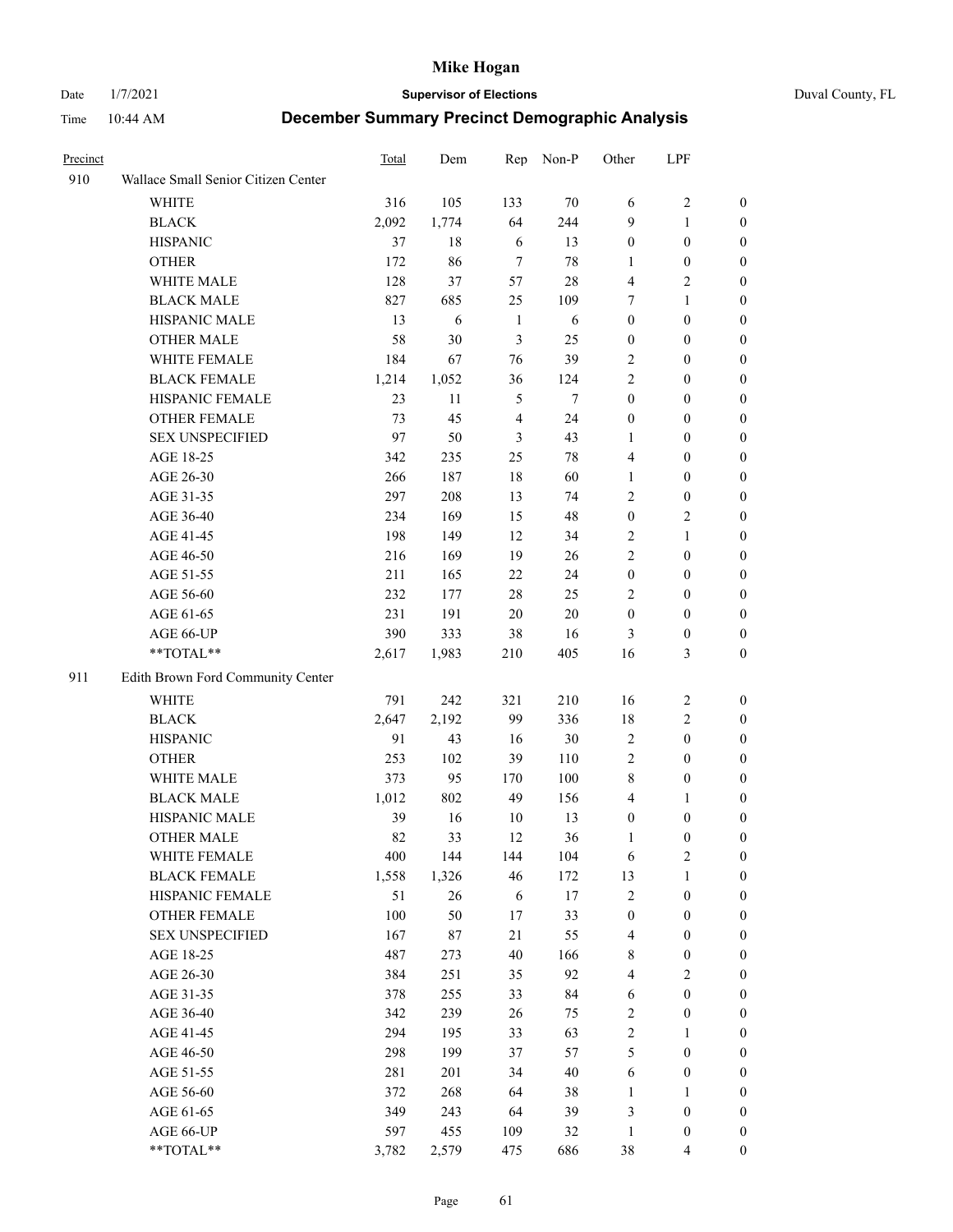Date 1/7/2021 **Supervisor of Elections** Duval County, FL

| Precinct |                             | <b>Total</b> | Dem            | Rep              | Non-P          | Other                   | LPF              |                  |
|----------|-----------------------------|--------------|----------------|------------------|----------------|-------------------------|------------------|------------------|
| 912      | Beaver St Enterprise Center |              |                |                  |                |                         |                  |                  |
|          | <b>WHITE</b>                | 58           | 20             | 16               | 21             | 1                       | $\boldsymbol{0}$ | $\boldsymbol{0}$ |
|          | <b>BLACK</b>                | 1,625        | 1,346          | 39               | 228            | 10                      | $\overline{c}$   | $\boldsymbol{0}$ |
|          | <b>HISPANIC</b>             | 18           | 6              | $\overline{2}$   | 10             | $\boldsymbol{0}$        | $\boldsymbol{0}$ | $\boldsymbol{0}$ |
|          | <b>OTHER</b>                | 169          | 77             | $\overline{c}$   | 87             | $\overline{2}$          | $\mathbf{1}$     | $\boldsymbol{0}$ |
|          | WHITE MALE                  | 22           | 8              | 6                | 7              | $\mathbf{1}$            | $\boldsymbol{0}$ | $\boldsymbol{0}$ |
|          | <b>BLACK MALE</b>           | 709          | 561            | 15               | 127            | 4                       | $\overline{c}$   | $\boldsymbol{0}$ |
|          | HISPANIC MALE               | $\,$ 8 $\,$  | $\overline{c}$ | $\boldsymbol{0}$ | 6              | $\boldsymbol{0}$        | $\boldsymbol{0}$ | $\boldsymbol{0}$ |
|          | <b>OTHER MALE</b>           | 58           | 33             | $\boldsymbol{0}$ | 23             | $\mathbf{1}$            | $\mathbf{1}$     | $\boldsymbol{0}$ |
|          | WHITE FEMALE                | 32           | 12             | $\tau$           | 13             | $\boldsymbol{0}$        | $\boldsymbol{0}$ | $\boldsymbol{0}$ |
|          | <b>BLACK FEMALE</b>         | 878          | 759            | 23               | $90\,$         | 6                       | $\boldsymbol{0}$ | $\boldsymbol{0}$ |
|          | HISPANIC FEMALE             | 10           | 4              | $\sqrt{2}$       | $\overline{4}$ | $\boldsymbol{0}$        | $\boldsymbol{0}$ | $\boldsymbol{0}$ |
|          | <b>OTHER FEMALE</b>         | 47           | 28             | $\overline{2}$   | 17             | $\boldsymbol{0}$        | $\boldsymbol{0}$ | $\boldsymbol{0}$ |
|          | <b>SEX UNSPECIFIED</b>      | 106          | 42             | $\overline{4}$   | 59             | $\mathbf{1}$            | $\boldsymbol{0}$ | $\boldsymbol{0}$ |
|          | AGE 18-25                   | 367          | 240            | $\tau$           | 116            | 3                       | $\mathbf{1}$     | $\boldsymbol{0}$ |
|          | AGE 26-30                   | 251          | 179            | $\overline{4}$   | 66             | $\mathbf{1}$            | $\mathbf{1}$     | $\boldsymbol{0}$ |
|          | AGE 31-35                   | 225          | 171            | 6                | 46             | $\mathbf{1}$            | $\mathbf{1}$     | $\boldsymbol{0}$ |
|          | AGE 36-40                   | 177          | 125            | 7                | 42             | 3                       | $\boldsymbol{0}$ | $\boldsymbol{0}$ |
|          | AGE 41-45                   | 111          | 88             | $\overline{4}$   | 18             | $\mathbf{1}$            | $\boldsymbol{0}$ | $\boldsymbol{0}$ |
|          | AGE 46-50                   | 117          | 96             | $\mathfrak{S}$   | 15             | $\mathbf{1}$            | $\boldsymbol{0}$ | $\boldsymbol{0}$ |
|          | AGE 51-55                   | 115          | 92             | 9                | 14             | $\boldsymbol{0}$        | $\boldsymbol{0}$ | $\boldsymbol{0}$ |
|          | AGE 56-60                   | 151          | 128            | 6                | 15             | $\overline{c}$          | $\boldsymbol{0}$ | 0                |
|          | AGE 61-65                   | 136          | 124            | $\overline{4}$   | $\tau$         | 1                       | $\boldsymbol{0}$ | $\boldsymbol{0}$ |
|          | AGE 66-UP                   | 220          | 206            | 7                | $\tau$         | $\boldsymbol{0}$        | $\boldsymbol{0}$ | $\boldsymbol{0}$ |
|          | $**TOTAL**$                 | 1,870        | 1,449          | 59               | 346            | 13                      | $\mathfrak{Z}$   | $\boldsymbol{0}$ |
| 913      | Wesconnett Assembly of God  |              |                |                  |                |                         |                  |                  |
|          | WHITE                       | 830          | 207            | 407              | 192            | 19                      | 5                | $\boldsymbol{0}$ |
|          | <b>BLACK</b>                | 1,210        | 957            | 47               | 195            | 8                       | $\mathfrak{Z}$   | $\boldsymbol{0}$ |
|          | <b>HISPANIC</b>             | 245          | 101            | 29               | 109            | 6                       | $\boldsymbol{0}$ | $\boldsymbol{0}$ |
|          | <b>OTHER</b>                | 206          | $70\,$         | 50               | 84             | $\mathbf{1}$            | $\mathbf{1}$     | $\boldsymbol{0}$ |
|          | WHITE MALE                  | 370          | 78             | 203              | 74             | 10                      | $\mathfrak{S}$   | $\boldsymbol{0}$ |
|          | <b>BLACK MALE</b>           | 373          | 281            | $20\,$           | 69             | 3                       | $\boldsymbol{0}$ | $\boldsymbol{0}$ |
|          | HISPANIC MALE               | 93           | 34             | 14               | 43             | $\overline{c}$          | $\boldsymbol{0}$ | $\boldsymbol{0}$ |
|          | <b>OTHER MALE</b>           | 69           | 17             | 18               | 33             | $\boldsymbol{0}$        | $\mathbf{1}$     | $\boldsymbol{0}$ |
|          | WHITE FEMALE                | 450          | 127            | 200              | 114            | 9                       | $\boldsymbol{0}$ | 0                |
|          | <b>BLACK FEMALE</b>         | 812          | 658            | 25               | 122            | 4                       | 3                | $\boldsymbol{0}$ |
|          | HISPANIC FEMALE             | 149          | 64             | 15               | 66             | 4                       | $\boldsymbol{0}$ | $\overline{0}$   |
|          | OTHER FEMALE                | 110          | 45             | 30               | 35             | $\boldsymbol{0}$        | $\boldsymbol{0}$ | $\overline{0}$   |
|          | <b>SEX UNSPECIFIED</b>      | 65           | 31             | $\,8\,$          | 24             | 2                       | $\boldsymbol{0}$ | 0                |
|          | AGE 18-25                   | 295          | 140            | 44               | 106            | 4                       | $\mathbf{1}$     | $\theta$         |
|          | AGE 26-30                   | 329          | 177            | 49               | 96             | 4                       | $\mathfrak{Z}$   | 0                |
|          | AGE 31-35                   | 273          | 145            | 36               | 85             | 5                       | $\sqrt{2}$       | 0                |
|          | AGE 36-40                   | 227          | 126            | 35               | 62             | 4                       | $\boldsymbol{0}$ | 0                |
|          | AGE 41-45                   | 197          | 106            | 41               | 45             | $\overline{\mathbf{4}}$ | $\mathbf{1}$     | 0                |
|          | AGE 46-50                   | 205          | 115            | 38               | 48             | 3                       | $\mathbf{1}$     | 0                |
|          | AGE 51-55                   | 204          | 114            | 52               | 34             | 3                       | $\mathbf{1}$     | 0                |
|          | AGE 56-60                   | 196          | 118            | 45               | 30             | 3                       | $\boldsymbol{0}$ | $\overline{0}$   |
|          | AGE 61-65                   | 176          | 103            | 48               | 24             | $\mathbf{1}$            | $\boldsymbol{0}$ | $\overline{0}$   |
|          | AGE 66-UP                   | 389          | 191            | 145              | 50             | 3                       | $\boldsymbol{0}$ | $\boldsymbol{0}$ |
|          | **TOTAL**                   | 2,491        | 1,335          | 533              | 580            | 34                      | $\mathbf{9}$     | $\boldsymbol{0}$ |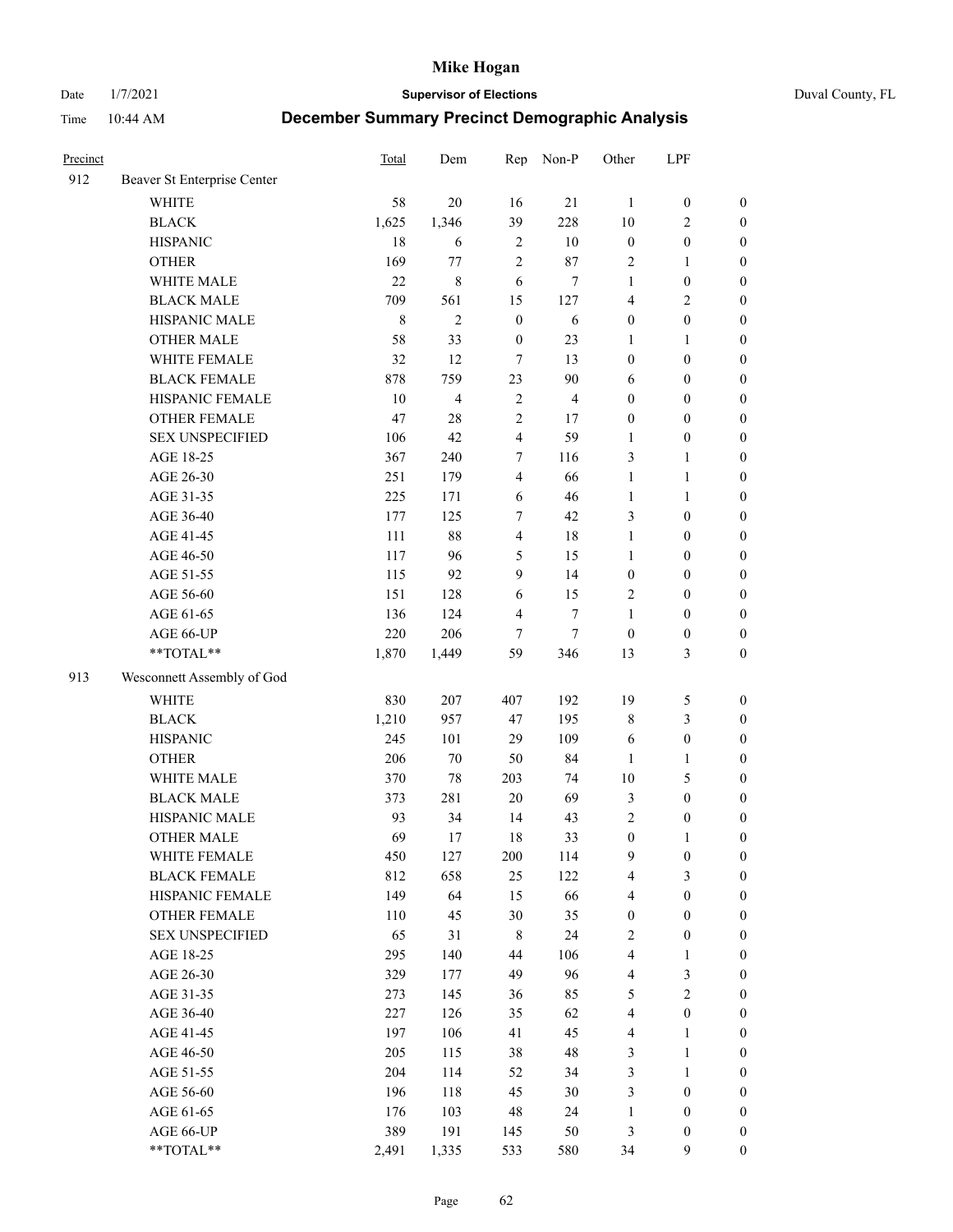Date 1/7/2021 **Supervisor of Elections** Duval County, FL

| Precinct |                                | <b>Total</b> | Dem           | Rep            | Non-P       | Other            | LPF                     |                  |
|----------|--------------------------------|--------------|---------------|----------------|-------------|------------------|-------------------------|------------------|
| 914      | Elks Lodge #2605               |              |               |                |             |                  |                         |                  |
|          | <b>WHITE</b>                   | 1,928        | 433           | 988            | 460         | 30               | 17                      | 0                |
|          | <b>BLACK</b>                   | 2,222        | 1,707         | 74             | 412         | 28               | $\mathbf{1}$            | $\boldsymbol{0}$ |
|          | <b>HISPANIC</b>                | 566          | 220           | 102            | 234         | 9                | $\mathbf{1}$            | $\boldsymbol{0}$ |
|          | <b>OTHER</b>                   | 663          | 228           | 168            | 252         | 13               | $\sqrt{2}$              | $\boldsymbol{0}$ |
|          | WHITE MALE                     | 926          | 160           | 507            | 227         | $21\,$           | 11                      | $\boldsymbol{0}$ |
|          | <b>BLACK MALE</b>              | 871          | 612           | 38             | 207         | 14               | $\boldsymbol{0}$        | $\boldsymbol{0}$ |
|          | HISPANIC MALE                  | 254          | 90            | 56             | 101         | 7                | $\boldsymbol{0}$        | $\boldsymbol{0}$ |
|          | <b>OTHER MALE</b>              | 225          | 67            | 58             | 93          | 6                | $\mathbf{1}$            | $\boldsymbol{0}$ |
|          | WHITE FEMALE                   | 978          | 266           | 472            | 225         | $\overline{9}$   | $\sqrt{6}$              | $\boldsymbol{0}$ |
|          | <b>BLACK FEMALE</b>            | 1,316        | 1,066         | 36             | 199         | 14               | $\mathbf{1}$            | 0                |
|          | HISPANIC FEMALE                | 290          | 122           | 43             | 124         | $\boldsymbol{0}$ | $\mathbf{1}$            | 0                |
|          | <b>OTHER FEMALE</b>            | 348          | 134           | 93             | 115         | 6                | $\boldsymbol{0}$        | $\boldsymbol{0}$ |
|          | <b>SEX UNSPECIFIED</b>         | 171          | $71\,$        | 29             | 67          | 3                | $\mathbf{1}$            | $\boldsymbol{0}$ |
|          | AGE 18-25                      | 712          | 325           | 122            | 241         | $21\,$           | $\mathfrak{Z}$          | $\boldsymbol{0}$ |
|          | AGE 26-30                      | 654          | 290           | 111            | 233         | 17               | $\mathfrak{Z}$          | $\boldsymbol{0}$ |
|          | AGE 31-35                      | 621          | 334           | 103            | 173         | $\tau$           | $\overline{\mathbf{4}}$ | $\boldsymbol{0}$ |
|          | AGE 36-40                      | 574          | 296           | 117            | 150         | 9                | $\sqrt{2}$              | $\boldsymbol{0}$ |
|          | AGE 41-45                      | 491          | 257           | 98             | 128         | $\sqrt{6}$       | $\overline{2}$          | $\boldsymbol{0}$ |
|          | AGE 46-50                      | 430          | 221           | 104            | 103         | $\mathbf{2}$     | $\boldsymbol{0}$        | $\boldsymbol{0}$ |
|          | AGE 51-55                      | 401          | 212           | 103            | $8\sqrt{1}$ | 5                | $\boldsymbol{0}$        | $\boldsymbol{0}$ |
|          | AGE 56-60                      | 428          | 200           | 143            | 76          | $\overline{4}$   | $\mathfrak{S}$          | 0                |
|          | AGE 61-65                      | 363          | 162           | 130            | 68          | $\overline{2}$   | $\mathbf{1}$            | $\boldsymbol{0}$ |
|          | AGE 66-UP                      | 705          | 291           | 301            | 105         | $\tau$           | $\mathbf{1}$            | $\boldsymbol{0}$ |
|          | **TOTAL**                      | 5,379        | 2,588         | 1,332          | 1,358       | $80\,$           | $21\,$                  | $\boldsymbol{0}$ |
| 1001     | Charles Clark Community Center |              |               |                |             |                  |                         |                  |
|          | <b>WHITE</b>                   | 254          | 68            | 117            | 63          | $\overline{4}$   | $\sqrt{2}$              | $\boldsymbol{0}$ |
|          | <b>BLACK</b>                   | 2,837        | 2,480         | $71\,$         | 267         | 18               | $\mathbf{1}$            | $\boldsymbol{0}$ |
|          | <b>HISPANIC</b>                | 39           | 16            | 9              | 14          | $\boldsymbol{0}$ | $\boldsymbol{0}$        | $\boldsymbol{0}$ |
|          | <b>OTHER</b>                   | 190          | 116           | 12             | 59          | $\overline{c}$   | $\mathbf{1}$            | $\boldsymbol{0}$ |
|          | WHITE MALE                     | 119          | 31            | 53             | 31          | $\overline{2}$   | $\mathbf{2}$            | $\boldsymbol{0}$ |
|          | <b>BLACK MALE</b>              | 1,139        | 959           | 39             | 131         | $10\,$           | $\boldsymbol{0}$        | $\boldsymbol{0}$ |
|          | HISPANIC MALE                  | 18           | $\mathfrak s$ | 5              | $\,$ 8 $\,$ | $\boldsymbol{0}$ | $\boldsymbol{0}$        | $\boldsymbol{0}$ |
|          | <b>OTHER MALE</b>              | 67           | 41            | $\tau$         | 18          | $\boldsymbol{0}$ | $\mathbf{1}$            | $\boldsymbol{0}$ |
|          | WHITE FEMALE                   | 128          | 34            | 61             | 31          | 2                | $\boldsymbol{0}$        | 0                |
|          | <b>BLACK FEMALE</b>            | 1,641        | 1,473         | 31             | 128         | 8                | $\mathbf{1}$            | $\boldsymbol{0}$ |
|          | HISPANIC FEMALE                | 20           | 11            | $\mathfrak{Z}$ | 6           | $\boldsymbol{0}$ | $\boldsymbol{0}$        | $\overline{0}$   |
|          | OTHER FEMALE                   | 75           | 50            | $\overline{4}$ | 19          | $\overline{c}$   | $\boldsymbol{0}$        | $\overline{0}$   |
|          | <b>SEX UNSPECIFIED</b>         | 113          | 76            | 6              | 31          | $\boldsymbol{0}$ | $\boldsymbol{0}$        | 0                |
|          | AGE 18-25                      | 382          | 238           | 23             | 114         | 6                | $\mathbf{1}$            | 0                |
|          | AGE 26-30                      | 279          | 195           | 17             | 62          | 4                | $\mathbf{1}$            | 0                |
|          | AGE 31-35                      | 264          | 188           | 23             | 48          | 4                | $\mathbf{1}$            | 0                |
|          | AGE 36-40                      | 239          | 186           | $20\,$         | 33          | $\boldsymbol{0}$ | $\boldsymbol{0}$        | 0                |
|          | AGE 41-45                      | 230          | 178           | 20             | 28          | 3                | $\mathbf{1}$            | 0                |
|          | AGE 46-50                      | 276          | 222           | 20             | 31          | 3                | $\boldsymbol{0}$        | 0                |
|          | AGE 51-55                      | 238          | 191           | 16             | 29          | $\sqrt{2}$       | $\boldsymbol{0}$        | 0                |
|          | AGE 56-60                      | 303          | 263           | 17             | 23          | $\boldsymbol{0}$ | $\boldsymbol{0}$        | $\overline{0}$   |
|          | AGE 61-65                      | 276          | 238           | 20             | 16          | 2                | $\boldsymbol{0}$        | $\overline{0}$   |
|          | AGE 66-UP                      | 833          | 781           | 33             | 19          | $\boldsymbol{0}$ | $\boldsymbol{0}$        | 0                |
|          | **TOTAL**                      | 3,320        | 2,680         | 209            | 403         | 24               | $\overline{4}$          | $\boldsymbol{0}$ |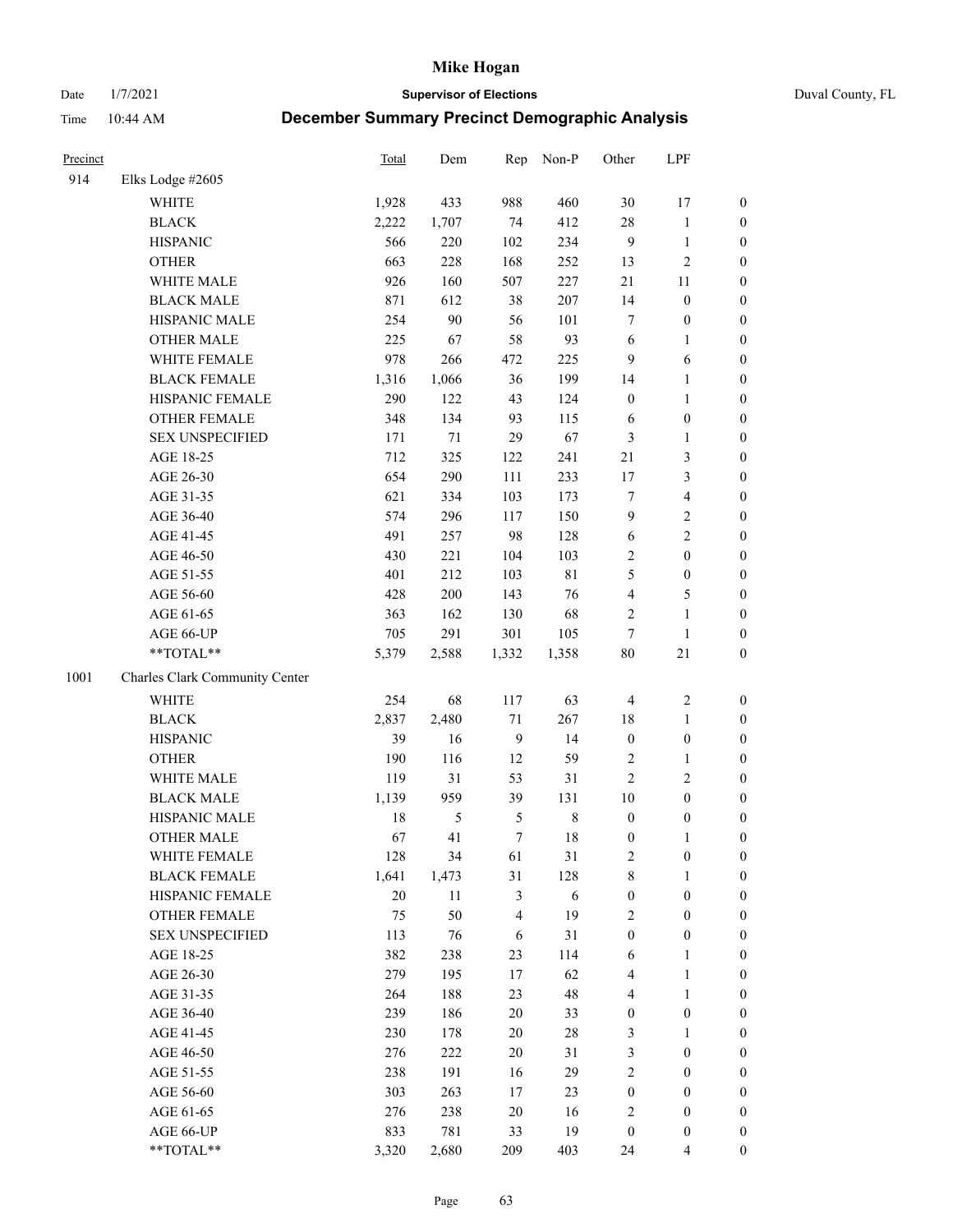Date 1/7/2021 **Supervisor of Elections** Duval County, FL

| Precinct |                                     | Total                   | Dem            | Rep                     | Non-P          | Other                   | LPF              |                  |
|----------|-------------------------------------|-------------------------|----------------|-------------------------|----------------|-------------------------|------------------|------------------|
| 1002     | Woodlawn Presbyterian Church        |                         |                |                         |                |                         |                  |                  |
|          | <b>WHITE</b>                        | 84                      | 31             | 34                      | 15             | 4                       | $\boldsymbol{0}$ | $\boldsymbol{0}$ |
|          | <b>BLACK</b>                        | 3,198                   | 2,807          | 71                      | 310            | 9                       | $\mathbf{1}$     | $\boldsymbol{0}$ |
|          | <b>HISPANIC</b>                     | 14                      | 6              | $\sqrt{2}$              | 6              | 0                       | $\boldsymbol{0}$ | $\boldsymbol{0}$ |
|          | <b>OTHER</b>                        | 191                     | 94             | 5                       | 90             | 2                       | $\boldsymbol{0}$ | $\boldsymbol{0}$ |
|          | WHITE MALE                          | 35                      | 12             | 13                      | $\,$ 8 $\,$    | $\overline{c}$          | $\boldsymbol{0}$ | $\boldsymbol{0}$ |
|          | <b>BLACK MALE</b>                   | 1,268                   | 1,081          | 35                      | 144            | 7                       | $\mathbf{1}$     | $\boldsymbol{0}$ |
|          | HISPANIC MALE                       | $\overline{\mathbf{4}}$ | $\mathfrak{2}$ | $\mathbf{1}$            | $\mathbf{1}$   | $\boldsymbol{0}$        | $\boldsymbol{0}$ | $\boldsymbol{0}$ |
|          | <b>OTHER MALE</b>                   | 70                      | 37             | $\mathbf{1}$            | 31             | $\mathbf{1}$            | $\boldsymbol{0}$ | $\boldsymbol{0}$ |
|          | WHITE FEMALE                        | 43                      | 18             | 16                      | $\tau$         | 2                       | $\boldsymbol{0}$ | $\boldsymbol{0}$ |
|          | <b>BLACK FEMALE</b>                 | 1,874                   | 1,683          | 35                      | 155            | $\mathbf{1}$            | $\boldsymbol{0}$ | 0                |
|          | HISPANIC FEMALE                     | 10                      | $\overline{4}$ | $\mathbf{1}$            | 5              | $\boldsymbol{0}$        | $\boldsymbol{0}$ | $\boldsymbol{0}$ |
|          | OTHER FEMALE                        | 63                      | 35             | $\mathbf{1}$            | 26             | $\mathbf{1}$            | $\boldsymbol{0}$ | $\boldsymbol{0}$ |
|          | <b>SEX UNSPECIFIED</b>              | 120                     | 66             | 9                       | 44             | $\mathbf{1}$            | $\boldsymbol{0}$ | $\boldsymbol{0}$ |
|          | AGE 18-25                           | 392                     | 269            | 8                       | 113            | $\mathbf{1}$            | $\mathbf{1}$     | $\boldsymbol{0}$ |
|          | AGE 26-30                           | 285                     | 212            | 9                       | 64             | $\boldsymbol{0}$        | $\boldsymbol{0}$ | $\boldsymbol{0}$ |
|          | AGE 31-35                           | 285                     | 228            | 5                       | 49             | 3                       | $\boldsymbol{0}$ | $\boldsymbol{0}$ |
|          | AGE 36-40                           | 262                     | 212            | 8                       | 39             | 3                       | $\boldsymbol{0}$ | $\boldsymbol{0}$ |
|          | AGE 41-45                           | 247                     | 200            | 13                      | 34             | $\boldsymbol{0}$        | $\boldsymbol{0}$ | $\boldsymbol{0}$ |
|          | AGE 46-50                           | 267                     | 229            | $\mathbf{9}$            | 28             | 1                       | $\boldsymbol{0}$ | $\boldsymbol{0}$ |
|          | AGE 51-55                           | 236                     | 203            | 7                       | 24             | $\mathbf{2}$            | $\boldsymbol{0}$ | 0                |
|          | AGE 56-60                           | 329                     | 287            | 16                      | 24             | $\mathbf{2}$            | $\boldsymbol{0}$ | $\boldsymbol{0}$ |
|          | AGE 61-65                           | 323                     | 281            | 17                      | 24             | $\mathbf{1}$            | $\boldsymbol{0}$ | $\boldsymbol{0}$ |
|          | AGE 66-UP                           | 861                     | 817            | 20                      | $22\,$         | 2                       | $\boldsymbol{0}$ | $\boldsymbol{0}$ |
|          | $\mathrm{``TOTAL}^{\mathrm{**}}$    | 3,487                   | 2,938          | 112                     | 421            | 15                      | $\mathbf{1}$     | $\boldsymbol{0}$ |
| 1003     | Zion Hope Missionary Baptist Church |                         |                |                         |                |                         |                  |                  |
|          | <b>WHITE</b>                        | 34                      | 12             | 14                      | $\tau$         | $\mathbf{1}$            | $\boldsymbol{0}$ | $\boldsymbol{0}$ |
|          | <b>BLACK</b>                        | 1,938                   | 1,707          | 48                      | 176            | 7                       | $\boldsymbol{0}$ | $\boldsymbol{0}$ |
|          | <b>HISPANIC</b>                     | 18                      | 10             | $\boldsymbol{0}$        | $\,$ 8 $\,$    | 0                       | $\boldsymbol{0}$ | $\boldsymbol{0}$ |
|          | <b>OTHER</b>                        | 107                     | 56             | 5                       | 46             | $\boldsymbol{0}$        | $\boldsymbol{0}$ | $\boldsymbol{0}$ |
|          | WHITE MALE                          | 12                      | $\mathfrak{Z}$ | $\sqrt{6}$              | 3              | $\boldsymbol{0}$        | $\boldsymbol{0}$ | $\boldsymbol{0}$ |
|          | <b>BLACK MALE</b>                   | 719                     | 607            | $22\,$                  | 84             | 6                       | $\boldsymbol{0}$ | $\boldsymbol{0}$ |
|          | HISPANIC MALE                       | 7                       | $\overline{4}$ | $\boldsymbol{0}$        | $\mathfrak{Z}$ | 0                       | $\boldsymbol{0}$ | 0                |
|          | <b>OTHER MALE</b>                   | 43                      | 26             | $\mathbf{1}$            | 16             | 0                       | $\boldsymbol{0}$ | $\boldsymbol{0}$ |
|          | WHITE FEMALE                        | $22\,$                  | 9              | 8                       | $\overline{4}$ | $\mathbf{1}$            | $\boldsymbol{0}$ | $\boldsymbol{0}$ |
|          | <b>BLACK FEMALE</b>                 | 1,177                   | 1,067          | 24                      | 85             | 1                       | $\boldsymbol{0}$ | $\overline{0}$   |
|          | HISPANIC FEMALE                     | 8                       | 6              | $\boldsymbol{0}$        | $\sqrt{2}$     | $\boldsymbol{0}$        | $\boldsymbol{0}$ | $\overline{0}$   |
|          | <b>OTHER FEMALE</b>                 | 34                      | 15             | $\overline{\mathbf{c}}$ | 17             | $\boldsymbol{0}$        | $\boldsymbol{0}$ | $\overline{0}$   |
|          | <b>SEX UNSPECIFIED</b>              | 75                      | 48             | 4                       | 23             | 0                       | $\boldsymbol{0}$ | $\overline{0}$   |
|          | AGE 18-25                           | 244                     | 173            | 7                       | 63             | $\mathbf{1}$            | $\boldsymbol{0}$ | $\overline{0}$   |
|          | AGE 26-30                           | 202                     | 163            | 6                       | 32             | $\mathbf{1}$            | $\boldsymbol{0}$ | 0                |
|          | AGE 31-35                           | 197                     | 163            | 6                       | 28             | $\boldsymbol{0}$        | $\boldsymbol{0}$ | 0                |
|          | AGE 36-40                           | 170                     | 131            | 6                       | 33             | 0                       | $\boldsymbol{0}$ | 0                |
|          | AGE 41-45                           | 153                     | 120            | 6                       | 26             | $\mathbf{1}$            | $\boldsymbol{0}$ | 0                |
|          | AGE 46-50                           | 145                     | 124            | $10\,$                  | 10             | $\mathbf{1}$            | $\boldsymbol{0}$ | $\boldsymbol{0}$ |
|          | AGE 51-55                           | 140                     | 123            | $\sqrt{6}$              | 10             | $\mathbf{1}$            | $\boldsymbol{0}$ | $\boldsymbol{0}$ |
|          | AGE 56-60                           | 190                     | 174            | 5                       | $\mathbf{9}$   | $\overline{\mathbf{c}}$ | $\boldsymbol{0}$ | $\overline{0}$   |
|          | AGE 61-65                           | 183                     | 163            | 7                       | 12             | $\mathbf{1}$            | $\boldsymbol{0}$ | $\boldsymbol{0}$ |
|          | AGE 66-UP                           | 473                     | 451            | 8                       | 14             | $\boldsymbol{0}$        | $\boldsymbol{0}$ | $\boldsymbol{0}$ |
|          | **TOTAL**                           | 2,097                   | 1,785          | 67                      | 237            | 8                       | $\boldsymbol{0}$ | $\boldsymbol{0}$ |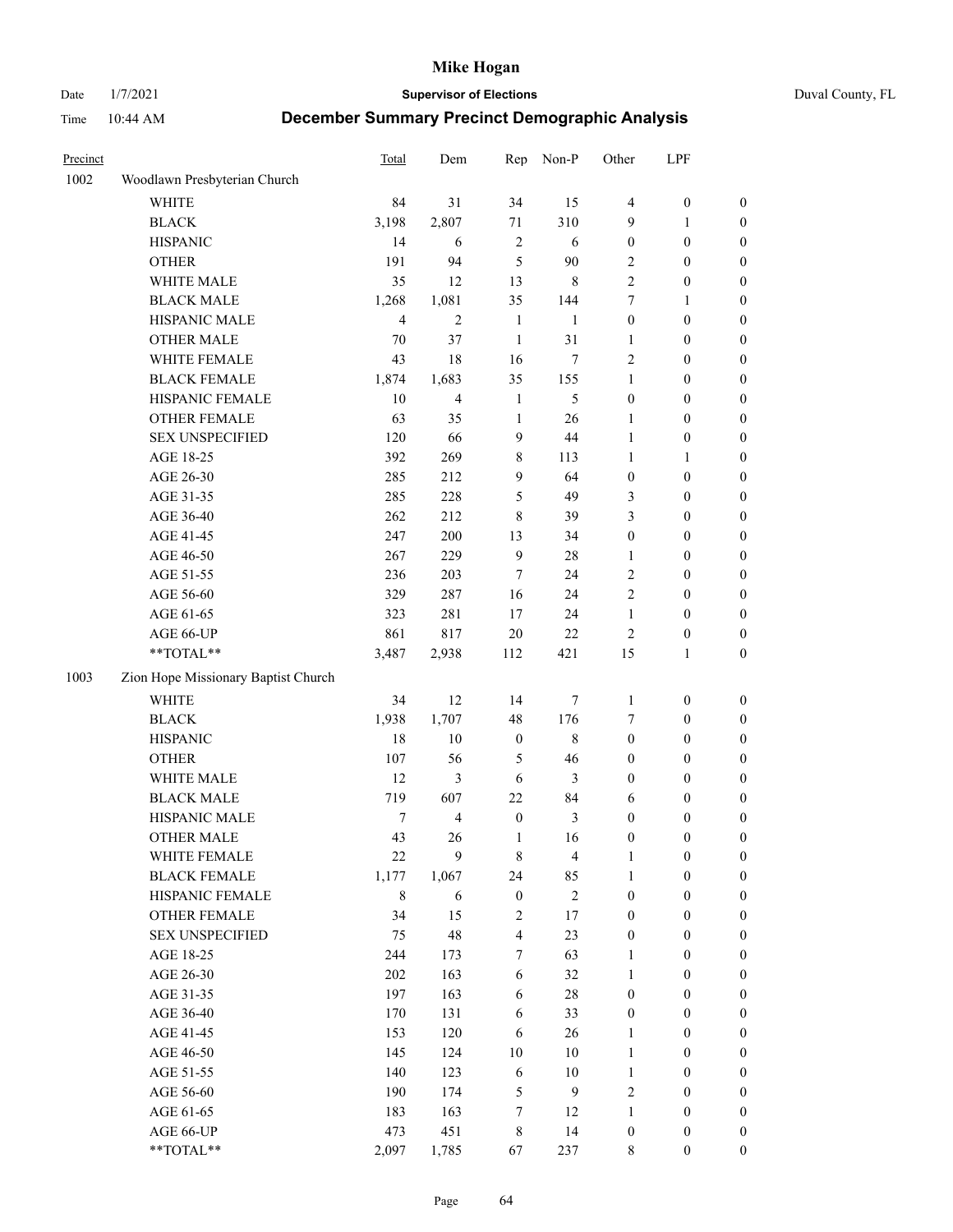#### Date 1/7/2021 **Supervisor of Elections** Duval County, FL

| Precinct |                          | Total          | Dem                     | Rep            | Non-P                   | Other            | LPF              |                  |
|----------|--------------------------|----------------|-------------------------|----------------|-------------------------|------------------|------------------|------------------|
| 1004     | St Paul AME Church       |                |                         |                |                         |                  |                  |                  |
|          | <b>WHITE</b>             | 30             | 15                      | 9              | 6                       | $\mathbf{0}$     | $\boldsymbol{0}$ | $\boldsymbol{0}$ |
|          | <b>BLACK</b>             | 2,468          | 2,215                   | 36             | 205                     | 12               | $\boldsymbol{0}$ | $\boldsymbol{0}$ |
|          | <b>HISPANIC</b>          | 10             | 6                       | $\mathbf{1}$   | 3                       | $\boldsymbol{0}$ | $\boldsymbol{0}$ | $\boldsymbol{0}$ |
|          | <b>OTHER</b>             | 120            | 74                      | $\,$ 8 $\,$    | 37                      | 1                | $\boldsymbol{0}$ | $\boldsymbol{0}$ |
|          | WHITE MALE               | 13             | $\overline{\mathbf{4}}$ | 5              | $\overline{\mathbf{4}}$ | $\boldsymbol{0}$ | $\boldsymbol{0}$ | $\boldsymbol{0}$ |
|          | <b>BLACK MALE</b>        | 982            | 841                     | 21             | 114                     | 6                | $\boldsymbol{0}$ | $\boldsymbol{0}$ |
|          | HISPANIC MALE            | $\overline{4}$ | $\mathfrak{2}$          | $\mathbf{0}$   | $\mathfrak{2}$          | $\boldsymbol{0}$ | $\boldsymbol{0}$ | $\boldsymbol{0}$ |
|          | <b>OTHER MALE</b>        | 32             | 19                      | $\overline{4}$ | $\,$ 8 $\,$             | $\mathbf{1}$     | $\boldsymbol{0}$ | $\boldsymbol{0}$ |
|          | WHITE FEMALE             | 15             | 11                      | 3              | $\mathbf{1}$            | $\boldsymbol{0}$ | $\boldsymbol{0}$ | $\boldsymbol{0}$ |
|          | <b>BLACK FEMALE</b>      | 1,454          | 1,347                   | 15             | 86                      | 6                | $\boldsymbol{0}$ | $\boldsymbol{0}$ |
|          | HISPANIC FEMALE          | 6              | $\overline{4}$          | $\mathbf{1}$   | $\mathbf{1}$            | $\boldsymbol{0}$ | $\boldsymbol{0}$ | 0                |
|          | <b>OTHER FEMALE</b>      | 57             | 47                      | $\mathfrak{Z}$ | $\tau$                  | $\boldsymbol{0}$ | $\boldsymbol{0}$ | $\boldsymbol{0}$ |
|          | <b>SEX UNSPECIFIED</b>   | 65             | 35                      | $\mathbf{2}$   | $28\,$                  | $\boldsymbol{0}$ | $\boldsymbol{0}$ | $\boldsymbol{0}$ |
|          | AGE 18-25                | 250            | 179                     | 6              | 59                      | 6                | $\boldsymbol{0}$ | $\boldsymbol{0}$ |
|          | AGE 26-30                | 205            | 159                     | 8              | 38                      | $\boldsymbol{0}$ | $\boldsymbol{0}$ | $\boldsymbol{0}$ |
|          | AGE 31-35                | 218            | 169                     | 6              | 41                      | $\overline{c}$   | $\boldsymbol{0}$ | $\boldsymbol{0}$ |
|          | AGE 36-40                | 174            | 150                     | $\,$ 8 $\,$    | 16                      | $\boldsymbol{0}$ | $\boldsymbol{0}$ | $\boldsymbol{0}$ |
|          | AGE 41-45                | 145            | 123                     | $\overline{c}$ | 17                      | 3                | $\boldsymbol{0}$ | $\boldsymbol{0}$ |
|          | AGE 46-50                | 168            | 146                     | 3              | 18                      | $\mathbf{1}$     | $\boldsymbol{0}$ | $\boldsymbol{0}$ |
|          | AGE 51-55                | 223            | 204                     | $\overline{4}$ | 14                      | $\mathbf{1}$     | $\boldsymbol{0}$ | $\boldsymbol{0}$ |
|          | AGE 56-60                | 221            | 201                     | $\tau$         | 13                      | $\boldsymbol{0}$ | $\boldsymbol{0}$ | 0                |
|          | AGE 61-65                | 204            | 183                     | 5              | 16                      | $\boldsymbol{0}$ | $\boldsymbol{0}$ | 0                |
|          | AGE 66-UP                | 820            | 796                     | 5              | 19                      | $\boldsymbol{0}$ | $\boldsymbol{0}$ | $\boldsymbol{0}$ |
|          | **TOTAL**                | 2,628          | 2,310                   | 54             | 251                     | 13               | $\boldsymbol{0}$ | $\boldsymbol{0}$ |
|          |                          |                |                         |                |                         |                  |                  |                  |
| 1005     | Legends Community Center |                |                         |                |                         |                  |                  |                  |
|          | WHITE                    | 136            | 38                      | 53             | 34                      | $10\,$           | $\mathbf{1}$     | $\boldsymbol{0}$ |
|          | <b>BLACK</b>             | 3,618          | 3,218                   | $72\,$         | 315                     | 12               | $\mathbf{1}$     | $\boldsymbol{0}$ |
|          | <b>HISPANIC</b>          | 31             | 18                      | 6              | $\tau$                  | $\boldsymbol{0}$ | $\boldsymbol{0}$ | $\boldsymbol{0}$ |
|          | <b>OTHER</b>             | 184            | 109                     | $\tau$         | 67                      | $\mathbf{1}$     | $\boldsymbol{0}$ | $\boldsymbol{0}$ |
|          | WHITE MALE               | 63             | $18\,$                  | 25             | 17                      | 3                | $\boldsymbol{0}$ | $\boldsymbol{0}$ |
|          | <b>BLACK MALE</b>        | 1,439          | 1,235                   | 35             | 164                     | 4                | 1                | $\boldsymbol{0}$ |
|          | HISPANIC MALE            | 13             | 5                       | $\overline{4}$ | $\overline{4}$          | $\boldsymbol{0}$ | $\boldsymbol{0}$ | $\boldsymbol{0}$ |
|          | <b>OTHER MALE</b>        | 63             | 34                      | $\overline{2}$ | 27                      | $\boldsymbol{0}$ | $\boldsymbol{0}$ | $\boldsymbol{0}$ |
|          | WHITE FEMALE             | 69             | 17                      | 27             | 17                      | 7                | 1                | 0                |
|          | <b>BLACK FEMALE</b>      | 2,121          | 1,933                   | 37             | 143                     | 8                | $\boldsymbol{0}$ | $\boldsymbol{0}$ |
|          | HISPANIC FEMALE          | 16             | 12                      | $\mathbf{1}$   | $\mathfrak{Z}$          | $\boldsymbol{0}$ | $\boldsymbol{0}$ | $\overline{0}$   |
|          | OTHER FEMALE             | 66             | 49                      | 3              | 14                      | $\boldsymbol{0}$ | $\boldsymbol{0}$ | $\overline{0}$   |
|          | <b>SEX UNSPECIFIED</b>   | 119            | $80\,$                  | $\overline{4}$ | 34                      | $\mathbf{1}$     | $\boldsymbol{0}$ | 0                |
|          | AGE 18-25                | 418            | 300                     | $11\,$         | 102                     | 4                | $\mathbf{1}$     | $\overline{0}$   |
|          | AGE 26-30                | 292            | 223                     | 13             | 53                      | 3                | $\boldsymbol{0}$ | 0                |
|          | AGE 31-35                | 321            | 259                     | $\overline{9}$ | 52                      | $\mathbf{1}$     | $\boldsymbol{0}$ | 0                |
|          | AGE 36-40                | 288            | 231                     | 13             | 42                      | 2                | $\boldsymbol{0}$ | 0                |
|          | AGE 41-45                | 295            | 240                     | 10             | 42                      | 3                | $\boldsymbol{0}$ | 0                |
|          | AGE 46-50                | 285            | 228                     | 17             | 38                      | 2                | $\boldsymbol{0}$ | 0                |
|          | AGE 51-55                | 306            | 265                     | $11\,$         | $28\,$                  | 2                | $\boldsymbol{0}$ | $\boldsymbol{0}$ |
|          | AGE 56-60                | 348            | 303                     | 17             | 26                      | 2                | $\boldsymbol{0}$ | $\boldsymbol{0}$ |
|          | AGE 61-65                | 329            | 299                     | 14             | 15                      | $\mathbf{1}$     | $\boldsymbol{0}$ | $\boldsymbol{0}$ |
|          | AGE 66-UP                | 1,087          | 1,035                   | 23             | 25                      | 3                | $\mathbf{1}$     | $\boldsymbol{0}$ |
|          | **TOTAL**                | 3,969          | 3,383                   | 138            | 423                     | 23               | $\mathfrak{2}$   | $\boldsymbol{0}$ |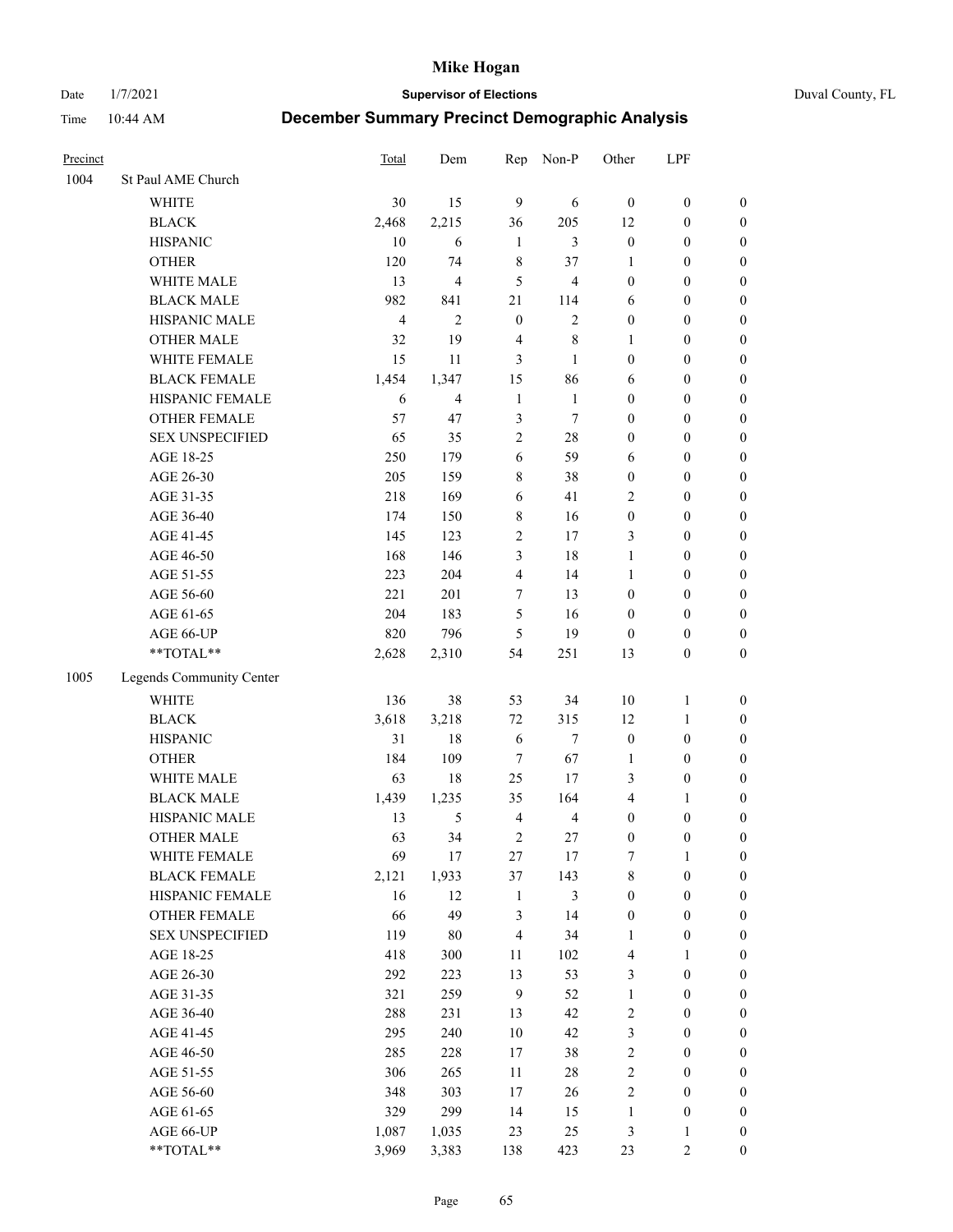Date 1/7/2021 **Supervisor of Elections** Duval County, FL

| Precinct |                                | <b>Total</b> | Dem    | Rep              | Non-P  | Other            | LPF              |                  |
|----------|--------------------------------|--------------|--------|------------------|--------|------------------|------------------|------------------|
| 1006     | Church of God - N Lane Ave     |              |        |                  |        |                  |                  |                  |
|          | <b>WHITE</b>                   | 1,123        | 244    | 617              | 237    | $20\,$           | $\mathfrak s$    | 0                |
|          | <b>BLACK</b>                   | 856          | 703    | 32               | 118    | 3                | $\boldsymbol{0}$ | 0                |
|          | <b>HISPANIC</b>                | 69           | 26     | 17               | 25     | $\mathbf{1}$     | $\boldsymbol{0}$ | $\boldsymbol{0}$ |
|          | <b>OTHER</b>                   | 155          | 57     | 33               | 63     | 2                | $\boldsymbol{0}$ | $\boldsymbol{0}$ |
|          | WHITE MALE                     | 509          | 100    | 286              | 111    | 8                | $\overline{4}$   | $\boldsymbol{0}$ |
|          | <b>BLACK MALE</b>              | 356          | 277    | 20               | 57     | $\overline{c}$   | $\boldsymbol{0}$ | $\boldsymbol{0}$ |
|          | HISPANIC MALE                  | 36           | 13     | $\,$ 8 $\,$      | 14     | 1                | $\boldsymbol{0}$ | $\boldsymbol{0}$ |
|          | <b>OTHER MALE</b>              | 64           | 19     | 17               | 28     | $\boldsymbol{0}$ | $\boldsymbol{0}$ | $\boldsymbol{0}$ |
|          | WHITE FEMALE                   | 596          | 142    | 322              | 119    | 12               | 1                | $\boldsymbol{0}$ |
|          | <b>BLACK FEMALE</b>            | 480          | 410    | 12               | 57     | $\mathbf{1}$     | $\boldsymbol{0}$ | 0                |
|          | HISPANIC FEMALE                | 32           | 13     | $\,8\,$          | $11\,$ | $\boldsymbol{0}$ | $\boldsymbol{0}$ | 0                |
|          | OTHER FEMALE                   | 56           | 23     | 12               | 20     | $\mathbf{1}$     | $\boldsymbol{0}$ | $\boldsymbol{0}$ |
|          | <b>SEX UNSPECIFIED</b>         | 74           | 33     | 14               | 26     | $\mathbf{1}$     | $\boldsymbol{0}$ | $\boldsymbol{0}$ |
|          | AGE 18-25                      | 251          | 112    | 44               | 87     | 7                | 1                | $\boldsymbol{0}$ |
|          | AGE 26-30                      | 215          | 96     | 50               | 65     | 4                | $\boldsymbol{0}$ | $\boldsymbol{0}$ |
|          | AGE 31-35                      | 211          | 104    | 58               | 46     | $\overline{c}$   | $\mathbf{1}$     | $\boldsymbol{0}$ |
|          | AGE 36-40                      | 193          | 101    | 41               | 47     | $\overline{c}$   | $\sqrt{2}$       | $\boldsymbol{0}$ |
|          | AGE 41-45                      | 156          | $80\,$ | 51               | 23     | $\overline{c}$   | $\boldsymbol{0}$ | $\boldsymbol{0}$ |
|          | AGE 46-50                      | 208          | 98     | 68               | 39     | 3                | $\boldsymbol{0}$ | $\boldsymbol{0}$ |
|          | AGE 51-55                      | 193          | 95     | 68               | 29     | 1                |                  |                  |
|          |                                |              |        |                  |        |                  | $\boldsymbol{0}$ | 0                |
|          | AGE 56-60                      | 218          | 91     | 85               | 40     | $\mathbf{1}$     | 1                | 0                |
|          | AGE 61-65                      | 172          | 79     | 63               | $27\,$ | 3                | $\boldsymbol{0}$ | 0                |
|          | AGE 66-UP                      | 386          | 174    | 171              | $40\,$ | $\mathbf{1}$     | $\boldsymbol{0}$ | $\boldsymbol{0}$ |
|          | $**TOTAL**$                    | 2,203        | 1,030  | 699              | 443    | 26               | $\mathfrak s$    | $\boldsymbol{0}$ |
| 1007     | Evangel Temple Assembly of God |              |        |                  |        |                  |                  |                  |
|          | <b>WHITE</b>                   | 963          | 254    | 481              | 210    | 16               | $\sqrt{2}$       | $\boldsymbol{0}$ |
|          | <b>BLACK</b>                   | 597          | 477    | 24               | 94     | $\mathbf{1}$     | $\mathbf{1}$     | $\boldsymbol{0}$ |
|          | <b>HISPANIC</b>                | 103          | 48     | 18               | 36     | $\mathbf{1}$     | $\boldsymbol{0}$ | $\boldsymbol{0}$ |
|          | <b>OTHER</b>                   | 159          | 62     | 43               | 53     | $\boldsymbol{0}$ | $\mathbf{1}$     | $\boldsymbol{0}$ |
|          | WHITE MALE                     | 439          | 110    | 233              | $87\,$ | 8                | $\mathbf{1}$     | $\boldsymbol{0}$ |
|          | <b>BLACK MALE</b>              | 226          | 158    | 16               | 50     | $\mathbf{1}$     | $\mathbf{1}$     | $\boldsymbol{0}$ |
|          | HISPANIC MALE                  | 39           | 15     | $\boldsymbol{9}$ | 14     | $\mathbf{1}$     | $\boldsymbol{0}$ | 0                |
|          | <b>OTHER MALE</b>              | 47           | 13     | 17               | 16     | $\boldsymbol{0}$ | $\mathbf{1}$     | 0                |
|          | WHITE FEMALE                   | 517          | 142    | 245              | 121    | 8                | 1                | 0                |
|          | <b>BLACK FEMALE</b>            | 362          | 311    | 8                | 43     | $\boldsymbol{0}$ | $\boldsymbol{0}$ | $\overline{0}$   |
|          | HISPANIC FEMALE                | 64           | 33     | 9                | $22\,$ | $\boldsymbol{0}$ | $\boldsymbol{0}$ | $\overline{0}$   |
|          | OTHER FEMALE                   | 73           | 30     | $20\,$           | 23     | $\boldsymbol{0}$ | $\boldsymbol{0}$ | $\overline{0}$   |
|          | <b>SEX UNSPECIFIED</b>         | 55           | 29     | 9                | 17     | $\boldsymbol{0}$ | $\boldsymbol{0}$ | 0                |
|          | AGE 18-25                      | 194          | 93     | 34               | 64     | $\mathbf{1}$     | $\sqrt{2}$       | 0                |
|          | AGE 26-30                      | 188          | 96     | 34               | 56     | $\mathbf{1}$     | $\mathbf{1}$     | 0                |
|          | AGE 31-35                      | 170          | $88\,$ | 37               | 42     | 3                | $\boldsymbol{0}$ | 0                |
|          | AGE 36-40                      | 159          | 79     | 41               | 36     | 2                | $\mathbf{1}$     | 0                |
|          | AGE 41-45                      | 157          | 76     | 41               | 39     | $\mathbf{1}$     | $\boldsymbol{0}$ | 0                |
|          | AGE 46-50                      | 118          | 45     | 31               | 40     | 2                | $\boldsymbol{0}$ | 0                |
|          | AGE 51-55                      | 154          | 58     | 63               | 30     | 3                | $\boldsymbol{0}$ | $\overline{0}$   |
|          | AGE 56-60                      | 165          | 79     | 58               | 28     | $\boldsymbol{0}$ | $\boldsymbol{0}$ | $\overline{0}$   |
|          | AGE 61-65                      | 167          | 65     | 75               | 26     | 1                | $\boldsymbol{0}$ | $\overline{0}$   |
|          | AGE 66-UP                      | 350          | 162    | 152              | 32     | 4                | $\boldsymbol{0}$ | 0                |
|          | **TOTAL**                      | 1,822        | 841    | 566              | 393    | 18               | $\overline{4}$   | $\boldsymbol{0}$ |
|          |                                |              |        |                  |        |                  |                  |                  |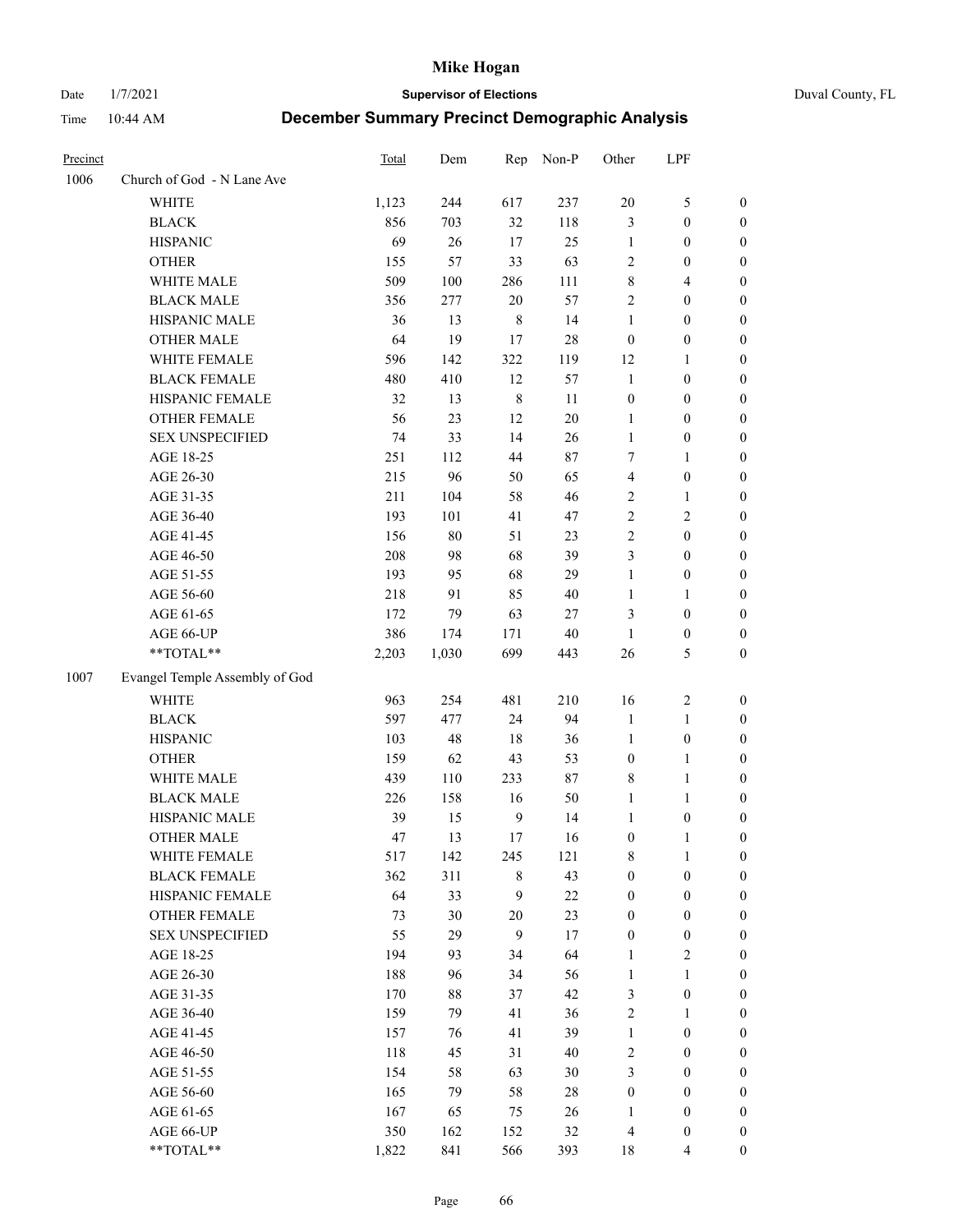Date 1/7/2021 **Supervisor of Elections** Duval County, FL

| Precinct |                                 | Total | Dem   | Rep | Non-P  | Other            | LPF                     |                  |
|----------|---------------------------------|-------|-------|-----|--------|------------------|-------------------------|------------------|
| 1008     | Mary Lena Gibbs Center          |       |       |     |        |                  |                         |                  |
|          | <b>WHITE</b>                    | 1,284 | 305   | 679 | 266    | 23               | 11                      | 0                |
|          | <b>BLACK</b>                    | 2,237 | 1,820 | 86  | 319    | $11\,$           | $\mathbf{1}$            | 0                |
|          | <b>HISPANIC</b>                 | 227   | 91    | 37  | 97     | $\mathbf{2}$     | $\boldsymbol{0}$        | $\boldsymbol{0}$ |
|          | <b>OTHER</b>                    | 422   | 144   | 116 | 157    | 4                | 1                       | $\boldsymbol{0}$ |
|          | WHITE MALE                      | 596   | 118   | 335 | 127    | 10               | 6                       | $\boldsymbol{0}$ |
|          | <b>BLACK MALE</b>               | 909   | 704   | 45  | 156    | 4                | $\boldsymbol{0}$        | $\boldsymbol{0}$ |
|          | HISPANIC MALE                   | 101   | 36    | 24  | $40\,$ | $\mathbf{1}$     | $\boldsymbol{0}$        | $\boldsymbol{0}$ |
|          | <b>OTHER MALE</b>               | 164   | 44    | 55  | 63     | $\mathbf{2}$     | $\boldsymbol{0}$        | $\boldsymbol{0}$ |
|          | WHITE FEMALE                    | 666   | 181   | 335 | 132    | 13               | $\mathfrak{S}$          | $\boldsymbol{0}$ |
|          | <b>BLACK FEMALE</b>             | 1,285 | 1,084 | 40  | 153    | 7                | $\mathbf{1}$            | 0                |
|          | HISPANIC FEMALE                 | 121   | 54    | 13  | 53     | $\mathbf{1}$     | $\boldsymbol{0}$        | 0                |
|          | <b>OTHER FEMALE</b>             | 186   | 77    | 50  | 57     | $\mathbf{1}$     | $\mathbf{1}$            | 0                |
|          | <b>SEX UNSPECIFIED</b>          | 142   | 62    | 21  | 58     | $\mathbf{1}$     | $\boldsymbol{0}$        | $\boldsymbol{0}$ |
|          | AGE 18-25                       | 570   | 295   | 75  | 189    | 8                | $\mathfrak{Z}$          | $\boldsymbol{0}$ |
|          | AGE 26-30                       | 409   | 209   | 67  | 128    | 4                | $\mathbf{1}$            | $\boldsymbol{0}$ |
|          | AGE 31-35                       | 414   | 218   | 73  | 113    | 6                | $\overline{\mathbf{4}}$ | $\boldsymbol{0}$ |
|          | AGE 36-40                       | 416   | 260   | 49  | 97     | $10\,$           | $\boldsymbol{0}$        | $\boldsymbol{0}$ |
|          | AGE 41-45                       | 337   | 193   | 68  | 73     | $\sqrt{2}$       | $\mathbf{1}$            | $\boldsymbol{0}$ |
|          | AGE 46-50                       | 335   | 204   | 61  | 66     | 2                | $\sqrt{2}$              | $\boldsymbol{0}$ |
|          | AGE 51-55                       | 307   | 183   | 80  | 41     | 2                | $\mathbf{1}$            | 0                |
|          | AGE 56-60                       | 341   | 208   | 92  | 41     | $\boldsymbol{0}$ | $\boldsymbol{0}$        | 0                |
|          | AGE 61-65                       | 312   | 171   | 102 | 36     | 3                | $\boldsymbol{0}$        | 0                |
|          | AGE 66-UP                       | 729   | 419   | 251 | 55     | 3                | 1                       | $\boldsymbol{0}$ |
|          | **TOTAL**                       | 4,170 | 2,360 | 918 | 839    | 40               | 13                      | $\boldsymbol{0}$ |
| 1009     | Oak Hill Church of the Nazarene |       |       |     |        |                  |                         |                  |
|          | <b>WHITE</b>                    | 975   | 218   | 553 | 187    | $10\,$           | $\boldsymbol{7}$        | $\boldsymbol{0}$ |
|          | <b>BLACK</b>                    | 1,536 | 1,200 | 62  | 246    | 25               | $\mathfrak{Z}$          | $\boldsymbol{0}$ |
|          | <b>HISPANIC</b>                 | 215   | 96    | 50  | 66     | $\mathbf{1}$     | $\sqrt{2}$              | $\boldsymbol{0}$ |
|          | <b>OTHER</b>                    | 310   | 104   | 82  | 119    | 3                | $\sqrt{2}$              | $\boldsymbol{0}$ |
|          | WHITE MALE                      | 442   | 83    | 274 | 76     | $\overline{4}$   | $\mathfrak s$           | $\boldsymbol{0}$ |
|          | <b>BLACK MALE</b>               | 631   | 467   | 29  | 124    | $\mathbf{9}$     | $\overline{2}$          | $\boldsymbol{0}$ |
|          | HISPANIC MALE                   | 109   | 47    | 26  | 33     | $\mathbf{1}$     | $\sqrt{2}$              | 0                |
|          | <b>OTHER MALE</b>               | 121   | 42    | 33  | 43     | $\mathbf{1}$     | $\overline{c}$          | $\boldsymbol{0}$ |
|          | WHITE FEMALE                    | 526   | 132   | 276 | 110    | 6                | 2                       | 0                |
|          | <b>BLACK FEMALE</b>             | 879   | 712   | 33  | 118    | 15               | $\mathbf{1}$            | $\boldsymbol{0}$ |
|          | HISPANIC FEMALE                 | 99    | 46    | 23  | $30\,$ | $\boldsymbol{0}$ | $\boldsymbol{0}$        | $\overline{0}$   |
|          | <b>OTHER FEMALE</b>             | 140   | 51    | 43  | 46     | $\boldsymbol{0}$ | $\boldsymbol{0}$        | $\overline{0}$   |
|          | <b>SEX UNSPECIFIED</b>          | 89    | 38    | 10  | 38     | 3                | $\boldsymbol{0}$        | 0                |
|          | AGE 18-25                       | 402   | 202   | 51  | 135    | 12               | $\sqrt{2}$              | 0                |
|          | AGE 26-30                       | 286   | 152   | 48  | $80\,$ | 4                | $\overline{2}$          | 0                |
|          | AGE 31-35                       | 279   | 143   | 58  | 71     | 3                | $\overline{4}$          | 0                |
|          | AGE 36-40                       | 258   | 149   | 44  | 61     | 4                | $\boldsymbol{0}$        | 0                |
|          | AGE 41-45                       | 259   | 165   | 41  | 49     | 3                | $\mathbf{1}$            | 0                |
|          | AGE 46-50                       | 285   | 148   | 80  | 53     | 2                | $\sqrt{2}$              | 0                |
|          | AGE 51-55                       | 236   | 146   | 52  | 35     | 2                | $\mathbf{1}$            | 0                |
|          | AGE 56-60                       | 276   | 144   | 82  | 47     | 3                | $\boldsymbol{0}$        | 0                |
|          | AGE 61-65                       | 263   | 118   | 106 | 36     | 3                | $\boldsymbol{0}$        | $\overline{0}$   |
|          | AGE 66-UP                       | 492   | 251   | 185 | 51     | 3                | $\mathbf{2}$            | 0                |
|          | **TOTAL**                       | 3,036 | 1,618 | 747 | 618    | 39               | 14                      | $\boldsymbol{0}$ |
|          |                                 |       |       |     |        |                  |                         |                  |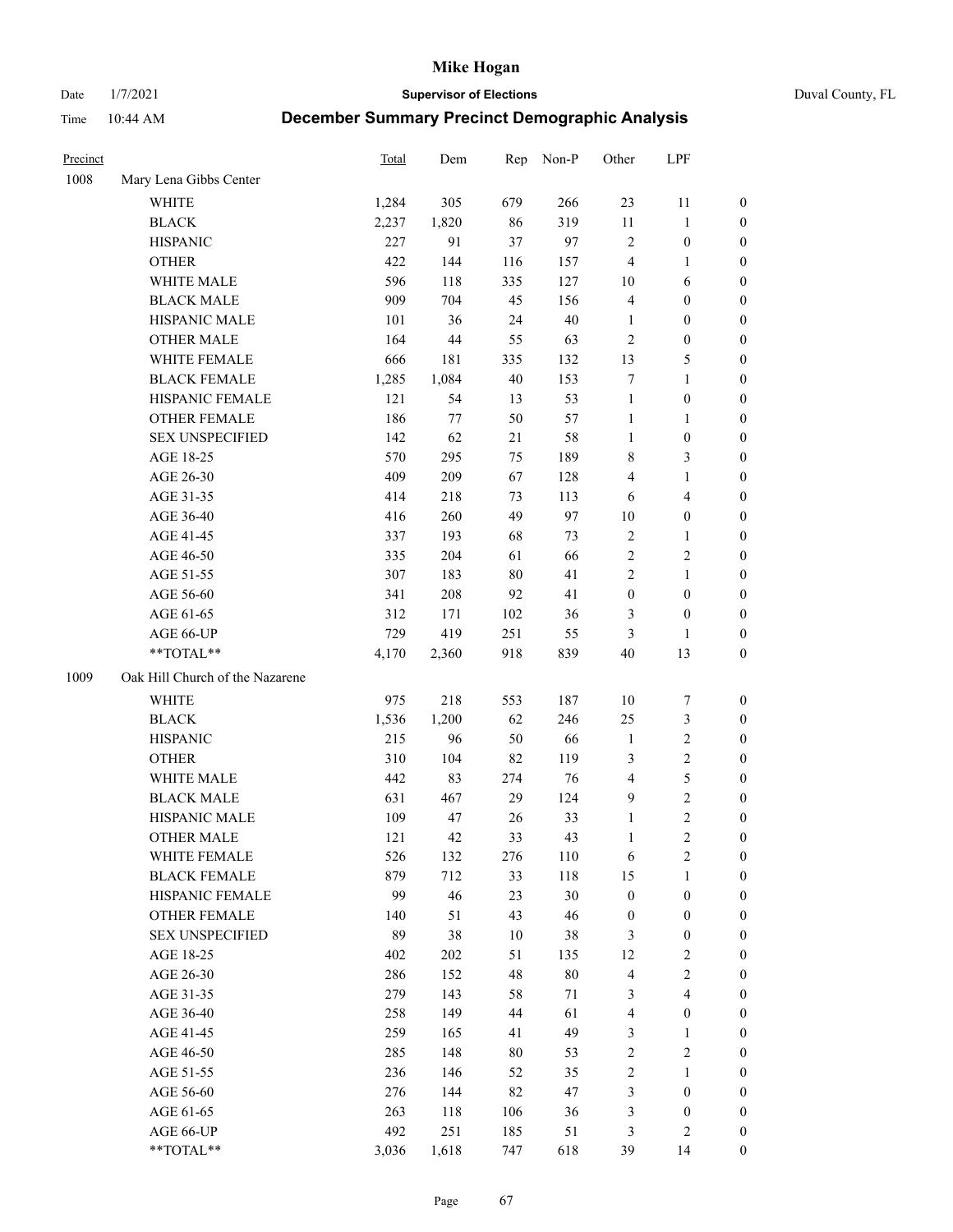Date 1/7/2021 **Supervisor of Elections** Duval County, FL

| Precinct |                             | <b>Total</b> | Dem           |     | Rep Non-P    | Other            | LPF              |                  |
|----------|-----------------------------|--------------|---------------|-----|--------------|------------------|------------------|------------------|
| 1010     | Sweetwater Church of Christ |              |               |     |              |                  |                  |                  |
|          | <b>WHITE</b>                | 1,397        | 315           | 743 | 304          | 31               | $\overline{4}$   | 0                |
|          | <b>BLACK</b>                | 798          | 639           | 27  | 118          | 12               | $\overline{c}$   | 0                |
|          | <b>HISPANIC</b>             | 162          | 76            | 33  | 48           | $\overline{4}$   | $\mathbf{1}$     | $\boldsymbol{0}$ |
|          | <b>OTHER</b>                | 230          | 82            | 58  | 86           | 4                | $\boldsymbol{0}$ | $\boldsymbol{0}$ |
|          | WHITE MALE                  | 632          | 116           | 357 | 145          | 12               | $\sqrt{2}$       | $\boldsymbol{0}$ |
|          | <b>BLACK MALE</b>           | 317          | 232           | 14  | 62           | 7                | $\sqrt{2}$       | $\boldsymbol{0}$ |
|          | HISPANIC MALE               | 77           | 30            | 17  | 28           | $\mathbf{1}$     | $\mathbf{1}$     | $\boldsymbol{0}$ |
|          | <b>OTHER MALE</b>           | 89           | 33            | 19  | 34           | 3                | $\boldsymbol{0}$ | $\boldsymbol{0}$ |
|          | WHITE FEMALE                | 749          | 195           | 379 | 155          | 18               | $\sqrt{2}$       | $\boldsymbol{0}$ |
|          | <b>BLACK FEMALE</b>         | 471          | 399           | 12  | 55           | 5                | $\boldsymbol{0}$ | $\boldsymbol{0}$ |
|          | HISPANIC FEMALE             | 79           | 41            | 16  | 19           | 3                | $\boldsymbol{0}$ | 0                |
|          | OTHER FEMALE                | 101          | 37            | 31  | 32           | $\mathbf{1}$     | $\boldsymbol{0}$ | 0                |
|          | <b>SEX UNSPECIFIED</b>      | $72\,$       | 29            | 16  | 26           | $\mathbf{1}$     | $\boldsymbol{0}$ | $\boldsymbol{0}$ |
|          | AGE 18-25                   | 325          | 145           | 51  | 115          | 14               | $\boldsymbol{0}$ | $\boldsymbol{0}$ |
|          | AGE 26-30                   | 246          | 104           | 64  | $71\,$       | 4                | $\mathfrak{Z}$   | $\boldsymbol{0}$ |
|          | AGE 31-35                   | 234          | 103           | 50  | 74           | 5                | $\sqrt{2}$       | 0                |
|          | AGE 36-40                   | 197          | 91            | 52  | 52           | 1                | $\mathbf{1}$     | $\boldsymbol{0}$ |
|          | AGE 41-45                   | 200          | 93            | 53  | 50           | 4                | $\boldsymbol{0}$ | $\boldsymbol{0}$ |
|          | AGE 46-50                   | 216          | 107           | 62  | 39           | 8                | $\boldsymbol{0}$ | $\boldsymbol{0}$ |
|          | AGE 51-55                   | 215          | 105           | 77  | 29           | 4                | $\boldsymbol{0}$ | 0                |
|          | AGE 56-60                   | 232          | 85            | 103 | 43           | 1                | $\boldsymbol{0}$ | 0                |
|          | AGE 61-65                   | 226          | 87            | 101 | 33           | 5                | $\boldsymbol{0}$ | 0                |
|          | AGE 66-UP                   | 496          | 192           | 248 | 50           | 5                | $\mathbf{1}$     | $\boldsymbol{0}$ |
|          | **TOTAL**                   | 2,587        | 1,112         | 861 | 556          | 51               | $\tau$           | $\boldsymbol{0}$ |
| 1011     | Teamsters 512               |              |               |     |              |                  |                  |                  |
|          | WHITE                       | 1,122        | 217           | 668 | 222          | 8                | $\boldsymbol{7}$ | $\boldsymbol{0}$ |
|          | <b>BLACK</b>                | 420          | 327           | 16  | 74           | 2                | $\mathbf{1}$     | $\boldsymbol{0}$ |
|          | <b>HISPANIC</b>             | 68           | 30            | 19  | 18           | $\mathbf{1}$     | $\boldsymbol{0}$ | $\boldsymbol{0}$ |
|          | <b>OTHER</b>                | 78           | 18            | 32  | 27           | $\mathbf{1}$     | $\boldsymbol{0}$ | $\boldsymbol{0}$ |
|          | WHITE MALE                  | 519          | 90            | 319 | 101          | 5                | $\overline{4}$   | $\boldsymbol{0}$ |
|          | <b>BLACK MALE</b>           | 164          | 112           | 7   | 42           | $\overline{c}$   | $\mathbf{1}$     | $\boldsymbol{0}$ |
|          | HISPANIC MALE               | 35           | 14            | 12  | $\mathbf{9}$ | $\boldsymbol{0}$ | $\boldsymbol{0}$ | 0                |
|          | <b>OTHER MALE</b>           | 27           | $\mathfrak s$ | 12  | 10           | 0                | 0                | $\boldsymbol{0}$ |
|          | WHITE FEMALE                | 584          | 123           | 342 | 114          | 2                | 3                | 0                |
|          | <b>BLACK FEMALE</b>         | 247          | 209           | 7   | 31           | $\boldsymbol{0}$ | $\boldsymbol{0}$ | $\boldsymbol{0}$ |
|          | HISPANIC FEMALE             | 32           | 15            | 7   | 9            | $\mathbf{1}$     | $\boldsymbol{0}$ | $\overline{0}$   |
|          | <b>OTHER FEMALE</b>         | 37           | 10            | 16  | 10           | $\mathbf{1}$     | $\boldsymbol{0}$ | 0                |
|          | <b>SEX UNSPECIFIED</b>      | 43           | 14            | 13  | 15           | $\mathbf{1}$     | $\boldsymbol{0}$ | 0                |
|          | AGE 18-25                   | 169          | 56            | 54  | 56           | 3                | $\boldsymbol{0}$ | 0                |
|          | AGE 26-30                   | 145          | 50            | 38  | 53           | 3                | $\mathbf{1}$     | 0                |
|          | AGE 31-35                   | 151          | 60            | 49  | 40           | $\mathbf{1}$     | $\mathbf{1}$     | 0                |
|          | AGE 36-40                   | 156          | 64            | 58  | 32           | 1                | $\mathbf{1}$     | 0                |
|          | AGE 41-45                   | 145          | 53            | 65  | 26           | $\boldsymbol{0}$ | $\mathbf{1}$     | 0                |
|          | AGE 46-50                   | 154          | 50            | 70  | 31           | $\mathbf{1}$     | $\sqrt{2}$       | 0                |
|          | AGE 51-55                   | 127          | 52            | 51  | $22\,$       | $\boldsymbol{0}$ | $\sqrt{2}$       | $\overline{0}$   |
|          | AGE 56-60                   | 173          | 64            | 78  | 30           | $\mathbf{1}$     | $\boldsymbol{0}$ | $\boldsymbol{0}$ |
|          | AGE 61-65                   | 143          | 38            | 79  | 24           | 2                | $\boldsymbol{0}$ | $\overline{0}$   |
|          | AGE 66-UP                   | 325          | 105           | 193 | $27\,$       | $\boldsymbol{0}$ | $\boldsymbol{0}$ | 0                |
|          | **TOTAL**                   | 1,688        | 592           | 735 | 341          | 12               | $\,$ 8 $\,$      | $\overline{0}$   |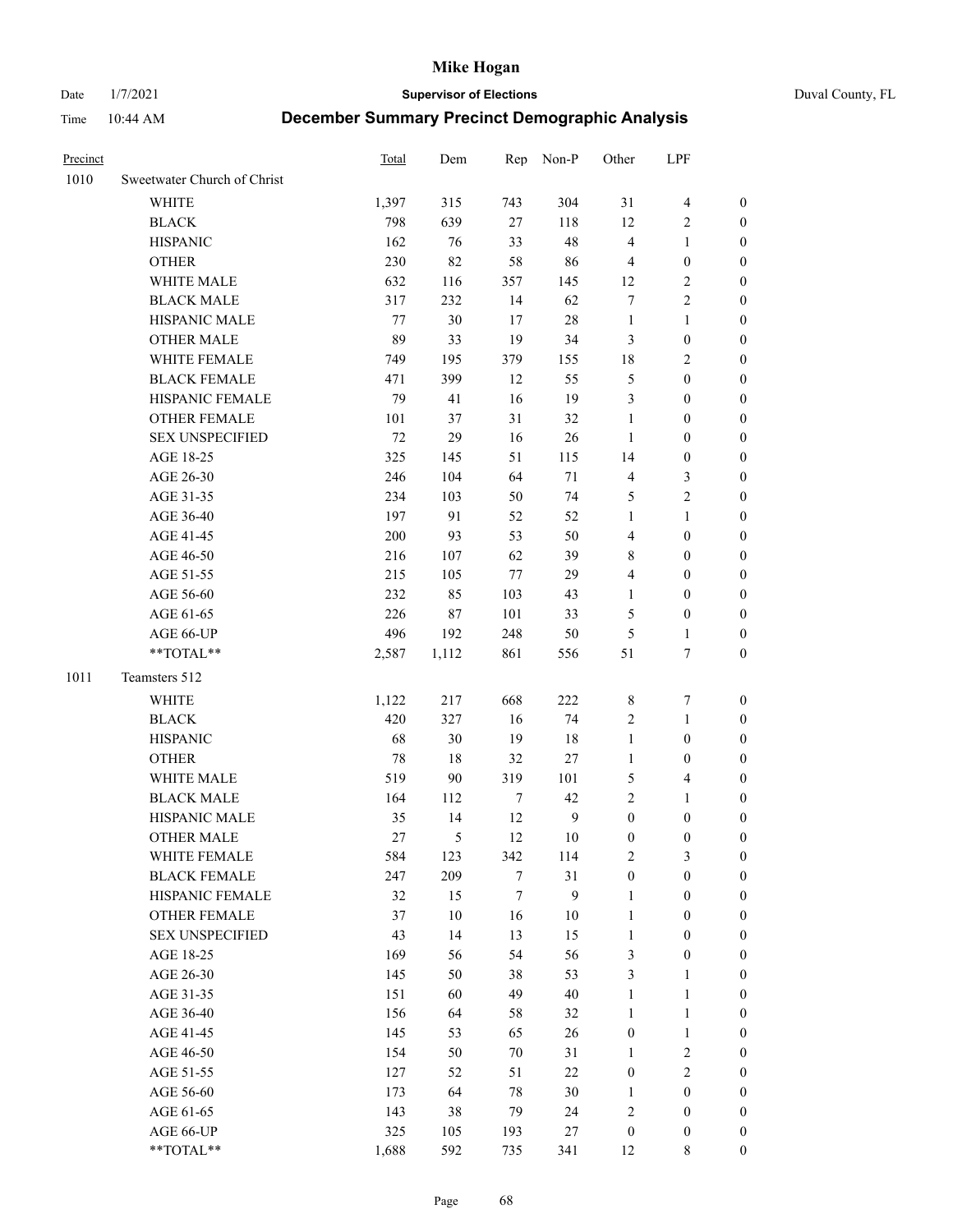Date 1/7/2021 **Supervisor of Elections** Duval County, FL

| Precinct |                                | Total | Dem         | Rep              | Non-P  | Other            | LPF              |                  |
|----------|--------------------------------|-------|-------------|------------------|--------|------------------|------------------|------------------|
| 1012     | <b>Gregory West Apartments</b> |       |             |                  |        |                  |                  |                  |
|          | <b>WHITE</b>                   | 740   | 182         | 347              | 199    | 10               | $\sqrt{2}$       | 0                |
|          | <b>BLACK</b>                   | 1,893 | 1,492       | 66               | 320    | 15               | $\boldsymbol{0}$ | $\boldsymbol{0}$ |
|          | <b>HISPANIC</b>                | 369   | 183         | 51               | 132    | 3                | $\boldsymbol{0}$ | $\boldsymbol{0}$ |
|          | <b>OTHER</b>                   | 349   | 125         | 69               | 153    | $\overline{c}$   | $\boldsymbol{0}$ | $\boldsymbol{0}$ |
|          | WHITE MALE                     | 324   | 52          | 175              | 92     | 3                | $\sqrt{2}$       | $\boldsymbol{0}$ |
|          | <b>BLACK MALE</b>              | 679   | 490         | 39               | 140    | 10               | $\boldsymbol{0}$ | $\boldsymbol{0}$ |
|          | HISPANIC MALE                  | 166   | 63          | 25               | 76     | 2                | $\boldsymbol{0}$ | $\boldsymbol{0}$ |
|          | <b>OTHER MALE</b>              | 123   | 39          | 31               | 51     | $\overline{c}$   | $\boldsymbol{0}$ | $\boldsymbol{0}$ |
|          | WHITE FEMALE                   | 399   | 126         | 167              | 99     | 7                | $\boldsymbol{0}$ | $\boldsymbol{0}$ |
|          | <b>BLACK FEMALE</b>            | 1,190 | 985         | 27               | 173    | 5                | $\boldsymbol{0}$ | $\boldsymbol{0}$ |
|          | HISPANIC FEMALE                | 191   | 111         | 25               | 54     | $\mathbf{1}$     | $\boldsymbol{0}$ | $\boldsymbol{0}$ |
|          | OTHER FEMALE                   | 173   | 69          | 35               | 69     | 0                | $\boldsymbol{0}$ | $\boldsymbol{0}$ |
|          | <b>SEX UNSPECIFIED</b>         | 106   | 47          | 9                | 50     | $\boldsymbol{0}$ | $\boldsymbol{0}$ | $\boldsymbol{0}$ |
|          | AGE 18-25                      | 474   | 270         | 29               | 171    | 4                | $\boldsymbol{0}$ | $\boldsymbol{0}$ |
|          | AGE 26-30                      | 390   | 213         | 42               | 126    | 9                | $\boldsymbol{0}$ | $\boldsymbol{0}$ |
|          | AGE 31-35                      | 386   | 244         | 37               | 102    | $\overline{c}$   | $\mathbf{1}$     | $\boldsymbol{0}$ |
|          | AGE 36-40                      | 354   | 217         | 40               | 93     | 4                | $\boldsymbol{0}$ | $\boldsymbol{0}$ |
|          | AGE 41-45                      | 308   | 211         | 35               | 60     | $\mathbf{1}$     | $\mathbf{1}$     | $\boldsymbol{0}$ |
|          | AGE 46-50                      | 291   | 180         | 48               | 59     | 4                | $\boldsymbol{0}$ | $\boldsymbol{0}$ |
|          | AGE 51-55                      | 242   | 146         | 52               | 44     | $\boldsymbol{0}$ | $\boldsymbol{0}$ | $\boldsymbol{0}$ |
|          | AGE 56-60                      | 268   | 144         | 69               | 52     | 3                | $\boldsymbol{0}$ | $\boldsymbol{0}$ |
|          | AGE 61-65                      | 227   | 133         | 52               | 41     | $\mathbf{1}$     | $\boldsymbol{0}$ | $\boldsymbol{0}$ |
|          | AGE 66-UP                      | 411   | 224         | 129              | 56     | $\sqrt{2}$       | $\boldsymbol{0}$ | $\boldsymbol{0}$ |
|          | $**TOTAL**$                    | 3,351 | 1,982       | 533              | 804    | 30               | $\sqrt{2}$       | $\boldsymbol{0}$ |
| 1013     | Cedar Creek Baptist Church     |       |             |                  |        |                  |                  |                  |
|          | <b>WHITE</b>                   | 815   | 190         | 468              | 135    | 14               | $\,$ $\,$        | $\boldsymbol{0}$ |
|          | <b>BLACK</b>                   | 510   | 393         | 14               | 96     | 7                | $\boldsymbol{0}$ | $\boldsymbol{0}$ |
|          | <b>HISPANIC</b>                | 85    | 39          | 15               | 29     | 2                | $\boldsymbol{0}$ | $\boldsymbol{0}$ |
|          | <b>OTHER</b>                   | 86    | $21\,$      | 27               | 37     | $\boldsymbol{0}$ | $\mathbf{1}$     | $\boldsymbol{0}$ |
|          | WHITE MALE                     | 380   | 82          | 214              | $71\,$ | 6                | $\boldsymbol{7}$ | $\boldsymbol{0}$ |
|          | <b>BLACK MALE</b>              | 173   | 119         | 7                | 43     | 4                | $\boldsymbol{0}$ | $\boldsymbol{0}$ |
|          | HISPANIC MALE                  | 30    | 10          | $\boldsymbol{7}$ | 12     | $\mathbf{1}$     | $\boldsymbol{0}$ | $\boldsymbol{0}$ |
|          | <b>OTHER MALE</b>              | 32    | 6           | 10               | 16     | $\boldsymbol{0}$ | $\boldsymbol{0}$ | $\boldsymbol{0}$ |
|          | WHITE FEMALE                   | 429   | 106         | 250              | 64     | 8                | 1                | 0                |
|          | <b>BLACK FEMALE</b>            | 324   | 264         | 7                | 50     | 3                | $\boldsymbol{0}$ | $\overline{0}$   |
|          | HISPANIC FEMALE                | 53    | 28          | 8                | 16     | $\mathbf{1}$     | $\boldsymbol{0}$ | $\overline{0}$   |
|          | OTHER FEMALE                   | 31    | $\,$ 8 $\,$ | 11               | 12     | $\boldsymbol{0}$ | $\boldsymbol{0}$ | $\theta$         |
|          | <b>SEX UNSPECIFIED</b>         | 44    | 20          | 10               | 13     | 0                | $\mathbf{1}$     | 0                |
|          | AGE 18-25                      | 173   | 67          | 48               | 52     | 6                | $\boldsymbol{0}$ | 0                |
|          | AGE 26-30                      | 174   | 78          | 37               | 51     | $\boldsymbol{7}$ | $\mathbf{1}$     | 0                |
|          | AGE 31-35                      | 149   | 67          | 35               | 42     | $\overline{c}$   | $\mathfrak{Z}$   | 0                |
|          | AGE 36-40                      | 127   | 54          | 40               | 31     | 2                | $\boldsymbol{0}$ | 0                |
|          | AGE 41-45                      | 108   | 53          | 26               | 27     | $\mathbf{1}$     | $\mathbf{1}$     | 0                |
|          | AGE 46-50                      | 110   | 57          | 34               | 17     | $\mathbf{1}$     | $\mathbf{1}$     | 0                |
|          | AGE 51-55                      | 122   | 52          | 42               | 25     | 2                | $\mathbf{1}$     | 0                |
|          | AGE 56-60                      | 136   | 58          | 54               | 21     | $\mathbf{1}$     | $\sqrt{2}$       | 0                |
|          | AGE 61-65                      | 114   | 59          | 45               | 10     | $\boldsymbol{0}$ | $\boldsymbol{0}$ | $\overline{0}$   |
|          | AGE 66-UP                      | 283   | 98          | 163              | 21     | $\mathbf{1}$     | $\boldsymbol{0}$ | 0                |
|          | **TOTAL**                      | 1,496 | 643         | 524              | 297    | 23               | 9                | $\boldsymbol{0}$ |
|          |                                |       |             |                  |        |                  |                  |                  |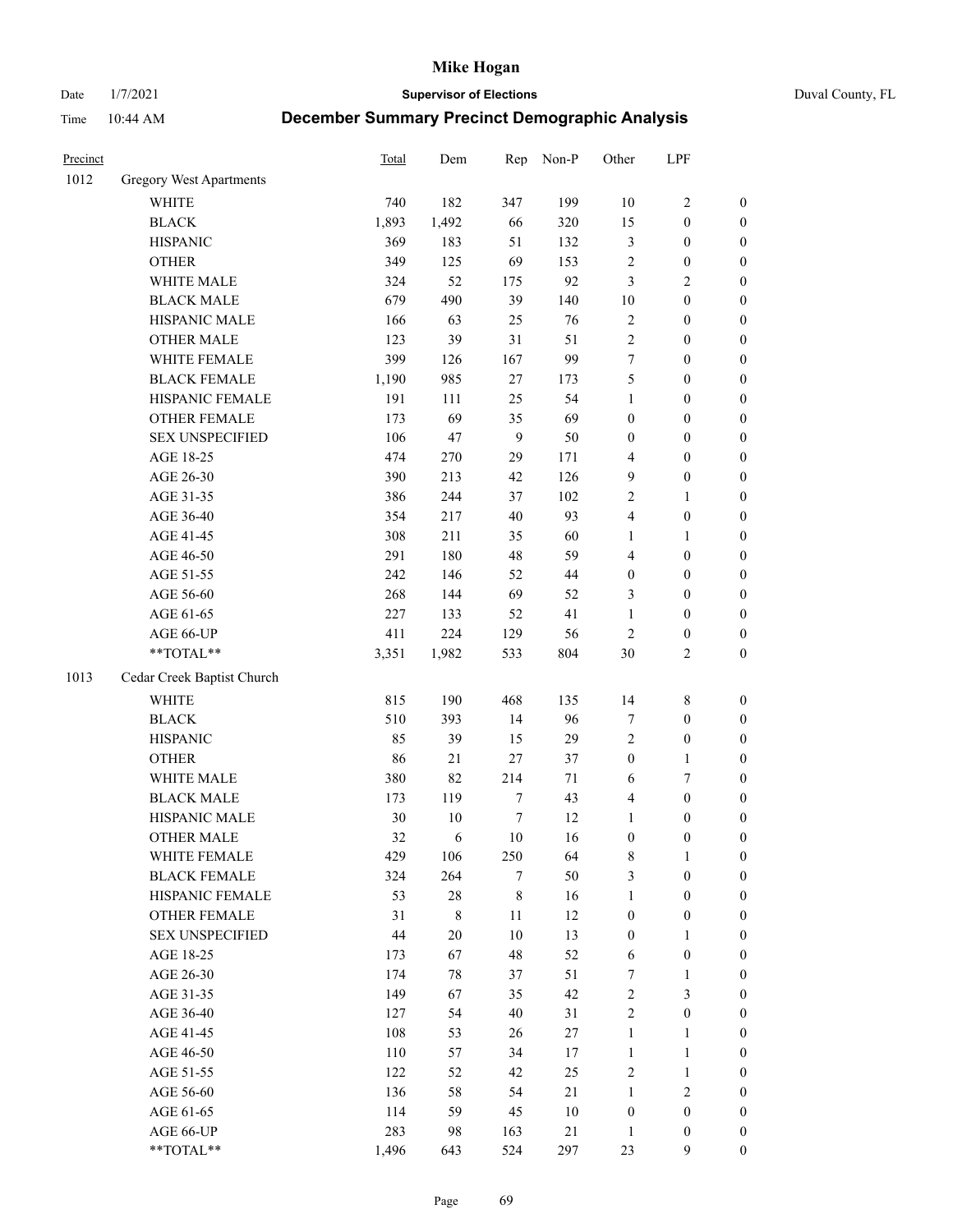Date 1/7/2021 **Supervisor of Elections** Duval County, FL

| Precinct |                             | <b>Total</b> | Dem    | Rep    | Non-P       | Other                   | LPF              |                  |
|----------|-----------------------------|--------------|--------|--------|-------------|-------------------------|------------------|------------------|
| 1014     | McGirts Creek Regional Park |              |        |        |             |                         |                  |                  |
|          | <b>WHITE</b>                | 1,337        | 319    | 679    | 308         | $22\,$                  | $\mathbf{9}$     | 0                |
|          | <b>BLACK</b>                | 1,870        | 1,527  | 60     | 257         | 25                      | $\mathbf{1}$     | $\boldsymbol{0}$ |
|          | <b>HISPANIC</b>             | 275          | 115    | 49     | 108         | 3                       | $\boldsymbol{0}$ | $\boldsymbol{0}$ |
|          | <b>OTHER</b>                | 372          | 120    | 113    | 131         | 6                       | $\sqrt{2}$       | $\boldsymbol{0}$ |
|          | WHITE MALE                  | 649          | 137    | 336    | 155         | 13                      | $\,$ 8 $\,$      | $\boldsymbol{0}$ |
|          | <b>BLACK MALE</b>           | 766          | 580    | 33     | 140         | 13                      | $\boldsymbol{0}$ | $\boldsymbol{0}$ |
|          | HISPANIC MALE               | 121          | 41     | $28\,$ | 51          | $\mathbf{1}$            | $\boldsymbol{0}$ | $\boldsymbol{0}$ |
|          | <b>OTHER MALE</b>           | 140          | 39     | 50     | 51          | $\boldsymbol{0}$        | $\boldsymbol{0}$ | $\boldsymbol{0}$ |
|          | WHITE FEMALE                | 676          | 180    | 335    | 151         | 9                       | $\mathbf{1}$     | $\boldsymbol{0}$ |
|          | <b>BLACK FEMALE</b>         | 1,071        | 920    | $26\,$ | 113         | 11                      | $\mathbf{1}$     | $\boldsymbol{0}$ |
|          | HISPANIC FEMALE             | 148          | $70\,$ | 20     | 56          | $\overline{c}$          | $\boldsymbol{0}$ | $\boldsymbol{0}$ |
|          | <b>OTHER FEMALE</b>         | 175          | 64     | 56     | 48          | 5                       | $\sqrt{2}$       | $\boldsymbol{0}$ |
|          | <b>SEX UNSPECIFIED</b>      | 108          | 50     | 17     | 39          | $\overline{2}$          | $\boldsymbol{0}$ | $\boldsymbol{0}$ |
|          | AGE 18-25                   | 457          | 246    | 64     | 136         | $10\,$                  | $\mathbf{1}$     | $\boldsymbol{0}$ |
|          | AGE 26-30                   | 400          | 180    | 73     | 136         | 6                       | $\mathfrak s$    | $\boldsymbol{0}$ |
|          | AGE 31-35                   | 393          | 200    | 70     | 115         | $\,$ $\,$               | $\boldsymbol{0}$ | $\boldsymbol{0}$ |
|          | AGE 36-40                   | 302          | 174    | 50     | 75          | 3                       | $\boldsymbol{0}$ | $\boldsymbol{0}$ |
|          | AGE 41-45                   | 296          | 171    | 46     | 67          | 12                      | $\boldsymbol{0}$ | $\boldsymbol{0}$ |
|          | AGE 46-50                   | 316          | 180    | 76     | 52          | 7                       | 1                | $\boldsymbol{0}$ |
|          | AGE 51-55                   | 342          | 197    | 77     | 62          | $\overline{c}$          | $\overline{4}$   | $\boldsymbol{0}$ |
|          | AGE 56-60                   | 323          | 187    | 84     | 50          | $\overline{2}$          | $\boldsymbol{0}$ | 0                |
|          | AGE 61-65                   | 313          | 184    | 91     | 37          | $\boldsymbol{0}$        | $\mathbf{1}$     | $\boldsymbol{0}$ |
|          | AGE 66-UP                   | 712          | 362    | 270    | 74          | 6                       | $\boldsymbol{0}$ | $\boldsymbol{0}$ |
|          | $**TOTAL**$                 | 3,854        | 2,081  | 901    | 804         | 56                      | 12               | $\boldsymbol{0}$ |
| 1015     | River City Community Church |              |        |        |             |                         |                  |                  |
|          | <b>WHITE</b>                | 1,287        | 318    | 687    | 258         | 19                      | $\mathfrak s$    | $\boldsymbol{0}$ |
|          | <b>BLACK</b>                | 1,311        | 1,054  | 35     | 204         | 18                      | $\boldsymbol{0}$ | $\boldsymbol{0}$ |
|          | <b>HISPANIC</b>             | 231          | 100    | 39     | 86          | 4                       | $\sqrt{2}$       | $\boldsymbol{0}$ |
|          | <b>OTHER</b>                | 383          | 112    | 124    | 140         | 6                       | $\mathbf{1}$     | $\boldsymbol{0}$ |
|          | WHITE MALE                  | 620          | 115    | 347    | 141         | 13                      | $\overline{4}$   | $\boldsymbol{0}$ |
|          | <b>BLACK MALE</b>           | 548          | 424    | $18\,$ | 98          | 8                       | $\boldsymbol{0}$ | $\boldsymbol{0}$ |
|          | HISPANIC MALE               | 95           | 34     | 23     | 35          | 2                       | 1                | $\boldsymbol{0}$ |
|          | <b>OTHER MALE</b>           | 150          | 38     | 58     | 52          | $\mathbf{1}$            | $\mathbf{1}$     | $\boldsymbol{0}$ |
|          | WHITE FEMALE                | 654          | 200    | 333    | 114         | 6                       | 1                | 0                |
|          | <b>BLACK FEMALE</b>         | 734          | 609    | 17     | 99          | 9                       | $\boldsymbol{0}$ | $\overline{0}$   |
|          | HISPANIC FEMALE             | 133          | 66     | 16     | 48          | 2                       | 1                | $\overline{0}$   |
|          | <b>OTHER FEMALE</b>         | 181          | 59     | 53     | 65          | 4                       | $\boldsymbol{0}$ | $\overline{0}$   |
|          | <b>SEX UNSPECIFIED</b>      | 97           | 39     | $20\,$ | 36          | 2                       | $\boldsymbol{0}$ | 0                |
|          | AGE 18-25                   | 406          | 186    | 71     | 137         | 10                      | $\sqrt{2}$       | 0                |
|          | AGE 26-30                   | 312          | 150    | 61     | 92          | 8                       | $\mathbf{1}$     | 0                |
|          | AGE 31-35                   | 304          | 159    | 57     | $8\sqrt{1}$ | 5                       | $\sqrt{2}$       | 0                |
|          | AGE 36-40                   | 276          | 141    | 47     | $8\sqrt{1}$ | 5                       | $\sqrt{2}$       | 0                |
|          | AGE 41-45                   | 240          | 127    | 54     | 55          | $\overline{\mathbf{4}}$ | $\boldsymbol{0}$ | 0                |
|          | AGE 46-50                   | 269          | 142    | 74     | 50          | 3                       | $\boldsymbol{0}$ | 0                |
|          | AGE 51-55                   | 251          | 131    | 70     | 49          | $\mathbf{1}$            | $\boldsymbol{0}$ | 0                |
|          | AGE 56-60                   | 285          | 150    | 91     | 40          | 4                       | $\boldsymbol{0}$ | $\overline{0}$   |
|          | AGE 61-65                   | 307          | 151    | 109    | 45          | 2                       | $\boldsymbol{0}$ | $\overline{0}$   |
|          | AGE 66-UP                   | 562          | 247    | 251    | 58          | 5                       | $\mathbf{1}$     | 0                |
|          | **TOTAL**                   | 3,212        | 1,584  | 885    | 688         | 47                      | 8                | $\boldsymbol{0}$ |
|          |                             |              |        |        |             |                         |                  |                  |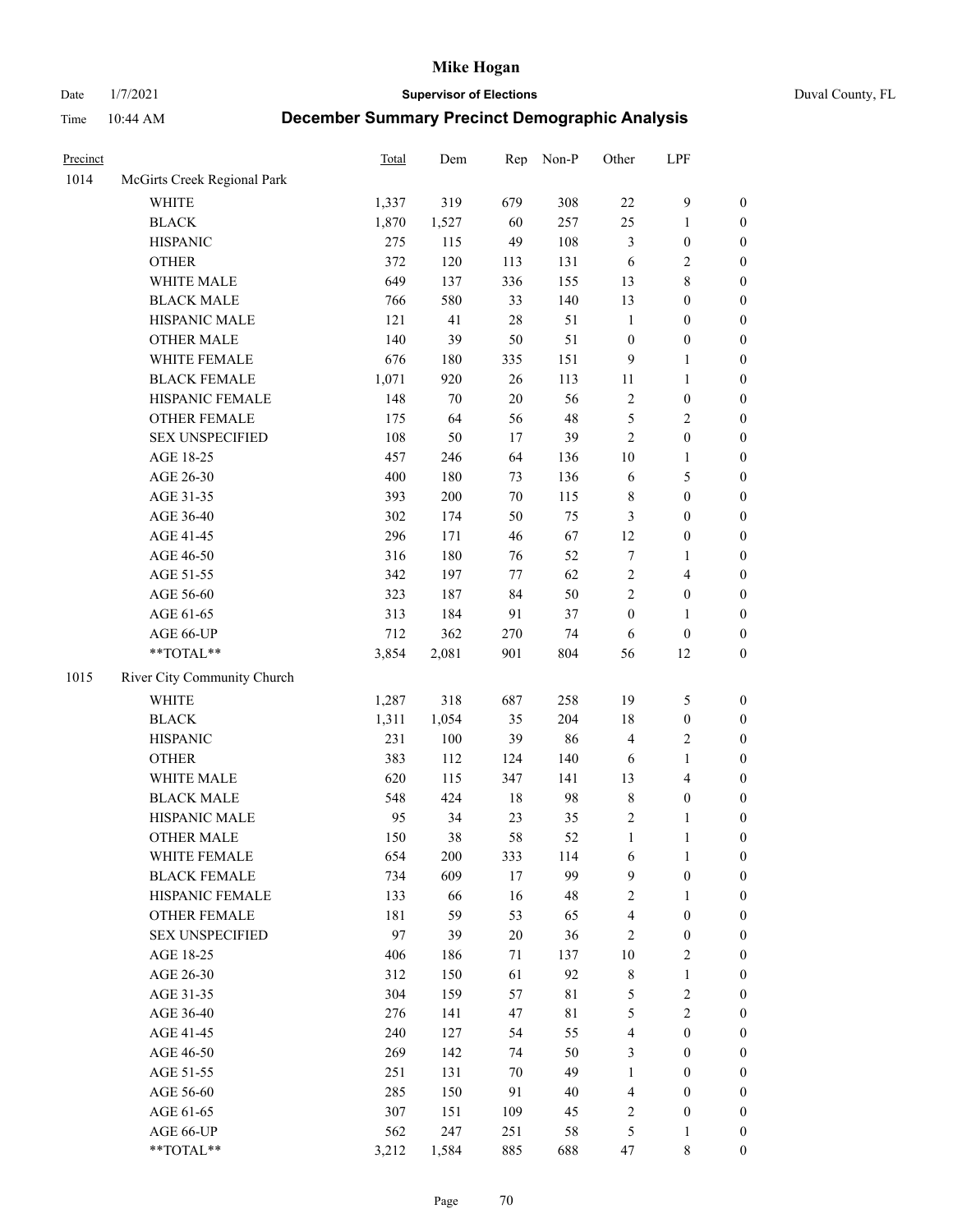Date 1/7/2021 **Supervisor of Elections** Duval County, FL

| Precinct |                                 | Total  | Dem         | Rep                     | Non-P       | Other            | LPF              |                  |
|----------|---------------------------------|--------|-------------|-------------------------|-------------|------------------|------------------|------------------|
| 1016     | Argyle Church of Christ         |        |             |                         |             |                  |                  |                  |
|          | <b>WHITE</b>                    | 885    | 193         | 462                     | 213         | $\overline{9}$   | $\,$ $\,$        | 0                |
|          | <b>BLACK</b>                    | 850    | 655         | 42                      | 142         | 10               | $\mathbf{1}$     | 0                |
|          | <b>HISPANIC</b>                 | 202    | 62          | 53                      | $8\sqrt{1}$ | 4                | $\mathfrak{2}$   | $\boldsymbol{0}$ |
|          | <b>OTHER</b>                    | 259    | 90          | $77 \,$                 | 90          | 1                | 1                | $\boldsymbol{0}$ |
|          | WHITE MALE                      | 416    | 83          | 225                     | 97          | 3                | $\,$ 8 $\,$      | $\boldsymbol{0}$ |
|          | <b>BLACK MALE</b>               | 343    | 234         | 22                      | 82          | 5                | $\boldsymbol{0}$ | $\boldsymbol{0}$ |
|          | HISPANIC MALE                   | 95     | 30          | 25                      | 37          | 2                | $\mathbf{1}$     | $\boldsymbol{0}$ |
|          | <b>OTHER MALE</b>               | $90\,$ | 26          | 32                      | 32          | $\boldsymbol{0}$ | $\boldsymbol{0}$ | $\boldsymbol{0}$ |
|          | WHITE FEMALE                    | 458    | 108         | 233                     | 111         | 6                | $\boldsymbol{0}$ | $\boldsymbol{0}$ |
|          | <b>BLACK FEMALE</b>             | 494    | 411         | 19                      | 58          | 5                | 1                | 0                |
|          | HISPANIC FEMALE                 | 103    | 30          | 28                      | 42          | $\overline{c}$   | $\mathbf{1}$     | 0                |
|          | OTHER FEMALE                    | 124    | 49          | 36                      | 39          | $\boldsymbol{0}$ | $\boldsymbol{0}$ | 0                |
|          | <b>SEX UNSPECIFIED</b>          | 73     | 29          | 14                      | 28          | $\mathbf{1}$     | $\mathbf{1}$     | $\boldsymbol{0}$ |
|          | AGE 18-25                       | 308    | 148         | 68                      | $8\sqrt{1}$ | 8                | $\mathfrak{Z}$   | $\boldsymbol{0}$ |
|          | AGE 26-30                       | 292    | 141         | 55                      | 87          | 4                | $\mathfrak s$    | $\boldsymbol{0}$ |
|          | AGE 31-35                       | 201    | 93          | 37                      | 69          | 1                | $\mathbf{1}$     | $\boldsymbol{0}$ |
|          | AGE 36-40                       | 183    | 78          | 41                      | 59          | 4                | $\mathbf{1}$     | $\boldsymbol{0}$ |
|          | AGE 41-45                       | 174    | 85          | 46                      | 43          | $\boldsymbol{0}$ | $\boldsymbol{0}$ | $\boldsymbol{0}$ |
|          | AGE 46-50                       | 189    | 94          | 49                      | 42          | 3                | $\mathbf{1}$     | $\boldsymbol{0}$ |
|          | AGE 51-55                       | 196    | 92          | 69                      | 34          | $\boldsymbol{0}$ | $\mathbf{1}$     | 0                |
|          | AGE 56-60                       | 212    | 88          | 76                      | 46          | 2                | $\boldsymbol{0}$ | 0                |
|          | AGE 61-65                       | 165    | 67          | 75                      | $22\,$      | $\mathbf{1}$     | $\boldsymbol{0}$ | 0                |
|          | AGE 66-UP                       | 276    | 114         | 118                     | 43          | $\mathbf{1}$     | $\boldsymbol{0}$ | $\boldsymbol{0}$ |
|          | $**TOTAL**$                     | 2,196  | 1,000       | 634                     | 526         | 24               | 12               | $\boldsymbol{0}$ |
| 1101     | FSCJ - Deerwood Center          |        |             |                         |             |                  |                  |                  |
|          | <b>WHITE</b>                    | 769    | 186         | 405                     | 163         |                  |                  |                  |
|          |                                 |        |             |                         |             | 10               | 5                | $\boldsymbol{0}$ |
|          | <b>BLACK</b>                    | 160    | 127         | 7                       | 23          | 3                | $\boldsymbol{0}$ | $\boldsymbol{0}$ |
|          | <b>HISPANIC</b>                 | 81     | 31          | 21                      | $27\,$      | 2                | $\boldsymbol{0}$ | $\boldsymbol{0}$ |
|          | <b>OTHER</b>                    | 184    | 42          | 52                      | 85          | 5                | $\boldsymbol{0}$ | $\boldsymbol{0}$ |
|          | WHITE MALE<br><b>BLACK MALE</b> | 352    | 67          | 194                     | 82          | 8                | $\mathbf{1}$     | $\boldsymbol{0}$ |
|          |                                 | 60     | 44          | $\overline{\mathbf{4}}$ | 11          | $\mathbf{1}$     | $\boldsymbol{0}$ | $\boldsymbol{0}$ |
|          | HISPANIC MALE                   | 35     | 12          | $\,$ 8 $\,$             | 13          | 2                | $\boldsymbol{0}$ | 0                |
|          | <b>OTHER MALE</b>               | 74     | 11          | 26                      | 37          | $\boldsymbol{0}$ | $\boldsymbol{0}$ | $\boldsymbol{0}$ |
|          | WHITE FEMALE                    | 406    | 118         | 206                     | 76          | 2                | 4                | 0                |
|          | <b>BLACK FEMALE</b>             | 98     | 81          | 3                       | 12          | $\mathbf{2}$     | $\boldsymbol{0}$ | $\overline{0}$   |
|          | HISPANIC FEMALE                 | 46     | 19          | 13                      | 14          | $\boldsymbol{0}$ | $\boldsymbol{0}$ | $\overline{0}$   |
|          | OTHER FEMALE                    | 89     | 26          | 21                      | 38          | 4                | $\boldsymbol{0}$ | $\overline{0}$   |
|          | <b>SEX UNSPECIFIED</b>          | 34     | $\,$ 8 $\,$ | 10                      | 15          | 1                | $\boldsymbol{0}$ | 0<br>$\theta$    |
|          | AGE 18-25                       | 114    | 36          | 40                      | 34          | 4                | $\boldsymbol{0}$ |                  |
|          | AGE 26-30                       | 97     | 39          | 31                      | 20          | 4                | 3                | 0                |
|          | AGE 31-35                       | 116    | 57          | 23                      | 34          | $\overline{c}$   | $\boldsymbol{0}$ | 0                |
|          | AGE 36-40                       | 91     | 35          | 24                      | 32          | $\boldsymbol{0}$ | $\boldsymbol{0}$ | 0                |
|          | AGE 41-45                       | 93     | 31          | 34                      | 28          | $\boldsymbol{0}$ | $\boldsymbol{0}$ | 0                |
|          | AGE 46-50                       | 118    | 24          | 52                      | 39          | 1                | $\overline{c}$   | 0                |
|          | AGE 51-55                       | 129    | 34          | 58                      | 35          | 2                | $\boldsymbol{0}$ | $\overline{0}$   |
|          | AGE 56-60                       | 130    | 40          | 59                      | 28          | 3                | $\boldsymbol{0}$ | $\overline{0}$   |
|          | AGE 61-65                       | 78     | 27          | 38                      | 13          | $\boldsymbol{0}$ | $\boldsymbol{0}$ | $\overline{0}$   |
|          | AGE 66-UP                       | 228    | 63          | 126                     | 35          | 4                | $\boldsymbol{0}$ | 0                |
|          | **TOTAL**                       | 1,194  | 386         | 485                     | 298         | 20               | $\mathfrak{S}$   | $\boldsymbol{0}$ |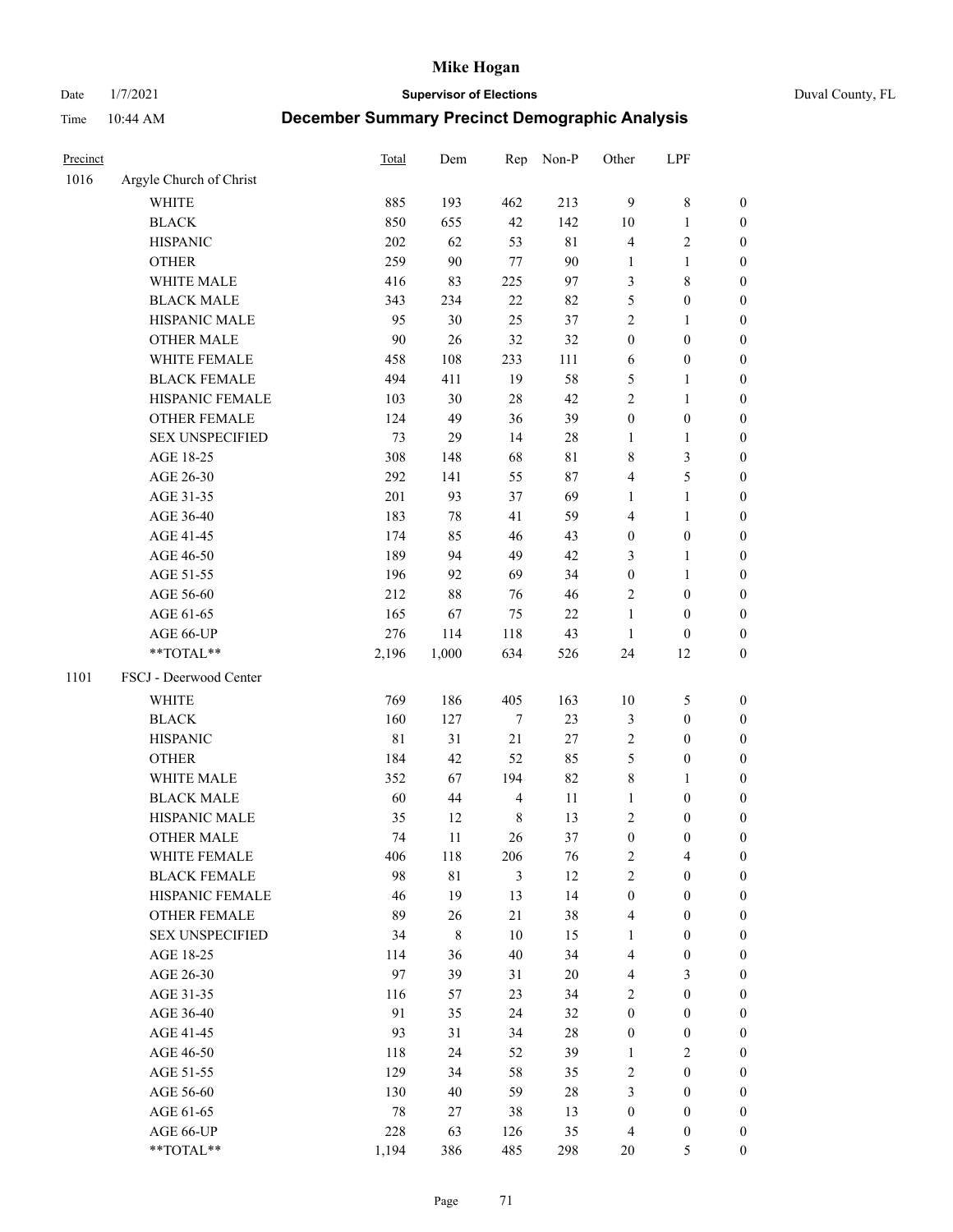#### Date 1/7/2021 **Supervisor of Elections** Duval County, FL

| Precinct |                                   | Total  | Dem            |                  | Rep Non-P      | Other                   | LPF              |                  |
|----------|-----------------------------------|--------|----------------|------------------|----------------|-------------------------|------------------|------------------|
| 1102     | Glen Kernan Golf and Country Club |        |                |                  |                |                         |                  |                  |
|          | <b>WHITE</b>                      | 382    | 61             | 250              | 65             | 5                       | $\mathbf{1}$     | 0                |
|          | <b>BLACK</b>                      | 29     | 20             | 2                | 7              | 0                       | $\boldsymbol{0}$ | 0                |
|          | <b>HISPANIC</b>                   | 19     | $\overline{2}$ | 9                | $\,$ 8 $\,$    | $\boldsymbol{0}$        | $\boldsymbol{0}$ | 0                |
|          | <b>OTHER</b>                      | 160    | 50             | 31               | 74             | 4                       | 1                | $\boldsymbol{0}$ |
|          | WHITE MALE                        | 185    | 23             | 130              | 31             | 1                       | $\boldsymbol{0}$ | $\boldsymbol{0}$ |
|          | <b>BLACK MALE</b>                 | $18\,$ | 12             | $\sqrt{2}$       | $\overline{4}$ | $\boldsymbol{0}$        | $\boldsymbol{0}$ | $\boldsymbol{0}$ |
|          | HISPANIC MALE                     | 6      | $\mathbf{1}$   | 1                | $\overline{4}$ | 0                       | $\boldsymbol{0}$ | $\boldsymbol{0}$ |
|          | <b>OTHER MALE</b>                 | 73     | 24             | 15               | 32             | 1                       | $\mathbf{1}$     | $\boldsymbol{0}$ |
|          | WHITE FEMALE                      | 195    | 38             | 119              | 33             | 4                       | 1                | $\boldsymbol{0}$ |
|          | <b>BLACK FEMALE</b>               | 10     | 7              | $\boldsymbol{0}$ | $\mathfrak{Z}$ | $\boldsymbol{0}$        | $\boldsymbol{0}$ | 0                |
|          | HISPANIC FEMALE                   | 13     | $\mathbf{1}$   | 8                | $\overline{4}$ | 0                       | $\boldsymbol{0}$ | 0                |
|          | OTHER FEMALE                      | 64     | 23             | 11               | 29             | $\mathbf{1}$            | $\boldsymbol{0}$ | 0                |
|          | <b>SEX UNSPECIFIED</b>            | 26     | $\overline{4}$ | 6                | 14             | 2                       | $\boldsymbol{0}$ | $\boldsymbol{0}$ |
|          | AGE 18-25                         | 113    | 35             | 40               | 33             | 4                       | 1                | $\boldsymbol{0}$ |
|          | AGE 26-30                         | 22     | 6              | 11               | 5              | $\boldsymbol{0}$        | $\boldsymbol{0}$ | $\boldsymbol{0}$ |
|          | AGE 31-35                         | 27     | 6              | 12               | 6              | $\overline{\mathbf{c}}$ | 1                | $\boldsymbol{0}$ |
|          | AGE 36-40                         | 36     | 9              | 14               | 12             | 1                       | $\boldsymbol{0}$ | $\boldsymbol{0}$ |
|          | AGE 41-45                         | $40\,$ | $\,$ 8 $\,$    | 15               | 17             | $\boldsymbol{0}$        | $\boldsymbol{0}$ | $\boldsymbol{0}$ |
|          | AGE 46-50                         | 76     | 17             | 35               | 23             | 1                       | $\boldsymbol{0}$ | $\boldsymbol{0}$ |
|          | AGE 51-55                         | 71     | 13             | 39               | 19             | 0                       | $\boldsymbol{0}$ | 0                |
|          | AGE 56-60                         | 70     | 13             | 41               | 16             | 0                       | $\boldsymbol{0}$ | 0                |
|          | AGE 61-65                         | 35     | $\mathfrak{Z}$ | 23               | 9              | $\boldsymbol{0}$        | $\boldsymbol{0}$ | 0                |
|          | AGE 66-UP                         | 100    | 23             | 62               | 14             | 1                       | $\boldsymbol{0}$ | 0                |
|          | **TOTAL**                         | 590    | 133            | 292              | 154            | 9                       | $\mathfrak{2}$   | $\boldsymbol{0}$ |
| 1103     | Hampton Glen                      |        |                |                  |                |                         |                  |                  |
|          | <b>WHITE</b>                      | 2,103  | 508            | 1,128            | 426            | 34                      | $\boldsymbol{7}$ | $\boldsymbol{0}$ |
|          | <b>BLACK</b>                      | 393    | 285            | 16               | 86             | 5                       | $\mathbf{1}$     | $\boldsymbol{0}$ |
|          | <b>HISPANIC</b>                   | 224    | 98             | 58               | 62             | 5                       | $\mathbf{1}$     | $\boldsymbol{0}$ |
|          | <b>OTHER</b>                      | 681    | 220            | 159              | 299            | 3                       | $\boldsymbol{0}$ | $\boldsymbol{0}$ |
|          | WHITE MALE                        | 971    | 196            | 547              | 210            | 14                      | $\overline{4}$   | $\boldsymbol{0}$ |
|          | <b>BLACK MALE</b>                 | 168    | 108            | 10               | 47             | 3                       | $\boldsymbol{0}$ | $\boldsymbol{0}$ |
|          | HISPANIC MALE                     | 99     | 40             | 27               | 29             | 3                       | $\boldsymbol{0}$ | $\boldsymbol{0}$ |
|          | <b>OTHER MALE</b>                 | 291    | $\bf 88$       | 74               | 127            | $\overline{c}$          | $\boldsymbol{0}$ | $\boldsymbol{0}$ |
|          | WHITE FEMALE                      | 1,117  | 311            | 570              | 213            | 20                      | $\mathfrak{Z}$   | 0                |
|          | <b>BLACK FEMALE</b>               | 222    | 174            | 6                | 39             | $\mathbf{2}$            | $\mathbf{1}$     | $\boldsymbol{0}$ |
|          | HISPANIC FEMALE                   | 117    | 54             | 28               | 32             | 2                       | $\mathbf{1}$     | $\boldsymbol{0}$ |
|          | <b>OTHER FEMALE</b>               | 326    | 115            | 75               | 136            | $\boldsymbol{0}$        | $\boldsymbol{0}$ | 0                |
|          | <b>SEX UNSPECIFIED</b>            | $90\,$ | 25             | 24               | 40             | $\mathbf{1}$            | $\boldsymbol{0}$ | 0                |
|          | AGE 18-25                         | 507    | 191            | 143              | 152            | 17                      | $\overline{4}$   | 0                |
|          | AGE 26-30                         | 361    | 152            | 102              | 99             | 7                       | $\mathbf{1}$     | 0                |
|          | AGE 31-35                         | 252    | 97             | 87               | 65             | 3                       | $\boldsymbol{0}$ | 0                |
|          | AGE 36-40                         | 242    | 78             | 73               | 86             | 3                       | $\sqrt{2}$       | 0                |
|          | AGE 41-45                         | 229    | 93             | 81               | 53             | $\mathbf{1}$            | $\mathbf{1}$     | 0                |
|          | AGE 46-50                         | 296    | 76             | 128              | 90             | 2                       | $\boldsymbol{0}$ | 0                |
|          | AGE 51-55                         | 351    | 99             | 140              | $106\,$        | 6                       | $\boldsymbol{0}$ | $\boldsymbol{0}$ |
|          | AGE 56-60                         | 341    | 97             | 161              | 82             | $\boldsymbol{0}$        | 1                | $\boldsymbol{0}$ |
|          | AGE 61-65                         | 241    | 61             | 140              | 38             | $\overline{\mathbf{c}}$ | $\boldsymbol{0}$ | $\overline{0}$   |
|          | AGE 66-UP                         | 581    | 167            | 306              | 102            | 6                       | $\boldsymbol{0}$ | $\boldsymbol{0}$ |
|          | **TOTAL**                         | 3,401  | 1,111          | 1,361            | 873            | 47                      | 9                | $\boldsymbol{0}$ |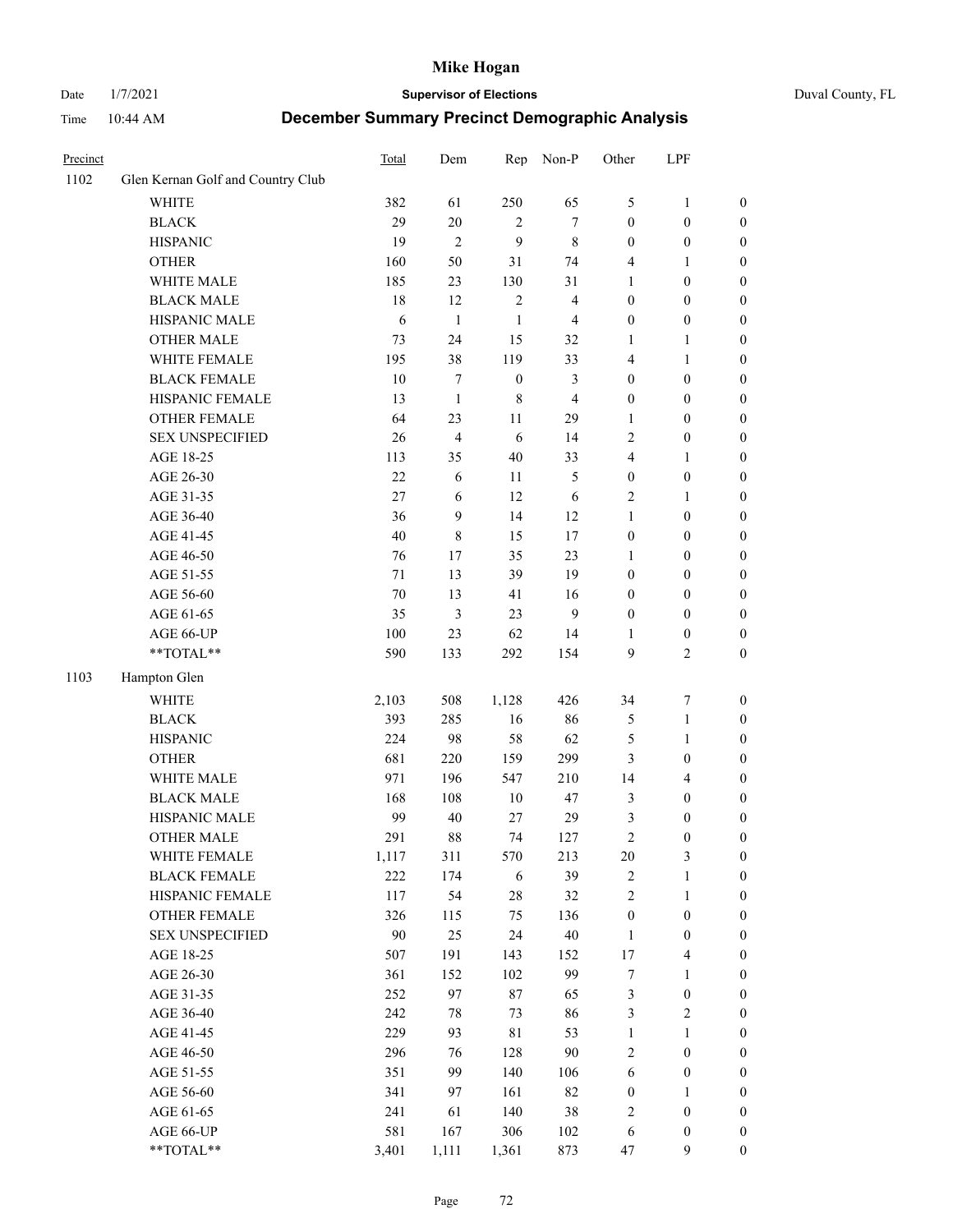Date 1/7/2021 **Supervisor of Elections** Duval County, FL

| Precinct |                                               | Total        | Dem        | Rep         | Non-P         | Other                        | LPF                              |                                      |
|----------|-----------------------------------------------|--------------|------------|-------------|---------------|------------------------------|----------------------------------|--------------------------------------|
| 1104     | Julington Baptist Church                      |              |            |             |               |                              |                                  |                                      |
|          | <b>WHITE</b>                                  | 3,348        | 769        | 1,759       | 733           | 65                           | $22\,$                           | 0                                    |
|          | <b>BLACK</b>                                  | 861          | 654        | 41          | 154           | $11\,$                       | $\mathbf{1}$                     | 0                                    |
|          | <b>HISPANIC</b>                               | 429          | 142        | 124         | 154           | $\tau$                       | $\sqrt{2}$                       | $\boldsymbol{0}$                     |
|          | <b>OTHER</b>                                  | 924          | 301        | 246         | 358           | 12                           | $\tau$                           | $\boldsymbol{0}$                     |
|          | WHITE MALE                                    | 1,590        | 317        | 862         | 370           | $27\,$                       | 14                               | $\boldsymbol{0}$                     |
|          | <b>BLACK MALE</b>                             | 374          | 261        | 24          | $80\,$        | 8                            | 1                                | $\boldsymbol{0}$                     |
|          | HISPANIC MALE                                 | 197          | 69         | 61          | 67            | $\boldsymbol{0}$             | $\boldsymbol{0}$                 | $\boldsymbol{0}$                     |
|          | <b>OTHER MALE</b>                             | 392          | 124        | 101         | 156           | 5                            | 6                                | $\boldsymbol{0}$                     |
|          | WHITE FEMALE                                  | 1,718        | 447        | 875         | 351           | 38                           | $\boldsymbol{7}$                 | $\boldsymbol{0}$                     |
|          | <b>BLACK FEMALE</b>                           | 475          | 386        | 16          | $70\,$        | 3                            | $\boldsymbol{0}$                 | $\boldsymbol{0}$                     |
|          | HISPANIC FEMALE                               | 223          | 67         | 63          | 84            | 7                            | $\sqrt{2}$                       | $\boldsymbol{0}$                     |
|          | OTHER FEMALE                                  | 443          | 160        | 120         | 157           | 5                            | $\mathbf{1}$                     | $\boldsymbol{0}$                     |
|          | <b>SEX UNSPECIFIED</b>                        | 150          | 35         | 48          | 64            | $\sqrt{2}$                   | $\mathbf{1}$                     | $\boldsymbol{0}$                     |
|          | AGE 18-25                                     | 701          | 241        | 222         | 209           | 19                           | $10\,$                           | $\boldsymbol{0}$                     |
|          | AGE 26-30                                     | 653          | 205        | 227         | 202           | 14                           | $\mathfrak{S}$                   | $\boldsymbol{0}$                     |
|          | AGE 31-35                                     | 599          | 200        | 211         | 168           | 11                           | $\boldsymbol{9}$                 | $\boldsymbol{0}$                     |
|          | AGE 36-40                                     | 535          | 201        | 170         | 154           | 7                            | $\mathfrak{Z}$                   | $\boldsymbol{0}$                     |
|          | AGE 41-45                                     | 484          | 152        | 174         | 150           | $\boldsymbol{7}$             | $\mathbf{1}$                     | $\boldsymbol{0}$                     |
|          | AGE 46-50                                     | 526          | 160        | 205         | 147           | $11\,$                       | $\mathfrak{Z}$                   | $\boldsymbol{0}$                     |
|          | AGE 51-55                                     | 489          | 134        | 231         | 117           | 7                            | $\boldsymbol{0}$                 | $\boldsymbol{0}$                     |
|          | AGE 56-60                                     | 463          | 160        | 230         | 67            | 6                            | $\boldsymbol{0}$                 | 0                                    |
|          | AGE 61-65                                     | 382          | 127        | 168         | $77\,$        | 10                           | $\boldsymbol{0}$                 | $\boldsymbol{0}$                     |
|          | AGE 66-UP                                     | 730          | 286        | 332         | 108           | 3                            | $\mathbf{1}$                     | $\boldsymbol{0}$                     |
|          | **TOTAL**                                     | 5,562        | 1,866      | 2,170       | 1,399         | 95                           | 32                               | $\boldsymbol{0}$                     |
| 1105     | Kernan Blvd Baptist Church                    |              |            |             |               |                              |                                  |                                      |
|          | <b>WHITE</b>                                  |              | 832        |             | 884           | $71\,$                       | 29                               |                                      |
|          | <b>BLACK</b>                                  | 3,267<br>730 | 497        | 1,451<br>35 | 184           |                              |                                  | $\boldsymbol{0}$                     |
|          | <b>HISPANIC</b>                               | 439          |            | 91          | 145           | 13                           | $\mathbf{1}$<br>$\mathfrak{S}$   | $\boldsymbol{0}$                     |
|          |                                               | 689          | 195<br>227 |             | 280           | 3<br>$11\,$                  |                                  | $\boldsymbol{0}$                     |
|          | <b>OTHER</b><br>WHITE MALE                    |              |            | 170         |               |                              | $\mathbf{1}$                     | $\boldsymbol{0}$                     |
|          |                                               | 1,532<br>294 | 302        | 750         | 431           | 28                           | $21\,$                           | $\boldsymbol{0}$                     |
|          | <b>BLACK MALE</b><br>HISPANIC MALE            |              | 176        | $18\,$      | 93            | $\sqrt{6}$                   | $\mathbf{1}$                     | $\boldsymbol{0}$                     |
|          |                                               | 192<br>254   | 68<br>72   | 47<br>69    | $72\,$<br>110 | $\sqrt{2}$<br>$\overline{c}$ | $\mathfrak{Z}$<br>$\mathbf{1}$   | 0                                    |
|          | <b>OTHER MALE</b>                             |              |            |             |               |                              |                                  | $\boldsymbol{0}$                     |
|          | WHITE FEMALE<br><b>BLACK FEMALE</b>           | 1,661<br>404 | 511        | 672<br>14   | 430<br>82     | 40                           | 8                                | 0                                    |
|          | HISPANIC FEMALE                               | 233          | 301<br>121 | 40          | $70\,$        | 7<br>$\mathbf{1}$            | $\boldsymbol{0}$                 | $\boldsymbol{0}$<br>$\overline{0}$   |
|          |                                               | 278          |            |             | $90\,$        |                              | $\mathbf{1}$<br>$\boldsymbol{0}$ | $\overline{0}$                       |
|          | <b>OTHER FEMALE</b><br><b>SEX UNSPECIFIED</b> | 277          | 113<br>87  | 71<br>66    | 115           | 4<br>8                       | $\mathbf{1}$                     | 0                                    |
|          | AGE 18-25                                     | 1,299        | 540        | 330         | 387           | 35                           | 7                                | $\theta$                             |
|          | AGE 26-30                                     | 889          | 291        | 269         | 305           | 18                           | $\sqrt{6}$                       | 0                                    |
|          | AGE 31-35                                     | 610          | 210        | 181         | 195           | 18                           | 6                                | 0                                    |
|          | AGE 36-40                                     | 430          | 135        | 136         | 146           | $\,$ 8 $\,$                  | $\mathfrak{S}$                   | 0                                    |
|          | AGE 41-45                                     | 333          | 102        | 105         | 117           | 5                            | $\overline{\mathbf{4}}$          | 0                                    |
|          | AGE 46-50                                     | 324          | 105        | 131         | $78\,$        |                              | $\overline{\mathbf{4}}$          | 0                                    |
|          |                                               |              |            |             |               | 6                            |                                  |                                      |
|          | AGE 51-55<br>AGE 56-60                        | 296<br>319   | 89<br>82   | 134<br>162  | 69<br>75      | 2<br>$\boldsymbol{0}$        | $\sqrt{2}$<br>$\boldsymbol{0}$   | $\boldsymbol{0}$<br>$\boldsymbol{0}$ |
|          |                                               |              |            |             |               |                              | $\boldsymbol{0}$                 | $\overline{0}$                       |
|          | AGE 61-65<br>AGE 66-UP                        | 248<br>377   | 74<br>123  | 115<br>184  | 56<br>65      | 3<br>3                       | $\mathfrak{2}$                   | $\boldsymbol{0}$                     |
|          | **TOTAL**                                     | 5,125        | 1,751      | 1,747       | 1,493         | 98                           | 36                               | $\boldsymbol{0}$                     |
|          |                                               |              |            |             |               |                              |                                  |                                      |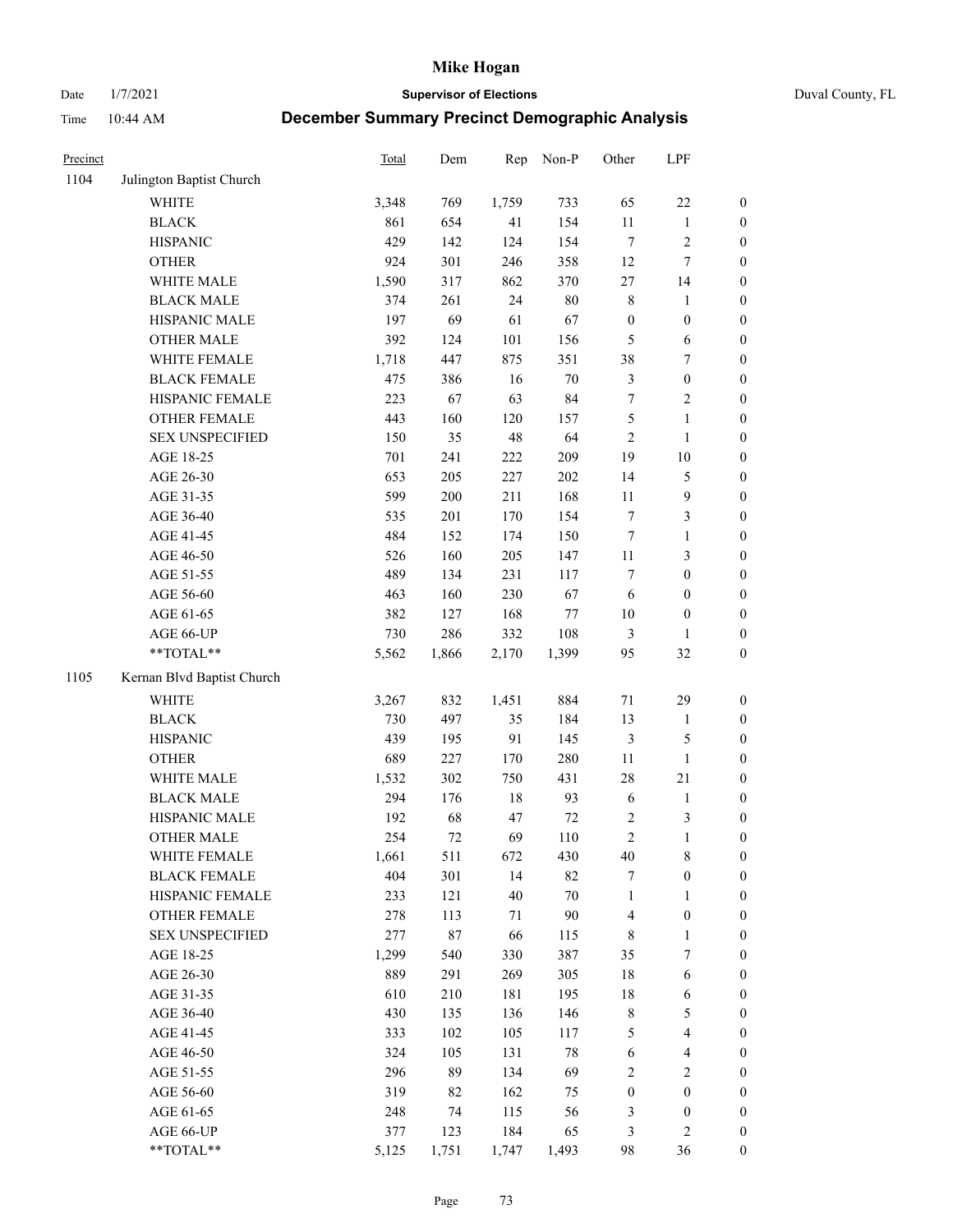Date 1/7/2021 **Supervisor of Elections** Duval County, FL

| Precinct |                        | Total  | Dem        | Rep            | Non-P       | Other                   | LPF                     |                  |
|----------|------------------------|--------|------------|----------------|-------------|-------------------------|-------------------------|------------------|
| 1106     | Church of Eleven 22    |        |            |                |             |                         |                         |                  |
|          | WHITE                  | 4,542  | 1,058      | 2,474          | 918         | 71                      | $21\,$                  | $\boldsymbol{0}$ |
|          | <b>BLACK</b>           | 755    | 547        | 27             | 159         | 20                      | $\sqrt{2}$              | $\boldsymbol{0}$ |
|          | <b>HISPANIC</b>        | 466    | 178        | 119            | 164         | $\mathfrak{Z}$          | $\sqrt{2}$              | $\boldsymbol{0}$ |
|          | <b>OTHER</b>           | 876    | 325        | 196            | 339         | 14                      | $\sqrt{2}$              | $\boldsymbol{0}$ |
|          | WHITE MALE             | 2,006  | 395        | 1,099          | 462         | 37                      | 13                      | $\boldsymbol{0}$ |
|          | <b>BLACK MALE</b>      | 324    | 214        | 19             | 83          | 7                       | $\mathbf{1}$            | $\boldsymbol{0}$ |
|          | HISPANIC MALE          | 191    | 63         | 54             | 73          | $\boldsymbol{0}$        | $\mathbf{1}$            | $\boldsymbol{0}$ |
|          | <b>OTHER MALE</b>      | 371    | 108        | 91             | 166         | $\overline{4}$          | $\sqrt{2}$              | $\boldsymbol{0}$ |
|          | WHITE FEMALE           | 2,499  | 651        | 1,361          | 446         | 33                      | $\,8\,$                 | $\boldsymbol{0}$ |
|          | <b>BLACK FEMALE</b>    | 425    | 330        | $\,$ 8 $\,$    | 74          | 12                      | $\mathbf{1}$            | 0                |
|          | HISPANIC FEMALE        | 269    | 113        | 63             | 90          | $\sqrt{2}$              | $\mathbf{1}$            | 0                |
|          | OTHER FEMALE           | 425    | 182        | 92             | 142         | 9                       | $\boldsymbol{0}$        | $\boldsymbol{0}$ |
|          | <b>SEX UNSPECIFIED</b> | 129    | 52         | 29             | 44          | $\overline{4}$          | $\boldsymbol{0}$        | $\boldsymbol{0}$ |
|          | AGE 18-25              | 760    | 283        | 241            | 206         | 24                      | 6                       | $\boldsymbol{0}$ |
|          | AGE 26-30              | 629    | 194        | 219            | 185         | $22\,$                  | 9                       | $\boldsymbol{0}$ |
|          | AGE 31-35              | 530    | 186        | 158            | 166         | 16                      | $\overline{\mathbf{4}}$ | $\boldsymbol{0}$ |
|          | AGE 36-40              | 511    | 180        | 170            | 151         | $\,$ 8 $\,$             | $\sqrt{2}$              | $\boldsymbol{0}$ |
|          | AGE 41-45              | 470    | 159        | 178            | 129         | $\sqrt{2}$              | $\overline{2}$          | $\boldsymbol{0}$ |
|          | AGE 46-50              | 467    | 140        | 179            | 139         | $\mathbf{9}$            | $\boldsymbol{0}$        | $\boldsymbol{0}$ |
|          | AGE 51-55              | 450    | 141        | 204            | 101         | $\overline{4}$          | $\boldsymbol{0}$        | $\boldsymbol{0}$ |
|          | AGE 56-60              | 486    | 138        | 211            | 131         | 6                       | $\boldsymbol{0}$        | 0                |
|          | AGE 61-65              | 429    | 129        | 212            | $8\sqrt{1}$ | 5                       | $\overline{c}$          | 0                |
|          | AGE 66-UP              | 1,907  | 558        | 1,044          | 291         | 12                      | $\sqrt{2}$              | $\boldsymbol{0}$ |
|          | **TOTAL**              | 6,639  | 2,108      | 2,816          | 1,580       | 108                     | $27\,$                  | $\boldsymbol{0}$ |
| 1107     | Deercreek Country Club |        |            |                |             |                         |                         |                  |
|          | <b>WHITE</b>           | 1,119  | 172        | 768            | 167         | $\overline{9}$          | $\mathfrak{Z}$          | $\boldsymbol{0}$ |
|          | <b>BLACK</b>           | 97     | 63         | $\,$ 8 $\,$    | 25          | $\mathbf{1}$            | $\boldsymbol{0}$        | $\boldsymbol{0}$ |
|          | <b>HISPANIC</b>        | 68     | 14         | 29             | 25          | $\boldsymbol{0}$        | $\boldsymbol{0}$        | $\boldsymbol{0}$ |
|          | <b>OTHER</b>           | 437    | 134        | 110            | 187         | 4                       | $\sqrt{2}$              | $\boldsymbol{0}$ |
|          | WHITE MALE             | 537    | 74         | 369            | $87\,$      | $\overline{\mathbf{4}}$ | $\mathfrak{Z}$          | $\boldsymbol{0}$ |
|          | <b>BLACK MALE</b>      | 46     | 27         | $\mathfrak{Z}$ | 15          | $\mathbf{1}$            | $\boldsymbol{0}$        | $\boldsymbol{0}$ |
|          | HISPANIC MALE          | 39     | $\,8\,$    | 16             | 15          | $\boldsymbol{0}$        | $\boldsymbol{0}$        | $\boldsymbol{0}$ |
|          | <b>OTHER MALE</b>      | 187    | 52         | 53             | 79          | $\mathbf{1}$            | $\mathbf{2}$            | $\boldsymbol{0}$ |
|          | WHITE FEMALE           | 568    | 98         | 392            | 73          | 5                       | $\boldsymbol{0}$        | 0                |
|          | <b>BLACK FEMALE</b>    | 50     | 36         | 5              | 9           | $\boldsymbol{0}$        | $\boldsymbol{0}$        | $\overline{0}$   |
|          | HISPANIC FEMALE        | 29     | $\sqrt{6}$ | 13             | $10\,$      | $\boldsymbol{0}$        | $\boldsymbol{0}$        | $\overline{0}$   |
|          | OTHER FEMALE           | 214    | $72\,$     | 53             | 86          | 3                       | $\boldsymbol{0}$        | $\overline{0}$   |
|          | <b>SEX UNSPECIFIED</b> | 51     | 10         | 11             | 30          | $\boldsymbol{0}$        | $\boldsymbol{0}$        | 0                |
|          | AGE 18-25              | 208    | 64         | 82             | 55          | 6                       | $\mathbf{1}$            | 0                |
|          | AGE 26-30              | 109    | 33         | 41             | 33          | $\mathbf{1}$            | $\mathbf{1}$            | 0                |
|          | AGE 31-35              | 73     | 21         | 29             | 21          | $\mathbf{1}$            | $\mathbf{1}$            | 0                |
|          | AGE 36-40              | $72\,$ | $18\,$     | 23             | 31          | $\boldsymbol{0}$        | $\boldsymbol{0}$        | 0                |
|          | AGE 41-45              | 82     | 19         | 36             | 26          | $\boldsymbol{0}$        | $\mathbf{1}$            | 0                |
|          | AGE 46-50              | 126    | 24         | 65             | 36          | $\mathbf{1}$            | $\boldsymbol{0}$        | 0                |
|          | AGE 51-55              | 155    | 30         | 73             | 50          | $\mathfrak{2}$          | $\boldsymbol{0}$        | 0                |
|          | AGE 56-60              | 192    | 32         | 104            | 54          | 1                       | 1                       | 0                |
|          | AGE 61-65              | 189    | 32         | 126            | 31          | $\boldsymbol{0}$        | $\boldsymbol{0}$        | 0                |
|          | AGE 66-UP              | 515    | 110        | 336            | 67          | 2                       | $\boldsymbol{0}$        | 0                |
|          | **TOTAL**              | 1,721  | 383        | 915            | 404         | 14                      | $\mathfrak{S}$          | $\boldsymbol{0}$ |
|          |                        |        |            |                |             |                         |                         |                  |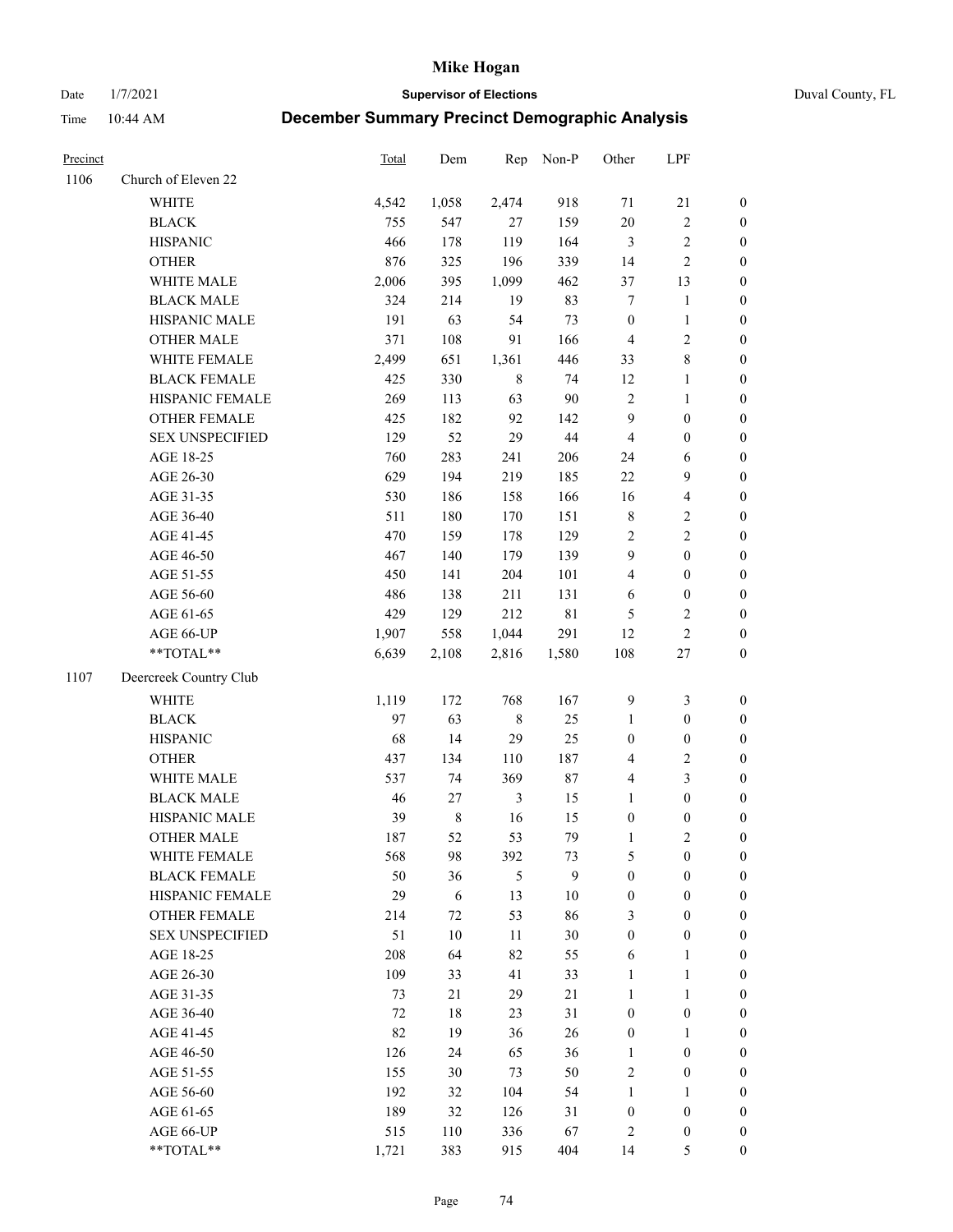Date 1/7/2021 **Supervisor of Elections** Duval County, FL

| Precinct |                        | <b>Total</b> | Dem      | Rep            | Non-P          | Other                 | LPF                     |                  |
|----------|------------------------|--------------|----------|----------------|----------------|-----------------------|-------------------------|------------------|
| 1108     | FSCJ - Deerwood Center |              |          |                |                |                       |                         |                  |
|          | <b>WHITE</b>           | 2,336        | 675      | 1,028          | 577            | $42\,$                | 14                      | $\boldsymbol{0}$ |
|          | <b>BLACK</b>           | 834          | 601      | 33             | 182            | 16                    | $\sqrt{2}$              | $\boldsymbol{0}$ |
|          | <b>HISPANIC</b>        | 332          | 129      | 84             | 110            | 8                     | $\mathbf{1}$            | $\boldsymbol{0}$ |
|          | <b>OTHER</b>           | 365          | 143      | 65             | 145            | 9                     | 3                       | $\boldsymbol{0}$ |
|          | WHITE MALE             | 1,099        | 276      | 497            | 300            | 14                    | 12                      | $\boldsymbol{0}$ |
|          | <b>BLACK MALE</b>      | 335          | 215      | 14             | 94             | 11                    | $\mathbf{1}$            | $\boldsymbol{0}$ |
|          | HISPANIC MALE          | 140          | 49       | 36             | 50             | 4                     | $\mathbf{1}$            | $\boldsymbol{0}$ |
|          | <b>OTHER MALE</b>      | 125          | 47       | 22             | 51             | 3                     | $\overline{2}$          | $\boldsymbol{0}$ |
|          | WHITE FEMALE           | 1,214        | 394      | 521            | 270            | $27\,$                | $\overline{2}$          | $\boldsymbol{0}$ |
|          | <b>BLACK FEMALE</b>    | 487          | 376      | 19             | 86             | 5                     | $\mathbf{1}$            | $\boldsymbol{0}$ |
|          | HISPANIC FEMALE        | 188          | 78       | 48             | 58             | 4                     | $\boldsymbol{0}$        | 0                |
|          | <b>OTHER FEMALE</b>    | 183          | 84       | 29             | 64             | 6                     | $\boldsymbol{0}$        | 0                |
|          | <b>SEX UNSPECIFIED</b> | 96           | 29       | 24             | 41             | $\mathbf{1}$          | $\mathbf{1}$            | $\boldsymbol{0}$ |
|          | AGE 18-25              | 584          | 229      | 158            | 168            | 26                    | $\mathfrak{Z}$          | $\boldsymbol{0}$ |
|          | AGE 26-30              | 602          | 265      | 136            | 186            | $11\,$                | $\overline{\mathbf{4}}$ | $\boldsymbol{0}$ |
|          | AGE 31-35              | 479          | 213      | 104            | 147            | 10                    | $\mathfrak{S}$          | $\boldsymbol{0}$ |
|          | AGE 36-40              | 320          | 136      | 74             | 105            | 4                     | $\mathbf{1}$            | $\boldsymbol{0}$ |
|          | AGE 41-45              | 277          | 117      | 72             | 83             | $\overline{2}$        | $\mathfrak{Z}$          | $\boldsymbol{0}$ |
|          | AGE 46-50              | 273          | 97       | 98             | 69             | 7                     | $\overline{2}$          | $\boldsymbol{0}$ |
|          | AGE 51-55              | 249          | 102      | 86             | 55             | 5                     | $\mathbf{1}$            | $\boldsymbol{0}$ |
|          | AGE 56-60              | 287          | 96       | 129            | 60             | $\sqrt{2}$            | $\boldsymbol{0}$        | 0                |
|          | AGE 61-65              | 245          | 92       | 100            | 47             | 5                     | $\mathbf{1}$            | 0                |
|          | AGE 66-UP              | 551          | 201      | 253            | 94             | 3                     | $\boldsymbol{0}$        | $\boldsymbol{0}$ |
|          | **TOTAL**              | 3,867        | 1,548    | 1,210          | 1,014          | $75\,$                | $20\,$                  | $\boldsymbol{0}$ |
| 1109     | Deerwood Country Club  |              |          |                |                |                       |                         |                  |
|          | <b>WHITE</b>           | 1,791        | 303      | 1,236          | 235            | 14                    | $\mathfrak{Z}$          | $\boldsymbol{0}$ |
|          | <b>BLACK</b>           | 57           | 38       | $\overline{4}$ | 12             | 3                     | $\boldsymbol{0}$        | $\boldsymbol{0}$ |
|          | <b>HISPANIC</b>        | 87           | 15       | 49             | 23             | $\boldsymbol{0}$      | $\boldsymbol{0}$        | $\boldsymbol{0}$ |
|          | <b>OTHER</b>           | 212          | 57       | 77             | 77             | 1                     | $\boldsymbol{0}$        | $\boldsymbol{0}$ |
|          | WHITE MALE             | 845          | 116      | 600            | 120            | 6                     | $\mathfrak{Z}$          | $\boldsymbol{0}$ |
|          | <b>BLACK MALE</b>      | 27           | 15       | $\sqrt{2}$     | $\overline{9}$ | $\mathbf{1}$          | $\boldsymbol{0}$        | $\boldsymbol{0}$ |
|          | HISPANIC MALE          | 40           | 6        | 21             | 13             | $\boldsymbol{0}$      | $\boldsymbol{0}$        | $\boldsymbol{0}$ |
|          | <b>OTHER MALE</b>      | 79           | 25       | 26             | $28\,$         | $\boldsymbol{0}$      | $\boldsymbol{0}$        | $\boldsymbol{0}$ |
|          | WHITE FEMALE           | 935          | 184      | 630            | 113            | 8                     | $\boldsymbol{0}$        | 0                |
|          | <b>BLACK FEMALE</b>    | 28           | 22       | $\mathbf{2}$   | $\mathbf{2}$   | $\overline{c}$        | $\boldsymbol{0}$        | $\overline{0}$   |
|          | HISPANIC FEMALE        | 46           | 8        | 28             | $10\,$         | $\boldsymbol{0}$      | $\boldsymbol{0}$        | $\overline{0}$   |
|          | <b>OTHER FEMALE</b>    | 95           | 30       | 36             | $28\,$         | $\mathbf{1}$          | $\boldsymbol{0}$        | $\overline{0}$   |
|          | <b>SEX UNSPECIFIED</b> | 52           | $\tau$   | 21             | 24             | $\boldsymbol{0}$      | $\boldsymbol{0}$        | $\overline{0}$   |
|          | AGE 18-25              | 235          | 47       | 132            | 54             | 2                     | $\boldsymbol{0}$        | $\theta$         |
|          | AGE 26-30              | 123          | 21       | 69             | 33             | $\boldsymbol{0}$      | $\boldsymbol{0}$        | 0                |
|          | AGE 31-35              | 118          | 24       | 76             | 15             | 3                     | $\boldsymbol{0}$        | 0                |
|          | AGE 36-40              | 142          | 32       | 82             | $28\,$         | $\boldsymbol{0}$      | $\boldsymbol{0}$        | 0                |
|          | AGE 41-45              | 149          | 25       | 87             | 32             | 3                     | $\overline{2}$          | 0                |
|          |                        | 199          | 29       |                | $30\,$         | 4                     | $\boldsymbol{0}$        | 0                |
|          | AGE 46-50<br>AGE 51-55 | 175          |          | 136<br>116     | 29             |                       | $\boldsymbol{0}$        | $\overline{0}$   |
|          | AGE 56-60              | 176          | 30<br>32 | 105            | 37             | $\boldsymbol{0}$<br>2 | $\boldsymbol{0}$        | $\overline{0}$   |
|          | AGE 61-65              | 176          | 30       | 122            | 23             | $\mathbf{1}$          | $\boldsymbol{0}$        | $\overline{0}$   |
|          | AGE 66-UP              | 654          | 143      | 441            | 66             | 3                     | $\mathbf{1}$            | 0                |
|          | **TOTAL**              | 2,147        | 413      | 1,366          | 347            | 18                    | 3                       | $\boldsymbol{0}$ |
|          |                        |              |          |                |                |                       |                         |                  |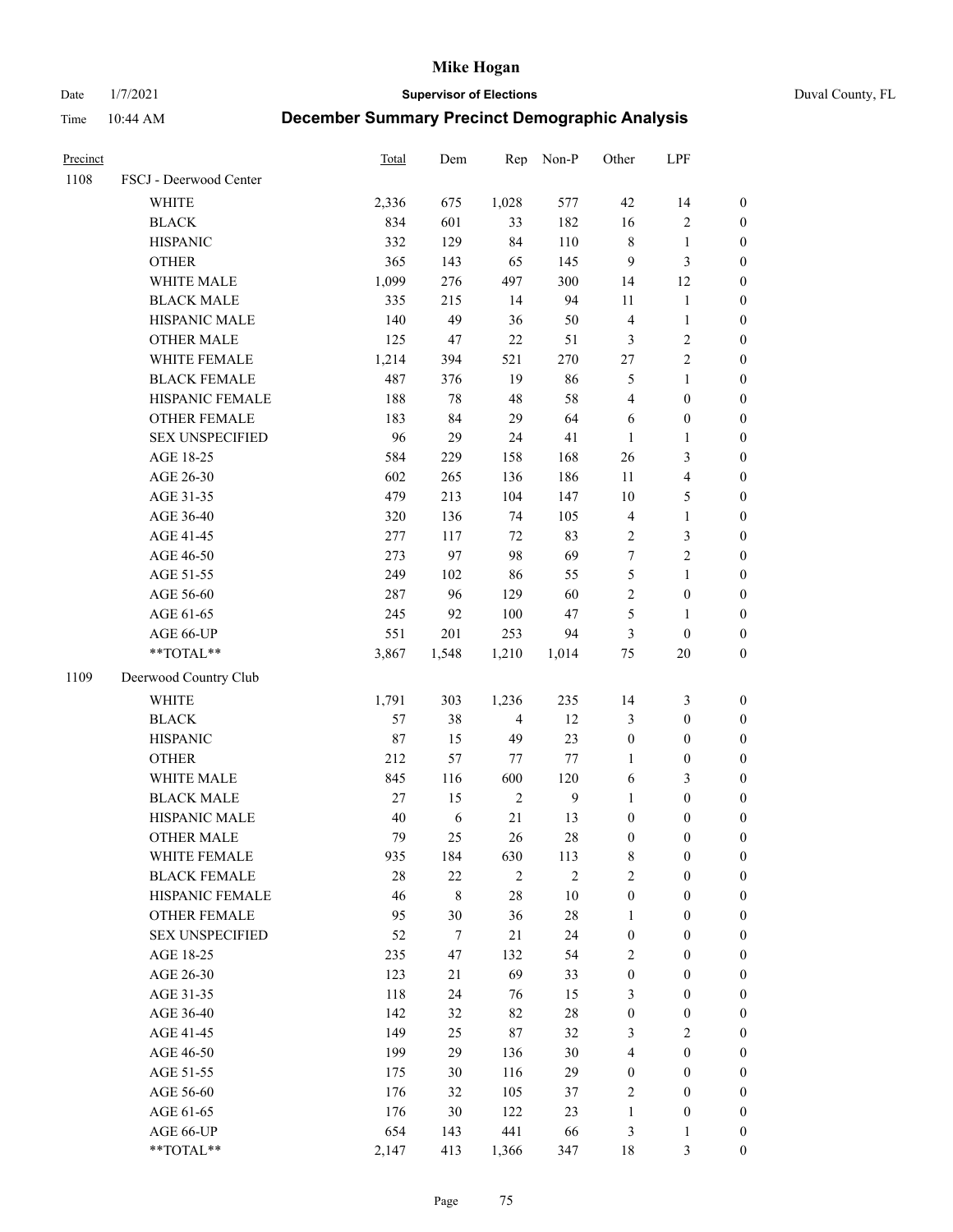Date 1/7/2021 **Supervisor of Elections** Duval County, FL

| Precinct |                                                  | Total                             | Dem                         | Rep                         | Non-P                | Other                                                 | LPF                                                      |                  |
|----------|--------------------------------------------------|-----------------------------------|-----------------------------|-----------------------------|----------------------|-------------------------------------------------------|----------------------------------------------------------|------------------|
| 1110     | Mission Way Church                               |                                   |                             |                             |                      |                                                       |                                                          |                  |
|          | WHITE                                            | 5,010                             | 1,145                       | 2,554                       | 1,161                | 128                                                   | $22\,$                                                   | 0                |
|          | <b>BLACK</b>                                     | 1,100                             | 784                         | 59                          | 231                  | 24                                                    | $\sqrt{2}$                                               | 0                |
|          | <b>HISPANIC</b>                                  | 688                               | 260                         | 175                         | 237                  | 11                                                    | $\mathfrak s$                                            | $\boldsymbol{0}$ |
|          | <b>OTHER</b>                                     | 780                               | 238                         | 232                         | 296                  | $11\,$                                                | $\mathfrak{Z}$                                           | $\boldsymbol{0}$ |
|          | WHITE MALE                                       | 2,170                             | 415                         | 1,136                       | 556                  | 51                                                    | 12                                                       | $\boldsymbol{0}$ |
|          | <b>BLACK MALE</b>                                | 453                               | 283                         | 30                          | 129                  | 11                                                    | $\boldsymbol{0}$                                         | $\boldsymbol{0}$ |
|          | HISPANIC MALE                                    | 306                               | 104                         | $8\sqrt{1}$                 | 111                  | 6                                                     | $\overline{4}$                                           | $\boldsymbol{0}$ |
|          | <b>OTHER MALE</b>                                | 303                               | 79                          | 93                          | 122                  | 8                                                     | $\mathbf{1}$                                             | $\boldsymbol{0}$ |
|          | WHITE FEMALE                                     | 2,803                             | 720                         | 1,406                       | 592                  | 75                                                    | $10\,$                                                   | $\boldsymbol{0}$ |
|          | <b>BLACK FEMALE</b>                              | 635                               | 494                         | 27                          | 99                   | 13                                                    | $\sqrt{2}$                                               | 0                |
|          | HISPANIC FEMALE                                  | 376                               | 154                         | 94                          | 122                  | 5                                                     | $\mathbf{1}$                                             | 0                |
|          | OTHER FEMALE                                     | 383                               | 133                         | 117                         | 129                  | $\overline{c}$                                        | $\sqrt{2}$                                               | $\boldsymbol{0}$ |
|          | <b>SEX UNSPECIFIED</b>                           | 149                               | 45                          | 36                          | 65                   | 3                                                     | $\boldsymbol{0}$                                         | $\boldsymbol{0}$ |
|          | AGE 18-25                                        | 779                               | 253                         | 278                         | 219                  | $22\,$                                                | $\boldsymbol{7}$                                         | $\boldsymbol{0}$ |
|          | AGE 26-30                                        | 1,018                             | 307                         | 397                         | 277                  | 29                                                    | $\,$ 8 $\,$                                              | $\boldsymbol{0}$ |
|          | AGE 31-35                                        | 1,009                             | 329                         | 375                         | 280                  | 20                                                    | $\mathfrak s$                                            | $\boldsymbol{0}$ |
|          | AGE 36-40                                        | 818                               | 259                         | 254                         | 283                  | 17                                                    | 5                                                        | $\boldsymbol{0}$ |
|          | AGE 41-45                                        | 679                               | 254                         | 225                         | 180                  | 18                                                    | $\sqrt{2}$                                               | $\boldsymbol{0}$ |
|          | AGE 46-50                                        | 608                               | 194                         | 234                         | 166                  | $\mathbf{9}$                                          | 5                                                        | $\boldsymbol{0}$ |
|          | AGE 51-55                                        | 538                               | 172                         | 239                         | 121                  | 6                                                     | $\boldsymbol{0}$                                         | 0                |
|          | AGE 56-60                                        | 506                               | 140                         | 240                         | 112                  | 14                                                    | $\boldsymbol{0}$                                         | 0                |
|          | AGE 61-65                                        | 482                               | 149                         | 238                         | 89                   | 6                                                     | $\boldsymbol{0}$                                         | 0                |
|          | AGE 66-UP                                        | 1,141                             | 370                         | 540                         | 198                  | 33                                                    | $\boldsymbol{0}$                                         | $\boldsymbol{0}$ |
|          | $**TOTAL**$                                      | 7,578                             | 2,427                       | 3,020                       | 1,925                | 174                                                   | 32                                                       | $\boldsymbol{0}$ |
| 1111     | Shepherd of the Woods Lutheran Church            |                                   |                             |                             |                      |                                                       |                                                          |                  |
|          | <b>WHITE</b>                                     | 1,075                             | 311                         | 415                         | 322                  | $21\,$                                                | 6                                                        | $\boldsymbol{0}$ |
|          | <b>BLACK</b>                                     | 618                               | 465                         | 17                          | 126                  | 7                                                     | $\mathfrak{Z}$                                           | $\boldsymbol{0}$ |
|          | <b>HISPANIC</b>                                  | 246                               | 108                         | 41                          | 93                   | $\mathbf{1}$                                          | 3                                                        | $\boldsymbol{0}$ |
|          | <b>OTHER</b>                                     | 209                               | 86                          | 37                          | 80                   | 5                                                     | $\mathbf{1}$                                             | $\boldsymbol{0}$ |
|          | WHITE MALE                                       | 485                               | 123                         | 192                         | 156                  | $10\,$                                                | $\overline{4}$                                           | $\boldsymbol{0}$ |
|          | <b>BLACK MALE</b>                                | 239                               | 156                         | $11\,$                      | 69                   | $\mathbf{2}$                                          | $\mathbf{1}$                                             | $\boldsymbol{0}$ |
|          | HISPANIC MALE                                    | 95                                | 40                          | 18                          | 35                   | $\boldsymbol{0}$                                      | $\sqrt{2}$                                               | 0                |
|          | <b>OTHER MALE</b>                                | 72                                | 26                          | 17                          | 26                   | 3                                                     | $\boldsymbol{0}$                                         | $\boldsymbol{0}$ |
|          | WHITE FEMALE                                     | 571                               | 182                         | 218                         | 158                  | 11                                                    | $\overline{c}$                                           | 0                |
|          | <b>BLACK FEMALE</b>                              | 370                               | 300                         | 6                           | 57                   | 5                                                     | $\sqrt{2}$                                               | 0                |
|          | HISPANIC FEMALE                                  | 144                               | 66                          | $20\,$                      | 56                   | $\mathbf{1}$                                          | $\mathbf{1}$                                             | $\overline{0}$   |
|          | OTHER FEMALE                                     | 98                                | 46                          | 15                          | 35                   | 2                                                     | $\boldsymbol{0}$                                         | $\overline{0}$   |
|          | <b>SEX UNSPECIFIED</b>                           | 74                                | 31                          | 13                          | 29                   | $\boldsymbol{0}$                                      | $\mathbf{1}$                                             | 0                |
|          | AGE 18-25                                        | 338                               | 148                         | 72                          | 103                  | 9                                                     | 6                                                        | 0                |
|          | AGE 26-30                                        | 410                               | 190                         | 68                          | 140                  | 11                                                    | $\mathbf{1}$                                             | 0                |
|          | AGE 31-35                                        | 284                               | 123                         | 51                          | 104                  | 4                                                     | $\sqrt{2}$                                               | 0                |
|          | AGE 36-40                                        | 193                               | 91                          | 39                          | 59                   | 2                                                     | $\sqrt{2}$                                               | 0                |
|          | AGE 41-45                                        | 140                               | 69                          | 28                          | 43                   | $\boldsymbol{0}$                                      | $\boldsymbol{0}$                                         | 0                |
|          | AGE 46-50                                        | 157                               |                             |                             | 46                   |                                                       | 1                                                        | 0                |
|          |                                                  |                                   |                             |                             |                      |                                                       |                                                          | 0                |
|          |                                                  |                                   |                             |                             |                      | 1                                                     |                                                          | 0                |
|          |                                                  |                                   |                             |                             |                      |                                                       |                                                          | 0                |
|          |                                                  |                                   |                             |                             |                      |                                                       | $\mathbf{1}$                                             | 0                |
|          | **TOTAL**                                        |                                   | 970                         | 510                         | 621                  | 34                                                    | 13                                                       | $\boldsymbol{0}$ |
|          | AGE 51-55<br>AGE 56-60<br>AGE 61-65<br>AGE 66-UP | 105<br>145<br>103<br>273<br>2,148 | 73<br>53<br>73<br>49<br>101 | 34<br>22<br>44<br>31<br>121 | 30<br>27<br>21<br>48 | 3<br>$\boldsymbol{0}$<br>$\overline{\mathbf{c}}$<br>2 | $\boldsymbol{0}$<br>$\boldsymbol{0}$<br>$\boldsymbol{0}$ |                  |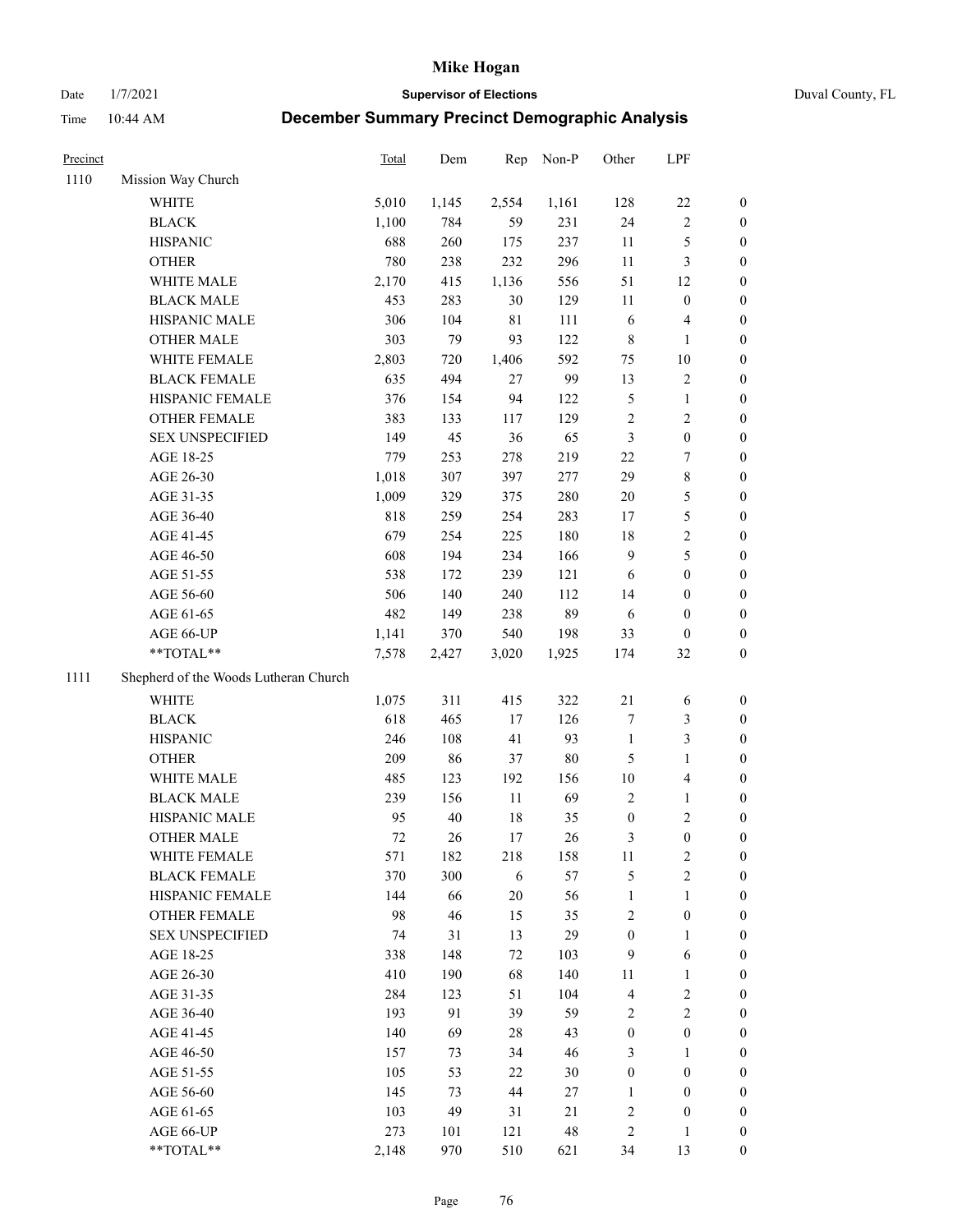Date 1/7/2021 **Supervisor of Elections** Duval County, FL

| Precinct |                                               | Total        | Dem       | Rep      | Non-P     | Other                   | LPF                               |                                    |
|----------|-----------------------------------------------|--------------|-----------|----------|-----------|-------------------------|-----------------------------------|------------------------------------|
| 1112     | Southeast Regional Library                    |              |           |          |           |                         |                                   |                                    |
|          | <b>WHITE</b>                                  | 2,535        | 591       | 1,342    | 541       | $48\,$                  | 13                                | 0                                  |
|          | <b>BLACK</b>                                  | 508          | 364       | 27       | 104       | 12                      | $\mathbf{1}$                      | 0                                  |
|          | <b>HISPANIC</b>                               | 253          | $80\,$    | 83       | 83        | $\mathfrak{S}$          | $\sqrt{2}$                        | $\boldsymbol{0}$                   |
|          | <b>OTHER</b>                                  | 636          | 234       | 143      | 250       | 7                       | $\sqrt{2}$                        | $\boldsymbol{0}$                   |
|          | WHITE MALE                                    | 1,173        | 224       | 646      | 275       | 18                      | $10\,$                            | $\boldsymbol{0}$                   |
|          | <b>BLACK MALE</b>                             | 213          | 133       | 15       | 61        | 4                       | $\boldsymbol{0}$                  | $\boldsymbol{0}$                   |
|          | HISPANIC MALE                                 | 108          | 31        | 34       | $40\,$    | $\mathbf{1}$            | $\sqrt{2}$                        | $\boldsymbol{0}$                   |
|          | <b>OTHER MALE</b>                             | 268          | 84        | 68       | 111       | 3                       | $\sqrt{2}$                        | $\boldsymbol{0}$                   |
|          | WHITE FEMALE                                  | 1,340        | 364       | 686      | 259       | 29                      | $\sqrt{2}$                        | $\boldsymbol{0}$                   |
|          | <b>BLACK FEMALE</b>                           | 290          | 227       | 12       | 42        | 8                       | $\mathbf{1}$                      | $\boldsymbol{0}$                   |
|          | HISPANIC FEMALE                               | 141          | 47        | 48       | $42\,$    | 4                       | $\boldsymbol{0}$                  | $\boldsymbol{0}$                   |
|          | OTHER FEMALE                                  | 288          | 120       | 62       | 103       | 3                       | $\boldsymbol{0}$                  | $\boldsymbol{0}$                   |
|          | <b>SEX UNSPECIFIED</b>                        | 111          | 39        | 24       | 45        | $\sqrt{2}$              | $\mathbf{1}$                      | $\boldsymbol{0}$                   |
|          | AGE 18-25                                     | 585          | 216       | 189      | 157       | 21                      | $\sqrt{2}$                        | $\boldsymbol{0}$                   |
|          | AGE 26-30                                     | 476          | 166       | 140      | 153       | 13                      | $\overline{\mathbf{4}}$           | $\boldsymbol{0}$                   |
|          | AGE 31-35                                     | 362          | 120       | 114      | 116       | $\,$ $\,$               | $\overline{\mathbf{4}}$           | $\boldsymbol{0}$                   |
|          | AGE 36-40                                     | 332          | 116       | 117      | 92        | 5                       | $\sqrt{2}$                        | $\boldsymbol{0}$                   |
|          | AGE 41-45                                     | 299          | 105       | 104      | $87\,$    | 3                       | $\boldsymbol{0}$                  | $\boldsymbol{0}$                   |
|          | AGE 46-50                                     | 371          | 110       | 155      | 97        | 7                       | $\overline{2}$                    | $\boldsymbol{0}$                   |
|          | AGE 51-55                                     | 316          | 87        | 153      | 71        | 5                       | $\boldsymbol{0}$                  | $\boldsymbol{0}$                   |
|          | AGE 56-60                                     | 340          | 98        | 182      | 57        | $\overline{c}$          | $\mathbf{1}$                      | 0                                  |
|          | AGE 61-65                                     | 275          | 73        | 142      | 56        | 3                       | $\mathbf{1}$                      | $\boldsymbol{0}$                   |
|          | AGE 66-UP                                     | 576          | 178       | 299      | 92        | 5                       | $\sqrt{2}$                        | $\boldsymbol{0}$                   |
|          | **TOTAL**                                     | 3,932        | 1,269     | 1,595    | 978       | $72\,$                  | $18\,$                            | $\boldsymbol{0}$                   |
| 1113     | Deermeadows Church                            |              |           |          |           |                         |                                   |                                    |
|          | <b>WHITE</b>                                  | 2,060        | 634       | 804      | 556       | 48                      | $18\,$                            | $\boldsymbol{0}$                   |
|          | <b>BLACK</b>                                  | 1,201        | 878       | 43       | 257       | $22\,$                  | $\mathbf{1}$                      | $\boldsymbol{0}$                   |
|          | <b>HISPANIC</b>                               | 387          | 165       | 78       | 139       | 3                       | $\sqrt{2}$                        | $\boldsymbol{0}$                   |
|          | <b>OTHER</b>                                  | 390          | 170       | 65       | 144       | 9                       | $\overline{c}$                    | $\boldsymbol{0}$                   |
|          | WHITE MALE                                    | 938          | 265       | 381      | 267       | 15                      | $10\,$                            | $\boldsymbol{0}$                   |
|          | <b>BLACK MALE</b>                             | 481          | 320       | $18\,$   | 135       | $\,8\,$                 | $\boldsymbol{0}$                  | $\boldsymbol{0}$                   |
|          | HISPANIC MALE                                 | 184          | 77        | 42       | 61        | $\sqrt{2}$              | $\sqrt{2}$                        | $\boldsymbol{0}$                   |
|          | OTHER MALE                                    | 158          | 53        | 34       | 66        | $\overline{\mathbf{4}}$ | $\mathbf{1}$                      | $\boldsymbol{0}$                   |
|          |                                               |              |           |          |           |                         | 8                                 | 0                                  |
|          | WHITE FEMALE<br><b>BLACK FEMALE</b>           | 1,099<br>708 | 362       | 417      | 280       | 32                      |                                   |                                    |
|          | HISPANIC FEMALE                               | 194          | 548<br>82 | 25<br>35 | 120<br>76 | 14<br>$\mathbf{1}$      | $\mathbf{1}$<br>$\boldsymbol{0}$  | $\boldsymbol{0}$<br>$\overline{0}$ |
|          |                                               | 174          | 95        | 25       | 49        |                         |                                   | $\overline{0}$                     |
|          | <b>OTHER FEMALE</b><br><b>SEX UNSPECIFIED</b> | 102          | 45        |          | 42        | 4                       | $\mathbf{1}$<br>$\boldsymbol{0}$  | 0                                  |
|          |                                               |              |           | 13       |           | 2<br>26                 | $\mathfrak{S}$                    | 0                                  |
|          | AGE 18-25                                     | 617          | 267       | 111      | 208       |                         |                                   |                                    |
|          | AGE 26-30                                     | 739<br>521   | 345       | 132      | 238       | 17<br>12                | $\boldsymbol{7}$<br>$\mathfrak s$ | 0                                  |
|          | AGE 31-35                                     |              | 246       | 93       | 165       |                         |                                   | 0                                  |
|          | AGE 36-40                                     | 358          | 158       | 75       | 113       | 8                       | $\overline{\mathbf{4}}$           | 0                                  |
|          | AGE 41-45                                     | 285          | 149       | 53       | $77\,$    | 6                       | $\boldsymbol{0}$                  | 0                                  |
|          | AGE 46-50                                     | 274          | 129       | 78       | 63        | 4                       | $\boldsymbol{0}$                  | 0                                  |
|          | AGE 51-55                                     | 273          | 145       | 64       | 60        | 3                       | $\mathbf{1}$                      | 0                                  |
|          | AGE 56-60                                     | 251          | 99        | 91       | 60        | $\mathbf{1}$            | $\boldsymbol{0}$                  | $\boldsymbol{0}$                   |
|          | AGE 61-65                                     | 209          | 96        | 72       | 38        | 2                       | 1                                 | $\boldsymbol{0}$                   |
|          | AGE 66-UP                                     | 511          | 213       | 221      | 74        | 3                       | $\boldsymbol{0}$                  | 0                                  |
|          | $**TOTAL**$                                   | 4,038        | 1,847     | 990      | 1,096     | 82                      | 23                                | $\boldsymbol{0}$                   |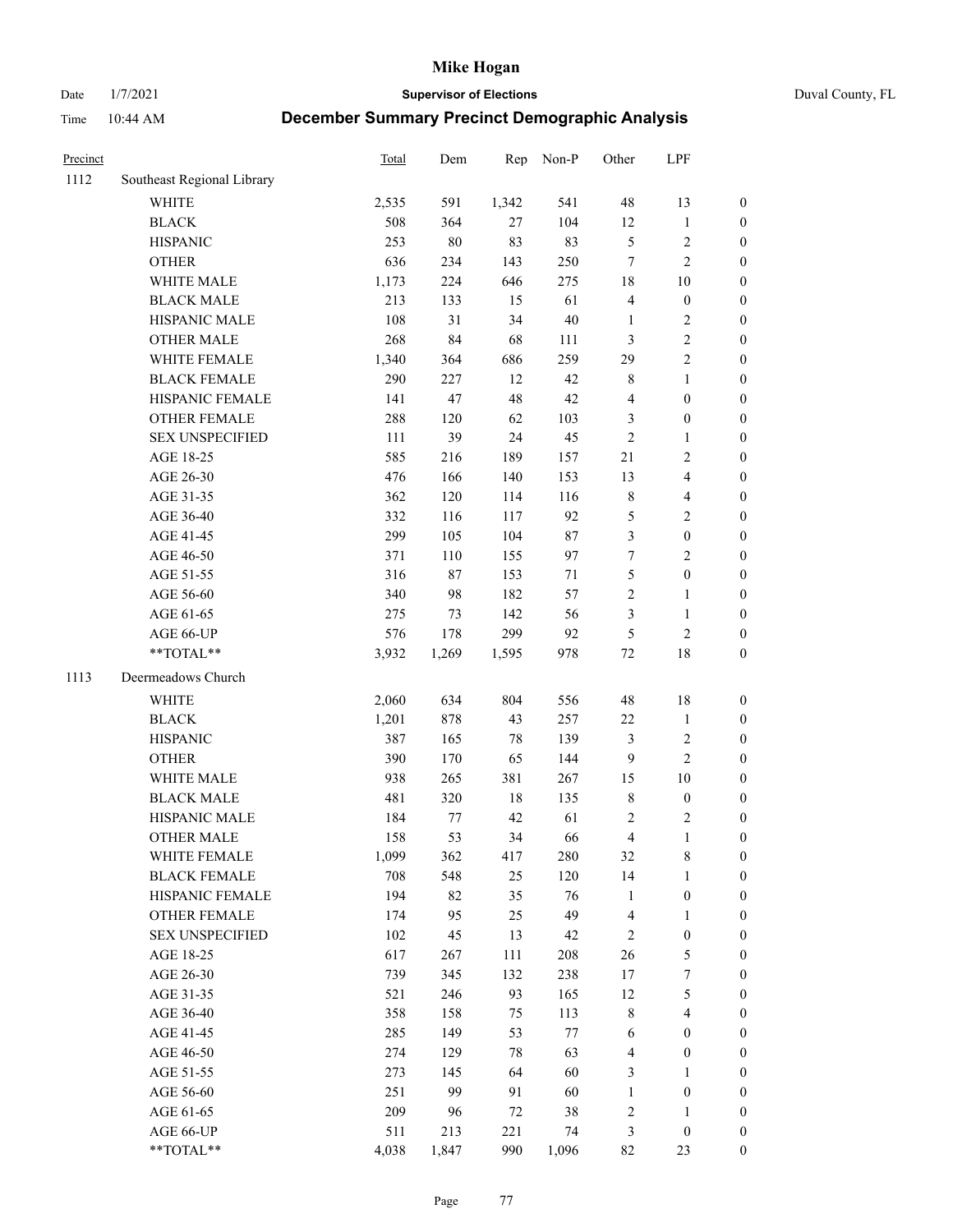Date 1/7/2021 **Supervisor of Elections** Duval County, FL

| Precinct |                           | Total | Dem     | Rep    | Non-P   | Other                   | LPF              |                  |
|----------|---------------------------|-------|---------|--------|---------|-------------------------|------------------|------------------|
| 1114     | The Salem Center          |       |         |        |         |                         |                  |                  |
|          | WHITE                     | 2,510 | 711     | 1,123  | 595     | 63                      | $18\,$           | 0                |
|          | <b>BLACK</b>              | 928   | 698     | 24     | 184     | 19                      | $\mathfrak{Z}$   | 0                |
|          | <b>HISPANIC</b>           | 383   | 137     | 82     | 159     | 4                       | $\mathbf{1}$     | $\boldsymbol{0}$ |
|          | <b>OTHER</b>              | 484   | 181     | 108    | 182     | 11                      | $\sqrt{2}$       | $\boldsymbol{0}$ |
|          | WHITE MALE                | 1,083 | 269     | 505    | 269     | 27                      | 13               | $\boldsymbol{0}$ |
|          | <b>BLACK MALE</b>         | 348   | 247     | $\tau$ | $87\,$  | $\sqrt{6}$              | 1                | $\boldsymbol{0}$ |
|          | HISPANIC MALE             | 180   | 52      | 51     | 75      | $\mathbf{2}$            | $\boldsymbol{0}$ | $\boldsymbol{0}$ |
|          | <b>OTHER MALE</b>         | 205   | 67      | 51     | 82      | $\overline{4}$          | $\mathbf{1}$     | $\boldsymbol{0}$ |
|          | WHITE FEMALE              | 1,387 | 426     | 609    | 314     | 33                      | 5                | $\boldsymbol{0}$ |
|          | <b>BLACK FEMALE</b>       | 565   | 441     | 16     | 93      | 13                      | $\sqrt{2}$       | 0                |
|          | HISPANIC FEMALE           | 199   | 83      | 30     | 83      | $\overline{c}$          | $\mathbf{1}$     | 0                |
|          | OTHER FEMALE              | 214   | 94      | 44     | 68      | $\boldsymbol{7}$        | $\mathbf{1}$     | $\boldsymbol{0}$ |
|          | <b>SEX UNSPECIFIED</b>    | 124   | 48      | 24     | 49      | 3                       | $\boldsymbol{0}$ | $\boldsymbol{0}$ |
|          | AGE 18-25                 | 714   | 294     | 188    | 201     | 26                      | $\mathfrak s$    | $\boldsymbol{0}$ |
|          | AGE 26-30                 | 856   | 352     | 216    | 262     | $22\,$                  | $\overline{4}$   | $\boldsymbol{0}$ |
|          | AGE 31-35                 | 576   | 225     | 145    | 194     | $\boldsymbol{7}$        | $\mathfrak{S}$   | $\boldsymbol{0}$ |
|          | AGE 36-40                 | 360   | 167     | 91     | 91      | $\tau$                  | $\overline{4}$   | $\boldsymbol{0}$ |
|          | AGE 41-45                 | 283   | 115     | 73     | 84      | $10\,$                  | $\mathbf{1}$     | $\boldsymbol{0}$ |
|          | AGE 46-50                 | 257   | 99      | 73     | $77 \,$ | 5                       | 3                | $\boldsymbol{0}$ |
|          | AGE 51-55                 | 227   | 102     | 76     | 45      | $\overline{\mathbf{4}}$ | $\boldsymbol{0}$ | $\boldsymbol{0}$ |
|          | AGE 56-60                 | 231   | 81      | 105    | $40\,$  | 5                       | $\boldsymbol{0}$ | 0                |
|          | AGE 61-65                 | 199   | 68      | 83     | $40\,$  | 8                       | $\boldsymbol{0}$ | $\boldsymbol{0}$ |
|          | AGE 66-UP                 | 602   | 224     | 287    | 86      | 3                       | $\mathfrak{2}$   | $\boldsymbol{0}$ |
|          | $**TOTAL**$               | 4,305 | 1,727   | 1,337  | 1,120   | 97                      | 24               | $\boldsymbol{0}$ |
| 1115     | Bartram Springs Clubhouse |       |         |        |         |                         |                  |                  |
|          | <b>WHITE</b>              | 2,829 | 578     | 1,525  | 665     | 41                      | 20               | $\boldsymbol{0}$ |
|          | <b>BLACK</b>              | 735   | 531     | 45     | 149     | $10\,$                  | $\boldsymbol{0}$ | $\boldsymbol{0}$ |
|          | <b>HISPANIC</b>           | 370   | 135     | 91     | 140     | $\mathbf{2}$            | $\sqrt{2}$       | $\boldsymbol{0}$ |
|          | <b>OTHER</b>              | 610   | 201     | 176    | 221     | $10\,$                  | $\sqrt{2}$       | $\boldsymbol{0}$ |
|          | WHITE MALE                | 1,332 | 216     | 753    | 330     | 19                      | 14               | $\boldsymbol{0}$ |
|          | <b>BLACK MALE</b>         | 321   | 210     | 31     | 73      | $\tau$                  | $\boldsymbol{0}$ | $\boldsymbol{0}$ |
|          | HISPANIC MALE             | 174   | 55      | 45     | $72\,$  | $\boldsymbol{0}$        | $\sqrt{2}$       | 0                |
|          | <b>OTHER MALE</b>         | 244   | 70      | 78     | 93      | $\mathbf{2}$            | $\mathbf{1}$     | $\boldsymbol{0}$ |
|          | WHITE FEMALE              | 1,472 | 358     | 759    | 327     | 22                      | 6                | 0                |
|          | <b>BLACK FEMALE</b>       | 408   | 316     | 14     | 76      | $\mathbf{2}$            | $\boldsymbol{0}$ | $\boldsymbol{0}$ |
|          | HISPANIC FEMALE           | 191   | $77 \,$ | 45     | 67      | $\overline{c}$          | $\boldsymbol{0}$ | $\overline{0}$   |
|          | OTHER FEMALE              | 298   | 111     | 83     | 96      | 7                       | $\mathbf{1}$     | $\overline{0}$   |
|          | <b>SEX UNSPECIFIED</b>    | 104   | 32      | 29     | 41      | 2                       | $\boldsymbol{0}$ | 0                |
|          | AGE 18-25                 | 551   | 203     | 164    | 166     | 16                      | $\sqrt{2}$       | 0                |
|          | AGE 26-30                 | 415   | 140     | 145    | 119     | 9                       | $\sqrt{2}$       | 0                |
|          | AGE 31-35                 | 504   | 157     | 164    | 172     | 5                       | 6                | 0                |
|          | AGE 36-40                 | 499   | 122     | 208    | 157     | 9                       | $\mathfrak{Z}$   | 0                |
|          | AGE 41-45                 | 527   | 160     | 202    | 150     | 7                       | $\,$ 8 $\,$      | 0                |
|          | AGE 46-50                 | 485   | 148     | 208    | 126     | 2                       | $\mathbf{1}$     | 0                |
|          | AGE 51-55                 | 410   | 133     | 185    | $88\,$  | 3                       | $\mathbf{1}$     | 0                |
|          | AGE 56-60                 | 376   | 122     | 186    | 63      | 4                       | $\mathbf{1}$     | 0                |
|          | AGE 61-65                 | 265   | 96      | 130    | 36      | 3                       | $\boldsymbol{0}$ | $\boldsymbol{0}$ |
|          | AGE 66-UP                 | 512   | 164     | 245    | 98      | 5                       | $\boldsymbol{0}$ | 0                |
|          | **TOTAL**                 | 4,544 | 1,445   | 1,837  | 1,175   | 63                      | 24               | $\boldsymbol{0}$ |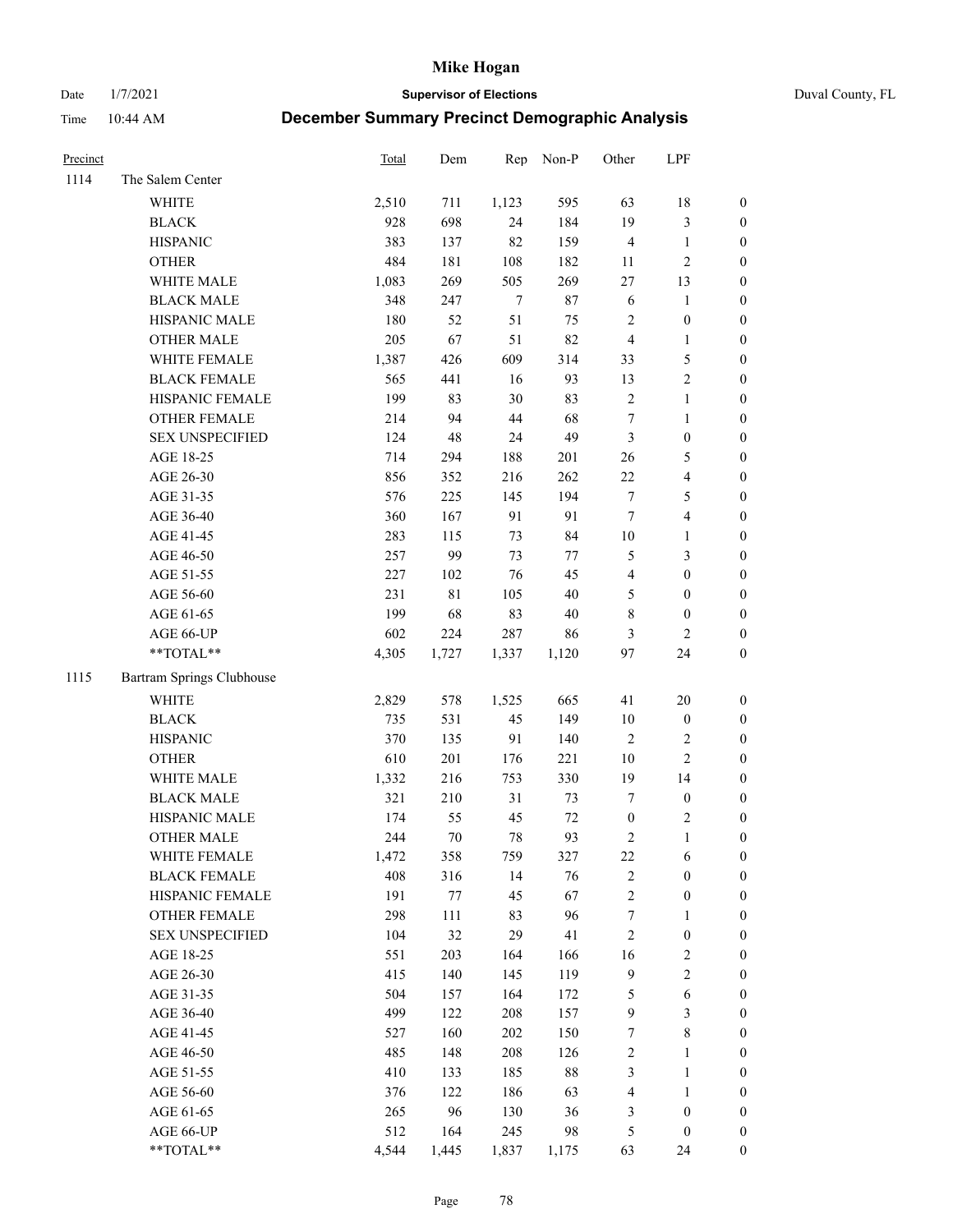# Date 1/7/2021 **Supervisor of Elections** Duval County, FL

| Precinct |                                                 | Total       | Dem            | Rep            | Non-P            | Other                   | LPF              |                  |
|----------|-------------------------------------------------|-------------|----------------|----------------|------------------|-------------------------|------------------|------------------|
| 1116     | First Baptist Church of Jacksonville at Nocatee |             |                |                |                  |                         |                  |                  |
|          | <b>WHITE</b>                                    | 1,692       | 374            | 959            | 315              | 39                      | $\sqrt{5}$       | $\boldsymbol{0}$ |
|          | <b>BLACK</b>                                    | 85          | 57             | 6              | 19               | 3                       | $\boldsymbol{0}$ | $\boldsymbol{0}$ |
|          | <b>HISPANIC</b>                                 | 89          | 31             | 35             | 23               | $\boldsymbol{0}$        | $\boldsymbol{0}$ | $\boldsymbol{0}$ |
|          | <b>OTHER</b>                                    | 110         | 30             | 38             | 41               | $\mathbf{0}$            | $\mathbf{1}$     | $\boldsymbol{0}$ |
|          | WHITE MALE                                      | 809         | 146            | 480            | 161              | 20                      | $\sqrt{2}$       | $\boldsymbol{0}$ |
|          | <b>BLACK MALE</b>                               | 44          | 27             | $\mathfrak{Z}$ | 12               | $\sqrt{2}$              | $\boldsymbol{0}$ | $\boldsymbol{0}$ |
|          | HISPANIC MALE                                   | 42          | 14             | 16             | 12               | $\boldsymbol{0}$        | $\boldsymbol{0}$ | $\boldsymbol{0}$ |
|          | <b>OTHER MALE</b>                               | 42          | 13             | 12             | 16               | $\boldsymbol{0}$        | $\mathbf{1}$     | 0                |
|          | WHITE FEMALE                                    | 874         | 227            | 473            | 152              | 19                      | $\mathfrak{Z}$   | 0                |
|          | <b>BLACK FEMALE</b>                             | 41          | 30             | $\mathfrak{Z}$ | $\boldsymbol{7}$ | $\mathbf{1}$            | $\boldsymbol{0}$ | $\boldsymbol{0}$ |
|          | HISPANIC FEMALE                                 | 46          | 17             | 19             | $10\,$           | $\boldsymbol{0}$        | $\boldsymbol{0}$ | $\boldsymbol{0}$ |
|          | OTHER FEMALE                                    | 51          | 15             | 21             | 15               | $\boldsymbol{0}$        | $\boldsymbol{0}$ | $\boldsymbol{0}$ |
|          | SEX UNSPECIFIED                                 | 27          | $\mathfrak{Z}$ | 11             | 13               | $\boldsymbol{0}$        | $\boldsymbol{0}$ | $\boldsymbol{0}$ |
|          | AGE 18-25                                       | 134         | $44\,$         | 48             | 35               | 6                       | $\mathbf{1}$     | $\boldsymbol{0}$ |
|          | AGE 26-30                                       | 80          | 17             | 33             | $28\,$           | $\mathbf{1}$            | $\mathbf{1}$     | $\boldsymbol{0}$ |
|          | AGE 31-35                                       | 124         | 35             | 56             | 32               | $\boldsymbol{0}$        | $\mathbf{1}$     | $\boldsymbol{0}$ |
|          | AGE 36-40                                       | 137         | 37             | 59             | 39               | $\mathbf{1}$            | $\mathbf{1}$     | 0                |
|          | AGE 41-45                                       | 119         | $28\,$         | 54             | 36               | $\mathbf{1}$            | $\boldsymbol{0}$ | 0                |
|          | AGE 46-50                                       | 115         | 32             | 49             | $27\,$           | $\tau$                  | $\boldsymbol{0}$ | 0                |
|          | AGE 51-55                                       | 182         | 33             | 94             | 47               | 7                       | $\mathbf{1}$     | $\boldsymbol{0}$ |
|          | AGE 56-60                                       | 209         | 47             | 126            | 32               | 3                       | $\mathbf{1}$     | $\boldsymbol{0}$ |
|          | AGE 61-65                                       | 222         | 59             | 129            | 34               | $\boldsymbol{0}$        | $\boldsymbol{0}$ | $\boldsymbol{0}$ |
|          | AGE 66-UP                                       | 654         | 160            | 390            | 88               | 16                      | $\boldsymbol{0}$ | $\boldsymbol{0}$ |
|          | $**TOTAL**$                                     | 1,976       | 492            | 1,038          | 398              | 42                      | 6                | $\boldsymbol{0}$ |
| 1201     | Church of God Marietta                          |             |                |                |                  |                         |                  |                  |
|          | WHITE                                           | 2,327       | 396            | 1,539          | 368              | 16                      | $\,8\,$          | $\boldsymbol{0}$ |
|          | <b>BLACK</b>                                    | 394         | 307            | 25             | 56               | 3                       | $\mathfrak{Z}$   | $\overline{0}$   |
|          | <b>HISPANIC</b>                                 | 115         | 53             | 36             | 26               | $\boldsymbol{0}$        | $\boldsymbol{0}$ | $\overline{0}$   |
|          | <b>OTHER</b>                                    | 203         | 49             | 85             | 66               | $\mathfrak{Z}$          | $\boldsymbol{0}$ | $\boldsymbol{0}$ |
|          | WHITE MALE                                      | 1,058       | 156            | 718            | 171              | $10\,$                  | 3                | 0                |
|          | <b>BLACK MALE</b>                               | 172         | 124            | 16             | 30               | $\mathbf{1}$            | $\mathbf{1}$     | 0                |
|          | HISPANIC MALE                                   | 51          | 25             | 17             | $\overline{9}$   | $\boldsymbol{0}$        | $\boldsymbol{0}$ | 0                |
|          | <b>OTHER MALE</b>                               | 75          | 17             | 36             | 22               | $\boldsymbol{0}$        | $\boldsymbol{0}$ | $\boldsymbol{0}$ |
|          | WHITE FEMALE                                    | 1,242       | 236            | 804            | 191              | 6                       | 5                | $\boldsymbol{0}$ |
|          | <b>BLACK FEMALE</b>                             | 214         | 177            | 9              | 24               | $\overline{c}$          | $\sqrt{2}$       | $\overline{0}$   |
|          | HISPANIC FEMALE                                 | 62          | $27\,$         | 19             | 16               | $\boldsymbol{0}$        | $\boldsymbol{0}$ | $\overline{0}$   |
|          | <b>OTHER FEMALE</b>                             | $8\sqrt{1}$ | $27\,$         | 34             | 18               | $\overline{\mathbf{c}}$ | $\boldsymbol{0}$ | 0                |
|          | <b>SEX UNSPECIFIED</b>                          | 84          | 16             | 32             | 35               | $\mathbf{1}$            | $\boldsymbol{0}$ | 0                |
|          | AGE 18-25                                       | 280         | 67             | 126            | 79               | $\sqrt{6}$              | $\sqrt{2}$       | 0                |
|          | AGE 26-30                                       | 238         | 46             | 121            | 69               | $\overline{c}$          | $\boldsymbol{0}$ | 0                |
|          | AGE 31-35                                       | 240         | 65             | 106            | 62               | $\sqrt{6}$              | $\mathbf{1}$     | 0                |
|          | AGE 36-40                                       | 235         | 50             | 126            | 57               | $\mathbf{1}$            | $\mathbf{1}$     | 0                |
|          | AGE 41-45                                       | 204         | $70\,$         | 84             | 49               | $\boldsymbol{0}$        | $\mathbf{1}$     | 0                |
|          | AGE 46-50                                       | 208         | 56             | 112            | 35               | 3                       | $\sqrt{2}$       | $\boldsymbol{0}$ |
|          | AGE 51-55                                       | 244         | 61             | 143            | 38               | $\mathbf{1}$            | $\mathbf{1}$     | 0                |
|          | AGE 56-60                                       | 309         | 82             | 188            | 37               | $\overline{c}$          | $\boldsymbol{0}$ | 0                |
|          | AGE 61-65                                       | 298         | 89             | 175            | 33               | $\mathbf{1}$            | $\boldsymbol{0}$ | $\overline{0}$   |
|          | AGE 66-UP                                       | 783         | 219            | 504            | 57               | $\boldsymbol{0}$        | 3                | 0                |
|          | **TOTAL**                                       | 3,039       | 805            | 1,685          | 516              | $22\,$                  | 11               | $\boldsymbol{0}$ |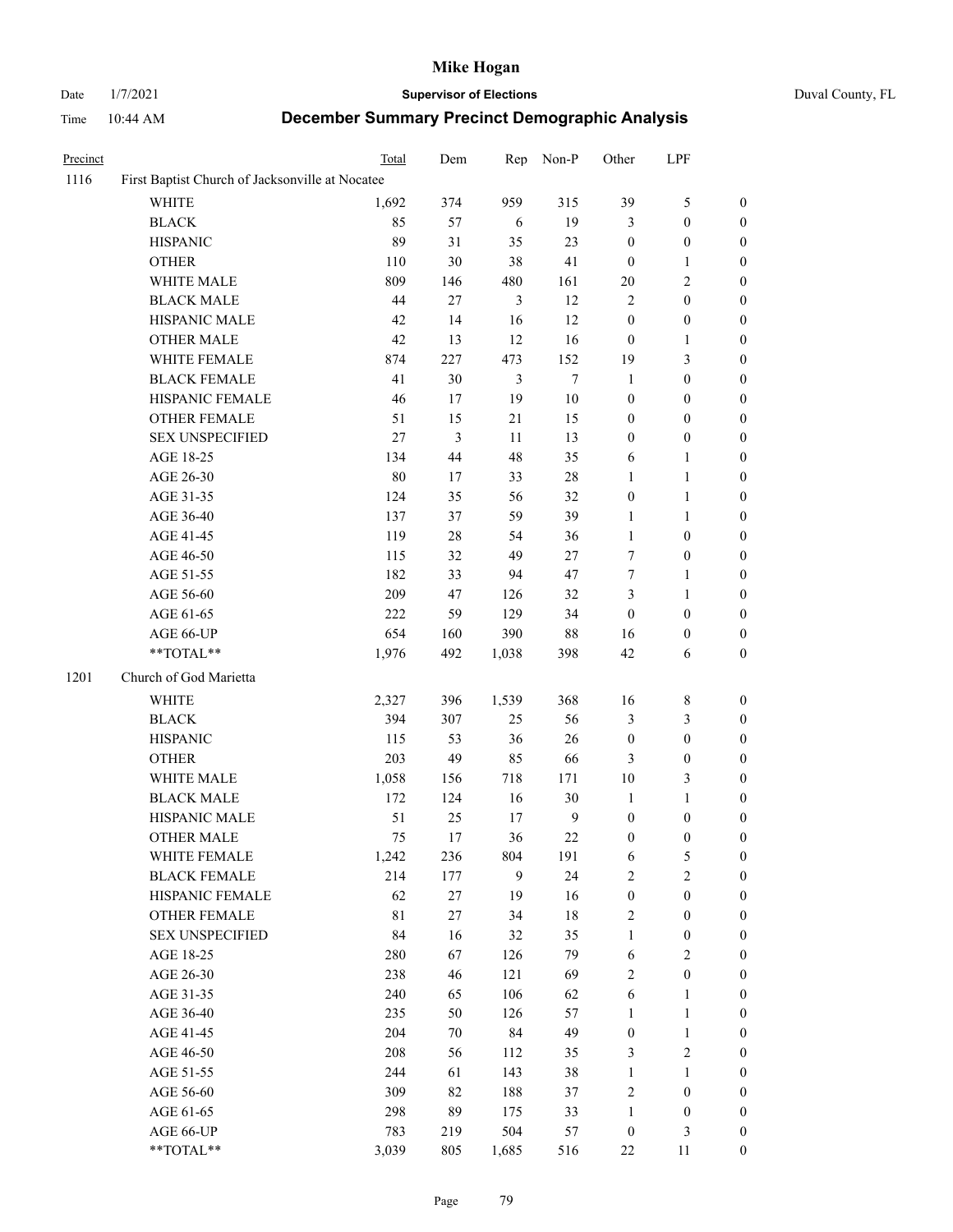Date 1/7/2021 **Supervisor of Elections** Duval County, FL

| Precinct |                                                            | Total  | Dem            | Rep            | Non-P            | Other            | LPF              |                  |
|----------|------------------------------------------------------------|--------|----------------|----------------|------------------|------------------|------------------|------------------|
| 1202     | Hillcrest at Crystal Springs                               |        |                |                |                  |                  |                  |                  |
|          | <b>WHITE</b>                                               | 1,638  | 258            | 1,158          | 198              | 16               | $\,$ 8 $\,$      | 0                |
|          | <b>BLACK</b>                                               | 598    | 476            | 27             | 90               | 5                | $\boldsymbol{0}$ | $\boldsymbol{0}$ |
|          | <b>HISPANIC</b>                                            | 87     | 28             | 37             | $21\,$           | $\mathbf{1}$     | $\boldsymbol{0}$ | $\boldsymbol{0}$ |
|          | <b>OTHER</b>                                               | 186    | 51             | $77 \,$        | 58               | $\boldsymbol{0}$ | $\boldsymbol{0}$ | $\boldsymbol{0}$ |
|          | WHITE MALE                                                 | 785    | 115            | 555            | 102              | 9                | $\overline{4}$   | $\boldsymbol{0}$ |
|          | <b>BLACK MALE</b>                                          | 273    | 206            | 17             | 50               | 0                | $\boldsymbol{0}$ | $\boldsymbol{0}$ |
|          | HISPANIC MALE                                              | 43     | 14             | 18             | 11               | 0                | $\boldsymbol{0}$ | $\boldsymbol{0}$ |
|          | <b>OTHER MALE</b>                                          | 60     | 15             | 29             | 16               | 0                | $\boldsymbol{0}$ | $\boldsymbol{0}$ |
|          | WHITE FEMALE                                               | 821    | 138            | 586            | 86               | 7                | $\overline{4}$   | $\boldsymbol{0}$ |
|          | <b>BLACK FEMALE</b>                                        | 316    | 263            | 9              | 39               | 5                | $\boldsymbol{0}$ | $\boldsymbol{0}$ |
|          | HISPANIC FEMALE                                            | 41     | 12             | 18             | 10               | $\mathbf{1}$     | $\boldsymbol{0}$ | 0                |
|          | OTHER FEMALE                                               | 87     | 30             | 35             | $22\,$           | 0                | $\boldsymbol{0}$ | $\boldsymbol{0}$ |
|          | <b>SEX UNSPECIFIED</b>                                     | 83     | 20             | 32             | 31               | $\boldsymbol{0}$ | $\boldsymbol{0}$ | $\boldsymbol{0}$ |
|          | AGE 18-25                                                  | 281    | 89             | 118            | 66               | 6                | $\sqrt{2}$       | $\boldsymbol{0}$ |
|          | AGE 26-30                                                  | 205    | 59             | 93             | 48               | 5                | $\boldsymbol{0}$ | $\boldsymbol{0}$ |
|          | AGE 31-35                                                  | 179    | 57             | 75             | 47               | $\boldsymbol{0}$ | $\boldsymbol{0}$ | $\boldsymbol{0}$ |
|          | AGE 36-40                                                  | 191    | 64             | 99             | 25               | $\boldsymbol{0}$ | 3                | $\boldsymbol{0}$ |
|          | AGE 41-45                                                  | 178    | 52             | 93             | $30\,$           | 2                | $\mathbf{1}$     | $\boldsymbol{0}$ |
|          | AGE 46-50                                                  | 169    | 49             | 89             | $28\,$           | 3                | $\boldsymbol{0}$ | $\boldsymbol{0}$ |
|          | AGE 51-55                                                  | 242    | 87             | 119            | 31               | 3                | $\sqrt{2}$       | $\boldsymbol{0}$ |
|          | AGE 56-60                                                  | 295    | 102            | 166            | 26               | $\mathbf{1}$     | $\boldsymbol{0}$ | 0                |
|          | AGE 61-65                                                  | 256    | 82             | 150            | 23               | $\mathbf{1}$     | $\boldsymbol{0}$ | 0                |
|          | AGE 66-UP                                                  | 513    | 172            | 297            | 43               | $\mathbf{1}$     | $\boldsymbol{0}$ | $\boldsymbol{0}$ |
|          | $**TOTAL**$                                                | 2,509  | 813            | 1,299          | 367              | 22               | $\,$ 8 $\,$      | $\boldsymbol{0}$ |
|          |                                                            |        |                |                |                  |                  |                  |                  |
| 1203     | Leroy D. Clemons Senior Center                             |        |                |                |                  |                  |                  |                  |
|          | <b>WHITE</b>                                               | 1,176  | 178            | 777            | 203              | 9                | $\boldsymbol{9}$ | $\boldsymbol{0}$ |
|          | <b>BLACK</b>                                               | 123    | 97             | 7              | 19               | $\boldsymbol{0}$ | $\boldsymbol{0}$ | $\boldsymbol{0}$ |
|          | <b>HISPANIC</b>                                            | 36     | 6              | 16             | 14               | $\boldsymbol{0}$ | $\boldsymbol{0}$ | $\boldsymbol{0}$ |
|          | <b>OTHER</b>                                               | 62     | 11             | 25             | 25               | 1                | $\boldsymbol{0}$ | $\boldsymbol{0}$ |
|          | WHITE MALE                                                 | 551    | 67             | 381            | 94               | 5                | $\overline{4}$   | $\boldsymbol{0}$ |
|          | <b>BLACK MALE</b>                                          | 56     | 43             | $\overline{4}$ | $\boldsymbol{9}$ | $\boldsymbol{0}$ | $\boldsymbol{0}$ | $\boldsymbol{0}$ |
|          | HISPANIC MALE                                              | $20\,$ | $\overline{4}$ | $\mathbf{9}$   | 7                | $\boldsymbol{0}$ | $\boldsymbol{0}$ | $\boldsymbol{0}$ |
|          | <b>OTHER MALE</b>                                          | 24     | 3              | 11             | 9                | 1                | $\boldsymbol{0}$ | $\boldsymbol{0}$ |
|          | WHITE FEMALE                                               | 611    | 108            | 388            | 106              | 4                | 5                | 0                |
|          | <b>BLACK FEMALE</b>                                        | 63     | 52             | 3              | $\,$ 8 $\,$      | 0                | $\boldsymbol{0}$ | $\overline{0}$   |
|          | HISPANIC FEMALE                                            | 15     | $\sqrt{2}$     | $\sqrt{ }$     | 6                | $\boldsymbol{0}$ | $\boldsymbol{0}$ | $\overline{0}$   |
|          | <b>OTHER FEMALE</b>                                        | 23     | 7              | 9              | $\tau$           | $\boldsymbol{0}$ | $\boldsymbol{0}$ | $\overline{0}$   |
|          | <b>SEX UNSPECIFIED</b>                                     | 34     | 6              | 13             | 15               | $\boldsymbol{0}$ | $\boldsymbol{0}$ | 0                |
|          | AGE 18-25                                                  | 133    | 24             | 67             | 38               | 2                | $\sqrt{2}$       | $\theta$         |
|          | AGE 26-30                                                  | 121    | 23             | 69             | $27\,$           | $\boldsymbol{0}$ | $\mathfrak{2}$   | 0                |
|          | AGE 31-35                                                  | 133    | $20\,$         | 74             | 37               | 2                | $\boldsymbol{0}$ | 0                |
|          | AGE 36-40                                                  | 113    | 19             | 61             | 28               | 3                | $\sqrt{2}$       | 0                |
|          | AGE 41-45                                                  | 89     | 13             | 52             | 24               | $\boldsymbol{0}$ | $\boldsymbol{0}$ | 0                |
|          | AGE 46-50                                                  | 112    | 12             | 74             | 25               | 0                | $\mathbf{1}$     | 0                |
|          | AGE 51-55                                                  | 114    | 25             | 66             | 22               | $\boldsymbol{0}$ | $\mathbf{1}$     | 0                |
|          | AGE 56-60                                                  | 159    | 38             | 102            | 19               | $\boldsymbol{0}$ | $\boldsymbol{0}$ | $\overline{0}$   |
|          | AGE 61-65                                                  | 149    | 32             | 89             | 24               | 3                | 1                | $\overline{0}$   |
|          | AGE 66-UP                                                  | 274    | 86             | 171            | 17               | $\boldsymbol{0}$ | $\boldsymbol{0}$ | 0                |
|          | $\mathrm{*}\mathrm{*} \mathrm{TOTAL} \mathrm{*}\mathrm{*}$ | 1,397  | 292            | 825            | 261              | 10               | 9                | $\boldsymbol{0}$ |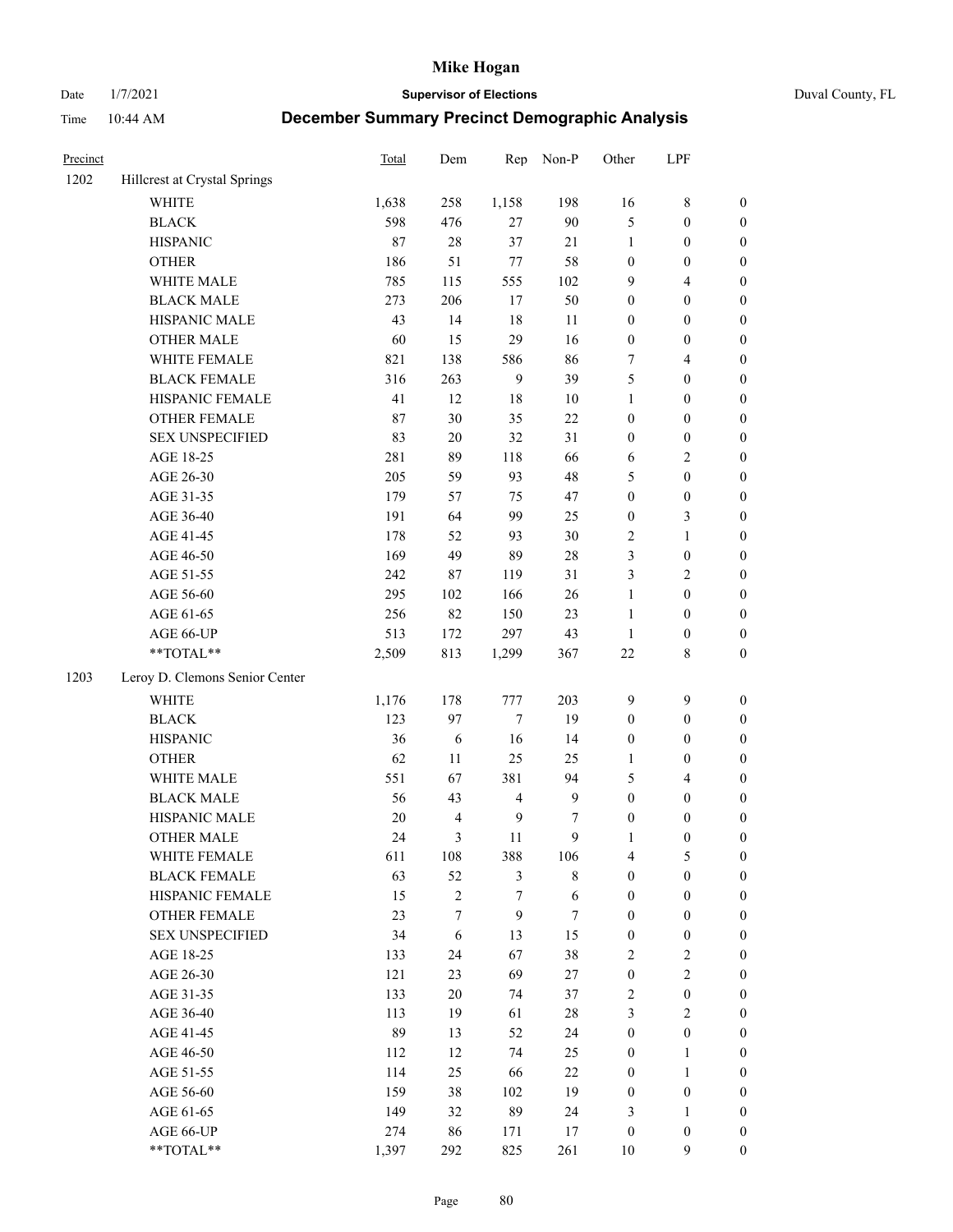Date 1/7/2021 **Supervisor of Elections** Duval County, FL

| Precinct |                                                           | Total   | Dem         | Rep              | Non-P        | Other            | LPF              |                  |
|----------|-----------------------------------------------------------|---------|-------------|------------------|--------------|------------------|------------------|------------------|
| 1204     | Maxville Community Center                                 |         |             |                  |              |                  |                  |                  |
|          | <b>WHITE</b>                                              | 1,655   | 244         | 1,122            | 265          | 16               | $\,$ 8 $\,$      | 0                |
|          | <b>BLACK</b>                                              | 374     | 306         | 16               | 50           | $\overline{2}$   | $\boldsymbol{0}$ | $\boldsymbol{0}$ |
|          | <b>HISPANIC</b>                                           | 71      | 23          | 29               | 19           | $\boldsymbol{0}$ | $\boldsymbol{0}$ | $\boldsymbol{0}$ |
|          | <b>OTHER</b>                                              | 125     | 35          | 46               | 42           | $\boldsymbol{0}$ | $\sqrt{2}$       | $\boldsymbol{0}$ |
|          | WHITE MALE                                                | 771     | 91          | 546              | 124          | 4                | 6                | $\boldsymbol{0}$ |
|          | <b>BLACK MALE</b>                                         | 155     | 123         | $\tau$           | 23           | 2                | $\boldsymbol{0}$ | $\boldsymbol{0}$ |
|          | HISPANIC MALE                                             | 38      | $\,$ 8 $\,$ | $20\,$           | $10\,$       | $\boldsymbol{0}$ | $\boldsymbol{0}$ | $\boldsymbol{0}$ |
|          | <b>OTHER MALE</b>                                         | 48      | $10\,$      | 21               | 15           | $\boldsymbol{0}$ | $\sqrt{2}$       | $\boldsymbol{0}$ |
|          | WHITE FEMALE                                              | 860     | 150         | 556              | 140          | 12               | $\sqrt{2}$       | $\boldsymbol{0}$ |
|          | <b>BLACK FEMALE</b>                                       | 212     | 178         | 7                | $27\,$       | $\boldsymbol{0}$ | $\boldsymbol{0}$ | $\boldsymbol{0}$ |
|          | HISPANIC FEMALE                                           | 31      | 13          | $\boldsymbol{9}$ | $\mathbf{9}$ | $\boldsymbol{0}$ | $\boldsymbol{0}$ | $\boldsymbol{0}$ |
|          | <b>OTHER FEMALE</b>                                       | 47      | $20\,$      | 13               | 14           | $\boldsymbol{0}$ | $\boldsymbol{0}$ | $\boldsymbol{0}$ |
|          | <b>SEX UNSPECIFIED</b>                                    | 63      | 15          | 34               | 14           | $\boldsymbol{0}$ | $\boldsymbol{0}$ | $\boldsymbol{0}$ |
|          | AGE 18-25                                                 | 281     | 65          | 146              | 65           | 5                | $\boldsymbol{0}$ | $\boldsymbol{0}$ |
|          | AGE 26-30                                                 | 182     | 36          | 94               | 47           | $\mathbf{1}$     | $\overline{4}$   | $\boldsymbol{0}$ |
|          | AGE 31-35                                                 | 201     | 47          | 96               | 53           | 3                | $\sqrt{2}$       | $\boldsymbol{0}$ |
|          | AGE 36-40                                                 | 182     | $72\,$      | 77               | 29           | 3                | $\mathbf{1}$     | $\boldsymbol{0}$ |
|          | AGE 41-45                                                 | 177     | 62          | 69               | 42           | $\mathbf{1}$     | 3                | $\boldsymbol{0}$ |
|          | AGE 46-50                                                 | 180     | $44\,$      | 105              | 29           | $\overline{c}$   | $\boldsymbol{0}$ | $\boldsymbol{0}$ |
|          | AGE 51-55                                                 | $207\,$ | 56          | 117              | 32           | $\overline{2}$   | $\boldsymbol{0}$ | $\boldsymbol{0}$ |
|          | AGE 56-60                                                 | 237     | 63          | 151              | 23           | $\boldsymbol{0}$ | $\boldsymbol{0}$ | 0                |
|          | AGE 61-65                                                 | 190     | 58          | 107              | 25           | $\boldsymbol{0}$ | $\boldsymbol{0}$ | $\boldsymbol{0}$ |
|          | AGE 66-UP                                                 | 388     | 105         | 251              | 31           | 1                | $\boldsymbol{0}$ | $\boldsymbol{0}$ |
|          | $\mathrm{*}\mathrm{*}\mathrm{TOTAL} \mathrm{*}\mathrm{*}$ | 2,225   | 608         | 1,213            | 376          | 18               | 10               | $\boldsymbol{0}$ |
| 1205     | Midnight Cry Ministries                                   |         |             |                  |              |                  |                  |                  |
|          | <b>WHITE</b>                                              | 2,273   | 434         | 1,319            | 472          | 30               | 18               | $\boldsymbol{0}$ |
|          | <b>BLACK</b>                                              | 1,626   | 1,313       | 58               | 242          | 13               | $\boldsymbol{0}$ | $\boldsymbol{0}$ |
|          | <b>HISPANIC</b>                                           | 321     | 128         | 63               | 129          | $\boldsymbol{0}$ | $\mathbf{1}$     | $\boldsymbol{0}$ |
|          | <b>OTHER</b>                                              | 417     | 115         | 129              | 166          | 5                | $\sqrt{2}$       | $\boldsymbol{0}$ |
|          | WHITE MALE                                                | 1,073   | 175         | 637              | 233          | 15               | 13               | $\boldsymbol{0}$ |
|          | <b>BLACK MALE</b>                                         | 669     | 506         | 32               | 126          | 5                | $\boldsymbol{0}$ | $\boldsymbol{0}$ |
|          | HISPANIC MALE                                             | 135     | 58          | $28\,$           | 49           | $\boldsymbol{0}$ | $\boldsymbol{0}$ | 0                |
|          | <b>OTHER MALE</b>                                         | 152     | 32          | 59               | 56           | 4                | $\mathbf{1}$     | $\boldsymbol{0}$ |
|          | WHITE FEMALE                                              | 1,165   | 253         | 663              | 229          | 15               | 5                | 0                |
|          | <b>BLACK FEMALE</b>                                       | 925     | 784         | 25               | 108          | 8                | $\boldsymbol{0}$ | $\boldsymbol{0}$ |
|          | HISPANIC FEMALE                                           | 177     | 66          | 34               | 76           | $\boldsymbol{0}$ | $\mathbf{1}$     | $\boldsymbol{0}$ |
|          | <b>OTHER FEMALE</b>                                       | 190     | 62          | 57               | 69           | 1                | $\mathbf{1}$     | $\overline{0}$   |
|          | <b>SEX UNSPECIFIED</b>                                    | 150     | 54          | 34               | 62           | $\boldsymbol{0}$ | $\boldsymbol{0}$ | 0                |
|          | AGE 18-25                                                 | 617     | 258         | 138              | 209          | 9                | $\mathfrak{Z}$   | 0                |
|          | AGE 26-30                                                 | 445     | 168         | 119              | 143          | 13               | $\sqrt{2}$       | 0                |
|          | AGE 31-35                                                 | 414     | 172         | 112              | 128          | $\boldsymbol{0}$ | $\sqrt{2}$       | 0                |
|          | AGE 36-40                                                 | 405     | 174         | 104              | 120          | 4                | $\mathfrak{Z}$   | 0                |
|          | AGE 41-45                                                 | 365     | 189         | 100              | $71\,$       | 5                | $\boldsymbol{0}$ | 0                |
|          | AGE 46-50                                                 | 405     | 184         | 128              | 84           | 6                | $\mathfrak{Z}$   | 0                |
|          | AGE 51-55                                                 | 421     | 182         | 159              | 73           | 4                | 3                | $\boldsymbol{0}$ |
|          | AGE 56-60                                                 | 475     | 212         | 189              | 68           | 3                | $\mathfrak{Z}$   | $\boldsymbol{0}$ |
|          | AGE 61-65                                                 | 349     | 139         | 165              | $44\,$       | $\boldsymbol{0}$ | $\mathbf{1}$     | $\boldsymbol{0}$ |
|          | AGE 66-UP                                                 | 741     | 312         | 355              | 69           | 4                | $\mathbf{1}$     | $\boldsymbol{0}$ |
|          | **TOTAL**                                                 | 4,637   | 1,990       | 1,569            | 1,009        | 48               | 21               | $\boldsymbol{0}$ |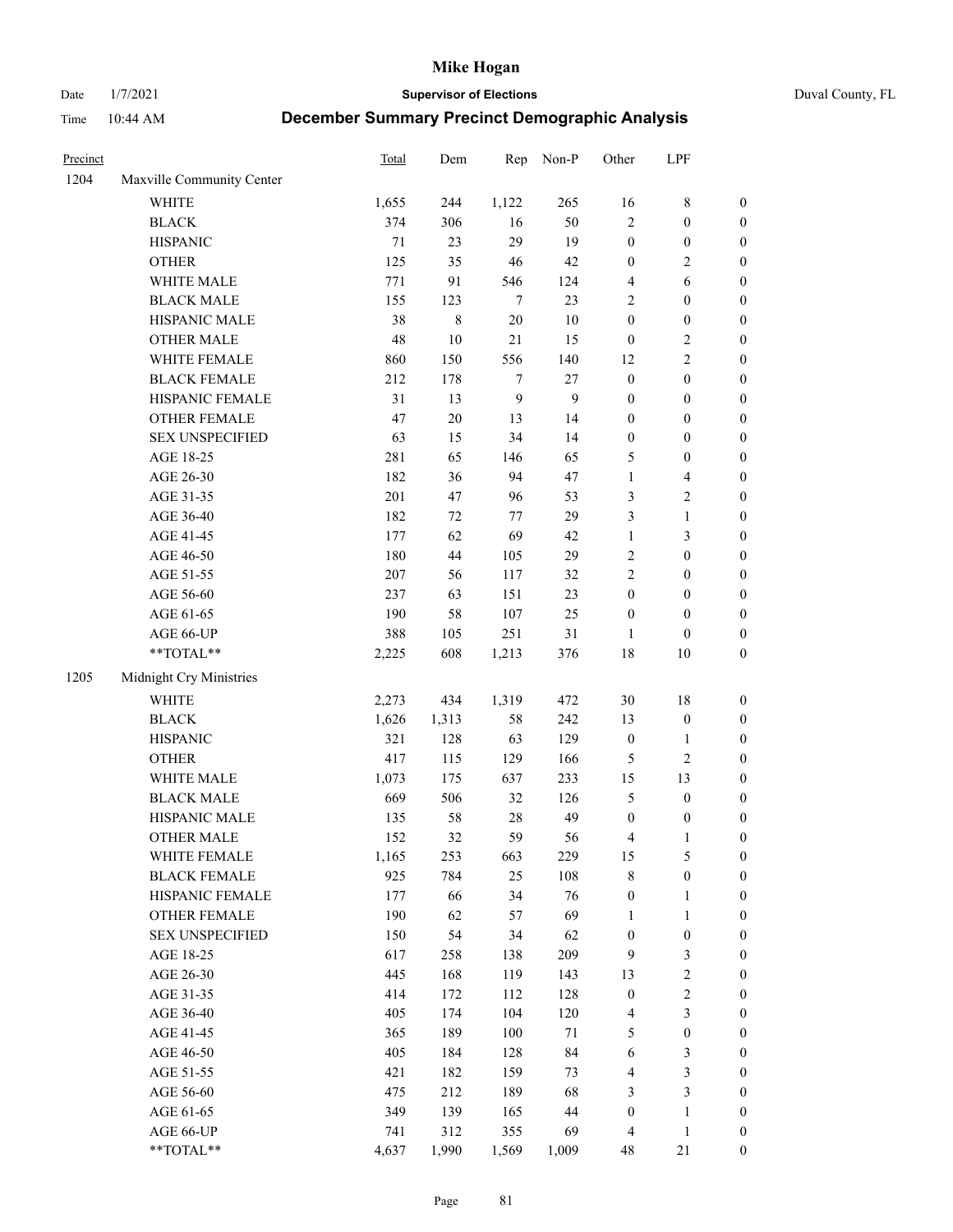Date 1/7/2021 **Supervisor of Elections** Duval County, FL

| Precinct |                             | <b>Total</b>  | Dem          | Rep                     | Non-P            | Other            | LPF                     |                  |
|----------|-----------------------------|---------------|--------------|-------------------------|------------------|------------------|-------------------------|------------------|
| 1206     | Promise Land Baptist Church |               |              |                         |                  |                  |                         |                  |
|          | <b>WHITE</b>                | 2,068         | 282          | 1,481                   | 284              | 14               | $\boldsymbol{7}$        | 0                |
|          | <b>BLACK</b>                | 1,353         | 1,063        | 54                      | 219              | 13               | $\overline{\mathbf{4}}$ | $\boldsymbol{0}$ |
|          | <b>HISPANIC</b>             | 100           | 43           | 29                      | 27               | $\mathbf{1}$     | $\boldsymbol{0}$        | $\boldsymbol{0}$ |
|          | <b>OTHER</b>                | 316           | 102          | 103                     | 101              | 10               | $\boldsymbol{0}$        | $\boldsymbol{0}$ |
|          | WHITE MALE                  | 982           | 105          | 736                     | 129              | 7                | 5                       | $\boldsymbol{0}$ |
|          | <b>BLACK MALE</b>           | 606           | 442          | 34                      | 122              | 6                | $\sqrt{2}$              | $\boldsymbol{0}$ |
|          | HISPANIC MALE               | 41            | 19           | 13                      | $\boldsymbol{9}$ | $\boldsymbol{0}$ | $\boldsymbol{0}$        | $\boldsymbol{0}$ |
|          | <b>OTHER MALE</b>           | 103           | 33           | 36                      | 31               | 3                | $\boldsymbol{0}$        | $\boldsymbol{0}$ |
|          | WHITE FEMALE                | 1,058         | 173          | 726                     | 150              | 7                | $\sqrt{2}$              | $\boldsymbol{0}$ |
|          | <b>BLACK FEMALE</b>         | 714           | 597          | 18                      | 90               | 7                | $\sqrt{2}$              | $\boldsymbol{0}$ |
|          | HISPANIC FEMALE             | 57            | 23           | 16                      | 17               | $\mathbf{1}$     | $\boldsymbol{0}$        | $\boldsymbol{0}$ |
|          | <b>OTHER FEMALE</b>         | 155           | 55           | 51                      | 44               | 5                | $\boldsymbol{0}$        | $\boldsymbol{0}$ |
|          | <b>SEX UNSPECIFIED</b>      | 121           | 43           | 37                      | 39               | $\overline{c}$   | $\boldsymbol{0}$        | $\boldsymbol{0}$ |
|          | AGE 18-25                   | 463           | 168          | 155                     | 130              | 9                | $\mathbf{1}$            | $\boldsymbol{0}$ |
|          | AGE 26-30                   | 316           | 105          | 105                     | 97               | 5                | $\overline{\mathbf{4}}$ | $\boldsymbol{0}$ |
|          | AGE 31-35                   | 301           | 100          | 121                     | $72\,$           | 5                | $\mathfrak{Z}$          | $\boldsymbol{0}$ |
|          | AGE 36-40                   | 307           | 115          | 133                     | 56               | 3                | $\boldsymbol{0}$        | $\boldsymbol{0}$ |
|          | AGE 41-45                   | 323           | 154          | 114                     | 51               | $\overline{c}$   | $\overline{2}$          | $\boldsymbol{0}$ |
|          | AGE 46-50                   | 339           | 137          | 138                     | 63               | $\mathbf{1}$     | $\boldsymbol{0}$        | $\boldsymbol{0}$ |
|          | AGE 51-55                   | 368           | 174          | 155                     | 39               | $\boldsymbol{0}$ | $\boldsymbol{0}$        | $\boldsymbol{0}$ |
|          | AGE 56-60                   | 430           | 159          | 218                     | 52               | 1                | $\boldsymbol{0}$        | 0                |
|          | AGE 61-65                   | 334           | 147          | 145                     | 39               | $\mathbf{2}$     | $\mathbf{1}$            | $\boldsymbol{0}$ |
|          | AGE 66-UP                   | 656           | 231          | 383                     | 32               | $10\,$           | $\boldsymbol{0}$        | $\boldsymbol{0}$ |
|          | **TOTAL**                   | 3,837         | 1,490        | 1,667                   | 631              | 38               | 11                      | $\boldsymbol{0}$ |
| 1207     | Baldwin Town Hall           |               |              |                         |                  |                  |                         |                  |
|          | <b>WHITE</b>                | 674           | 137          | 409                     | 117              | $\,$ 8 $\,$      | $\mathfrak{Z}$          | $\boldsymbol{0}$ |
|          | <b>BLACK</b>                | 248           | 221          | $\overline{9}$          | 17               | $\mathbf{1}$     | $\boldsymbol{0}$        | $\boldsymbol{0}$ |
|          | <b>HISPANIC</b>             | 10            | $\mathbf{2}$ | 7                       | $\mathbf{1}$     | $\boldsymbol{0}$ | $\boldsymbol{0}$        | $\boldsymbol{0}$ |
|          | <b>OTHER</b>                | 39            | $\,$ $\,$    | 14                      | 16               | 1                | $\boldsymbol{0}$        | $\boldsymbol{0}$ |
|          | WHITE MALE                  | 302           | 60           | 184                     | 51               | 6                | $\mathbf{1}$            | $\boldsymbol{0}$ |
|          | <b>BLACK MALE</b>           | 90            | 77           | 6                       | $\boldsymbol{7}$ | $\boldsymbol{0}$ | $\boldsymbol{0}$        | $\boldsymbol{0}$ |
|          | HISPANIC MALE               | $\mathfrak s$ | $\mathbf{1}$ | 3                       | $\mathbf{1}$     | $\boldsymbol{0}$ | $\boldsymbol{0}$        | $\boldsymbol{0}$ |
|          | OTHER MALE                  | 17            | 6            | $\overline{\mathbf{4}}$ | $\tau$           | $\boldsymbol{0}$ | $\boldsymbol{0}$        | $\boldsymbol{0}$ |
|          | WHITE FEMALE                | 363           | 76           | 221                     | 62               | 2                | 2                       | 0                |
|          | <b>BLACK FEMALE</b>         | 150           | 139          | 3                       | $\tau$           | $\mathbf{1}$     | $\boldsymbol{0}$        | $\overline{0}$   |
|          | HISPANIC FEMALE             | 5             | $\mathbf{1}$ | $\overline{\mathbf{4}}$ | $\boldsymbol{0}$ | $\boldsymbol{0}$ | $\boldsymbol{0}$        | $\overline{0}$   |
|          | OTHER FEMALE                | 11            | 1            | 7                       | $\sqrt{2}$       | 1                | $\boldsymbol{0}$        | $\overline{0}$   |
|          | <b>SEX UNSPECIFIED</b>      | 28            | $\tau$       | $\tau$                  | 14               | $\boldsymbol{0}$ | $\boldsymbol{0}$        | 0                |
|          | AGE 18-25                   | 92            | 32           | 33                      | 26               | $\boldsymbol{0}$ | 1                       | $\theta$         |
|          | AGE 26-30                   | 89            | 25           | 43                      | 18               | 3                | $\boldsymbol{0}$        | 0                |
|          | AGE 31-35                   | 79            | 22           | 39                      | 17               | $\boldsymbol{0}$ | 1                       | 0                |
|          | AGE 36-40                   | 83            | $20\,$       | 45                      | 16               | 2                | $\boldsymbol{0}$        | 0                |
|          | AGE 41-45                   | 55            | 20           | 25                      | $10\,$           | $\boldsymbol{0}$ | $\boldsymbol{0}$        | 0                |
|          | AGE 46-50                   | 69            | 24           | 35                      | 8                | $\mathbf{1}$     | $\mathbf{1}$            | 0                |
|          | AGE 51-55                   | 74            | 27           | 36                      | 9                | $\mathfrak{2}$   | $\boldsymbol{0}$        | $\overline{0}$   |
|          | AGE 56-60                   | 89            | 34           | 39                      | 15               | 1                | $\boldsymbol{0}$        | $\overline{0}$   |
|          | AGE 61-65                   | 91            | 34           | 46                      | 11               | $\boldsymbol{0}$ | $\boldsymbol{0}$        | $\overline{0}$   |
|          | AGE 66-UP                   | 250           | 130          | 98                      | $21\,$           | $\mathbf{1}$     | $\boldsymbol{0}$        | 0                |
|          | **TOTAL**                   | 971           | 368          | 439                     | 151              | $10\,$           | 3                       | $\overline{0}$   |
|          |                             |               |              |                         |                  |                  |                         |                  |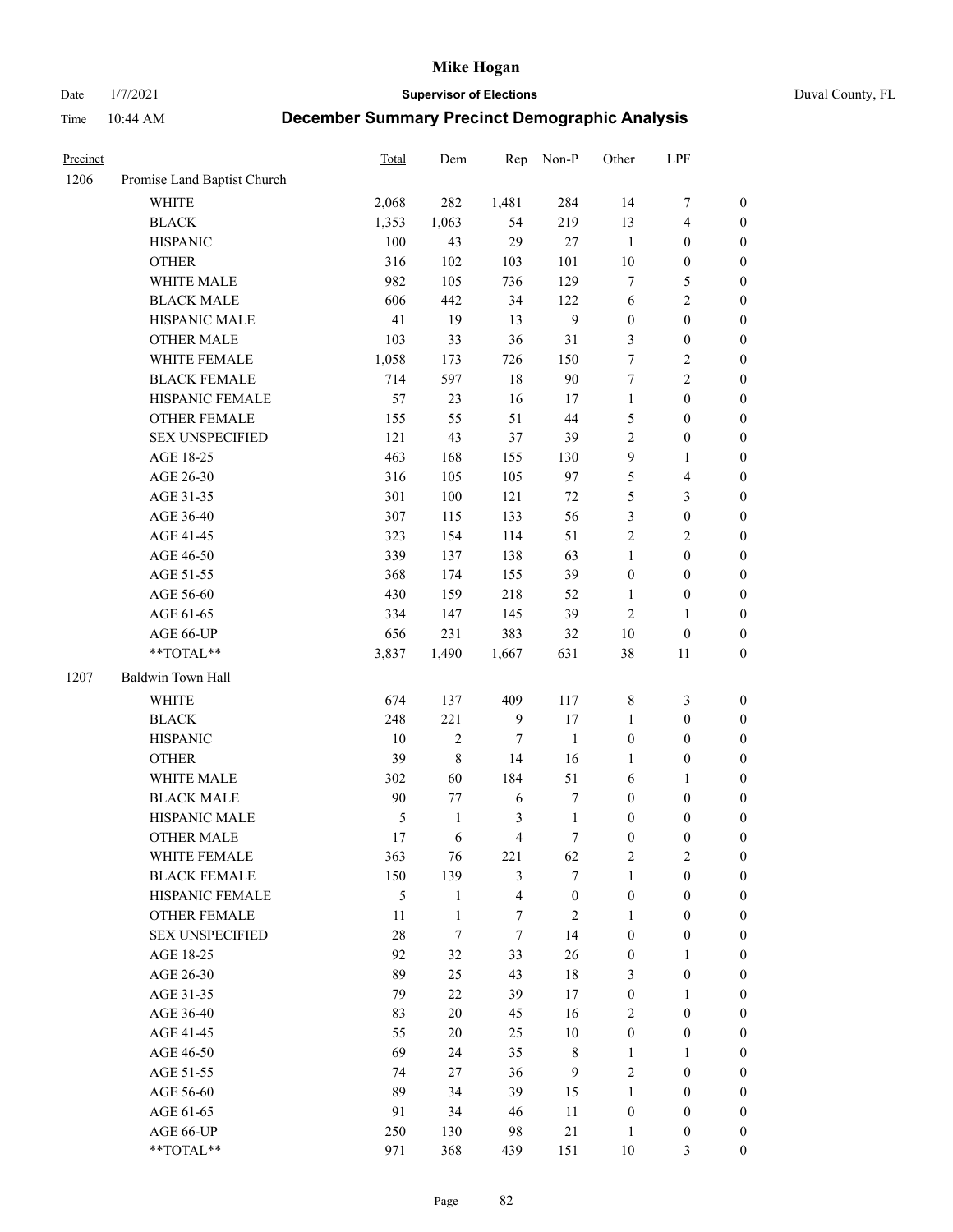Date 1/7/2021 **Supervisor of Elections** Duval County, FL

| Precinct |                           | <b>Total</b> | Dem    | Rep    | Non-P  | Other            | LPF              |                  |
|----------|---------------------------|--------------|--------|--------|--------|------------------|------------------|------------------|
| 1208     | Harvest Ministries        |              |        |        |        |                  |                  |                  |
|          | <b>WHITE</b>              | 1,997        | 418    | 1,168  | 378    | 24               | $\boldsymbol{9}$ | 0                |
|          | <b>BLACK</b>              | 1,482        | 1,167  | 49     | 244    | 21               | $\mathbf{1}$     | $\boldsymbol{0}$ |
|          | <b>HISPANIC</b>           | 251          | 103    | 52     | 93     | 3                | $\boldsymbol{0}$ | $\boldsymbol{0}$ |
|          | <b>OTHER</b>              | 459          | 136    | 149    | 168    | 5                | 1                | $\boldsymbol{0}$ |
|          | WHITE MALE                | 925          | 163    | 576    | 174    | 6                | 6                | $\boldsymbol{0}$ |
|          | <b>BLACK MALE</b>         | 528          | 378    | 27     | 110    | 12               | 1                | $\boldsymbol{0}$ |
|          | HISPANIC MALE             | 115          | 45     | $27\,$ | 42     | $\mathbf{1}$     | $\boldsymbol{0}$ | $\boldsymbol{0}$ |
|          | <b>OTHER MALE</b>         | 170          | 47     | 56     | 66     | $\mathbf{1}$     | $\boldsymbol{0}$ | $\boldsymbol{0}$ |
|          | WHITE FEMALE              | 1,055        | 254    | 583    | 198    | $17\,$           | $\mathfrak{Z}$   | $\boldsymbol{0}$ |
|          | <b>BLACK FEMALE</b>       | 934          | 774    | 21     | 130    | $\mathbf{9}$     | $\boldsymbol{0}$ | $\boldsymbol{0}$ |
|          | HISPANIC FEMALE           | 132          | 55     | 24     | 51     | $\overline{c}$   | $\boldsymbol{0}$ | $\boldsymbol{0}$ |
|          | OTHER FEMALE              | 219          | 72     | 75     | 69     | $\overline{c}$   | $\mathbf{1}$     | $\boldsymbol{0}$ |
|          | <b>SEX UNSPECIFIED</b>    | 111          | 36     | 29     | 43     | 3                | $\boldsymbol{0}$ | $\boldsymbol{0}$ |
|          | AGE 18-25                 | 496          | 217    | 109    | 156    | 14               | $\boldsymbol{0}$ | $\boldsymbol{0}$ |
|          | AGE 26-30                 | 381          | 163    | 92     | 114    | 9                | $\mathfrak{Z}$   | $\boldsymbol{0}$ |
|          | AGE 31-35                 | 445          | 206    | 107    | 125    | 4                | $\sqrt{3}$       | $\boldsymbol{0}$ |
|          | AGE 36-40                 | 377          | 166    | 101    | 103    | 5                | $\overline{2}$   | $\boldsymbol{0}$ |
|          | AGE 41-45                 | 331          | 162    | 93     | $71\,$ | 5                | $\boldsymbol{0}$ | $\boldsymbol{0}$ |
|          | AGE 46-50                 | 354          | 167    | 119    | 58     | $\boldsymbol{9}$ | $\mathbf{1}$     | $\boldsymbol{0}$ |
|          | AGE 51-55                 | 319          | 138    | 116    | 63     | $\mathbf{1}$     | $\mathbf{1}$     | $\boldsymbol{0}$ |
|          | AGE 56-60                 | 397          | 165    | 173    | 56     | $\overline{c}$   | 1                | 0                |
|          | AGE 61-65                 | 377          | 159    | 163    | 53     | $\overline{c}$   | $\boldsymbol{0}$ | $\boldsymbol{0}$ |
|          | AGE 66-UP                 | 712          | 281    | 345    | 84     | $\sqrt{2}$       | $\boldsymbol{0}$ | $\boldsymbol{0}$ |
|          | $**TOTAL**$               | 4,189        | 1,824  | 1,418  | 883    | 53               | 11               | $\boldsymbol{0}$ |
| 1209     | Whitehouse Baptist Church |              |        |        |        |                  |                  |                  |
|          | <b>WHITE</b>              | 2,837        | 433    | 1,941  | 419    | 31               | 13               | $\boldsymbol{0}$ |
|          | <b>BLACK</b>              | 526          | 410    | $28\,$ | 84     | 4                | $\boldsymbol{0}$ | $\boldsymbol{0}$ |
|          | <b>HISPANIC</b>           | 110          | 34     | $40\,$ | 35     | $\boldsymbol{0}$ | $\mathbf{1}$     | $\boldsymbol{0}$ |
|          | <b>OTHER</b>              | 202          | 45     | 82     | 68     | 6                | $\mathbf{1}$     | $\boldsymbol{0}$ |
|          | WHITE MALE                | 1,349        | 182    | 941    | 204    | 18               | $\overline{4}$   | $\boldsymbol{0}$ |
|          | <b>BLACK MALE</b>         | 224          | 163    | 21     | $40\,$ | $\boldsymbol{0}$ | $\boldsymbol{0}$ | $\boldsymbol{0}$ |
|          | HISPANIC MALE             | 67           | 17     | $27\,$ | 23     | $\boldsymbol{0}$ | $\boldsymbol{0}$ | $\boldsymbol{0}$ |
|          | <b>OTHER MALE</b>         | 65           | 12     | 30     | $22\,$ | $\mathbf{1}$     | $\boldsymbol{0}$ | $\boldsymbol{0}$ |
|          | WHITE FEMALE              | 1,455        | 248    | 982    | 204    | 13               | 8                | 0                |
|          | <b>BLACK FEMALE</b>       | 290          | 241    | $\tau$ | 38     | 4                | $\boldsymbol{0}$ | $\overline{0}$   |
|          | HISPANIC FEMALE           | 41           | 16     | 13     | 11     | $\boldsymbol{0}$ | 1                | 0                |
|          | <b>OTHER FEMALE</b>       | 81           | $18\,$ | 38     | $22\,$ | 3                | $\boldsymbol{0}$ | 0                |
|          | <b>SEX UNSPECIFIED</b>    | 103          | 25     | 32     | 42     | 2                | $\sqrt{2}$       | 0                |
|          | AGE 18-25                 | 391          | 96     | 188    | 91     | 13               | 3                | 0                |
|          | AGE 26-30                 | 279          | 69     | 146    | 57     | 4                | 3                | 0                |
|          | AGE 31-35                 | 328          | 72     | 166    | 78     | $10\,$           | $\sqrt{2}$       | 0                |
|          | AGE 36-40                 | 304          | 67     | 154    | $80\,$ | 3                | $\boldsymbol{0}$ | 0                |
|          | AGE 41-45                 | 302          | 79     | 167    | 52     | $\mathbf{1}$     | 3                | 0                |
|          | AGE 46-50                 | 333          | 77     | 195    | 57     | 3                | $\mathbf{1}$     | 0                |
|          | AGE 51-55                 | 352          | 102    | 199    | 50     | $\mathbf{1}$     | $\boldsymbol{0}$ | 0                |
|          | AGE 56-60                 | 382          | 98     | 229    | 52     | 2                | $\mathbf{1}$     | 0                |
|          | AGE 61-65                 | 313          | 81     | 194    | 35     | 2                | $\mathbf{1}$     | 0                |
|          | AGE 66-UP                 | 691          | 181    | 453    | 54     | 2                | $\mathbf{1}$     | 0                |
|          | **TOTAL**                 | 3,675        | 922    | 2,091  | 606    | 41               | 15               | $\boldsymbol{0}$ |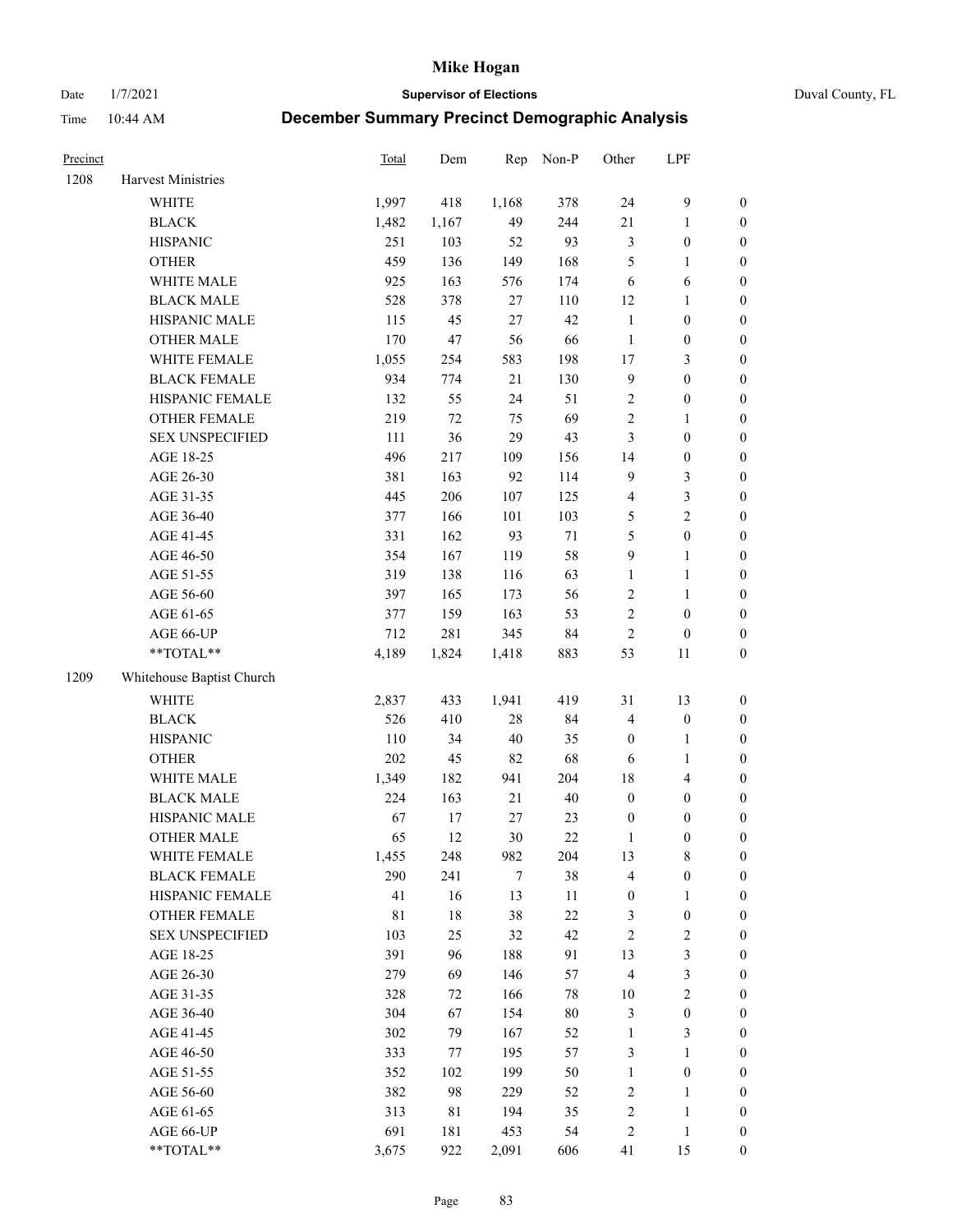Date 1/7/2021 **Supervisor of Elections** Duval County, FL

| Precinct |                             | Total   | Dem    | Rep         | Non-P  | Other                   | LPF                     |                  |
|----------|-----------------------------|---------|--------|-------------|--------|-------------------------|-------------------------|------------------|
| 1210     | Shindler Dr Baptist Church  |         |        |             |        |                         |                         |                  |
|          | <b>WHITE</b>                | 1,808   | 339    | 1,041       | 385    | $27\,$                  | 16                      | 0                |
|          | <b>BLACK</b>                | 761     | 589    | 42          | 124    | 6                       | $\boldsymbol{0}$        | 0                |
|          | <b>HISPANIC</b>             | 269     | 107    | 54          | 101    | 4                       | 3                       | $\boldsymbol{0}$ |
|          | <b>OTHER</b>                | 270     | 93     | $8\sqrt{1}$ | 89     | 6                       | $\mathbf{1}$            | $\boldsymbol{0}$ |
|          | WHITE MALE                  | 870     | 134    | 526         | 187    | 11                      | 12                      | $\boldsymbol{0}$ |
|          | <b>BLACK MALE</b>           | 326     | 234    | 24          | 62     | 6                       | $\boldsymbol{0}$        | $\boldsymbol{0}$ |
|          | HISPANIC MALE               | 131     | 50     | 32          | 46     | $\mathbf{1}$            | $\sqrt{2}$              | $\boldsymbol{0}$ |
|          | <b>OTHER MALE</b>           | 95      | 26     | 35          | 33     | $\mathbf{1}$            | $\boldsymbol{0}$        | $\boldsymbol{0}$ |
|          | WHITE FEMALE                | 917     | 201    | 503         | 193    | 16                      | $\overline{\mathbf{4}}$ | $\boldsymbol{0}$ |
|          | <b>BLACK FEMALE</b>         | 421     | 346    | 17          | 58     | $\boldsymbol{0}$        | $\boldsymbol{0}$        | $\boldsymbol{0}$ |
|          | HISPANIC FEMALE             | 134     | 54     | 22          | 54     | 3                       | $\mathbf{1}$            | $\boldsymbol{0}$ |
|          | OTHER FEMALE                | 137     | 50     | 42          | 42     | 3                       | $\boldsymbol{0}$        | $\boldsymbol{0}$ |
|          | <b>SEX UNSPECIFIED</b>      | $77 \,$ | 33     | $17\,$      | 24     | $\mathbf{2}$            | $\mathbf{1}$            | $\boldsymbol{0}$ |
|          | AGE 18-25                   | 374     | 125    | 119         | 116    | $10\,$                  | $\overline{\mathbf{4}}$ | $\boldsymbol{0}$ |
|          | AGE 26-30                   | 304     | 104    | 98          | 91     | 6                       | $\mathfrak{S}$          | $\boldsymbol{0}$ |
|          | AGE 31-35                   | 278     | 106    | 93          | $72\,$ | 5                       | $\sqrt{2}$              | $\boldsymbol{0}$ |
|          | AGE 36-40                   | 257     | 93     | 78          | 77     | 6                       | $\mathfrak{Z}$          | $\boldsymbol{0}$ |
|          | AGE 41-45                   | 242     | 87     | 87          | 63     | 3                       | $\overline{2}$          | $\boldsymbol{0}$ |
|          | AGE 46-50                   | 270     | 92     | 110         | 64     | $\overline{\mathbf{4}}$ | $\boldsymbol{0}$        | $\boldsymbol{0}$ |
|          | AGE 51-55                   | 299     | 115    | 123         | 58     | $\overline{c}$          | $\mathbf{1}$            | $\boldsymbol{0}$ |
|          | AGE 56-60                   | 286     | 102    | 135         | 46     | $\sqrt{2}$              | $\mathbf{1}$            | 0                |
|          | AGE 61-65                   | 265     | 110    | 111         | 41     | $\mathbf{1}$            | $\sqrt{2}$              | $\boldsymbol{0}$ |
|          | AGE 66-UP                   | 533     | 194    | 264         | 71     | $\overline{4}$          | $\boldsymbol{0}$        | $\boldsymbol{0}$ |
|          | **TOTAL**                   | 3,108   | 1,128  | 1,218       | 699    | 43                      | $20\,$                  | $\boldsymbol{0}$ |
| 1211     | Christian Family Fellowship |         |        |             |        |                         |                         |                  |
|          | WHITE                       | 2,520   | 434    | 1,501       | 525    | 48                      | 12                      | $\boldsymbol{0}$ |
|          | <b>BLACK</b>                | 2,115   | 1,611  | 84          | 395    | $22\,$                  | $\mathfrak{Z}$          | $\boldsymbol{0}$ |
|          | <b>HISPANIC</b>             | 551     | 197    | 155         | 191    | $\,$ $\,$               | $\boldsymbol{0}$        | $\boldsymbol{0}$ |
|          | <b>OTHER</b>                | 653     | 207    | 188         | 242    | 15                      | $\mathbf{1}$            | $\boldsymbol{0}$ |
|          | WHITE MALE                  | 1,225   | 165    | 749         | 281    | 23                      | $\boldsymbol{7}$        | $\boldsymbol{0}$ |
|          | <b>BLACK MALE</b>           | 924     | 651    | 49          | 209    | 14                      | $\mathbf{1}$            | $\boldsymbol{0}$ |
|          | HISPANIC MALE               | 258     | $78\,$ | 85          | 93     | 2                       | $\boldsymbol{0}$        | 0                |
|          | OTHER MALE                  | 247     | 70     | 82          | 91     | 3                       | $\mathbf{1}$            | $\boldsymbol{0}$ |
|          | WHITE FEMALE                | 1,273   | 267    | 736         | 240    | 25                      | 5                       | 0                |
|          | <b>BLACK FEMALE</b>         | 1,166   | 941    | 35          | 180    | 8                       | $\sqrt{2}$              | $\boldsymbol{0}$ |
|          | HISPANIC FEMALE             | 284     | 117    | 66          | 95     | 6                       | $\boldsymbol{0}$        | $\overline{0}$   |
|          | <b>OTHER FEMALE</b>         | 330     | 110    | 88          | 121    | $11\,$                  | $\boldsymbol{0}$        | $\overline{0}$   |
|          | <b>SEX UNSPECIFIED</b>      | 132     | 50     | 38          | 43     | $\mathbf{1}$            | $\boldsymbol{0}$        | 0                |
|          | AGE 18-25                   | 736     | 290    | 182         | 242    | $21\,$                  | $\mathbf{1}$            | 0                |
|          | AGE 26-30                   | 607     | 239    | 155         | 187    | 21                      | $\mathfrak{S}$          | 0                |
|          | AGE 31-35                   | 566     | 237    | 151         | 168    | 9                       | $\mathbf{1}$            | 0                |
|          | AGE 36-40                   | 545     | 240    | 148         | 145    | 7                       | $\mathfrak{S}$          | 0                |
|          | AGE 41-45                   | 519     | 213    | 145         | 152    | 7                       | $\sqrt{2}$              | 0                |
|          | AGE 46-50                   | 571     | 268    | 199         | 96     | $\,$ 8 $\,$             | $\boldsymbol{0}$        | 0                |
|          | AGE 51-55                   | 546     | 255    | 190         | 95     | 4                       | $\sqrt{2}$              | 0                |
|          | AGE 56-60                   | 560     | 240    | 211         | 105    | 4                       | $\boldsymbol{0}$        | $\boldsymbol{0}$ |
|          | AGE 61-65                   | 438     | 189    | 188         | 59     | 2                       | $\boldsymbol{0}$        | $\boldsymbol{0}$ |
|          | AGE 66-UP                   | 751     | 278    | 359         | 104    | 10                      | $\boldsymbol{0}$        | 0                |
|          | **TOTAL**                   | 5,839   | 2,449  | 1,928       | 1,353  | 93                      | 16                      | $\boldsymbol{0}$ |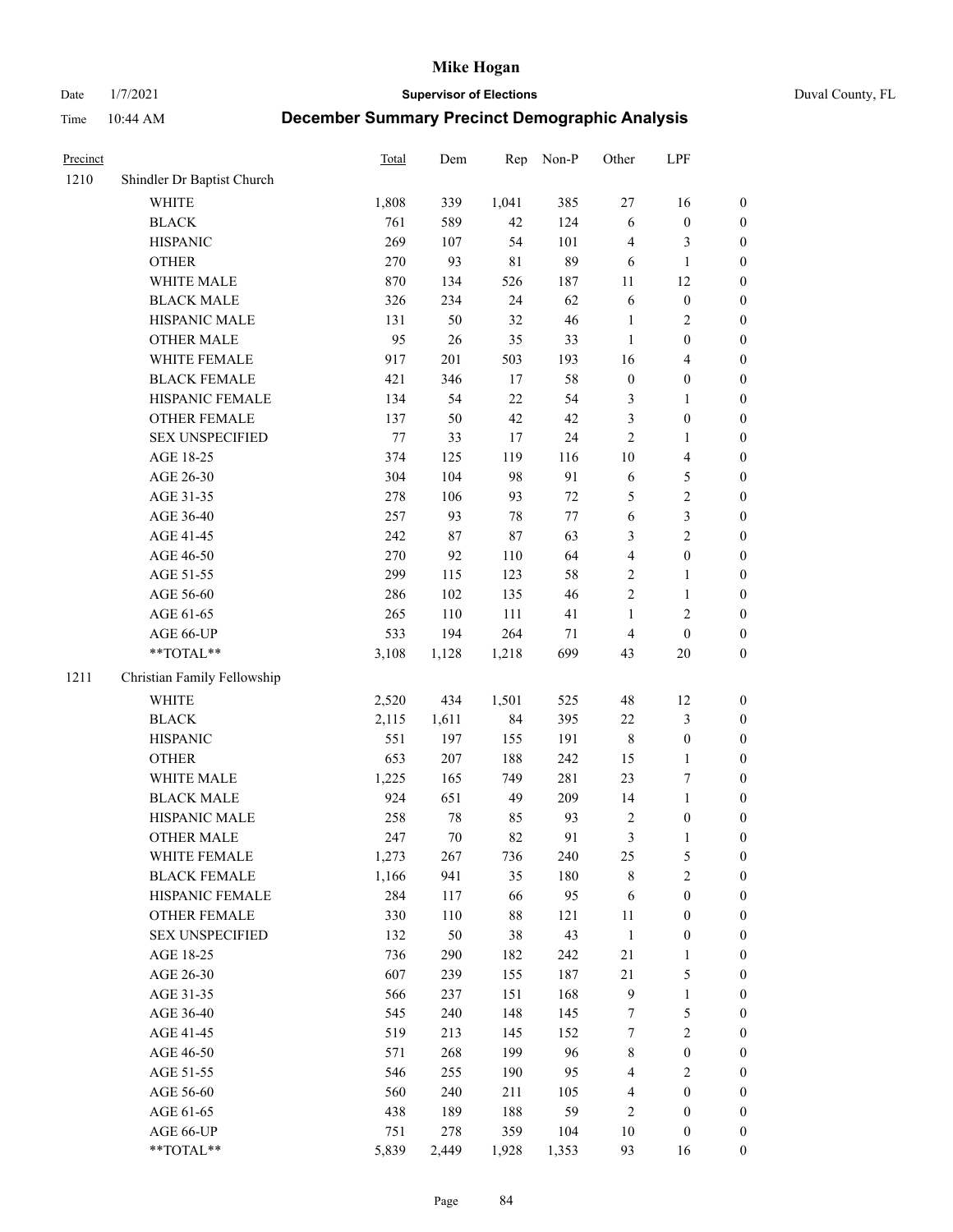Date 1/7/2021 **Supervisor of Elections** Duval County, FL

| Precinct |                         | <b>Total</b> | Dem    | Rep   | Non-P   | Other          | LPF                     |                  |
|----------|-------------------------|--------------|--------|-------|---------|----------------|-------------------------|------------------|
| 1212     | West Regional Library   |              |        |       |         |                |                         |                  |
|          | <b>WHITE</b>            | 2,986        | 480    | 1,922 | 532     | $40\,$         | 12                      | 0                |
|          | <b>BLACK</b>            | 2,923        | 2,356  | 105   | 427     | 35             | $\boldsymbol{0}$        | $\boldsymbol{0}$ |
|          | <b>HISPANIC</b>         | 435          | 176    | 104   | 149     | 5              | 1                       | $\boldsymbol{0}$ |
|          | <b>OTHER</b>            | 596          | 220    | 152   | 215     | 9              | $\boldsymbol{0}$        | $\boldsymbol{0}$ |
|          | WHITE MALE              | 1,390        | 187    | 927   | 248     | $20\,$         | $\,$ 8 $\,$             | $\boldsymbol{0}$ |
|          | <b>BLACK MALE</b>       | 1,264        | 975    | 53    | 218     | 18             | $\boldsymbol{0}$        | $\boldsymbol{0}$ |
|          | HISPANIC MALE           | 210          | $78\,$ | 62    | 65      | 4              | $\mathbf{1}$            | $\boldsymbol{0}$ |
|          | <b>OTHER MALE</b>       | 223          | 76     | 65    | 77      | $\mathfrak{S}$ | $\boldsymbol{0}$        | $\boldsymbol{0}$ |
|          | WHITE FEMALE            | 1,555        | 287    | 970   | 274     | $20\,$         | $\overline{\mathbf{4}}$ | $\boldsymbol{0}$ |
|          | <b>BLACK FEMALE</b>     | 1,600        | 1,337  | 49    | 197     | 17             | $\boldsymbol{0}$        | $\boldsymbol{0}$ |
|          | HISPANIC FEMALE         | 215          | 95     | 39    | $80\,$  | $\mathbf{1}$   | $\boldsymbol{0}$        | 0                |
|          | OTHER FEMALE            | 273          | 108    | 75    | $87\,$  | 3              | $\boldsymbol{0}$        | $\boldsymbol{0}$ |
|          | <b>SEX UNSPECIFIED</b>  | 210          | 89     | 43    | $77\,$  | $\mathbf{1}$   | $\boldsymbol{0}$        | $\boldsymbol{0}$ |
|          | AGE 18-25               | 900          | 438    | 195   | 244     | $22\,$         | 1                       | $\boldsymbol{0}$ |
|          | AGE 26-30               | 556          | 239    | 139   | 166     | $11\,$         | $\mathbf{1}$            | $\boldsymbol{0}$ |
|          | AGE 31-35               | 703          | 313    | 213   | 169     | $\,$ $\,$      | $\boldsymbol{0}$        | $\boldsymbol{0}$ |
|          | AGE 36-40               | 704          | 326    | 213   | 152     | $11\,$         | $\sqrt{2}$              | $\boldsymbol{0}$ |
|          | AGE 41-45               | 714          | 349    | 225   | 127     | $\overline{9}$ | $\overline{\mathbf{4}}$ | $\boldsymbol{0}$ |
|          | AGE 46-50               | 704          | 357    | 219   | 114     | 12             | $\sqrt{2}$              | $\boldsymbol{0}$ |
|          | AGE 51-55               | 655          | 337    | 213   | 98      | 6              | $\mathbf{1}$            | $\boldsymbol{0}$ |
|          | AGE 56-60               | 631          | 289    | 256   | 83      | 3              | $\boldsymbol{0}$        | 0                |
|          | AGE 61-65               | 472          | 232    | 186   | 51      | $\mathbf{1}$   | $\overline{2}$          | $\boldsymbol{0}$ |
|          | AGE 66-UP               | 901          | 352    | 424   | 119     | 6              | $\boldsymbol{0}$        | $\boldsymbol{0}$ |
|          | **TOTAL**               | 6,940        | 3,232  | 2,283 | 1,323   | 89             | 13                      | $\boldsymbol{0}$ |
| 1213     | New Hope Baptist Temple |              |        |       |         |                |                         |                  |
|          | <b>WHITE</b>            | 2,604        | 510    | 1,483 | 561     | 35             | 15                      | $\boldsymbol{0}$ |
|          | <b>BLACK</b>            | 1,941        | 1,512  | 74    | 334     | $20\,$         | $\mathbf{1}$            | $\boldsymbol{0}$ |
|          | <b>HISPANIC</b>         | 457          | 170    | 69    | 213     | 5              | $\boldsymbol{0}$        | $\boldsymbol{0}$ |
|          | <b>OTHER</b>            | 413          | 142    | 107   | 159     | 5              | $\boldsymbol{0}$        | $\boldsymbol{0}$ |
|          | WHITE MALE              | 1,221        | 188    | 751   | 255     | 16             | $11\,$                  | $\boldsymbol{0}$ |
|          | <b>BLACK MALE</b>       | 727          | 529    | 37    | 149     | $11\,$         | $\mathbf{1}$            | $\boldsymbol{0}$ |
|          | HISPANIC MALE           | 213          | 74     | 33    | 104     | $\sqrt{2}$     | $\boldsymbol{0}$        | $\boldsymbol{0}$ |
|          | <b>OTHER MALE</b>       | 139          | 48     | 38    | 51      | $\overline{c}$ | $\boldsymbol{0}$        | $\boldsymbol{0}$ |
|          | WHITE FEMALE            | 1,340        | 310    | 708   | 300     | 18             | 4                       | 0                |
|          | <b>BLACK FEMALE</b>     | 1,182        | 957    | 36    | 180     | 9              | $\boldsymbol{0}$        | $\boldsymbol{0}$ |
|          | HISPANIC FEMALE         | 233          | 93     | 36    | 101     | 3              | $\boldsymbol{0}$        | $\boldsymbol{0}$ |
|          | <b>OTHER FEMALE</b>     | 196          | 73     | 53    | 67      | 3              | $\boldsymbol{0}$        | $\overline{0}$   |
|          | <b>SEX UNSPECIFIED</b>  | 164          | 62     | 41    | 60      | $\mathbf{1}$   | $\boldsymbol{0}$        | 0                |
|          | AGE 18-25               | 672          | 283    | 141   | 236     | 10             | $\sqrt{2}$              | 0                |
|          | AGE 26-30               | 602          | 246    | 132   | 207     | 13             | $\overline{\mathbf{4}}$ | 0                |
|          | AGE 31-35               | 531          | 234    | 124   | 163     | 8              | $\sqrt{2}$              | 0                |
|          | AGE 36-40               | 477          | 226    | 114   | 131     | 6              | $\boldsymbol{0}$        | 0                |
|          | AGE 41-45               | 436          | 194    | 109   | 124     | 6              | $\mathfrak{Z}$          | 0                |
|          | AGE 46-50               | 439          | 202    | 139   | 91      | 4              | $\mathfrak{Z}$          | 0                |
|          | AGE 51-55               | 520          | 238    | 174   | $100\,$ | 7              | $\mathbf{1}$            | $\boldsymbol{0}$ |
|          | AGE 56-60               | 453          | 197    | 182   | $72\,$  | 2              | $\boldsymbol{0}$        | $\boldsymbol{0}$ |
|          | AGE 61-65               | 457          | 191    | 209   | 53      | 3              | 1                       | $\boldsymbol{0}$ |
|          | AGE 66-UP               | 828          | 323    | 409   | 90      | 6              | $\boldsymbol{0}$        | $\boldsymbol{0}$ |
|          | **TOTAL**               | 5,415        | 2,334  | 1,733 | 1,267   | 65             | 16                      | $\boldsymbol{0}$ |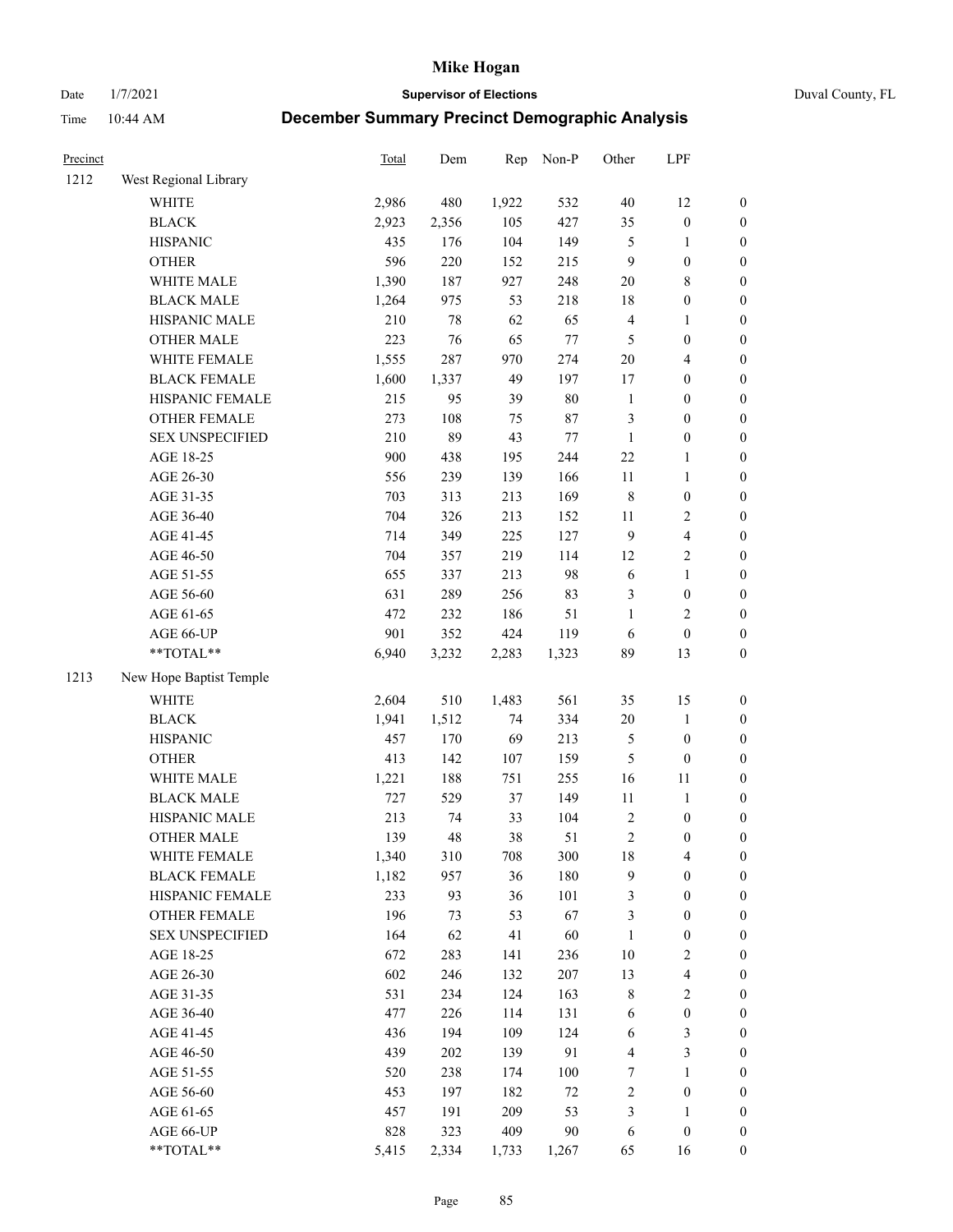Date 1/7/2021 **Supervisor of Elections** Duval County, FL

| Precinct |                              | Total | Dem          | Rep            | Non-P                   | Other                   | LPF                     |                  |
|----------|------------------------------|-------|--------------|----------------|-------------------------|-------------------------|-------------------------|------------------|
| 1301     | Bennie Furlong Senior Center |       |              |                |                         |                         |                         |                  |
|          | <b>WHITE</b>                 | 3,136 | 797          | 1,689          | 586                     | 45                      | 19                      | 0                |
|          | <b>BLACK</b>                 | 36    | $26\,$       | 3              | $\tau$                  | $\boldsymbol{0}$        | $\boldsymbol{0}$        | 0                |
|          | <b>HISPANIC</b>              | 61    | 21           | 21             | $18\,$                  | 1                       | $\boldsymbol{0}$        | $\boldsymbol{0}$ |
|          | <b>OTHER</b>                 | 174   | 56           | 44             | 65                      | 6                       | 3                       | $\boldsymbol{0}$ |
|          | WHITE MALE                   | 1,560 | 338          | 875            | 317                     | 18                      | 12                      | $\boldsymbol{0}$ |
|          | <b>BLACK MALE</b>            | 17    | 12           | 1              | $\overline{4}$          | $\boldsymbol{0}$        | $\boldsymbol{0}$        | $\boldsymbol{0}$ |
|          | HISPANIC MALE                | 27    | $\tau$       | 10             | 10                      | $\boldsymbol{0}$        | $\boldsymbol{0}$        | $\boldsymbol{0}$ |
|          | <b>OTHER MALE</b>            | 68    | 19           | 24             | 22                      | $\mathbf{2}$            | $\mathbf{1}$            | $\boldsymbol{0}$ |
|          | WHITE FEMALE                 | 1,539 | 449          | 796            | 261                     | 26                      | $\boldsymbol{7}$        | $\boldsymbol{0}$ |
|          | <b>BLACK FEMALE</b>          | 17    | 13           | $\sqrt{2}$     | $\sqrt{2}$              | $\boldsymbol{0}$        | $\boldsymbol{0}$        | 0                |
|          | HISPANIC FEMALE              | 33    | 14           | 11             | $\tau$                  | 1                       | $\boldsymbol{0}$        | 0                |
|          | OTHER FEMALE                 | 69    | 27           | 17             | 21                      | $\mathbf{2}$            | $\sqrt{2}$              | 0                |
|          | <b>SEX UNSPECIFIED</b>       | 77    | 21           | 21             | 32                      | 3                       | $\boldsymbol{0}$        | $\boldsymbol{0}$ |
|          | AGE 18-25                    | 296   | 74           | 132            | $78\,$                  | 9                       | $\mathfrak{Z}$          | $\boldsymbol{0}$ |
|          | AGE 26-30                    | 265   | 52           | 122            | 78                      | 6                       | $\boldsymbol{7}$        | $\boldsymbol{0}$ |
|          | AGE 31-35                    | 295   | 74           | 124            | 86                      | 8                       | $\mathfrak{Z}$          | $\boldsymbol{0}$ |
|          | AGE 36-40                    | 226   | 67           | 100            | 56                      | 2                       | $\mathbf{1}$            | $\boldsymbol{0}$ |
|          | AGE 41-45                    | 237   | 69           | 102            | 59                      | 5                       | $\mathbf{2}$            | $\boldsymbol{0}$ |
|          | AGE 46-50                    | 271   | 64           | 136            | 63                      | 7                       | $\mathbf{1}$            | $\boldsymbol{0}$ |
|          | AGE 51-55                    | 274   | 52           | 176            | 44                      | $\boldsymbol{0}$        | $\sqrt{2}$              | 0                |
|          | AGE 56-60                    | 355   | 86           | 207            | 54                      | 6                       | $\overline{2}$          | 0                |
|          | AGE 61-65                    | 368   | 87           | 228            | 51                      | $\mathbf{2}$            | $\boldsymbol{0}$        | 0                |
|          | AGE 66-UP                    | 820   | 275          | 430            | 107                     | $\tau$                  | $\mathbf{1}$            | $\boldsymbol{0}$ |
|          | **TOTAL**                    | 3,407 | 900          | 1,757          | 676                     | 52                      | $22\,$                  | $\boldsymbol{0}$ |
| 1302     | Bethlehem Lutheran Church    |       |              |                |                         |                         |                         |                  |
|          | <b>WHITE</b>                 | 3,002 | 674          | 1,718          | 565                     | 23                      | $22\,$                  | $\boldsymbol{0}$ |
|          | <b>BLACK</b>                 | 25    | 16           | $\overline{4}$ | $\overline{\mathbf{4}}$ | $\mathbf{1}$            | $\boldsymbol{0}$        | $\boldsymbol{0}$ |
|          | <b>HISPANIC</b>              | 67    | 21           | 27             | 14                      | 3                       | $\mathfrak{2}$          | $\boldsymbol{0}$ |
|          | <b>OTHER</b>                 | 176   | 46           | 69             | 55                      | 6                       | $\boldsymbol{0}$        | $\boldsymbol{0}$ |
|          | WHITE MALE                   | 1,496 | 270          | 888            | 308                     | 11                      | 19                      | $\boldsymbol{0}$ |
|          | <b>BLACK MALE</b>            | 16    | $10\,$       | $\sqrt{2}$     | $\mathfrak{Z}$          | $\mathbf{1}$            | $\boldsymbol{0}$        | $\boldsymbol{0}$ |
|          | HISPANIC MALE                | 23    | $\mathbf{9}$ | 7              | $\sqrt{6}$              | $\boldsymbol{0}$        | 1                       | 0                |
|          | <b>OTHER MALE</b>            | 74    | 19           | 30             | 21                      | 4                       | $\boldsymbol{0}$        | $\boldsymbol{0}$ |
|          | WHITE FEMALE                 | 1,471 | 400          | 807            | 249                     | 12                      | 3                       | 0                |
|          | <b>BLACK FEMALE</b>          | 8     | 6            | $\mathbf{1}$   | 1                       | $\boldsymbol{0}$        | $\boldsymbol{0}$        | $\boldsymbol{0}$ |
|          | HISPANIC FEMALE              | 44    | 12           | 20             | $\,$ 8 $\,$             | 3                       | $\mathbf{1}$            | $\overline{0}$   |
|          | OTHER FEMALE                 | 60    | 16           | 29             | 14                      | $\mathbf{1}$            | $\boldsymbol{0}$        | $\overline{0}$   |
|          | <b>SEX UNSPECIFIED</b>       | 78    | 15           | 34             | $28\,$                  | $\mathbf{1}$            | $\boldsymbol{0}$        | 0                |
|          | AGE 18-25                    | 298   | 66           | 153            | 68                      | 7                       | $\overline{\mathbf{4}}$ | 0                |
|          | AGE 26-30                    | 321   | 68           | 172            | 73                      | $\boldsymbol{7}$        | $\mathbf{1}$            | 0                |
|          | AGE 31-35                    | 342   | 74           | 162            | 98                      | $\overline{c}$          | 6                       | 0                |
|          | AGE 36-40                    | 323   | 69           | 177            | 71                      | $\overline{\mathbf{4}}$ | $\sqrt{2}$              | 0                |
|          | AGE 41-45                    | 278   | 61           | 132            | 81                      | 2                       | $\sqrt{2}$              | 0                |
|          | AGE 46-50                    | 247   | 50           | 134            | 59                      | $\mathbf{1}$            | $\mathfrak{Z}$          | 0                |
|          | AGE 51-55                    | 245   | 49           | 158            | 35                      | $\sqrt{2}$              | $\mathbf{1}$            | $\boldsymbol{0}$ |
|          | AGE 56-60                    | 305   | 58           | 202            | 42                      | $\sqrt{2}$              | $\mathbf{1}$            | $\boldsymbol{0}$ |
|          | AGE 61-65                    | 298   | 82           | 176            | 37                      | 2                       | $\mathbf{1}$            | $\overline{0}$   |
|          | AGE 66-UP                    | 613   | 180          | 352            | 74                      | $\overline{4}$          | $\mathfrak{Z}$          | $\boldsymbol{0}$ |
|          | **TOTAL**                    | 3,270 | 757          | 1,818          | 638                     | 33                      | 24                      | $\boldsymbol{0}$ |
|          |                              |       |              |                |                         |                         |                         |                  |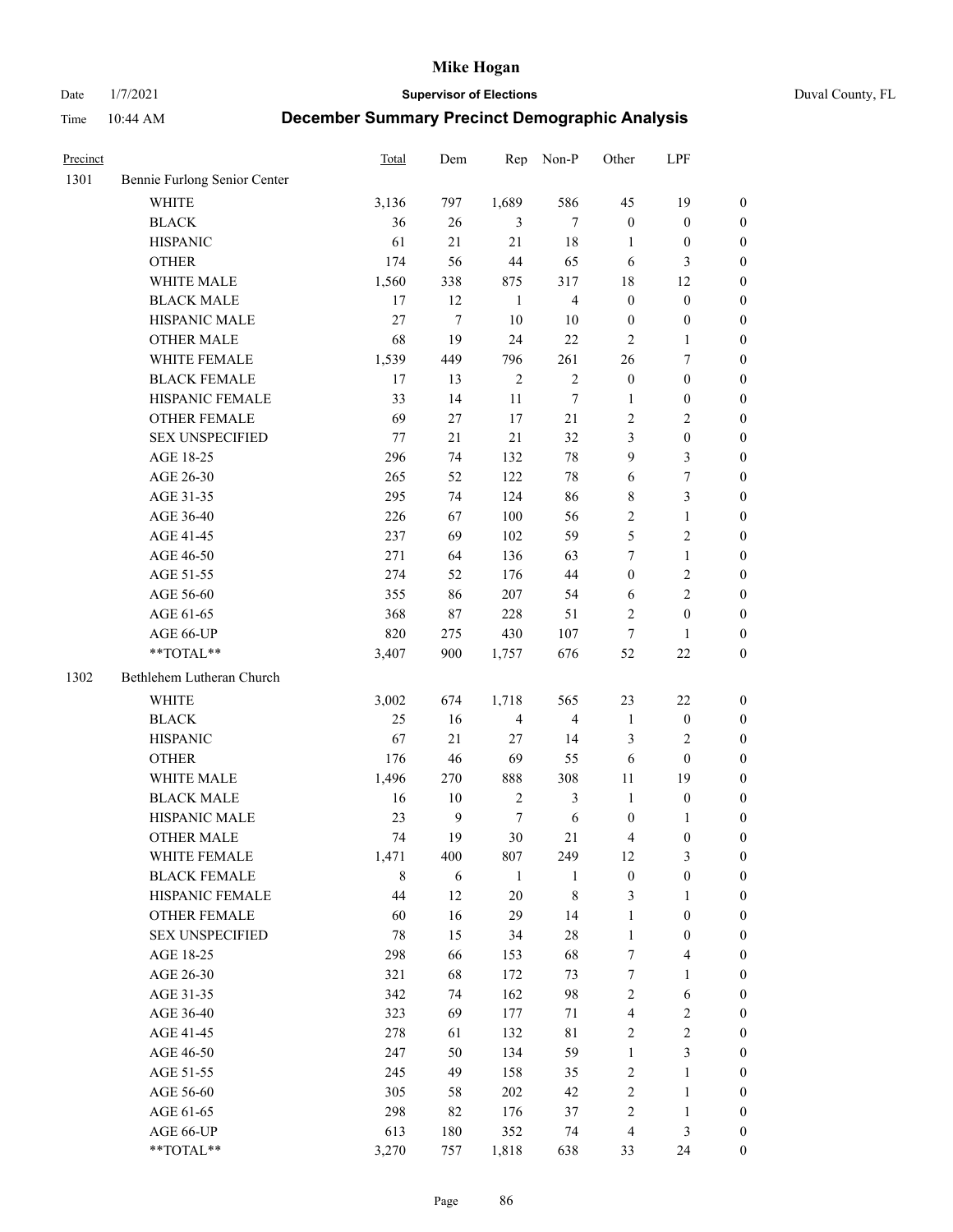Date 1/7/2021 **Supervisor of Elections** Duval County, FL

| Precinct |                              | Total | Dem            | Rep            | Non-P       | Other                   | LPF              |                  |
|----------|------------------------------|-------|----------------|----------------|-------------|-------------------------|------------------|------------------|
| 1303     | American Legion Post 129     |       |                |                |             |                         |                  |                  |
|          | <b>WHITE</b>                 | 2,582 | 614            | 1,361          | 558         | 38                      | 11               | 0                |
|          | <b>BLACK</b>                 | 121   | 89             | 5              | 25          | $\overline{c}$          | $\boldsymbol{0}$ | 0                |
|          | <b>HISPANIC</b>              | 83    | 25             | 33             | 25          | $\boldsymbol{0}$        | $\boldsymbol{0}$ | $\boldsymbol{0}$ |
|          | <b>OTHER</b>                 | 158   | 32             | $71\,$         | 49          | 5                       | 1                | $\boldsymbol{0}$ |
|          | WHITE MALE                   | 1,252 | 252            | 690            | 284         | $20\,$                  | 6                | $\boldsymbol{0}$ |
|          | <b>BLACK MALE</b>            | 57    | 35             | $\sqrt{2}$     | $18\,$      | 2                       | $\boldsymbol{0}$ | $\boldsymbol{0}$ |
|          | HISPANIC MALE                | 37    | $\overline{4}$ | 18             | 15          | $\boldsymbol{0}$        | $\boldsymbol{0}$ | $\boldsymbol{0}$ |
|          | <b>OTHER MALE</b>            | 53    | 10             | 26             | 16          | $\mathbf{1}$            | $\boldsymbol{0}$ | $\boldsymbol{0}$ |
|          | WHITE FEMALE                 | 1,316 | 361            | 663            | 269         | 18                      | $\mathfrak s$    | $\boldsymbol{0}$ |
|          | <b>BLACK FEMALE</b>          | 62    | 52             | $\mathfrak{Z}$ | $\tau$      | $\boldsymbol{0}$        | $\boldsymbol{0}$ | $\boldsymbol{0}$ |
|          | HISPANIC FEMALE              | 45    | $21\,$         | 14             | 10          | $\boldsymbol{0}$        | $\boldsymbol{0}$ | $\boldsymbol{0}$ |
|          | OTHER FEMALE                 | 64    | 16             | 31             | 14          | 3                       | $\boldsymbol{0}$ | $\boldsymbol{0}$ |
|          | <b>SEX UNSPECIFIED</b>       | 58    | 9              | 23             | 24          | $\mathbf{1}$            | $\mathbf{1}$     | $\boldsymbol{0}$ |
|          | AGE 18-25                    | 298   | 83             | 111            | 95          | 5                       | $\overline{4}$   | $\boldsymbol{0}$ |
|          | AGE 26-30                    | 332   | 67             | 161            | 98          | 6                       | $\boldsymbol{0}$ | $\boldsymbol{0}$ |
|          | AGE 31-35                    | 269   | 70             | 111            | 83          | 3                       | $\sqrt{2}$       | $\boldsymbol{0}$ |
|          | AGE 36-40                    | 254   | 60             | 115            | 69          | 6                       | $\overline{4}$   | $\boldsymbol{0}$ |
|          | AGE 41-45                    | 205   | 46             | 99             | 56          | 4                       | $\boldsymbol{0}$ | $\boldsymbol{0}$ |
|          | AGE 46-50                    | 208   | $44\,$         | 113            | 45          | 5                       | $\mathbf{1}$     | $\boldsymbol{0}$ |
|          | AGE 51-55                    | 205   | 50             | 113            | 38          | 4                       | $\boldsymbol{0}$ | $\boldsymbol{0}$ |
|          | AGE 56-60                    | 260   | 60             | 145            | 51          | 4                       | $\boldsymbol{0}$ | 0                |
|          | AGE 61-65                    | 278   | 92             | 141            | 41          | 4                       | $\boldsymbol{0}$ | $\boldsymbol{0}$ |
|          | AGE 66-UP                    | 635   | 188            | 361            | $8\sqrt{1}$ | 4                       | 1                | $\boldsymbol{0}$ |
|          | $**TOTAL**$                  | 2,944 | 760            | 1,470          | 657         | 45                      | 12               | $\boldsymbol{0}$ |
| 1304     | Jacksonville Beach City Hall |       |                |                |             |                         |                  |                  |
|          | WHITE                        | 2,794 | 740            | 1,301          | 680         | 52                      | $21\,$           | $\boldsymbol{0}$ |
|          | <b>BLACK</b>                 | 248   | 194            | $11\,$         | 42          | $\boldsymbol{0}$        | $\mathbf{1}$     | $\boldsymbol{0}$ |
|          | <b>HISPANIC</b>              | 115   | 38             | 40             | 32          | 5                       | $\boldsymbol{0}$ | $\boldsymbol{0}$ |
|          | <b>OTHER</b>                 | 231   | 66             | 58             | 98          | $\,$ 8 $\,$             | $\mathbf{1}$     | $\boldsymbol{0}$ |
|          | WHITE MALE                   | 1,373 | 296            | 658            | 379         | 26                      | 14               | $\boldsymbol{0}$ |
|          | <b>BLACK MALE</b>            | 96    | 68             | $\mathfrak{Z}$ | 24          | $\boldsymbol{0}$        | $\mathbf{1}$     | $\boldsymbol{0}$ |
|          | HISPANIC MALE                | 61    | 17             | 27             | 16          | 1                       | $\boldsymbol{0}$ | 0                |
|          | <b>OTHER MALE</b>            | 90    | 25             | 25             | 36          | 3                       | $\mathbf{1}$     | $\boldsymbol{0}$ |
|          | WHITE FEMALE                 | 1,389 | 438            | 625            | 294         | 26                      | 6                | 0                |
|          | <b>BLACK FEMALE</b>          | 149   | 123            | 8              | 18          | $\boldsymbol{0}$        | $\boldsymbol{0}$ | $\overline{0}$   |
|          | HISPANIC FEMALE              | 52    | 20             | 13             | 15          | 4                       | $\boldsymbol{0}$ | $\overline{0}$   |
|          | OTHER FEMALE                 | 100   | 33             | 25             | 38          | 4                       | $\boldsymbol{0}$ | $\overline{0}$   |
|          | <b>SEX UNSPECIFIED</b>       | 77    | 18             | 26             | 31          | $\mathbf{1}$            | $\mathbf{1}$     | 0                |
|          | AGE 18-25                    | 315   | 108            | 104            | 90          | 12                      | $\mathbf{1}$     | 0                |
|          | AGE 26-30                    | 504   | 141            | 198            | 149         | 11                      | $\mathfrak s$    | 0                |
|          | AGE 31-35                    | 385   | 111            | 132            | 129         | 8                       | 5                | 0                |
|          | AGE 36-40                    | 310   | 92             | 101            | 110         | 4                       | $\mathfrak{Z}$   | 0                |
|          | AGE 41-45                    | 238   | 67             | 87             | 73          | $\boldsymbol{9}$        | $\sqrt{2}$       | 0                |
|          | AGE 46-50                    | 231   | 62             | 111            | 56          | 1                       | $\mathbf{1}$     | 0                |
|          | AGE 51-55                    | 239   | 62             | 117            | 56          | 2                       | $\sqrt{2}$       | 0                |
|          | AGE 56-60                    | 278   | 73             | 141            | 55          | 7                       | $\sqrt{2}$       | $\boldsymbol{0}$ |
|          | AGE 61-65                    | 199   | 77             | 89             | 31          | $\overline{\mathbf{c}}$ | $\boldsymbol{0}$ | $\boldsymbol{0}$ |
|          | AGE 66-UP                    | 689   | 245            | 330            | 103         | 9                       | $\mathfrak{2}$   | $\boldsymbol{0}$ |
|          | **TOTAL**                    | 3,388 | 1,038          | 1,410          | 852         | 65                      | 23               | $\boldsymbol{0}$ |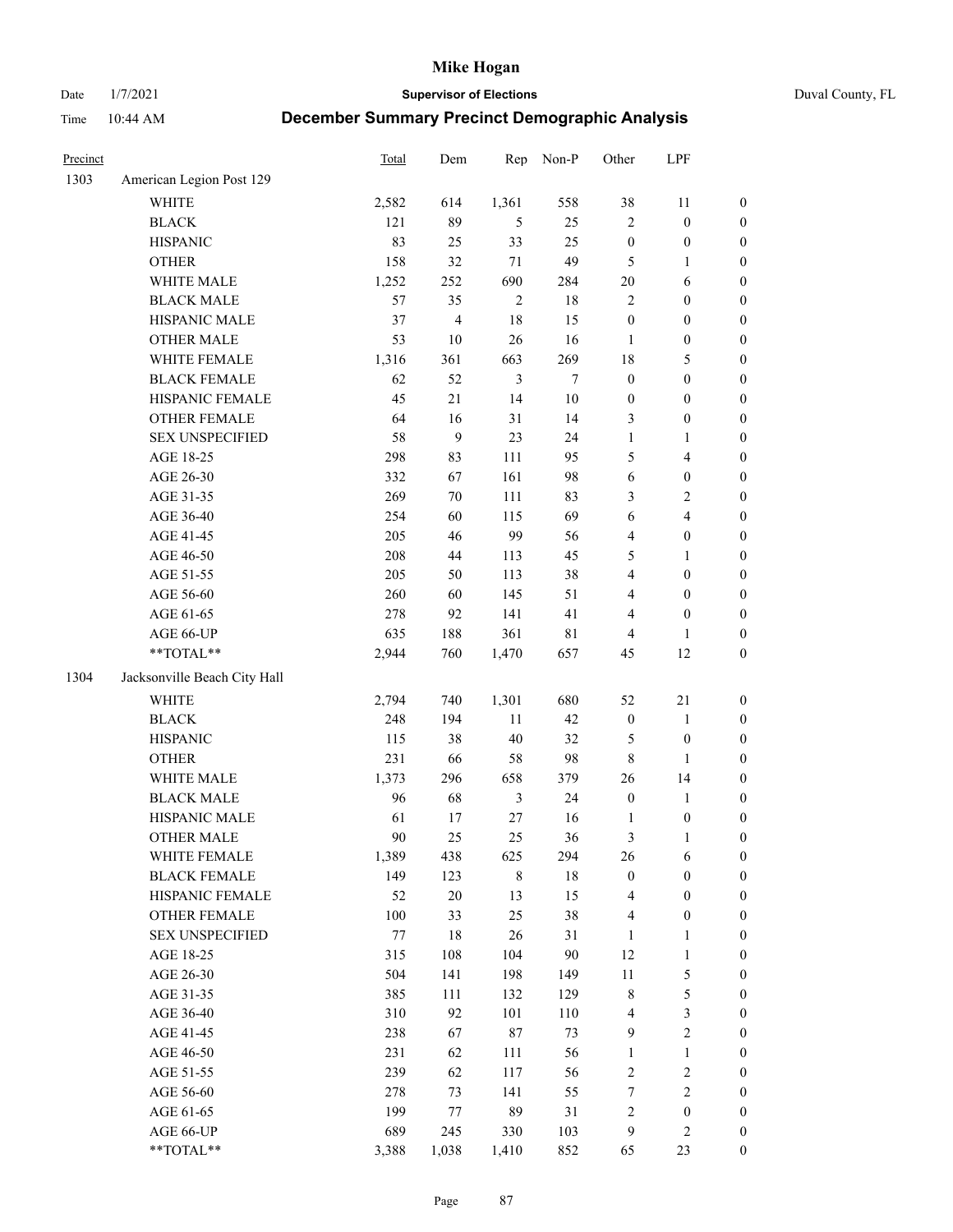Date 1/7/2021 **Supervisor of Elections** Duval County, FL

| Precinct |                          | <b>Total</b> | Dem              | Rep              | Non-P          | Other            | LPF              |                  |
|----------|--------------------------|--------------|------------------|------------------|----------------|------------------|------------------|------------------|
| 1305     | Beaches Regional Library |              |                  |                  |                |                  |                  |                  |
|          | <b>WHITE</b>             | 2,752        | 767              | 1,388            | 548            | 34               | 15               | 0                |
|          | <b>BLACK</b>             | 25           | 16               | 2                | 5              | $\overline{c}$   | $\boldsymbol{0}$ | $\boldsymbol{0}$ |
|          | <b>HISPANIC</b>          | 68           | 26               | 22               | 17             | $\sqrt{2}$       | $\mathbf{1}$     | $\boldsymbol{0}$ |
|          | <b>OTHER</b>             | 136          | 39               | 50               | 42             | 3                | $\sqrt{2}$       | $\boldsymbol{0}$ |
|          | WHITE MALE               | 1,281        | 268              | 703              | 284            | 15               | 11               | $\boldsymbol{0}$ |
|          | <b>BLACK MALE</b>        | 15           | $\tau$           | $\sqrt{2}$       | $\overline{4}$ | $\overline{c}$   | $\boldsymbol{0}$ | $\boldsymbol{0}$ |
|          | HISPANIC MALE            | 27           | 9                | 9                | $\tau$         | $\overline{c}$   | $\boldsymbol{0}$ | $\boldsymbol{0}$ |
|          | <b>OTHER MALE</b>        | 50           | 13               | $20\,$           | 14             | 2                | $\mathbf{1}$     | $\boldsymbol{0}$ |
|          | WHITE FEMALE             | 1,440        | 490              | 672              | 256            | 18               | $\overline{4}$   | $\boldsymbol{0}$ |
|          | <b>BLACK FEMALE</b>      | $10\,$       | 9                | $\boldsymbol{0}$ | $\mathbf{1}$   | $\boldsymbol{0}$ | $\boldsymbol{0}$ | 0                |
|          | HISPANIC FEMALE          | 39           | 16               | 12               | $10\,$         | $\boldsymbol{0}$ | $\mathbf{1}$     | 0                |
|          | <b>OTHER FEMALE</b>      | 54           | $20\,$           | 18               | 14             | $\mathbf{1}$     | $\mathbf{1}$     | $\boldsymbol{0}$ |
|          | <b>SEX UNSPECIFIED</b>   | 65           | 16               | 26               | 22             | $\mathbf{1}$     | $\boldsymbol{0}$ | $\boldsymbol{0}$ |
|          | AGE 18-25                | 290          | 83               | 116              | $78\,$         | $10\,$           | $\mathfrak{Z}$   | $\boldsymbol{0}$ |
|          | AGE 26-30                | 286          | 100              | 111              | 66             | 6                | $\mathfrak{Z}$   | $\boldsymbol{0}$ |
|          | AGE 31-35                | 271          | 71               | 113              | 80             | 5                | $\sqrt{2}$       | $\boldsymbol{0}$ |
|          | AGE 36-40                | 253          | 67               | 105              | 77             | 3                | $\mathbf{1}$     | $\boldsymbol{0}$ |
|          | AGE 41-45                | 199          | 56               | 92               | 44             | 3                | $\overline{4}$   | $\boldsymbol{0}$ |
|          | AGE 46-50                | 247          | 56               | 123              | 64             | $\overline{2}$   | $\sqrt{2}$       | $\boldsymbol{0}$ |
|          | AGE 51-55                | 233          | 55               | 127              | 43             | 6                | $\sqrt{2}$       | $\boldsymbol{0}$ |
|          | AGE 56-60                | 273          | 66               | 162              | 42             | 3                | $\boldsymbol{0}$ | 0                |
|          | AGE 61-65                | 287          | 73               | 159              | 53             | $\mathbf{1}$     | $\mathbf{1}$     | $\boldsymbol{0}$ |
|          | AGE 66-UP                | 642          | 221              | 354              | 65             | $\sqrt{2}$       | $\boldsymbol{0}$ | $\boldsymbol{0}$ |
|          | $**TOTAL**$              | 2,981        | 848              | 1,462            | 612            | 41               | 18               | $\boldsymbol{0}$ |
| 1306     | Atlantic Beach City Hall |              |                  |                  |                |                  |                  |                  |
|          | <b>WHITE</b>             | 2,341        | 748              | 1,064            | 492            | 30               | $\boldsymbol{7}$ | $\boldsymbol{0}$ |
|          | <b>BLACK</b>             | 92           | $71\,$           | $\overline{4}$   | 17             | $\boldsymbol{0}$ | $\boldsymbol{0}$ | $\boldsymbol{0}$ |
|          | <b>HISPANIC</b>          | 51           | 23               | 12               | 16             | $\boldsymbol{0}$ | $\boldsymbol{0}$ | $\boldsymbol{0}$ |
|          | <b>OTHER</b>             | 170          | 45               | 59               | 61             | 2                | 3                | $\boldsymbol{0}$ |
|          | WHITE MALE               | 1,106        | 289              | 538              | 258            | 16               | $\mathfrak s$    | $\boldsymbol{0}$ |
|          | <b>BLACK MALE</b>        | 47           | 33               | $\sqrt{2}$       | 12             | $\boldsymbol{0}$ | $\boldsymbol{0}$ | $\boldsymbol{0}$ |
|          | HISPANIC MALE            | 24           | $\boldsymbol{9}$ | $\boldsymbol{7}$ | $\,8\,$        | $\boldsymbol{0}$ | $\boldsymbol{0}$ | $\boldsymbol{0}$ |
|          | <b>OTHER MALE</b>        | 51           | $10\,$           | $17\,$           | 23             | $\boldsymbol{0}$ | $\mathbf{1}$     | $\boldsymbol{0}$ |
|          | WHITE FEMALE             | 1,213        | 451              | 519              | 227            | 14               | 2                | 0                |
|          | <b>BLACK FEMALE</b>      | 45           | 38               | 2                | 5              | $\boldsymbol{0}$ | $\boldsymbol{0}$ | $\overline{0}$   |
|          | HISPANIC FEMALE          | 26           | 14               | 5                | 7              | $\boldsymbol{0}$ | $\boldsymbol{0}$ | $\overline{0}$   |
|          | <b>OTHER FEMALE</b>      | 77           | $27\,$           | 30               | $18\,$         | 1                | $\mathbf{1}$     | 0                |
|          | <b>SEX UNSPECIFIED</b>   | 65           | 16               | 19               | $28\,$         | $\mathbf{1}$     | $\mathbf{1}$     | 0                |
|          | AGE 18-25                | 229          | 79               | 85               | 60             | 4                | $\mathbf{1}$     | 0                |
|          | AGE 26-30                | 224          | 74               | 78               | 63             | 9                | $\boldsymbol{0}$ | 0                |
|          | AGE 31-35                | 247          | 86               | 83               | 68             | 9                | $\mathbf{1}$     | 0                |
|          | AGE 36-40                | 214          | 68               | 73               | 69             | $\mathbf{1}$     | $\mathfrak{Z}$   | 0                |
|          | AGE 41-45                | 193          | 64               | 73               | 52             | 3                | $\mathbf{1}$     | 0                |
|          | AGE 46-50                | 215          | 59               | 95               | 57             | 3                | $\mathbf{1}$     | 0                |
|          | AGE 51-55                | 194          | 58               | 95               | 39             | $\mathbf{1}$     | $\mathbf{1}$     | 0                |
|          | AGE 56-60                | 254          | 64               | 142              | 48             | $\boldsymbol{0}$ | $\boldsymbol{0}$ | 0                |
|          | AGE 61-65                | 256          | 100              | 114              | 41             | 1                | $\boldsymbol{0}$ | 0                |
|          | AGE 66-UP                | 628          | 235              | 301              | 89             | $\mathbf{1}$     | $\mathfrak{2}$   | 0                |
|          | **TOTAL**                | 2,654        | 887              | 1,139            | 586            | 32               | 10               | $\boldsymbol{0}$ |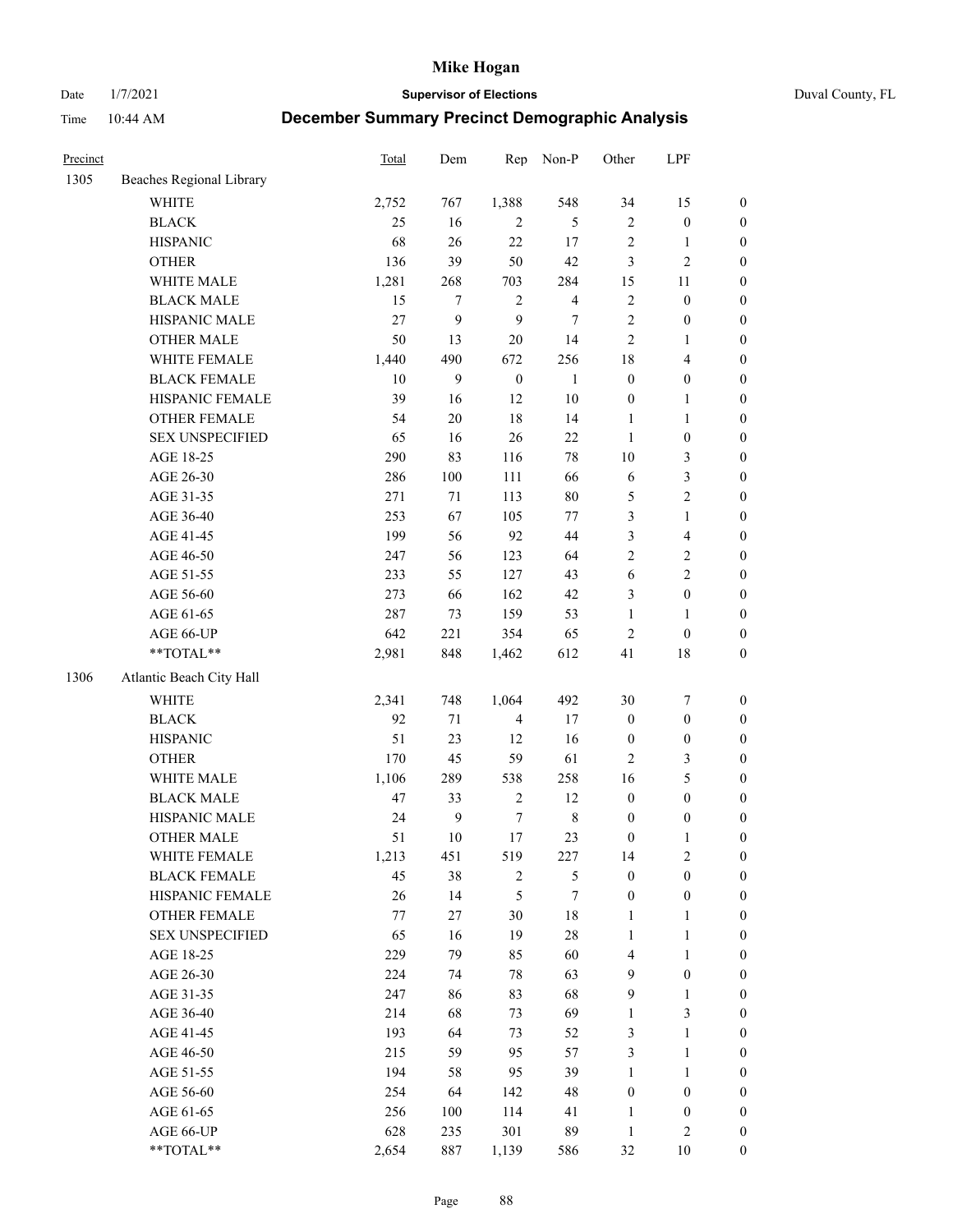Date 1/7/2021 **Supervisor of Elections** Duval County, FL

| Precinct |                               | Total | Dem    | Rep            | Non-P          | Other            | LPF                     |                  |
|----------|-------------------------------|-------|--------|----------------|----------------|------------------|-------------------------|------------------|
| 1307     | Adele Grage Cultural Center   |       |        |                |                |                  |                         |                  |
|          | <b>WHITE</b>                  | 2,831 | 794    | 1,499          | 493            | 32               | 13                      | 0                |
|          | <b>BLACK</b>                  | 18    | 11     | $\overline{2}$ | $\overline{4}$ | $\boldsymbol{0}$ | $\mathbf{1}$            | $\boldsymbol{0}$ |
|          | <b>HISPANIC</b>               | 51    | 17     | 24             | $10\,$         | $\boldsymbol{0}$ | $\boldsymbol{0}$        | $\boldsymbol{0}$ |
|          | <b>OTHER</b>                  | 153   | 42     | 63             | 44             | 4                | $\boldsymbol{0}$        | $\boldsymbol{0}$ |
|          | WHITE MALE                    | 1,305 | 296    | 729            | 255            | 15               | 10                      | $\boldsymbol{0}$ |
|          | <b>BLACK MALE</b>             | 11    | 6      | $\mathbf{1}$   | $\mathfrak{Z}$ | $\boldsymbol{0}$ | $\mathbf{1}$            | $\boldsymbol{0}$ |
|          | HISPANIC MALE                 | 25    | 6      | 11             | $8\,$          | $\boldsymbol{0}$ | $\boldsymbol{0}$        | $\boldsymbol{0}$ |
|          | <b>OTHER MALE</b>             | 61    | 15     | 29             | 17             | $\boldsymbol{0}$ | $\boldsymbol{0}$        | $\boldsymbol{0}$ |
|          | WHITE FEMALE                  | 1,509 | 492    | 761            | 236            | 17               | $\mathfrak{Z}$          | $\boldsymbol{0}$ |
|          | <b>BLACK FEMALE</b>           | 7     | 5      | $\mathbf{1}$   | $\mathbf{1}$   | $\boldsymbol{0}$ | $\boldsymbol{0}$        | $\boldsymbol{0}$ |
|          | HISPANIC FEMALE               | 24    | 11     | 11             | $\sqrt{2}$     | $\boldsymbol{0}$ | $\boldsymbol{0}$        | 0                |
|          | OTHER FEMALE                  | 62    | 19     | 25             | 15             | 3                | $\boldsymbol{0}$        | $\boldsymbol{0}$ |
|          | <b>SEX UNSPECIFIED</b>        | 49    | 14     | 20             | 14             | $\mathbf{1}$     | $\boldsymbol{0}$        | $\boldsymbol{0}$ |
|          | AGE 18-25                     | 230   | 71     | 104            | 46             | 7                | $\sqrt{2}$              | $\boldsymbol{0}$ |
|          | AGE 26-30                     | 136   | 40     | 57             | 34             | 5                | $\boldsymbol{0}$        | $\boldsymbol{0}$ |
|          | AGE 31-35                     | 106   | 33     | 34             | 36             | $\sqrt{2}$       | $\mathbf{1}$            | $\boldsymbol{0}$ |
|          | AGE 36-40                     | 151   | 34     | 62             | 51             | 3                | $\mathbf{1}$            | $\boldsymbol{0}$ |
|          | AGE 41-45                     | 125   | 31     | 62             | 31             | $\boldsymbol{0}$ | $\mathbf{1}$            | $\boldsymbol{0}$ |
|          | AGE 46-50                     | 150   | 38     | 62             | 45             | 1                | $\overline{\mathbf{4}}$ | $\boldsymbol{0}$ |
|          | AGE 51-55                     | 236   | 54     | 141            | 36             | 3                | $\sqrt{2}$              | $\boldsymbol{0}$ |
|          | AGE 56-60                     | 270   | 61     | 160            | 46             | 3                | $\boldsymbol{0}$        | 0                |
|          | AGE 61-65                     | 310   | 105    | 159            | $40\,$         | 4                | $\mathbf{2}$            | 0                |
|          | AGE 66-UP                     | 1,339 | 397    | 747            | 186            | 8                | $\mathbf{1}$            | $\boldsymbol{0}$ |
|          | **TOTAL**                     | 3,053 | 864    | 1,588          | 551            | 36               | 14                      | $\boldsymbol{0}$ |
| 1308     | Community Presbyterian Church |       |        |                |                |                  |                         |                  |
|          | WHITE                         | 2,585 | 715    | 1,285          | 540            | 29               | 16                      | $\boldsymbol{0}$ |
|          | <b>BLACK</b>                  | 375   | 301    | 19             | 53             | $\mathbf{1}$     | $\mathbf{1}$            | $\boldsymbol{0}$ |
|          | <b>HISPANIC</b>               | 76    | 32     | 19             | 25             | $\boldsymbol{0}$ | $\boldsymbol{0}$        | $\boldsymbol{0}$ |
|          | <b>OTHER</b>                  | 169   | 59     | 56             | 50             | 3                | $\mathbf{1}$            | $\boldsymbol{0}$ |
|          | WHITE MALE                    | 1,215 | 280    | 648            | 269            | 7                | 11                      | $\boldsymbol{0}$ |
|          | <b>BLACK MALE</b>             | 153   | 110    | 12             | 30             | $\mathbf{1}$     | $\boldsymbol{0}$        | $\boldsymbol{0}$ |
|          | HISPANIC MALE                 | 29    | $10\,$ | $\tau$         | 12             | $\boldsymbol{0}$ | $\boldsymbol{0}$        | 0                |
|          | <b>OTHER MALE</b>             | 54    | 16     | 22             | 14             | 2                | $\boldsymbol{0}$        | $\boldsymbol{0}$ |
|          | WHITE FEMALE                  | 1,348 | 427    | 631            | 264            | 21               | 5                       | 0                |
|          | <b>BLACK FEMALE</b>           | 215   | 185    | 7              | 22             | $\boldsymbol{0}$ | $\mathbf{1}$            | $\boldsymbol{0}$ |
|          | HISPANIC FEMALE               | 46    | 21     | 12             | 13             | $\boldsymbol{0}$ | $\boldsymbol{0}$        | $\overline{0}$   |
|          | OTHER FEMALE                  | 70    | 27     | 23             | 19             | $\mathbf{1}$     | $\boldsymbol{0}$        | $\overline{0}$   |
|          | <b>SEX UNSPECIFIED</b>        | 74    | 31     | 17             | 24             | $\mathbf{1}$     | $\mathbf{1}$            | 0                |
|          | AGE 18-25                     | 347   | 120    | 115            | 101            | $10\,$           | $\mathbf{1}$            | 0                |
|          | AGE 26-30                     | 183   | 62     | 68             | 47             | 3                | $\mathfrak{Z}$          | 0                |
|          | AGE 31-35                     | 240   | 90     | $77 \,$        | 67             | 4                | $\sqrt{2}$              | 0                |
|          | AGE 36-40                     | 269   | 78     | 100            | 87             | $\mathbf{1}$     | $\mathfrak{Z}$          | 0                |
|          | AGE 41-45                     | 227   | 70     | 86             | 67             | $\boldsymbol{0}$ | $\overline{\mathbf{4}}$ | 0                |
|          | AGE 46-50                     | 264   | 84     | 122            | 57             | $\boldsymbol{0}$ | $\mathbf{1}$            | 0                |
|          | AGE 51-55                     | 275   | 84     | 130            | 55             | $\overline{4}$   | $\sqrt{2}$              | 0                |
|          | AGE 56-60                     | 376   | 116    | 189            | 62             | 7                | $\sqrt{2}$              | $\overline{0}$   |
|          | AGE 61-65                     | 290   | 108    | 149            | 33             | $\boldsymbol{0}$ | $\boldsymbol{0}$        | $\overline{0}$   |
|          | AGE 66-UP                     | 734   | 295    | 343            | 92             | $\overline{4}$   | $\boldsymbol{0}$        | 0                |
|          | **TOTAL**                     | 3,205 | 1,107  | 1,379          | 668            | 33               | 18                      | $\boldsymbol{0}$ |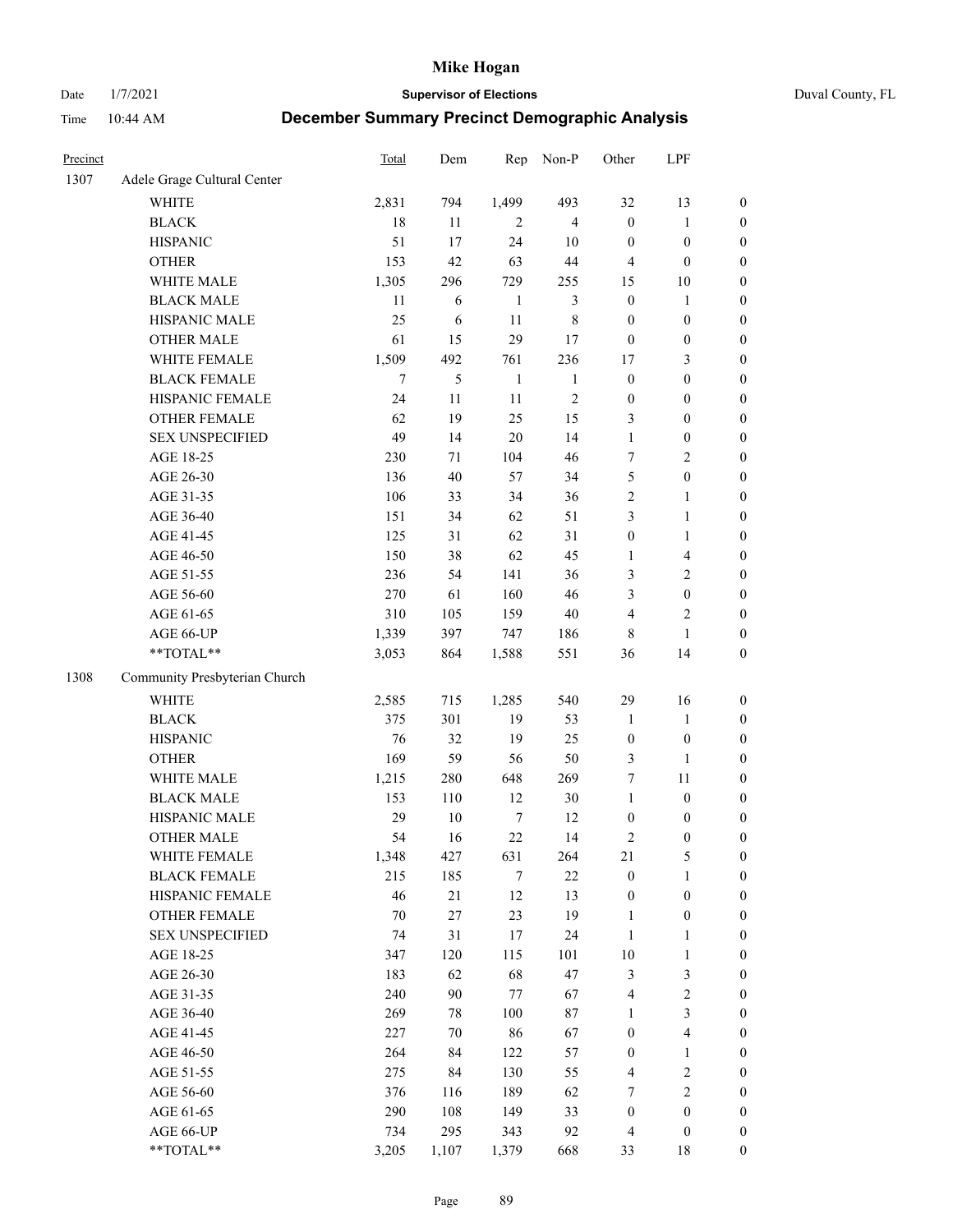Date 1/7/2021 **Supervisor of Elections** Duval County, FL

| Precinct |                                                            | Total | Dem              | Rep            | Non-P          | Other                   | LPF              |                  |
|----------|------------------------------------------------------------|-------|------------------|----------------|----------------|-------------------------|------------------|------------------|
| 1309     | Christ United Methodist Church                             |       |                  |                |                |                         |                  |                  |
|          | <b>WHITE</b>                                               | 2,898 | 716              | 1,496          | 627            | 44                      | 15               | 0                |
|          | <b>BLACK</b>                                               | 38    | 19               | 5              | 12             | 2                       | $\boldsymbol{0}$ | 0                |
|          | <b>HISPANIC</b>                                            | 62    | 17               | 27             | 16             | $\mathbf{1}$            | $\mathbf{1}$     | 0                |
|          | <b>OTHER</b>                                               | 164   | 38               | 46             | 73             | 3                       | $\overline{4}$   | $\boldsymbol{0}$ |
|          | WHITE MALE                                                 | 1,385 | 253              | 766            | 329            | 27                      | 10               | $\boldsymbol{0}$ |
|          | <b>BLACK MALE</b>                                          | 20    | 10               | $\overline{c}$ | 6              | 2                       | $\boldsymbol{0}$ | $\boldsymbol{0}$ |
|          | HISPANIC MALE                                              | 31    | 6                | 14             | 10             | $\mathbf{1}$            | $\boldsymbol{0}$ | $\boldsymbol{0}$ |
|          | <b>OTHER MALE</b>                                          | 60    | 12               | 18             | 26             | $\overline{c}$          | $\mathfrak{2}$   | $\boldsymbol{0}$ |
|          | WHITE FEMALE                                               | 1,476 | 459              | 712            | 283            | 17                      | 5                | 0                |
|          | <b>BLACK FEMALE</b>                                        | 18    | 9                | $\mathfrak{Z}$ | 6              | $\boldsymbol{0}$        | $\boldsymbol{0}$ | 0                |
|          | HISPANIC FEMALE                                            | 30    | 11               | 12             | 6              | $\boldsymbol{0}$        | $\mathbf{1}$     | 0                |
|          | OTHER FEMALE                                               | 68    | 20               | 22             | 24             | $\boldsymbol{0}$        | $\sqrt{2}$       | 0                |
|          | SEX UNSPECIFIED                                            | 73    | 10               | 25             | 37             | $\mathbf{1}$            | $\boldsymbol{0}$ | $\boldsymbol{0}$ |
|          | AGE 18-25                                                  | 316   | 68               | 127            | 109            | 8                       | $\overline{4}$   | $\boldsymbol{0}$ |
|          | AGE 26-30                                                  | 259   | 62               | 110            | 80             | 7                       | $\boldsymbol{0}$ | $\boldsymbol{0}$ |
|          | AGE 31-35                                                  | 305   | 75               | 116            | 102            | 9                       | $\mathfrak{Z}$   | $\boldsymbol{0}$ |
|          | AGE 36-40                                                  | 319   | 71               | 151            | 87             | 5                       | $\mathfrak s$    | $\boldsymbol{0}$ |
|          | AGE 41-45                                                  | 278   | 66               | 119            | 86             | 5                       | $\sqrt{2}$       | $\overline{0}$   |
|          | AGE 46-50                                                  | 269   | 58               | 139            | 67             | 3                       | $\overline{c}$   | 0                |
|          | AGE 51-55                                                  | 243   | 56               | 134            | 50             | 2                       | $\mathbf{1}$     | 0                |
|          | AGE 56-60                                                  | 249   | 53               | 146            | 45             | 4                       | $\mathbf{1}$     | 0                |
|          | AGE 61-65                                                  | 300   | 74               | 181            | 44             | $\mathbf{1}$            | $\boldsymbol{0}$ | 0                |
|          | AGE 66-UP                                                  | 624   | 207              | 351            | 58             | 6                       | $\overline{2}$   | 0                |
|          | $**TOTAL**$                                                | 3,162 | 790              | 1,574          | 728            | 50                      | $20\,$           | $\boldsymbol{0}$ |
| 1310     | First Christian Church of the Beaches                      |       |                  |                |                |                         |                  |                  |
|          | <b>WHITE</b>                                               | 2,975 | 740              | 1,491          | 677            | 53                      | 14               | $\boldsymbol{0}$ |
|          | <b>BLACK</b>                                               | 41    | 24               | $\tau$         | 9              | $\mathbf{1}$            | $\boldsymbol{0}$ | $\boldsymbol{0}$ |
|          | <b>HISPANIC</b>                                            | 96    | 26               | 40             | 26             | 4                       | $\boldsymbol{0}$ | 0                |
|          | <b>OTHER</b>                                               | 187   | 43               | 61             | 77             | 3                       | 3                | $\overline{0}$   |
|          | WHITE MALE                                                 | 1,468 | 317              | 732            | 378            | 29                      | 12               | $\overline{0}$   |
|          | <b>BLACK MALE</b>                                          | 22    | 10               | $\overline{4}$ | $\tau$         | $\mathbf{1}$            | $\boldsymbol{0}$ | $\boldsymbol{0}$ |
|          | HISPANIC MALE                                              | 47    | $\boldsymbol{9}$ | 24             | 12             | 2                       | $\boldsymbol{0}$ | 0                |
|          | <b>OTHER MALE</b>                                          | 70    | 12               | 24             | 31             | 2                       | 1                | 0                |
|          | WHITE FEMALE                                               | 1,481 | 417              | 746            | 292            | 24                      | $\overline{c}$   | 0                |
|          | <b>BLACK FEMALE</b>                                        | 18    | 13               | 3              | $\mathfrak{2}$ | $\boldsymbol{0}$        | $\boldsymbol{0}$ | $\overline{0}$   |
|          | HISPANIC FEMALE                                            | 49    | 17               | 16             | 14             | 2                       | $\boldsymbol{0}$ | $\overline{0}$   |
|          | OTHER FEMALE                                               | 77    | 23               | 30             | 23             | $\boldsymbol{0}$        | $\mathbf{1}$     | $\overline{0}$   |
|          | <b>SEX UNSPECIFIED</b>                                     | 67    | 15               | 20             | 30             | 1                       | $\mathbf{1}$     | 0                |
|          | AGE 18-25                                                  | 323   | 78               | 131            | 97             | 14                      | 3                | 0                |
|          | AGE 26-30                                                  | 362   | 91               | 132            | 127            | 10                      | $\sqrt{2}$       | 0                |
|          | AGE 31-35                                                  | 365   | 93               | 152            | 111            | 6                       | $\mathfrak{Z}$   | 0                |
|          | AGE 36-40                                                  | 274   | 70               | 109            | 82             | 9                       | $\overline{4}$   | 0                |
|          | AGE 41-45                                                  | 237   | 65               | 104            | 61             | 5                       | $\sqrt{2}$       | 0                |
|          | AGE 46-50                                                  | 233   | 60               | 113            | 56             | $\mathbf{2}$            | $\sqrt{2}$       | 0                |
|          | AGE 51-55                                                  | 280   | 61               | 158            | 59             | $\mathbf{2}$            | $\boldsymbol{0}$ | $\overline{0}$   |
|          | AGE 56-60                                                  | 311   | 68               | 181            | 56             | 5                       | 1                | 0                |
|          | AGE 61-65                                                  | 273   | 64               | 149            | 58             | $\overline{\mathbf{c}}$ | $\boldsymbol{0}$ | 0                |
|          | AGE 66-UP                                                  | 641   | 183              | 370            | 82             | 6                       | $\boldsymbol{0}$ | 0                |
|          | $\mathrm{*}\mathrm{*} \mathrm{TOTAL} \mathrm{*}\mathrm{*}$ | 3,299 | 833              | 1,599          | 789            | 61                      | 17               | $\boldsymbol{0}$ |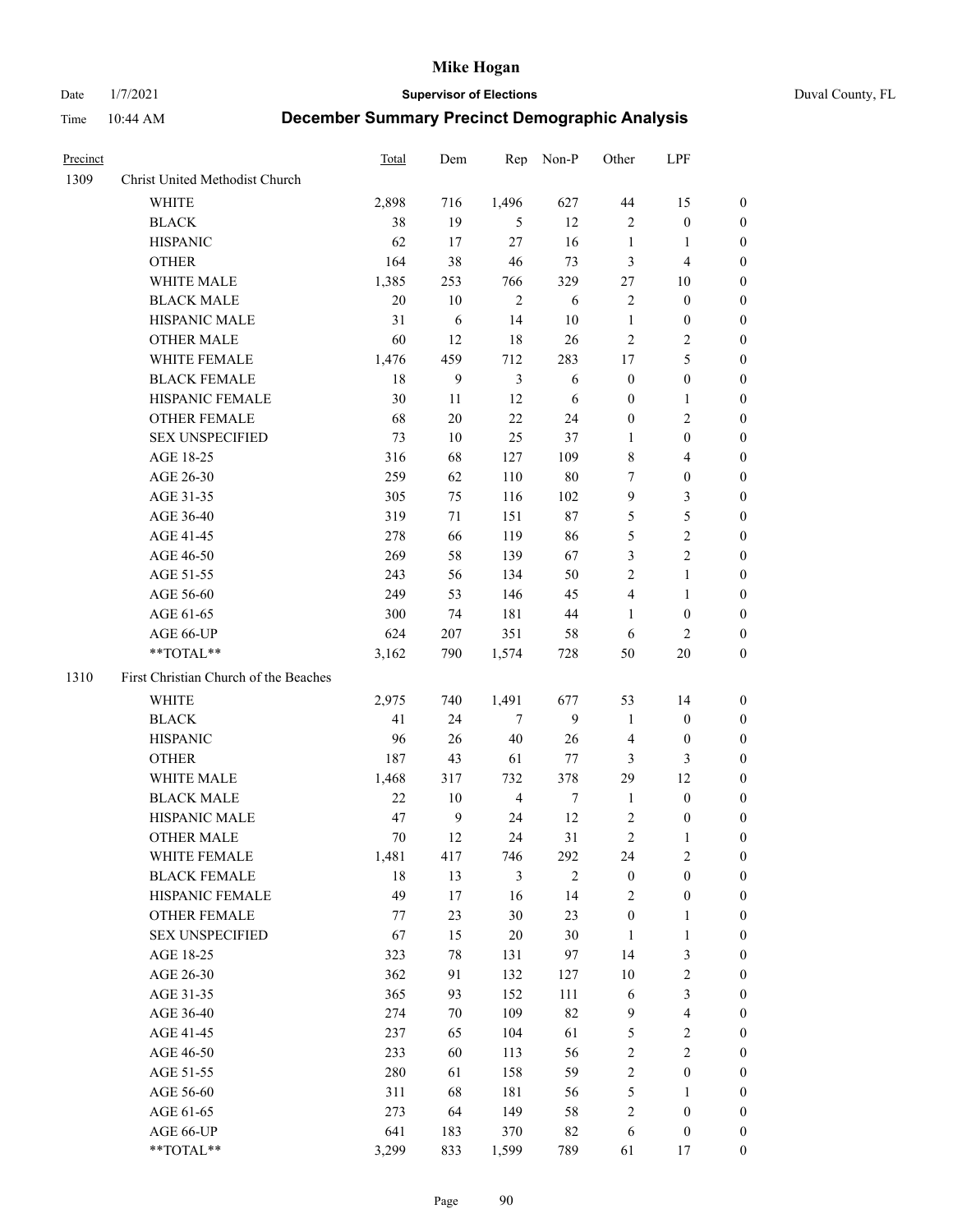Date 1/7/2021 **Supervisor of Elections** Duval County, FL

| Precinct |                            | Total  | Dem    | Rep            | Non-P      | Other            | LPF              |                  |
|----------|----------------------------|--------|--------|----------------|------------|------------------|------------------|------------------|
| 1311     | Hampton Inn                |        |        |                |            |                  |                  |                  |
|          | <b>WHITE</b>               | 3,455  | 778    | 1,878          | 724        | 52               | 23               | $\boldsymbol{0}$ |
|          | <b>BLACK</b>               | 73     | 49     | 8              | 14         | $\mathbf{1}$     | $\mathbf{1}$     | $\boldsymbol{0}$ |
|          | <b>HISPANIC</b>            | 94     | 36     | 34             | 22         | $\sqrt{2}$       | $\boldsymbol{0}$ | $\boldsymbol{0}$ |
|          | <b>OTHER</b>               | 242    | 67     | 103            | 69         | $\mathbf{1}$     | $\mathfrak{2}$   | $\boldsymbol{0}$ |
|          | WHITE MALE                 | 1,587  | 271    | 919            | 362        | 23               | 12               | $\boldsymbol{0}$ |
|          | <b>BLACK MALE</b>          | 46     | 29     | $\mathfrak{S}$ | 11         | $\mathbf{1}$     | $\boldsymbol{0}$ | $\boldsymbol{0}$ |
|          | HISPANIC MALE              | $28\,$ | 11     | $11\,$         | $\sqrt{6}$ | $\boldsymbol{0}$ | $\boldsymbol{0}$ | $\boldsymbol{0}$ |
|          | <b>OTHER MALE</b>          | 98     | 25     | 46             | 25         | $\boldsymbol{0}$ | $\mathfrak{2}$   | $\overline{0}$   |
|          | WHITE FEMALE               | 1,834  | 499    | 945            | 350        | 29               | $11\,$           | $\boldsymbol{0}$ |
|          | <b>BLACK FEMALE</b>        | 27     | $20\,$ | 3              | 3          | $\boldsymbol{0}$ | $\mathbf{1}$     | 0                |
|          | HISPANIC FEMALE            | 63     | 25     | 22             | 14         | 2                | $\boldsymbol{0}$ | $\boldsymbol{0}$ |
|          | <b>OTHER FEMALE</b>        | 110    | 35     | 47             | $27\,$     | $\mathbf{1}$     | $\boldsymbol{0}$ | $\boldsymbol{0}$ |
|          | <b>SEX UNSPECIFIED</b>     | $71\,$ | 15     | 25             | 31         | $\boldsymbol{0}$ | $\boldsymbol{0}$ | $\boldsymbol{0}$ |
|          | AGE 18-25                  | 347    | 76     | 157            | 100        | $11\,$           | $\mathfrak{Z}$   | $\boldsymbol{0}$ |
|          | AGE 26-30                  | 349    | 92     | 161            | 89         | 4                | $\mathfrak{Z}$   | $\boldsymbol{0}$ |
|          | AGE 31-35                  | 383    | 67     | 193            | 112        | 6                | 5                | $\boldsymbol{0}$ |
|          | AGE 36-40                  | 344    | 85     | 152            | 96         | 8                | $\mathfrak{Z}$   | $\boldsymbol{0}$ |
|          | AGE 41-45                  | 291    | 72     | 128            | 84         | 4                | $\mathfrak{Z}$   | $\boldsymbol{0}$ |
|          | AGE 46-50                  | 290    | 46     | 170            | 65         | 4                | $\mathfrak s$    | $\boldsymbol{0}$ |
|          | AGE 51-55                  | 332    | 58     | 207            | 61         | 3                | $\mathfrak{Z}$   | 0                |
|          | AGE 56-60                  | 347    | 76     | 207            | 55         | $\,$ 8 $\,$      | $\mathbf{1}$     | $\boldsymbol{0}$ |
|          | AGE 61-65                  | 328    | 107    | 176            | 43         | 2                | $\boldsymbol{0}$ | $\boldsymbol{0}$ |
|          | AGE 66-UP                  | 853    | 251    | 472            | 124        | 6                | $\boldsymbol{0}$ | $\boldsymbol{0}$ |
|          | **TOTAL**                  | 3,864  | 930    | 2,023          | 829        | 56               | 26               | $\boldsymbol{0}$ |
| 1312     | Oceanside Church of Christ |        |        |                |            |                  |                  |                  |
|          | <b>WHITE</b>               | 2,019  | 545    | 885            | 549        | $30\,$           | 10               | $\boldsymbol{0}$ |
|          | <b>BLACK</b>               | 359    | 260    | 17             | $80\,$     | 2                | $\boldsymbol{0}$ | $\boldsymbol{0}$ |
|          | <b>HISPANIC</b>            | 145    | $70\,$ | 34             | 39         | $\overline{c}$   | $\boldsymbol{0}$ | $\boldsymbol{0}$ |
|          | <b>OTHER</b>               | 186    | 55     | 54             | $72\,$     | 3                | $\sqrt{2}$       | $\boldsymbol{0}$ |
|          | WHITE MALE                 | 979    | 193    | 467            | 301        | $11\,$           | $\boldsymbol{7}$ | $\boldsymbol{0}$ |
|          | <b>BLACK MALE</b>          | 160    | 106    | $11\,$         | 43         | $\boldsymbol{0}$ | $\boldsymbol{0}$ | $\boldsymbol{0}$ |
|          | HISPANIC MALE              | 66     | 24     | $20\,$         | $22\,$     | $\boldsymbol{0}$ | $\boldsymbol{0}$ | 0                |
|          | <b>OTHER MALE</b>          | 64     | 17     | 15             | 32         | $\boldsymbol{0}$ | $\boldsymbol{0}$ | $\boldsymbol{0}$ |
|          | WHITE FEMALE               | 1,019  | 341    | 411            | 245        | 19               | 3                | $\overline{0}$   |
|          | <b>BLACK FEMALE</b>        | 191    | 151    | 5              | 33         | 2                | $\boldsymbol{0}$ | $\overline{0}$   |
|          | HISPANIC FEMALE            | 78     | 46     | 13             | 17         | $\overline{c}$   | $\boldsymbol{0}$ | $\overline{0}$   |
|          | OTHER FEMALE               | 86     | $28\,$ | 30             | 25         | $\mathbf{1}$     | $\mathfrak{2}$   | 0                |
|          | <b>SEX UNSPECIFIED</b>     | 66     | 24     | 18             | $22\,$     | $\overline{c}$   | $\boldsymbol{0}$ | 0                |
|          | AGE 18-25                  | 322    | 108    | 99             | 104        | 7                | $\overline{4}$   | 0                |
|          | AGE 26-30                  | 335    | 108    | 109            | 110        | 5                | $\mathfrak{Z}$   | 0                |
|          | AGE 31-35                  | 319    | 97     | 97             | 117        | 7                | $\mathbf{1}$     | 0                |
|          | AGE 36-40                  | 280    | 96     | 80             | 96         | 6                | $\sqrt{2}$       | 0                |
|          | AGE 41-45                  | 227    | 82     | 70             | 73         | $\overline{c}$   | $\boldsymbol{0}$ | 0                |
|          | AGE 46-50                  | 234    | 66     | 95             | 69         | 4                | $\boldsymbol{0}$ | 0                |
|          | AGE 51-55                  | 204    | 57     | 98             | 48         | $\boldsymbol{0}$ | 1                | $\boldsymbol{0}$ |
|          | AGE 56-60                  | 245    | 79     | 122            | 42         | $\mathbf{1}$     | $\mathbf{1}$     | $\boldsymbol{0}$ |
|          | AGE 61-65                  | 205    | 86     | 91             | 26         | 2                | $\boldsymbol{0}$ | 0                |
|          | AGE 66-UP                  | 338    | 151    | 129            | 55         | 3                | $\boldsymbol{0}$ | 0                |
|          | **TOTAL**                  | 2,709  | 930    | 990            | 740        | 37               | 12               | $\overline{0}$   |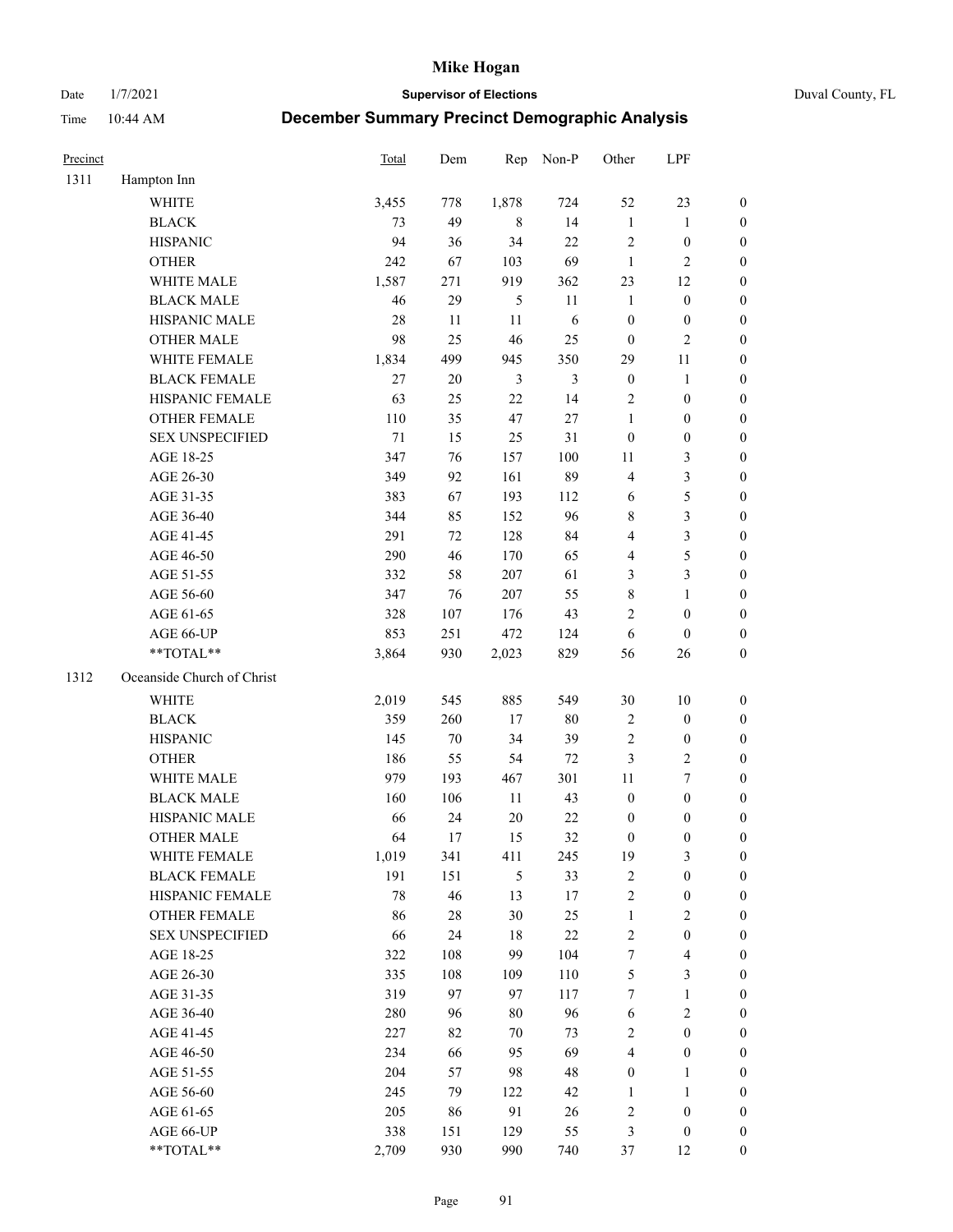Date 1/7/2021 **Supervisor of Elections** Duval County, FL

| Precinct |                          | Total  | Dem         | Rep            | Non-P  | Other            | LPF              |                  |
|----------|--------------------------|--------|-------------|----------------|--------|------------------|------------------|------------------|
| 1313     | Rivertown Church         |        |             |                |        |                  |                  |                  |
|          | <b>WHITE</b>             | 3,788  | 652         | 2,361          | 725    | 40               | 10               | 0                |
|          | <b>BLACK</b>             | 215    | 160         | 9              | 45     | $\mathbf{1}$     | $\boldsymbol{0}$ | 0                |
|          | <b>HISPANIC</b>          | 167    | 68          | 46             | 49     | 3                | $\mathbf{1}$     | $\boldsymbol{0}$ |
|          | <b>OTHER</b>             | 313    | 69          | 115            | 122    | 6                | $\mathbf{1}$     | $\boldsymbol{0}$ |
|          | WHITE MALE               | 1,862  | 239         | 1,208          | 397    | 13               | $\mathfrak s$    | $\boldsymbol{0}$ |
|          | <b>BLACK MALE</b>        | 71     | 46          | 6              | 18     | $\mathbf{1}$     | $\boldsymbol{0}$ | $\boldsymbol{0}$ |
|          | HISPANIC MALE            | 82     | $27\,$      | 25             | $27\,$ | 2                | $\mathbf{1}$     | $\boldsymbol{0}$ |
|          | <b>OTHER MALE</b>        | 104    | 24          | 32             | 48     | $\boldsymbol{0}$ | $\boldsymbol{0}$ | $\boldsymbol{0}$ |
|          | WHITE FEMALE             | 1,893  | 410         | 1,129          | 322    | 27               | $\mathfrak s$    | $\boldsymbol{0}$ |
|          | <b>BLACK FEMALE</b>      | 144    | 114         | 3              | $27\,$ | $\boldsymbol{0}$ | $\boldsymbol{0}$ | $\boldsymbol{0}$ |
|          | HISPANIC FEMALE          | 82     | 39          | $20\,$         | 22     | 1                | $\boldsymbol{0}$ | 0                |
|          | OTHER FEMALE             | 149    | 34          | 64             | 45     | 5                | 1                | $\boldsymbol{0}$ |
|          | <b>SEX UNSPECIFIED</b>   | 96     | 16          | 44             | 35     | $\mathbf{1}$     | $\boldsymbol{0}$ | $\boldsymbol{0}$ |
|          | AGE 18-25                | 453    | 107         | 196            | 143    | 7                | $\boldsymbol{0}$ | $\boldsymbol{0}$ |
|          | AGE 26-30                | 348    | 108         | 137            | 96     | 4                | $\mathfrak{Z}$   | $\boldsymbol{0}$ |
|          | AGE 31-35                | 362    | 96          | 163            | 96     | 5                | $\sqrt{2}$       | $\boldsymbol{0}$ |
|          | AGE 36-40                | 383    | $80\,$      | 186            | 105    | 9                | 3                | $\boldsymbol{0}$ |
|          | AGE 41-45                | 381    | 83          | 191            | 103    | 4                | $\boldsymbol{0}$ | $\boldsymbol{0}$ |
|          | AGE 46-50                | 352    | 62          | 212            | $72\,$ | 5                | $\mathbf{1}$     | $\boldsymbol{0}$ |
|          | AGE 51-55                | 338    | 61          | 205            | 68     | 3                | $\mathbf{1}$     | 0                |
|          | AGE 56-60                | 444    | 65          | 307            | 67     | 4                | $\mathbf{1}$     | 0                |
|          | AGE 61-65                | 355    | 54          | 231            | 65     | 4                | $\mathbf{1}$     | 0                |
|          | AGE 66-UP                | 1,067  | 233         | 703            | 126    | 5                | $\boldsymbol{0}$ | $\boldsymbol{0}$ |
|          | $**TOTAL**$              | 4,483  | 949         | 2,531          | 941    | 50               | 12               | $\boldsymbol{0}$ |
|          |                          |        |             |                |        |                  |                  |                  |
| 1314     | Mayport Community Center |        |             |                |        |                  |                  |                  |
|          | <b>WHITE</b>             | 802    | 136         | 444            | 198    | 17               | $\boldsymbol{7}$ | $\boldsymbol{0}$ |
|          | <b>BLACK</b>             | 180    | 119         | 10             | 43     | 8                | $\boldsymbol{0}$ | $\boldsymbol{0}$ |
|          | <b>HISPANIC</b>          | 85     | 25          | 33             | 24     | $\boldsymbol{0}$ | 3                | $\boldsymbol{0}$ |
|          | <b>OTHER</b>             | 135    | 36          | 52             | 43     | 4                | $\boldsymbol{0}$ | $\boldsymbol{0}$ |
|          | WHITE MALE               | 409    | 50          | 240            | 105    | $10\,$           | $\overline{4}$   | $\boldsymbol{0}$ |
|          | <b>BLACK MALE</b>        | $80\,$ | 47          | $\mathfrak{S}$ | 23     | 5                | $\boldsymbol{0}$ | $\boldsymbol{0}$ |
|          | HISPANIC MALE            | 41     | 11          | 17             | 11     | $\boldsymbol{0}$ | $\sqrt{2}$       | $\boldsymbol{0}$ |
|          | <b>OTHER MALE</b>        | 49     | 11          | 20             | 14     | 4                | $\boldsymbol{0}$ | $\boldsymbol{0}$ |
|          | WHITE FEMALE             | 374    | 83          | 192            | 89     | 7                | 3                | 0                |
|          | <b>BLACK FEMALE</b>      | 96     | $70\,$      | 5              | 18     | 3                | $\boldsymbol{0}$ | $\overline{0}$   |
|          | HISPANIC FEMALE          | 41     | 12          | 15             | 13     | $\boldsymbol{0}$ | 1                | $\overline{0}$   |
|          | OTHER FEMALE             | 61     | 17          | 22             | $22\,$ | $\boldsymbol{0}$ | $\boldsymbol{0}$ | 0                |
|          | <b>SEX UNSPECIFIED</b>   | 51     | 15          | 23             | 13     | $\boldsymbol{0}$ | $\boldsymbol{0}$ | 0                |
|          | AGE 18-25                | 169    | 49          | 60             | 53     | 5                | $\sqrt{2}$       | 0                |
|          | AGE 26-30                | 126    | 31          | 44             | 48     | $\mathbf{1}$     | $\overline{c}$   | 0                |
|          | AGE 31-35                | 163    | 48          | 61             | 44     | 6                | $\overline{4}$   | 0                |
|          | AGE 36-40                | 199    | 55          | 88             | 52     | 2                | $\sqrt{2}$       | 0                |
|          | AGE 41-45                | 132    | 29          | 66             | 34     | 3                | $\boldsymbol{0}$ | 0                |
|          | AGE 46-50                | 138    | 31          | 74             | 27     | 6                | $\boldsymbol{0}$ | 0                |
|          | AGE 51-55                | 68     | $\,$ 8 $\,$ | 44             | 13     | 3                | $\boldsymbol{0}$ | 0                |
|          | AGE 56-60                | 66     | 23          | 28             | 14     | 1                | $\boldsymbol{0}$ | 0                |
|          | AGE 61-65                | 53     | 12          | 29             | 11     | $\mathbf{1}$     | $\boldsymbol{0}$ | 0                |
|          | AGE 66-UP                | 88     | 30          | 45             | 12     | $\mathbf{1}$     | $\boldsymbol{0}$ | 0                |
|          | **TOTAL**                | 1,202  | 316         | 539            | 308    | 29               | 10               | $\boldsymbol{0}$ |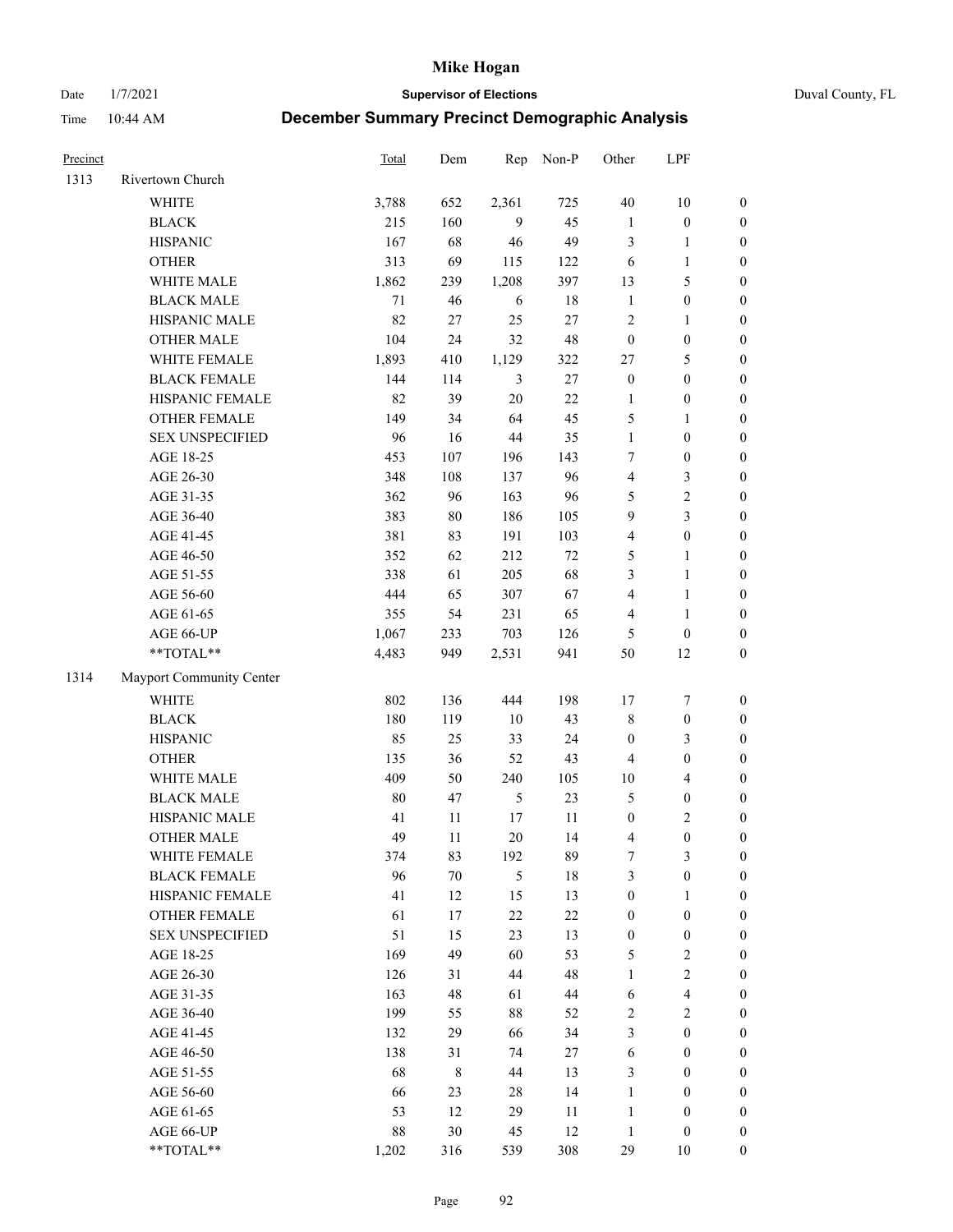Date 1/7/2021 **Supervisor of Elections** Duval County, FL

| Precinct |                                                            | Total | Dem   | Rep   | Non-P  | Other            | LPF              |                  |
|----------|------------------------------------------------------------|-------|-------|-------|--------|------------------|------------------|------------------|
| 1315     | USO Center of Jacksonville                                 |       |       |       |        |                  |                  |                  |
|          | <b>WHITE</b>                                               | 4,492 | 1,071 | 2,075 | 1,240  | 75               | 31               | 0                |
|          | <b>BLACK</b>                                               | 846   | 591   | 57    | 178    | 16               | $\overline{4}$   | $\boldsymbol{0}$ |
|          | <b>HISPANIC</b>                                            | 462   | 164   | 114   | 175    | 5                | $\overline{4}$   | $\boldsymbol{0}$ |
|          | <b>OTHER</b>                                               | 617   | 164   | 188   | 256    | 6                | 3                | $\boldsymbol{0}$ |
|          | WHITE MALE                                                 | 2,140 | 412   | 1,055 | 613    | 39               | $21\,$           | $\boldsymbol{0}$ |
|          | <b>BLACK MALE</b>                                          | 385   | 239   | 35    | 102    | 6                | $\mathfrak{Z}$   | $\boldsymbol{0}$ |
|          | HISPANIC MALE                                              | 218   | 63    | 62    | $88\,$ | 4                | $\mathbf{1}$     | $\boldsymbol{0}$ |
|          | <b>OTHER MALE</b>                                          | 235   | 55    | 85    | 92     | $\boldsymbol{0}$ | $\mathfrak{Z}$   | $\boldsymbol{0}$ |
|          | WHITE FEMALE                                               | 2,297 | 642   | 1,000 | 610    | 35               | $10\,$           | $\boldsymbol{0}$ |
|          | <b>BLACK FEMALE</b>                                        | 443   | 337   | 22    | 74     | 10               | $\boldsymbol{0}$ | 0                |
|          | HISPANIC FEMALE                                            | 230   | 95    | 49    | 83     | $\mathbf{1}$     | $\overline{c}$   | 0                |
|          | OTHER FEMALE                                               | 271   | 78    | 85    | 105    | 3                | $\boldsymbol{0}$ | $\boldsymbol{0}$ |
|          | <b>SEX UNSPECIFIED</b>                                     | 198   | 69    | 41    | 82     | $\overline{4}$   | $\sqrt{2}$       | $\boldsymbol{0}$ |
|          | AGE 18-25                                                  | 762   | 242   | 205   | 285    | 24               | 6                | $\boldsymbol{0}$ |
|          | AGE 26-30                                                  | 772   | 208   | 241   | 293    | 17               | 13               | $\boldsymbol{0}$ |
|          | AGE 31-35                                                  | 693   | 217   | 208   | 249    | $11\,$           | $\,$ $\,$        | $\boldsymbol{0}$ |
|          | AGE 36-40                                                  | 657   | 203   | 217   | 220    | 9                | $\,$ 8 $\,$      | $\boldsymbol{0}$ |
|          | AGE 41-45                                                  | 478   | 123   | 180   | 166    | 8                | $\mathbf{1}$     | $\boldsymbol{0}$ |
|          | AGE 46-50                                                  | 544   | 180   | 202   | 153    | 7                | $\sqrt{2}$       | $\boldsymbol{0}$ |
|          | AGE 51-55                                                  | 468   | 135   | 220   | 108    | 5                | $\boldsymbol{0}$ | $\boldsymbol{0}$ |
|          | AGE 56-60                                                  | 543   | 171   | 245   | 122    | 4                | 1                | 0                |
|          | AGE 61-65                                                  | 504   | 170   | 227   | 95     | 9                | $\mathfrak{Z}$   | $\boldsymbol{0}$ |
|          | AGE 66-UP                                                  | 996   | 341   | 489   | 158    | 8                | $\boldsymbol{0}$ | $\boldsymbol{0}$ |
|          | $\mathrm{*}\mathrm{*} \mathrm{TOTAL} \mathrm{*}\mathrm{*}$ | 6,417 | 1,990 | 2,434 | 1,849  | 102              | 42               | $\boldsymbol{0}$ |
| 1401     | Church at Argyle                                           |       |       |       |        |                  |                  |                  |
|          | WHITE                                                      | 1,583 | 345   | 850   | 349    | 31               | $\,$ $\,$        | $\boldsymbol{0}$ |
|          | <b>BLACK</b>                                               | 887   | 676   | 46    | 148    | 17               | $\boldsymbol{0}$ | $\boldsymbol{0}$ |
|          | <b>HISPANIC</b>                                            | 267   | 117   | 56    | 88     | 5                | $\mathbf{1}$     | $\boldsymbol{0}$ |
|          | <b>OTHER</b>                                               | 334   | 110   | 91    | 121    | 9                | 3                | $\boldsymbol{0}$ |
|          | WHITE MALE                                                 | 714   | 119   | 405   | 174    | $11\,$           | $\mathfrak s$    | $\boldsymbol{0}$ |
|          | <b>BLACK MALE</b>                                          | 336   | 229   | 25    | 73     | $\boldsymbol{9}$ | $\boldsymbol{0}$ | $\boldsymbol{0}$ |
|          | HISPANIC MALE                                              | 113   | 47    | 23    | 40     | 3                | $\boldsymbol{0}$ | 0                |
|          | <b>OTHER MALE</b>                                          | 121   | 27    | 45    | 43     | 4                | $\mathfrak{2}$   | $\boldsymbol{0}$ |
|          | WHITE FEMALE                                               | 858   | 225   | 438   | 172    | 20               | 3                | 0                |
|          | <b>BLACK FEMALE</b>                                        | 540   | 439   | 20    | 73     | 8                | $\boldsymbol{0}$ | $\overline{0}$   |
|          | HISPANIC FEMALE                                            | 149   | 67    | 33    | 47     | $\overline{c}$   | $\boldsymbol{0}$ | $\overline{0}$   |
|          | <b>OTHER FEMALE</b>                                        | 175   | 74    | 39    | 57     | 4                | $\mathbf{1}$     | 0                |
|          | <b>SEX UNSPECIFIED</b>                                     | 65    | 21    | 15    | 27     | 1                | $\mathbf{1}$     | 0                |
|          | AGE 18-25                                                  | 338   | 131   | 79    | 110    | 16               | $\sqrt{2}$       | 0                |
|          | AGE 26-30                                                  | 355   | 162   | 74    | 109    | 8                | $\sqrt{2}$       | 0                |
|          | AGE 31-35                                                  | 344   | 148   | 91    | 97     | 4                | $\overline{4}$   | 0                |
|          | AGE 36-40                                                  | 294   | 128   | 81    | 74     | 9                | $\sqrt{2}$       | 0                |
|          | AGE 41-45                                                  | 230   | 83    | 68    | 71     | 7                | $\mathbf{1}$     | 0                |
|          | AGE 46-50                                                  | 251   | 100   | 100   | 46     | 4                | $\mathbf{1}$     | 0                |
|          | AGE 51-55                                                  | 240   | 105   | 91    | 41     | 3                | $\boldsymbol{0}$ | 0                |
|          | AGE 56-60                                                  | 261   | 105   | 107   | 47     | $\overline{c}$   | $\boldsymbol{0}$ | 0                |
|          | AGE 61-65                                                  | 258   | 89    | 122   | 44     | 3                | $\boldsymbol{0}$ | $\overline{0}$   |
|          | AGE 66-UP                                                  | 500   | 197   | 230   | 67     | 6                | $\boldsymbol{0}$ | 0                |
|          | **TOTAL**                                                  | 3,071 | 1,248 | 1,043 | 706    | 62               | 12               | $\boldsymbol{0}$ |
|          |                                                            |       |       |       |        |                  |                  |                  |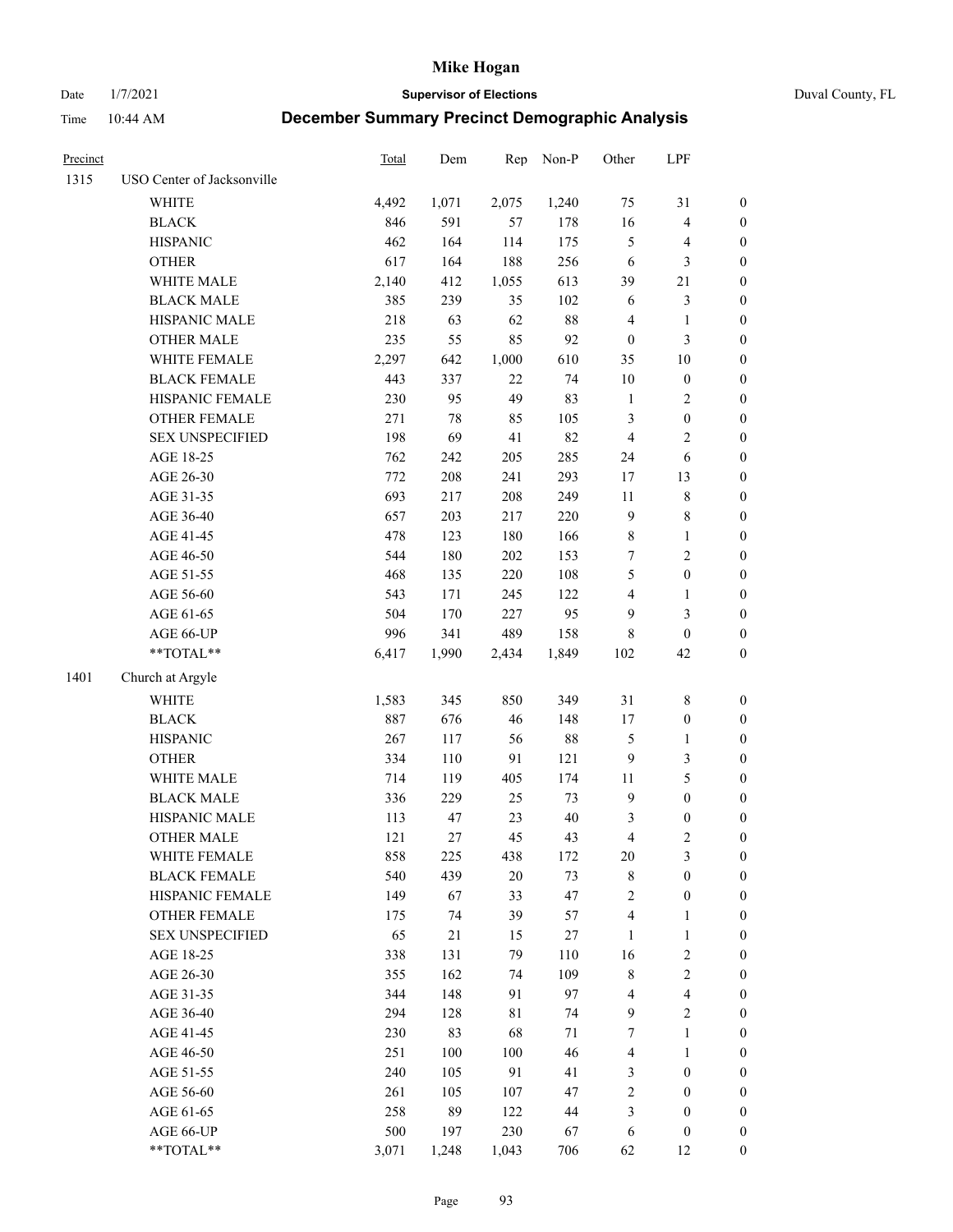Date 1/7/2021 **Supervisor of Elections** Duval County, FL

| Precinct |                              | <b>Total</b> | Dem   | Rep    | Non-P  | Other                   | LPF              |                  |
|----------|------------------------------|--------------|-------|--------|--------|-------------------------|------------------|------------------|
| 1402     | Kirkwood Presbyterian Church |              |       |        |        |                         |                  |                  |
|          | <b>WHITE</b>                 | 1,536        | 266   | 945    | 291    | 24                      | 10               | 0                |
|          | <b>BLACK</b>                 | 814          | 626   | 47     | 131    | 8                       | $\sqrt{2}$       | 0                |
|          | <b>HISPANIC</b>              | 254          | 95    | $77\,$ | $80\,$ | $\mathbf{1}$            | $\mathbf{1}$     | $\boldsymbol{0}$ |
|          | <b>OTHER</b>                 | 441          | 110   | 167    | 154    | $10\,$                  | $\boldsymbol{0}$ | $\boldsymbol{0}$ |
|          | WHITE MALE                   | 744          | 107   | 470    | 151    | 8                       | $\,$ 8 $\,$      | $\boldsymbol{0}$ |
|          | <b>BLACK MALE</b>            | 359          | 261   | 26     | 66     | 4                       | $\sqrt{2}$       | $\boldsymbol{0}$ |
|          | HISPANIC MALE                | 120          | 39    | 44     | 35     | 1                       | $\mathbf{1}$     | $\boldsymbol{0}$ |
|          | <b>OTHER MALE</b>            | 169          | 43    | $70\,$ | 51     | 5                       | $\boldsymbol{0}$ | $\boldsymbol{0}$ |
|          | WHITE FEMALE                 | 776          | 158   | 465    | 135    | 16                      | $\sqrt{2}$       | $\boldsymbol{0}$ |
|          | <b>BLACK FEMALE</b>          | 444          | 357   | $20\,$ | 63     | $\overline{\mathbf{4}}$ | $\boldsymbol{0}$ | $\boldsymbol{0}$ |
|          | HISPANIC FEMALE              | 134          | 56    | 33     | 45     | $\boldsymbol{0}$        | $\boldsymbol{0}$ | $\boldsymbol{0}$ |
|          | <b>OTHER FEMALE</b>          | 217          | 57    | 89     | 67     | 4                       | $\boldsymbol{0}$ | $\boldsymbol{0}$ |
|          | <b>SEX UNSPECIFIED</b>       | 82           | 19    | 19     | 43     | $\mathbf{1}$            | $\boldsymbol{0}$ | $\boldsymbol{0}$ |
|          | AGE 18-25                    | 271          | 100   | 71     | 94     | 4                       | $\sqrt{2}$       | $\boldsymbol{0}$ |
|          | AGE 26-30                    | 274          | 96    | 82     | 87     | 6                       | 3                | $\boldsymbol{0}$ |
|          | AGE 31-35                    | 280          | 93    | 97     | 84     | 4                       | $\sqrt{2}$       | $\boldsymbol{0}$ |
|          | AGE 36-40                    | 263          | 116   | 66     | 67     | $10\,$                  | $\overline{4}$   | $\boldsymbol{0}$ |
|          | AGE 41-45                    | 255          | 107   | 84     | 60     | 3                       | $\mathbf{1}$     | $\boldsymbol{0}$ |
|          | AGE 46-50                    | 239          | 82    | 105    | 48     | 4                       | $\boldsymbol{0}$ | $\boldsymbol{0}$ |
|          | AGE 51-55                    | 280          | 105   | 124    | 49     | $\mathbf{2}$            | $\boldsymbol{0}$ | $\boldsymbol{0}$ |
|          | AGE 56-60                    | 314          | 107   | 154    | 50     | 3                       | $\boldsymbol{0}$ | $\boldsymbol{0}$ |
|          | AGE 61-65                    | 276          | 83    | 147    | 42     | 4                       | $\boldsymbol{0}$ | $\boldsymbol{0}$ |
|          | AGE 66-UP                    | 593          | 208   | 306    | 75     | 3                       | 1                | $\boldsymbol{0}$ |
|          | $**TOTAL**$                  | 3,045        | 1,097 | 1,236  | 656    | 43                      | 13               | $\boldsymbol{0}$ |
| 1403     | Argyle Branch Library        |              |       |        |        |                         |                  |                  |
|          | <b>WHITE</b>                 | 1,517        | 284   | 851    | 344    | 31                      | $\boldsymbol{7}$ | $\boldsymbol{0}$ |
|          | <b>BLACK</b>                 | 783          | 600   | 27     | 144    | 11                      | $\mathbf{1}$     | $\boldsymbol{0}$ |
|          | <b>HISPANIC</b>              | 307          | 115   | 82     | 108    | 2                       | $\boldsymbol{0}$ | $\boldsymbol{0}$ |
|          | <b>OTHER</b>                 | 319          | 92    | 115    | 106    | 6                       | $\boldsymbol{0}$ | $\boldsymbol{0}$ |
|          | WHITE MALE                   | 721          | 112   | 421    | 165    | 16                      | $\boldsymbol{7}$ | $\boldsymbol{0}$ |
|          | <b>BLACK MALE</b>            | 343          | 242   | 15     | 76     | 9                       | $\mathbf{1}$     | $\boldsymbol{0}$ |
|          | HISPANIC MALE                | 144          | 48    | 43     | 52     | 1                       | $\boldsymbol{0}$ | 0                |
|          | <b>OTHER MALE</b>            | 125          | 31    | 50     | 42     | 2                       | $\boldsymbol{0}$ | $\boldsymbol{0}$ |
|          | WHITE FEMALE                 | 781          | 170   | 421    | 176    | 14                      | 0                | 0                |
|          | <b>BLACK FEMALE</b>          | 425          | 348   | 11     | 64     | 2                       | $\boldsymbol{0}$ | $\overline{0}$   |
|          | HISPANIC FEMALE              | 157          | 64    | 38     | 54     | 1                       | $\boldsymbol{0}$ | $\overline{0}$   |
|          | OTHER FEMALE                 | 157          | 45    | 60     | 48     | 4                       | $\boldsymbol{0}$ | $\overline{0}$   |
|          | <b>SEX UNSPECIFIED</b>       | 73           | 31    | 16     | 25     | 1                       | $\boldsymbol{0}$ | 0                |
|          | AGE 18-25                    | 334          | 126   | 73     | 126    | 9                       | $\boldsymbol{0}$ | $\theta$         |
|          | AGE 26-30                    | 289          | 98    | 101    | 85     | 5                       | $\boldsymbol{0}$ | 0                |
|          | AGE 31-35                    | 314          | 98    | 103    | 109    | 4                       | $\boldsymbol{0}$ | 0                |
|          | AGE 36-40                    | 299          | 126   | 77     | 88     | 4                       | $\overline{4}$   | 0                |
|          | AGE 41-45                    | 270          | 101   | 78     | 82     | 8                       | $\mathbf{1}$     | 0                |
|          | AGE 46-50                    | 244          | 99    | 89     | 47     | 8                       | $\mathbf{1}$     | 0                |
|          | AGE 51-55                    | 224          | 94    | 85     | 43     | $\mathbf{2}$            | $\boldsymbol{0}$ | 0                |
|          | AGE 56-60                    | 261          | 89    | 136    | 33     | 2                       | 1                | $\boldsymbol{0}$ |
|          | AGE 61-65                    | 232          | 91    | 107    | 30     | 3                       | $\mathbf{1}$     | $\overline{0}$   |
|          | AGE 66-UP                    | 459          | 169   | 226    | 59     | 5                       | $\boldsymbol{0}$ | 0                |
|          | **TOTAL**                    | 2,926        | 1,091 | 1,075  | 702    | 50                      | 8                | $\boldsymbol{0}$ |
|          |                              |              |       |        |        |                         |                  |                  |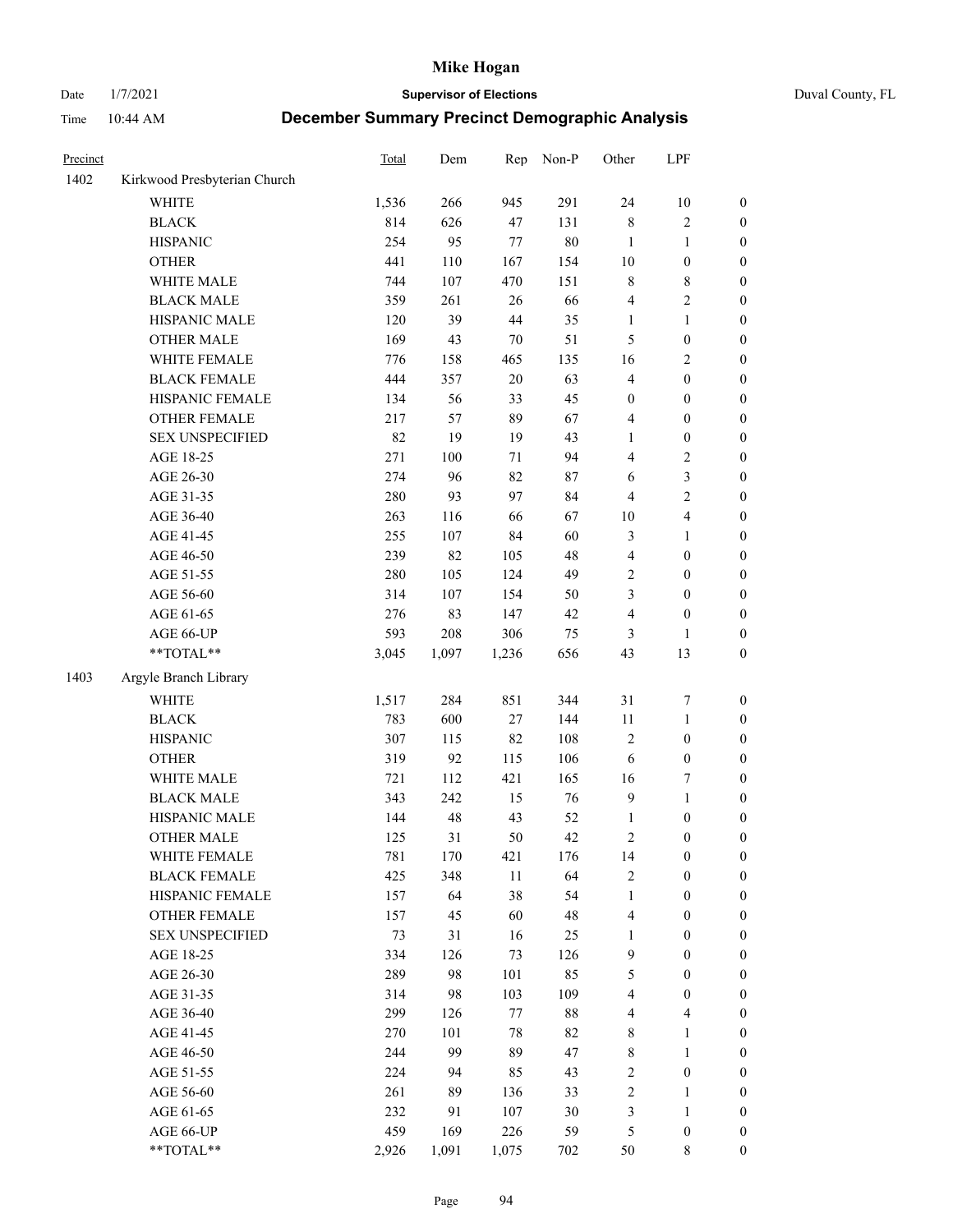Date 1/7/2021 **Supervisor of Elections** Duval County, FL

| Precinct |                            | <b>Total</b> | Dem    | Rep            | Non-P      | Other               | LPF                   |                  |
|----------|----------------------------|--------------|--------|----------------|------------|---------------------|-----------------------|------------------|
| 1404     | Grace Church of Avondale   |              |        |                |            |                     |                       |                  |
|          | <b>WHITE</b>               | 4,041        | 1,674  | 1,593          | 697        | 47                  | 30                    | 0                |
|          | <b>BLACK</b>               | 97           | 74     | 6              | 15         | $\mathbf{1}$        | $\mathbf{1}$          | $\boldsymbol{0}$ |
|          | <b>HISPANIC</b>            | 163          | 85     | 30             | 41         | 5                   | $\sqrt{2}$            | $\boldsymbol{0}$ |
|          | <b>OTHER</b>               | 269          | 120    | 51             | 94         | 3                   | $\mathbf{1}$          | $\boldsymbol{0}$ |
|          | WHITE MALE                 | 1,884        | 674    | 787            | 384        | 19                  | 20                    | $\boldsymbol{0}$ |
|          | <b>BLACK MALE</b>          | 51           | 37     | 3              | 9          | $\mathbf{1}$        | 1                     | $\boldsymbol{0}$ |
|          | HISPANIC MALE              | 72           | 38     | 14             | 17         | 2                   | $\mathbf{1}$          | $\boldsymbol{0}$ |
|          | <b>OTHER MALE</b>          | 109          | 47     | 18             | 43         | $\mathbf{1}$        | $\boldsymbol{0}$      | $\boldsymbol{0}$ |
|          | WHITE FEMALE               | 2,127        | 990    | 797            | 303        | 27                  | 10                    | $\boldsymbol{0}$ |
|          | <b>BLACK FEMALE</b>        | 44           | 35     | $\mathfrak{Z}$ | $\sqrt{6}$ | $\boldsymbol{0}$    | $\boldsymbol{0}$      | 0                |
|          | HISPANIC FEMALE            | 89           | 46     | 16             | 23         | 3                   | $\mathbf{1}$          | 0                |
|          | OTHER FEMALE               | 113          | 56     | 21             | 34         | $\overline{2}$      | $\boldsymbol{0}$      | $\boldsymbol{0}$ |
|          | <b>SEX UNSPECIFIED</b>     | 81           | 30     | 21             | $28\,$     | $\mathbf{1}$        | $\mathbf{1}$          | $\boldsymbol{0}$ |
|          | AGE 18-25                  | 360          | 156    | 110            | 84         | 6                   | $\overline{4}$        | $\boldsymbol{0}$ |
|          | AGE 26-30                  | 495          | 219    | 158            | 106        | 9                   | $\mathfrak{Z}$        | $\boldsymbol{0}$ |
|          | AGE 31-35                  | 548          | 238    | 167            | 131        | 8                   | $\overline{4}$        | $\boldsymbol{0}$ |
|          | AGE 36-40                  | 514          | 231    | 135            | 132        | 9                   | $\boldsymbol{7}$      | $\boldsymbol{0}$ |
|          | AGE 41-45                  | 379          | 164    | 111            | 90         | $\sqrt{6}$          | $\,$ 8 $\,$           | $\boldsymbol{0}$ |
|          | AGE 46-50                  | 353          | 143    | 143            | 60         | 4                   | $\mathfrak{Z}$        | $\boldsymbol{0}$ |
|          | AGE 51-55                  | 379          | 133    | 156            | 85         | 5                   | $\boldsymbol{0}$      | $\boldsymbol{0}$ |
|          | AGE 56-60                  | 384          | 154    | 172            | 52         | 4                   | $\sqrt{2}$            | 0                |
|          | AGE 61-65                  | 320          | 151    | 128            | 39         | $\mathbf{1}$        | $\mathbf{1}$          | 0                |
|          | AGE 66-UP                  | 838          | 364    | 400            | 68         | $\overline{4}$      | $\mathfrak{2}$        | $\boldsymbol{0}$ |
|          | $**TOTAL**$                | 4,570        | 1,953  | 1,680          | 847        | 56                  | 34                    | $\boldsymbol{0}$ |
| 1405     | Murray Hill Baptist Church |              |        |                |            |                     |                       |                  |
|          | <b>WHITE</b>               | 1,901        | 796    | 704            | 359        | 24                  | 18                    | $\boldsymbol{0}$ |
|          | <b>BLACK</b>               | 199          | 160    | $10\,$         | 29         | $\boldsymbol{0}$    | $\boldsymbol{0}$      | $\boldsymbol{0}$ |
|          | <b>HISPANIC</b>            | 111          | 55     | 27             | $27\,$     | $\mathbf{1}$        | $\mathbf{1}$          | $\boldsymbol{0}$ |
|          | <b>OTHER</b>               | 147          | 62     | 38             | 42         | 3                   | $\mathfrak{2}$        | $\boldsymbol{0}$ |
|          | WHITE MALE                 | 868          | 323    | 339            | 184        | 12                  | 10                    | $\boldsymbol{0}$ |
|          | <b>BLACK MALE</b>          | 83           | 61     | $\mathfrak{H}$ | 17         | $\boldsymbol{0}$    | $\boldsymbol{0}$      | $\boldsymbol{0}$ |
|          | HISPANIC MALE              | 44           | $22\,$ | 12             | $10\,$     | $\boldsymbol{0}$    | $\boldsymbol{0}$      | 0                |
|          | <b>OTHER MALE</b>          | 62           | 22     | 16             | 22         | $\mathbf{1}$        | $\mathbf{1}$          | $\boldsymbol{0}$ |
|          | WHITE FEMALE               | 1,011        | 468    | 355            | 169        | 12                  | 7                     | 0                |
|          | <b>BLACK FEMALE</b>        | 112          | 95     | 5              | 12         | $\boldsymbol{0}$    | $\boldsymbol{0}$      | $\overline{0}$   |
|          | HISPANIC FEMALE            | 62           | 31     | 14             | 15         | $\mathbf{1}$        | $\mathbf{1}$          | $\overline{0}$   |
|          | <b>OTHER FEMALE</b>        | 49           | $28\,$ | 12             | 7          | 2                   | $\boldsymbol{0}$      | 0                |
|          | <b>SEX UNSPECIFIED</b>     | 67           | 23     | 21             | 21         | $\boldsymbol{0}$    | $\mathfrak{2}$        | 0                |
|          | AGE 18-25                  | 154          | 68     | 32             | 47         | 6                   | $\mathbf{1}$          | 0                |
|          | AGE 26-30                  | 291          | 143    | 63             | 73         | 7                   | $\mathfrak s$         | 0                |
|          | AGE 31-35                  | 324          | 168    | 81             | 63         | 5                   | $\boldsymbol{7}$      | 0                |
|          | AGE 36-40                  | 233          | 124    | 57             | 50         |                     |                       |                  |
|          | AGE 41-45                  | 196          | 93     | 52             | 46         | 2<br>$\overline{c}$ | $\boldsymbol{0}$<br>3 | 0<br>0           |
|          |                            |              |        |                |            |                     |                       |                  |
|          | AGE 46-50                  | 156          | 61     | 55             | 33         | 3                   | $\overline{4}$        | 0                |
|          | AGE 51-55                  | 154          | 56     | 62             | 36         | $\boldsymbol{0}$    | $\boldsymbol{0}$      | 0                |
|          | AGE 56-60                  | 156          | 61     | 67             | 28         | $\boldsymbol{0}$    | $\boldsymbol{0}$      | $\overline{0}$   |
|          | AGE 61-65                  | 169          | 67     | 75             | 27         | $\boldsymbol{0}$    | $\boldsymbol{0}$      | 0                |
|          | AGE 66-UP                  | 525          | 232    | 235            | 54         | 3                   | $\mathbf{1}$          | 0                |
|          | **TOTAL**                  | 2,358        | 1,073  | 779            | 457        | 28                  | $21\,$                | $\boldsymbol{0}$ |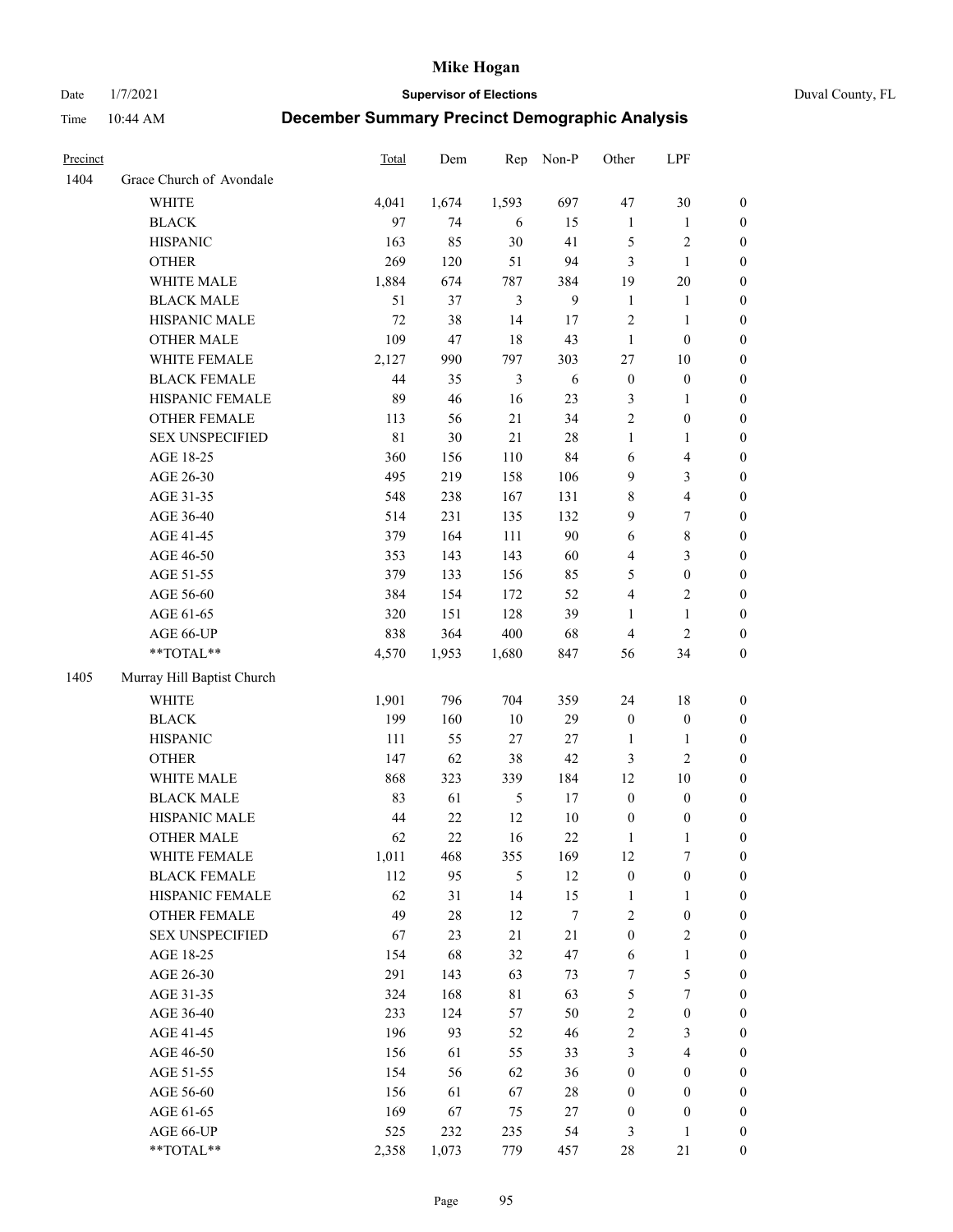Date 1/7/2021 **Supervisor of Elections** Duval County, FL

| Precinct |                                           | Total | Dem    | Rep            | Non-P  | Other            | LPF                     |                  |
|----------|-------------------------------------------|-------|--------|----------------|--------|------------------|-------------------------|------------------|
| 1406     | <b>Hillcrest Baptist</b>                  |       |        |                |        |                  |                         |                  |
|          | <b>WHITE</b>                              | 1,088 | 218    | 631            | 222    | $10\,$           | $\boldsymbol{7}$        | 0                |
|          | <b>BLACK</b>                              | 370   | 294    | $18\,$         | 51     | 5                | $\sqrt{2}$              | $\boldsymbol{0}$ |
|          | <b>HISPANIC</b>                           | 155   | 65     | 39             | 48     | $\sqrt{2}$       | $\mathbf{1}$            | $\boldsymbol{0}$ |
|          | <b>OTHER</b>                              | 194   | 38     | 60             | $88\,$ | 6                | $\sqrt{2}$              | $\boldsymbol{0}$ |
|          | WHITE MALE                                | 496   | 79     | 311            | 99     | 3                | $\overline{\mathbf{4}}$ | $\boldsymbol{0}$ |
|          | <b>BLACK MALE</b>                         | 163   | 121    | 13             | 23     | 4                | $\sqrt{2}$              | $\boldsymbol{0}$ |
|          | HISPANIC MALE                             | 64    | 21     | 18             | 24     | $\boldsymbol{0}$ | $\mathbf{1}$            | $\boldsymbol{0}$ |
|          | <b>OTHER MALE</b>                         | 82    | 17     | 27             | 35     | $\mathbf{1}$     | $\sqrt{2}$              | $\boldsymbol{0}$ |
|          | WHITE FEMALE                              | 580   | 135    | 313            | 122    | 7                | $\mathfrak{Z}$          | $\boldsymbol{0}$ |
|          | <b>BLACK FEMALE</b>                       | 203   | 171    | $\mathfrak{S}$ | 26     | $\mathbf{1}$     | $\boldsymbol{0}$        | $\boldsymbol{0}$ |
|          | HISPANIC FEMALE                           | 87    | 40     | 21             | 24     | $\overline{c}$   | $\boldsymbol{0}$        | 0                |
|          | OTHER FEMALE                              | 95    | $20\,$ | 29             | 41     | 5                | $\boldsymbol{0}$        | $\boldsymbol{0}$ |
|          | <b>SEX UNSPECIFIED</b>                    | 37    | 11     | 11             | 15     | $\boldsymbol{0}$ | $\boldsymbol{0}$        | $\boldsymbol{0}$ |
|          | AGE 18-25                                 | 163   | 56     | 44             | 59     | 3                | 1                       | $\boldsymbol{0}$ |
|          | AGE 26-30                                 | 150   | 45     | 49             | 46     | 6                | $\overline{\mathbf{4}}$ | $\boldsymbol{0}$ |
|          | AGE 31-35                                 | 188   | 65     | 62             | 54     | 4                | $\mathfrak{Z}$          | $\boldsymbol{0}$ |
|          | AGE 36-40                                 | 154   | 58     | 46             | 47     | $\mathbf{1}$     | $\sqrt{2}$              | $\boldsymbol{0}$ |
|          | AGE 41-45                                 | 127   | 42     | $44\,$         | 38     | 3                | $\boldsymbol{0}$        | $\boldsymbol{0}$ |
|          | AGE 46-50                                 | 136   | 41     | 63             | $28\,$ | 4                | $\boldsymbol{0}$        | $\boldsymbol{0}$ |
|          | AGE 51-55                                 | 154   | 53     | $70\,$         | $30\,$ | 1                | $\boldsymbol{0}$        | $\boldsymbol{0}$ |
|          | AGE 56-60                                 | 185   | 56     | 97             | $30\,$ | $\boldsymbol{0}$ | $\sqrt{2}$              | 0                |
|          | AGE 61-65                                 | 179   | 72     | 85             | $22\,$ | $\boldsymbol{0}$ | $\boldsymbol{0}$        | $\boldsymbol{0}$ |
|          | AGE 66-UP                                 | 371   | 127    | 188            | 55     | $\mathbf{1}$     | $\boldsymbol{0}$        | $\boldsymbol{0}$ |
|          | **TOTAL**                                 | 1,807 | 615    | 748            | 409    | 23               | 12                      | $\boldsymbol{0}$ |
| 1407     | Jacksonville Association of Fire Fighters |       |        |                |        |                  |                         |                  |
|          | <b>WHITE</b>                              | 1,196 | 583    | 293            | 281    | $28\,$           | 11                      | $\boldsymbol{0}$ |
|          | <b>BLACK</b>                              | 261   | 202    | 12             | 43     | 3                | $\mathbf{1}$            | $\boldsymbol{0}$ |
|          | <b>HISPANIC</b>                           | 70    | 36     | 12             | 19     | 3                | $\boldsymbol{0}$        | $\boldsymbol{0}$ |
|          | <b>OTHER</b>                              | 144   | 62     | 24             | 54     | 3                | $\mathbf{1}$            | $\boldsymbol{0}$ |
|          | WHITE MALE                                | 590   | 256    | 154            | 154    | 17               | $\mathbf{9}$            | $\boldsymbol{0}$ |
|          | <b>BLACK MALE</b>                         | 113   | 82     | $\sqrt{5}$     | 24     | $\mathbf{1}$     | $\mathbf{1}$            | $\boldsymbol{0}$ |
|          | HISPANIC MALE                             | 28    | 12     | $\mathfrak{S}$ | $10\,$ | $\mathbf{1}$     | $\boldsymbol{0}$        | $\boldsymbol{0}$ |
|          | OTHER MALE                                | 64    | 27     | 11             | 24     | $\mathbf{1}$     | $\mathbf{1}$            | $\boldsymbol{0}$ |
|          | WHITE FEMALE                              | 588   | 318    | 136            | 121    | 11               | 2                       | 0                |
|          | <b>BLACK FEMALE</b>                       | 146   | 120    | 6              | 18     | 2                | $\boldsymbol{0}$        | $\overline{0}$   |
|          | HISPANIC FEMALE                           | 41    | 23     | 7              | 9      | $\overline{c}$   | $\boldsymbol{0}$        | $\overline{0}$   |
|          | <b>OTHER FEMALE</b>                       | 54    | 25     | $10\,$         | 18     | $\mathbf{1}$     | $\boldsymbol{0}$        | $\overline{0}$   |
|          | <b>SEX UNSPECIFIED</b>                    | 47    | $20\,$ | 7              | 19     | $\mathbf{1}$     | $\boldsymbol{0}$        | 0                |
|          | AGE 18-25                                 | 166   | 98     | 16             | 43     | 9                | $\boldsymbol{0}$        | 0                |
|          | AGE 26-30                                 | 311   | 174    | 60             | 69     | 6                | $\sqrt{2}$              | 0                |
|          | AGE 31-35                                 | 299   | 140    | 55             | 91     | $10\,$           | $\mathfrak{Z}$          | 0                |
|          | AGE 36-40                                 | 182   | 83     | 32             | 61     | $\sqrt{2}$       | $\overline{\mathbf{4}}$ | 0                |
|          | AGE 41-45                                 | 132   | 58     | 23             | $44\,$ | 5                | $\overline{2}$          | 0                |
|          | AGE 46-50                                 | 125   | 73     | 32             | 18     | $\mathbf{1}$     | $\mathbf{1}$            | 0                |
|          | AGE 51-55                                 | 95    | 49     | 23             | 21     | $\mathbf{1}$     | $\mathbf{1}$            | 0                |
|          | AGE 56-60                                 | 90    | 45     | 26             | 19     | $\boldsymbol{0}$ | $\boldsymbol{0}$        | 0                |
|          | AGE 61-65                                 | 89    | 56     | 21             | 12     | $\boldsymbol{0}$ | $\boldsymbol{0}$        | $\overline{0}$   |
|          | AGE 66-UP                                 | 182   | 107    | 53             | 19     | 3                | $\boldsymbol{0}$        | 0                |
|          | **TOTAL**                                 | 1,671 | 883    | 341            | 397    | 37               | 13                      | $\boldsymbol{0}$ |
|          |                                           |       |        |                |        |                  |                         |                  |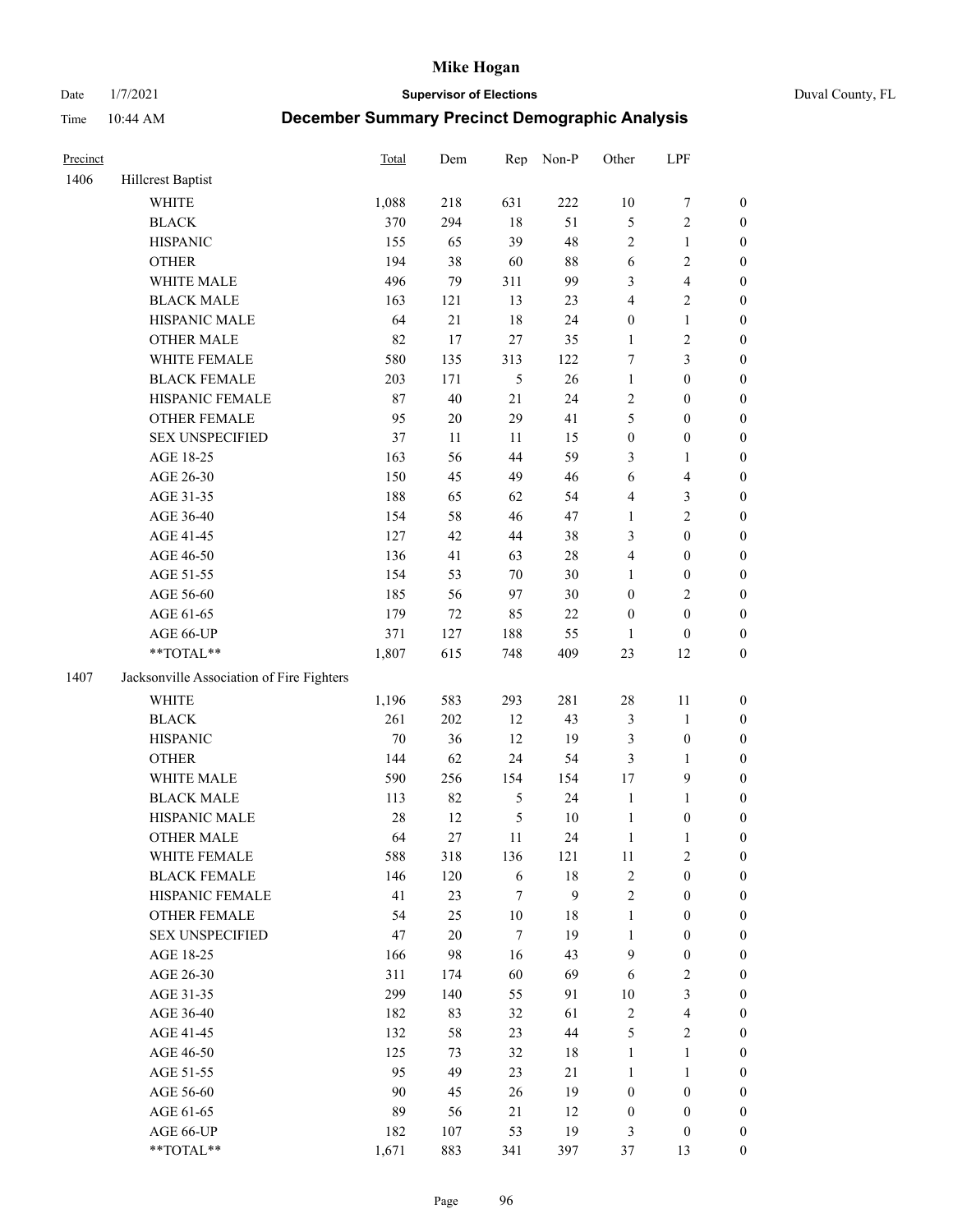Date 1/7/2021 **Supervisor of Elections** Duval County, FL

| Precinct |                               | <b>Total</b> | Dem    | Rep   | Non-P       | Other                   | LPF                     |                  |
|----------|-------------------------------|--------------|--------|-------|-------------|-------------------------|-------------------------|------------------|
| 1408     | St. Johns Presbyterian Church |              |        |       |             |                         |                         |                  |
|          | <b>WHITE</b>                  | 3,078        | 941    | 1,507 | 568         | 41                      | $21\,$                  | 0                |
|          | <b>BLACK</b>                  | 220          | 154    | 23    | 41          | $\sqrt{2}$              | $\boldsymbol{0}$        | 0                |
|          | <b>HISPANIC</b>               | 123          | 53     | 33    | 35          | $\sqrt{2}$              | $\boldsymbol{0}$        | $\boldsymbol{0}$ |
|          | <b>OTHER</b>                  | 205          | 62     | 61    | 73          | 8                       | $\mathbf{1}$            | $\boldsymbol{0}$ |
|          | WHITE MALE                    | 1,450        | 373    | 745   | 300         | 18                      | 14                      | $\boldsymbol{0}$ |
|          | <b>BLACK MALE</b>             | 103          | 65     | 11    | 26          | $\mathbf{1}$            | $\boldsymbol{0}$        | $\boldsymbol{0}$ |
|          | HISPANIC MALE                 | 59           | 26     | 16    | 17          | $\boldsymbol{0}$        | $\boldsymbol{0}$        | $\boldsymbol{0}$ |
|          | <b>OTHER MALE</b>             | 82           | 24     | 29    | $27\,$      | $\mathbf{1}$            | $\mathbf{1}$            | $\boldsymbol{0}$ |
|          | WHITE FEMALE                  | 1,590        | 558    | 743   | 259         | 23                      | $\boldsymbol{7}$        | $\boldsymbol{0}$ |
|          | <b>BLACK FEMALE</b>           | 115          | 87     | 12    | 15          | $\mathbf{1}$            | $\boldsymbol{0}$        | $\boldsymbol{0}$ |
|          | HISPANIC FEMALE               | 61           | 26     | 16    | 17          | $\sqrt{2}$              | $\boldsymbol{0}$        | 0                |
|          | OTHER FEMALE                  | 78           | 27     | 23    | 22          | 6                       | $\boldsymbol{0}$        | $\boldsymbol{0}$ |
|          | <b>SEX UNSPECIFIED</b>        | 88           | 24     | 29    | 34          | $\mathbf{1}$            | $\boldsymbol{0}$        | $\boldsymbol{0}$ |
|          | AGE 18-25                     | 271          | 89     | 86    | 83          | $10\,$                  | $\mathfrak{Z}$          | $\boldsymbol{0}$ |
|          | AGE 26-30                     | 344          | 127    | 121   | 83          | $11\,$                  | $\sqrt{2}$              | $\boldsymbol{0}$ |
|          | AGE 31-35                     | 396          | 130    | 142   | 110         | 7                       | $\boldsymbol{7}$        | $\boldsymbol{0}$ |
|          | AGE 36-40                     | 324          | 128    | 109   | $80\,$      | 5                       | $\sqrt{2}$              | $\boldsymbol{0}$ |
|          | AGE 41-45                     | 282          | 93     | 102   | $80\,$      | 5                       | $\sqrt{2}$              | $\boldsymbol{0}$ |
|          | AGE 46-50                     | 242          | $70\,$ | 122   | 45          | 3                       | $\overline{2}$          | $\boldsymbol{0}$ |
|          | AGE 51-55                     | 263          | 74     | 131   | 52          | 5                       | $\mathbf{1}$            | $\boldsymbol{0}$ |
|          | AGE 56-60                     | 315          | 102    | 165   | 46          | $\sqrt{2}$              | $\boldsymbol{0}$        | 0                |
|          | AGE 61-65                     | 363          | 105    | 204   | 50          | 3                       | $\mathbf{1}$            | 0                |
|          | AGE 66-UP                     | 826          | 292    | 442   | $88\,$      | $\sqrt{2}$              | $\sqrt{2}$              | $\boldsymbol{0}$ |
|          | **TOTAL**                     | 3,626        | 1,210  | 1,624 | 717         | 53                      | $22\,$                  | $\boldsymbol{0}$ |
| 1409     | St. Peter's Episcopal Church  |              |        |       |             |                         |                         |                  |
|          | <b>WHITE</b>                  | 3,338        | 729    | 1,834 | 700         | 62                      | 13                      | $\boldsymbol{0}$ |
|          | <b>BLACK</b>                  | 1,377        | 1,015  | 58    | 286         | 17                      | $\mathbf{1}$            | $\boldsymbol{0}$ |
|          | <b>HISPANIC</b>               | 455          | 181    | 98    | 163         | 10                      | $\mathfrak{Z}$          | $\boldsymbol{0}$ |
|          | <b>OTHER</b>                  | 582          | 154    | 174   | 240         | 13                      | $\mathbf{1}$            | $\boldsymbol{0}$ |
|          | WHITE MALE                    | 1,621        | 295    | 928   | 362         | 28                      | $8\,$                   | $\boldsymbol{0}$ |
|          | <b>BLACK MALE</b>             | 603          | 408    | 29    | 155         | 11                      | $\boldsymbol{0}$        | $\boldsymbol{0}$ |
|          | HISPANIC MALE                 | 218          | 72     | 55    | 86          | $\overline{\mathbf{4}}$ | 1                       | $\boldsymbol{0}$ |
|          | <b>OTHER MALE</b>             | 221          | 58     | 77    | $8\sqrt{1}$ | 5                       | $\boldsymbol{0}$        | $\boldsymbol{0}$ |
|          | WHITE FEMALE                  | 1,669        | 428    | 877   | 327         | 32                      | 5                       | 0                |
|          | <b>BLACK FEMALE</b>           | 749          | 591    | 27    | 124         | 6                       | $\mathbf{1}$            | $\boldsymbol{0}$ |
|          | HISPANIC FEMALE               | 224          | 102    | 41    | 74          | 6                       | $\mathbf{1}$            | $\boldsymbol{0}$ |
|          | <b>OTHER FEMALE</b>           | 261          | $71\,$ | 79    | 107         | 4                       | $\boldsymbol{0}$        | 0                |
|          | <b>SEX UNSPECIFIED</b>        | 186          | 54     | 51    | 73          | 6                       | $\mathbf{2}$            | 0                |
|          | AGE 18-25                     | 703          | 224    | 175   | 275         | 23                      | $\sqrt{6}$              | 0                |
|          | AGE 26-30                     | 583          | 203    | 158   | 205         | 17                      | $\boldsymbol{0}$        | 0                |
|          | AGE 31-35                     | 563          | 218    | 156   | 171         | 14                      | $\overline{\mathbf{4}}$ | 0                |
|          | AGE 36-40                     | 486          | 185    | 151   | 132         | 13                      | $\mathfrak{S}$          | 0                |
|          | AGE 41-45                     | 464          | 166    | 164   | 127         | $\boldsymbol{7}$        | $\boldsymbol{0}$        | 0                |
|          | AGE 46-50                     | 456          | 170    | 189   | 92          | 5                       | $\boldsymbol{0}$        | 0                |
|          | AGE 51-55                     | 438          | 163    | 166   | 103         | 6                       | $\boldsymbol{0}$        | 0                |
|          | AGE 56-60                     | 540          | 216    | 226   | 94          | 3                       | 1                       | $\boldsymbol{0}$ |
|          | AGE 61-65                     | 490          | 173    | 244   | 67          | 5                       | $\mathbf{1}$            | $\boldsymbol{0}$ |
|          | AGE 66-UP                     | 1,029        | 361    | 535   | 123         | 9                       | $\mathbf{1}$            | 0                |
|          | **TOTAL**                     | 5,752        | 2,079  | 2,164 | 1,389       | 102                     | 18                      | $\boldsymbol{0}$ |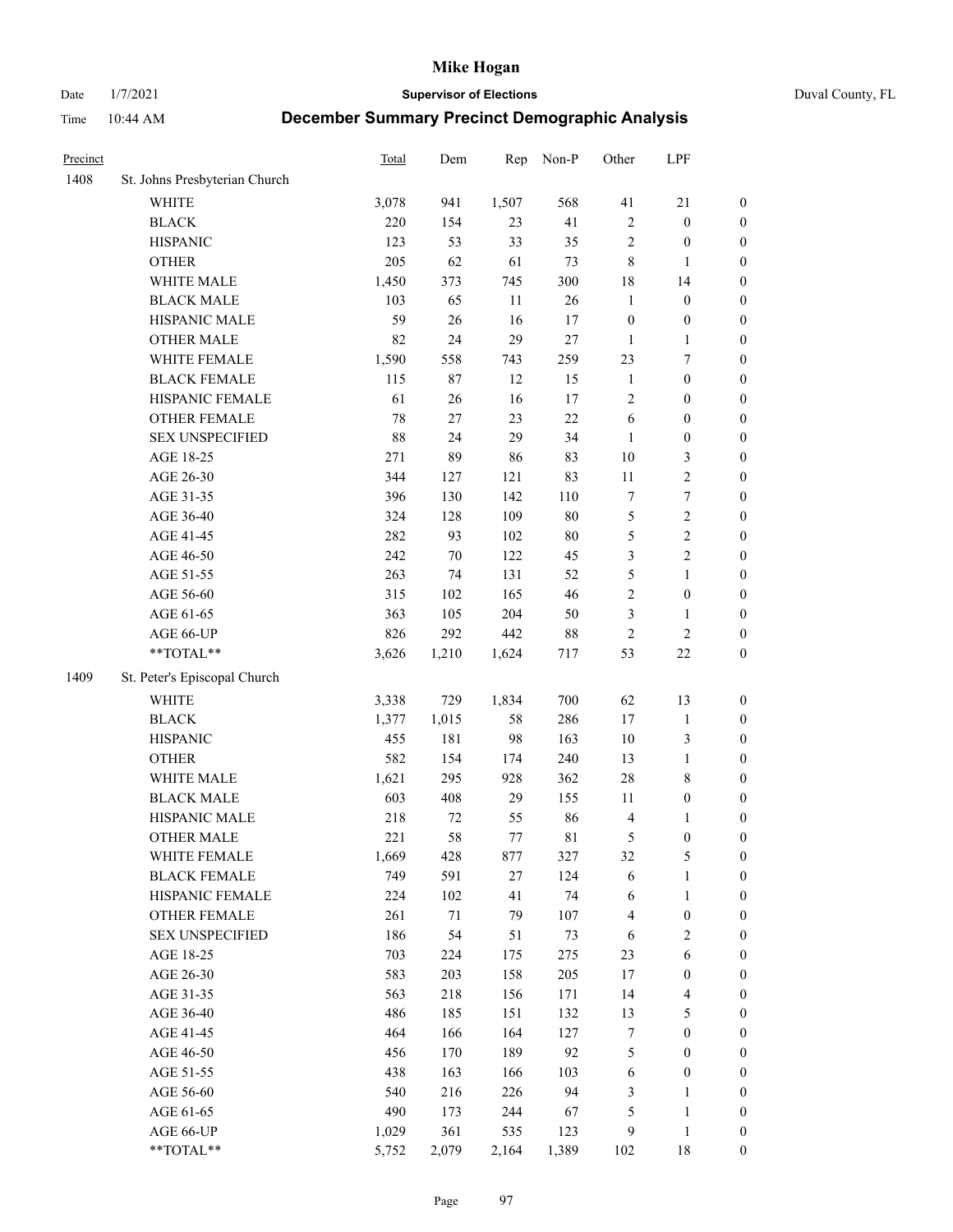Date 1/7/2021 **Supervisor of Elections** Duval County, FL

| Precinct |                                | Total | Dem    | Rep    | Non-P       | Other                   | LPF              |                  |
|----------|--------------------------------|-------|--------|--------|-------------|-------------------------|------------------|------------------|
| 1410     | Fleet Reserve                  |       |        |        |             |                         |                  |                  |
|          | <b>WHITE</b>                   | 2,654 | 556    | 1,455  | 579         | 48                      | 16               | 0                |
|          | <b>BLACK</b>                   | 1,689 | 1,302  | 72     | 295         | $17\,$                  | $\mathfrak{Z}$   | 0                |
|          | <b>HISPANIC</b>                | 433   | 175    | 88     | 163         | 5                       | $\sqrt{2}$       | $\boldsymbol{0}$ |
|          | <b>OTHER</b>                   | 539   | 184    | 129    | 217         | 5                       | $\overline{4}$   | $\boldsymbol{0}$ |
|          | WHITE MALE                     | 1,214 | 197    | 697    | 287         | 22                      | 11               | $\boldsymbol{0}$ |
|          | <b>BLACK MALE</b>              | 637   | 446    | 46     | 135         | 9                       | $\mathbf{1}$     | $\boldsymbol{0}$ |
|          | HISPANIC MALE                  | 186   | 71     | $40\,$ | 74          | $\mathbf{1}$            | $\boldsymbol{0}$ | $\boldsymbol{0}$ |
|          | <b>OTHER MALE</b>              | 203   | 62     | 54     | 85          | $\mathbf{1}$            | $\mathbf{1}$     | $\boldsymbol{0}$ |
|          | WHITE FEMALE                   | 1,409 | 350    | 744    | 284         | 26                      | $\mathfrak s$    | $\boldsymbol{0}$ |
|          | <b>BLACK FEMALE</b>            | 1,018 | 829    | 24     | 155         | 8                       | $\sqrt{2}$       | 0                |
|          | HISPANIC FEMALE                | 236   | 102    | 41     | 88          | 3                       | $\sqrt{2}$       | 0                |
|          | OTHER FEMALE                   | 248   | 101    | 55     | 90          | $\mathbf{1}$            | $\mathbf{1}$     | 0                |
|          | <b>SEX UNSPECIFIED</b>         | 164   | 59     | 43     | 56          | $\overline{4}$          | $\sqrt{2}$       | $\boldsymbol{0}$ |
|          | AGE 18-25                      | 636   | 290    | 116    | 209         | 17                      | $\overline{4}$   | $\boldsymbol{0}$ |
|          | AGE 26-30                      | 536   | 219    | 127    | 180         | 7                       | $\mathfrak{Z}$   | $\boldsymbol{0}$ |
|          | AGE 31-35                      | 518   | 219    | 128    | 154         | 10                      | $\boldsymbol{7}$ | $\boldsymbol{0}$ |
|          | AGE 36-40                      | 471   | 213    | 102    | 148         | 4                       | $\overline{4}$   | $\boldsymbol{0}$ |
|          | AGE 41-45                      | 401   | 165    | 119    | 106         | 8                       | 3                | $\boldsymbol{0}$ |
|          | AGE 46-50                      | 414   | 176    | 148    | 85          | 4                       | $\mathbf{1}$     | $\boldsymbol{0}$ |
|          | AGE 51-55                      | 495   | 184    | 198    | 106         | 7                       | $\boldsymbol{0}$ | 0                |
|          | AGE 56-60                      | 462   | 202    | 173    | $8\sqrt{1}$ | 5                       | 1                | 0                |
|          | AGE 61-65                      | 443   | 185    | 197    | 55          | 4                       | $\sqrt{2}$       | 0                |
|          | AGE 66-UP                      | 939   | 364    | 436    | 130         | 9                       | $\boldsymbol{0}$ | $\boldsymbol{0}$ |
|          | $**TOTAL**$                    | 5,315 | 2,217  | 1,744  | 1,254       | 75                      | 25               | $\boldsymbol{0}$ |
| 1411     | Ortega United Methodist Church |       |        |        |             |                         |                  |                  |
|          | <b>WHITE</b>                   | 5,204 | 1,045  | 3,448  | 643         | 47                      | $21\,$           | $\boldsymbol{0}$ |
|          | <b>BLACK</b>                   | 138   | 105    | 7      | 24          | $\overline{\mathbf{c}}$ | $\boldsymbol{0}$ | $\boldsymbol{0}$ |
|          | <b>HISPANIC</b>                | 117   | 36     | 53     | 24          | 3                       | $\mathbf{1}$     | $\boldsymbol{0}$ |
|          | <b>OTHER</b>                   | 232   | 54     | 90     | 77          | 10                      | $\mathbf{1}$     | $\boldsymbol{0}$ |
|          | WHITE MALE                     | 2,411 | 394    | 1,650  | 334         | 22                      | 11               | $\boldsymbol{0}$ |
|          | <b>BLACK MALE</b>              | 61    | 42     | 5      | 13          | $\mathbf{1}$            | $\boldsymbol{0}$ | $\boldsymbol{0}$ |
|          | HISPANIC MALE                  | 58    | $20\,$ | 26     | $10\,$      | 2                       | $\boldsymbol{0}$ | 0                |
|          | <b>OTHER MALE</b>              | 78    | 16     | 33     | 26          | 3                       | $\boldsymbol{0}$ | 0                |
|          | WHITE FEMALE                   | 2,741 | 642    | 1,764  | 300         | 25                      | 10               | 0                |
|          | <b>BLACK FEMALE</b>            | 75    | 61     | 2      | $11\,$      | $\mathbf{1}$            | $\boldsymbol{0}$ | $\boldsymbol{0}$ |
|          | HISPANIC FEMALE                | 59    | 16     | 27     | 14          | $\mathbf{1}$            | $\mathbf{1}$     | $\boldsymbol{0}$ |
|          | OTHER FEMALE                   | 98    | 30     | 41     | $22\,$      | 4                       | $\mathbf{1}$     | $\overline{0}$   |
|          | <b>SEX UNSPECIFIED</b>         | 110   | 19     | 50     | 38          | 3                       | $\boldsymbol{0}$ | 0                |
|          | AGE 18-25                      | 589   | 123    | 322    | 127         | 11                      | 6                | 0                |
|          | AGE 26-30                      | 427   | 92     | 246    | 86          | 3                       | $\boldsymbol{0}$ | 0                |
|          | AGE 31-35                      | 527   | 114    | 301    | 100         | 9                       | $\mathfrak{Z}$   | 0                |
|          | AGE 36-40                      | 431   | 97     | 222    | 99          | 6                       | $\boldsymbol{7}$ | 0                |
|          | AGE 41-45                      | 393   | 81     | 228    | 76          | 7                       | $\mathbf{1}$     | 0                |
|          | AGE 46-50                      | 438   | 96     | 263    | 75          | 3                       | $\mathbf{1}$     | 0                |
|          | AGE 51-55                      | 451   | 96     | 286    | 60          | 6                       | 3                | 0                |
|          | AGE 56-60                      | 463   | 83     | 343    | 32          | 4                       | $\mathbf{1}$     | 0                |
|          | AGE 61-65                      | 516   | 125    | 352    | 34          | 4                       | $\mathbf{1}$     | 0                |
|          | AGE 66-UP                      | 1,456 | 333    | 1,035  | 79          | 9                       | $\boldsymbol{0}$ | 0                |
|          | **TOTAL**                      | 5,691 | 1,240  | 3,598  | 768         | 62                      | 23               | $\boldsymbol{0}$ |
|          |                                |       |        |        |             |                         |                  |                  |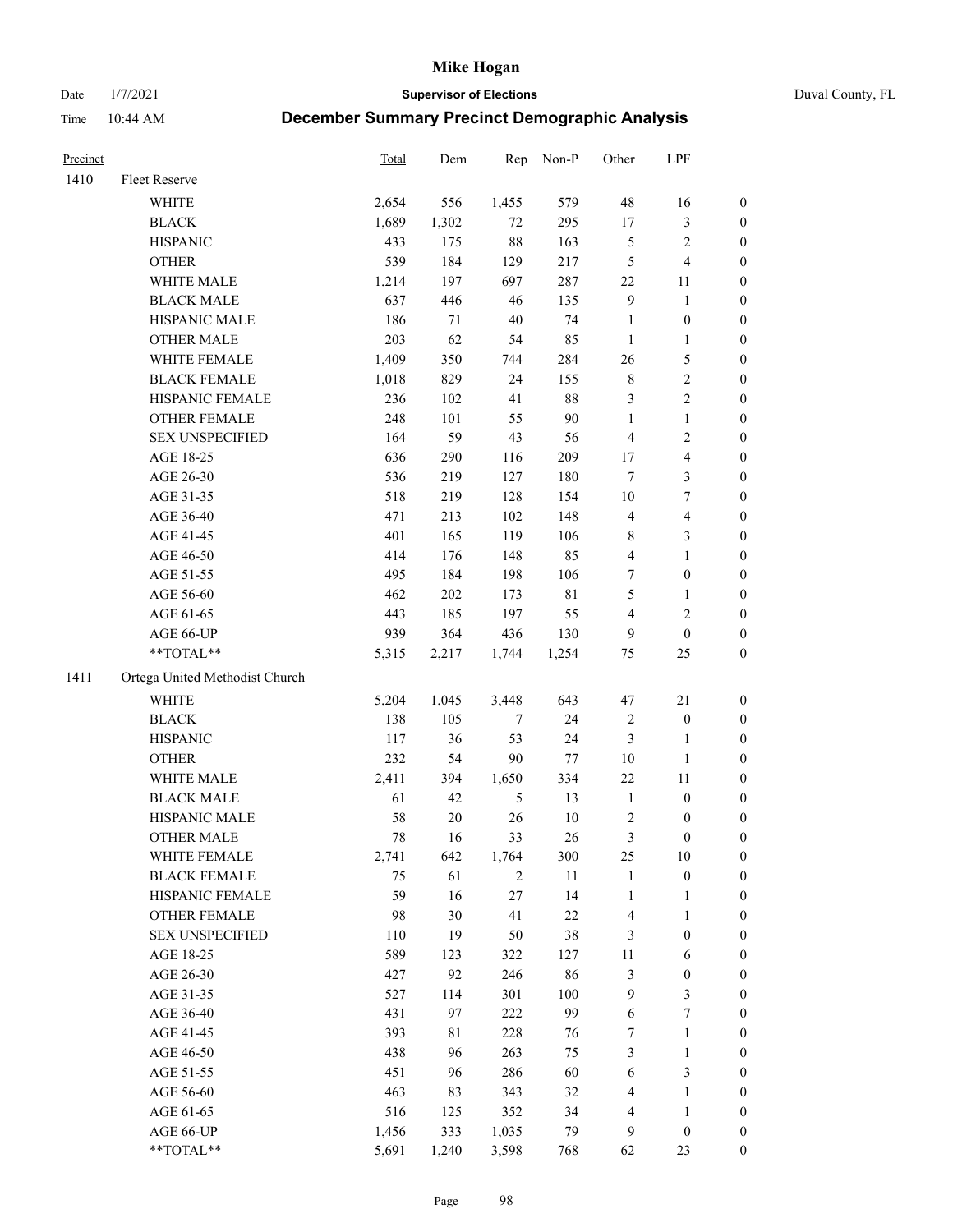# Date 1/7/2021 **Supervisor of Elections** Duval County, FL

| Precinct |                                    | <b>Total</b> | Dem    | Rep         | Non-P  | Other            | LPF              |                  |
|----------|------------------------------------|--------------|--------|-------------|--------|------------------|------------------|------------------|
| 1412     | Saint Catherine's Episcopal Church |              |        |             |        |                  |                  |                  |
|          | <b>WHITE</b>                       | 1,948        | 600    | 915         | 388    | 31               | 14               | 0                |
|          | <b>BLACK</b>                       | 600          | 484    | 16          | 93     | $\tau$           | $\boldsymbol{0}$ | 0                |
|          | <b>HISPANIC</b>                    | 174          | 75     | 36          | 56     | 6                | $\mathbf{1}$     | $\boldsymbol{0}$ |
|          | <b>OTHER</b>                       | 209          | 61     | 49          | 92     | 6                | $\mathbf{1}$     | $\boldsymbol{0}$ |
|          | WHITE MALE                         | 890          | 247    | 446         | 170    | 15               | 12               | $\boldsymbol{0}$ |
|          | <b>BLACK MALE</b>                  | 207          | 161    | $\tau$      | 36     | 3                | $\boldsymbol{0}$ | $\boldsymbol{0}$ |
|          | HISPANIC MALE                      | 82           | 35     | 22          | $21\,$ | 3                | $\mathbf{1}$     | $\boldsymbol{0}$ |
|          | <b>OTHER MALE</b>                  | 62           | 18     | 17          | 24     | 2                | $\mathbf{1}$     | $\boldsymbol{0}$ |
|          | WHITE FEMALE                       | 1,034        | 346    | 458         | 212    | 16               | $\sqrt{2}$       | $\boldsymbol{0}$ |
|          | <b>BLACK FEMALE</b>                | 379          | 316    | $\,$ 8 $\,$ | 51     | 4                | $\boldsymbol{0}$ | $\boldsymbol{0}$ |
|          | HISPANIC FEMALE                    | 89           | 40     | 14          | 32     | 3                | $\boldsymbol{0}$ | $\boldsymbol{0}$ |
|          | <b>OTHER FEMALE</b>                | 94           | 31     | 22          | 37     | 4                | $\boldsymbol{0}$ | $\boldsymbol{0}$ |
|          | <b>SEX UNSPECIFIED</b>             | 94           | 26     | 22          | 46     | $\boldsymbol{0}$ | $\boldsymbol{0}$ | $\boldsymbol{0}$ |
|          | AGE 18-25                          | 287          | 120    | 61          | 90     | 15               | 1                | $\boldsymbol{0}$ |
|          | AGE 26-30                          | 314          | 148    | 66          | 86     | 8                | 6                | $\boldsymbol{0}$ |
|          | AGE 31-35                          | 340          | 146    | $8\sqrt{1}$ | 99     | 10               | $\overline{4}$   | $\boldsymbol{0}$ |
|          | AGE 36-40                          | 287          | 118    | 82          | $80\,$ | 4                | 3                | $\boldsymbol{0}$ |
|          | AGE 41-45                          | 212          | $71\,$ | 82          | 53     | $\sqrt{6}$       | $\boldsymbol{0}$ | $\boldsymbol{0}$ |
|          | AGE 46-50                          | 218          | 94     | 74          | 48     | $\overline{c}$   | $\boldsymbol{0}$ | $\boldsymbol{0}$ |
|          | AGE 51-55                          | 224          | 94     | 98          | 32     | $\boldsymbol{0}$ | $\boldsymbol{0}$ | $\boldsymbol{0}$ |
|          | AGE 56-60                          | 289          | 109    | 123         | 52     | 3                | $\sqrt{2}$       | 0                |
|          | AGE 61-65                          | 259          | 108    | 116         | 33     | 2                | $\boldsymbol{0}$ | $\boldsymbol{0}$ |
|          | AGE 66-UP                          | 501          | 212    | 233         | 56     | $\boldsymbol{0}$ | $\boldsymbol{0}$ | $\boldsymbol{0}$ |
|          | **TOTAL**                          | 2,931        | 1,220  | 1,016       | 629    | 50               | 16               | $\boldsymbol{0}$ |
| 1413     | Trinity Lutheran Church - ELCA     |              |        |             |        |                  |                  |                  |
|          | <b>WHITE</b>                       | 3,482        | 1,555  | 1,179       | 659    | 61               | 28               | $\boldsymbol{0}$ |
|          | <b>BLACK</b>                       | 286          | 200    | 17          | 65     | 4                | $\boldsymbol{0}$ | $\boldsymbol{0}$ |
|          | <b>HISPANIC</b>                    | 159          | 86     | 27          | 45     | $\mathbf{1}$     | $\boldsymbol{0}$ | $\boldsymbol{0}$ |
|          | <b>OTHER</b>                       | 294          | 129    | 52          | 100    | $11\,$           | $\mathfrak{2}$   | $\boldsymbol{0}$ |
|          | WHITE MALE                         | 1,631        | 640    | 600         | 343    | 27               | 21               | $\boldsymbol{0}$ |
|          | <b>BLACK MALE</b>                  | 132          | 92     | $\tau$      | 31     | $\overline{2}$   | $\boldsymbol{0}$ | $\boldsymbol{0}$ |
|          | HISPANIC MALE                      | 77           | 39     | 15          | 23     | $\boldsymbol{0}$ | $\boldsymbol{0}$ | 0                |
|          | <b>OTHER MALE</b>                  | 117          | 41     | 23          | 47     | 5                | $\mathbf{1}$     | $\boldsymbol{0}$ |
|          | WHITE FEMALE                       | 1,821        | 905    | 564         | 311    | 34               | 7                | 0                |
|          | <b>BLACK FEMALE</b>                | 150          | 107    | 9           | 32     | 2                | $\boldsymbol{0}$ | $\boldsymbol{0}$ |
|          | HISPANIC FEMALE                    | 78           | 45     | 11          | 21     | $\mathbf{1}$     | $\boldsymbol{0}$ | $\overline{0}$   |
|          | <b>OTHER FEMALE</b>                | 115          | 60     | $20\,$      | 31     | 3                | $\mathbf{1}$     | $\overline{0}$   |
|          | <b>SEX UNSPECIFIED</b>             | 100          | 41     | 26          | $30\,$ | 3                | $\boldsymbol{0}$ | 0                |
|          | AGE 18-25                          | 338          | 175    | 67          | 81     | $11\,$           | $\overline{4}$   | 0                |
|          | AGE 26-30                          | 611          | 287    | 134         | 166    | 17               | $\boldsymbol{7}$ | 0                |
|          | AGE 31-35                          | 675          | 349    | 146         | 161    | 15               | $\overline{4}$   | 0                |
|          | AGE 36-40                          | 463          | 198    | 123         | 121    |                  |                  |                  |
|          | AGE 41-45                          | 292          | 141    | 67          | 76     | 11<br>6          | 10<br>$\sqrt{2}$ | 0                |
|          |                                    |              |        |             |        |                  |                  | 0                |
|          | AGE 46-50                          | 264          | 118    | 82          | 58     | 5                | $\mathbf{1}$     | 0                |
|          | AGE 51-55                          | 276          | 110    | 105         | 56     | 3                | $\sqrt{2}$       | 0                |
|          | AGE 56-60                          | 273          | 118    | 114         | $38\,$ | 3                | $\boldsymbol{0}$ | $\overline{0}$   |
|          | AGE 61-65                          | 302          | 156    | 110         | 33     | 3                | $\boldsymbol{0}$ | $\overline{0}$   |
|          | AGE 66-UP                          | 727          | 318    | 327         | 79     | 3                | $\boldsymbol{0}$ | 0                |
|          | **TOTAL**                          | 4,221        | 1,970  | 1,275       | 869    | 77               | 30               | $\boldsymbol{0}$ |